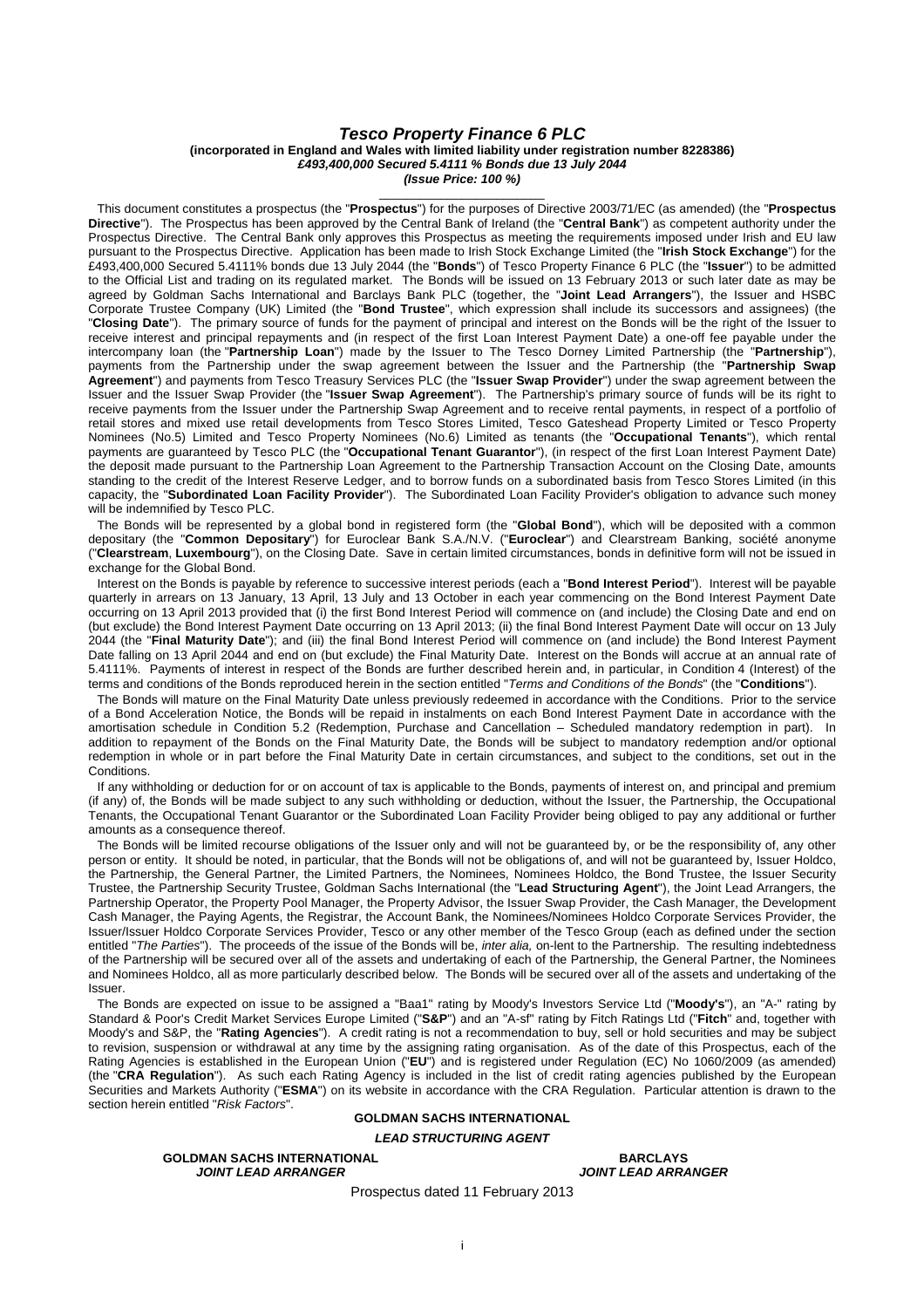The Issuer accepts responsibility for the information contained in this document. To the best of the knowledge and belief of the Issuer (having taken all reasonable care to ensure that such is the case), the information contained in this document is in accordance with the facts and does not omit anything likely to affect the accuracy of such information.

Each of the Partnership, the General Partner, the Tesco Limited Partner, Nominees Holdco, Nominee No. 1, Nominee No. 2 and Tesco accepts responsibility for the information concerning itself contained in the sections entitled, "*The Tesco Dorney Limited Partnership (The Partnership)*"*,* "*Tesco Dorney (GP) Limited (The General Partner)*"*,* "*Tesco Dorney (1LP) Limited (The Tesco Limited Partner)*"*,* "*Tesco Dorney (Nominee Holdco) Limited (Nominees Holdco)*"*,* "*Tesco Dorney (Nominee 1) Limited (Nominee No. 1)*"*,*  "*Tesco Dorney (Nominee 2) Limited (Nominee No. 2)*" and "*Tesco PLC (Tesco)*", respectively. To the best of each such party's knowledge and belief (having taken all reasonable care to ensure that such is the case) the information concerning itself in the relevant section is in accordance with the facts and does not omit anything likely to affect the accuracy of such information.

The auditor's report and audited annual financial statements for the financial years ended 26 February 2011 and 25 February 2012 and the interim financial statements for the 26 weeks ended 25 August 2012 in respect of Tesco PLC (which have been filed with the UK Financial Services Authority under the Listing, Prospectus, Disclosure and Transparency Rules and have been published on the website of the Irish Stock Exchange at the address http://www.ise.ie/Debt-Securities/Individual-Debt-Securities-Data/) shall be incorporated in, and form part of, this Prospectus. This Prospectus is to be read in conjunction with such auditor's report and audited annual financial statements and construed on the basis that they are incorporated in, and form part of, this Prospectus.

Cushman & Wakefield LLP accepts responsibility for the Valuation Report contained in this Prospectus. To the best of its knowledge and belief (having taken all reasonable care to ensure that such is the case), the information contained in the Valuation Report is in accordance with the facts and does not omit anything likely to affect the accuracy of such information.

No person is or has been authorised in connection with the issue and sale of the Bonds to give any information or to make any representation not contained in this document and, if given or made, such information or representation must not be relied upon as having been authorised by or on behalf of the Issuer, Issuer Holdco, the Partnership, the General Partner, the Limited Partners, the Nominees, Nominees Holdco, Tesco, any other member of the Tesco Group, the Bond Trustee, the Issuer Security Trustee, the Partnership Security Trustee, the Lead Structuring Agent, the Joint Lead Arrangers, the Partnership Operator, the Property Pool Manager, the Property Advisor, the Issuer Swap Provider, the Cash Manager, the Development Cash Manager, the Paying Agents, the Registrar, the Account Bank, the Nominees/Nominees Holdco Corporate Services Provider or the Issuer/Issuer Holdco Corporate Services Provider. Neither the delivery of this document nor any sale or allotment made in connection with the offering of any of the Bonds shall under any circumstances constitute a representation or create any implication that there has been no change in the affairs of the Issuer, Issuer Holdco, the Partnership, the General Partner, the Limited Partners, the Nominees, Nominees Holdco, Tesco, any other member of the Tesco Group, the Issuer Swap Provider, the Cash Manager, the Development Cash Manager, the Paying Agents, the Registrar, the Account Bank, the Nominees/Nominees Holdco Corporate Services Provider or the Issuer/Issuer Holdco Corporate Services Provider or in the information contained herein since the date hereof or that the information contained herein is correct as at any time subsequent to the date hereof.

None of the Joint Lead Arrangers (as described under "*Subscription and Sale*", below), or the Bond Trustee, Partnership Security Trustee and Issuer Security Trustee has independently verified the information contained herein. Accordingly, no representation, warranty or undertaking, express or implied, is made and no responsibility or liability is accepted by the Joint Lead Arrangers, the Partnership Security Trustee or the Issuer Security Trustee as to the accuracy or completeness of the information contained or incorporated in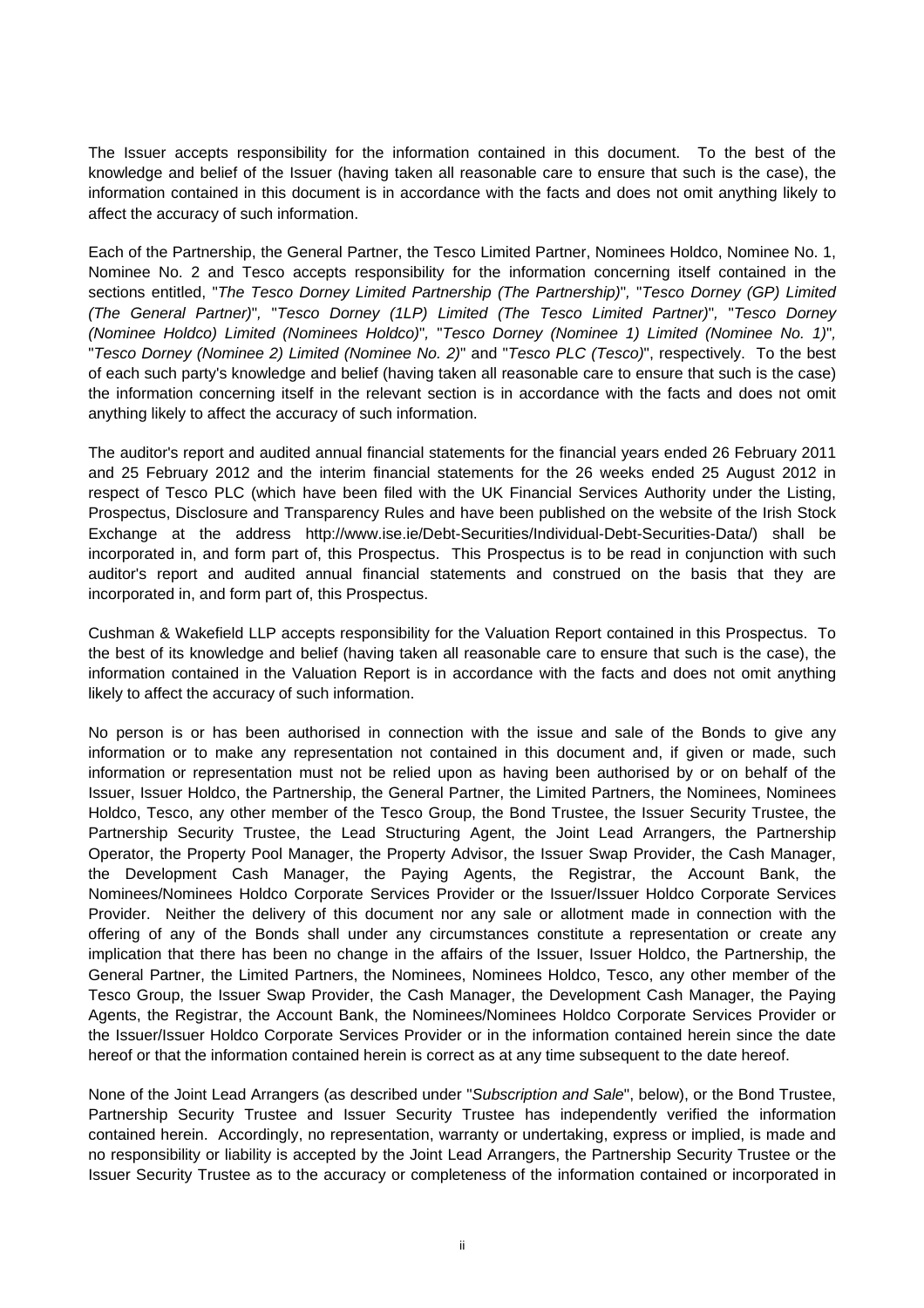this Prospectus or any other information provided by the Issuer in connection with the offering of the Bonds. None of the Joint Lead Arrangers, the Bond Trustee, the Partnership Security Trustee and the Issuer Security Trustee accepts any liability in relation to the information contained or incorporated by reference in this Prospectus or any other information provided by the Issuer in connection with the offering of the Bonds or their distribution.

The Issuer is of the opinion that the requirements of article 122A of Directive 2006/48/EC (as amended by Directive 2009/111/EC/1 referred to as the Capital Requirements Directive) do not apply to the Bonds.

The Bonds have not been, and will not be, registered under the United States Securities Act of 1933, as amended (the "**Securities Act**") or any state securities laws, and are subject to U.S. tax law requirements. The Bonds may not be offered, sold or delivered, directly or indirectly, in the United States or to any U.S. persons (as defined in "*Subscription and Sale*") except pursuant to an exemption from, or in a transaction not subject to, the registration requirements of the Securities Act. The Bonds are being offered for sale outside the United States in accordance with Regulation S under the Securities Act. See "*Subscription and Sale*".

Other than the approval of this document as a prospectus by the Central Bank, no action has been or will be taken to permit a public offering of the Bonds or the distribution of this document in any jurisdiction where action for that purpose is required. The distribution of this document and the offering of the Bonds in certain jurisdictions may be restricted by law. Persons into whose possession this document (or any part hereof) comes are required by the Issuer and the Joint Lead Arrangers to inform themselves about, and to observe, any such restrictions. For a further description of certain restrictions on offers and sales of Bonds and distribution of this document, see "*Subscription and Sale*". Neither this document nor any part hereof constitutes an offer of, or an invitation by, or on behalf of, the Issuer or the Joint Lead Arrangers to subscribe for or purchase any of the Bonds. Neither this document, nor any part hereof, may be used for or in connection with an offer to, or solicitation by, any person in any jurisdiction or in any circumstances in which such offer or solicitation is not authorised or to any person to whom it is unlawful to make such offer or solicitation.

Accordingly, the Bonds may not be offered or sold, directly or indirectly, and neither this document nor any part hereof nor any other offering circular, prospectus, form of application, advertisement, other offering material or other information may be issued, distributed or published in any country or jurisdiction (including the United Kingdom), except in circumstances that will result in compliance with all applicable laws, orders, rules and regulations.

References in this document to "**£**", "**pounds**" or "**sterling**" are to the lawful currency for the time being of the United Kingdom of Great Britain and Northern Ireland.

*In connection with the issue of the Bonds, Goldman Sachs International (the "Stabilisation Manager") or any person acting for it may over-allot the Bonds (provided that the aggregate principal amount of the Bonds allotted does not exceed 105% of the aggregate principal amount of the Bonds) or effect transactions with a view to supporting the market price of the Bonds at a higher level than that which might otherwise prevail for a limited period. However, there may be no obligation on the Stabilisation Manager (or any agent of the Stabilisation Manager) to do this. Such stabilising may begin on or after the date on which adequate public disclosure of the terms of the offer of the Bonds is made and, if begun, may be ended at any time, but it must*  end no later than the earlier of 30 days after the issue of the Bonds and 60 days after the date of allotment of *the Bonds and must be brought to an end after a limited period in compliance with applicable laws, regulations and rules.*

Capitalised terms used in this document, unless otherwise indicated, have the meanings set out in this document. An index of defined terms used herein appears at the back of this document.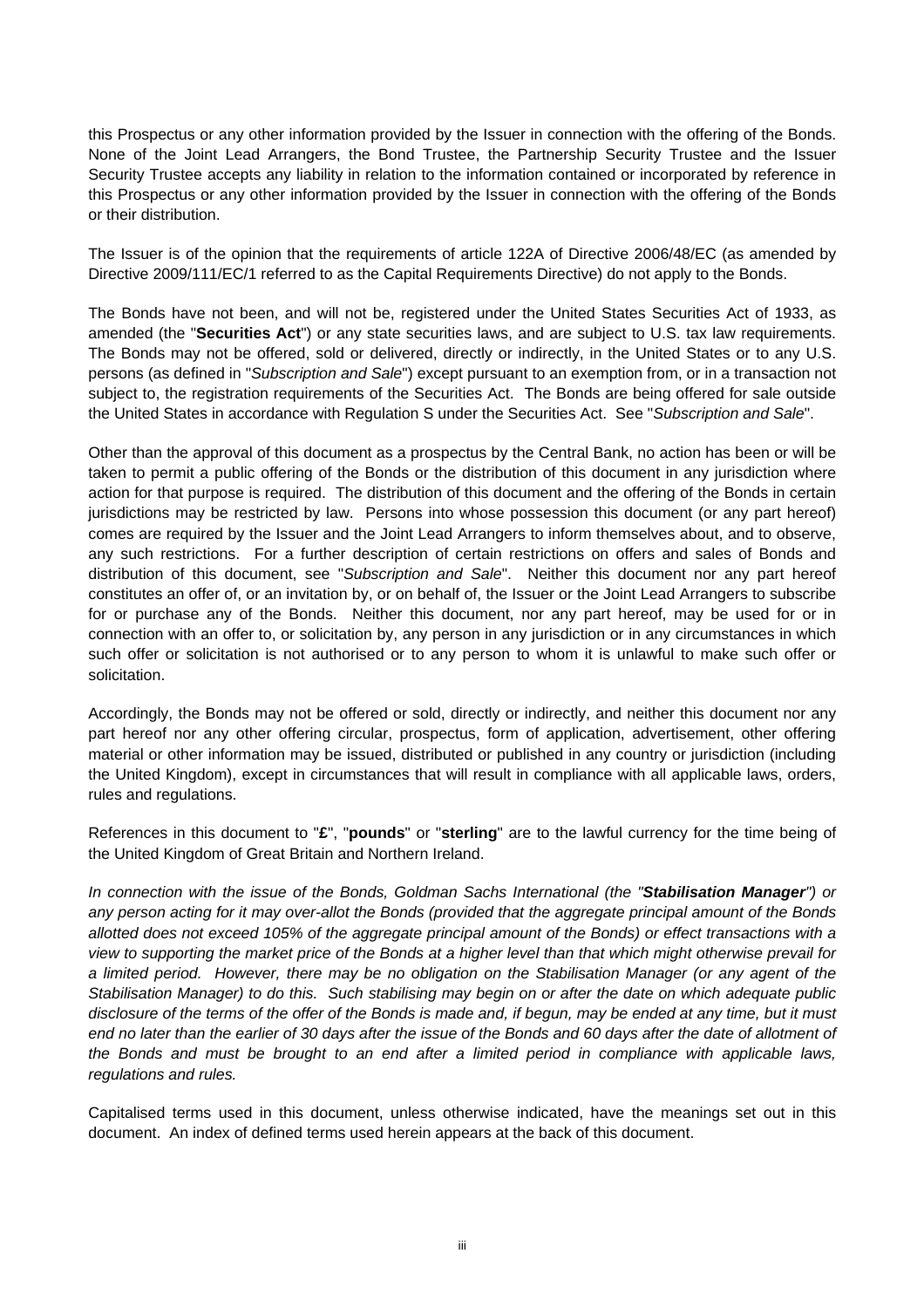| Structured Finance Management Limited (The Issuer/Issuer Holdco Corporate Services |  |
|------------------------------------------------------------------------------------|--|
|                                                                                    |  |
|                                                                                    |  |
|                                                                                    |  |
|                                                                                    |  |
|                                                                                    |  |
|                                                                                    |  |
|                                                                                    |  |
|                                                                                    |  |

# **CONTENTS**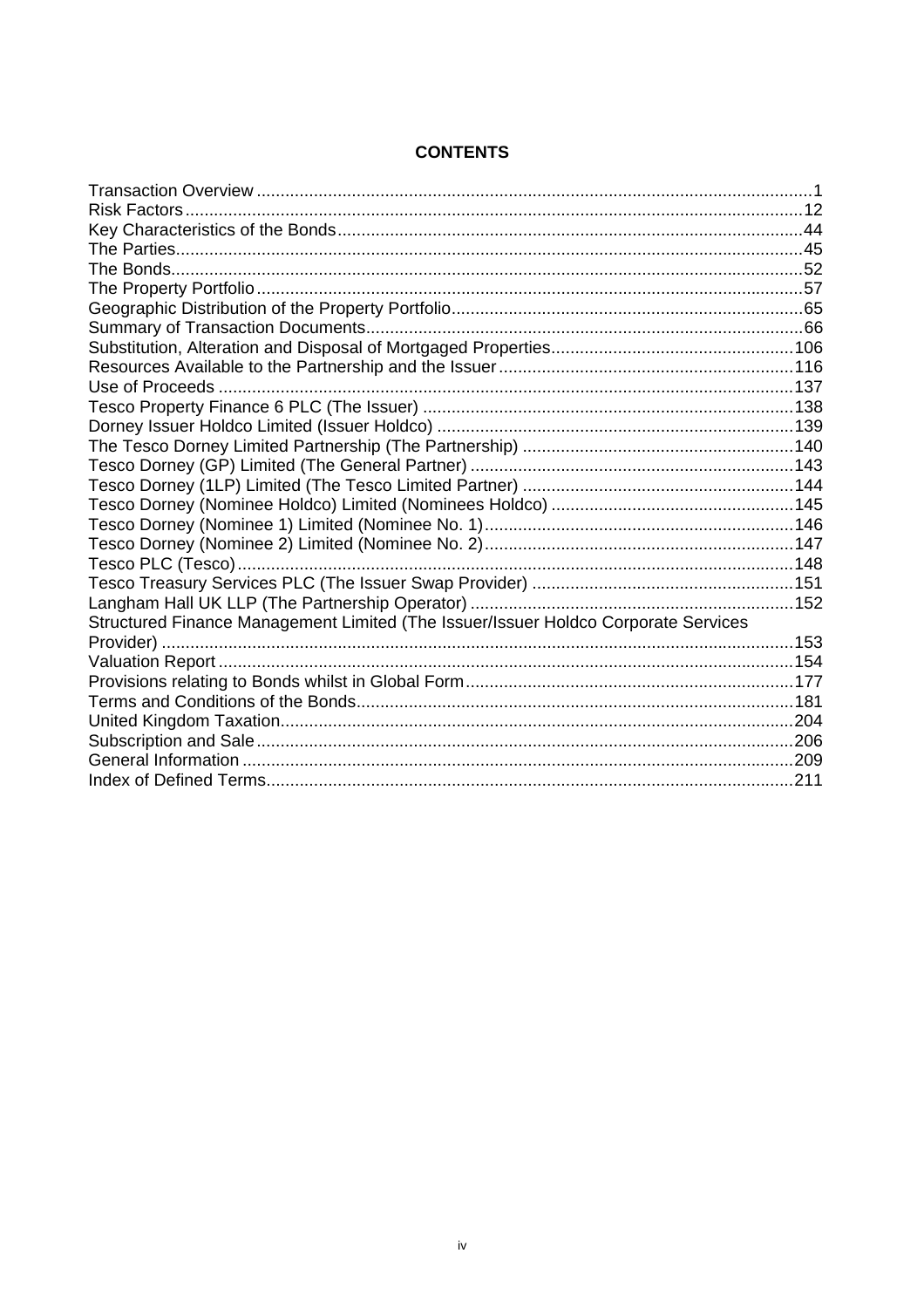**LEFT BLANK INTENTIONALLY**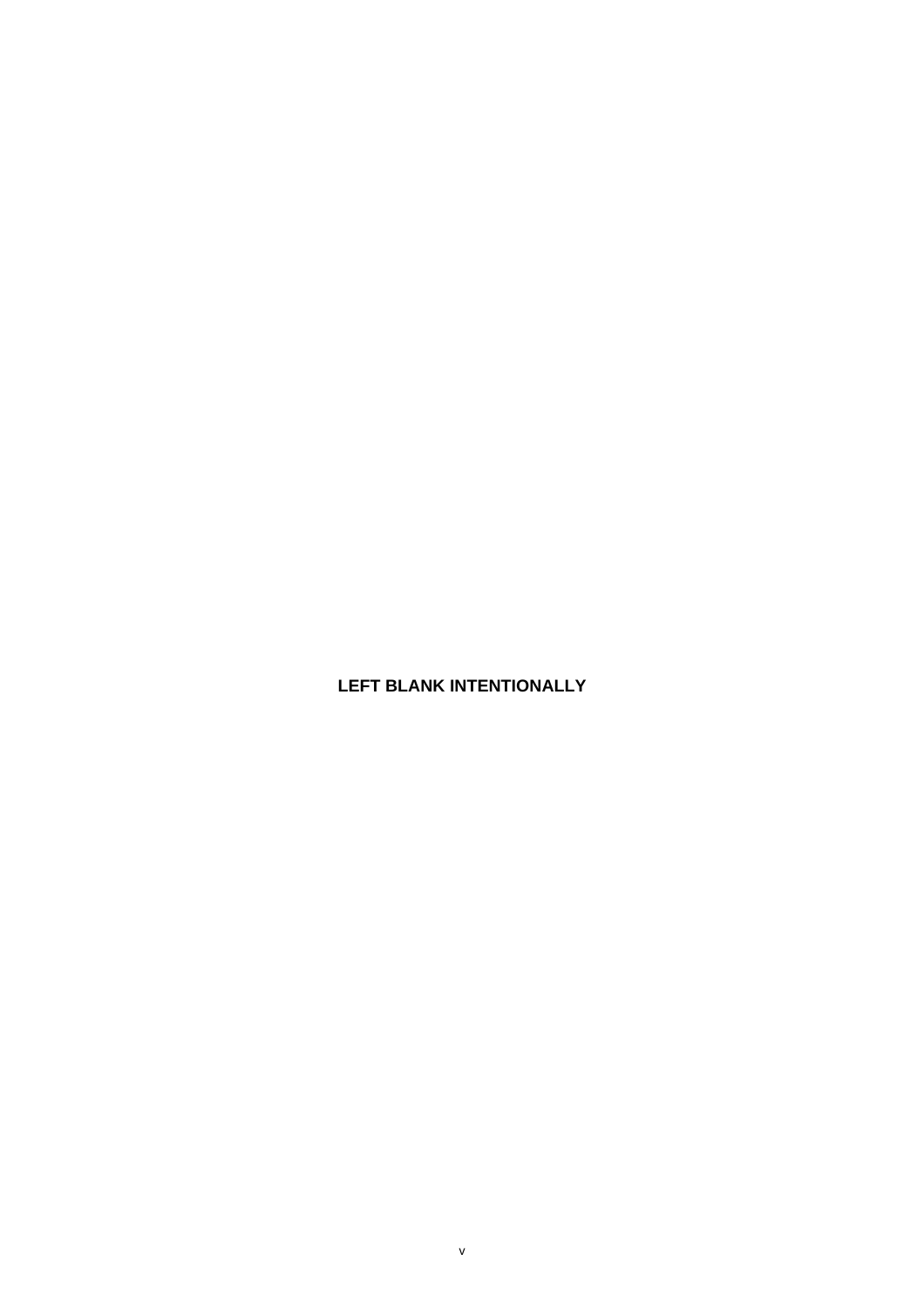#### **TRANSACTION OVERVIEW**

#### *Use of Proceeds*

On the Closing Date, the proceeds of the issue of the Bonds will be applied by the Issuer, *inter alia*, in making an advance to the Partnership of £493,400,000 (the "**Partnership Loan**") pursuant to a loan agreement to be entered into by, *inter alios,* the Issuer as lender and the Partnership as borrower (the "**Partnership Loan Agreement**").

The Partnership will apply the proceeds of the Partnership Loan (together with other available funds) as follows:

- (i) it will acquire for premiums in accordance with the section headed "*Payment of Premiums*" below long leases (the "**Head Leases**" and each of them a "**Head Lease**") or agreements for Head Lease (as applicable) of (a) the retail stores known as Alfreton, Diss, Ebbw Vale and Maldon Extra, (b) the retail store, the retail units, the primary care trust facility, the cinema, the offices and the customer car park to be constructed on the property known as Gateshead (but excluding the student accommodation to be constructed on the property) (the "**Gateshead Commercial**") (the "**Gateshead Commercial Head Lease**"), (c) the student accommodation to be constructed on the property known as Gateshead (the "**Gateshead University Accommodation**" and the "**Gateshead University Accommodation Head Lease**") ((b) and (c) together, the "**Gateshead Mortgaged Property**"), (d) the retail store, the retail units and the customer car park to be constructed on the property known as Sunderland (the "**Sunderland Mortgaged Property**" and the "**Sunderland Head Lease**") and (e) the retail store, the retail units, the cinema, the petrol filling station and the customer car parks (the "**West Bromwich Head Lease**") to be constructed on the property known as West Bromwich (the "**West Bromwich Mortgaged Property**") (together the "**Property Portfolio**");
- (ii) it will retain the following monies (the "**Gateshead Development Reserve Amount**"):
	- (A) an amount for the grant of the Gateshead Commercial Head Lease equal to 103% of the following costs in respect of the development of the Gateshead Mortgaged Property (the "**Gateshead Development**") as from (and including) 1 March 2013 (with the Developer being directly responsible for such costs from the Bond Closing Date up to and including 28 February 2013): (1) the expected remaining costs of completion of the Gateshead Development (excluding VAT) including the cost of sub-tenants' works to be carried out by the Developer and incentive payments to be made to sub-tenants; (2) the Developer's fee (excluding VAT) in respect of the Gateshead Development; and (3) the fees of the professional team (excluding VAT) in respect of the Gateshead Development (in each case, excluding any costs and fees in relation to the development of the Gateshead University Accommodation) and payable by way of deferred premium in accordance with paragraph (ii) of the section headed "*Payment of Premiums*" below;
	- (B) an amount equal to the estimated stamp duty land tax chargeable in accordance with Part 4 Finance Act 2003 ("**SDLT**") payable in respect of the grant of the Gateshead Commercial Head Lease;
	- (C) an amount for the grant of the Gateshead University Accommodation Head Lease, equal to 103% of the following costs in respect of the Gateshead University Accommodation as from (and including) 1 March 2013 (with the Developer being directly responsible for such costs from the Bond Closing Date up to and including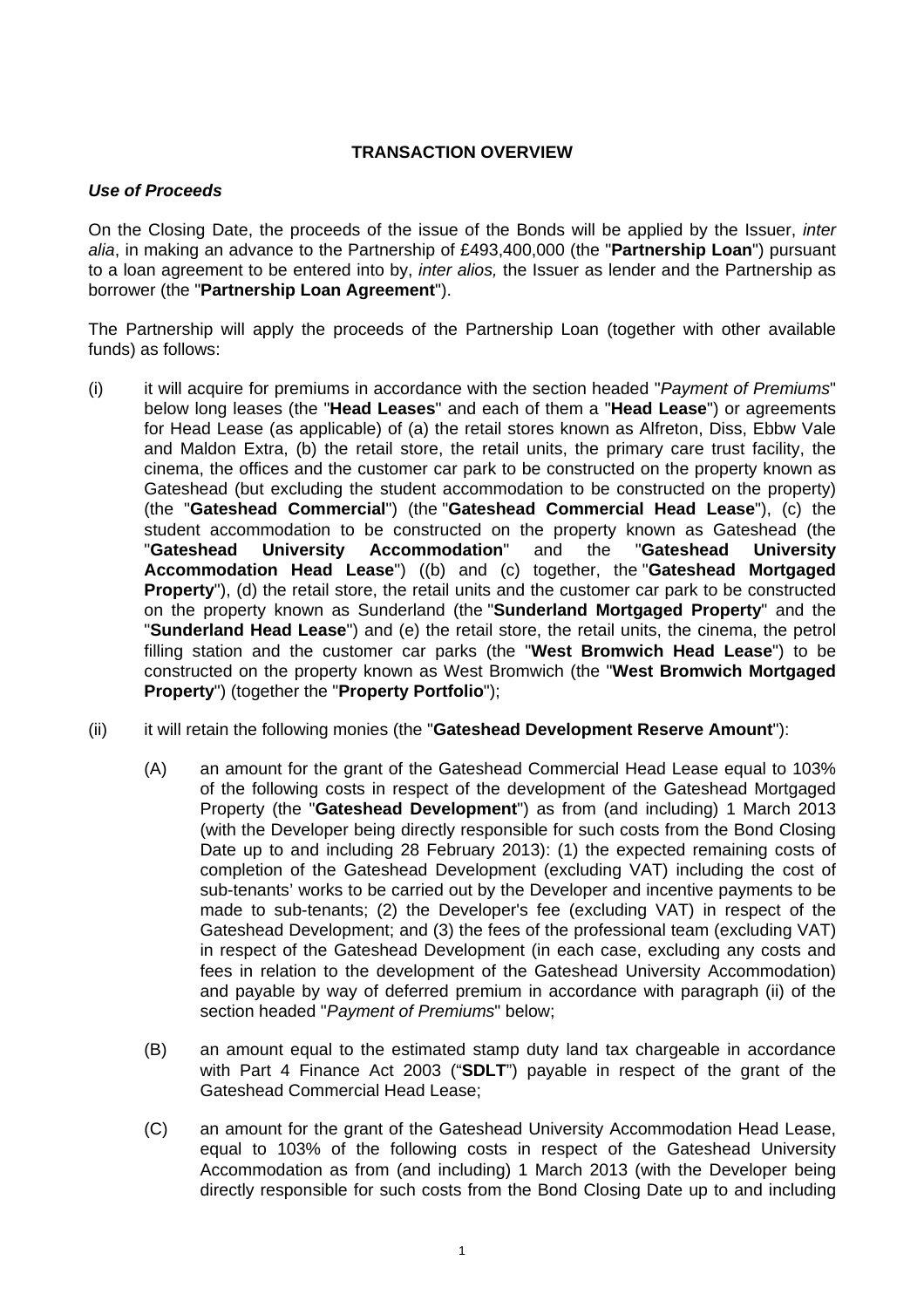28 February 2013): (1) the expected remaining costs of completion of the development of the Gateshead University Accommodation (excluding VAT) including the reverse premium to be paid to the sub-tenant (the University of Northumbria at Newcastle); (2) the Developer's fee (excluding VAT) in respect of the development of the Gateshead University Accommodation; and (3) the fees of the professional team (excluding VAT) in respect of the development of the Gateshead University Accommodation, each payable by way of deferred premium in accordance with paragraph (ii) of the section headed "Payment of Premiums" below;

- (D) an amount equal to the estimated amount of SDLT payable in respect the grant of the Gateshead University Accommodation Head Lease; and
- (E) an amount equal to any excess amount (the "**Insurance Excess Amount**"), in relation to a specified insurance policy for the Gateshead Mortgaged Property,

all of which will be deposited into a separate account (the "**Gateshead Development Reserve Account**") and used to fund the sums detailed in (A) to (E) above as and when such sums become payable;

- (iii) it will retain an amount (the "**Sunderland Development Reserve Amount**") equal to 103% of the following costs in respect of the development of the Sunderland Mortgaged Property (the "**Sunderland Development**") as from (and including) 1 March 2013 (with the Developer being directly responsible for such costs from the Bond Closing Date up to and including 28 February 2013): (a) the expected remaining cost of completion of the Sunderland Development (excluding VAT) including the cost of sub-tenants' works to be carried out by the Developer and incentive payments to be made to sub-tenants; (b) the Developer's fee (excluding VAT) in respect of the Sunderland Development; and (c) the fees of the professional team (excluding VAT) in respect of the Sunderland Development, all of which will be deposited into a separate account (the "**Sunderland Development Reserve Account**") and used to fund the sums detailed above as and when such sums become payable;
- (iv) it will retain an amount (the "**West Bromwich Development Reserve Amount**") for the grant of the West Bromwich Head Lease equal to the sum of:
	- (A) 103% of the following costs in respect of the development of the West Bromwich Mortgaged Property (the "**West Bromwich Development**") as from (and including) 1 March 2013 (with the West Bromwich Developer being directly responsible for such costs from the Bond Closing Date up to and including 28 February 2013): (1) the expected remaining costs of completion of the West Bromwich Development (excluding VAT) including the cost of sub-tenants' works to be carried out by the West Bromwich Developer and incentive payments to be made to sub-tenants; (2) the West Bromwich Developer's fee (excluding VAT) in respect of the West Bromwich Development; and (3) the fees of the professional team (excluding VAT) in respect of the West Bromwich Development (in each case, payable by way of deferred premium in accordance with paragraph (ii) of the section headed "*Payment of Premiums*" below); and
	- (B) an amount equal to the estimated amount of SDLT payable in respect of the grant of the West Bromwich Head Lease,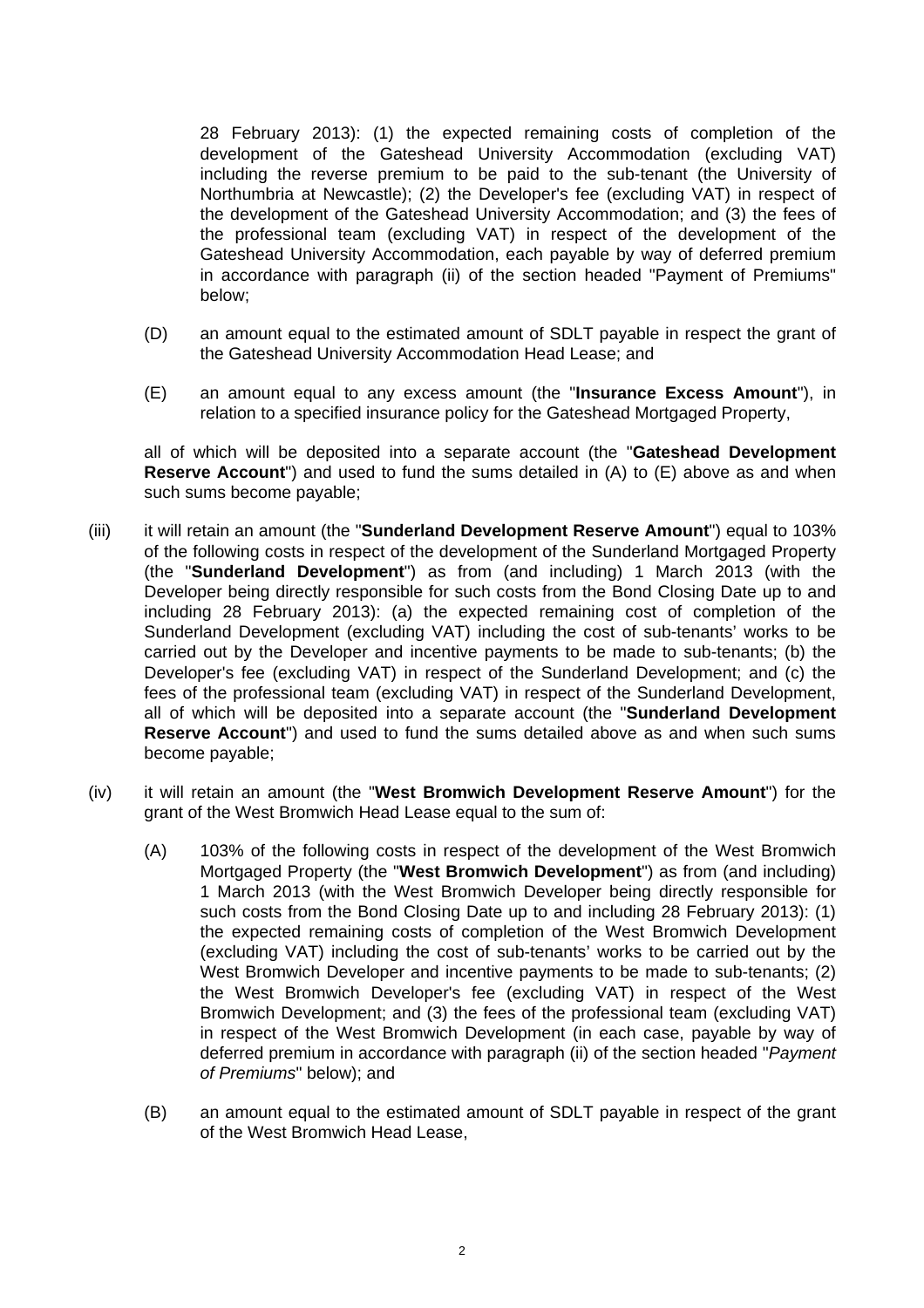all of which will be deposited into a separate account (the "**West Bromwich Development Reserve Account**") and used to fund the sums detailed above as and when such sums become payable;

- (v) it will make a deposit of £8,020,396.17 to the Partnership Transaction Account to be credited to the Interest Reserve Ledger;
- (vi) it will make a deposit of £6,250 to the Partnership Transaction Account (to be credited to the Partnership Expenses Reserve Ledger);
- (vii) it will make a deposit to the Partnership Transaction Account in an amount equal to the difference (if any) between the amount, in aggregate, of interest and principal due to the Issuer on the first Loan Interest Payment Date pursuant to the Partnership Loan Agreement, and the amount, in aggregate, of interest and principal due to the Bondholders on the first Bond Interest Payment Date;
- (viii) it will make a deposit of £25,000 to the Partnership VAT Account to be credited to the Partnership VAT Recovery Adjustment Ledger;
- (ix) it will make a deposit of £421,601.08 to the Partnership Transaction Account to be credited to the Partnership SDLT Reserve Ledger; and
- (x) it will meet certain fees and expenses associated with the transactions described in this Prospectus.

#### *Payment of premiums and costs of completion of development*

The premiums (excluding VAT) will be paid at the following times:

- (i) the premiums payable for the grant of the Head Leases of Alfreton, Diss, Ebbw Vale, Maldon Extra and Sunderland will be paid on or before the Closing Date; and
- (ii) the premiums payable for the grant of the Gateshead Commercial Head Lease, the Gateshead University Accommodation Head Lease, the West Bromwich Head Lease (which include the Insurance Excess Amount) will be paid partly on the Closing Date and partly by way of deferred premium (each a "**Deferred Premium**") in instalments on subsequent dates to fund the relevant grantor's construction costs as they are incurred from (and including) 1 March 2013 (with the Developer/West Bromwich Developer (as applicable) being directly responsible for such costs from the Bond Closing Date up to and including 28 February 2013) from the Gateshead Development Reserve Account and the West Bromwich Development Reserve Account (as applicable).

Each Deferred Premium instalment will be paid to, or at the direction of, the grantor of the Head Lease in question (SHRL in the case of the Gateshead Commercial Head Lease and the Gateshead University Accommodation Head Lease, and TSL in the case of the West Bromwich Head Lease).

As from (and including) 1 March 2013, payments in respect of the costs of completing the Sunderland Development will be funded from the Sunderland Development Reserve Account.

The Property Portfolio has been valued at the Market Value (as defined in the valuation report reproduced in the section of this document entitled "*Valuation Report*" (the "**Valuation Report**"), as at 11 February 2013 (the "**Valuation Date**"), of £454,970,000.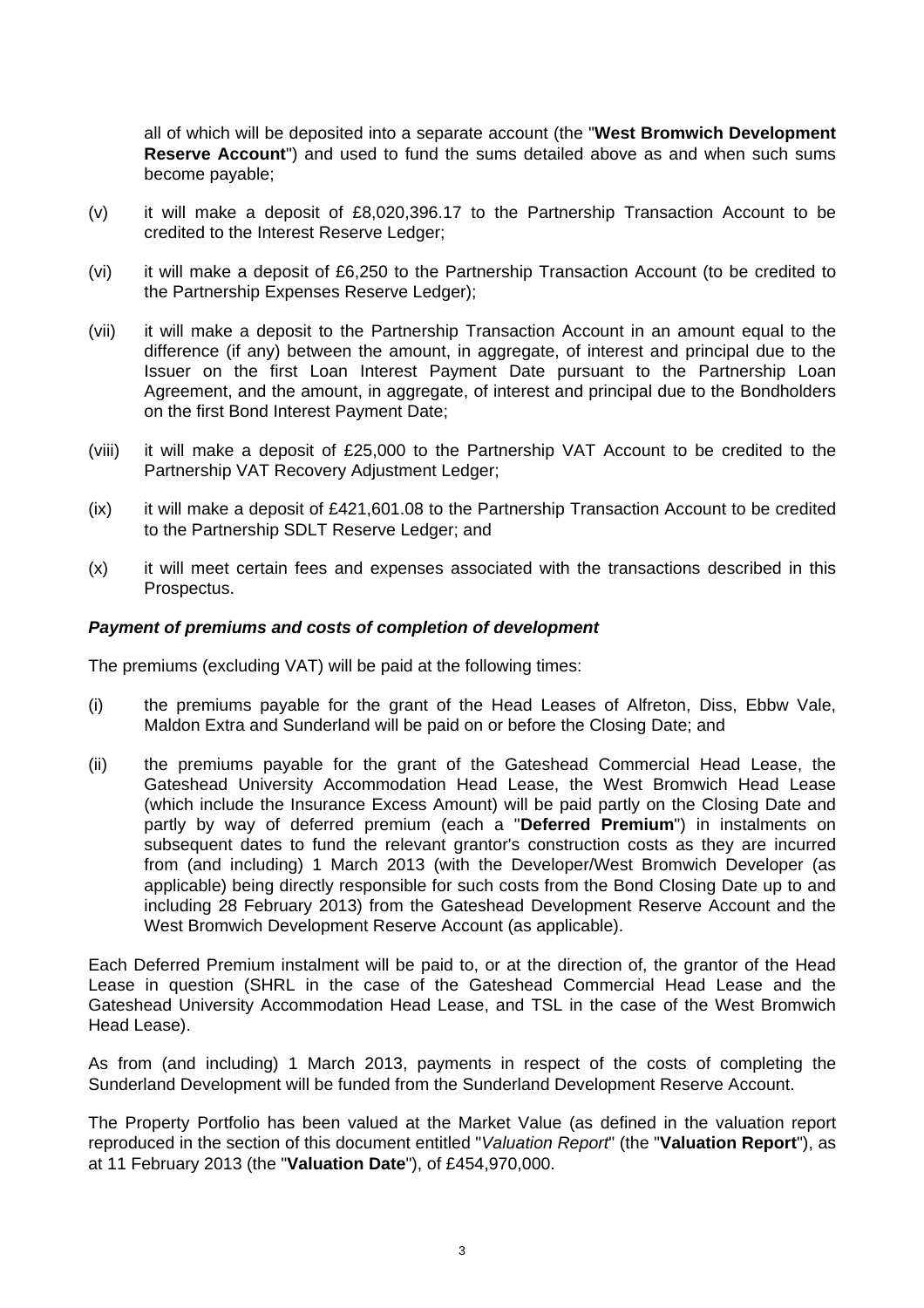For further details as to the use of proceeds, see the section of this document entitled "*Use of Proceeds*".

#### *Property Portfolio and Occupational Leases*

On the Closing Date, the Property Portfolio will consist of four completed and trading retail stores and three mixed use retail developments under construction, as further described in the section entitled "*The Property Portfolio*".

As at the Closing Date, the tenant of each of the properties within the Property Portfolio will be either Tesco Stores Limited ("**TSL**"), Tesco Gateshead Property Limited ("**TGP**") or Tesco Property Nominees (No.5) Limited and Tesco Property Nominees (No.6) Limited (who will hold the relevant Occupational Leases (as defined below) (or in the case of the Gateshead Mortgaged Property and the West Bromwich Mortgaged Property agreements for the grant of Occupational Leases) on trust for TSL) (together the "**Occupational Nominees**" and, together with TGP and TSL, the "**Occupational Tenants**" and each of them, an "**Occupational Tenant**", which expression includes any tenant under an Occupational Lease in respect of an Incoming Property as referred to in "*Substitution, Alteration and Disposal of Mortgaged Properties - The Substitution Agreement*" below).

The Gateshead Mortgaged Property is under construction and comprises a Tesco retail store (the "**Gateshead Tesco Store**"), retail units, the Gateshead University Accommodation, a primary care trust facility, a cinema, offices and the customer car park. On the Closing Date, TGP will enter into an agreement for the grant of an Occupational Lease (as defined below) of the Gateshead Commercial which will provide for that lease to be granted no later than 3 months following final sectional practical completion of the Gateshead Commercial being 5 March 2014 (the "**Gateshead Commercial Practical Completion**") with rental payments due from 20 May 2013 and payable from 24 June 2013. Following Gateshead Commercial Practical Completion and the grant of the Occupational Lease of the Gateshead Commercial, TGP will sub-underlet the Gateshead Tesco Store to TSL.

On the Closing Date, TGP will enter into an agreement for the grant of an Occupational Lease (as defined below) of the Gateshead University Accommodation (the "**Gateshead University Accommodation Occupational Lease**" which will provide for that lease to be granted by the Partnership to TGP on or around practical completion of the Gateshead University Accommodation being 1 July 2014 ("**Gateshead University Accommodation Practical Completion**") with rental payments due from 1 July 2015 and payable from 29 September 2015.

The Sunderland Mortgaged Property is under construction and comprises a Tesco retail store (the "**Sunderland Tesco Store**"), retail units and a customer car park. As at the Closing Date, the tenant of the Sunderland Mortgaged Property will be the Occupational Nominees with part of the rental payments to commence from the Closing Date.

The West Bromwich Mortgaged Property is under construction and comprises a Tesco retail store (the "**West Bromwich Tesco Store**"), retail units, a cinema, a petrol filling station and customer car parks. On the Closing Date, TSL will enter into an agreement for the grant of an Occupational Lease (as defined below) of the West Bromwich Mortgaged Property which will provide for that lease to be granted immediately after the grant of the West Bromwich Head Lease which will be granted not later than 3 months after the grant of the West Bromwich Superior Lease (as defined below) with rental payments due from 24 June 2013 and payable from 29 September 2013.

The Occupational Tenants will occupy each property within the Property Portfolio in accordance with the terms of a lease (the "**Occupational Leases**" and each of them, an "**Occupational Lease**", which expression includes any occupational leases on substantially similar terms in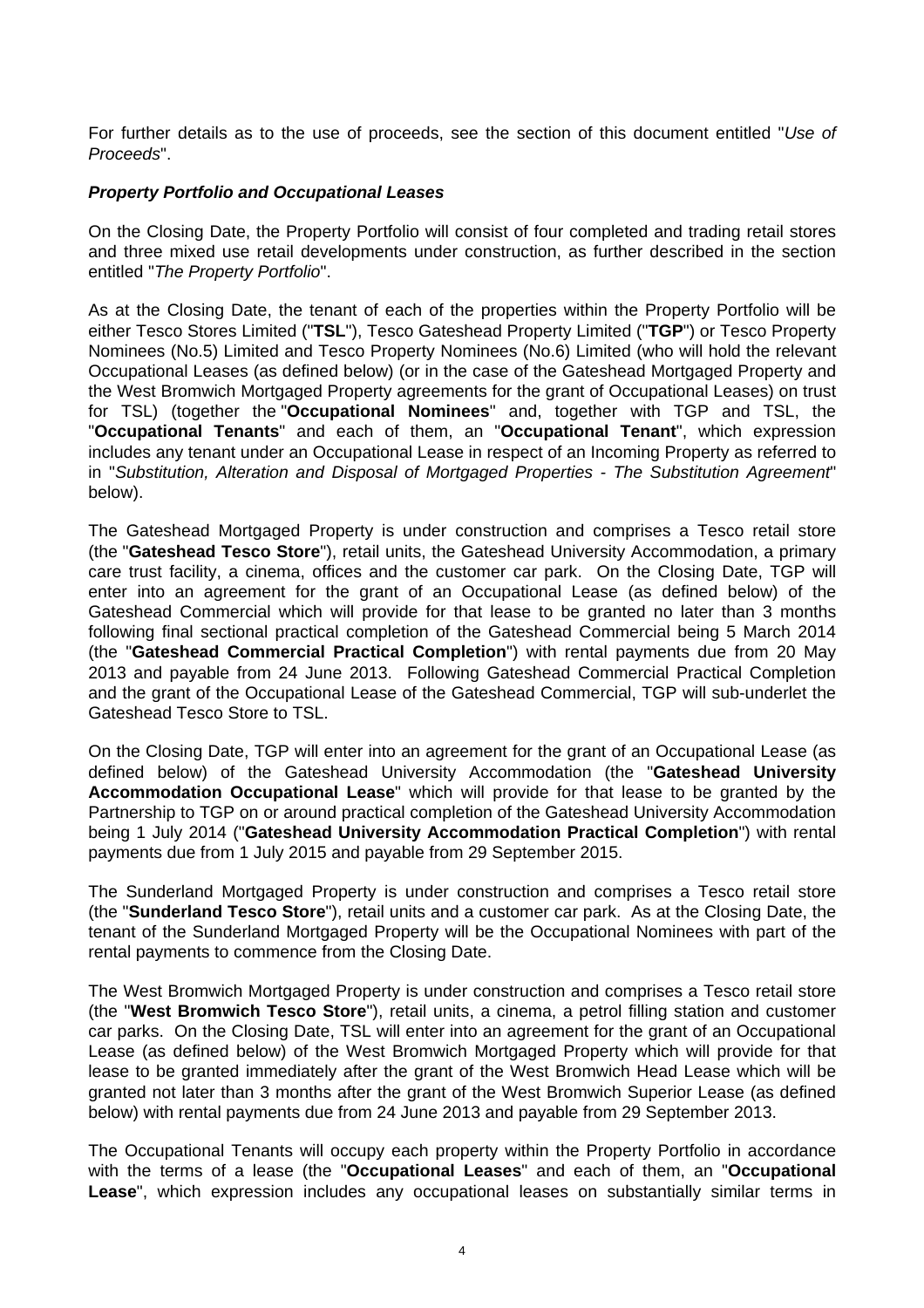respect of an Incoming Property as referred to in "*Substitution, Alteration and Disposal of Mortgaged Properties - The Substitution Agreement*" below).

The Occupational Lease in respect of the Sunderland Mortgaged Property will be granted subject to and with the benefit of any existing underleases and agreements for underleases and will permit the Occupational Tenant to grant underleases of the retail units. The Occupational Lease in respect of the Gateshead Commercial will be granted subject to and with the benefit of any existing underleases which will have been granted by SHRL out of the Gateshead Superior Lease before completion of the grant of the Gateshead Commercial Head Lease and Occupational Lease pursuant to agreements entered into before 13 February 2013 (the "**Bond Closing Date**") and subject to and with the benefit of any agreements for underleases entered into after the Bond Closing Date, and allow the Occupational Tenant to grant underleases of the retail units, the primary care trust facility, the cinema and the offices. The Gateshead University Accommodation Occupational Lease will be granted to TGP subject to and with the benefit of either (i) the agreement for the grant of a 30-year lease of the Gateshead University Accommodation (the "**Northumbria University Lease**") that was entered into on 5 July 2011 between Spen Hill Regeneration Limited ("**SHRL**") and Northumbria University at Newcastle or (ii) the Northumbria University Lease itself (if granted before the grant of the Gateshead University Accommodation Occupational Lease). The terms of the agreement for the grant of the Gateshead University Accommodation Occupational Lease to TGP will require TGP, as the Occupational Tenant, to grant the Northumbria University Lease to Northumbria University at Newcastle in satisfaction of SHRL's existing obligation to do so (if the Northumbria University Lease has not already been granted by SHRL directly). The Occupational Lease in respect of the West Bromwich Mortgaged Property will be granted subject to and with the benefit of any underleases which will have been granted by TSL out of the West Bromwich Superior Lease pursuant to agreements for underlease entered into before the Bond Closing Date and subject to and with the benefit of any existing agreements for underleases entered into after the Bond Closing Date and will allow the Occupational Tenant to grant underleases of the retail units, the cinema and the car park.

On the Closing Date, the landlord's interest in the Occupational Leases which have been granted will be held by Tesco Dorney (Nominee 1) Limited ("**Nominee No. 1**") and Tesco Dorney (Nominee 2) Limited ("**Nominee No. 2**" and together with Nominee No. 1, the "**Nominees**" and each a "**Nominee**") on trust for and on behalf of the Partnership under the Partnership Declaration of Trust.

The obligations of each Occupational Tenant under each Occupational Lease will be guaranteed by Tesco (and will be co-guaranteed by the Highest Rated Entity if (a) such entity exists and (b) the long-term unsecured debt obligations of Tesco are not or cease to be rated at least Baa1 by Moody's, A- by S&P and A- by Fitch) (the "**Occupational Tenant Guarantor**"). The Occupational Leases do not permit any assignment by an Occupational Tenant.

Each Occupational Lease granted in respect of the properties within the Property Portfolio (save for the Occupational Leases of the Mortgaged Properties at Gateshead, Sunderland and West Bromwich) will be for a term expiring on 11 February 2043, being 30 years from the day prior to the Bond Closing Date.

In respect of the Gateshead Commercial, the Occupational Lease will be for a term expiring on 19 May 2043 (i.e. 30 years from the date of sectional practical completion of the store and retail units) and in respect of the Gateshead University Accommodation Occupational Lease, the Occupational Lease will be for a term expiring on 3 July 2044 (i.e. 30 years and 3 days from the date of the Gateshead University Accommodation Practical Completion).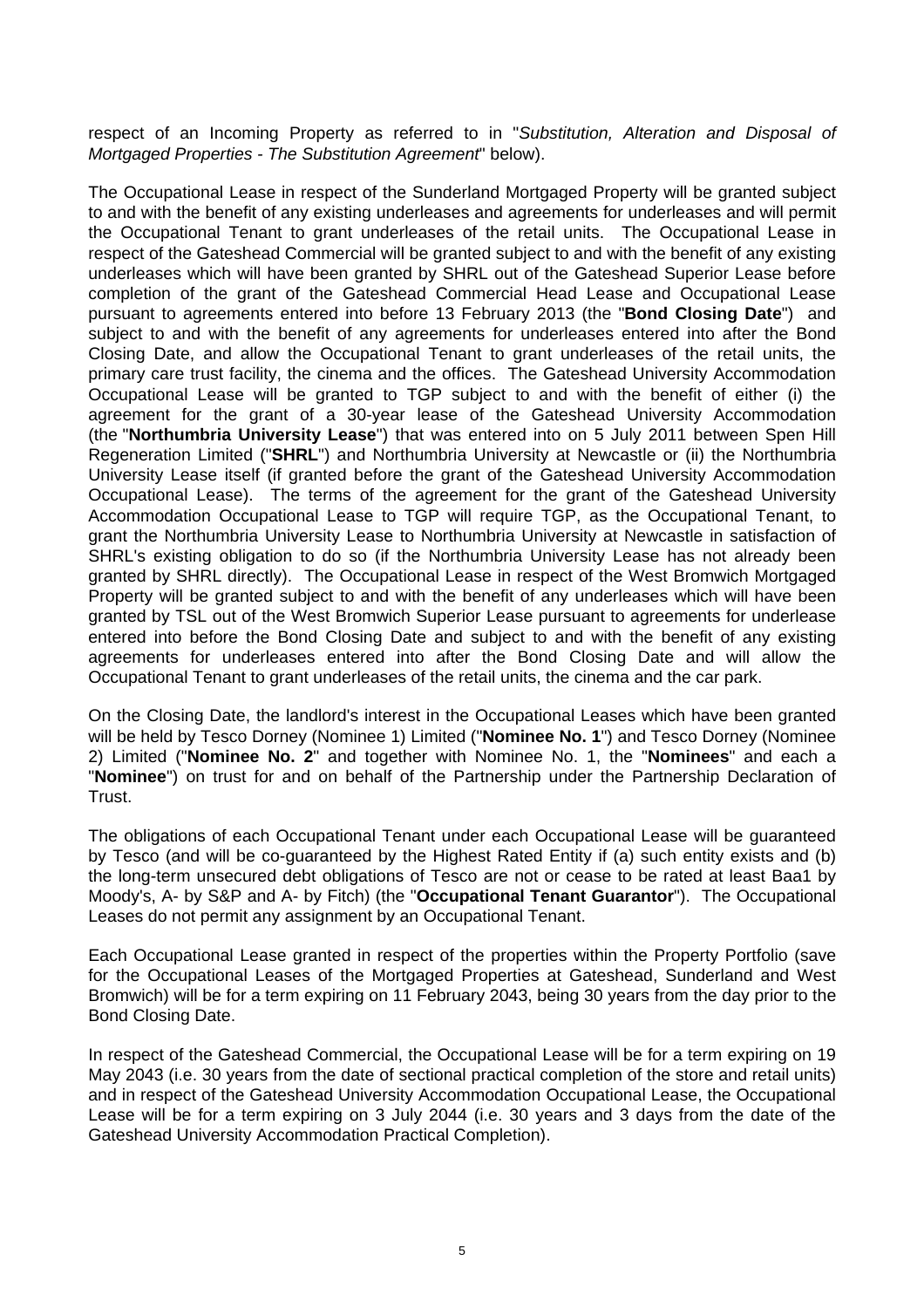In respect of the Sunderland Mortgaged Property, the Occupational Lease will be for a term expiring on 26 May 2043 (i.e. 30 years from the anticipated date of practical completion of the Sunderland Development being 27 May 2013 (the "**Sunderland Practical Completion**")).

In respect of the West Bromwich Mortgaged Property, the Occupational Lease will be for a term expiring on 13 October 2043 (i.e. 30 years from the anticipated grant date of the West Bromwich Superior Lease being 20 days after the date of practical completion of the West Bromwich Development being 16 September 2013 (the "**West Bromwich Practical Completion**")).

Once granted, the landlord's interest in the West Bromwich Occupational Lease, the Gateshead Commercial Occupational Lease and the Gateshead University Accommodation Occupational Lease will be assigned to the Nominees to be held on trust by them under the terms of the Partnership Declaration of Trust.

The term expiry date for the Occupational Leases collectively shall be termed the "**Occupational Lease Maturity Date**", and each a "**relevant Occupational Lease Maturity Date**".

#### *Source of funds for payments on the Bonds*

The Issuer's primary sources of funds for the payment of principal and interest on the Bonds will be the interest and principal repayments and (in respect of the first Loan Interest Payment Date) a one-off fee payable under the Partnership Loan, any amounts payable to the Issuer by the Issuer Swap Provider under the Issuer Swap Agreement and any amounts payable to the Issuer by the Partnership under the Partnership Swap Agreement.

The Partnership's primary sources of funds for the payment of the Partnership Loan and any amounts payable to the Issuer under the Partnership Swap Agreement will be rental payments payable by the Occupational Tenants pursuant to the Occupational Leases (when granted) or as licence fees under the relevant agreement for Occupational Lease (rental payments commencing on 24 June 2013 in respect of the Gateshead Commercial, 29 September 2015 in respect of the Gateshead University Accommodation, the Closing Date in respect of the Sunderland Mortgaged Property, 29 September 2013 in respect of the West Bromwich Mortgaged Property and the Closing Date in respect of the remainder of the Mortgaged Properties), any amounts payable to the Partnership by the Issuer under the Partnership Swap Agreement and (in respect of the first Loan Interest Payment Date) the deposit made to the Partnership Transaction Account on the Closing Date in an amount equal to the difference between the amount, in aggregate, of interest and principal due to the Issuer on the first Loan Interest Payment Date pursuant to the Partnership Loan Agreement, and the amount, in aggregate, of interest and principal due to the Bondholders on the first Bond Interest Payment Date. Amounts standing to the credit of the Interest Reserve Ledger may also be used to fund interest amounts payable in respect of the Partnership Loan Agreement in the manner described in "*Resources Available to the Partnership and Issuer – The Interest Reserve*" below.

Principal rent under the Occupational Leases (when granted) (and any amounts in lieu thereof pursuant to the Substitution Agreement and without double counting any amounts in lieu thereof under the Occupational Leases) ("**Principal Rent**") and all other rental amounts payable to the landlord directly (including (i) sums payable under the Occupational Tenant's covenants, such as outgoings, default interest and service charges; (ii) sums to cover any superior lease rental; (iii) sums in respect of value added tax ("**VAT**"); (iv) sums to cover any insurance premiums; and (v) amounts by way of indemnity by each Occupational Tenant (failing which, by the Occupational Tenant Guarantor) pursuant to each Occupational Lease (when granted) (such rental and/or guaranteed amounts and all licence fees and other amounts payable pursuant to an agreement for Occupational Lease being the "**Rental Income**") will be paid to the account (the "**Partnership Rent Account**") held by the Nominees.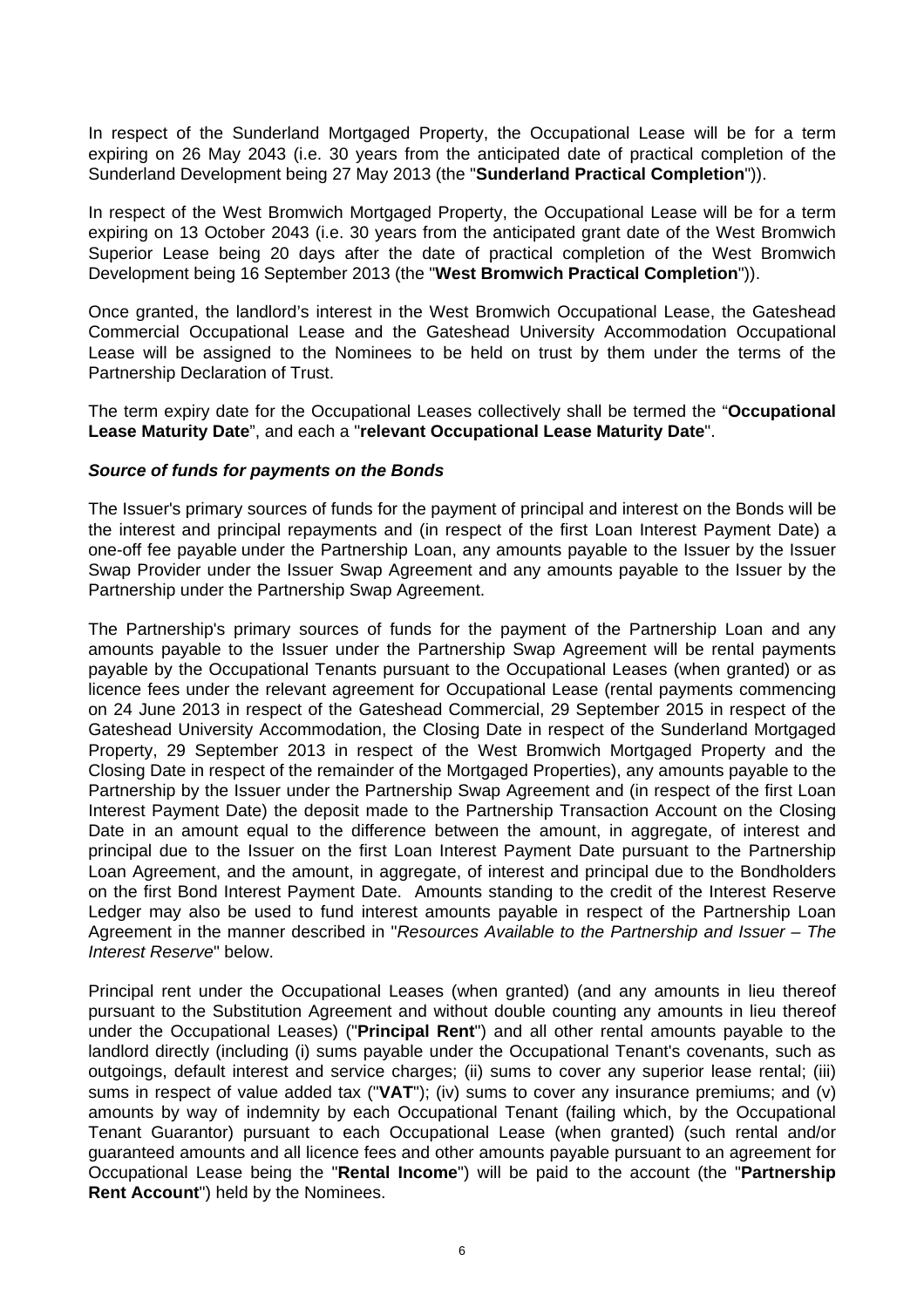All amounts standing to the credit of the Partnership Rent Account (other than the proceeds of the subordinated loans of £1,000 each made by the Issuer and deposited to the Partnership Rent Account on the Closing Date to be held by the Nominees on behalf of themselves and each of the General Partner and Nominees Holdco (the "**Junior Loans**"), the amounts recorded on the Partnership Account VAT Ledger and any amounts that constitute Gateshead Geared Rent and/or West Bromwich Geared Rent (as both terms are defined below)) two Business Days prior to each Loan Interest Payment Date (each a "**Calculation Date**") will be transferred on the immediately following Loan Interest Payment Date to the Partnership Transaction Account.

On each Loan Interest Payment Date:

- (a) amounts standing to the credit of the Partnership Transaction Account (other than sums credited to the Partnership Expenses Reserve Ledger, the Partnership SDLT Reserve Ledger, the Partnership Abnormal Rent SDLT Ledger, the Interest Reserve Ledger (apart from amounts scheduled to be applied towards meeting item (f)(i) of the Partnership Pre-Enforcement Priority of Payments on such Loan Interest Payment Date) and the Subordinated Loan Reserve Ledger) and available to the Partnership will be applied in or towards satisfaction of the payment obligations of the Partnership, including obligations to make payments of principal, interest and any other amounts due in respect of the Partnership Loan and any amounts payable to the Issuer under the Partnership Swap Agreement; and
- (b) amounts standing to the credit of the Issuer Transaction Account and available to the Issuer will be applied by the Issuer in or towards satisfaction of the payment obligations of the Issuer, including under the Issuer Swap Agreement and the Partnership Swap Agreement.

On each Bond Interest Payment Date amounts standing to the credit of the Issuer Transaction Account and available to the Issuer will be applied to satisfy the Issuer's payment obligations, including in respect of the principal, interest and premium due on the Bonds and amounts due to the other Issuer Secured Creditors.

For further details, see "*Resources Available to the Partnership and the Issuer*".

The Partnership Loan will bear interest at a rate of 5.4111% per annum and interest will be payable quarterly on 10 January, 10 April, 10 July and 10 October (each a "**Loan Interest Payment Date**"). Scheduled payments of principal in respect of the Partnership Loan will be made on each Loan Interest Payment Date.

The Partnership Loan will be guaranteed (on a limited recourse basis) (the "**Partnership Loan Guarantee**") by the Obligors other than the Partnership.

The Bonds and the Partnership Loan will bear interest at a fixed rate, whereas the Rental Income will be linked (i) in relation to each Store on a Mortgaged Property, the Gateshead Tesco Store, the Sunderland Tesco Store and the West Bromwich Tesco Store to a Retail Prices Index ("**RPI**") (the "**RPI Rent**"); and (ii) in relation to the remainder of the Gateshead Mortgaged Property, the remainder of the Sunderland Mortgaged Property and the remainder of the West Bromwich Mortgaged Property to a schedule of fixed uplifts (the "**Fixed Uplifts**"). Accordingly, prior to or on the Closing Date, in order to hedge the exposure which would otherwise exist the Partnership and the Issuer will enter into a swap (the "**Partnership Swap**") governed by the Partnership Swap Agreement under which:

(a) the Partnership will pay to the Issuer on each Loan Interest Payment Date amounts (in aggregate) equal to the sum of the RPI Rent receivable by it under the Occupational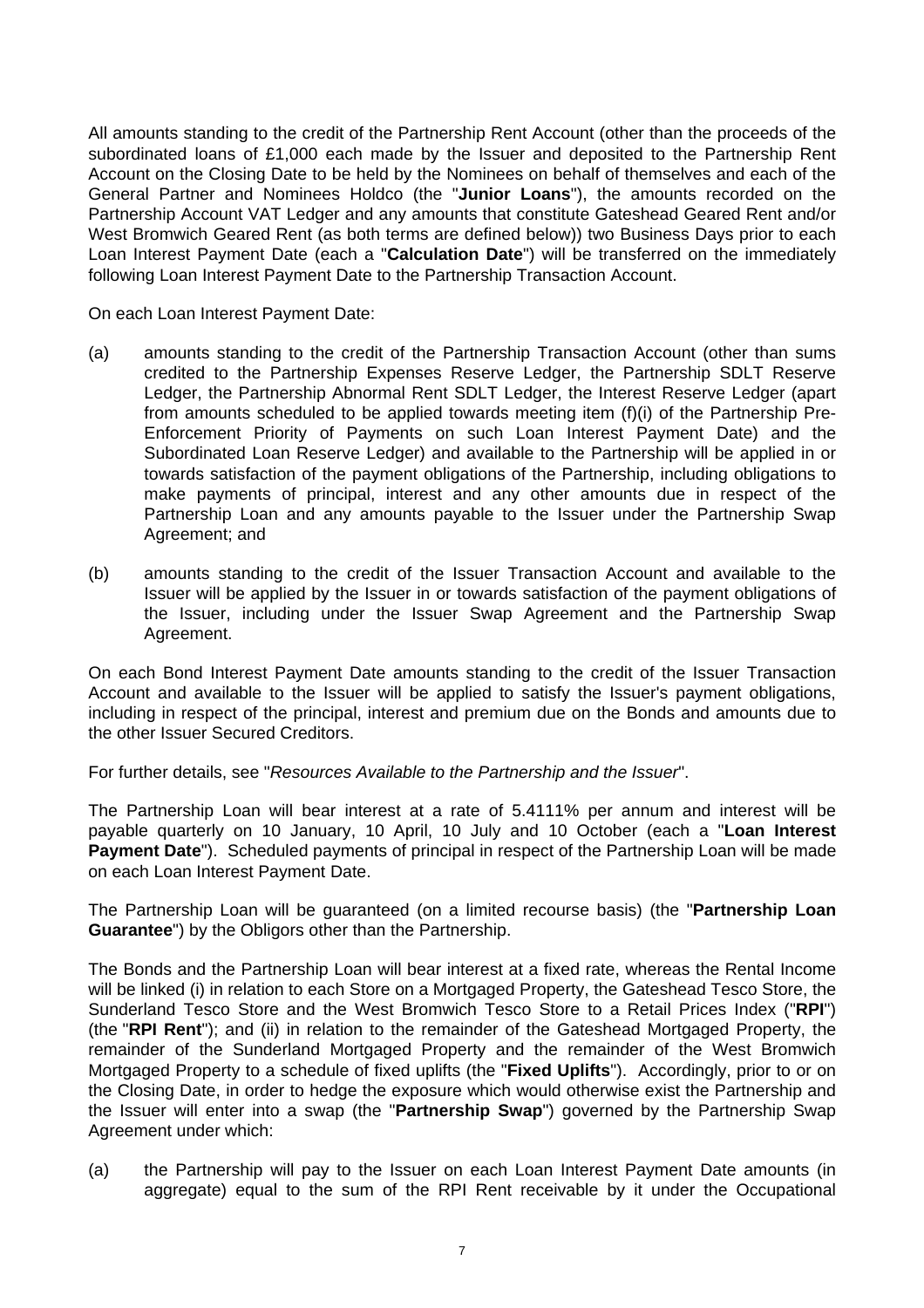Leases in the previous Calculation Period (after deducting a fixed indexed amount in respect of, *inter alia*, the amounts payable by the Partnership under items (a) to (e) and (i) of the Partnership Pre-Enforcement Priority of Payments) (the "**Partnership Index Linked Leg**"); and

(b) the Issuer will pay to the Partnership fixed amounts which will be equal to a proportion of the scheduled interest (plus, in respect of the first Loan Interest Payment Date, an amount equal to the Partnership First Loan Interest Payment Date Fee) and a proportion of the principal due to the Issuer under the Partnership Loan on such Loan Interest Payment Date (the "**Partnership Fixed Leg**"),

and the Issuer and the Issuer Swap Provider will enter into a swap (the "**Issuer Swap**") which will be governed by the Issuer Swap Agreement whereby the Issuer shall pay amounts equal to amounts due to the Issuer under the Partnership Index Linked Leg (the "**Issuer Index Linked Leg**") to the Issuer Swap Provider and the Issuer Swap Provider shall pay the Issuer fixed amounts which will be equal to a proportion of the scheduled interest and principal due to the Bondholders under the Bonds on the immediately following Bond Interest Payment Date (the "**Issuer Fixed Leg**").

The Partnership Fixed Leg and the Fixed Uplifts (together with amounts drawn under the Interest Reserve up until the Loan Interest Payment Date in July 2014) will equal the amount of interest and principal payable under the Partnership Loan on each Loan Interest Payment Date. Similarly, the Issuer Fixed Leg together with the Fixed Uplifts and any Interest Reserve amounts received from the Partnership will equal the amount of interest and principal payable under the Bonds on each Bond Interest Payment Date.

#### *Security*

The obligations of the Partnership, the General Partner, the Nominees and Nominees Holdco (the "**Obligors**") under the Partnership Loan Agreement and the other Transaction Documents to which the Partnership or any other Obligor is a party (the "**Partnership Transaction Documents**") will be secured in favour of the Partnership Security Trustee for the benefit of the Partnership Security Trustee, the Issuer, the Cash Manager, the Development Cash Manager, the Account Bank, the Partnership Operator, the Property Pool Manager and the Nominees/Nominees Holdco Corporate Services Provider (the "**Partnership Secured Creditors**") by fixed and floating security created by, and pursuant to, the Partnership Security Documents (as to which, see further "*Summary of Transaction Documents – The Partnership Security Documents*").

The Issuer will assign, by way of first fixed security, all of its right, title, interest and benefit in, to and under the Partnership Security Documents, the Partnership Loan Agreement, the Partnership Swap Agreement, the Issuer Swap Agreement and the other Transaction Documents to which the Issuer is a party (the "**Issuer Transaction Documents**"), charge its rights to the Issuer Transaction Account and create fixed and floating security over all of its other assets in favour of the Issuer Security Trustee for the benefit of itself, the Bond Trustee, the Bondholders and the other Issuer Secured Creditors pursuant to the Issuer Deed of Charge.

#### *Transaction Documents*

The following documents, *inter alia*, will constitute "**Transaction Documents**" for the purposes of this Prospectus: the Trust Deed; the Agency Agreement; the Issuer Deed of Charge; the Issuer Master Definitions and Construction Schedule; the Account Bank Agreement; the Cash Management Agreement; the Issuer Swap Agreement; any Eligible Guarantee; the Partnership Swap Agreement; the Partnership Loan Agreement; the Partnership Deed of Charge; the Subscription Agreement; the Nominees Deed of Charge; the Nominees Holdco Deed of Charge;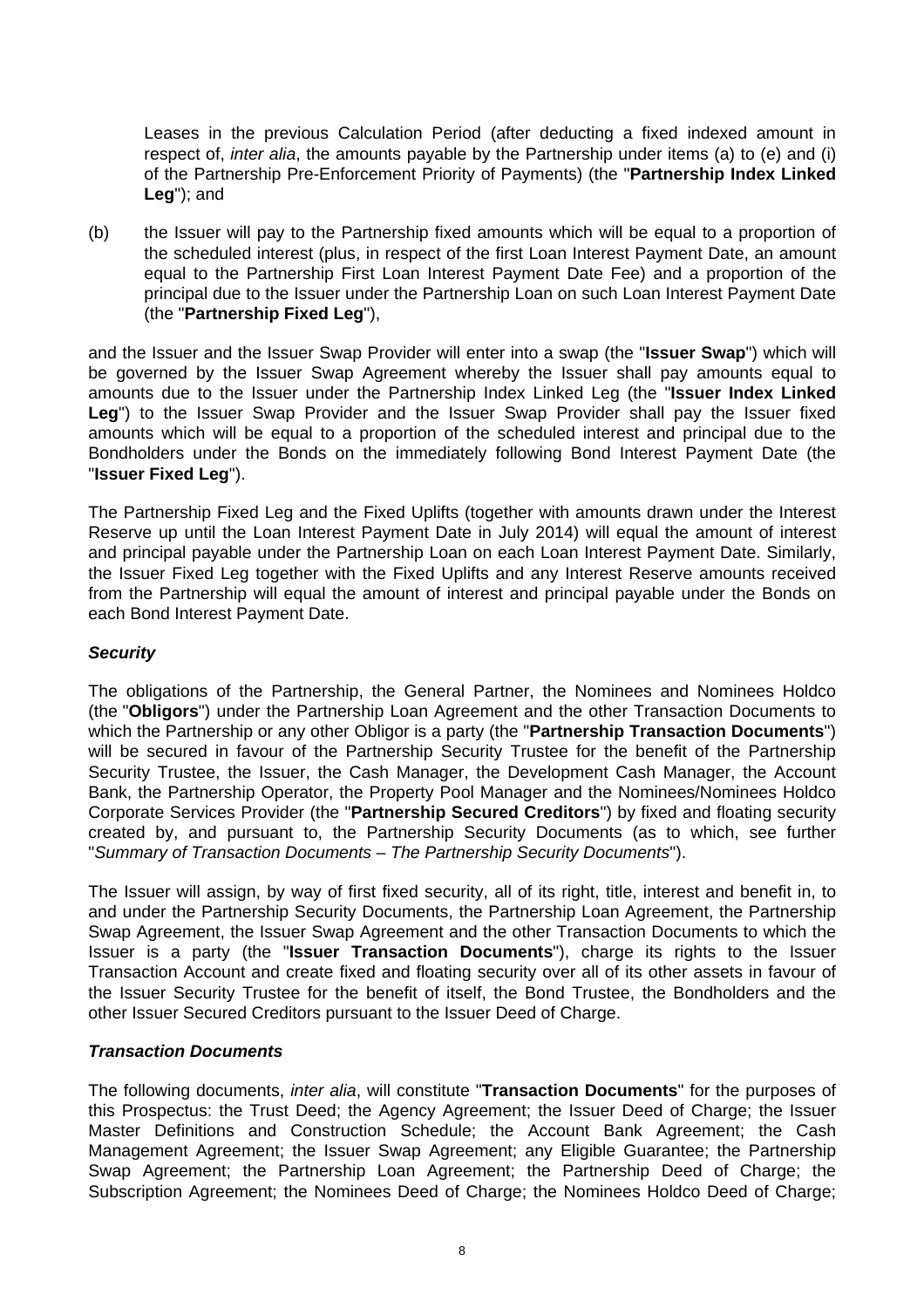the Common Terms and Definitions Deed; the Tax Deed of Covenant; the SDLT Deed of Covenant; the Subordinated Loan Agreement; the Junior Loan Letters; the Highest Rated Entity Deed; the Partnership Declaration of Trust; the Partnership Beneficiary Undertaking; the Gateshead Superior Lease; the Gateshead Council Agreement; the Gateshead Deed of Variation and Licence to Underlet; the Sandwell Council Agreement; the West Bromwich Supplemental Agreement; the West Bromwich Superior Lease; the agreement for the grant of the West Bromwich Head Lease; the agreement for the grant of the Gateshead Commercial Head Lease; the agreement for the grant of the Gateshead University Accommodation Head Lease and Occupational Lease; the Head Leases; the agreement for the grant of the West Bromwich Occupational Lease; the agreement for the grant of the Gateshead Commercial Occupational Lease; the agreement for the grant of the Gateshead University Accommodation Occupational Lease; the Occupational Leases; the West Bromwich Rent Continuation Deed; the Gateshead Rent Continuation Deed; the West Bromwich Rent Payment Deed; the Gateshead Rent Payment Deed; the West Bromwich Development Agreement; the Gateshead Development Agreement; the Sunderland Development Agreement; the Substitution Agreement; the Property Pool Management Agreement; the Property Option Agreement; the Partnership Operating Agreement; the Issuer/Issuer Holdco Corporate Services Agreement; the Nominees/Nominees Holdco Corporate Services Agreement and any other document designated as such by the Partnership and the Partnership **Security** Security Trustee.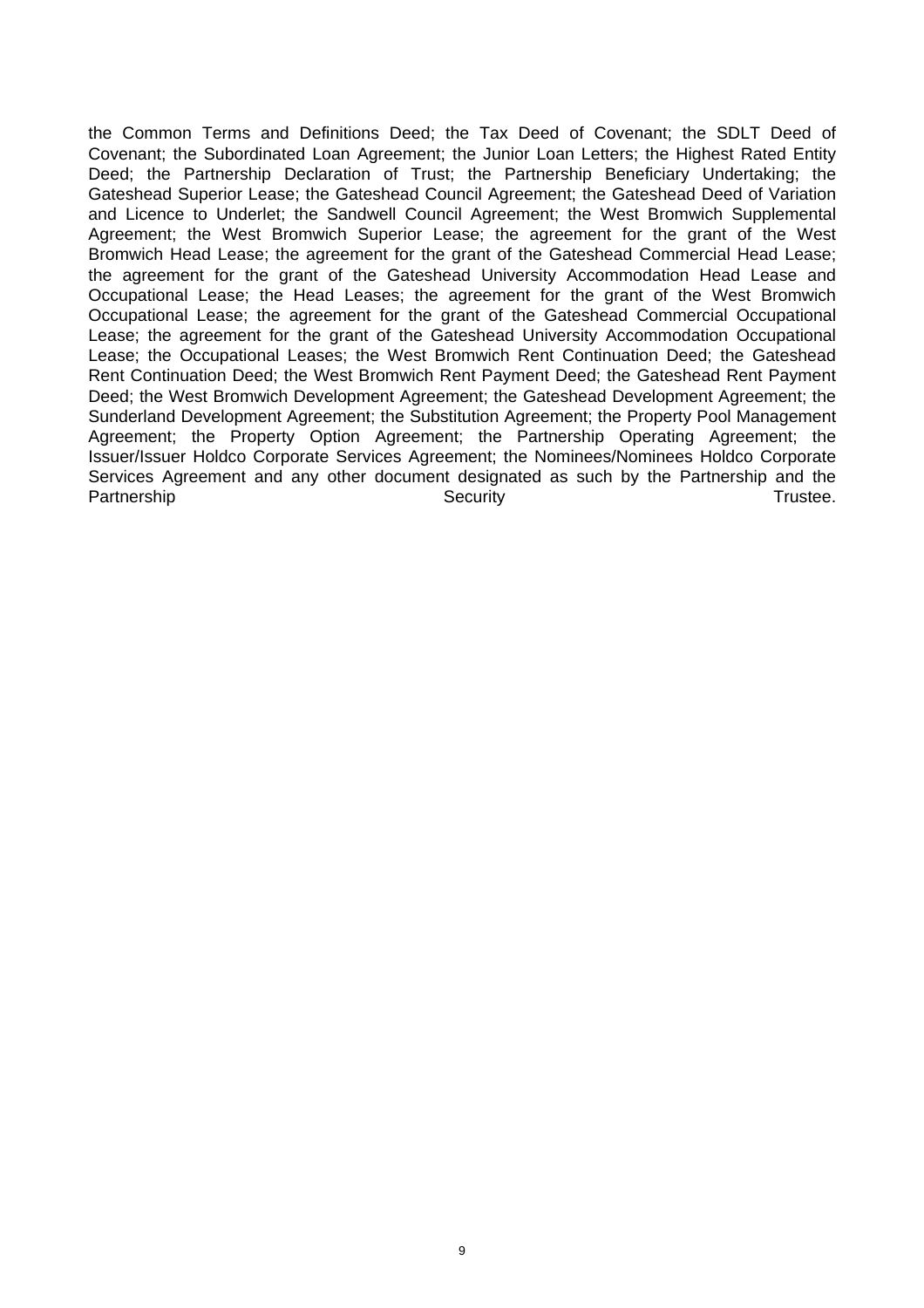#### **DIAGRAMMATIC OVERVIEW OF PARTIES AND TRANSACTION**

#### **FIGURE 1: OWNERSHIP STRUCTURE**



1 Nominee Holdco will be owned by the General Partner acting for and on behalf of the Partnership.

2 One fully-paid up share and 49,999 partly paid up shares in Tesco Property Finance 6 Plc are held by Dorney Issuer Holdco Limited.

<sup>3</sup> After the sale of the Bonds on the Closing Date, it is anticipated that Tesco Dorney (1LP) Limited will sell half of its partnership interest to a JV investor.

4 After the sale of the Bonds on the Closing Date, it is anticipated that TPHL2 will sell half of its interest in the General Partner to a third party.

5 A purchaser of the interest in the General Partner may be a JV Investor (or any of its affiliates or an orphan vehicle).

6 Upon the occurrence of a sale detailed in footnote 4 above, the JV Investor (or any of its affiliates or an orphan vehicle) and TPHL2 will each hold 50% of the shares in the General Partner.

7 Upon the occurrence of a sale detailed in footnote 3 above, 2LP and Tesco Dorney (1LP) Limited will each hold a 49.95% interest in the Partnership.

8 As at the time of the issue of the Bonds there will be no JV Investor in the ownership structure.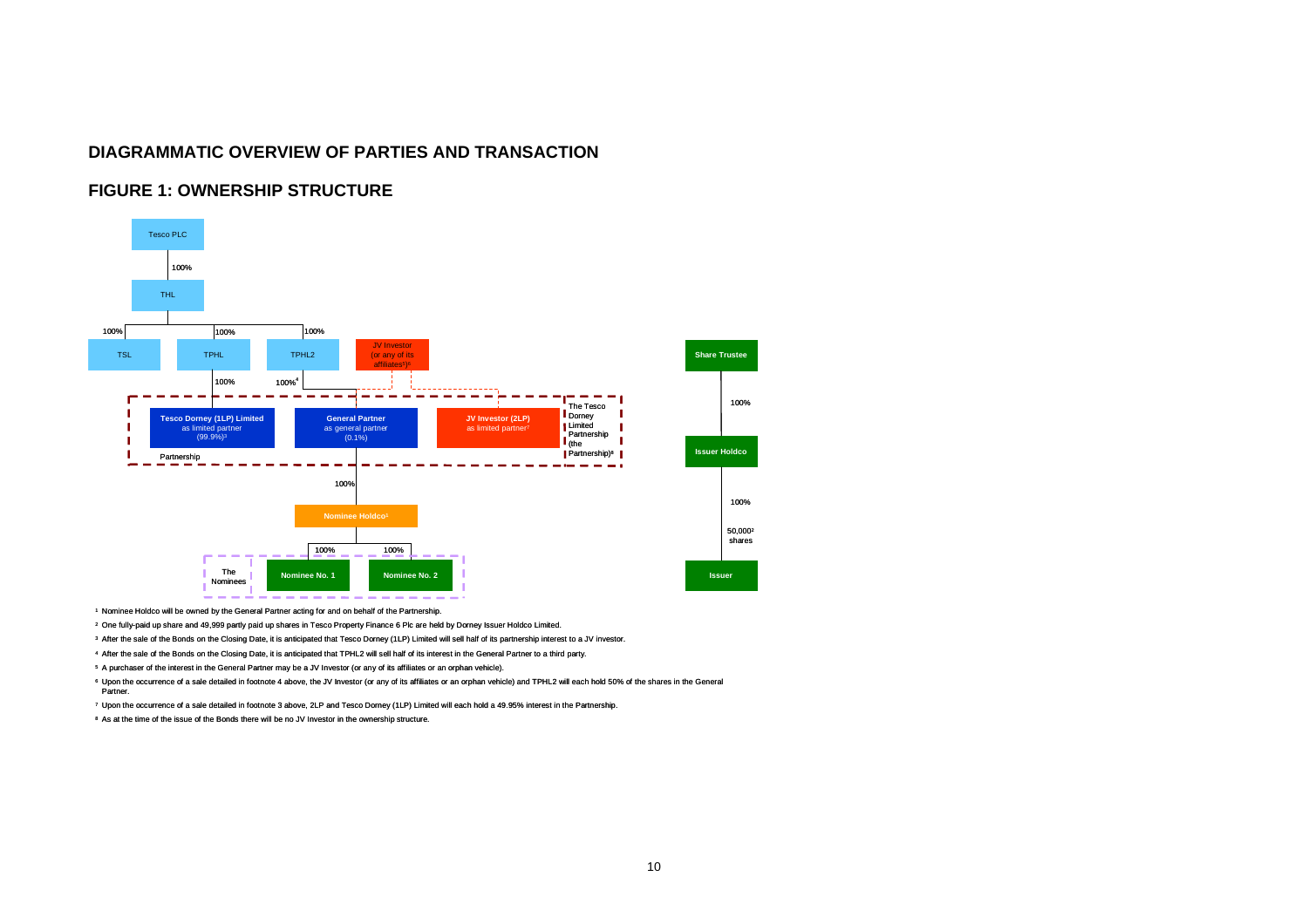#### **FIGURE 2: TRANSACTION STRUCTURE**

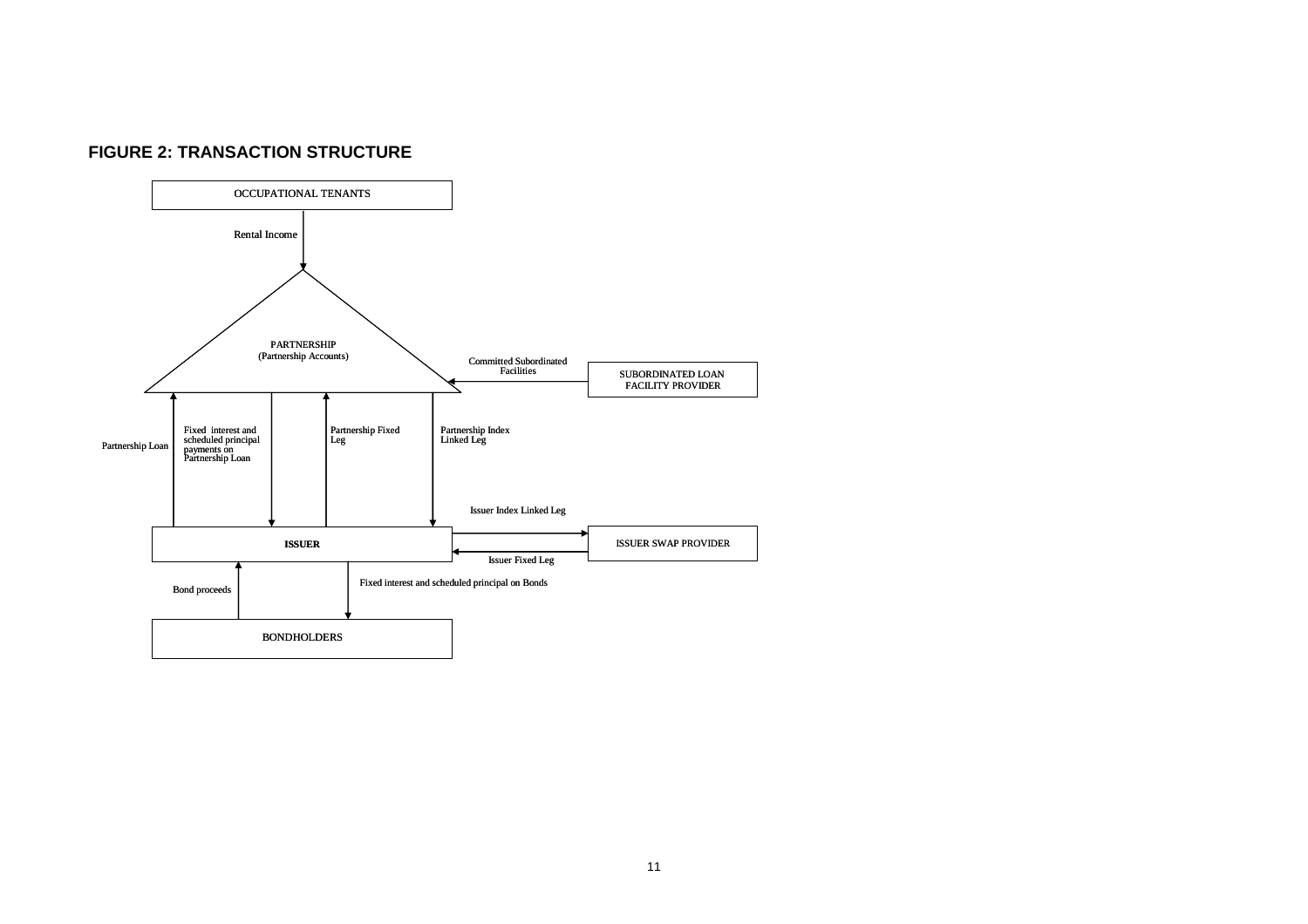#### **RISK FACTORS**

*The following is a summary of certain aspects of the Bonds about which prospective Bondholders should be aware. This summary is not intended to be exhaustive and prospective Bondholders should also read the detailed information set out elsewhere in this Prospectus and reach their own views prior to making any investment decision.*

#### **Risks related to the Bonds**

#### *Limited resources*

The Bonds will be limited recourse obligations of the Issuer. Further, the assets of the Issuer will themselves be limited. The Issuer is a special purpose company with no business operations other than the issue of the Bonds and the transactions ancillary thereto. The ability of the Issuer to meet its obligations under the Bonds will be principally dependent on the receipt by it of funds from the Partnership under the Partnership Loan Agreement and the Partnership Swap Agreement and the receipt of funds from the Issuer Swap Provider under the Issuer Swap Agreement. Other than the foregoing, prior to the enforcement of the security created pursuant to the Partnership Security Documents, the Issuer will not have any other significant funds available to it to meet its obligations under the Bonds and in respect of any payment ranking in priority to, or *pari passu* with, the Bonds.

#### *Liability under the Bonds*

The Bonds will be obligations solely of the Issuer and will not be obligations or responsibilities of, or guaranteed by, any other person or entity. In particular, the Bonds will not be obligations or responsibilities of, and will not be guaranteed by, Issuer Holdco, the Partnership, the General Partner, the Limited Partners, the Nominees, Nominees Holdco, the Bond Trustee, the Issuer Security Trustee, the Partnership Security Trustee, the Paying Agents, the Registrar, the Lead Structuring Agent, the Joint Lead Arrangers, the Cash Manager, the Development Cash Manager, the Account Bank, the Partnership Operator, the Issuer Swap Provider, the Property Pool Manager, the Property Advisor, the Issuer/Issuer Holdco Corporate Services Provider, the Nominees/Nominees Holdco Corporate Services Provider, Tesco or any other member of the Tesco Group. Furthermore, no person other than the Issuer will accept any liability whatsoever to Bondholders in respect of any failure by the Issuer to pay any amount due under the Bonds.

#### *Definitive Bonds and denominations in integral multiples*

The Bonds have a denomination consisting of a minimum authorised denomination of £100,000 plus higher integral multiples of £1,000 up to £199,000. Accordingly, it is possible that the Bonds may be traded in amounts in excess of the minimum authorised denomination that are not integral multiples of such denomination. In such a case, if definitive Bonds are required to be issued, a Bondholder who holds a principal amount less than the minimum authorised denomination at the relevant time may not receive a definitive Bond in respect of such holding and may need to purchase a principal amount of Bonds such that their holding amounts to the minimum authorised denomination (or another relevant denomination amount).

If definitive Bonds are issued, Bondholders should be aware that definitive Bonds which have a denomination that is not an integral multiple of the minimum authorised denomination may be illiquid and difficult to trade.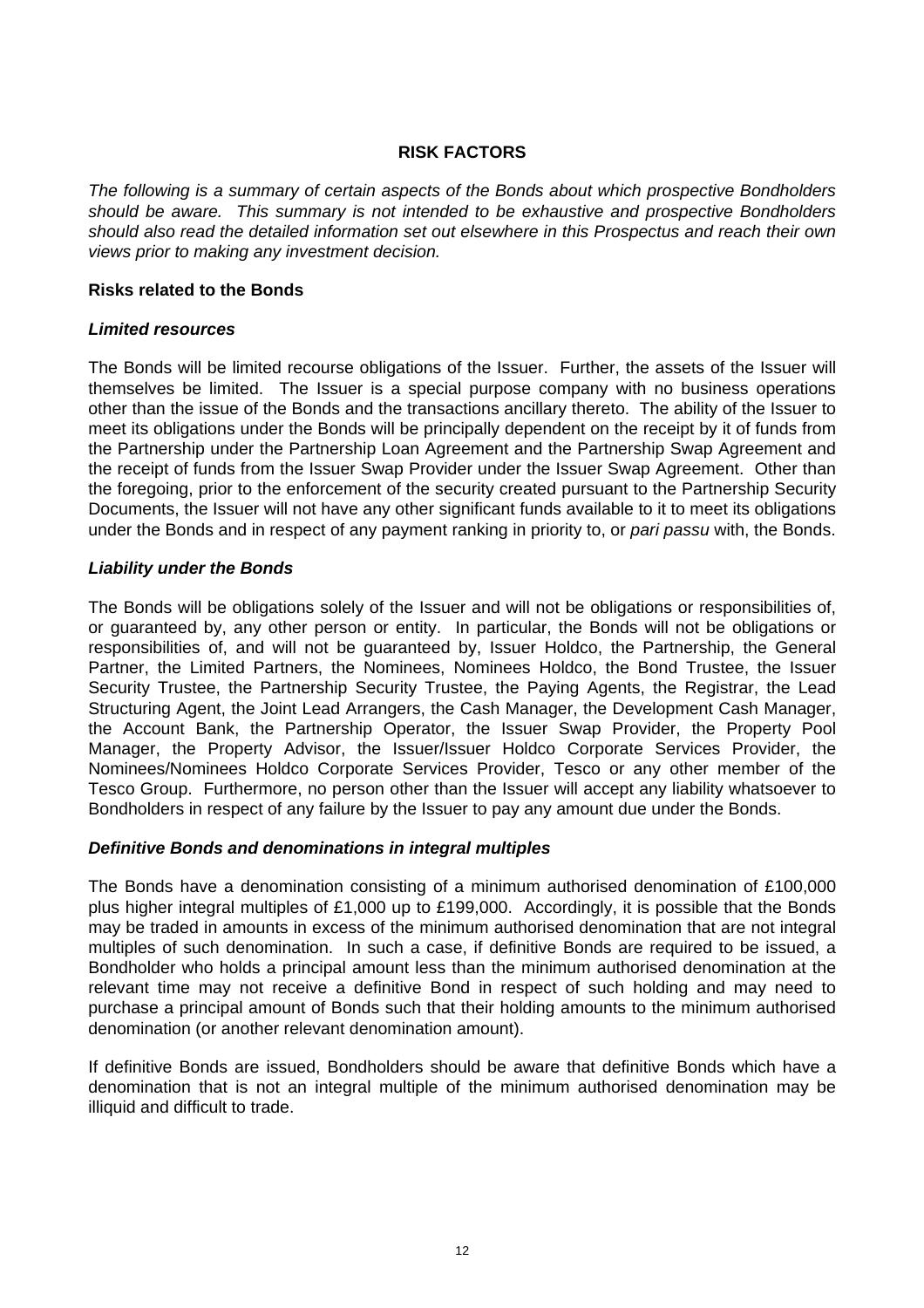#### *No liquidity facility*

The Issuer does not have the benefit of a liquidity facility. Therefore, in the event that the Occupational Tenants fail to pay rent after any applicable grace period (and the Occupational Tenant Guarantor fails to pay such amounts under the Occupational Tenant Guarantee) or there is a delay or failure to pay by the Partnership under the Partnership Loan Agreement (or the other Obligors pursuant to the Partnership Loan Guarantee) or by the Partnership under the Partnership Swap Agreement or by the Issuer Swap Provider under the Issuer Swap Agreement, the Issuer may be unable to meet its payment obligations under the Bonds as they fall due.

#### *Partnership Level Security enforcement*

In the event of acceleration of the Partnership Loan, recourse will be available only to the Partnership Level Charged Property (including the Mortgaged Properties, the relevant Partnership Transaction Documents, the Partnership Accounts, the Partnership Rent Account, the Gateshead Development Reserve Account, the Sunderland Development Reserve Account and the West Bromwich Development Reserve Account). Enforcement under the Partnership Security Documents may not result in immediate realisation of the Partnership Level Charged Property and a significant delay could be experienced in recovery by the Partnership Security Trustee of, *inter alia*, amounts owed under the Partnership Loan (in particular, please see "*English law security and insolvency considerations*"). There can be no assurance that the Partnership Security Trustee would recover all amounts secured upon enforcement of the Partnership Level Security and, accordingly, sufficient funds may not be realised or available to make all required payments to the Issuer under the Partnership Loan and, accordingly, the Issuer may not have sufficient funds available to make all required payments to Bondholders and other Issuer Secured Creditors.

#### *Monitoring of compliance with representations, warranties and covenants and occurrence of Partnership Loan Event of Default or Partnership Loan Potential Event of Default*

The Partnership Loan Agreement will provide that the Partnership Security Trustee will be entitled to assume, unless the Partnership Security Trustee is expressly informed otherwise by the Partnership, that no Partnership Loan Event of Default or Partnership Loan Potential Event of Default has occurred which is continuing. The Partnership Security Trustee will not itself monitor whether any such event has occurred but will (unless expressly informed to the contrary by the Partnership) rely on any certificates and information delivered under the Partnership Loan Agreement to determine whether a Partnership Loan Event of Default or Partnership Loan Potential Event of Default has occurred. For further details concerning Partnership Loan Events of Default or Partnership Loan Potential Events of Default, see the section of this document entitled "*Summary of Transaction Documents – The Partnership Loan Agreement*".

None of the Bond Trustee, the Issuer Security Trustee or the Partnership Security Trustee is obliged to monitor whether a Partnership Loan Event of Default or Partnership Loan Potential Event of Default has occurred. Moreover, as the Issuer is a special purpose company, it will not, nor does it possess the resources to, actively monitor whether a Partnership Loan Event of Default or a Partnership Loan Potential Event of Default has occurred, including, for this purpose, the continued accuracy of the representations and warranties made by the Obligors and compliance by the Obligors with their covenants and undertakings under the Partnership Loan Agreement.

The Partnership Loan Agreement will require the Partnership to inform the Issuer and the Partnership Security Trustee of the occurrence of any Partnership Loan Event of Default and Partnership Loan Potential Event of Default promptly upon becoming aware of the same.

The occurrence of a Partnership Loan Event of Default under the Partnership Loan Agreement will entitle the Partnership Security Trustee to pursue any of the courses of action available to it, as set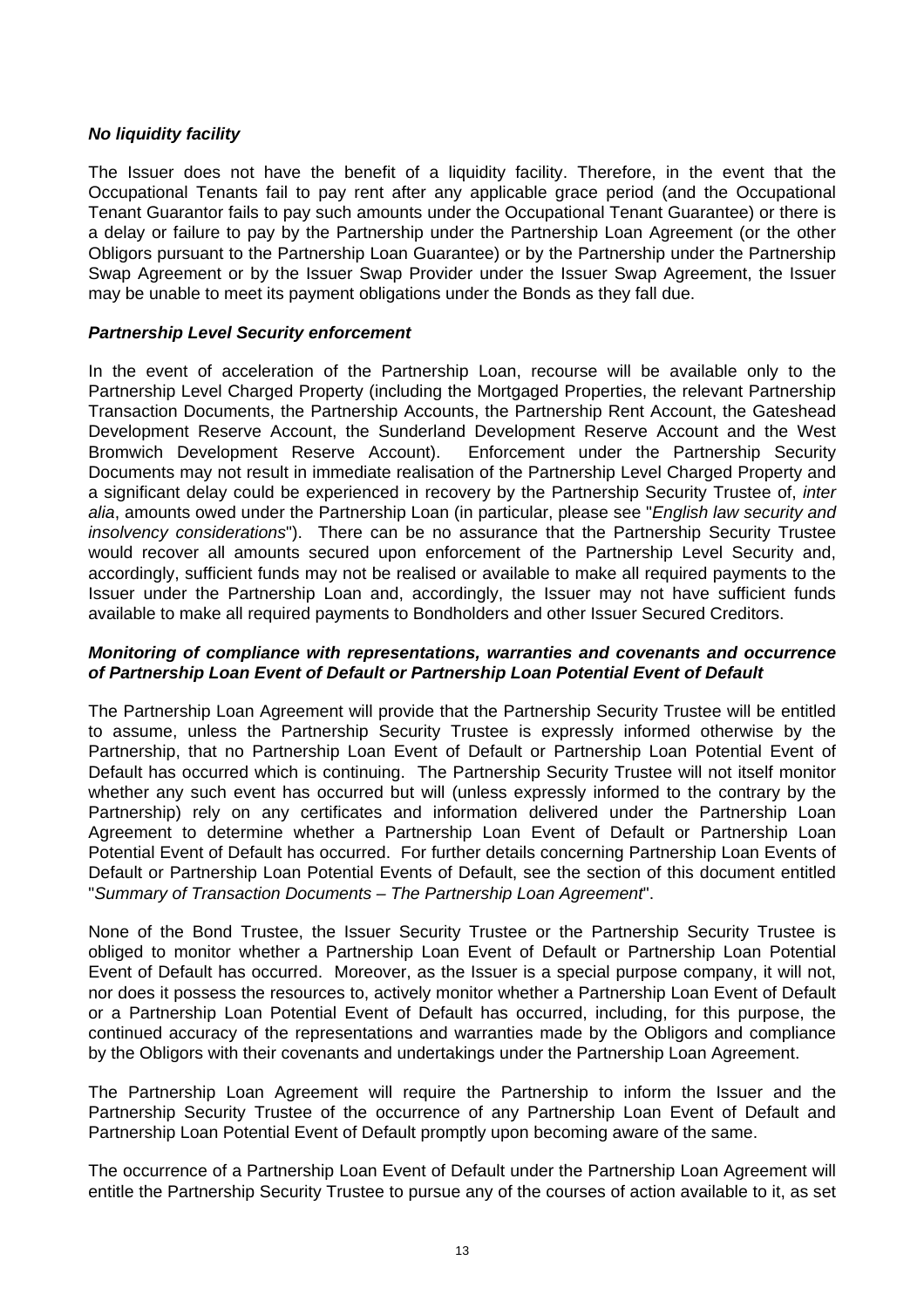out under the section of this document entitled "*Summary of Transaction Documents – The Partnership Loan Agreement*".

Notwithstanding the above, in certain circumstances, the Mortgaged Properties held by the Partnership and the Nominees will be subject to independent review by the Property Advisor. For further details as to the role of the Property Advisor, see the section of this document entitled "*Substitution, Alteration and Disposal of Mortgaged Properties*".

#### *Hedging risks*

Principal Rent receivable by the Partnership in respect of the Mortgaged Properties is linked (i) in relation to each Store on a Mortgaged Property, the Gateshead Tesco Store, the Sunderland Tesco Store and the West Bromwich Tesco Store, to RPI; and (ii) in relation to the remainder of the Gateshead Mortgaged Property, the remainder of the Sunderland Mortgaged Property and the remainder of the West Bromwich Mortgaged Property to a schedule of fixed uplifts whereas interest and principal payable by the Partnership to the Issuer under the Partnership Loan is fixed or for a scheduled amount. Therefore Principal Rent received by the Partnership in respect of the Occupational Leases may not be sufficient for the Partnership to meet its interest and principal obligations under the Partnership Loan. In order to mitigate this risk, the Partnership will enter into the Partnership Swap with the Issuer whereby the Partnership will pay the Issuer floating amounts equal to the Partnership Index Linked Leg (being the RPI Rent received by the Partnership after making certain deductions in respect of, *inter alia*, the amounts payable by the Partnership under items (a) to (e) and (i) of the Partnership Pre-Enforcement Priority of Payments) for the relevant Loan Interest Period and the Issuer shall pay the Partnership fixed amounts equal to the Partnership Fixed Leg. The Partnership Fixed Leg and the Fixed Uplifts (together with amounts drawn under the Interest Reserve up until the Loan Interest Payment Date in July 2014) will equal the amount of interest and principal payable under the Partnership Loan on each Loan Interest Payment Date.

The Issuer, in turn, has mitigated the risk that the amounts which it is due to receive under the Partnership Loan and the Partnership Swap will be insufficient to meet its fixed payment obligations under the Bonds by entering into the Issuer Swap with the Issuer Swap Provider, whereby the Issuer will pay the Issuer Swap Provider amounts equal to the Issuer Index Linked Leg (equal to the Partnership Index Linked Leg) and the Issuer Swap Provider will pay the Issuer fixed amounts equal to the Issuer Fixed Leg (equal to a proportion of the scheduled interest and principal due to the Bondholders under the Bonds on the immediately following Bond Interest Payment Date). The Issuer Fixed Leg together with the Fixed Uplifts and any Interest Reserve amounts received from the Partnership will equal the amount of interest and principal payable under the Bonds on each Bond Interest Payment Date. Nonetheless, in the event of a default by the Issuer Swap Provider (including, but not limited to, the insolvency of the Issuer Swap Provider) or in certain other circumstances, the Issuer Swap may be terminated. In such event, it is not certain that any termination sum payable by the Issuer Swap Provider to the Issuer would be paid in full on the due date nor that it would be sufficient to induce a suitable replacement issuer swap provider to enter into a replacement swap.

The obligations of the Issuer Swap Provider under the Issuer Swap Agreement are guaranteed by Tesco. There are no minimum rating requirements for the Issuer Swap Provider or Tesco, as the guarantor of the Issuer Swap Provider. Therefore, in the event of a downgrade of the ratings of either the Issuer Swap Provider or Tesco, as the guarantor of the Issuer Swap Provider, the Issuer Swap Provider is not required to provide collateral in support of its obligations and is not required to transfer its rights and obligations under the Issuer Swap Agreement to a replacement swap provider and Tesco, as the guarantor of the Issuer Swap Provider, is not required to provide collateral in support of its obligations and is not required to transfer its rights and obligations to a replacement guarantor or co-obligor. However, if the long term unsecured unsubordinated debt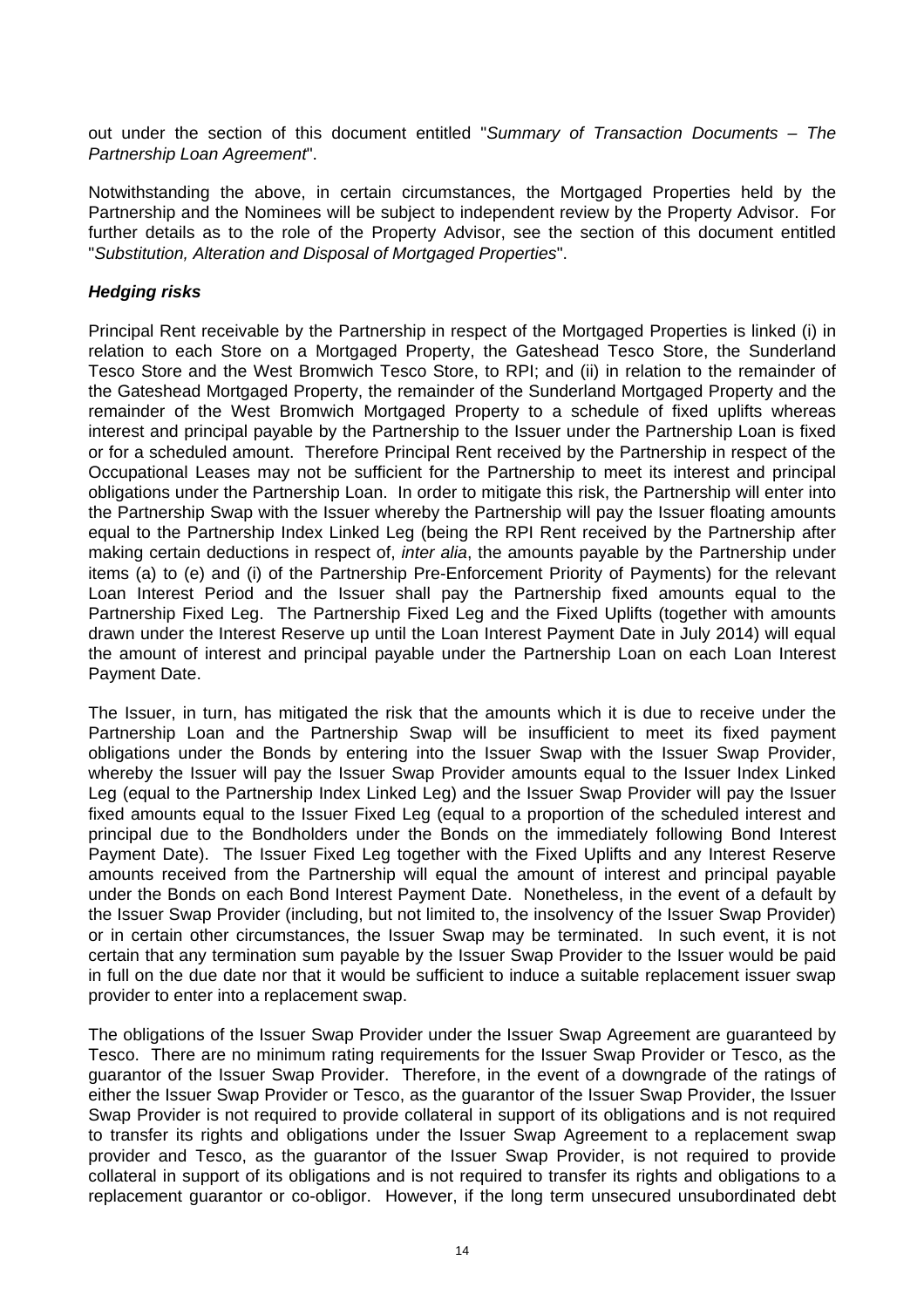obligations of Tesco are not or cease to be rated at least Baa1 by Moody's and A- by S&P and Aby Fitch, the obligations of the Issuer Swap Provider under the Issuer Swap Agreement will be coguaranteed by the Highest Rated Entity (if such entity exists) pursuant to the Highest Rated Entity Deed. As the Issuer Swap Provider is reliant on the Tesco Group to meet its cashflow requirements, it is likely that if the Occupational Tenants default under their obligations to pay rent, the Issuer Swap Provider will also be in default under the Issuer Swap Agreement and the Issuer will have the option to terminate the Issuer Swap. In addition, if the Issuer Swap Provider is downgraded or if Tesco, as the guarantor of the Issuer Swap Provider, is downgraded, the Bonds may also be downgraded.

#### *Absence of market and limited liquidity*

There can be no assurance that a secondary market in the Bonds will develop or, if one does develop, that it will provide Bondholders with liquidity of investment or that it will continue for the life of the Bonds. In addition, the market value of the Bonds and thus the price at which Bonds can be bought or sold in the market may fluctuate with changes in prevailing rates of interest, market perceptions of the risks associated with the Bonds, supply and demand and other market conditions.

#### *Liquidity in the secondary market may adversely affect the market value of the Bonds*

Recent events in the securitisation markets, as well as the debt markets generally, have caused significant dislocations, illiquidity and volatility in the market for commercial mortgage-backed securities, as well as in the wider global financial markets. As at the date of this Prospectus, the secondary market for commercial mortgage-backed securities is continuing to experience disruptions resulting from, among other factors, reduced investor demand for such securities. This has had a materially adverse impact on the market value of commercial mortgage-backed securities and resulted in the secondary market for commercial mortgage-backed securities experiencing very limited liquidity. Structured investment vehicles, hedge funds, issuers of collateralised debt obligations and other similar entities have been experiencing funding difficulties and have been forced to sell commercial mortgage-backed securities into the secondary market. The price of credit protection on commercial mortgage-backed securities through credit derivatives has risen materially. Limited liquidity in the secondary market may continue to have an adverse effect on the market value of commercial mortgage-backed securities, especially those securities that are more sensitive to prepayment, credit or interest rate risk and those securities that have been structured to meet the requirements of limited categories of investors. Consequently, whilst these market conditions continue to persist, an investor in the Bonds may not be able to sell or acquire credit protection on its Bonds readily and market values of the Bonds are likely to fluctuate. Any of these fluctuations may be significant and could result in significant losses to Bondholders.

It is not known for how long these market conditions will continue and it cannot be assured that these market conditions will not continue to occur or whether they will become more severe.

#### *Ratings of the Bonds*

The ratings assigned to the Bonds by S&P and Fitch address the likelihood of full and timely payment to the Bondholders of all payments of interest and scheduled principal due on each Bond Interest Payment Date. The ratings assigned to the Bonds by Moody's reflect the expected loss posed to investors by the legal final maturity date of the Bonds. There is no assurance that any such ratings will continue for any period of time or that they will not be reviewed, revised, suspended or withdrawn entirely by the Rating Agencies as a result of changes in or unavailability of information or if, in the Rating Agencies' judgement, circumstances so warrant. Rating organisations other than the Rating Agencies could seek to rate the Bonds and, if such "unsolicited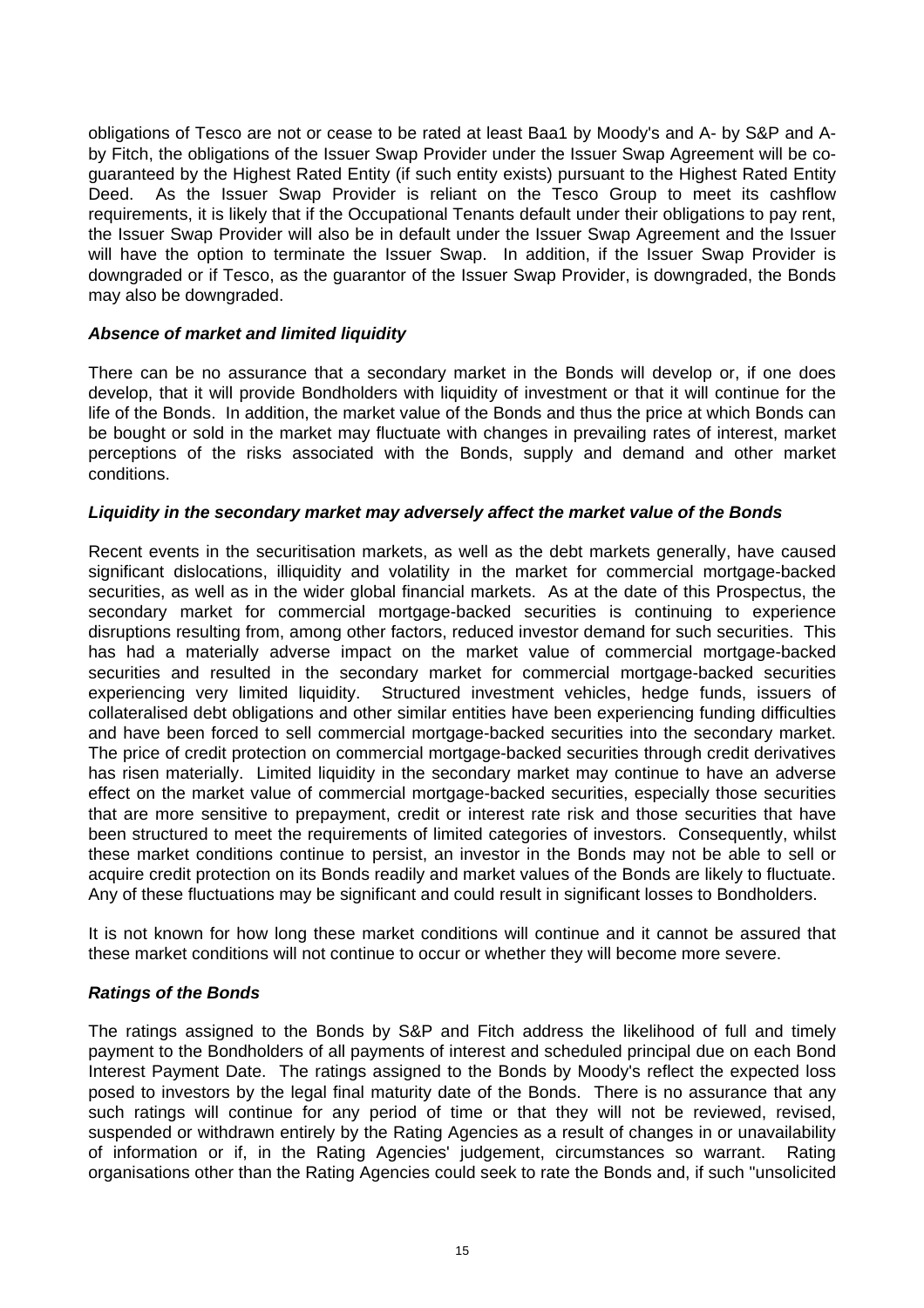ratings" are lower than the comparable rating assigned to the Bonds by the Rating Agencies, such "unsolicited ratings" could have an adverse effect on the value of the Bonds.

In general, European regulated investors are restricted under the CRA Regulation from using credit ratings for regulatory purposes, unless such ratings are issued by a credit rating agency established in the EU and registered under the CRA Regulation (and such registration has not been withdrawn or suspended), subject to transitional provisions that apply in certain circumstances whilst the registration application is pending. Such general restriction will also apply in the case of credit ratings issued by non-EU credit rating agencies, unless the relevant credit ratings are endorsed by an EU-registered credit rating agency or the relevant non-EU rating agency is certified in accordance with the CRA Regulation (and such endorsement action or certification, as the case may be, has not been withdrawn or suspended). The list of registered and certified rating agencies published by ESMA on its website in accordance with the CRA Regulation is not conclusive evidence of the status of the relevant rating agency included in such list, as there may be delays between certain supervisory measures being taken against a relevant rating agency and the publication of the updated ESMA list.

For the avoidance of doubt and unless the context otherwise requires, any references to "ratings" or "rating" in this document are to ratings assigned by the Rating Agencies only. Future events, including events affecting the Occupational Tenants and/or the Tesco Group and/or circumstances relating to the Mortgaged Properties and/or the property market generally, could have an adverse impact on the ratings of the Bonds.

A credit rating is not a recommendation to buy, sell or hold securities and may be subject to revision, suspension or withdrawal at any time by the assigning Rating Agency.

#### *Rating Agency Confirmation*

The terms of certain Transaction Documents will provide that, in certain circumstances, the Issuer must, and the Bond Trustee or the Issuer Security Trustee or the Partnership Security Trustee may, obtain confirmation from the Rating Agencies that any particular action proposed to be taken by the Issuer, the Partnership, the Partnership Operator, the Property Pool Manager, the Cash Manager, the Development Cash Manager, the Bond Trustee, the Issuer Security Trustee or the Partnership Security Trustee will not adversely affect or cause to be withdrawn the then current ratings of the Bonds (a "**Rating Agency Confirmation**").

By acquiring the Bonds, investors will be deemed to have acknowledged and agreed that, notwithstanding the foregoing, a credit rating is an assessment of credit and does not address other matters that may be of relevance to Bondholders, including, without limitation, whether any action proposed to be taken by the Issuer, the Partnership, the Partnership Operator, the Property Pool Manager, the Cash Manager, the Development Cash Manager, the Bond Trustee, the Issuer Security Trustee or the Partnership Security Trustee or any other party to a Transaction Document is either (i) permitted by the terms of the relevant Transaction Document or (ii) in the best interests of, or not materially prejudicial to, some or all of the Bondholders. In being entitled to have regard to the fact that the Rating Agencies have confirmed that the then current ratings of the Bonds would not be adversely affected or withdrawn, each of the Issuer, the Partnership, the Bond Trustee, the Issuer Security Trustee, the Partnership Security Trustee, the Partnership Secured Creditors and the Issuer Secured Creditors (including the Bondholders) is deemed to have acknowledged and agreed that the above does not impose or extend any actual or contingent liability on the Rating Agencies to the Issuer, the Partnership, the Bond Trustee, the Issuer Security Trustee, the Partnership Security Trustee, the Partnership Secured Creditors, the Issuer Secured Creditors (including the Bondholders) or any other person or create any legal relations between the Rating Agencies and the Issuer, the Partnership, the Bond Trustee, the Issuer Security Trustee, the Partnership Security Trustee, the Partnership Secured Creditors, the Issuer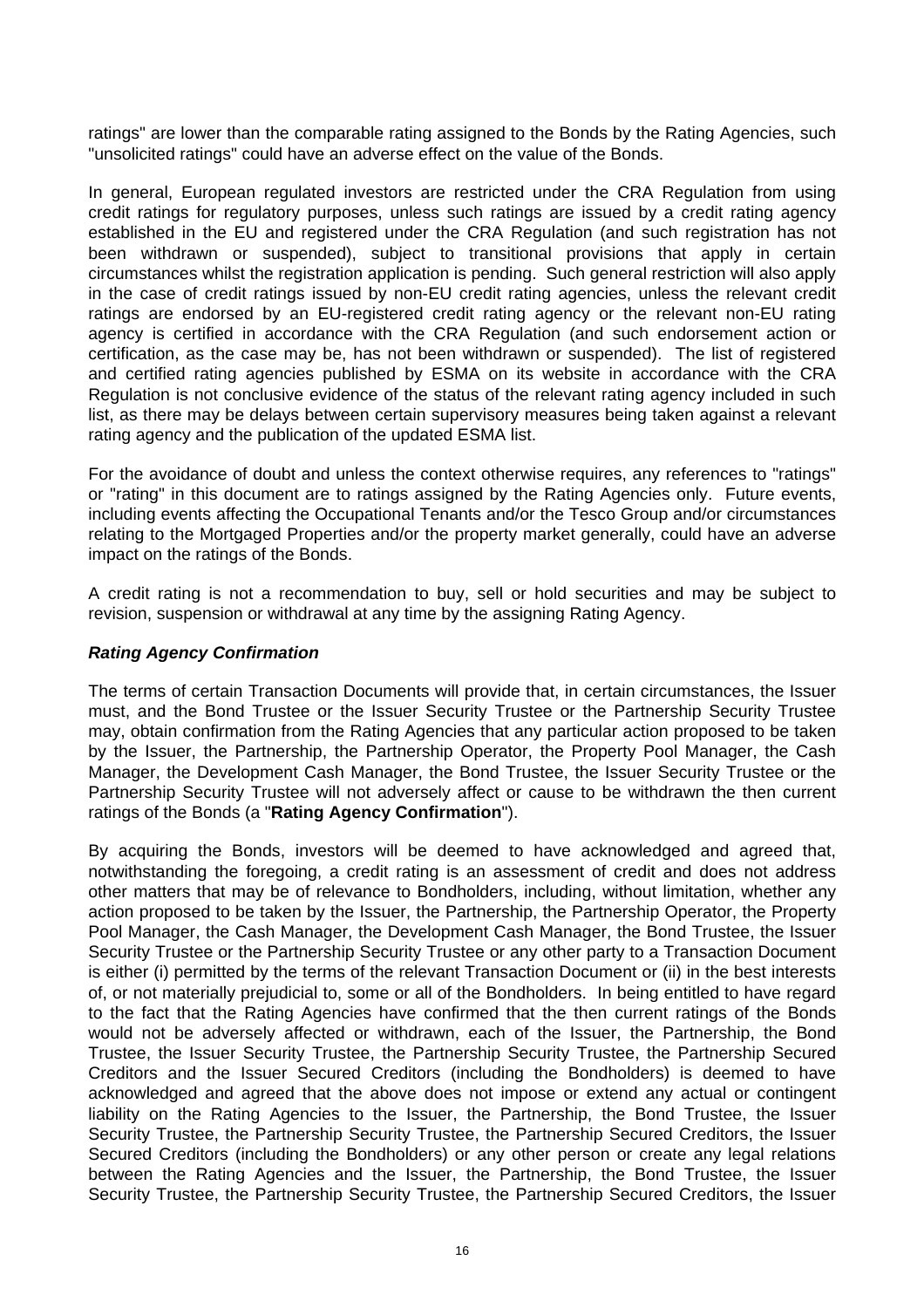Secured Creditors (including the Bondholders) or any other person whether by way of contract or otherwise.

Any such Rating Agency Confirmation may be given or not given at the sole discretion of each Rating Agency. It should be noted that, depending on the timing of delivery of the request and any information needed to be provided as part of any such request, it may be the case that a Rating Agency cannot provide a Rating Agency Confirmation in the time available or at all, and the Rating Agency will not be responsible for the consequences thereof. Such confirmation, if given, will be given on the basis of the facts and circumstances prevailing at the relevant time and in the context of cumulative changes to the transaction of which the Bonds form part since the Closing Date. A Rating Agency Confirmation represents only a restatement of the opinions given and is given on the basis that it will not be construed as advice for the benefit of any parties to the transaction.

#### *Conflicts of interest*

The Trust Deed will require the Bond Trustee to have regard to the interests of all the Bondholders as a class (so long as any of the Bonds remains outstanding) as regards all powers, trusts, authorities, duties and discretions (as to which, see "*The Bonds*" and the Conditions).

So long as any of the Bonds are outstanding, the Bond Trustee shall not be bound to direct the Issuer Security Trustee to take any steps, proceedings or other actions to enforce the Issuer Security, or to direct the Issuer Security Trustee to direct the Partnership Security Trustee to take steps, proceedings or other actions to enforce the Partnership Level Security, unless:

- (a) it shall have been indemnified and/or secured and/or pre-funded to its satisfaction against all liabilities, proceedings, claims and demands to which it may be or become liable and all costs, charges and expenses which may be incurred by them in connection therewith; and
- (b) it shall have been directed or requested to do so by an Extraordinary Resolution of the holders of the Bonds then outstanding or in writing by the holders of at least 20% of the aggregate principal amount of the Bonds then outstanding.

#### *Modification, waivers and consents*

The Bond Trustee may (in its sole discretion), without the consent of the Bondholders (other than in respect of a Basic Terms Modification), give its consent to (or direct the Issuer Security Trustee to give its consent to or direct the Issuer Security Trustee to direct the Partnership Security Trustee to give its consent to) any amendment to any term of any Transaction Document to which it is a party or give its consent to any event, matter or thing or authorise or waive any breach of the Conditions or the Trust Deed or the other Transaction Documents in the circumstances described in Condition 12 (Meetings of Bondholders, Modifications and Waivers).

#### *Modifications to the Transaction Documents to comply with Rating Agency criteria*

The Conditions of the Bonds provide that the Bond Trustee will, subject to certain exceptions, but without a requirement for the consent or sanction of any of the Bondholders or any other Issuer Secured Creditor, concur with the Issuer, and/or direct the Issuer Security Trustee to concur with the Issuer, in making any modification to the Transaction Documents and/or conditions that are requested by the Issuer in order to comply with any criteria of the Rating Agencies which may be published after the Closing Date and which modifications the Issuer certifies to the Bond Trustee and the Issuer Security Trustee in writing are required to avoid a downgrade, withdrawal or suspension of then current ratings assigned by a Rating Agency to the Bonds.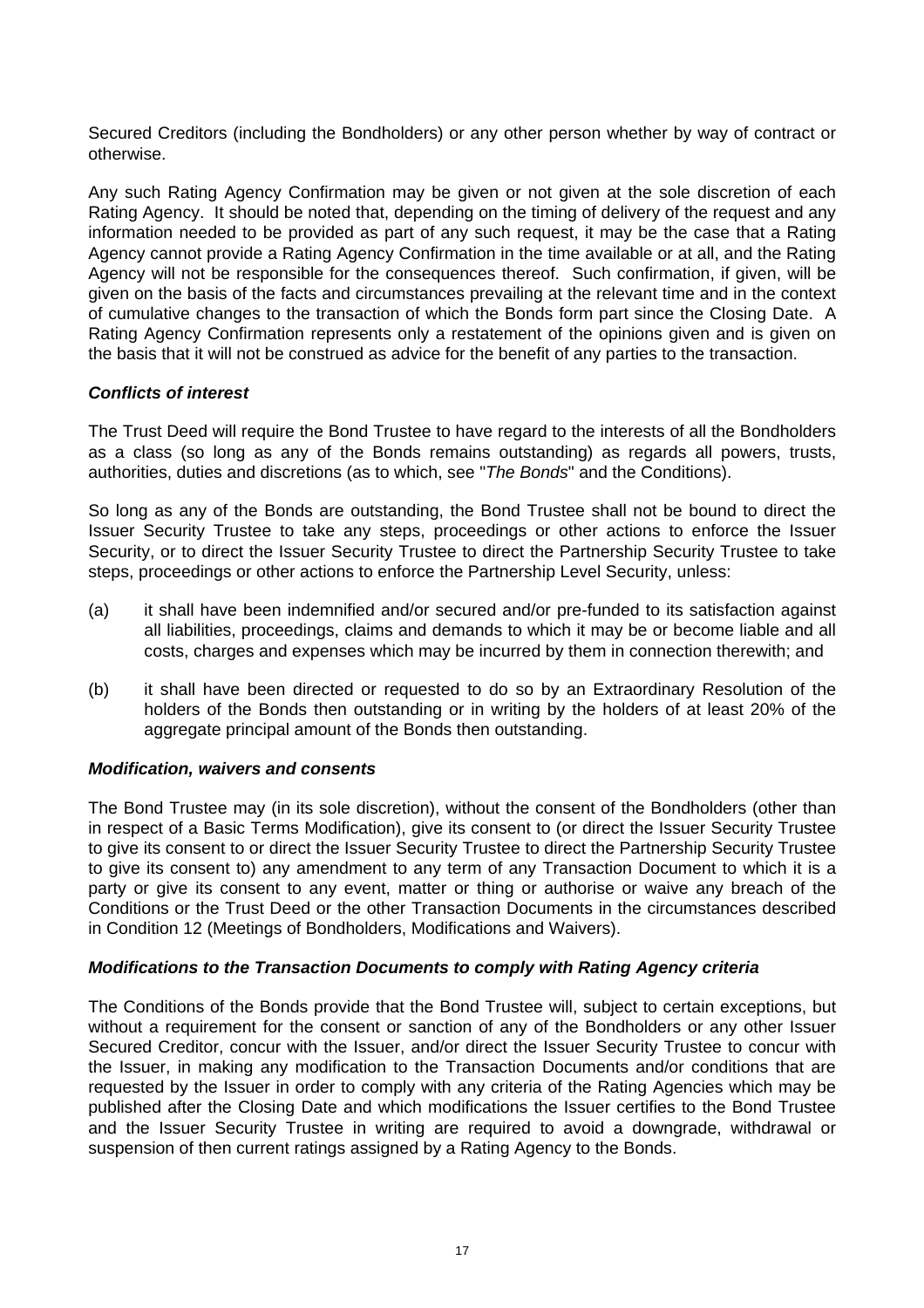#### **Risks relating to the Occupational Leases**

#### *Dependence on Tesco*

The ability of the Partnership to make payments of interest and principal under the Partnership Loan is dependent on Principal Rent received from the Occupational Tenants or payments being made by Tesco under the Occupational Tenant Guarantee or funds being lent under the Subordinated Loan Agreement or amounts being paid pursuant to the Plc Indemnity. The ability of the Issuer to make payments of interest and principal under the Bonds is in turn dependent on the payments being made by the Issuer Swap Provider under the Issuer Swap Agreement and by the Partnership under the Partnership Loan and the Partnership Swap Agreement. The completion of the Gateshead Development and the Sunderland Development, respectively, are also dependent on the Developer (and Tesco as provider of a completion guarantee in respect of the Gateshead Development and the Sunderland Development) performing its obligations under the Gateshead Development Agreement and the Sunderland Development Agreement. The completion of the West Bromwich Development is also dependent on the West Bromwich Developer (and Tesco as provider of a completion guarantee in respect of the West Bromwich Development) performing its obligations under the West Bromwich Development Agreement. The current long-term senior unsecured rating assigned to Tesco is Baa1 by Moody's, A- by S&P and A- by Fitch. Each of Moody's, S&P and Fitch is established in the European Union and is registered under the CRA Regulation. As such each of Moody's, S&P and Fitch are included in the list of credit rating agencies published by ESMA on its website in accordance with the CRA Regulation.

#### *Development considerations*

#### **Gateshead**

The Gateshead Development is scheduled to achieve sectional practical completion in April 2013 in respect of the primary care trust facility, May 2013 in respect of the Gateshead Tesco Store, the retail units, the offices and the customer car park, March 2014 in respect of the cinema and July 2014 in respect of the Gateshead University Accommodation. Whether the Gateshead Development will be completed or completed on time is dependent on the Developer fulfilling its obligations under an agreement to be entered into on or before the Closing Date between the Partnership, the Developer, the Nominees and TGP (as Occupational Tenants) and Tesco (the "**Gateshead Development Agreement**"). Tesco will also provide a completion guarantee in respect of the Gateshead Development.

TGP will enter into an agreement for an Occupational Lease in respect of the Gateshead Commercial (the "**Gateshead Commercial Occupational Lease**") and TGP will enter into an agreement for the grant of the Gateshead University Accommodation Occupational Lease, shortly before the Closing Date. Under the agreement for the grant of the Gateshead Commercial Occupational Lease and the Gateshead Commercial Occupational Lease, rental payments will be due from TGP (guaranteed by the Occupational Tenant Guarantor) to the Partnership from 20 May 2013 and payable from 24 June 2013, regardless of whether the Gateshead Development (excluding the Gateshead University Accommodation) has then been completed and regardless of whether the grant of the Occupational Lease has been completed.

The Partnership will grant the Gateshead University Accommodation Occupational Lease to TGP on or around Gateshead University Accommodation Practical Completion. Under the agreement for the grant of the Gateshead University Accommodation Occupational Lease, rental payments will be due from TGP (quaranteed by the Occupational Tenant Guarantor) to the Partnership from 1 July 2015 and payable from 29 September 2015 regardless of whether the Gateshead University Accommodation has then been completed and regardless of whether the grant of the Occupational Lease has then been completed.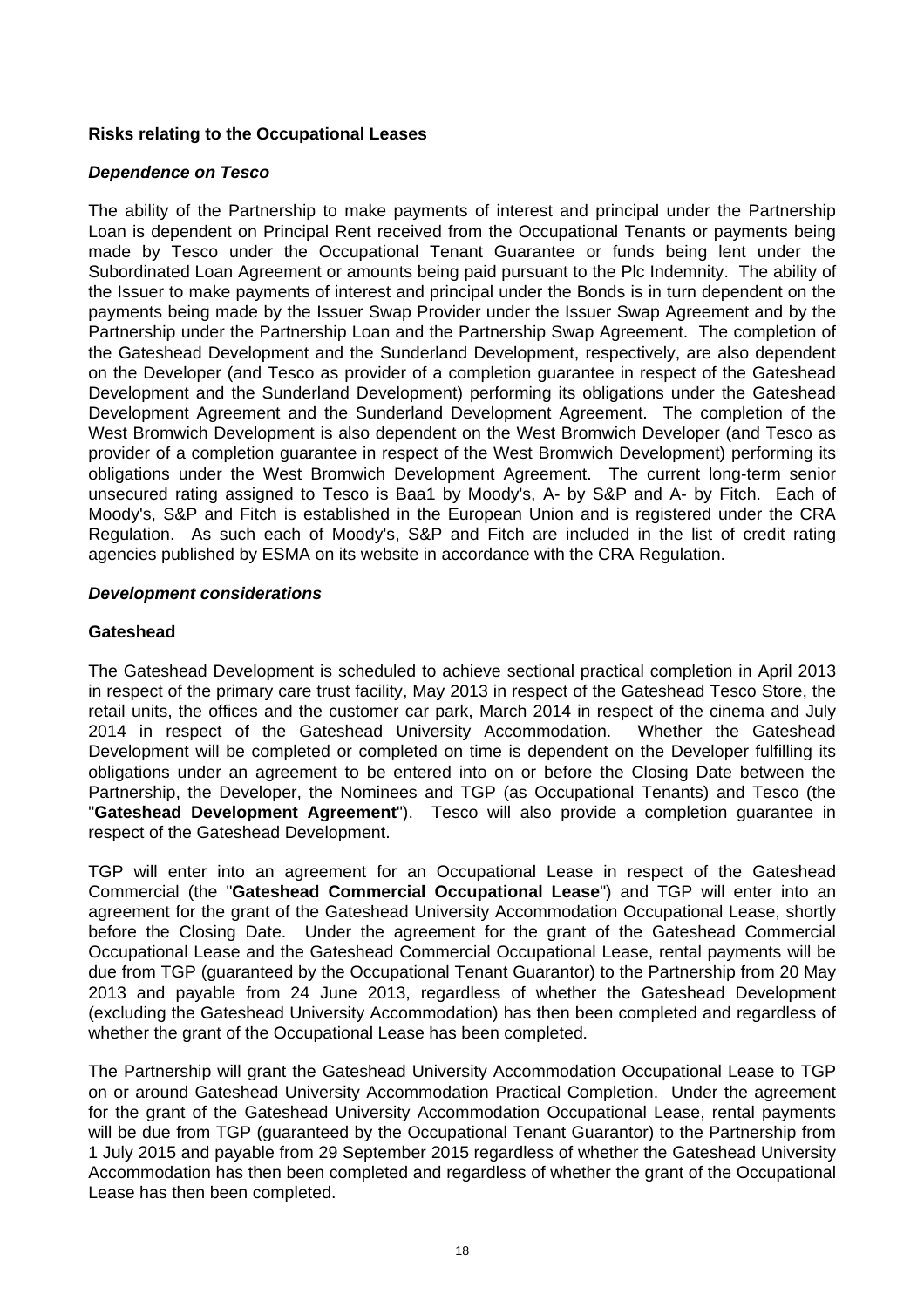## **Sunderland**

The Sunderland Development is scheduled to achieve practical completion in May 2013. Whether the Sunderland Development will be completed or completed on time is dependent on the Developer fulfilling its obligations under an agreement to be entered into on or before the Closing Date between TSL (as freeholder), the Partnership, the Developer, the Nominees, the Occupational Nominees (as Occupational Tenant) and Tesco (the "**Sunderland Development Agreement**"). Tesco will also provide a completion guarantee in respect of the Sunderland Development.

The Occupational Nominees will enter into the Occupational Lease in respect of the Sunderland Mortgaged Property (the "**Sunderland Occupational Lease**") shortly before the Closing Date. Under the Sunderland Occupational Lease, the Occupational Nominees (guaranteed by the Occupational Tenant Guarantor) will be obliged to make rental payments to the Partnership from the Closing Date, regardless of whether the Sunderland Development has then been completed.

#### **West Bromwich**

The West Bromwich Development is scheduled to achieve sectional practical completion in June 2013 in respect of the retail store, petrol filling station, phase 1 of the retail units and customer car parks and in September 2013 in respect of the remainder of the retail units and the cinema. Whether the West Bromwich Development will be completed or completed on time is dependent on the West Bromwich Developer fulfilling its obligations under an agreement to be entered into on or before the Closing Date between TSL (as superior lessee), the Partnership, the West Bromwich Developer, the Nominees, TSL (as Occupational Tenant) and Tesco (the "**West Bromwich Development Agreement**"). Tesco will also provide a completion guarantee in respect of the West Bromwich Development.

TSL will enter into an agreement for the grant of the Occupational Lease in respect of the West Bromwich Mortgaged Property (the "**West Bromwich Occupational Lease**") shortly before the Closing Date. Under that agreement for the grant of the West Bromwich Occupational Lease (which will be granted by the Partnership not later than 3 months following the grant of the West Bromwich Superior Lease), rental payments will be due from TSL (guaranteed by the Occupational Tenant Guarantor) from 24 June 2013 and payable from 29 September 2013, regardless of whether the West Bromwich Development has then been completed and regardless of whether the grant of the Occupational Lease has been completed.

#### *Risk relating to freehold ownership of certain sites being held by third parties*

#### **West Bromwich**

The freehold interest in the West Bromwich Mortgaged Property is owned by the Borough Council of Sandwell ("**Sandwell Council**"). Sandwell Council has entered into an agreement (the "**Sandwell Council Agreement**") with TSL to grant to TSL a superior lease of the West Bromwich Mortgaged Property (the "**West Bromwich Superior Lease**"). Sandwell Council's obligation to grant the West Bromwich Superior Lease is conditional on TSL complying with certain obligations to complete the West Bromwich Development. Once TSL has completed the West Bromwich Development, Sandwell Council will be obliged to grant the West Bromwich Superior Lease to TSL. Following this, and not later than 3 months after the date of grant of the West Bromwich Superior Lease, TSL will be obliged (under the agreement for the grant of the West Bromwich Head Lease with the Partnership) to grant the West Bromwich Head Lease to the Partnership, and the Partnership will be obliged to grant the West Bromwich Occupational Lease to the Occupational Tenant. As at the Closing Date, the Partnership will have no ownership interest in the West Bromwich Mortgaged Property save for its interest as tenant under the agreement for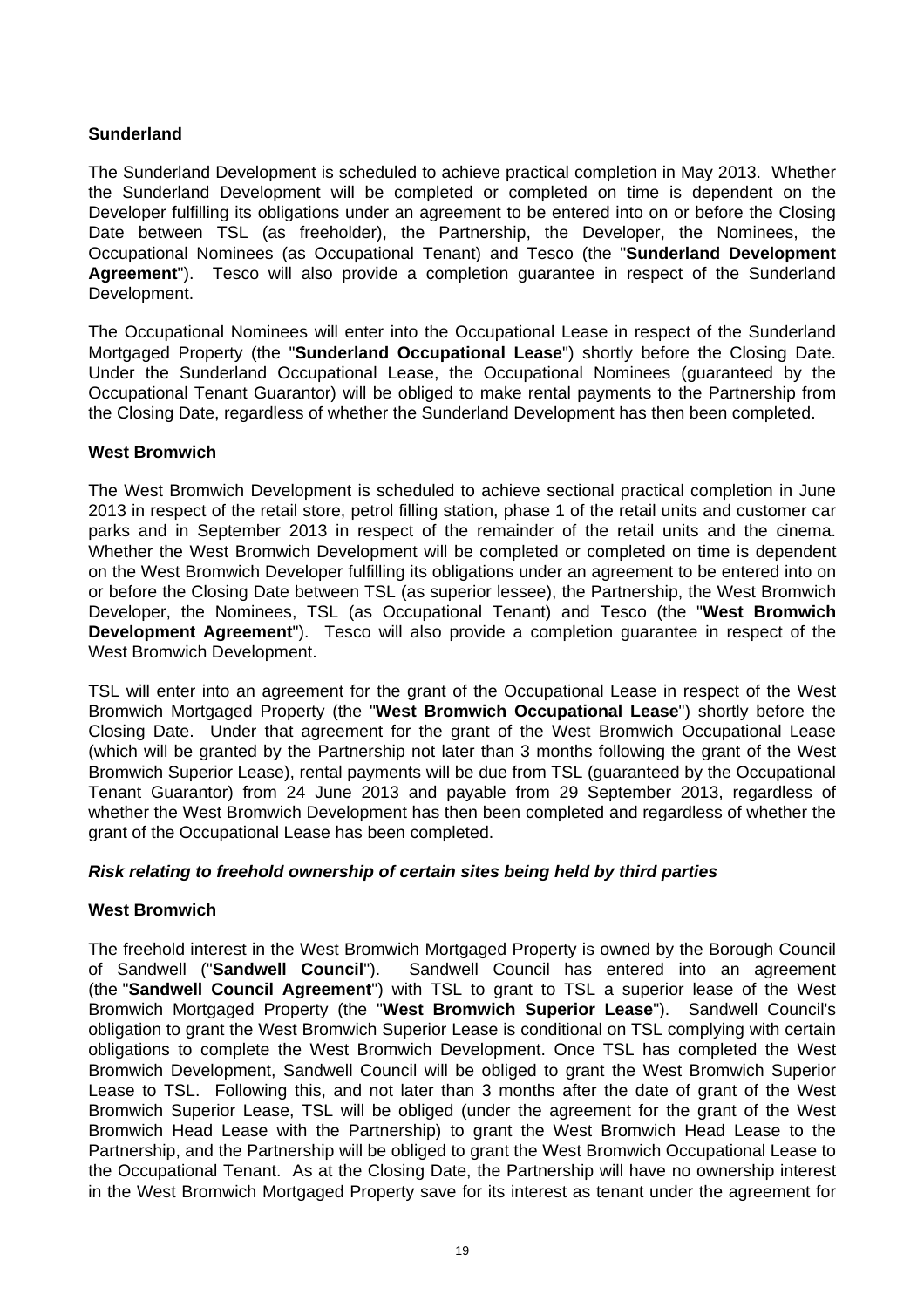the grant of the West Bromwich Head Lease and the Partnership Security Trustee will have no mortgage over the West Bromwich Mortgaged Property, although it will have security over the agreement for the grant of the West Bromwich Head Lease.

#### *Development stage*

The grant of the West Bromwich Superior Lease from Sandwell Council to TSL is conditional on substantial completion of the West Bromwich Development by 20 December 2016, although in the event of force majeure TSL will have until 20 December 2021 to achieve practical completion and to obtain the grant of the West Bromwich Superior Lease. If TSL fails to complete the West Bromwich Development within these timescales (for whatever reason, whether or not connected to the financial standing of Tesco), Sandwell Council would have grounds to terminate the Sandwell Council Agreement. This would mean that (a) TSL would not be able to grant the West Bromwich Head Lease to the Partnership, (b) the Partnership would not be able to grant the West Bromwich Occupational Lease to the Occupational Tenant and (c) the Partnership would have no ownership interest in the West Bromwich Mortgaged Property. Therefore, the Partnership Security Trustee would not have any security over the West Bromwich Mortgaged Property. On any enforcement of the Partnership Security this could adversely affect the amount of recoveries available to the Partnership Security Trustee for application to the Partnership Secured Creditors (including the Issuer).

Investors should note that if the Sandwell Council Agreement is terminated, by reason of a failure by TSL (or its guarantor Tesco) to comply with its obligations to complete the West Bromwich Development, and the Partnership consequently fails to obtain an ownership interest in the West Bromwich Mortgaged Property, there is no obligation (until 16 September 2016, being the third anniversary of the date of expected practical completion of the West Bromwich Development), on Tesco to substitute the West Bromwich Mortgaged Property under the Substitution Agreement (for further details, see the section entitled "*Substitution, Alteration and Disposal of Mortgaged Properties*").

However, under the West Bromwich Development Agreement, TSL will undertake to the Partnership to ensure that the West Bromwich Development is completed by 24 June 2013 (in respect of the Tesco Store, petrol filling station, phase 1 of the retail units and customer car parks) and by 16 September 2013 (in respect of the remainder of the retail units and cinema). The rental payments will be due from the Occupational Tenant (under the agreement for the grant of the West Bromwich Occupational Lease) to the Partnership from 24 June 2013 and payable from 29 September 2013 in respect of the West Bromwich Mortgaged Property, whether or not the West Bromwich Development is completed on time or the Sandwell Council Agreement is terminated. TSL's obligations under the West Bromwich Development Agreement are guaranteed by Tesco, as noted above (as to which see the section entitled "*Risk Factors – Development Considerations*"). In order to avoid any uncertainty as to whether the rent obligation from TSL would continue to subsist in the event of termination of the Sandwell Council Agreement, this obligation will be backed up by a further deed of covenant (the "**West Bromwich Rent Continuation Deed**") between the Partnership, the Nominees, TSL and Tesco under which TSL, guaranteed by Tesco, will covenant to pay an amount equal to the rent reserved under the West Bromwich Occupational Lease (together with a gross-up obligation in the event that such payment is subject to deduction on account of UK tax) notwithstanding the determination of the agreement for the grant of the West Bromwich Occupational Lease by reason of the determination of the Sandwell Council Agreement, or once the Occupational Lease has been granted, by reason of the determination of the West Bromwich Superior Lease and consequent termination of the West Bromwich Occupational Lease. If the development is not completed by 16 September 2016 then Tesco will be required to substitute the West Bromwich Mortgaged Property under the Substitution Agreement.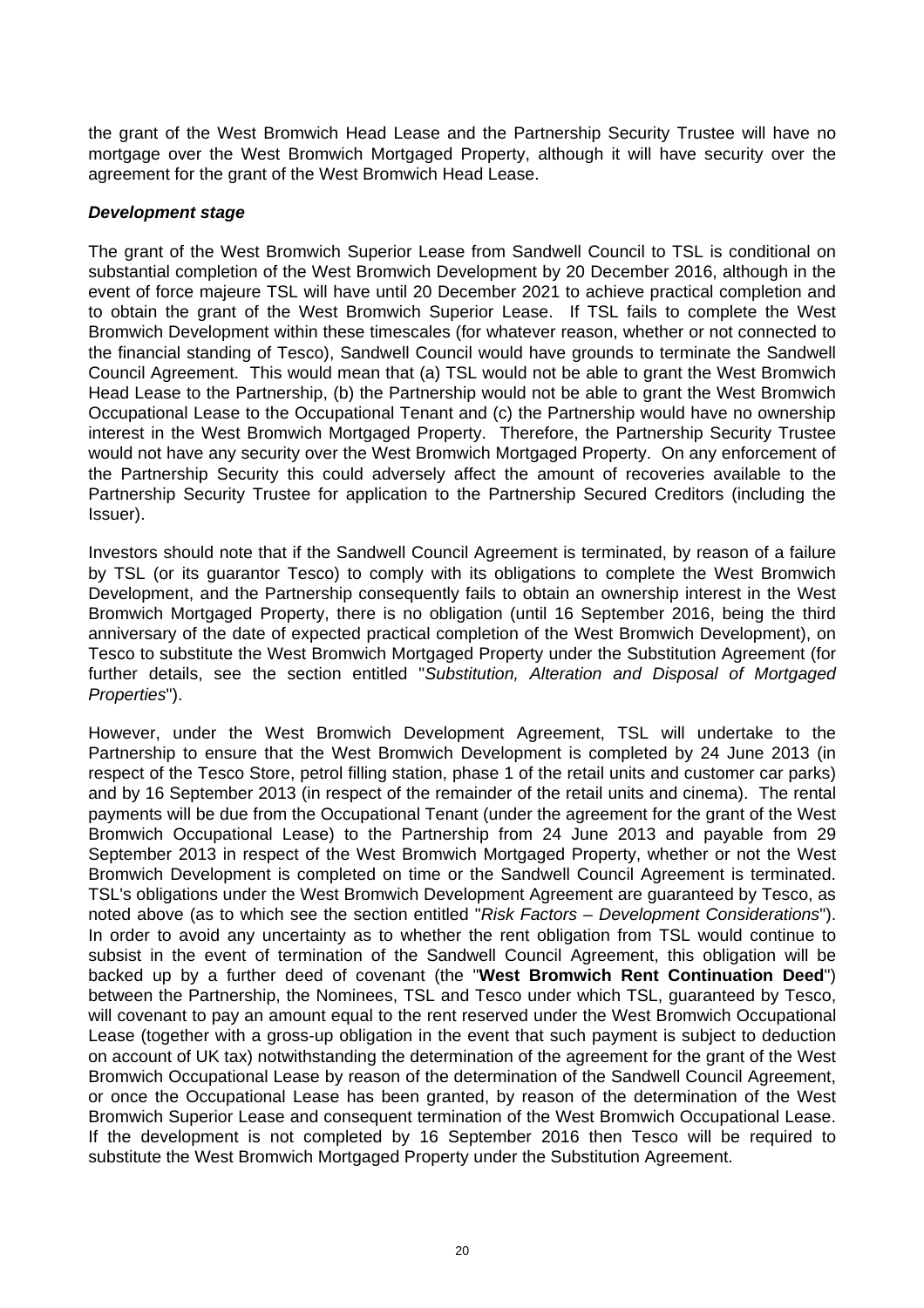If the West Bromwich Development has not been completed by 20 December 2016, and/or if Sandwell Council has taken steps to terminate the Sandwell Council Agreement earlier (and the West Bromwich Mortgaged Property has not yet been substituted under the Substitution Agreement), then the Partnership and the Partnership Security Trustee will have (under the Sandwell Council Agreement) the right to step in and to complete the West Bromwich Development. The Partnership will retain a development reserve (as to which, see the section entitled "*The West Bromwich Development Reserve Account*") to cover the anticipated costs of completing the West Bromwich Development as from (and including) 1 March 2013 (with the West Bromwich Developer being directly responsible for such costs from the Bond Closing Date up to and including 28 February 2013), together with a contingency in respect of possible increased costs. If, following any such failure by TSL and Tesco to complete the West Bromwich Development, the actual costs of completing the West Bromwich Development would exceed the West Bromwich Development Reserve Amount, then the Partnership would not, even if it exercised its step-in rights, be able to complete the West Bromwich Development without additional funds, and would therefore, for practical purposes, not be able to step-in to complete the West Bromwich Development. There is currently no additional facility available to the Partnership or the Partnership Security Trustee to enable either of them to pay for the completion of the West Bromwich Development in these circumstances, although it would be open to the requisite majority of Bondholders to agree changes to the Transaction Documents to enable additional funding to be made available (subject to a lender being found willing to make such a facility available on terms acceptable to, amongst others, the Bondholders).

In these circumstances, if the Partnership (or the Partnership Security Trustee) failed to complete the West Bromwich Development, Sandwell Council's right to terminate the Sandwell Council Agreement would revive and, if so terminated, the Partnership would have no ongoing ownership interest (or right thereto) in respect of the West Bromwich Mortgaged Property. However, prior to any such termination, Sandwell Council is obliged to allow the Partnership a period of six months during which the Partnership may seek to find a buyer of the superior leasehold interest in the property acceptable to Sandwell Council, which buyer could complete the West Bromwich Development. In these circumstances (that is, if the West Bromwich Development remains uncompleted after 16 September 2016 and the Sandwell Council Agreement has not been terminated), TSL (guaranteed by Tesco) would still be obliged to effect a substitution of the West Bromwich Mortgaged Property. In addition, as noted above, the Occupational Tenant (guaranteed by Tesco) would also still be obliged to keep paying the rent until such substitution had completed. However, no assurance can be given that TSL, the Occupational Tenant or Tesco will be able to comply with their obligations in these circumstances.

#### *Following completion of the West Bromwich Development*

Following completion of the West Bromwich Development and the grant of the West Bromwich Superior Lease, TSL will have continuing obligations to Sandwell Council under the West Bromwich Superior Lease, comprising primarily of the obligations (a) to pay the West Bromwich Geared Rent (as defined below in the section entitled "*Property Portfolio: West Bromwich*") and (b) to keep the West Bromwich Mortgaged Property in a good state of repair. If TSL were to breach these continuing obligations, Sandwell Council could seek to forfeit the West Bromwich Superior Lease on grounds that its terms have been breached by the tenant thereunder (being TSL, guaranteed by Tesco). If the West Bromwich Superior Lease were to be forfeited, the West Bromwich Head Lease would automatically terminate, unless the Partnership obtained relief from forfeiture granted by a court. Relief from forfeiture is a discretionary remedy and there is no assurance that it would be granted. On termination of the West Bromwich Head Lease, the Partnership would have no further ownership interest in the West Bromwich Mortgaged Property and the West Bromwich Occupational Lease would automatically terminate (unless the Occupational Tenant itself obtained relief from forfeiture). Although TSL (guaranteed by Tesco)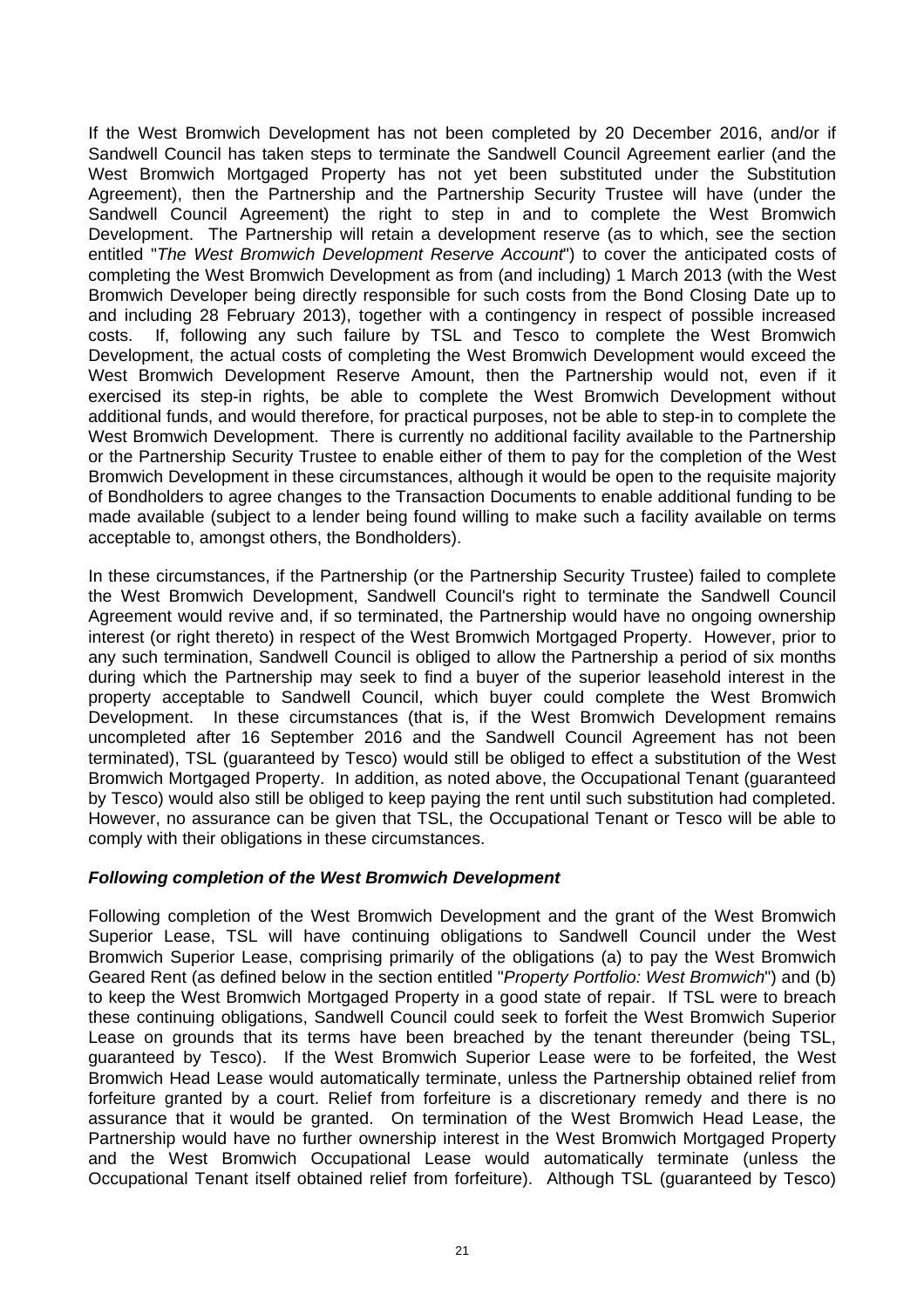would remain obliged, as noted above, to keep paying the relevant rent to the Partnership, no assurance can be given that it would be in a position to be able to comply with this obligation.

To protect against the risk of breach of these continuing obligations affecting the West Bromwich Superior Lease (and, as a consequence, the West Bromwich Head Lease and the West Bromwich Occupational Lease), TSL's obligations (as tenant under the West Bromwich Superior Lease) to Sandwell Council are passed down to the Occupational Tenant, and the Occupational Tenant (guaranteed by Tesco) will be under an obligation (set out in the West Bromwich Occupational Lease and the West Bromwich Rent Payment Deed (as to which see the section entitled "*The Property Portfolio – West Bromwich*")) to pay an amount equal to the West Bromwich Geared Rent direct to Sandwell Council.

Further, if Tesco is downgraded to below BBB- (Fitch and S&P) / Baa3 (Moody's) by more than one Rating Agency, the Partnership will be obliged, under the terms of the Subordinated Loan Agreement to deposit an amount equal to the estimated West Bromwich Geared Rent for two quarters (i.e. two rent payment dates) that will be borrowed under the Subordinated Loan Agreement (as to which see the section entitled "*The Subordinated Loan Agreement*") into a designated account controlled by the Partnership, to enable the Partnership to make payment of the West Bromwich Geared Rent to Sandwell Council on any default by the Occupational Tenant. As the amount drawndown under the Subordinated Loan Agreement is an estimate (with the drawn-down amount to increase by 6.5% each year), there is no assurance that it will be sufficient to allow the Partnership to pay the required amount of the West Bromwich Geared Rent to Sandwell Council (in the event that Tesco fails to do so). In addition, there is no assurance that the Subordinated Loan Facility Provider will be able to fund any such amounts as are required under the Subordinated Loan Agreement. This would mean that the Partnership may not have sufficient funds to pay the West Bromwich Geared Rent as required under the West Bromwich Superior Lease. Also, if Tesco is downgraded as described above, the Property Advisor will be required to conduct annual inspections to confirm that the Occupational Tenant is complying with its obligations to insure and maintain the West Bromwich Mortgaged Property and to report to the Partnership. In the event that the Property Advisor notifies the Partnership that the Occupational Tenant is not complying with its obligations, the Partnership will require the Occupational Tenant to remedy the breach. The Property Advisor will be required to inspect and confirm that the Occupational Tenant has done so. If the Occupational Tenant does not do so by the earlier of:

- (a) 60 Business Days after the Property Advisor notifies the Partnership that there is a substantial or material breach; or
- (b) in the event that Sandwell Council serves notice that there is a substantial or material breach under the West Bromwich Superior Lease, immediately in the case that the notice contains notice of the intention to institute forfeiture proceedings, or otherwise the date which is 20 Business Days before the date by which Sandwell Council's notice requires the breach to be remedied,

the Occupational Tenant will be required to direct all its subtenants to pay their rent into the Partnership Rent Account. The Occupational Tenant will grant a power of attorney to the Partnership, to be executed on the Bond Closing Date, enabling the Partnership to direct all of the Occupational Tenant's subtenants to pay their rent into the Partnership Rent Account in these circumstances.

Further, if there are arrears of rent payable by the Occupational Tenant to the Partnership under the Occupational Lease, the Partnership would be entitled (under section 6 of the Law of Distress (Amendment) Act 1908 ("**Section 6**")) to serve notice on the sub-tenants of the Occupational Tenant requiring them to pay their rents direct to the Partnership. Once sub-tenants are validly served with such a notice (which the Partnership will be required to do in these circumstances,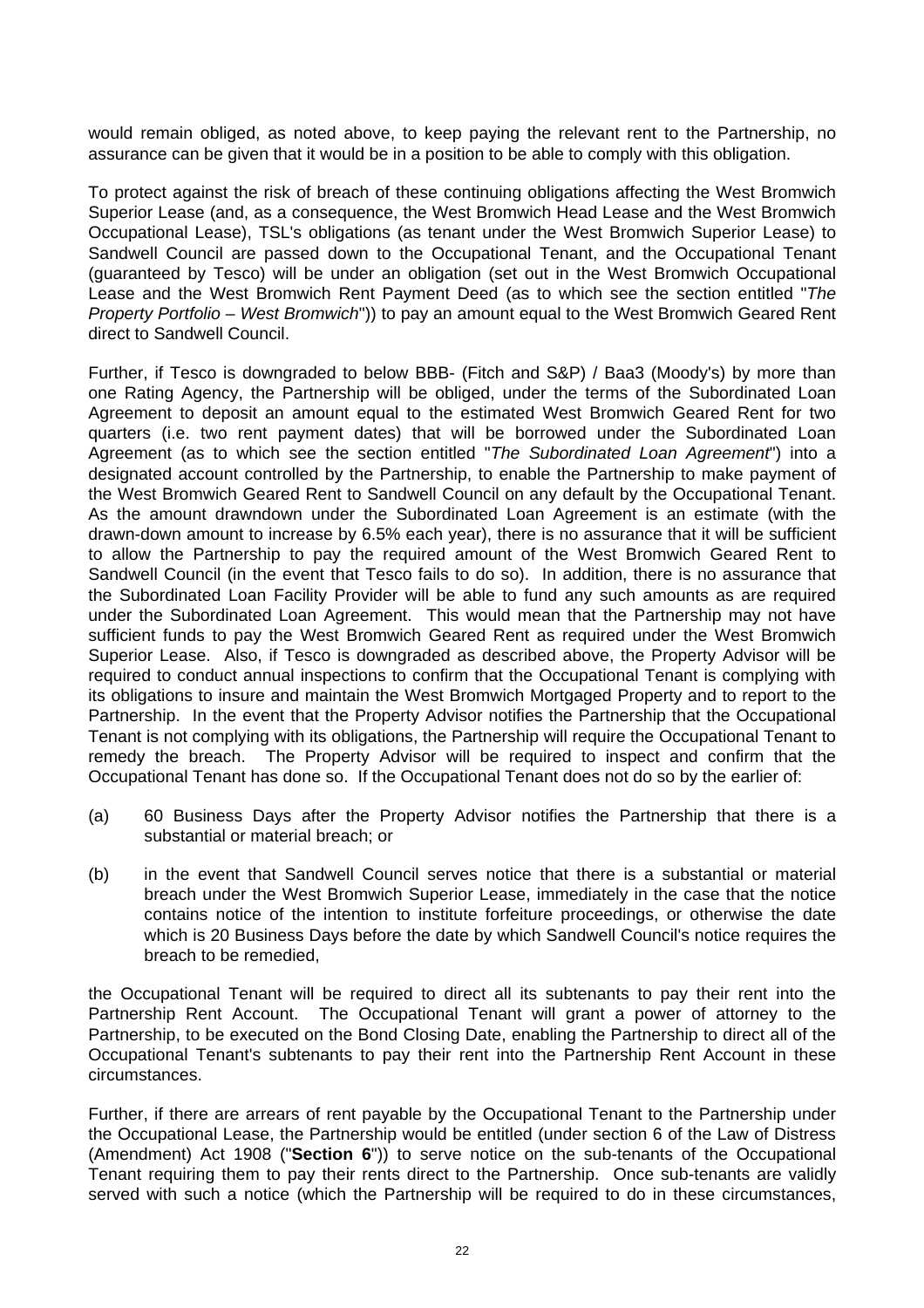under the terms of the Partnership Loan Agreement) the sub-tenants will not be able to discharge their obligation to pay rent by making payment to their direct landlord (being the Occupational Tenant). The Partnership would, in these circumstances, then be required to pay the West Bromwich Geared Rents to Sandwell Council direct.

In addition, the Partnership and the Partnership Security Trustee will have the ability to choose to step in and cure any defaults of TSL under the West Bromwich Superior Lease with Sandwell Council before Sandwell Council can take steps to terminate the superior lease although no assurance can be given that either of such parties will be in a position to do so.

#### *Gateshead*

The freehold interest in the Gateshead Mortgaged Property is owned by the Borough Council of Gateshead ("**Gateshead Council**"). Gateshead Council granted a superior lease of the Gateshead Mortgaged Property to SHRL on 26 January 2012 (the "**Gateshead Superior Lease**"). Under the prior agreement for superior lease between Gateshead Council and SHRL (the "**Gateshead Council Agreement**"), SHRL is required to comply with certain obligations to complete the Gateshead Development of the property. SHRL's obligations under the Gateshead Council Agreement are guaranteed by TSL. The Gateshead Superior Lease provides that until the Gateshead Development is completed, it can be terminated in the event of SHRL not complying with its obligations under the Gateshead Council Agreement.

Under the agreement for the grant of the Gateshead Commercial Head Lease, the Gateshead Commercial Head Lease will be granted by SHRL to the Partnership no later than 3 months following the Gateshead Commercial Practical Completion, subject to and with the benefit of the Gateshead Commercial Occupational Lease which will be granted by SHRL to the Occupational Tenant before the grant of the Gateshead Commercial Head Lease. Under the agreement for the grant of the Gateshead University Accommodation Head Lease, the Gateshead University Accommodation Head Lease will be granted by SHRL to the Partnership on or around Gateshead University Accommodation Practical Completion. Therefore, as at the Closing Date, the Partnership will have no ownership interest in the Gateshead Mortgaged Property save for its interest as tenant under the agreement for the grant of the Gateshead Commercial Head Lease and the agreement for the grant of the Gateshead University Accommodation Head Lease and the Partnership Security Trustee will have no mortgage over the Gateshead Mortgaged Property, although it will have security over the agreement for the grant of the Gateshead Commercial Head Lease and the agreement for the grant of the Gateshead University Accommodation Head Lease.

On or around Gateshead University Accommodation Practical Completion, SHRL will be obliged (under the agreement for the grant of the Gateshead University Accommodation Head Lease with the Partnership) to grant the Gateshead University Accommodation Head Lease to the Partnership, and the Partnership will be obliged to grant the Gateshead University Accommodation Occupational Lease to the Occupational Tenant.

#### *Development stage*

The Gateshead Council Agreement requires completion of the Gateshead Development by 1 May 2016. If SHRL fails to complete the Gateshead Development on time (for whatever reason, whether or not connected to the financial standing of Tesco), Gateshead Council would have grounds to terminate the Gateshead Council Agreement and to forfeit the Gateshead Superior Lease. This would mean that: (a) SHRL would not be able to grant the Gateshead Commercial Occupational Lease to TGP and then grant the Gateshead Commercial Head Lease to the Partnership (subject to and with the benefit of the Gateshead Commercial Occupational Lease), (b) SHRL would not be able to grant the Gateshead University Accommodation Head Lease to the Partnership and the Partnership would not be able to grant the Gateshead University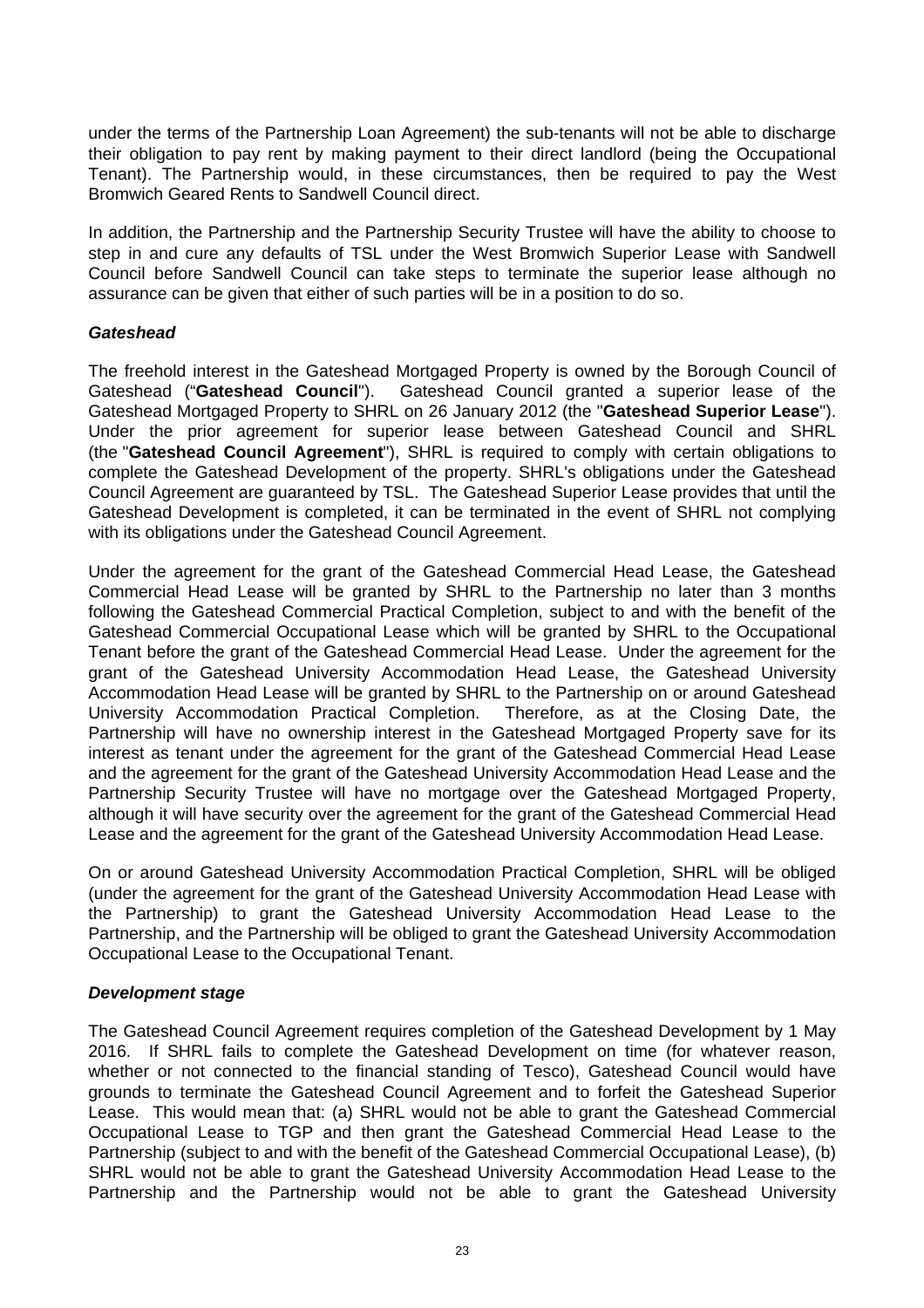Accommodation Occupational Lease to the Occupational Tenant, and (c) the Partnership would not have an ownership interest in any part of the Gateshead Mortgaged Property.

Therefore, the Partnership Security Trustee would not have any security over the Gateshead Mortgaged Property. On any enforcement of the Partnership Security this could adversely affect the amount of recoveries available to the Partnership Security Trustee for application to the Partnership Secured Creditors, including the Issuer.

Investors should note that if the Gateshead Council Agreement is terminated and the Partnership fails to obtain its ownership interest in the Gateshead Mortgaged Property there is no obligation on Tesco, to substitute the Gateshead Mortgaged Property under the Substitution Agreement (for further details, see the section entitled "*Substitution, Alteration and Disposal of Mortgaged Properties*") before 1 May 2016 (or such later date by which Gateshead Council formally agrees that the Gateshead Development can be completed, provided such date is not later than 1 July 2017).

However, under the Gateshead Development Agreement, SHRL will undertake to the Partnership to ensure that the Gateshead Development is completed by 1 April 2013 (in respect of the primary care trust facility), 20 May 2013 (in respect of the Gateshead Tesco Store, the retail units, the offices, and the customer car park), 5 March 2014 (in respect of the cinema) and by 1 July 2014 (in respect of the Gateshead University Accommodation). The Occupational Tenant will be obliged (under the agreement for the grant of the Gateshead Commercial Occupational Lease and under the agreement for the grant of the Gateshead University Accommodation Occupational Lease) to pay to the Partnership the rent from 24 June 2013 (in respect of the Gateshead Commercial) and 29 September 2015 (in respect of the Gateshead University Accommodation), whether or not the Gateshead Development is completed on time or the Gateshead Council Agreement is terminated. SHRL's obligations under the Gateshead Development Agreement are guaranteed by Tesco, as noted above (as to which see the section entitled "*Risk Factors - Development Considerations*"). In order to avoid any uncertainty as to whether this obligation would continue to subsist in the event of termination of the Gateshead Council Agreement, this obligation will be backed up by a further deed of covenant (the "**Gateshead Rent Continuation Deed**" between the Partnership, the Nominees, TGP and Tesco under which TGP, guaranteed by Tesco, will covenant to pay an amount equal to the rent reserved under the Gateshead Commercial Occupational Lease and the Gateshead University Accommodation Occupational Lease respectively (together with a gross up obligation in the event that such payment is subject to deduction on account of UK tax)), notwithstanding the determination of the agreement for the grant of the Gateshead Commercial Occupational Lease and the agreement for the grant of the Gateshead University Accommodation Occupational Lease or the Gateshead Commercial Occupational Lease and the Gateshead University Accommodation Occupational Lease, once granted, by reason of the determination of the Gateshead Superior Lease and consequent termination of the relevant Occupational Lease.

If the Gateshead Development is not completed by 1 May 2016 (or such later date by which Gateshead Council formally agrees that the Gateshead Development can be completed, provided such date is not later than 1 July 2017), then Tesco will be required to substitute the Gateshead Mortgaged Property under the Substitution Agreement. If the Gateshead Development has not been completed by 1 May 2016 (or such later date by which Gateshead Council formally agrees that the Gateshead Development can be completed, provided such date is not later than 1 July 2017) and Gateshead Council has taken steps to terminate the Gateshead Council Agreement earlier (and the Gateshead Mortgaged Property has not yet been substituted under the Substitution Agreement), then the Partnership and the Partnership Security Trustee will have (under the Gateshead Council Agreement) the right to step in and to complete the Gateshead Development. The Partnership will retain a development reserve (as to which, see the section entitled "*The Gateshead Development Reserve Account*") to cover the anticipated costs of completing the Gateshead Development as from (and including) 1 March 2013 (with the Developer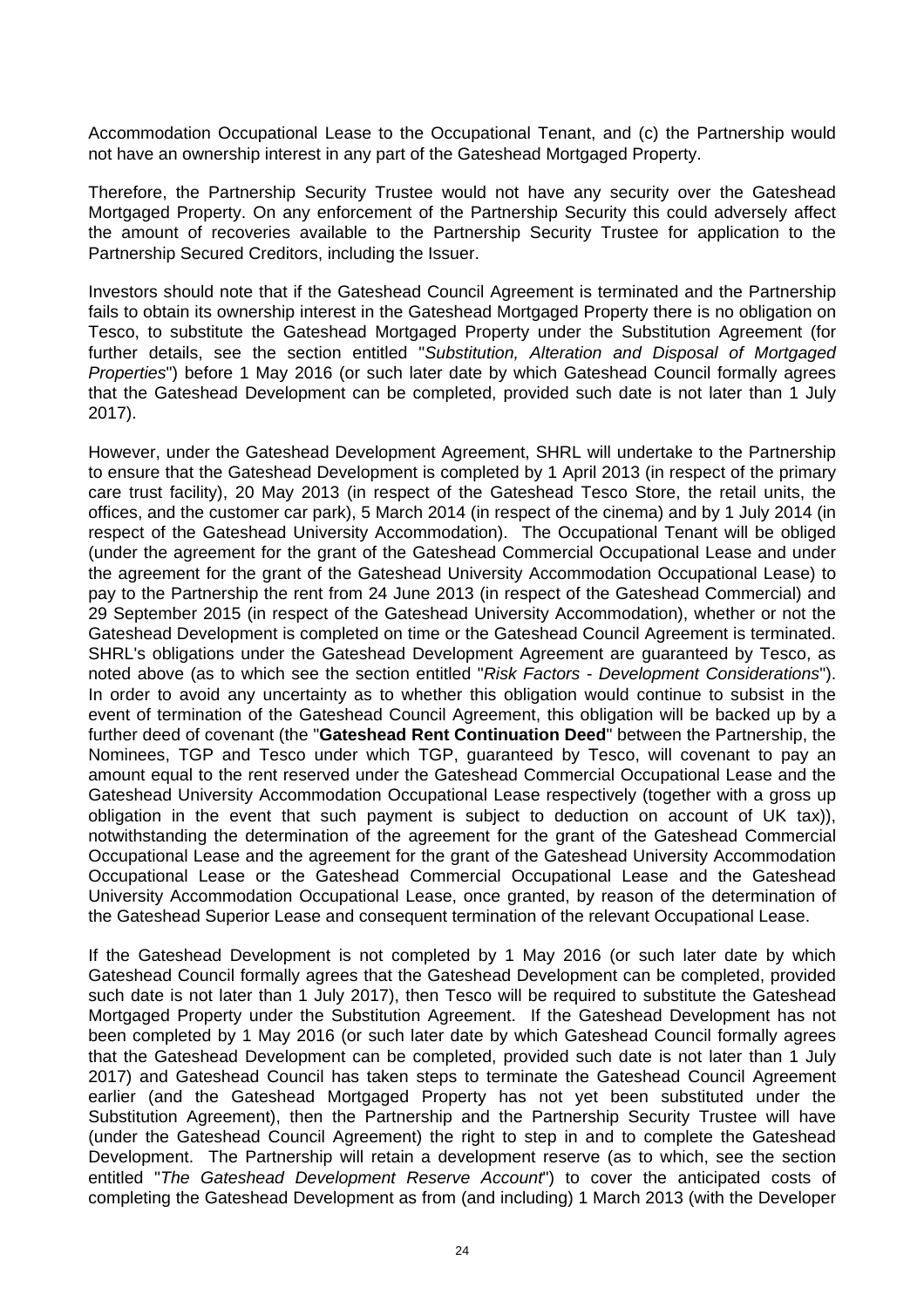being directly responsible for such costs from the Bond Closing Date up to and including 28 February 2013), together with a contingency in respect of possible increased costs. If, following any such failure by SHRL and Tesco to complete the Gateshead Development, the actual costs of completing the Gateshead Development would exceed any remaining funds in the Gateshead Development Reserve Account, then the Partnership would not, even if it exercised its step-in rights, be able to complete the Gateshead Development without additional funds, and would therefore, for practical purposes, not be able to step-in to complete the Gateshead Development. As noted above in respect of the West Bromwich Mortgaged Property, there is currently no additional facility available to the Partnership or the Partnership Security Trustee to enable either of them to pay for the completion of the Gateshead Development in these circumstances, although it would be open to the requisite majority of Bondholders to agree changes to the Transaction Documents to enable additional funding to be made available (subject to a lender being found willing to make such a facility available on terms acceptable to, amongst others, the Bondholders).

In these circumstances, if the Partnership (or the Partnership Security Trustee) failed to complete the Gateshead Development, Gateshead Council's right to terminate the Gateshead Council Agreement and the Gateshead Superior Lease would revive and, if so terminated, the Partnership would have no ongoing ownership interest or right thereto in respect of the Gateshead Mortgaged Property. However, prior to any such termination, Gateshead Council is obliged to allow the Partnership a period of six months during which the Partnership may seek to find a buyer of the Gateshead Superior Lease acceptable to Gateshead Council, which buyer could complete the Gateshead Development (the assignment of the Gateshead Commercial Head Lease and the Gateshead University Accommodation Head Lease will require the consent of Gateshead Council, such consent not to be unreasonably withheld). In these circumstances (that is, if the Gateshead Development remains uncompleted after 1 May 2016 (or such later date as agreed with Gateshead Council subject to a longstop date of 1 July 2017) and the Gateshead Council Agreement has not been terminated by this date), SHRL (guaranteed by Tesco) would still be obliged to effect a substitution of the Gateshead Mortgaged Property. In addition, the Occupational Tenant and Tesco would also be obliged to keep paying the relevant rent. However, no assurance can be given that SHRL, the Occupational Tenant or Tesco will be able to comply with their obligations in these circumstances.

#### *Following completion of the Gateshead Development*

Following completion of the Gateshead Development, SHRL will have continuing obligations to Gateshead Council under the Gateshead Superior Lease, comprising primarily of the obligations (a) to pay the Gateshead Geared Rent (as defined below in the section entitled "*The Property Portfolio: Gateshead*") and (b) to keep the Gateshead Mortgaged Property in a good state of repair. These obligations are guaranteed by TSL. If SHRL were to breach these continuing obligations, Gateshead Council could seek to forfeit the Gateshead Superior Lease on grounds that its terms have been breached by the tenant thereunder (being SHRL, guaranteed by TSL). If the Gateshead Superior Lease were to be forfeited, the Gateshead Commercial Head Lease and the Gateshead University Accommodation Head Lease would automatically terminate, unless the Partnership obtained relief from forfeiture granted by a court. Relief from forfeiture is a discretionary remedy and there is no assurance that it would be granted. On termination of the Gateshead Commercial Head Lease and the Gateshead University Accommodation Head Lease, the Partnership would have no further ownership interest in the Gateshead Mortgaged Property and the Gateshead Commercial Occupational Lease and the Gateshead University Accommodation Occupational Lease would automatically terminate (unless the Occupational Tenant obtained relief from forfeiture). Although TGP (guaranteed by Tesco) would remain obliged, as noted above, to keep paying the relevant rent to the Partnership, no assurance can be given that it would be in a position to be able to comply with this obligation.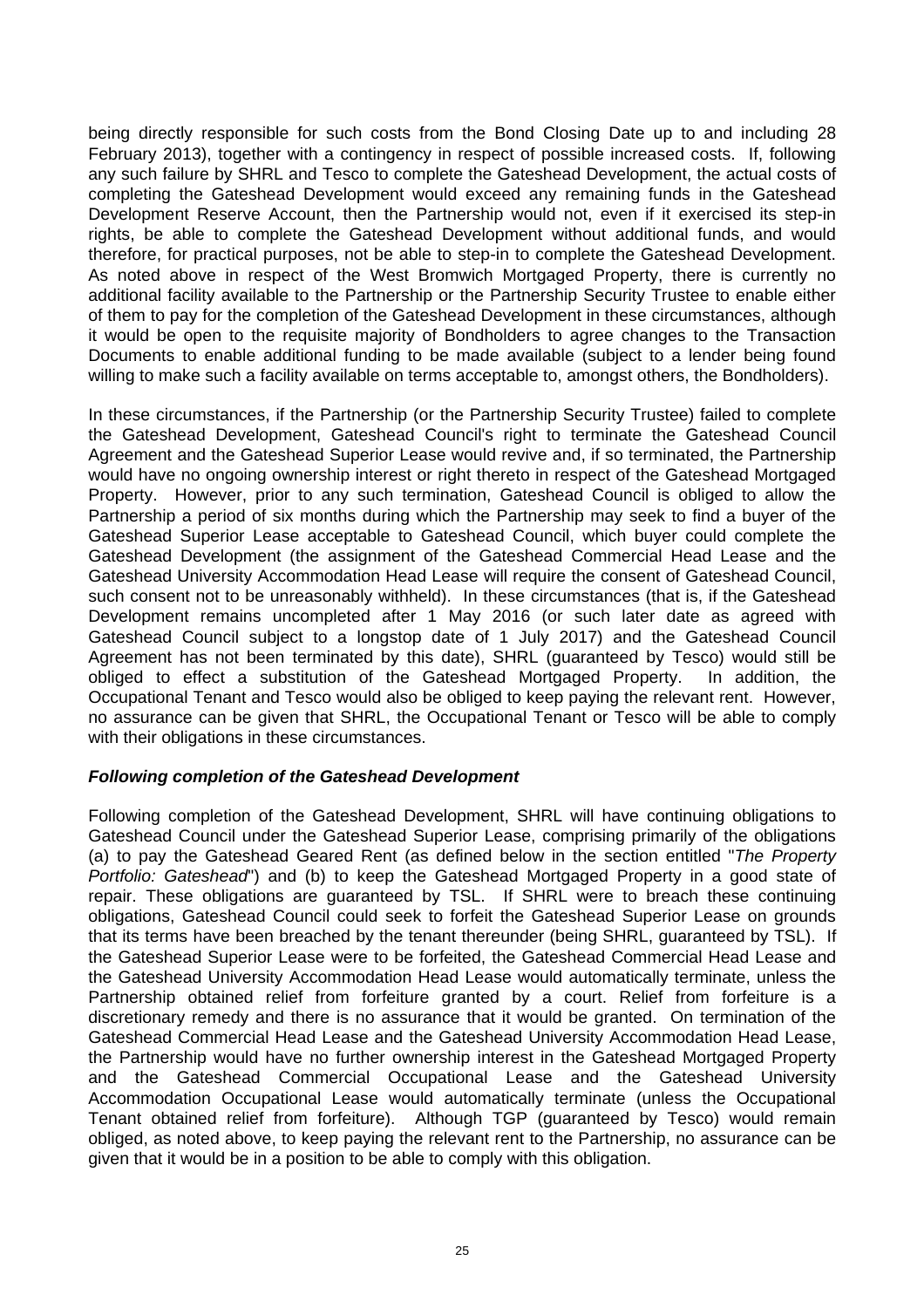To protect against the risk of breach of these continuing obligations affecting the Gateshead Superior Lease (and, as a consequence, the Gateshead Commercial Head Lease and the Gateshead University Accommodation Head Lease and the Occupational Leases), SHRL's obligations (as tenant under the Gateshead Superior Lease) to Gateshead Council are passed down to the Occupational Tenant, and the Occupational Tenant (guaranteed by Tesco) will be under an obligation (set out in the Occupational Lease and the Gateshead Rent Payment Deed (as to which, see the section entitled "*The Property Portfolio – Gateshead*'")) to pay an amount equal to the Gateshead Geared Rent direct to Gateshead Council.

Further, if Tesco is downgraded to below BBB- (Fitch and S&P) / Baa3 (Moody's) by more than one Rating Agency, the Partnership will be obliged, under the terms of the Subordinated Loan Agreement to deposit an amount equal to the estimated Gateshead Geared Rent for two quarters (i.e. two rent payment dates) borrowed under the Subordinated Loan Agreement (as to which see the section entitled "*Subordinated Loan Agreement*") into a designated account controlled by the Partnership, to enable the Partnership to make payment of the Gateshead Geared Rent to Gateshead Council. As the amount drawndown under the Subordinated Loan Agreement is an estimate (with the drawn-down amount to increase by 6.5% each year), there is no assurance that it will be sufficient to allow the Partnership to pay the required amount of the Gateshead Geared Rent to Gateshead Council (in the event that Tesco fails to do so). In addition, there is no assurance that the Subordinated Loan Facility Provider will be able to fund any such amounts as are required under the Subordinated Loan Agreement. This would mean that the Partnership may not have sufficient funds to pay the Gateshead Geared Rent as required under the Gateshead Superior Lease. Also, if Tesco is downgraded as described above, the Property Advisor will be required to conduct annual inspections to confirm that the Occupational Tenant is complying with its obligations to insure and maintain the Gateshead Mortgaged Property and to report to the Partnership. In the event that the Property Advisor notifies the Partnership that the Occupational Tenant is not complying with its obligations, the Partnership will require the Occupational Tenant to remedy the breach. The Property Advisor will be required to inspect and confirm that the Occupational Tenant has done so. If the Occupational Tenant does not do so by the earlier of:

- (a) 60 Business Days after the Property Advisor notifies the Partnership that there is a substantial or material breach; or
- (b) in the event that Gateshead Council serves notice that there is a substantial or material breach under the Gateshead Superior Lease immediately in the case that the notice contains notice of the intention to institute foreclosure proceedings or otherwise the date which is 20 Business Days before the date by which Gateshead Council's notice requires the breach to be remedied,

the Occupational Tenant will be required to direct all its subtenants to pay their rent into the Partnership Rent Account. The Occupational Tenant will grant a power of attorney to the Partnership, to be executed on the Bond Closing Date, enabling the Partnership to direct all of the Occupational Tenant's subtenants to pay their rent into the Partnership Rent Account in these circumstances.

Further, if there are arrears of rent payable by the Occupational Tenant to the Partnership under the Occupational Lease, the Partnership would be entitled (under Section 6) to serve notice on the sub-tenants of the Occupational Tenant requiring them to pay their rents direct to the Partnership. Once sub-tenants are validly served with such a notice (which the Partnership will be required to do in these circumstances, under the terms of the Partnership Loan Agreement) the sub-tenants will not be able to discharge their obligation to pay rent by making payment to their direct landlord (being the Occupational Tenant). The Partnership would, in these circumstances, then be required to pay the geared rents to Gateshead Council direct.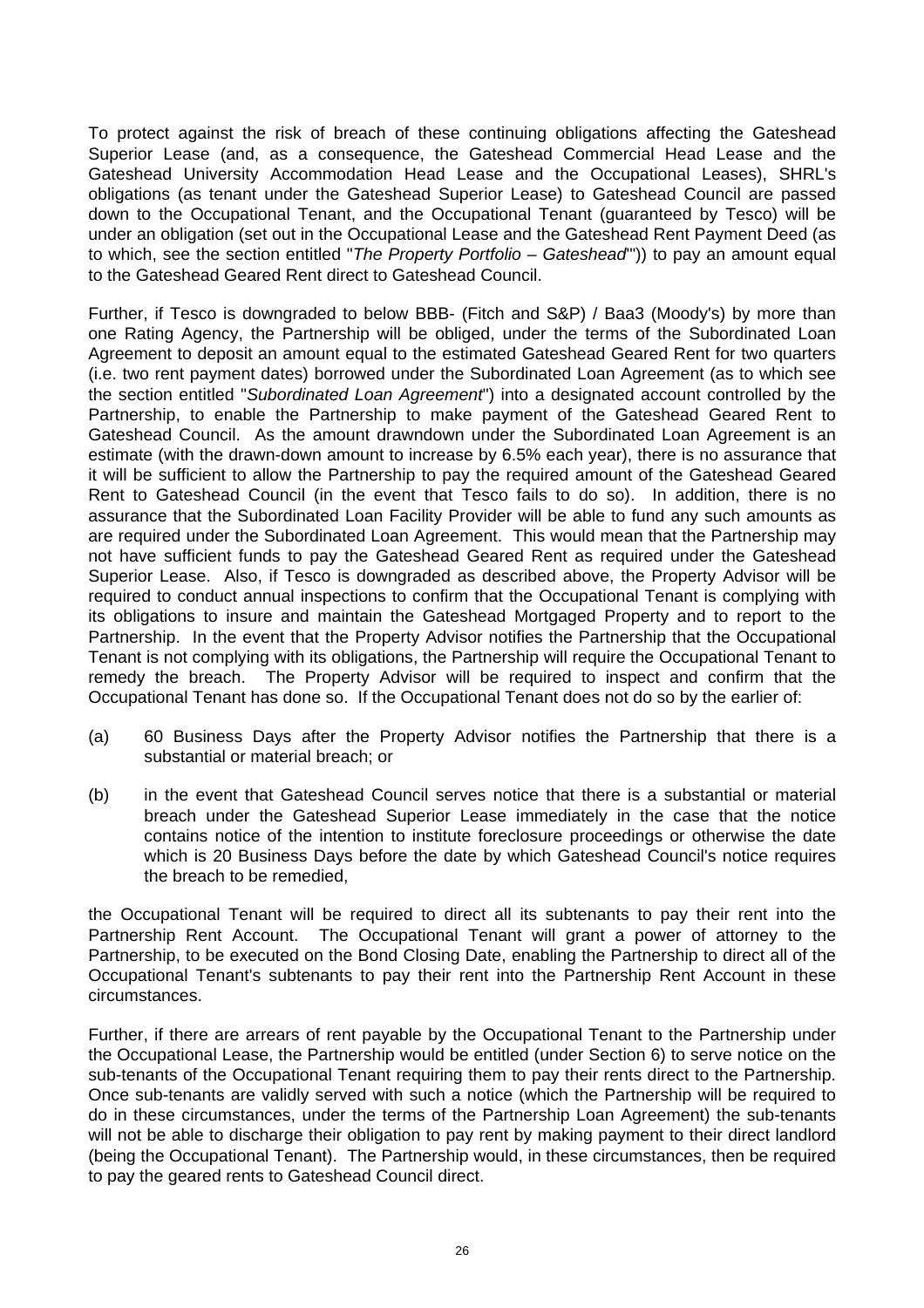In addition, the Partnership and the Partnership Security Trustee will have the ability to choose to step in and cure any defaults of SHRL under SHRL's superior lease with Gateshead Council before Gateshead Council can take steps to terminate the superior lease although no assurance can be given that either of such parties will be in a position to do so.

#### *Market risks on enforcement*

In the event of enforcement of the Partnership Security Documents, it may be necessary to offer to re-let or, as appropriate, sell the relevant Mortgaged Properties. Amounts received in respect of the Mortgaged Properties by way of rent or sale price following a re-letting or sale could be insufficient to pay accrued interest on, and to repay principal of, the Partnership Loan in full, in which case Bondholders may ultimately suffer a loss.

The rent at which any Mortgaged Property could be re-let or the liquidation value of the Mortgaged Properties may be adversely affected by risks generally incidental to interests in commercial property, including changes in political and economic conditions or in specific industry segments, declines in property rental or capital values, variations in supply of and demand for retail space, prevailing gilt yields and interest rates, credit spreads, declines in rental or occupancy rates, changes in governmental rules, regulations and fiscal policies, terrorism, acts of God and other factors which are beyond the control of the Tesco Group and any other party to the transaction.

#### *Terms of Occupational Leases*

The obligation to make payments under an Occupational Lease in respect of a Mortgaged Property will be an unconditional obligation on the part of the relevant Occupational Tenant. In addition, the economic liabilities arising in relation to the upkeep and operation of the relevant leased premises are borne by the relevant Occupational Tenant, including the costs of repairing, maintaining and (subject as mentioned below) insuring the relevant premises.

#### *Insurance, self-insurance and uninsured loss*

The Partnership Loan Agreement will require the General Partner (on behalf of the Partnership) to procure that insurance such as would be maintained by a reasonably prudent company in the business of the occupation and letting of such property assets is maintained with respect to the Mortgaged Properties in accordance with the terms set out in the Partnership Loan Agreement and the Occupational Leases. Such terms include an entitlement of the Occupational Tenants (save in respect of the Gateshead Mortgaged Property and the West Bromwich Mortgaged Property) to self-insure, provided that certain criteria are met (see the section of this document entitled "*Summary of Transaction Documents – The Occupational Leases*"). Notwithstanding that the Occupational Tenants are obliged to reinstate the Mortgaged Properties following any event of damage or destruction whether or not insured or insurable and the Occupational Tenants are obliged to carry on paying rent in the meantime (subject to a right to substitute an alternative property), the Partnership's ability to repay the Partnership Loan might be affected adversely if such an uninsured or uninsurable loss were to occur.

It should be noted that, if at any time, the Occupational Tenants are not entitled to or elect not to self-insure and are therefore required to insure the Mortgaged Properties, certain types of losses may not be insurable or may not be economically insurable.

Each Occupational Lease will contain an obligation on the relevant Occupational Tenant, subject to their entitlement to self-insure, where applicable, to use reasonable endeavours to procure that the Partnership, the Nominees and the Partnership Security Trustee are co-insured with the Occupational Tenant on each policy and, if this is not possible, to procure that the Partnership, the Nominees and the Partnership Security Trustee are noted on any such insurance policy. In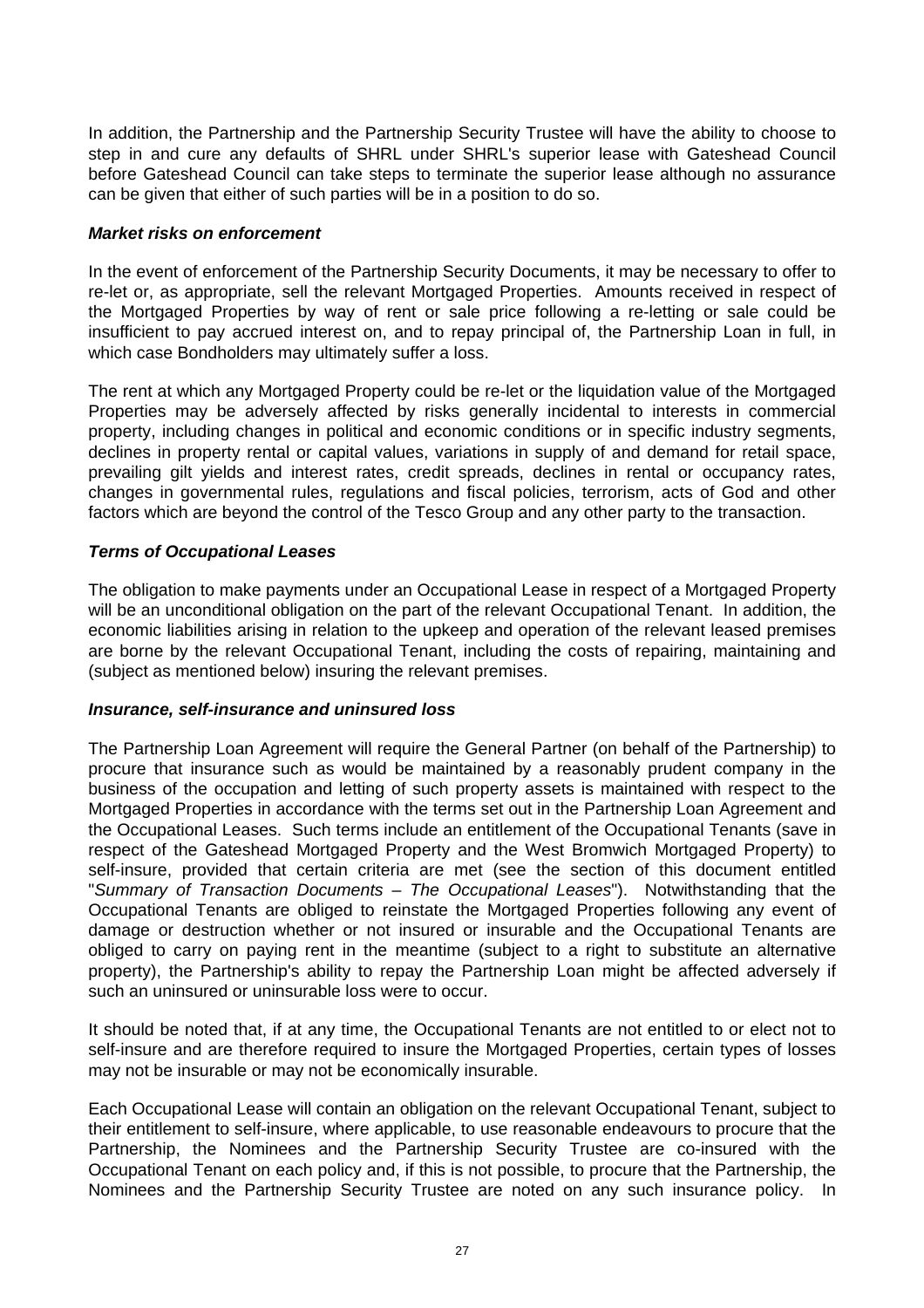parallel, the General Partner (on behalf of the Partnership) will covenant in the Partnership Loan Agreement, in cases where the Occupational Tenants are not entitled to self-insure, to use all reasonable endeavours to procure that any insurance with respect to the Mortgaged Properties is obtained in accordance with the Occupational Leases.

#### *Frustration*

An Occupational Lease could, in exceptional circumstances, be frustrated under English law or Scots law (in relation to an Incoming Property in Scotland). Frustration may occur where a supervening event so radically alters the implications of the continuance of a lease for a party thereto that it would be inequitable for such lease to continue.

Under the equivalent Scots law principle of *rei interitus*, a lease will (subject to express agreement to the contrary) automatically be terminated if the leased property is destroyed to the extent that it is no longer tenantable or if any event occurs which otherwise precludes the performance of the parties' rights and obligations under the lease. The Occupational Lease in respect of any Incoming Property located in Scotland will expressly exclude such events from frustrating such Occupational Leases.

The destruction of any Mortgaged Property which has not been reinstated within 3 years would constitute a Substitution Event. If an Occupational Lease of a Mortgaged Property were to be frustrated and this did not constitute a Substitution Event, the Partnership's ability to generate cash-flow would be compromised, as would its ability to make payments of interest and repayments of principal on the Partnership Loan and/or any net payments under the Partnership Swap.

#### **Risks relating to the Mortgaged Properties**

#### *Title*

Title to the properties within the Property Portfolio has been investigated by Berwin Leighton Paisner LLP. Berwin Leighton Paisner LLP has produced the Certificates of Title in respect of the properties within the Property Portfolio. The Certificates of Title address the quality of title of each property within the Property Portfolio and have been issued by Berwin Leighton Paisner LLP on the basis of a review of the title documents and the usual conveyancing searches and enquiries. The properties within the Property Portfolio are subject to title restrictions, easements, servitudes, rights and covenants, which will also bind the Occupational Tenants. The restrictions, easements, servitudes, rights and covenants disclosed by the Certificates of Title are typical for a portfolio of properties of this type (and, where appropriate, covered by applicable insurances). The Certificates of Title have disclosed, inter alia, the following about which prospective Bondholders should be aware:

(a) the property at Gateshead is under construction. As noted below in the section in this document entitled "*Property Portfolio – Gateshead*", construction commenced in November 2011 and the Gateshead Development is scheduled to achieve practical completion in April 2013 for the primary care facility, May 2013 for the Gateshead Tesco Store, retail units, offices and customer car park, March 2014 for the cinema and July 2014 for the Gateshead University Accommodation. Under the terms of the Gateshead Development Agreement, the Developer is required to procure that the works are carried out in accordance with the planning permission and all planning and highways agreements in so far as they relate to the Gateshead Mortgaged Property. The level of payments to be made in respect of these works is factored into the budgeted development costs and covered by the Gateshead Development Reserve Amount. The rent under the Gateshead Commercial Occupational Lease will be due from 20 May 2013 and payable from 24 June 2013 whether or not the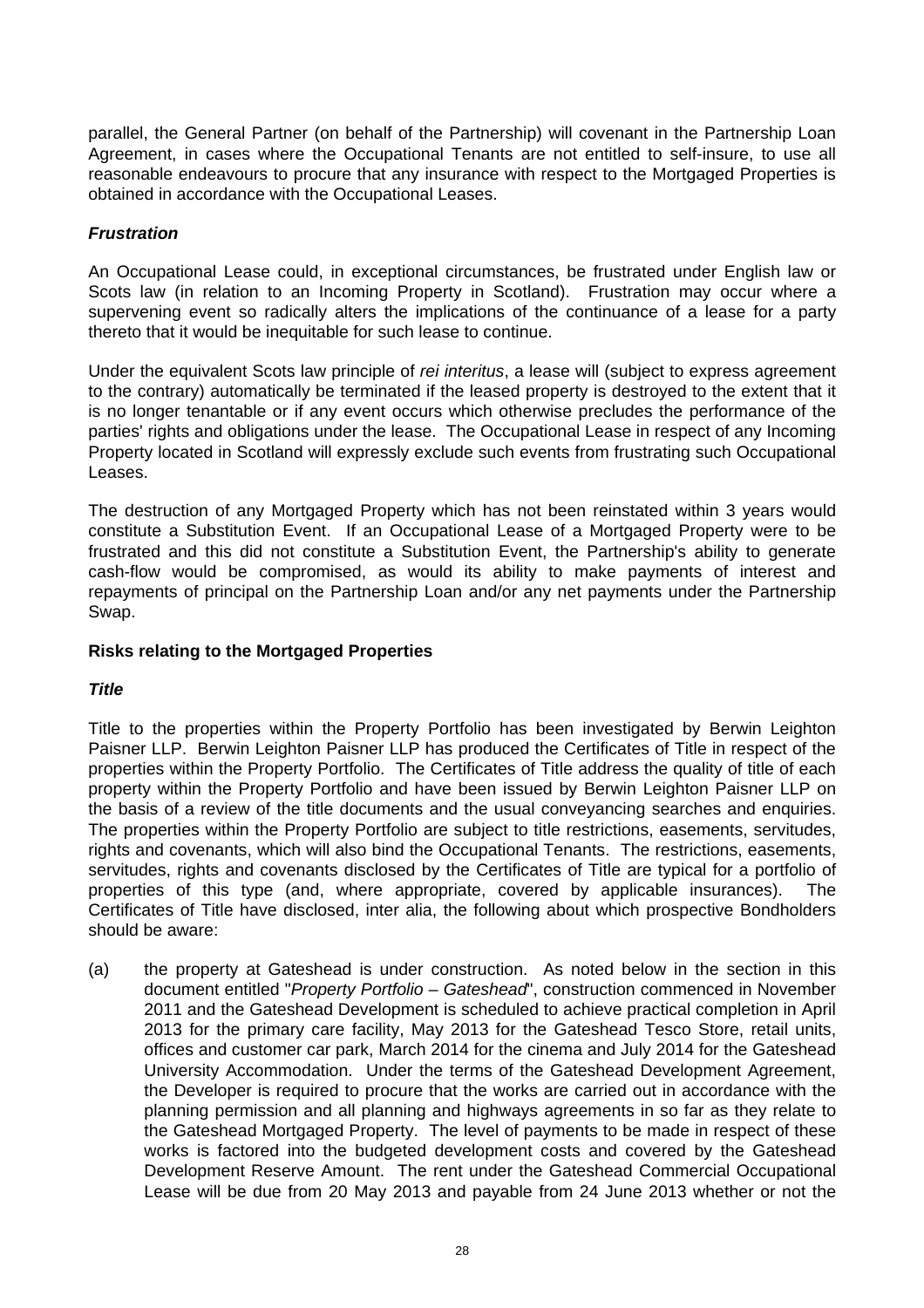works have been completed. Rental payments under the Gateshead University Accommodation Occupational Lease will be due from 1 July 2015 and payable from 29 September 2015 regardless of whether or not the Gateshead University Accommodation has been completed.

Whilst the Gateshead Mortgaged Property certificate of title discloses certain rights the infringement of which may give rise to potential claims by third parties, as at the date of this Prospectus, no such claims have been made or are, to the best of the Issuer's and Tesco's knowledge and belief, pending or threatened. The Partnership Loan Agreement will require the General Partner (on behalf of the Partnership) to procure that insurance is maintained in such amount as a reasonably prudent company in the business of developing such properties would maintain to cover any potential costs and/or losses should any such claim be made (including the costs of defending any such claim), as to which see further below. Furthermore, even if any such claim is successfully made, this will not affect the obligation of the Occupational Tenant (guaranteed by Tesco) to continue to pay all scheduled rent amounts in full. The Occupational Tenant will be responsible under the terms of the Occupational Lease for complying with all statutory and other third party rights in respect of the Gateshead Mortgaged Property. In addition, as referred to in the section in this document entitled "*The Property Portfolio – Gateshead*", if any such claim prevented the development being completed by 1 May 2016 (or such later date as agreed with Gateshead Council, subject to a longstop date of 1 July 2017) it would constitute a Substitution Event. As with all insurance policies, the ability to make a claim under such insurance would be dependent on, among other things, all relevant matters having been disclosed to the insurer prior to the insurance having been put into place. Tesco will provide warranty comfort to the Partnership as to the truth of all information given to the insurers and covenant to procure compliance with the material terms of the insurance by all relevant parties (and will be required to compensate the Partnership in respect of any breach of these warranties and/or covenants). No assurance can be given that, were the Partnership to have any claim against Tesco in respect of any such breach, Tesco would be able to meet any liability thereunder. Accordingly, the Partnership could suffer a shortfall in funds available to meet its obligations under the Partnership Loan Agreement. This could result in a shortfall of funds available to the Issuer to meet its obligations to Bondholders;

- (b) the property at Sunderland is under construction. As noted below in the section in this document entitled "*Property Portfolio – Sunderland*", construction commenced in January 2012 and the Sunderland Development is scheduled to achieve practical completion in May 2013. Under the terms of the Sunderland Development Agreement, the Developer is required to procure that the works are carried out in accordance with the planning permission and all planning and highways agreements in so far as they relate to the Sunderland Mortgaged Property. The level of payments to be made in respect of these works is factored into the budgeted development costs and covered by the Sunderland Development Reserve Amount. Rental payments under the Occupational Lease will be payable from the Closing Date whether or not the works have been completed; and
- (c) the property at West Bromwich is under construction. As noted below in the section in this document entitled "*Property Portfolio – West Bromwich*", construction commenced in October 2011 and the West Bromwich Development is scheduled to achieve practical completion in June 2013 for the West Bromwich Tesco Store, phase 1 of the retail units, petrol filling station and customer car parks and September 2013 for the remainder of the retail units and cinema. Under the terms of the West Bromwich Development Agreement, the West Bromwich Developer is required to procure that the works are carried out in accordance with the planning permission and all planning and highways agreements in so far as they relate to the West Bromwich Mortgaged Property. The level of payments to be made in respect of these works is factored into the budgeted development costs and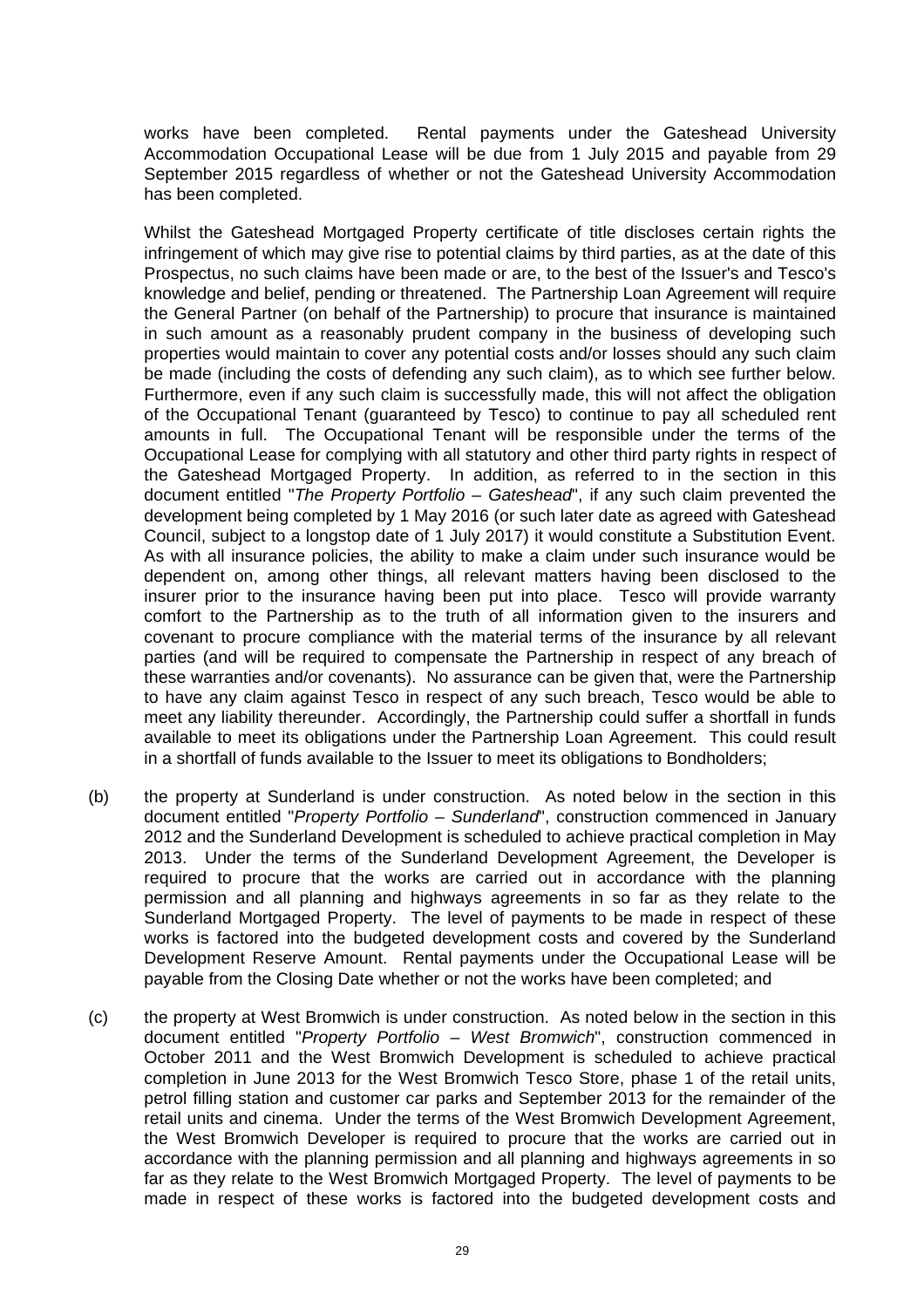covered by the West Bromwich Development Reserve Amount. Rental payments under the Occupational Lease are due from 24 June 2013 and payable from 29 September 2013 whether or not the works have been completed and whether or not the grant of the Occupational Lease has been completed.

It should also be noted that in many cases it may not be possible to identify all the parties who are entitled to the benefit of covenants as the devolution of title to and from the title to the land which originally benefited from the covenants may not be clear (for example, the original beneficiary of the covenant may have disposed of the land benefited in different parcels and such devolution will not be apparent from the Partnership's title to the relevant Mortgaged Property), as further described in "*Risks relating to the Mortgaged Properties – Title*".

#### *Registration of the Head Leases*

The head leases of the properties within the Property Portfolio (including the Head Leases and the Sunderland Head Lease) will be granted on or about the Closing Date, save for the West Bromwich Mortgaged Property where the West Bromwich Head Lease will not be granted until 3 months after the grant of the West Bromwich Superior Lease and the Gateshead Commercial where the Gateshead Commercial Head Lease will not be granted until 3 months after the Gateshead Commercial Practical Completion and the Gateshead University Accommodation where the Gateshead University Accommodation Head Lease will not be granted until on or around Gateshead University Accommodation Practical Completion.

On the Closing Date, Berwin Leighton Paisner LLP will undertake to present for registration at the Land Registry the Head Leases (including the Sunderland Head Lease) and the legal mortgage to be granted to the Partnership Security Trustee over the Head Leases (including the Sunderland Head Lease) shortly after the Closing Date, save for the West Bromwich Head Lease, the Gateshead Commercial Head Lease and the Gateshead University Accommodation Head Lease (which will be granted after the Closing Date and in respect of West Bromwich and Gateshead Commercial not later than 3 months after the grant of the West Bromwich Superior Lease and the Gateshead Commercial Practical Completion respectively, and in respect of the Gateshead University Accommodation, on or around Gateshead University Accommodation Practical Completion) and to reply to any requisitions raised by the Land Registry. The Partnership's lawyers will undertake that following the grant of the West Bromwich Head Lease, the Gateshead Commercial Head Lease and the Gateshead University Accommodation Head Lease after the Closing Date, they will present for registration these head leases and the legal mortgage to be granted to the Partnership Security Trustee over these Head Leases at the Land Registry and to reply to requisitions raised by the Land Registry.

The Tesco Group has confirmed that it is not aware of any matter which would prevent the Nominees becoming registered with title absolute to each of the Head Leases of the properties within the Property Portfolio or the Partnership Security Trustee being registered as proprietor of the mortgage or (as applicable), registered owner of the mortgage or the secured creditor of the standard security over the Property Portfolio, save in relation to those parts of the Mortgaged Properties at Diss and Alfreton where the relevant Tesco company has no title. Accordingly, the Issuer expects that the prospect of any of the registrations not concluding satisfactorily is remote. However, if ultimately the registration of any of the Head Leases of the properties within the Property Portfolio were not to be concluded satisfactorily, registration at the Land Registry of the Partnership Level Security in respect of the property within the Property Portfolio in question would not be possible.

As noted, the grant of the West Bromwich Head Lease will not be completed until not later than 3 months after of the grant of the West Bromwich Superior Lease, the grant of the Gateshead Commercial Head Lease will not be completed until not later than 3 months after the Gateshead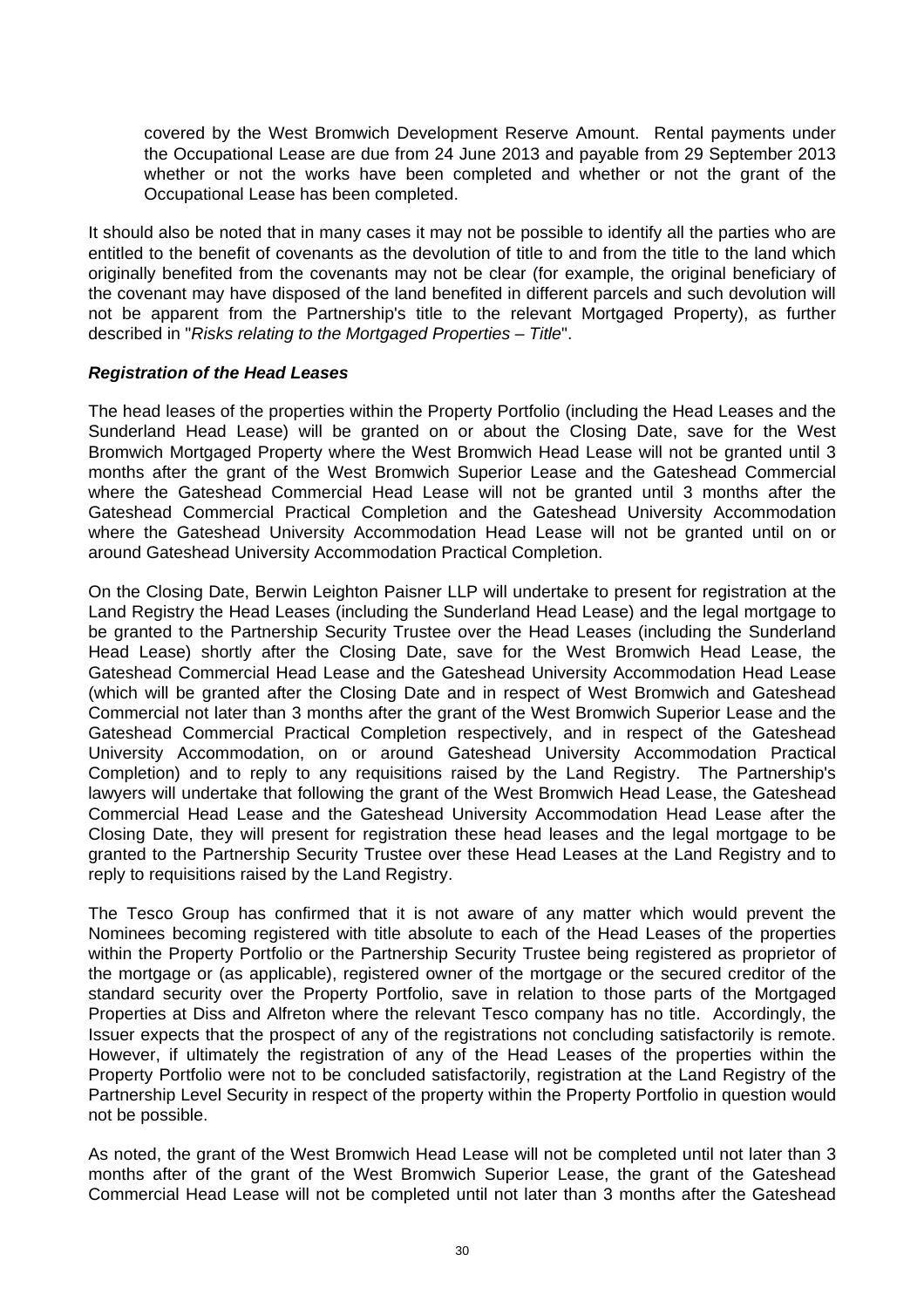Commercial Practical Completion and the grant of the Gateshead University Accommodation Head Lease will not be completed until on or around Gateshead University Accommodation Practical Completion. Accordingly, registration of the Nominees with title absolute of the West Bromwich Head Lease, the Gateshead Commercial Head Lease and the Gateshead University Accommodation Head Lease, and the Partnership Security Trustee being registered as proprietor of the legal mortgage in respect of the West Bromwich Mortgaged Property, the Gateshead Commercial and the Gateshead University Accommodation, will not take place until after these Head Leases have been granted. In the meantime, in respect of West Bromwich, the agreement for the grant of the West Bromwich Head Lease will be assigned by way of security to the Partnership Security Trustee and a note of such assignment will be registered against Sandwell Council's freehold title to the West Bromwich Mortgaged Property and in respect of Gateshead, the agreement for the grant of the Gateshead Commercial Head Lease and the agreement for the grant of the Gateshead University Accommodation Head Lease will be assigned by way of security to the Partnership Security Trustee and a note of such assignment will be registered against SHRL's superior leasehold title to the Gateshead Mortgaged Property.

## *Planning restrictions*

The Mortgaged Properties are generally subject to planning restrictions resulting from conditions imposed by planning permissions or statutory agreements entered into with the relevant local authority to secure the grant of a planning permission to which a Mortgaged Property is subject. In, and subject to, the Certificates of Title, Berwin Leighton Paisner LLP confirms that the relevant Tesco Group companies confirmed to it that each property within the Property Portfolio has the benefit of all planning and other covenants and regulatory approvals for the operation of each property within the Property Portfolio for its existing use or, in the case of the Gateshead Mortgaged Property, the Sunderland Mortgaged Property and the West Bromwich Mortgaged Property, for the construction and operation of the property.

#### *Compulsory purchases*

Any property in the United Kingdom may at any time be compulsorily acquired by a public authority possessing compulsory purchase powers (for instance, local authorities and statutory undertakers (including electricity, gas, water and railway undertakers) in respect of their statutory functions) if it can demonstrate that the acquisition is required. Any promoter of a compulsory purchase order would need to demonstrate that the compulsory purchase was necessary or desirable for the promoter's statutory functions and/or in the public interest. Compulsory purchase of a property can also lead to a reduction in the rent payable under an occupational lease which is subject to the compulsory purchase.

As a general rule, if an order is made in respect of all or any part of a Mortgaged Property, compensation would be payable on a basis equivalent to the open market value of all the owners' and Occupational Tenants' proprietary interests in the relevant Mortgaged Property at the time of the purchase, so far as those interests are included in the order, taking account of diminution in value of any retained land and other adverse impacts of the compulsory purchase. There is often a delay between the compulsory purchase of a property and payment of the compensation, although advance interim payments of compensation may be available where the acquiring authority takes possession before compensation has been granted.

No compulsory purchase proposals have been revealed by the Certificates of Title. Also, pursuant to the terms of the Substitution Agreement, the General Partner (on behalf of the Partnership) will be obliged, in compulsory purchase circumstances concerning the whole or a significant proportion of a Mortgaged Property which reduce market value by 10%, to substitute the affected Mortgaged Property pursuant to the Substitution Agreement. Tesco has also agreed to make whole any rent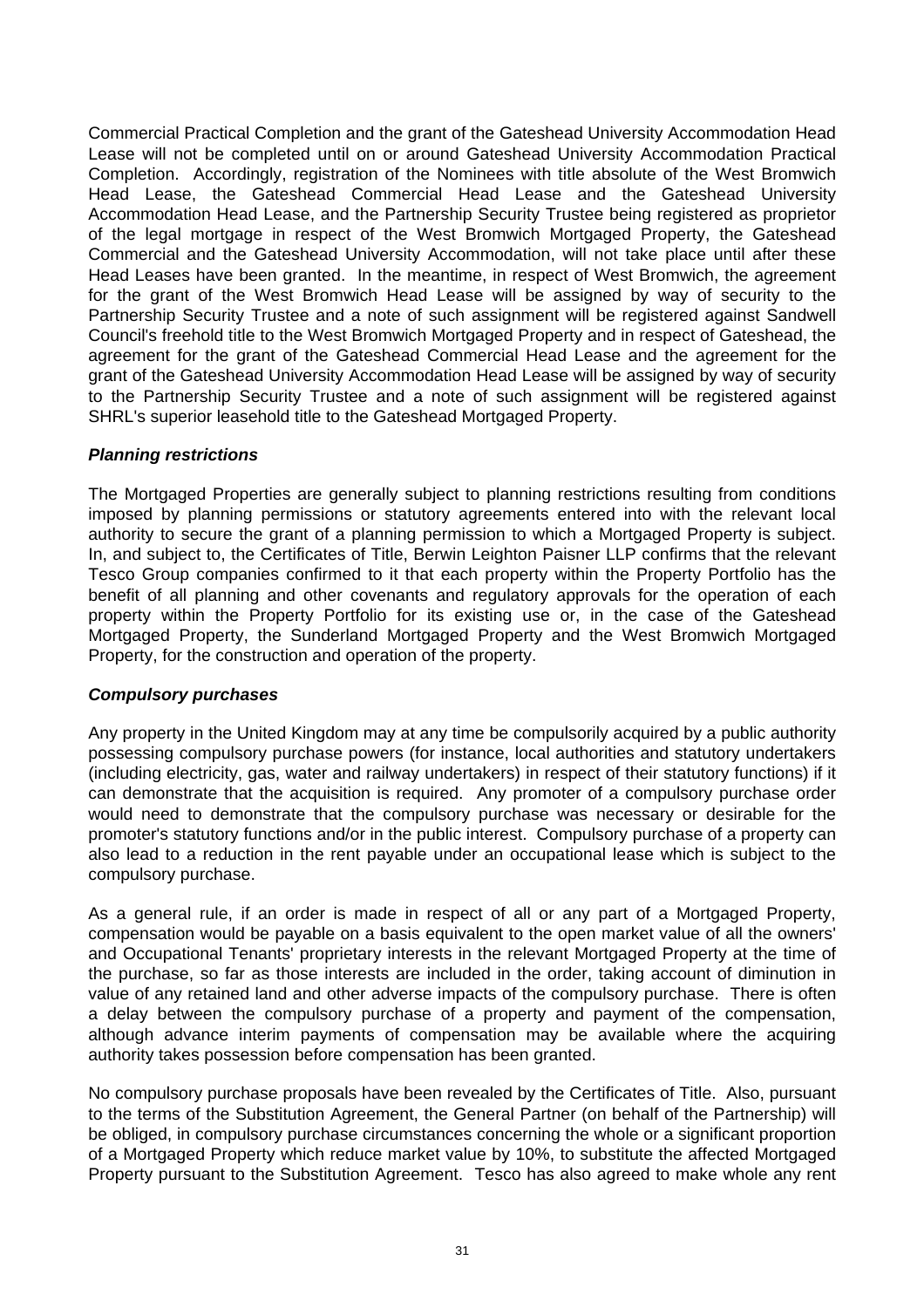shortfall arising as a result of a compulsory purchase. (For further details as to such substitutions, please see "*Substitution, Alteration and Disposal of Mortgaged Properties*").

Nonetheless, it is possible that a compulsory purchase order may be made in respect of one or more of the Mortgaged Properties in the future. In such event, there is no guarantee that the amount of compensation received in connection with any compulsory purchase order, or that the substitution of a Mortgaged Property the subject of a compulsory purchase order, would not have an adverse effect on the ability of the Partnership to make payments under the Partnership Loan. Accordingly, it is possible that a compulsory purchase order may have an effect on the resources available to the Issuer to make payments on the Bonds.

### *Substitutions of Mortgaged Properties*

Under the terms of the Substitution Agreement, TSL or TGP (as appropriate) will be entitled to substitute Mortgaged Properties in certain circumstances. The risks associated with the effect of a substitution of Mortgaged Properties on the value and rental income generative capacity of all the Mortgaged Properties are mitigated by the Substitution Criteria and conditions under the Substitution Agreement (as to which, see the section of this Prospectus entitled "*Summary of Transaction Documents*" and "*Substitution, Alteration and Disposal of Mortgaged Properties*").

### *Security over Mortgaged Properties in Scotland (in the event of an Incoming Property located in Scotland)*

The Nominees will grant first ranking standard securities over their interest (as tenants) in the Head Leases of the properties within the Property Portfolio in Scotland in favour of TSL to secure the obligations contained in the Property Option Agreement, which gives TSL (via, where applicable, the Occupational Nominees) a future right to acquire the landlord's interests therein (being the tenant's interest under the Head Lease) on the relevant Occupational Lease Maturity Date. If the Nominees Security is enforced prior to that date, any disposal of the relevant properties will consequently be subject to the rights conferred by the Property Option Agreement. While the standard securities in favour of TSL will rank in priority to those granted in favour of the Partnership Security Trustee over the relevant Mortgaged Properties, their effect will be limited to the provision of security for the obligation to sell on the relevant Occupational Lease Maturity Date if the option granted by the Property Option Agreement is exercised.

# *Reliance on Valuation Report*

There can be no assurance that the valuations given in the Valuation Report (see the section entitled "**Valuation Report**") for each of the properties within the Property Portfolio will continue at a level equal to or in excess of such valuations. To the extent that the value of each of the properties within the Property Portfolio fluctuates, there is no assurance that the aggregate of the value of the properties within the Property Portfolio will remain at least equal to or greater than the sum of the unpaid principal and accrued interest and any other amounts due from the Partnership under the Partnership Loan Agreement and the other Partnership Transaction Documents. If any Mortgaged Property is sold following a Partnership Loan Event of Default, there is no assurance that the net proceeds of such sale will be sufficient to pay in full all or any amounts due under the Partnership Loan Agreement and the other Partnership Transaction Documents.

#### *Environmental risks*

Under the Partnership Loan Agreement, each of the Partnership and the Nominees will represent that it is in compliance in all material respects with environmental laws and regulations applicable to it as at the Closing Date and covenant to comply (or procure that the relevant Occupational Tenant complies) in all material respects with environmental laws and regulations currently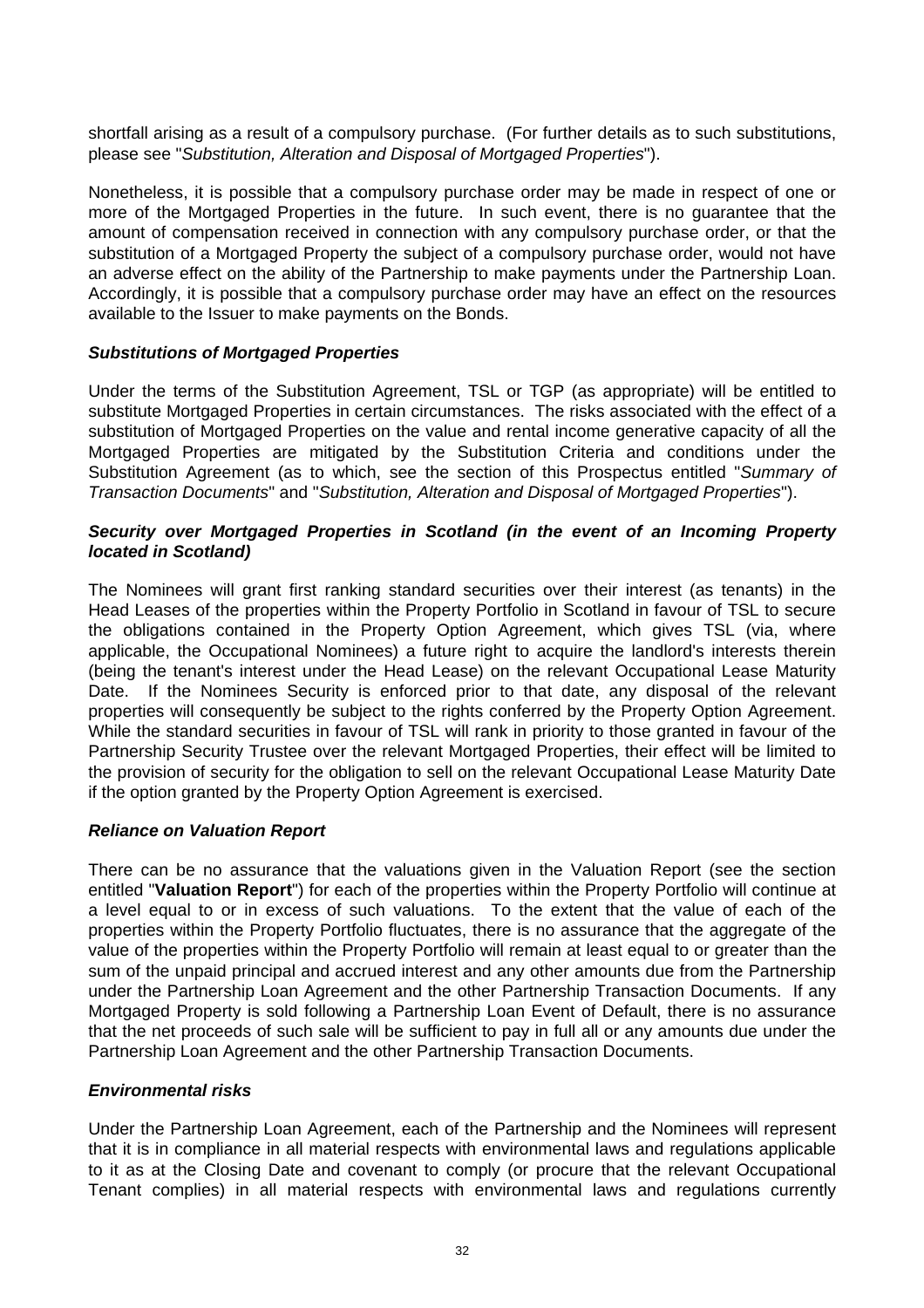applicable to it. However, a breach of environmental laws and/or regulations may occur in the future. Sanctions for alleged or actual non-compliance with environmental laws and/or regulations and the costs of remedying any such breach and the effect of any unremedied breach could have a material adverse effect on the value of Mortgaged Properties or their rental income generating capacity.

An Environmental Risk Assessment Report was prepared by Environ UK Limited in respect of each of the properties within the Property Portfolio (excluding the Gateshead Mortgaged Property, the Sunderland Mortgaged Property and the West Bromwich Mortgaged Property), such reports being dated between September 2012 and December 2012, and in respect of (i) the Gateshead Mortgaged Property, a Geo-Environmental Desk Study was prepared by W A Fairhurst & Partners and dated May 2010, (ii) the Sunderland Mortgaged Property, a Geo-Environmental Desk Study was prepared by W A Fairhurst & Partners and dated June 2012 and (iii) the West Bromwich Mortgaged Property, an Environmental Risk Assessment Report was prepared by Delta-Simmons Environmental Consultants and dated May 2009 (together, the "**Environmental Reports**"). The Environmental Reports comprise a staged assessment focusing on ground contamination issues to identify properties within the Property Portfolio where there are potential contamination issues or likely significant contamination-related costs for the owner of any particular property within the Property Portfolio.

No significant environmental liabilities are identified at the properties within the Property Portfolio by the Environmental Reports, assuming continued use of the properties within the Property Portfolio as retail stores.

Various environmental laws may require a current or previous owner, occupier or operator of property to remediate substances or releases at or from such property that cause or are likely to cause harm to the environment or water pollution. These owners, occupiers or operators may also be obliged to pay damages in legal proceedings for property damage, investigation and clean-up costs and liabilities to third parties in connection with such substances.

Under the terms of the Occupational Leases, the Occupational Tenants (as guaranteed by the Occupational Tenant Guarantor) will indemnify the Landlord and its mortgagee or (as applicable) heritable creditor for any environmental liability incurred by the Landlord and its mortgagee or (as applicable) heritable creditor. That indemnity cannot extend to include any criminal liability.

If an environmental liability arises in relation to the Mortgaged Properties and it is not remedied, or is not capable of being remedied, this may result in the Mortgaged Properties either being sold at a reduced sale price or becoming unsaleable.

If any environmental liability were to exist or arise in respect of any Mortgaged Property, neither the Partnership Security Trustee nor (where it is directing enforcement by the Partnership Security Trustee) the Issuer Security Trustee nor (where it is directing the Issuer Security Trustee to direct enforcement by the Partnership Security Trustee) the Bond Trustee should incur any such liability unless it could be established that the Partnership Security Trustee or (where it is directing enforcement by the Partnership Security Trustee) the Issuer Security Trustee or (where it is directing the Issuer Security Trustee to direct enforcement by the Partnership Security Trustee) the Bond Trustee had entered into possession of the relevant Mortgaged Property(ies) or had exercised a significant degree of control or management of either the relevant Mortgaged Property(ies) or the relevant environmental problem(s). The Partnership Security Trustee or the Issuer Security Trustee or the Bond Trustee, if deemed to be a mortgagee or (in relation to an Incoming Property located in Scotland) heritable creditor in possession, or a receiver appointed by the Partnership Security Trustee or (where it is directing enforcement by the Partnership Security Trustee) the Issuer Security Trustee or (where it is directing the Issuer Security Trustee to direct enforcement by the Partnership Security Trustee) the Bond Trustee, could become responsible for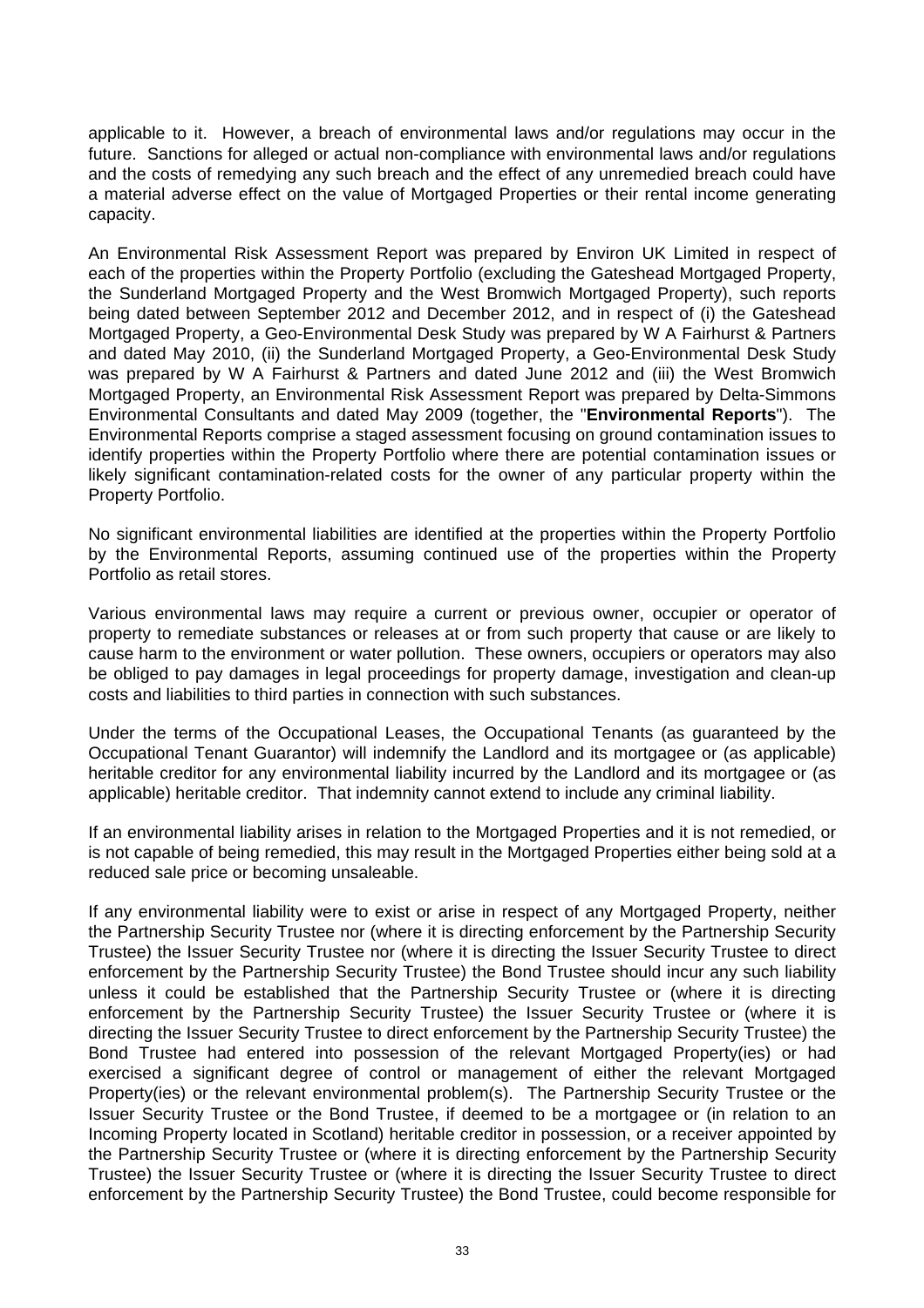environmental liabilities in respect of a Mortgaged Property and any such liability could ultimately affect the amounts available to the Issuer to make payments under the Bonds. If the Partnership Security Trustee or (where it is directing enforcement by the Partnership Security Trustee) the Issuer Security Trustee or (where it is directing the Issuer Security Trustee to direct enforcement by the Partnership Security Trustee) the Bond Trustee unduly directed or interfered with the actions of the directors or the legal owners of the Mortgaged Properties or directed or interfered with the receiver's actions or if a receiver's indemnity had been given and that indemnity covered environmental liabilities, this could also result in a liability for the Partnership Security Trustee or (where it is directing enforcement by the Partnership Security Trustee) the Issuer Security Trustee or (where it is directing the Issuer Security Trustee to direct enforcement by the Partnership Security Trustee) the Bond Trustee. Even if any of them could incur such a liability solely by virtue of being the owner and/or lessor of such Mortgaged Property(ies) they may be able to obtain an indemnity from the relevant Occupational Tenant in possession.

The Obligors will warrant in the Partnership Loan Agreement on the Closing Date, in respect of each of the properties within the Property Portfolio, as to environmental matters as summarised in the section of this document entitled "*Summary of Transaction Documents – The Partnership Loan Agreement – Representations and warranties*". A breach of the environmental representation and warranty contained in the Partnership Loan Agreement will constitute a Partnership Loan Event of Default, unless the underlying circumstances are remedied within any relevant rectification period and save where the breach is immaterial.

# *Reports*

Apart from the Certificates of Title, the Environmental Reports, the structural condition surveys prepared by Tuffin Ferraby Taylor LLP and dated between August 2012 and September 2012, the floor area data capture reports prepared by G L Hearn Limited and dated between October 2007 and September 2012, the report prepared by WSP Environmental Limited dated 8 January 2013 and the Valuation Report, no new reports have been prepared specifically for the purpose of this document or the transactions contemplated herein and none of the Issuer, the Lead Structuring Agent, the Joint Lead Arrangers, the Partnership Security Trustee, the Issuer Security Trustee or the Bond Trustee has reviewed such reports or made any independent investigation of any of the matters stated therein except as disclosed in this document. There are no structural condition surveys or floor area data capture reports for the Gateshead Mortgaged Property, the Sunderland Mortgaged Property or the West Bromwich Mortgaged Property.

# *Property management*

Whilst Spen Hill Management Limited, as the Property Pool Manager to be appointed on the Closing Date, is experienced in managing retail property, there can be no assurance that it will continue to act as Property Pool Manager. Although any successor manager of a Mortgaged Property appointed by the Partnership is required to be experienced in managing retail premises, there may be a delay in the appointment of a successor or variation in the terms of any appointment of a successor or the appointment of any successor manager of a Mortgaged Property may have an adverse effect on the Issuer's ability to make payments on the Bonds.

# *Delegation*

Except to the limited extent described herein, none of the Partnership Security Trustee, the Issuer Security Trustee, the Bond Trustee nor any Bondholder nor any Issuer Secured Creditor nor any Partnership Secured Creditor has any right to participate in the management or affairs of the Issuer, Issuer Holdco, the Partnership, the General Partner, the Limited Partners, the Nominees or Nominees Holdco. In particular, such parties cannot supervise the functions relating to the management or operation of the Mortgaged Properties and the leasing and re-leasing of the space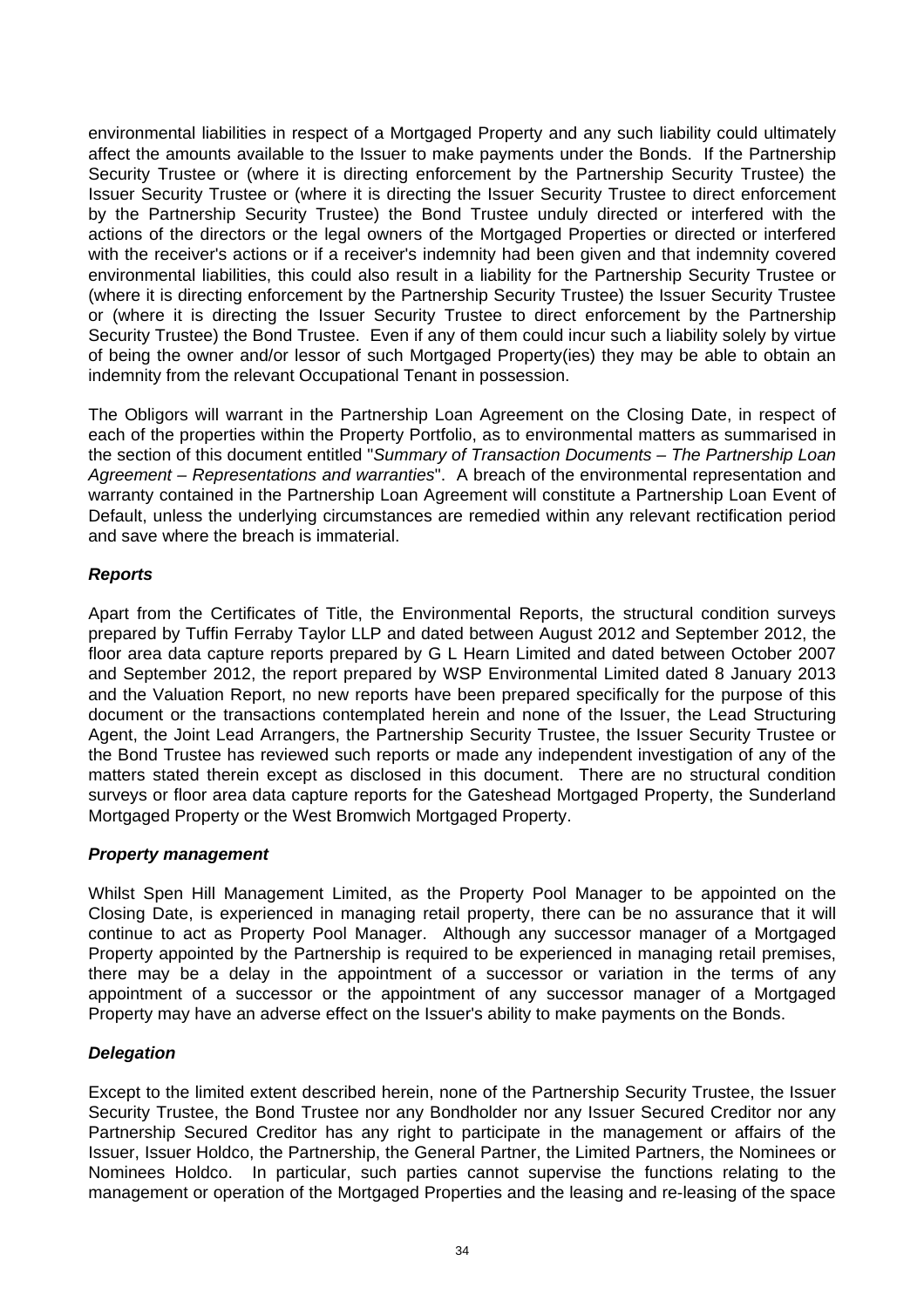within the Mortgaged Properties or otherwise. The Issuer, Issuer Holdco, the Partnership, the General Partner, the Limited Partners, the Nominees or Nominees Holdco will each (as applicable) rely upon, *inter alios*, the Cash Manager, the Development Cash Manager, the Paying Agents, the Registrar, the Account Bank, the Property Pool Manager, the Property Advisor, the Partnership Operator, the Issuer/Issuer Holdco Corporate Services Provider, the Nominees/Nominees Holdco Corporate Services Provider and the other service providers for all asset servicing functions. Failure by any such party to perform its obligations could have an adverse effect upon the Issuer's ability to make payments on the Bonds. There can be no assurance that, were any such party to resign or its appointment be terminated, a suitable replacement service provider could be found or found in a timely manner, or engaged on the same terms applicable to the relevant service provider as at the Closing Date or on terms acceptable to the Partnership Security Trustee and/or the Issuer Security Trustee and/or the Bond Trustee (as applicable).

#### **Risks relating to taxation**

### *Withholding tax on rental income*

Under UK law, rent in respect of a UK property business which is due to a person whose usual place of abode is outside the United Kingdom is subject to withholding on account of UK income tax. The obligation to account to HM Revenue & Customs for such income tax may be imposed on the Occupational Tenants, or (where the landlord of the Occupational Leases is the Partnership or the Nominees) the Partnership, the Limited Partners, the Nominees or the General Partner, in accordance with the requirements of the United Kingdom tax legislation.

Save in respect of the anticipated transfer to 2LP following the sale of the Bonds on the Closing Date, where the landlord of the Occupational Leases is the Partnership or the Nominees, a person intending to acquire an interest in the Partnership will be required to represent that either: (i) he is a person who is entitled to the income of the Partnership for UK tax purposes and his usual place of abode is in the UK; (ii) he is the trustee of a UK-registered pension scheme (acting in his capacity as trustee of such UK-registered pension scheme) and his usual place of abode is in the UK; (iii) he has received an HM Revenue & Customs notice of approval permitting payments of rent under each Occupational Lease to be made without deduction or withholding in respect of tax; (iv) in the event of a future change in law, he is a person entitled to receive payment of rent under each Occupational Lease without deduction or withholding in respect of tax (subject to receipt of an appropriate legal opinion confirming this); or (v) each person that would become entitled to the income of the Partnership for UK tax purposes is a person that falls into one of categories (i) to (iv) above.

In the event that an Occupational Tenant is required to withhold or deduct an amount for or on account of UK income tax from rent payments that it makes and to account to HM Revenue & Customs for the amounts so withheld or deducted, or (where the landlord of the Occupational Leases is the Partnership or the Nominees) if an obligation to account for United Kingdom income tax in respect of rent payments is imposed on the Partnership, the Nominees or the General Partner, the amount of the payment due from the Occupational Tenant will be increased so that the Partnership will receive a cash amount equal to that which it would have received had no such withholding or deduction been required to be made. The obligations of the Occupational Tenant to make such increased payments is guaranteed by the Occupational Tenant Guarantor. If an Occupational Tenant, the Occupational Tenant Guarantor, the Subordinated Loan Facility Provider or Tesco, in its capacity as provider of the Plc Indemnity (as appropriate) does not have sufficient funds to enable it to make such increased payments to the Partnership, there could be an adverse effect on the Partnership's ability to meet the payment obligations under the Partnership Loan, the Partnership Swap Agreement and the other Partnership Transaction Documents and, if insufficient funds are paid pursuant to the Partnership Loan Guarantee, the Issuer's ability to meet its payment obligations under the Bonds and the other Issuer Transaction Documents.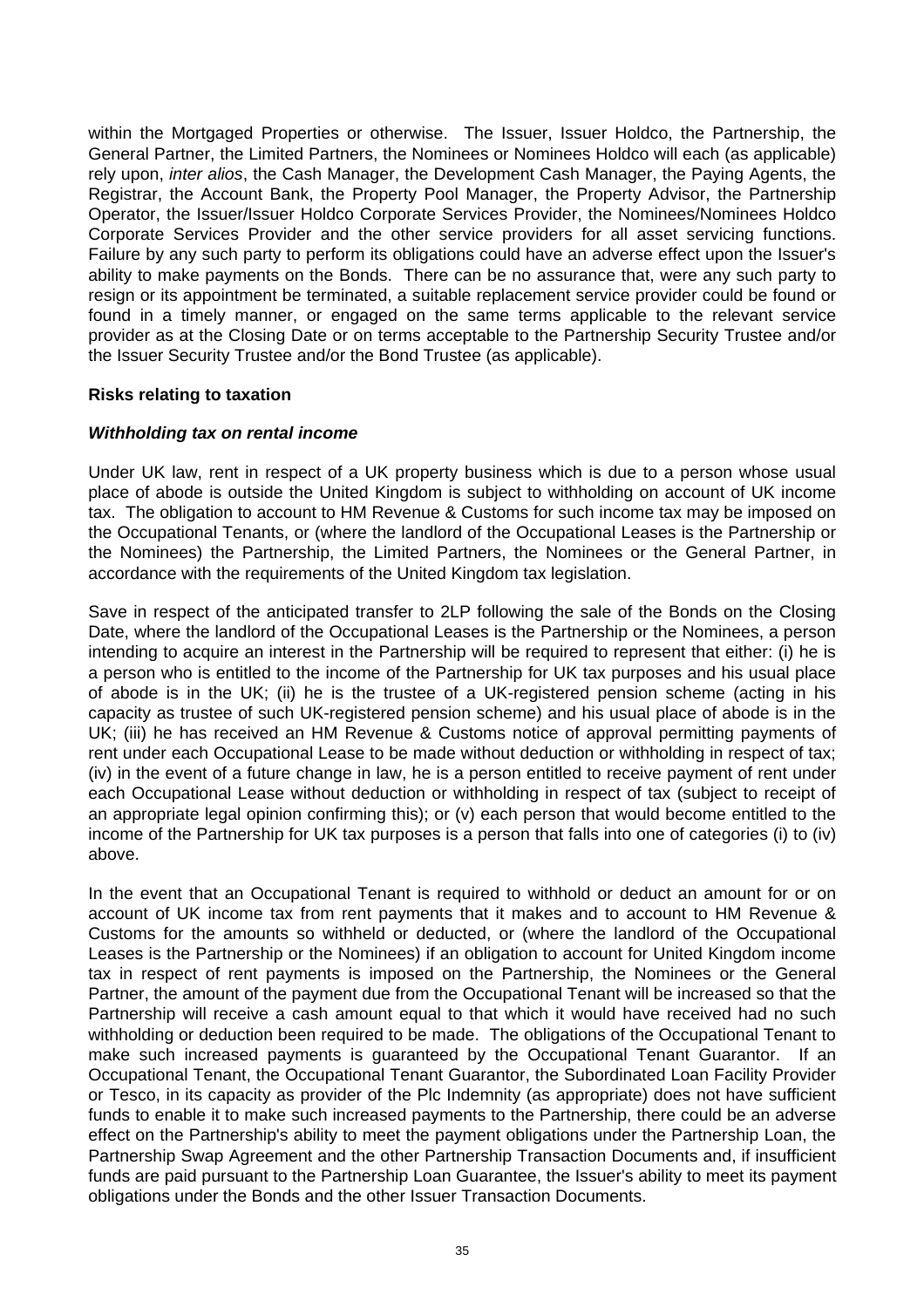### *Withholding tax in respect of the Bonds, the Partnership Loan, the Partnership Swap and the Issuer Swap*

Under current law, all payments under the Bonds can be made without withholding or deduction on account of any UK tax provided that they are and continue to be listed on the Irish Stock Exchange (as to which see "*United Kingdom Taxation*").

In the event that any withholding or deduction for or on account of tax is required to be made from payments due under the Bonds, neither the Issuer nor any Paying Agent nor the Registrar nor any member of the Tesco Group nor any other person will be obliged to pay any additional amounts to Bondholders or to otherwise compensate Bondholders for the reduction in the amounts they will receive as a result of such withholding or deduction. If such a withholding or deduction is required to be made, the Issuer will have the option (but not the obligation) of redeeming all outstanding Bonds in full at their Principal Amount Outstanding (together with accrued interest) pursuant to Condition 5.4 (Redemption, Purchase and Cancellation – Optional redemption due to change of tax law and illegality). For the avoidance of doubt, neither the Bond Trustee nor Bondholders will have the right to require the Issuer to redeem the Bonds in these circumstances.

Under current law, all payments made under the Partnership Loan can be made without withholding or deduction for or on account of any United Kingdom tax. In the event that any withholding or deduction for or on account of tax is required to be made from any payment due to the Issuer under the Partnership Loan Agreement, the amount of that payment will be increased so that, after such withholding or deduction has been made, the Issuer will receive a cash amount equal to that which it would have received had no such withholding or deduction been required. In such circumstances, the Partnership will be entitled to claim from an Occupational Tenant under an Occupational Lease such additional amount as is necessary to enable the Partnership to make such increased payments to the Issuer. In that event, the Partnership will have the option (but not the obligation) to prepay the amount outstanding in respect of the Partnership Loan under the Partnership Loan Agreement in full. If the Partnership chooses to prepay the Partnership Loan, the Issuer will be obliged to redeem the Bonds pursuant to Condition 5.3 (Redemption, Purchase and Cancellation – Early redemption in whole or part) at their Principal Amount Outstanding and (if applicable) a premium. If the Partnership does not have sufficient funds to enable such increased payments to be made to the Issuer as a result of the Occupational Tenants and the Occupational Tenant Guarantor not making the additional payments required under the Occupational Leases, the Issuer's ability to meet its payment obligations under the Bonds could be adversely affected.

Under current law, all payments to be made under the Issuer Swap Agreement and the Partnership Swap Agreement can be made without withholding or deduction for or on account of any United Kingdom tax. If, as a result of a change in law (or the application or official interpretation thereof) any withholding or deduction for or on account of any tax is required to be made from any payment due from the Issuer under the Issuer Swap Agreement or the Partnership Swap Agreement, the Issuer will not be obliged to pay any additional amounts to the other party in respect of the amounts so required to be withheld or deducted.

If, as a result of a change in law (or the application or official interpretation thereof) any withholding or deduction for or on account of any tax is required to be made from any payment due from the Issuer Swap Provider under the Issuer Swap Agreement, the Issuer Swap Provider shall in most circumstances be obliged to pay an additional amount to the Issuer, in a sufficient amount so that the amount received shall be equal to the amount due and payable had such withholding or deduction not been required, but in the event of a requirement to withhold or deduct for or on account of any tax by either party to the Issuer Swap Agreement, the Issuer Swap Provider will have the right to terminate the Issuer Swap (subject to the condition that the Issuer Swap Provider shall first have used reasonable efforts to transfer its rights and obligations under the Issuer Swap Agreement to another of its offices or affiliates or a third party such that payments made by or to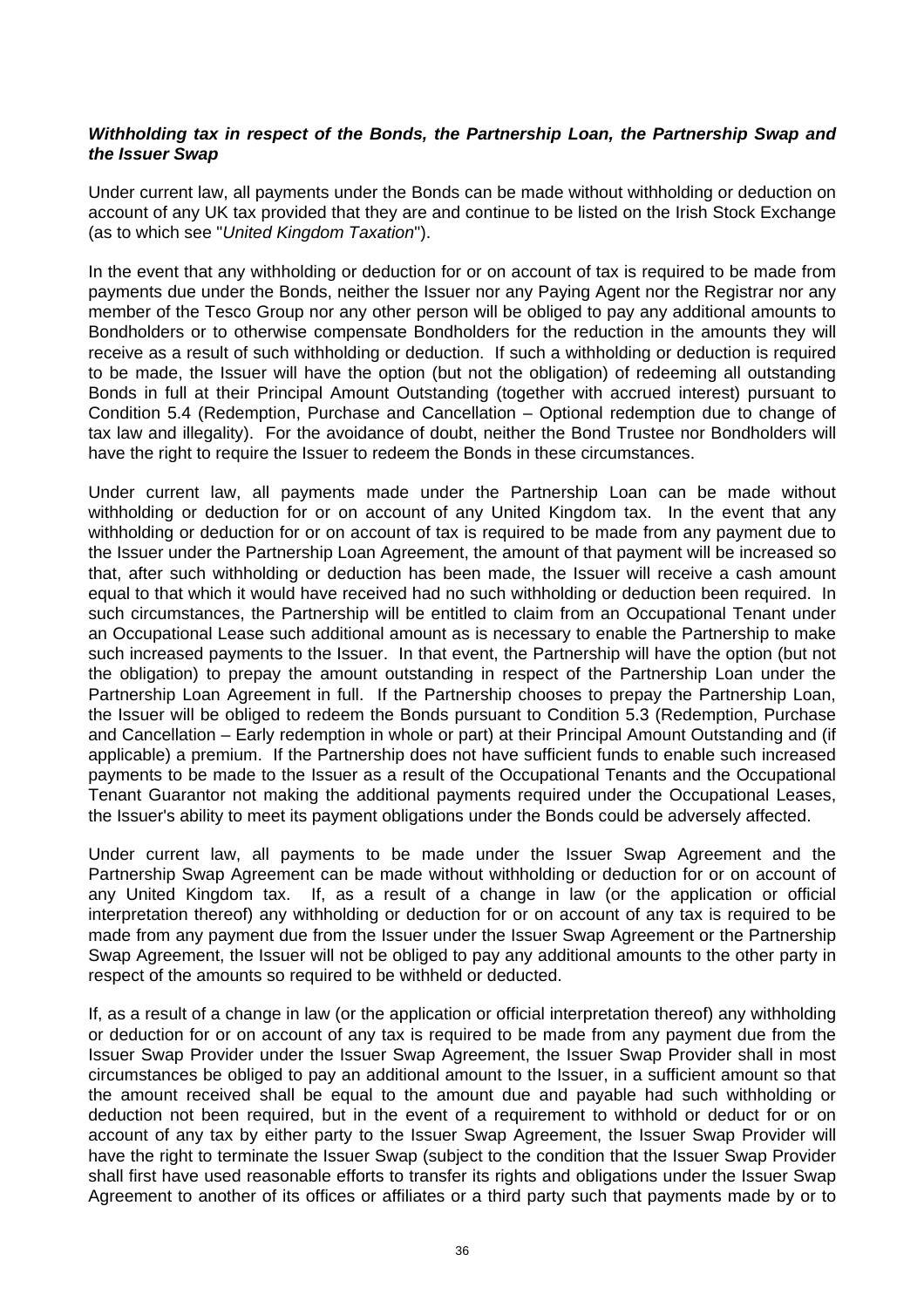that office or affiliate or third party under the Issuer Swap Agreement can be made without any withholding or deduction for or on account of tax and, in the event of such transfer to an affiliate or third party, the Issuer Swap Provider provides a guarantee relating to the obligations transferred for the benefit of the Issuer).

If the Partnership is obliged to withhold or deduct an amount on account of any tax from any payment to the Issuer under the Partnership Swap, the amount of that payment will be increased so that, after such withholding or deduction has been made, the Issuer will receive a cash amount equal to that which it would have received had no such withholding or deduction been required. In such circumstances, the Partnership will be entitled to claim from the relevant Occupational Tenants under the Occupational Leases such additional amounts as are necessary to enable the Partnership to make such increased payments to the Issuer. In that event, the Partnership will have the option (but not the obligation) to prepay the amount outstanding under the Partnership Loan Agreement in full. If the Partnership chooses to prepay the Partnership Loan, the Issuer will be obliged to redeem the Bonds pursuant to Condition 5.3 (Redemption, Purchase and Cancellation – Early redemption in whole or part) at their Principal Amount Outstanding and (if applicable) a premium. If the Partnership does not have sufficient funds to enable such increased payments to be made to the Issuer as a result of the Occupational Tenants and the Occupational Tenant Guarantor not making the additional payments required under the Occupational Leases, the Issuer's ability to meet its payment obligations under the Bonds could be adversely affected.

# *U.S. Foreign Account Tax Compliance withholding may affect payments on Bonds*

The Foreign Account Tax Compliance provisions of the Hiring Incentives to Restore Employment Act, ("**FATCA**") generally impose a new reporting regime and potentially a 30% withholding tax with respect to certain payments to certain non-U.S. financial institutions (including entities such as the Issuer) that (x) do not enter into and comply with an agreement with the US Internal Revenue Service ("**IRS**") to provide certain information on the holders of its debt or equity (other than debt or equity interests that are regularly traded on an established securities market) or (y) are not exempt from FATCA withholding under an intergovernmental agreement covering FATCA. The new withholding regime will be phased in beginning no earlier than 2014.

The IRS has not yet provided comprehensive guidance regarding FATCA and no assurance can be provided regarding steps the Issuer will take to address FATCA. However, the governments of the United Kingdom and the United States have recently entered into an agreement relating to FATCA (the "**FATCA U.S.-UK IGA**"). The FATCA U.S.-UK IGA contemplates UK legislation imposing information reporting requirements on UK financial institutions and UK resident branches of non-UK financial institutions. While the Issuer expects that it will be exempt from FATCA withholding with respect to payments on the Bonds under the FATCA U.S.-UK IGA, the Issuer may be required to provide certain information about Bondholders to the UK tax authorities. It is not yet clear how the government of the United Kingdom will implement the FATCA U.S.-UK IGA and it is possible that payments to the Issuer may be subject to withholding tax if the Issuer is not able to provide required information about the Bondholders, which could adversely impact the Issuer's ability to make required payments on the Bonds.

FATCA and the FATCA U.S.-UK IGA are particularly complex and their application to the Issuer is uncertain at this time. Prospective Bondholders should consult their own tax advisors to obtain a more detailed explanation of FATCA and to learn how this legislation might affect each Bondholder in its particular circumstance.

# *EU Savings Directive*

Under EC Council Directive 2003/48/EC on the taxation of savings income, member states are required to provide to the tax authorities of another member state details of payments of interest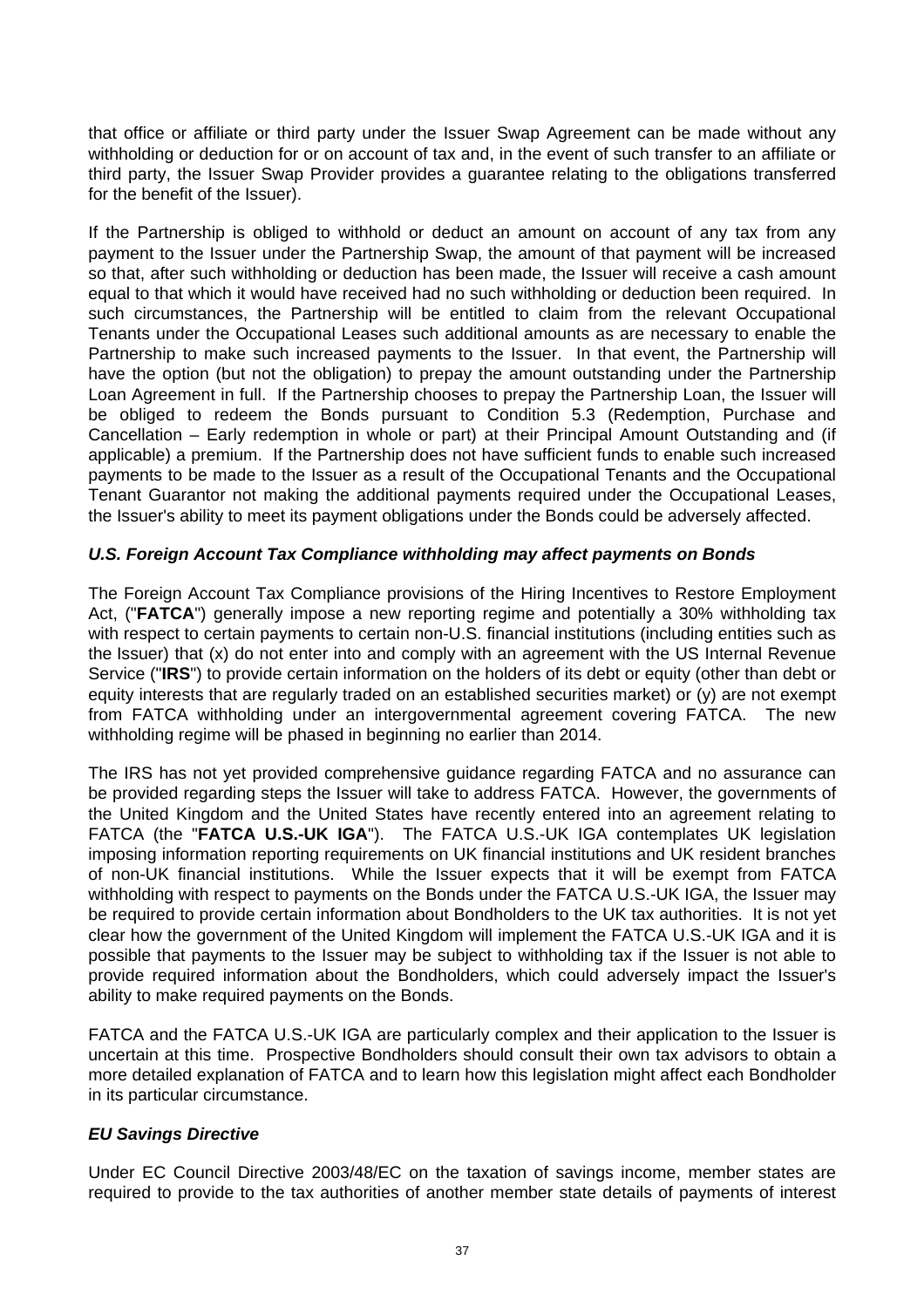(or similar income) paid by a person within its jurisdiction to an individual resident in that other member state or to certain limited types of entities established in that other member state. However, for a transitional period, Luxembourg and Austria are instead required (unless during that period they elect otherwise) to operate a withholding system in relation to such payments (the ending of such transitional period being dependent upon the conclusion of certain other agreements relating to information exchange with certain other countries). A number of non-EU countries and territories including Switzerland have adopted similar measures (a withholding system in the case of Switzerland).

The European Commission has proposed certain amendments to EC Council Directive 2003/48/EC, which may, if implemented, amend or broaden the scope of the requirements described above.

If a payment were to be made or collected through a member state or dependent or associated territory which has opted for a withholding system and as a consequence of such a system, an amount of, or in respect of, tax were to be withheld from that payment, neither the Issuer, the Partnership, any Paying Agent, the Registrar nor any other person would be obliged to pay additional amounts with respect to any Bond as a result of the imposition of such withholding tax. If such a withholding tax would be imposed on a payment made by a Paying Agent, the Issuer will be required to maintain a Paying Agent in a member state that will not be obliged to withhold or deduct tax pursuant to EC Council Directive 2003/48/EC (if there is any such member state).

# *Value added tax on change of use in respect of the Gateshead University Accommodation*

The grant of the Gateshead University Accommodation Head Lease is expected to be a zero-rated supply of property by SHRL to the Partnership for VAT purposes. The grant is expected to be zerorated because (*inter alia*) the property is understood to be intended to be used by the University of Northumbria solely for student accommodation which is a "relevant residential purpose" under applicable VAT law and practice. However, if within ten years of the Gateshead University Accommodation Practical Completion, the Partnership sells all or part of its interest in the property, or it is not used or it ceases to be used solely for a relevant residential purpose, the Partnership must account to HM Revenue & Customs for all or a proportion of the VAT that would have been charged on the grant of the Gateshead University Accommodation Head Lease had it been standard-rated for VAT purposes. This amount is expected to be up to approximately £7,833,090.82 and, if payable, it may not be recoverable by the Partnership.

Under the terms of the Partnership Loan Agreement, the Partnership is prohibited from selling all or part of its interest in the Gateshead Mortgaged Property without the consent of the Partnership Security Trustee. The consent of the Partnership Security Trustee will only be forthcoming if the proceeds of disposal, after making an allowance for costs of the disposal including any Tax payable by the Partnership in respect of the disposal or in consequence of the resulting prepayment of the Partnership Loan, are sufficient to (and are used to) prepay the requisite amount of the Partnership Loan corresponding to the Gateshead Mortgaged Property as specified in the Partnership Loan Agreement.

The University of Northumbria's use of the Gateshead University Accommodation is limited to use as student accommodation and ancillary use as management offices, common rooms, a bar or café, and a gymnasium. The ancillary use would not be for a relevant residential purpose if the facilities are open to non-students during term-time and this use exceeds 5% of the demise. No application for planning permission for a change of use can be made without TGP's consent, and TGP's consent is in turn controlled by the Partnership under the Gateshead University Accommodation Occupational Lease.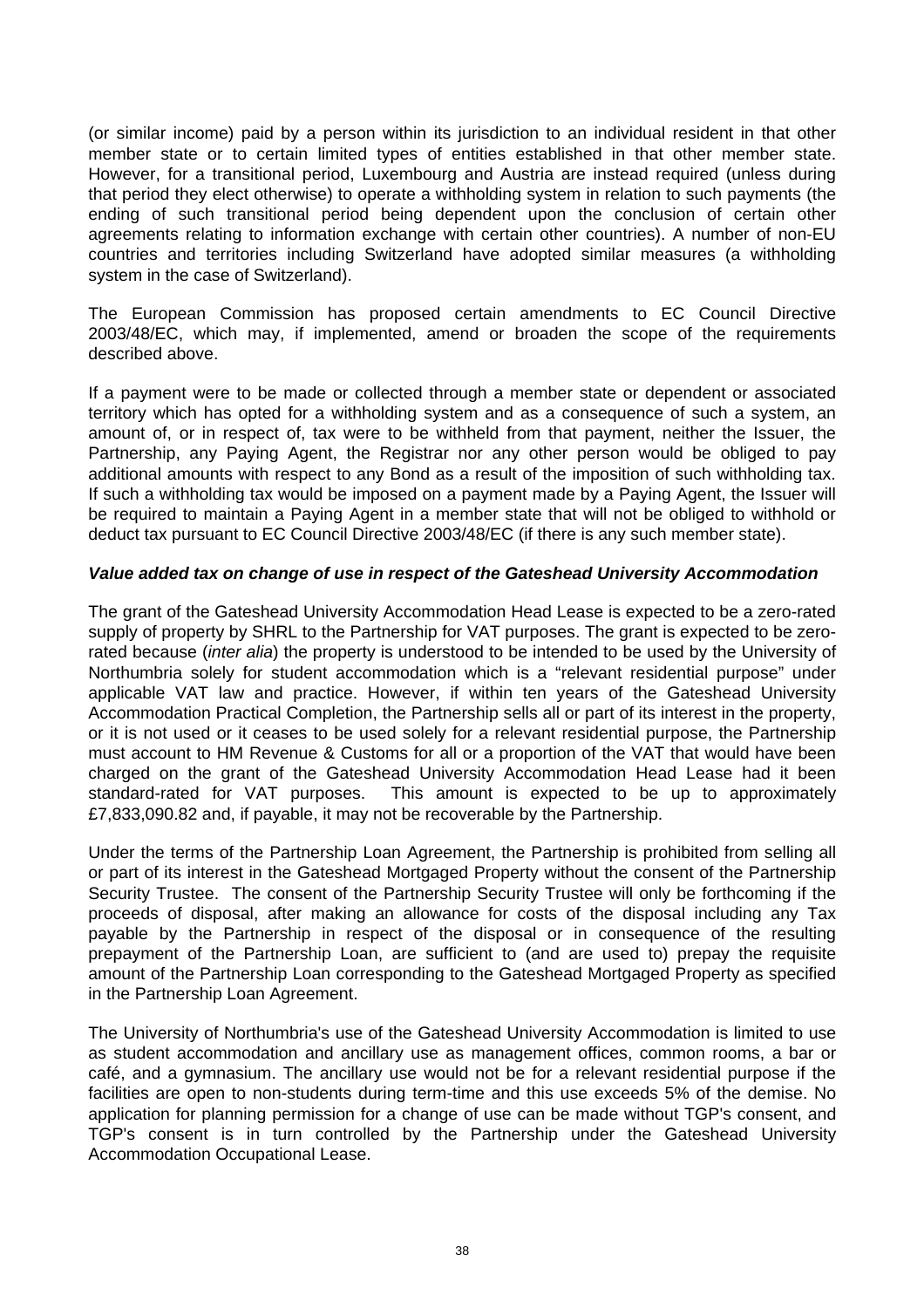In the event that the Partnership must account to HM Revenue & Customs for all or a proportion of the VAT that would have been charged on the grant of the Gateshead University Accommodation Head Lease had it been standard-rated for VAT purposes, an amount will be drawn down by the Partnership under the Subordinated Loan Agreement to enable the Partnership to pay such VAT. If the Subordinated Loan Facility Provider, or Tesco, in its capacity as provider of the Plc Indemnity (as appropriate), does not have sufficient funds to enable it to make such payments to the Partnership, there could be an adverse effect on the Partnership's ability to meet the payment obligations under the Partnership Loan, the Partnership Swap Agreement and the other Partnership Transaction Documents and, if insufficient funds are paid pursuant to the Partnership Loan Guarantee, the Issuer's ability to meet its payment obligations under the Bonds and the other Issuer Transaction Documents.

### **Insolvency considerations**

### *English law security and insolvency considerations*

The Issuer will enter into the Issuer Deed of Charge on or about the Closing Date, pursuant to which the Issuer will grant the Issuer Security in respect of the Issuer's obligations under the Bonds and the other Issuer Transaction Documents (as to which, see "*Summary of Transaction Documents –The Issuer Deed of Charge*"). The Partnership and the General Partner will enter into the Partnership Deed of Charge on or about the Closing Date, pursuant to which the Partnership and the General Partner will grant security in respect of the Partnership Secured Obligations. Similarly, the Nominees will enter into the Nominees Deed of Charge on or about the Closing Date pursuant to which the Nominees will grant security in respect of the Partnership Secured Obligations. Further, Nominees Holdco will enter into the Nominees Holdco Deed of Charge on or about the Closing Date pursuant to which Nominees Holdco will grant security in respect of the Partnership Secured Obligations. In certain circumstances, including the occurrence of certain insolvency events in respect of the Issuer, the ability to realise the Issuer Security may be delayed and/or the value of the relevant security impaired. Similarly, in certain circumstances, including the occurrence of certain insolvency events in respect of the Partnership, the General Partner, a Nominee or Nominees Holdco, the ability to realise the Partnership Level Security granted by the relevant Obligor may be delayed and/or the value of the relevant security impaired. While the transaction structure is intended to minimise the likelihood of the Issuer, the Partnership, the General Partner, the Nominees or Nominees Holdco becoming insolvent, there can be no assurance that the Issuer, the Partnership, the General Partner, the Nominees or Nominees Holdco will not become insolvent and/or the subject of insolvency proceedings and/or that the Bondholders would not be adversely affected by the application of insolvency laws (including English insolvency laws). In particular, see "*Administration of the Partnership*".

In addition, it should be noted that, to the extent that the assets of the Issuer, the Partnership, the General Partner, the Nominees and Nominees Holdco, are subject only to a floating charge (including any fixed charge recharacterised by the courts as a floating charge under English law), in certain circumstances under the provisions of section 176A of the Insolvency Act 1986, certain floating charge realisations which would otherwise be available to satisfy the claims of secured creditors under the Issuer Security Documents and/or the Partnership Security Documents (as the case may be) may be used to satisfy any claims of unsecured creditors. While certain of the covenants given by the Issuer, the Partnership, the General Partner, the Nominees and Nominees Holdco in the relevant Transaction Documents are intended to ensure they have no significant creditors other than the secured creditors under the Issuer Security Documents and/or the Partnership Security Documents (as the case may be) it will be a matter of fact as to whether the relevant company has any other such creditors at any time. The Bondholders may be adversely affected by any such reduction in floating charge realisations upon the enforcement of the Issuer Security and/or the Partnership Level Security (as the case may be).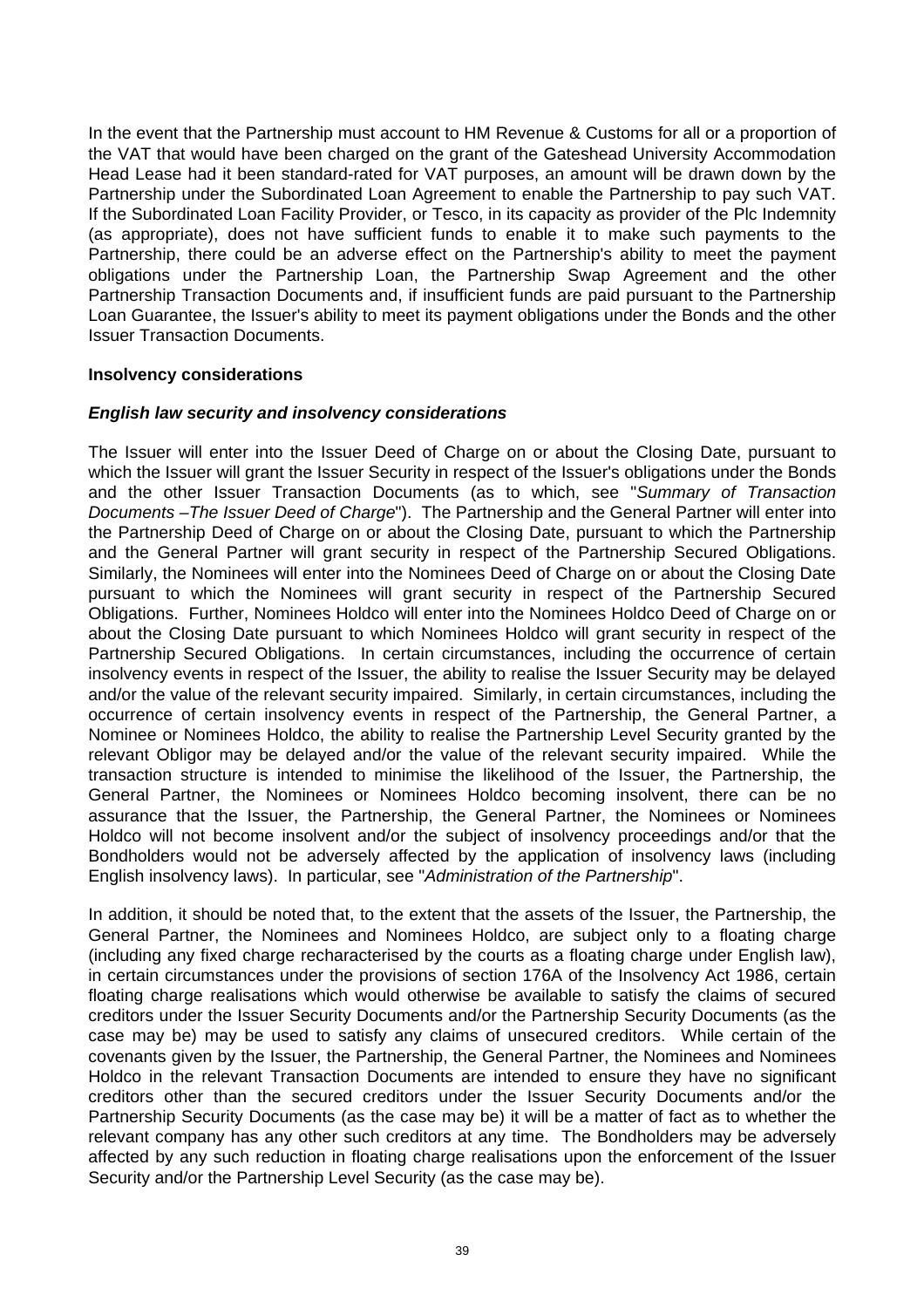# *Administration of the Partnership*

The making of an administration order under the Insolvency Act 1986 (as amended) (as applied to limited partnerships by virtue of the Insolvent Partnerships Order (SI 1994/2421)) prohibits a secured creditor from enforcing its security unless the consent of the administrator or the leave of the court is obtained. As the Partnership is an English limited partnership formed under the Limited Partnerships Act 1907, it will not be possible to block the making of an administration order in respect of it and its assets by the appointment of an administrative receiver pursuant to a qualifying floating charge. As a result of the stay of proceedings upon the making of such an administration order, the Partnership Security Trustee would not be entitled to enforce its security over the Partnership's assets unless it obtained the consent of the administrator or approval of the court. In these circumstances, it is likely that the Partnership Security Trustee would also be prevented from enforcing the security granted by the Nominees (since it largely relates to assets to which the Partnership is beneficially entitled) or by the General Partner without the consent of the administrator or the leave of the court.

In order to attempt to ensure that, in the event an administration order is made in respect of the Partnership, the rental income and any disposal proceeds relating to the Mortgaged Properties continue to be applied in meeting the Partnership's obligations under the Partnership Loan, the Obligors have entered into arrangements pursuant to which the Partnership will direct the Nominees and Nominees Holdco to grant the Partnership Loan Guarantee guaranteeing the Partnership's obligations under, *inter alia*, the Partnership Loan Agreement and the other Partnership Transaction Documents. In respect of the Gateshead Mortgaged Property and the West Bromwich Mortgaged Property, the relevant Head Lease will form part of the Trust Property only once it has been granted and assigned to the Nominees. Pending such grant and assignment the Partnership will have irrevocably directed the Occupational Tenant and the Occupational Tenant Guarantor to make the underlying licence payments under the West Bromwich agreement for Occupational Lease and Gateshead agreement for Occupational Lease direct to the Partnership Rent Account. The Nominees will thus be required and empowered to satisfy their obligations under the Partnership Loan Guarantee out of the Trust Property. The rationale is that such payments to the Issuer under the Partnership Loan Guarantee should not violate the automatic stay provisions that would come into place upon the making of any administration order in respect of the Partnership. The effectiveness of such arrangements, however, could be challenged by an administrator or a third party creditor of the Partnership in the courts of England and Wales. Any such challenge could give rise to delays in enforcement of the security in respect of the Mortgaged Properties and the rents.

# *Liquidation expenses*

On 6 April 2008, a provision in the Insolvency Act 1986 came into force which effectively reversed by statute the House of Lords' decision in 2004 in a case known as *Leyland Daf*. Accordingly, it is now the case that the costs and expenses of a liquidation (including certain tax charges) will be payable out of floating charge assets in priority to the claims of the floating charge-holder. In respect of certain litigation expenses of the liquidator only, this is subject to approval of the amount of such expenses by the floating charge-holder (or, in certain circumstances, the court) pursuant to the provisions set out in the Insolvency Rules 1986.

As a result of the changes described above, upon the enforcement of the floating charge security granted by the Issuer, the Partnership and/or the other Obligors, respectively, floating charge realisations which would otherwise be available to satisfy the claims of secured creditors under the relevant Issuer Security Document and/or the relevant Partnership Security Document (as the case may be) will be reduced by at least a significant proportion of any liquidation expenses. The Bondholders may be adversely affected by such a reduction in floating charge realisations.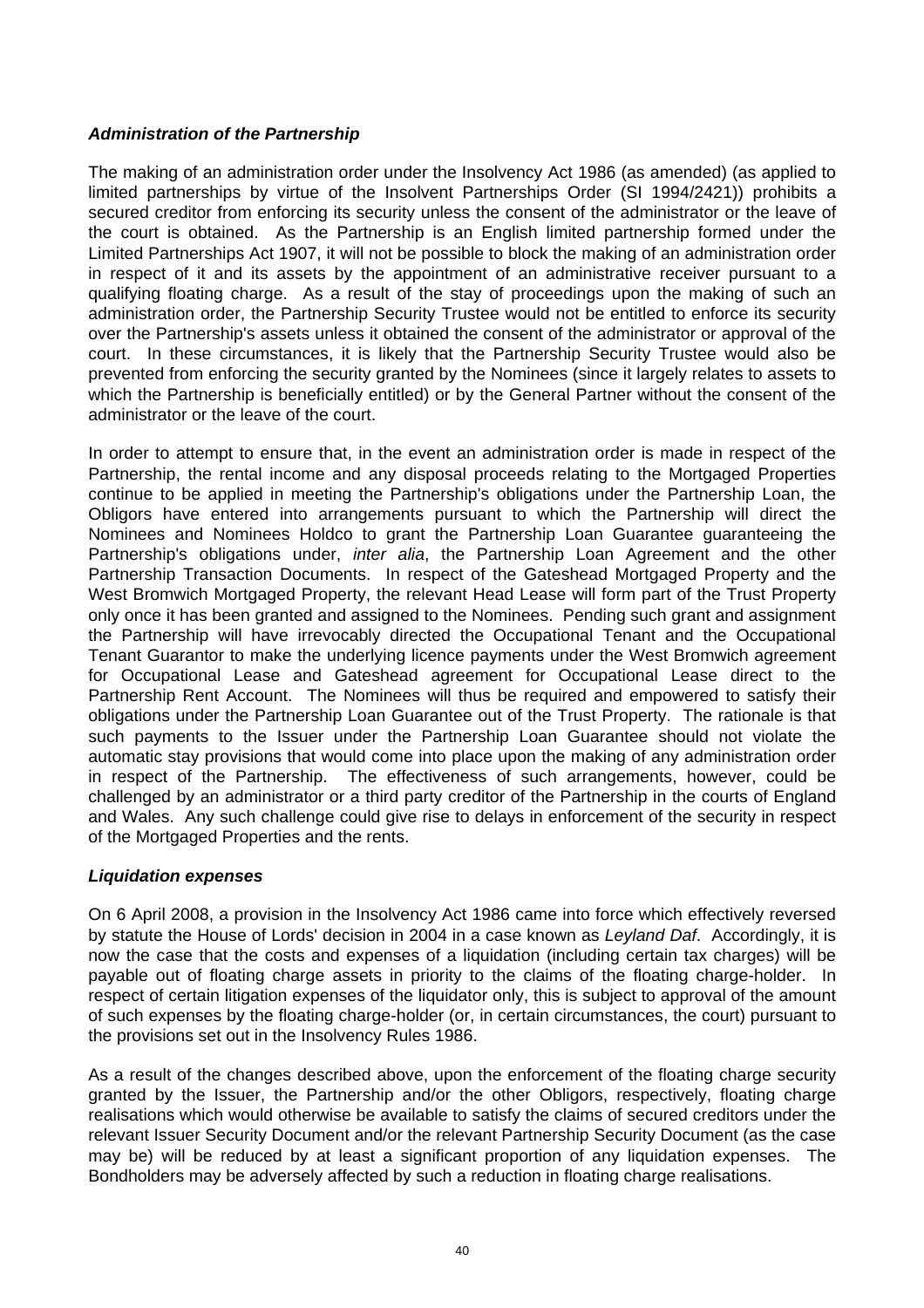### *Security over bank accounts and certain underlying assets*

The Nominees have established the Partnership Rent Account into which all rental income in respect of the Mortgaged Properties must be paid save for, in certain circumstances, the rents payable under the superior leases at West Bromwich and Gateshead. Under the Nominees Deed of Charge, the Nominees will grant security over the Partnership Rent Account, the Partnership Geared Rent Account (if established), the Gateshead Development Reserve Account, the Sunderland Development Reserve Account and the West Bromwich Development Reserve Account which will be expressed to be fixed security. The Partnership has, in accordance with the terms of the Cash Management Agreement, established a number of bank accounts into which, among other things, amounts standing to the credit of the Partnership Rent Account and disposal proceeds in respect of the Mortgaged Properties must be paid. The Partnership will grant, pursuant to the terms of the Partnership Deed of Charge, security over all of its interests in its relevant accounts, which security will be, other than in the case of certain operating accounts, expressed to be a first fixed charge. Furthermore, under the Issuer Deed of Charge, the Issuer will grant security over the Issuer Transaction Account and all of its other bank accounts from time to time, which security will also be expressed to be fixed security.

Although various bank accounts are stated to be subject to various degrees of control, there is a risk that, if the Partnership Security Trustee or the Issuer Security Trustee (as appropriate) does not either have or exercise the requisite degree of control over the relevant accounts in practice, a court could determine that the security interests granted in respect of those accounts take effect as floating security interests only and that the security interests granted over the assets from which the monies paid into the accounts are derived also take effect as floating security interests only, notwithstanding that the security interests are expressed to be fixed. In such circumstances, monies paid into accounts or derived from those assets could be diverted to pay preferential creditors and certain other liabilities or expenses were a receiver, liquidator or administrator to be appointed in respect of the relevant company in whose name the account is held.

# *Change of law*

The transactions described in this Prospectus (including the issue of the Bonds) and the ratings which are to be assigned to the Bonds are based on the relevant law and administrative practice in effect as at the date of this document and having regard to the expected tax treatment of all relevant entities under such law and practice. No assurance can be given as to the impact of any possible change to the law (including any change in regulation which may occur without a change in primary legislation), administrative practice or tax treatment after the date of this document nor can any assurance be given as to whether any such change would adversely affect the ability of the Issuer to make payments under the Bonds.

# *Regulatory initiatives may result in increased regulatory capital requirements and/or decreased liquidity in respect of the Bonds*

In Europe, the U.S. and elsewhere there is increased political and regulatory scrutiny of the assetbacked securities industry. This has resulted in numerous measures for increased regulation which are currently at various stages of implementation and which may have an adverse impact on the regulatory capital charge to certain investors in securitisation exposures and/or the incentives for certain investors to hold asset-backed securities, and may thereby affect the liquidity of such securities.

In particular, the Banking Consolidation Directive (Recast) 2006/48/EC and the Capital Adequacy Directive (Recast) 2006/49/EC (together "**CRD**") have been amended by Directive 2009/111/EU and Directive 2009/83/EU which, among other things, inserts a new article 122A into the CRD.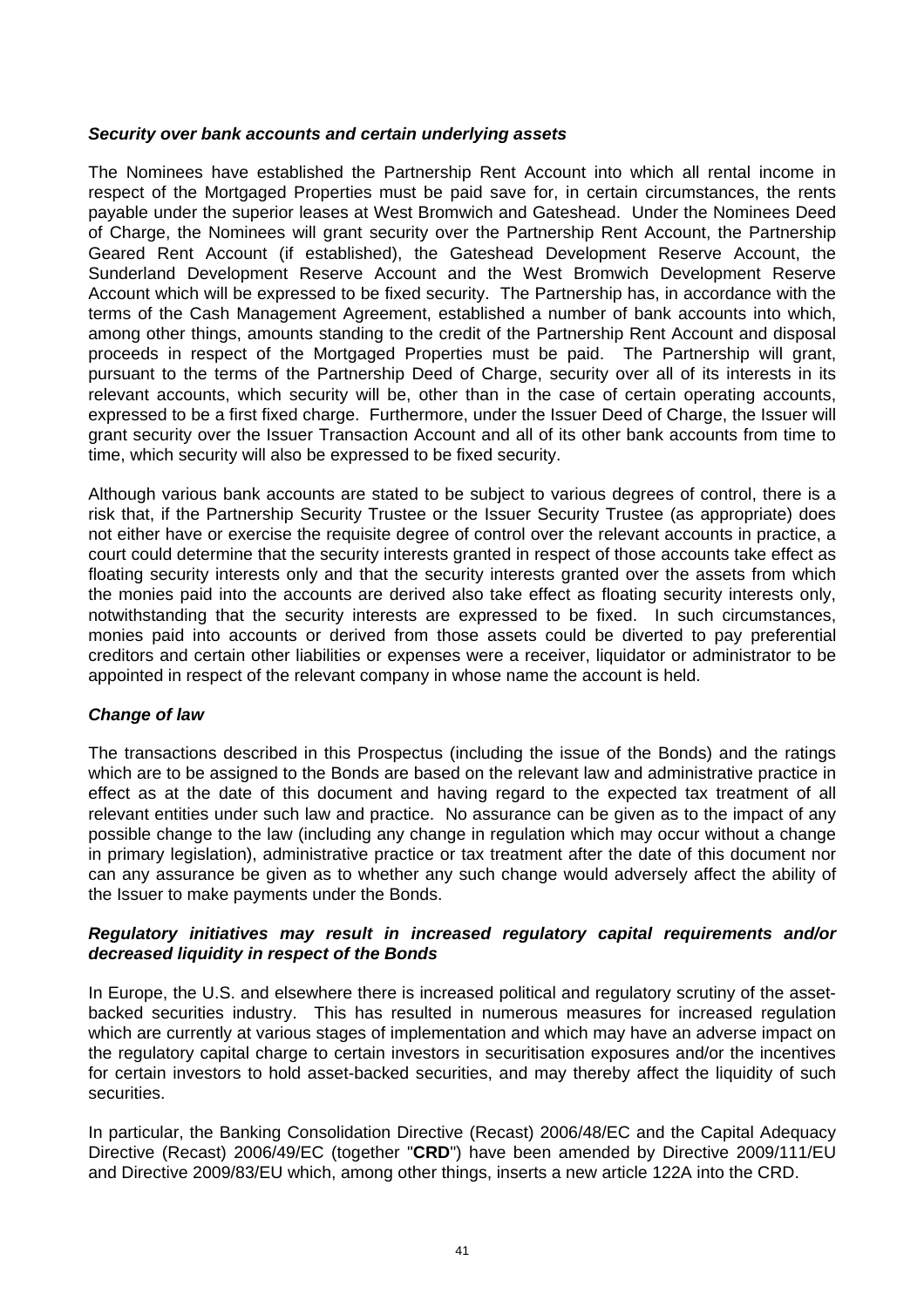Article 122A provides that an EU credit institution shall only be exposed to the credit risk of a securitisation position if (a) the originator, sponsor or original lender has represented that it will retain, on an ongoing basis, a material net economic interest in the securitisation of not less than 5% and (b) it is able to demonstrate to its regulator on an ongoing basis that it has a comprehensive and thorough understanding of the key terms, risks and performance of each securitisation position in which it is invested. Failure by an EU credit institution investor to comply with the requirements of article 122A in relation to any applicable investment will result in an increased capital charge to such investor in respect of that investment.

No retention representation of the sort referred to in the preceding paragraph has been made in relation to this transaction.

The Issuer has considered, and obtained legal advice as to, the applicability of article 122A to this transaction and is of the opinion that the Bonds do not constitute a "securitisation position" for the purposes of CRD. The Issuer is therefore of the opinion that the requirements of article 122A do not apply to the Bonds.

However, investors should be aware that the regulatory capital treatment of any investment in the Bonds (if applicable to such investor) will be determined by the interpretation which an investor's regulator places on the provisions of CRD (as amended by CRD2) and the provisions of national law which implement it. Prospective investors should therefore be aware that should the relevant investor's regulator interpret the regulations such that article 122A does apply to an investment in the Bonds, significantly higher capital charges may be applied to that investor's holding. Although market participants have, in consultations relating to these regulatory reforms, requested guidance on the structures captured by the definitions, no definitive guidance has been forthcoming. Therefore some uncertainty remains as to which structures would be considered to be "securitisations" for the purposes of the CRD (including article 122A).

Similar requirements to those set out in article 122A are expected to be implemented for other EU regulated investors, including investment firms, insurance or reinsurance undertakings, UCITS and/or certain hedge fund managers.

Investors in the Bonds are responsible for analysing their own regulatory position and independently assessing and determining whether or not article 122A will be applied to their exposure to the Bonds and therefore prospective investors should not rely on the Issuer's interpretation set out above. Further, the Joint Lead Arrangers make no representation in respect of the application of article 122A to any investment in the Bonds. Investors should consult their regulator should they require guidance in relation to the regulatory capital treatment that their regulator would apply to an investment in the Bonds.

Article 122A of the CRD and/or any further changes to the regulation or regulatory treatment of the Bonds for some or all investors may negatively impact the regulatory position of individual investors and, in addition, have a negative impact on the price and liquidity of the Bonds in the secondary market.

#### *European Monetary Union*

It is possible that prior to the maturity of the Bonds, the United Kingdom may become a participating member state in the European Economic Monetary Union and therefore the Euro may become the lawful currency of the United Kingdom. In that event, all amounts payable in respect of the Bonds may become payable in Euro as to which see Condition 17 (European Economic and Monetary Union) of the Bonds. It cannot be said with certainty what effect the adoption of the Euro by the United Kingdom (if it occurs) would have on investors in the Bonds.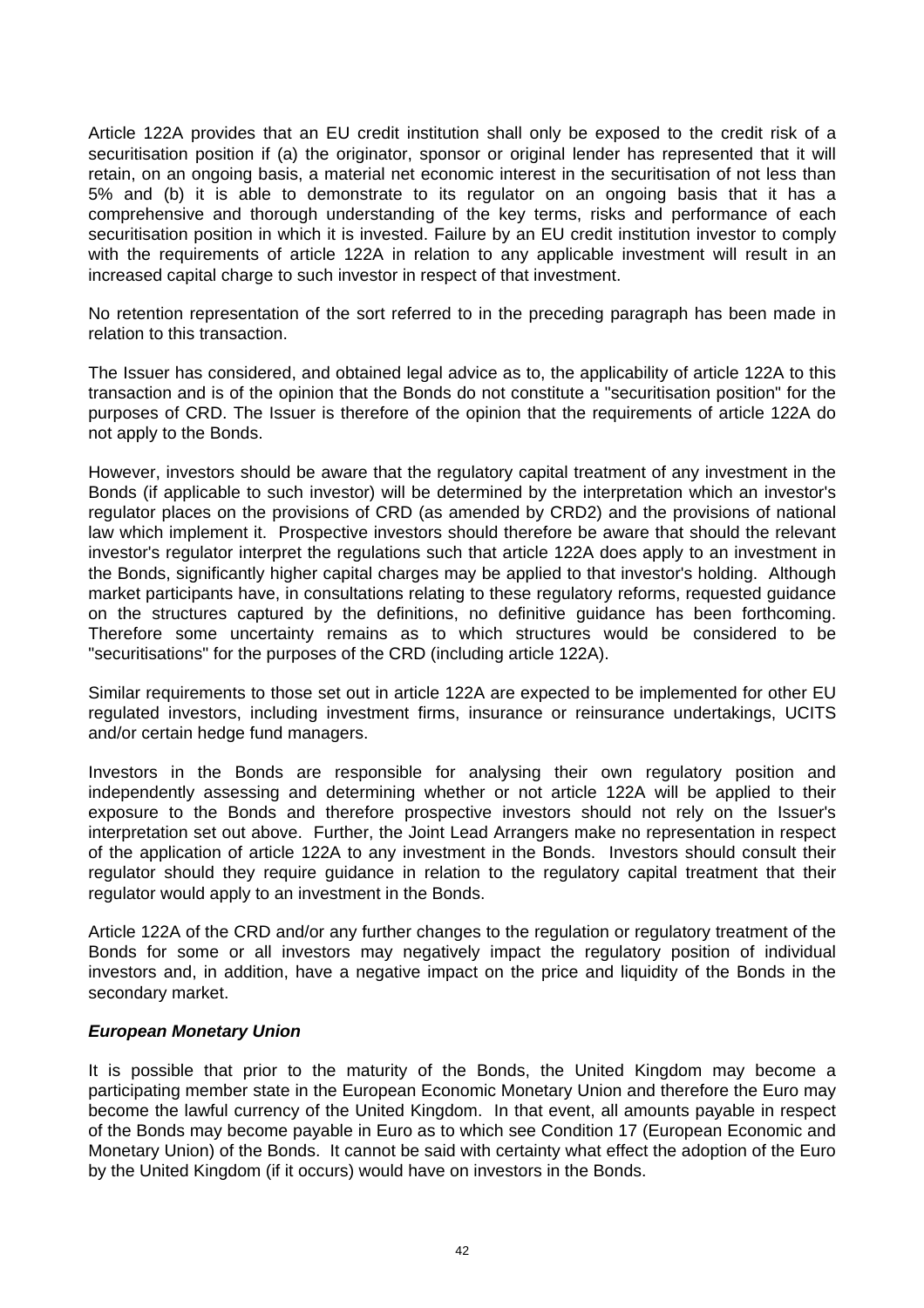*The issuer believes that the risks described above are the principal risks inherent in the transaction*  for bondholders, but the inability of the issuer to pay interest, principal or other amounts on or in *connection with the bonds may occur for other reasons and the issuer does not represent that the above statements regarding the risks of holding the bonds are exhaustive. Although the issuer believes that the various structural elements described in this document mitigate some of these risks for bondholders, there can be no assurance that these measures will be sufficient to ensure payment to bondholders of interest, principal or any other amounts on or in connection with the bonds on a timely basis or at all.*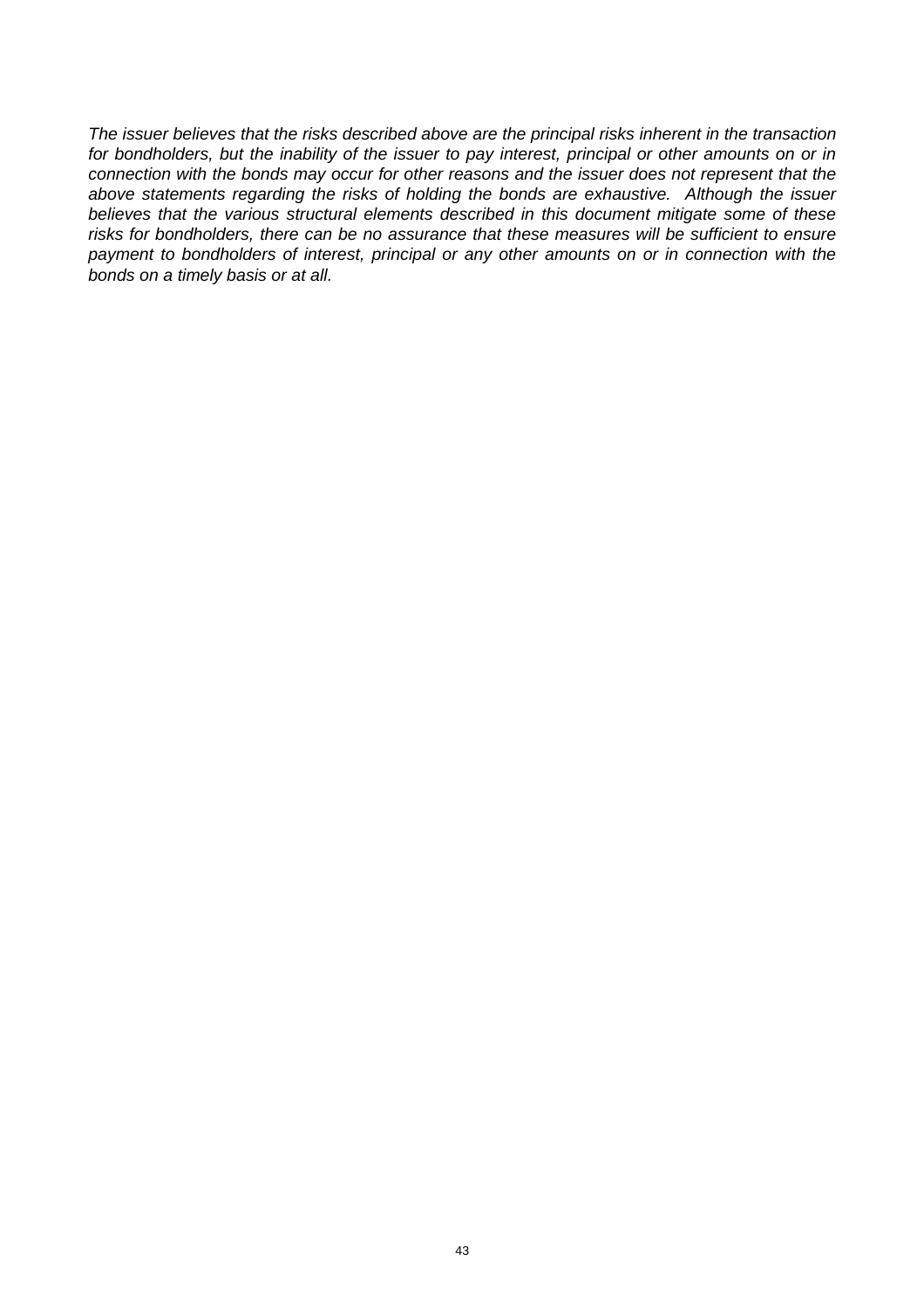# **KEY CHARACTERISTICS OF THE BONDS**

*The following information is a description of the principal features of the issue of the Bonds. This description should be read in conjunction with, and is qualified in its entirety by reference to, the detailed information presented elsewhere in this document.*

|                                                    | <b>The Bonds</b>                                                                    |
|----------------------------------------------------|-------------------------------------------------------------------------------------|
| Initial principal<br>amount:                       | £493,400,000                                                                        |
| <b>Issue price:</b>                                | 100%                                                                                |
| <b>Credit enhancement:</b>                         | None                                                                                |
| Interest rate:                                     | 5.4111% p.a.                                                                        |
| Interest accrual<br>method:                        | Actual/Actual (ICMA)                                                                |
| <b>Bond Interest Payment</b><br>Dates:             | Quarterly in arrear on 13 January, 13 April, 13 July and 13 October<br>in each year |
| <b>Amortisation:</b>                               | On Bond Interest Payment Dates as provided in the Conditions                        |
| <b>Scheduled average</b><br>life:                  | 21.1 years                                                                          |
| <b>First Bond Interest</b><br><b>Payment Date:</b> | 13 April 2013                                                                       |
| <b>Final Maturity Date:</b>                        | 13 July 2044                                                                        |
| <b>Application for listing:</b>                    | Irish Stock Exchange                                                                |
| ISIN:                                              | XS0883200262                                                                        |
| <b>Common code:</b>                                | 088320026                                                                           |
| <b>Expected ratings</b><br>(Moody's/S&P/Fitch):    | Baa1/A-/A-sf                                                                        |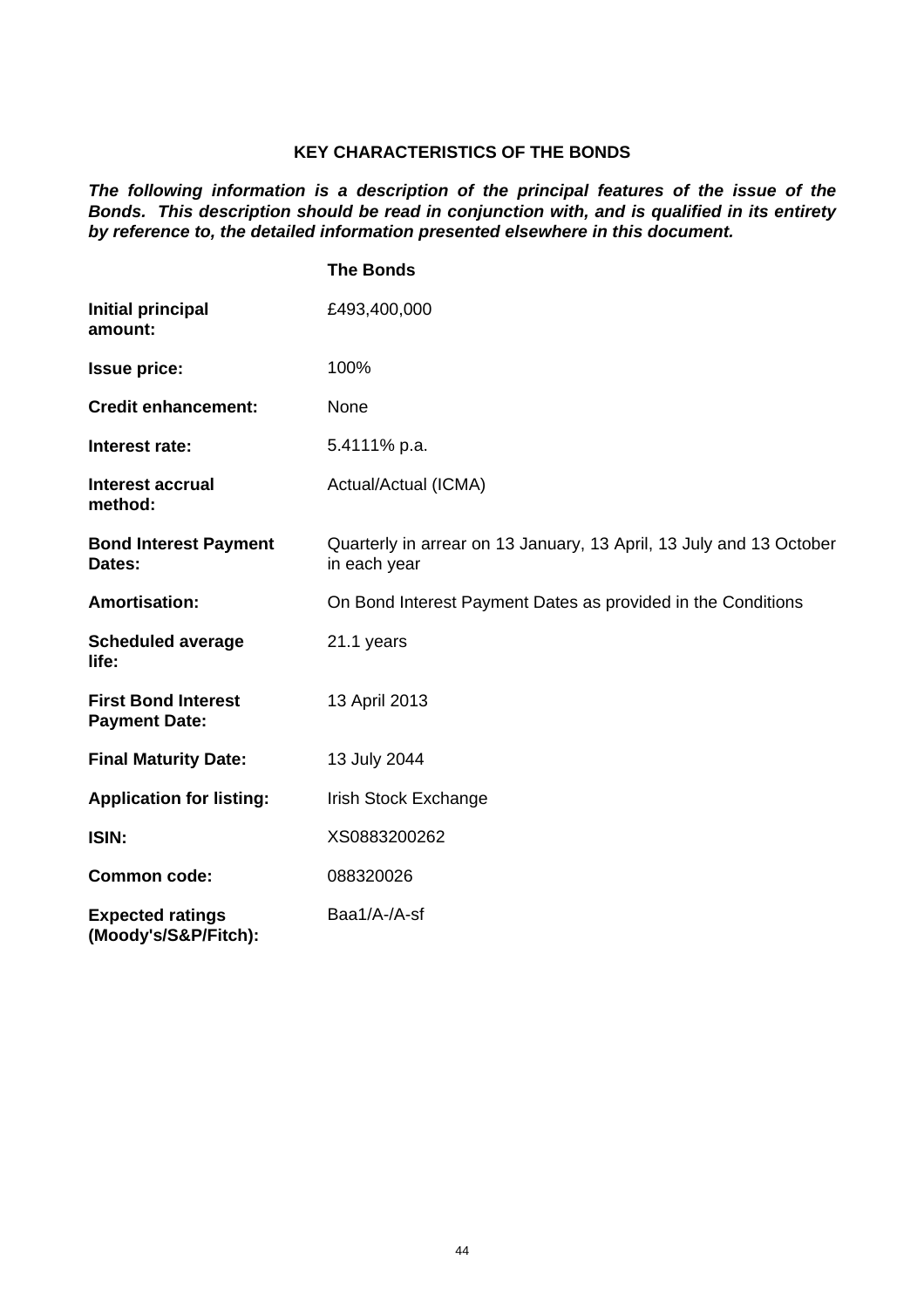# **THE PARTIES**

| <b>The Issuer</b>      | Tesco Property Finance 6 PLC (the "Issuer") is a public company<br>incorporated in England and Wales with limited liability under<br>registration number 8228386. The Issuer is not affiliated to Tesco.<br>The Issuer was incorporated as a public limited company on 25<br>September 2012. The Issuer was established for the principal<br>purpose of issuing the Bonds and entering into the transactions and<br>matters contemplated by this Prospectus. All of the shares in the<br>Issuer are held by Issuer Holdco.                                                                                                                                                                                                                                                                                                                                                                                                                                                                                                                                                                                                                                                                                                                                                                                                                                                                                                                |
|------------------------|-------------------------------------------------------------------------------------------------------------------------------------------------------------------------------------------------------------------------------------------------------------------------------------------------------------------------------------------------------------------------------------------------------------------------------------------------------------------------------------------------------------------------------------------------------------------------------------------------------------------------------------------------------------------------------------------------------------------------------------------------------------------------------------------------------------------------------------------------------------------------------------------------------------------------------------------------------------------------------------------------------------------------------------------------------------------------------------------------------------------------------------------------------------------------------------------------------------------------------------------------------------------------------------------------------------------------------------------------------------------------------------------------------------------------------------------|
| <b>Issuer Holdco</b>   | Dorney Issuer Holdco Limited ("Issuer Holdco") is a limited liability<br>company incorporated in England and Wales. It is not affiliated to<br>Tesco. The issued share capital of Issuer Holdco is held by SFM<br>Corporate Services Limited as trustee (the "Share Trustee") under<br>the terms of a discretionary trust for the benefit of one or more<br>discretionary objects. Neither Tesco nor any company connected<br>with Tesco can direct the Share Trustee and none of such<br>companies has any control, direct or indirect, over Issuer Holdco or<br>the Issuer.                                                                                                                                                                                                                                                                                                                                                                                                                                                                                                                                                                                                                                                                                                                                                                                                                                                             |
| <b>The Partnership</b> | The Tesco Dorney Limited Partnership (the "Partnership") was<br>established as an English limited partnership to act as a special<br>purpose vehicle for the purposes of acquiring and beneficially<br>holding the Property Portfolio under the terms of a partnership<br>agreement dated 26 October 2012 (the "Partnership Agreement").<br>As at the Closing Date, the partners of the Partnership will be the<br>Tesco Limited Partner and the General Partner, the Tesco Limited<br>Partner will have a 99.9% interest in the Partnership and the<br>General Partner will have a 0.1% interest in the Partnership. It is<br>anticipated that at some point following the sale of the Bonds on the<br>Closing Date, the Tesco Limited Partner will sell (although it is not<br>required to) half of its interest in the Partnership to a third party<br>investor (such investor, or any of its affiliates, the "JV Investor")<br>and the Partnership Agreement will be amended and restated as a<br>result. Any JV Investor which itself becomes a limited partner, or<br>the entity nominated by it to become such, is referred to as "2LP".<br>The Tesco Limited Partner will not be restricted from selling more<br>than half of its interest in the Partnership, subject to the<br>requirement that Tesco maintain a minimum indirect economic<br>interest in the Partnership as referred to below, see "The Limited"<br>Partners". |
|                        | The Tesco Limited Partner and, following any sale of half of its<br>interest in the Partnership, 2LP or any other purchasers of interests<br>in the Partnership are together referred to as the "Limited<br><b>Partners</b> " and the Limited Partners together with the General<br>Partner are referred to as the "Partners".                                                                                                                                                                                                                                                                                                                                                                                                                                                                                                                                                                                                                                                                                                                                                                                                                                                                                                                                                                                                                                                                                                            |
|                        | The Partnership will on the Closing Date own the landlord's interest<br>in the Occupational Leases and in the agreement for the graph of an                                                                                                                                                                                                                                                                                                                                                                                                                                                                                                                                                                                                                                                                                                                                                                                                                                                                                                                                                                                                                                                                                                                                                                                                                                                                                               |

in the Occupational Leases and in the agreement for the grant of an Occupational Lease of the West Bromwich Mortgaged Property and the agreement for the grant of an Occupational Lease of the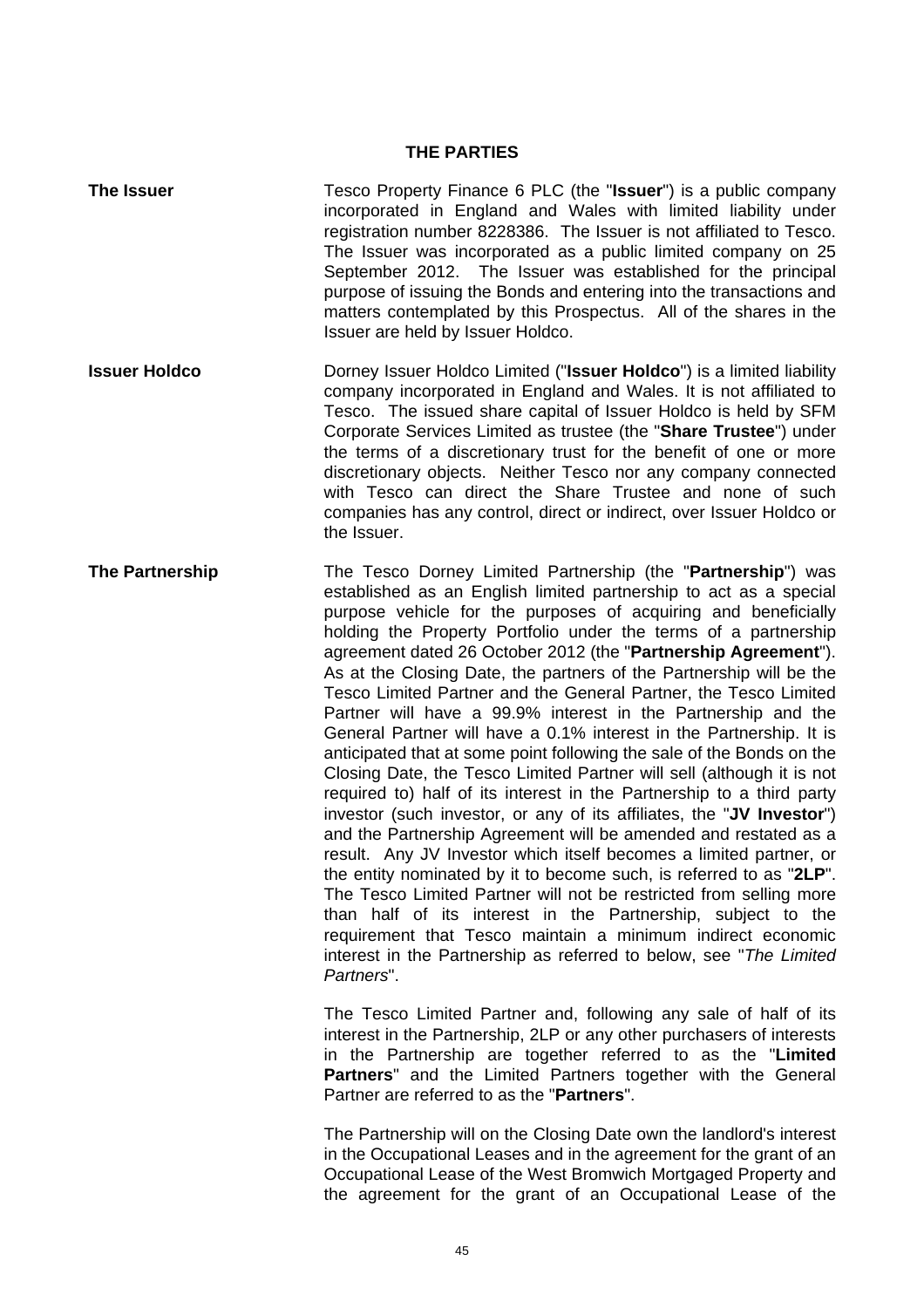Gateshead University Accommodation relating to each of the properties within the Property Portfolio (and references in this Prospectus to the Partnership owning or holding title to such interests in respect of the properties within the Property Portfolio shall be read as references to the interest of the Partnership in its capacity as the beneficiary of the Partnership Declaration of Trust). The Partnership will grant a charge over, *inter alia*, such beneficial interests in favour of the Partnership Security Trustee as security for the aggregate of all present and future monies, obligations and liabilities (actual or contingent and whether owed jointly or severally or in any other capacity whatsoever) which from time to time are or may become due, owing or payable by an Obligor to each, some or any of the Partnership Secured Creditors under the Partnership Transaction Documents (the "**Partnership Secured Obligations**").

- **The General Partner** Tesco Dorney (GP) Limited (the "**General Partner**") is a limited liability company incorporated in England and Wales and was established for the principal purpose of acting as the general partner of the Partnership. As at the Closing Date, the General Partner will be wholly-owned by Tesco Property Holdings (No. 2) Limited (a wholly-owned indirect subsidiary of Tesco). It is anticipated that at some point following the sale of the Bonds on the Closing Date, Tesco Property Holdings (No. 2) Limited will sell (although it is not required to) half of its interest in the General Partner to the JV Investor (or an orphan vehicle). Tesco Property Holdings (No. 2) Limited will not be restricted from selling more than half of its interest in the General Partner, subject to the requirement that Tesco maintain a minimum indirect economic interest in the Partnership as referred to below, see "*Tesco Dorney Limited Partnership (The Partnership)*".
- **The Limited Partners** Tesco Dorney (1LP) Limited (the "**Tesco Limited Partner**") is a limited liability company incorporated in England and Wales and was established for the principal purpose of acting as a limited partner of the Partnership. The Tesco Limited Partner is a whollyowned indirect subsidiary of Tesco. Tesco has agreed to maintain a minimum indirect economic interest in the Partnership while any Bonds remain outstanding.

 It is anticipated that at some point following the sale of the Bonds on the Closing Date, the Tesco Limited Partner will sell (although it is not required to) half of its interest in the Partnership to the JV Investor, being 2LP. The Tesco Limited Partner will not be restricted from selling more than half of its interest in the Partnership, subject to the requirement that Tesco maintain a minimum indirect economic interest in the Partnership as referred to below, see "*The Tesco Dorney Limited Partnership (The Partnership)*".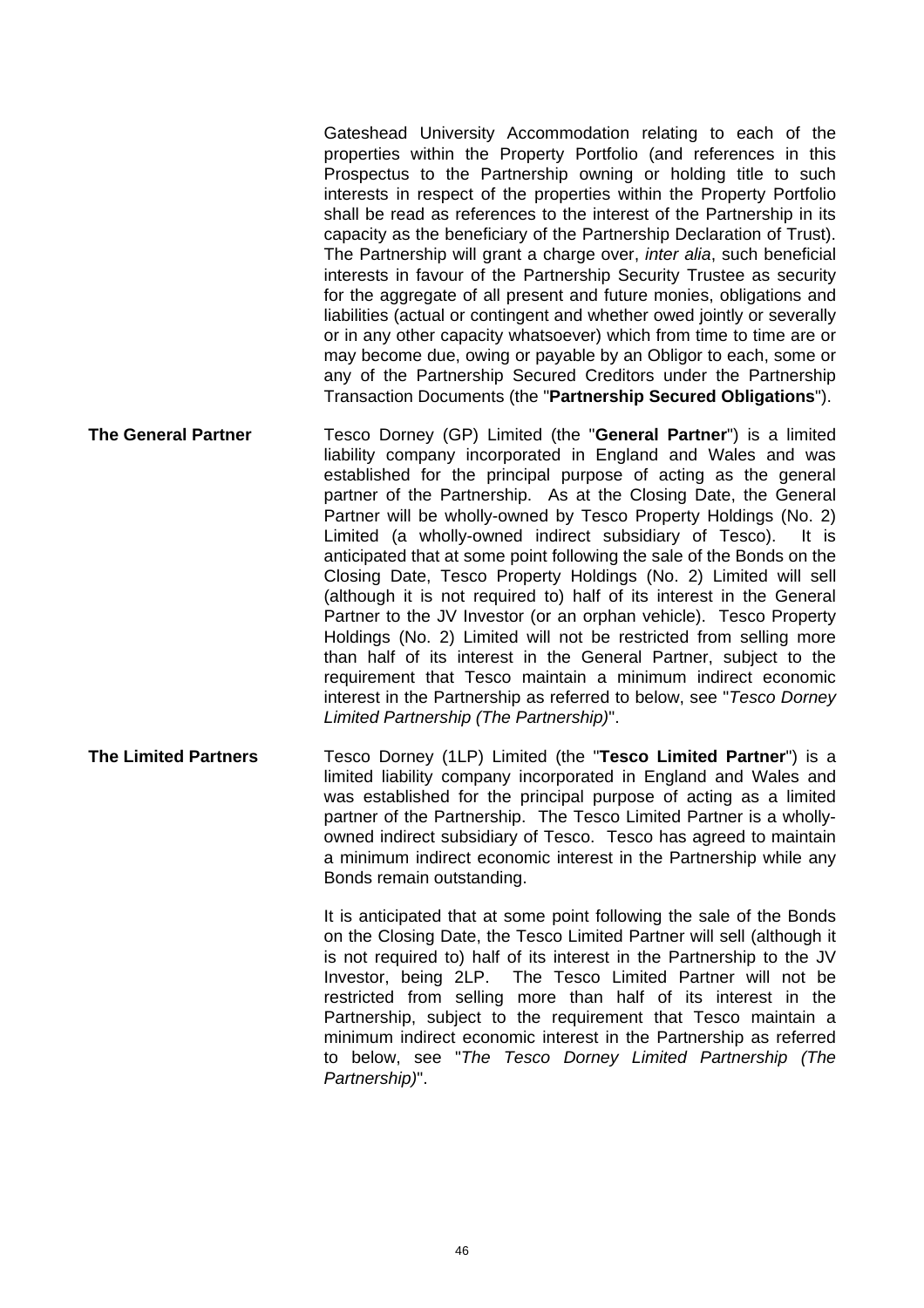- **The Nominees Each of the Nominees is a limited liability company incorporated in** England and Wales, which was established for the principal purpose of holding the legal title to the Head Leases of the Mortgaged Properties (as defined in the section "*The Property Portfolio*") on trust for the Partnership. Each of the Nominees is wholly-owned by Nominees Holdco and will, on the Closing Date, acquire the legal titles to the properties within the Property Portfolio which it will hold on trust for the Partnership other than in respect of the West Bromwich Mortgaged Property and the Gateshead Mortgaged Property where the legal title will be acquired following completion of the grant of the West Bromwich Head Lease, the Gateshead University Accommodation Head Lease and the Gateshead Commercial Head Lease.
- **Nominees Holdco** Tesco Dorney (Nominee Holdco) Limited ("Nominees Holdco") is a limited liability company incorporated in England and Wales, which was established for the principal purpose of acting as the holding company of the Nominees. Nominees Holdco is a whollyowned subsidiary of the General Partner acting for and on behalf of the Partnership.
- **The Tesco Group** For the purposes of this document, the "Tesco Group" means Tesco PLC ("**Tesco**") and all or any of its direct or indirect subsidiaries (as defined in the Companies Act 2006).
- **The Highest Rated Entity** An undertaking which is affiliated to or a subsidiary or parent of (as such terms are defined in the Companies Act 2006) Tesco whose long-term, unsecured, unsubordinated debt obligations are rated higher than those of Tesco, provided that such entity is not a financial institution or a special purpose entity established for the purpose of one or more particular financing transactions or types of transactions or financial business (the "**Highest Rated Entity**") will guarantee certain obligations of Tesco and agree to become coguarantor with Tesco if such entity exists and the long-term, unsecured, unsubordinated debt obligations of Tesco are not or cease to be rated at least Baa1 by Moody's, A- by S&P and A- by Fitch pursuant to a deed to be entered into by, amongst others, the Issuer, the Obligors, the Issuer Security Trustee, the Partnership Security Trustee and Tesco on or about the Closing Date (the "**Highest Rated Entity Deed**") and acceded to by the Highest Rated Entity at any time.
- **The Bond Trustee** HSBC Corporate Trustee Company (UK) Limited will be appointed as Bond Trustee pursuant to a trust deed which will be entered into on the Closing Date between the Issuer and the Bond Trustee and in relation to which the Bonds will be constituted (the "**Trust Deed**", which expression shall include such trust deed as modified from time to time in accordance with the provisions therein contained and any deed or other document expressed to be supplemental thereto).

 The Bond Trustee, in its capacity as trustee under the Trust Deed, will act as trustee for the Bondholders.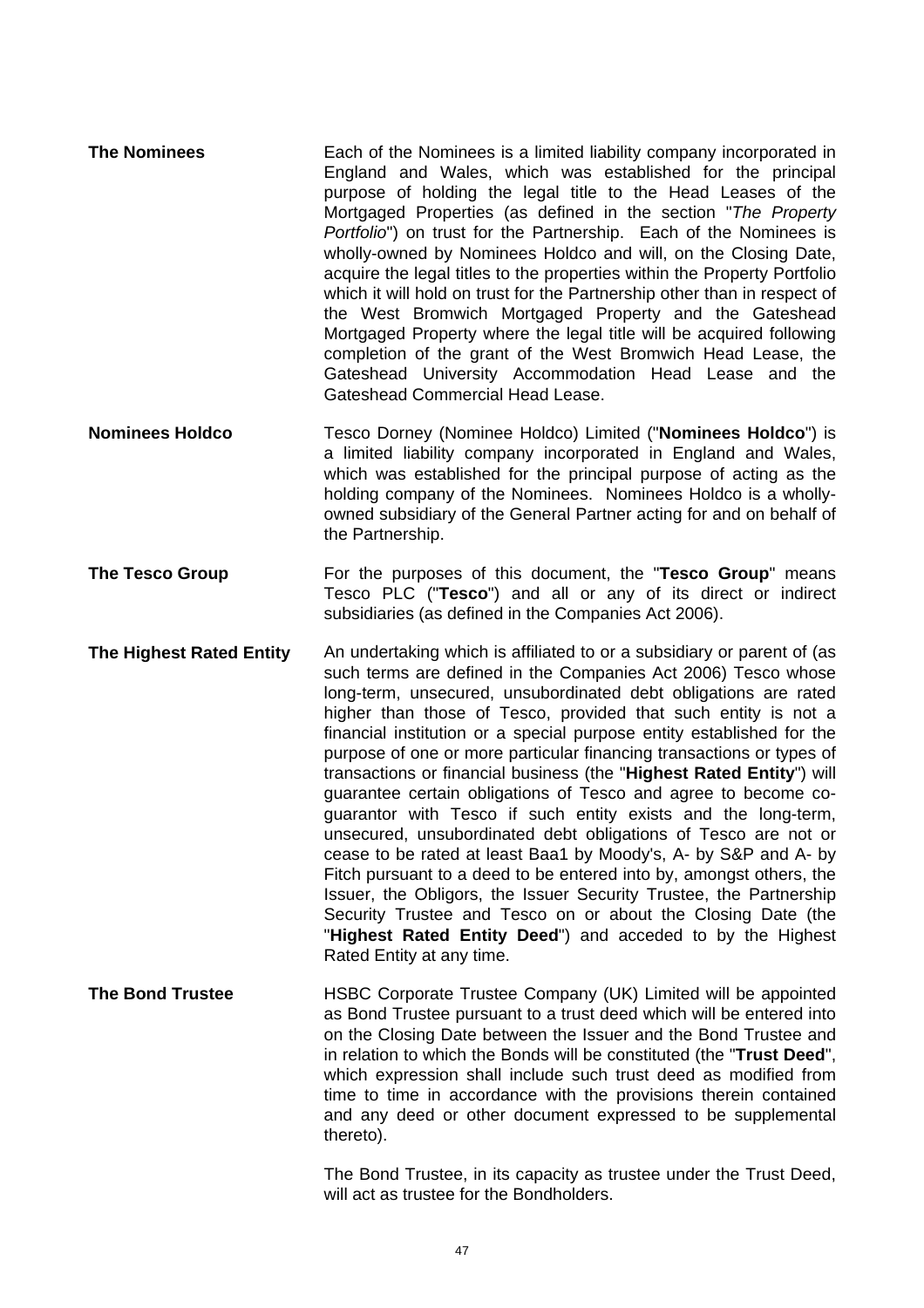| The<br><b>Trustee</b> | <b>Issuer</b>            | <b>Security</b> | HSBC Corporate Trustee Company (UK) Limited (in such capacity,<br>the "Issuer Security Trustee") will be granted security by the<br>Issuer under or pursuant to a deed of charge in favour of the Issuer<br>Security Trustee (on behalf of the Issuer Secured Creditors)<br>(the "Issuer Deed of Charge", which expression shall include such<br>deed as modified from time to time in accordance with the<br>provisions therein contained and any deed or other document<br>expressed to be supplemental thereto) (together with a power of<br>attorney executed and delivered by the Issuer thereunder and any<br>other document or instrument granted by the Issuer in favour of the<br>Issuer Security Trustee on behalf of the Issuer Secured Creditors,<br>the "Issuer Security Documents"). The Issuer Security Trustee<br>will hold the security created by and pursuant to the Issuer Security<br>Documents on behalf of itself and the other Issuer Secured<br>Creditors. |
|-----------------------|--------------------------|-----------------|-------------------------------------------------------------------------------------------------------------------------------------------------------------------------------------------------------------------------------------------------------------------------------------------------------------------------------------------------------------------------------------------------------------------------------------------------------------------------------------------------------------------------------------------------------------------------------------------------------------------------------------------------------------------------------------------------------------------------------------------------------------------------------------------------------------------------------------------------------------------------------------------------------------------------------------------------------------------------------------|
| <b>Trustee</b>        | The Partnership Security |                 | HSBC Corporate Trustee Company (UK) Limited (in such capacity,<br>the "Partnership Security Trustee") will hold security (on behalf of<br>the Partnership Secured Creditors) granted by the Partnership and<br>the General Partner under or pursuant to a deed of charge to be<br>entered into on or about the Closing Date (the "Partnership Deed<br>of Charge", which expression shall include such deed as modified<br>from time to time in accordance with the provisions therein<br>contained and any deed or other document expressed to be<br>supplemental thereto), by the Nominees under or pursuant to a<br>deed of charge to be entered into on or about the Closing Date (the                                                                                                                                                                                                                                                                                           |

deed of charge to be entered into on or about the Closing Date (the "**Nominees Deed of Charge**", which expression shall include such deed as modified from time to time in accordance with the provisions therein contained and any deed or other document expressed to be supplemental thereto) and by Nominees Holdco under a deed of charge to be entered into on or about the Closing Date (the "**Nominees Holdco Deed of Charge**", which expression shall include such deed as modified from time to time in accordance with the provisions therein contained and any deed or other document expressed to be supplemental thereto) (together with any powers of attorney to be executed and delivered by the Partnership, the General Partner, the Nominees and Nominees Holdco and any other document or instrument granted by the Partnership, the General Partner, the Nominees or Nominees Holdco in favour of the Partnership Security Trustee (on behalf of the Partnership Secured Creditors) as security for the Partnership Secured Obligations, the "**Partnership Security Documents**"). The Partnership Security Trustee will hold the security created by and pursuant to the Partnership Security Documents on behalf of itself, the Issuer and the other Partnership Secured Creditors.

**The Cash Manager** HSBC Bank plc (the "**Cash Manager**"), acting through its London office located at 8 Canada Square, London E14 5HQ, will be appointed by each of the Issuer, the Partnership and the Nominees on the Closing Date pursuant to the Cash Management Agreement to act on its behalf in managing, *inter alia*, the calculation and application of monies standing to the credit of, as applicable, the Partnership Rent Account, the Partnership Accounts (other than the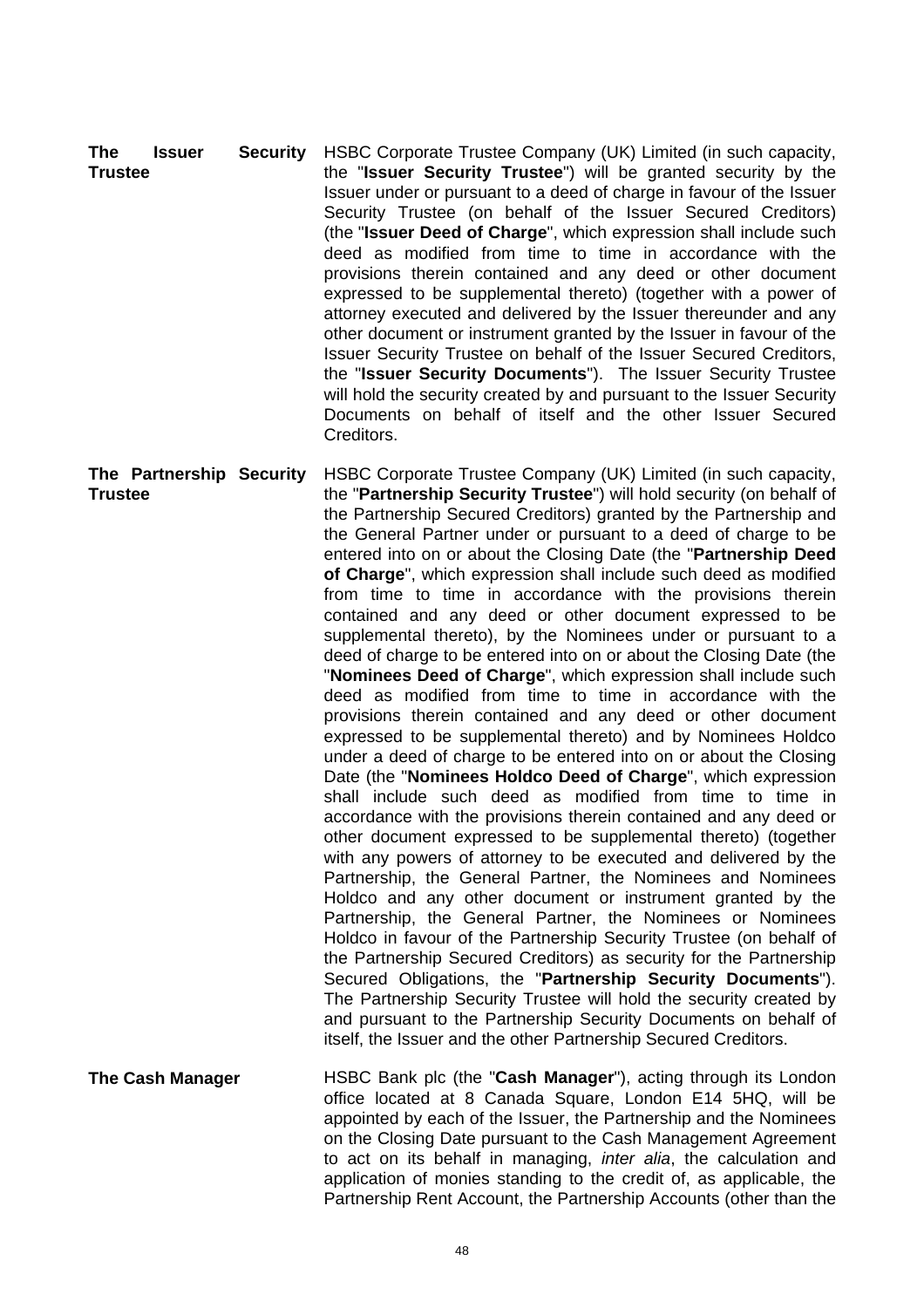Partnership Distribution Account) and the Issuer Transaction Account, the calculation and application of monies payable to the Partnership under the Partnership Expenses Facility, the calculation and application of monies payable by the Partnership under the Partnership Loan Agreement, the Partnership Swap Agreement and the other Partnership Transaction Documents and the calculation and application of monies payable by the Issuer under the Bonds, the Issuer Swap Agreement and the other Issuer Transaction Documents. Such calculations shall be carried out by the Cash Manager pursuant to the Cash Management Agreement and the Cash Manager shall have no other obligations in respect of the payments referred to above.

- **The Development Cash Manager** Spen Hill Management Limited (the "**Development Cash Manager**") will be appointed by the Partnership and the Nominees on the Closing Date pursuant to the Cash Management Agreement to act on its behalf in managing the calculation and application of monies standing to the credit of the Gateshead Development Reserve Account, the Sunderland Development Reserve Account and the West Bromwich Development Reserve Account. The Development Cash Manager shall have no other obligations in respect of the payments referred to above. The Development Cash Manager is a wholly-owned indirect subsidiary of Tesco. The Development Cash Manager's address is Tesco House, Delamare Road, Cheshunt, Hertfordshire EN8 9SL.
- **The Issuer Swap Provider** Tesco Treasury Services PLC, whose principal office is located at Tesco House, Delamare Road, Cheshunt, Hertfordshire EN8 9SL, will be the swap provider to the Issuer (the "**Issuer Swap Provider**") under the Issuer Swap Agreement. The obligations of the Issuer Swap Provider under the Issuer Swap Agreement will be guaranteed by Tesco.
- **The Account Bank HSBC Bank plc (the "Account Bank")**, acting through its office at 8 Canada Square, London, E14 5HQ, will maintain certain accounts on behalf of the Issuer, the Partnership and the Nominees under the Account Bank Agreement.
- **The Principal Paying Agent** HSBC Bank plc (the "**Principal Paying Agent**"), acting through its office at 8 Canada Square, London E14 5HQ, will be appointed to act as principal paying agent in respect of the Bonds under the Agency Agreement.

**The Registrar HSBC** Bank plc (the "**Registrar**"), acting through its office at 8 Canada Square, London E14 5HQ, will be appointed to act as registrar in respect of the Bonds under the Agency Agreement.

**The Property Pool Manager** Spen Hill Management Limited (the "**Property Pool Manager**") will provide property management services in relation to the Mortgaged Properties including, *inter alia*, monitoring and inspecting the Mortgaged Properties to ensure that the Mortgaged Properties are kept in good repair and the terms of the Occupational Leases are otherwise complied with (including the collection of rents from the Occupational Tenants) pursuant to the terms of an agreement to be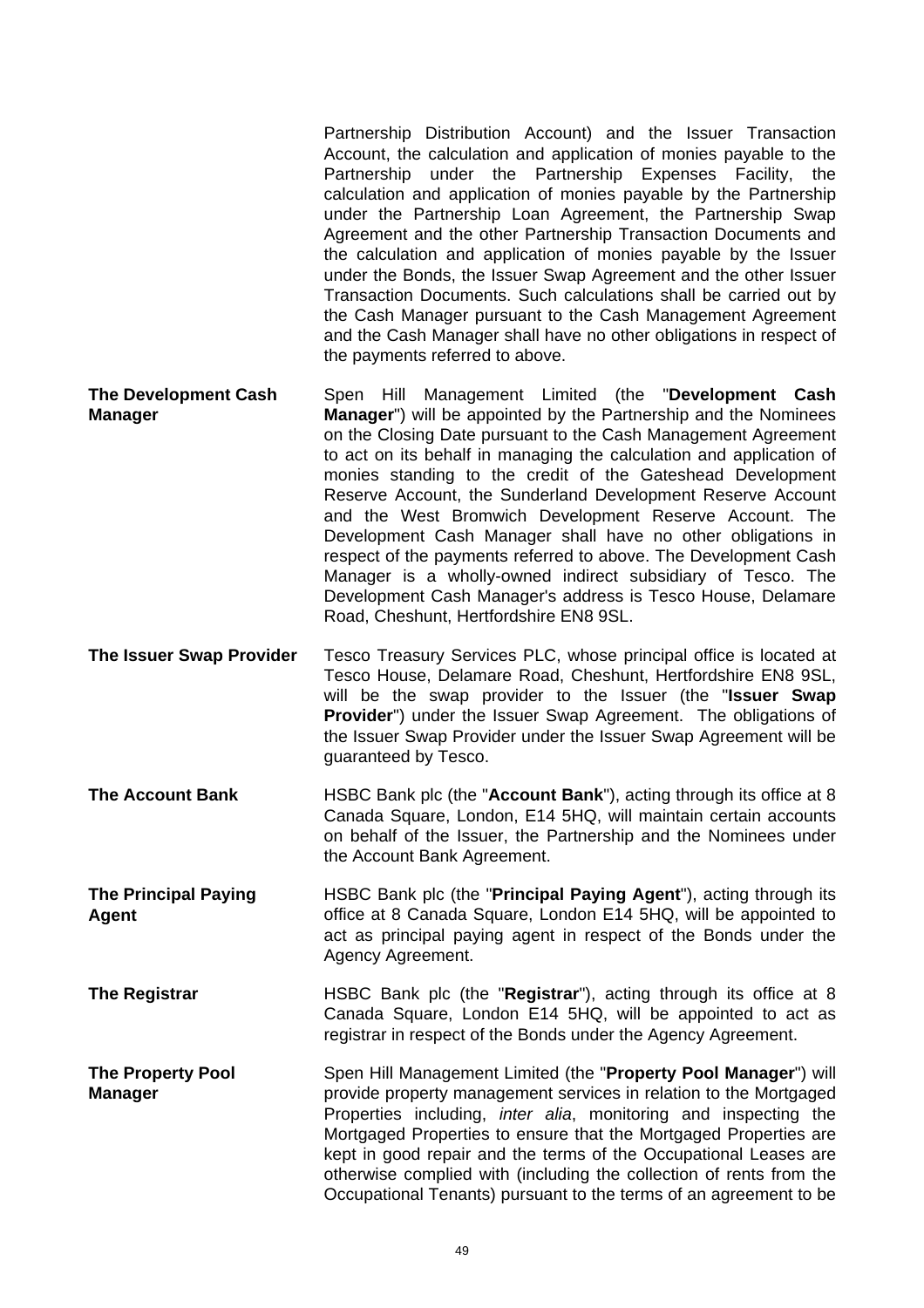|                                                                          | entered into on the Closing Date between, <i>inter alios</i> , the<br>Partnership, the Partnership Operator, the Property Pool Manager,<br>the Partnership Security Trustee and the Nominees (the "Property<br>Pool Management Agreement"). The Property Pool Manager is a<br>wholly-owned indirect subsidiary of Tesco. The Property Pool<br>Manager's address is Tesco House, Delamare Road, Cheshunt,<br>Hertfordshire EN8 9SL.                                                                                                                                                                                                                                                                                                              |
|--------------------------------------------------------------------------|-------------------------------------------------------------------------------------------------------------------------------------------------------------------------------------------------------------------------------------------------------------------------------------------------------------------------------------------------------------------------------------------------------------------------------------------------------------------------------------------------------------------------------------------------------------------------------------------------------------------------------------------------------------------------------------------------------------------------------------------------|
| <b>The Developer</b>                                                     | Spen Hill Regeneration Limited (the "Developer") will undertake to<br>complete the Gateshead Development and the Sunderland<br>Development. The Developer is a wholly owned indirect subsidiary<br>of Tesco. The Developer's address is Tesco House, Delamare<br>Road, Cheshunt, Hertfordshire EN8 9SL.                                                                                                                                                                                                                                                                                                                                                                                                                                         |
| <b>The West Bromwich</b><br><b>Developer</b>                             | Tesco Stores Limited (the "West Bromwich Developer") will<br>undertake to complete the West Bromwich Development. The<br>West Bromwich Developer is a wholly owned indirect subsidiary of<br>Tesco. The West Bromwich Developer's address is Tesco House,<br>Delamare Road, Cheshunt, Hertfordshire EN8 9SL.                                                                                                                                                                                                                                                                                                                                                                                                                                    |
| <b>The Property Advisor</b>                                              | Cushman & Wakefield LLP (the "Property Advisor") will act as<br>property advisor to the Partnership and will carry out independent<br>investigations of the Mortgaged Properties for the Partnership and<br>provide certificates and reports to the Partnership in certain<br>circumstances, as more particularly described in the section entitled<br>"Substitution, Alteration and Disposal of Mortgaged Properties".                                                                                                                                                                                                                                                                                                                         |
| The Partnership Operator                                                 | Langham Hall UK LLP, a limited liability partnership incorporated in<br>England and Wales, which is authorised and regulated by the UK<br>Financial Services Authority, will act as the operator (in such<br>capacity, the "Partnership Operator") in respect of the Partnership<br>pursuant to an operating agreement (the "Partnership Operating<br>Agreement"). For further details on the Partnership Operator and<br>the role it will perform, see the section of this document entitled<br>"Langham Hall UK LLP (The Partnership Operator)" and the section<br>of this document entitled "The Tesco Dorney Limited Partnership<br>(The Partnership)".                                                                                     |
| The Issuer/Issuer Holdco<br><b>Corporate Services</b><br><b>Provider</b> | Structured Finance Management Limited, which will be appointed,<br>on or prior to the Closing Date (in such capacity, the "Issuer/Issuer<br>Holdco Corporate Services Provider"), as corporate service<br>provider to the Issuer and Issuer Holdco pursuant to a corporate<br>services agreement (the "Issuer/Issuer Holdco Corporate<br>Services Agreement"), is a limited liability company incorporated<br>in England and Wales (acting through its office at 35 Great St<br>Helen's, London EC3A 6AP) and will provide directors to the Issuer<br>and Issuer Holdco and certain secretarial and administration<br>services to the Issuer and Issuer Holdco subject to and in<br>accordance with the Issuer/Issuer Holdco Corporate Services |

Agreement.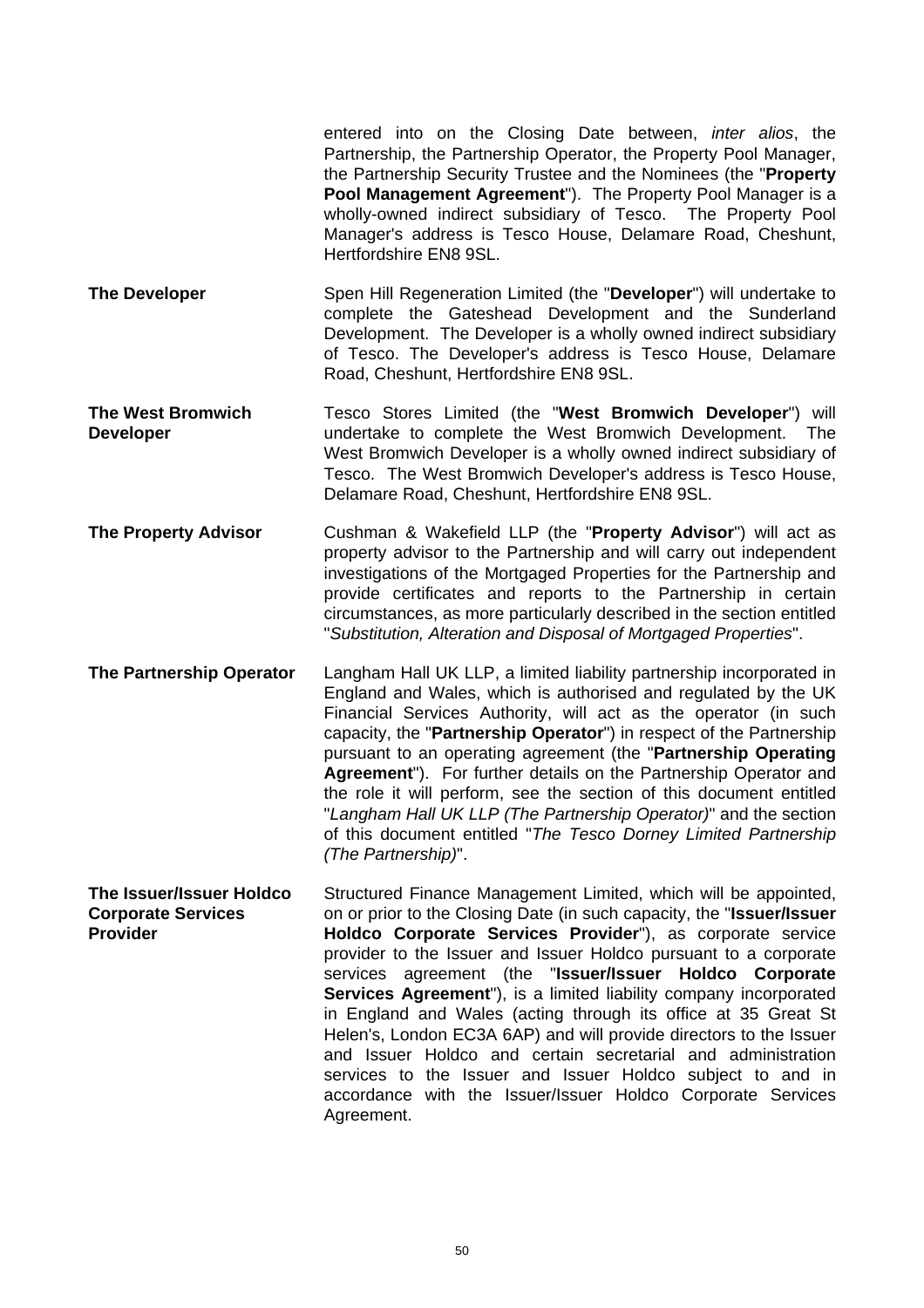**The Nominees/Nominees Holdco Corporate Services Provider**

Langham Hall UK Services LLP, which will be appointed, on or prior to the Closing Date, as corporate service provider (in such capacity, the "**Nominees/Nominees Holdco Corporate Services Provider**") to the Nominees and Nominees Holdco pursuant to a corporate services agreement (the "**Nominees/Nominees Holdco Corporate Services Agreement**"), is a limited liability partnership incorporated in England and Wales (acting through its office at Aldwych House, 81 Aldwych, London WC2B 4HN) and will provide independent directors to the Nominees and Nominees Holdco subject to and in accordance with the Nominees/Nominees Holdco Corporate Services Agreement.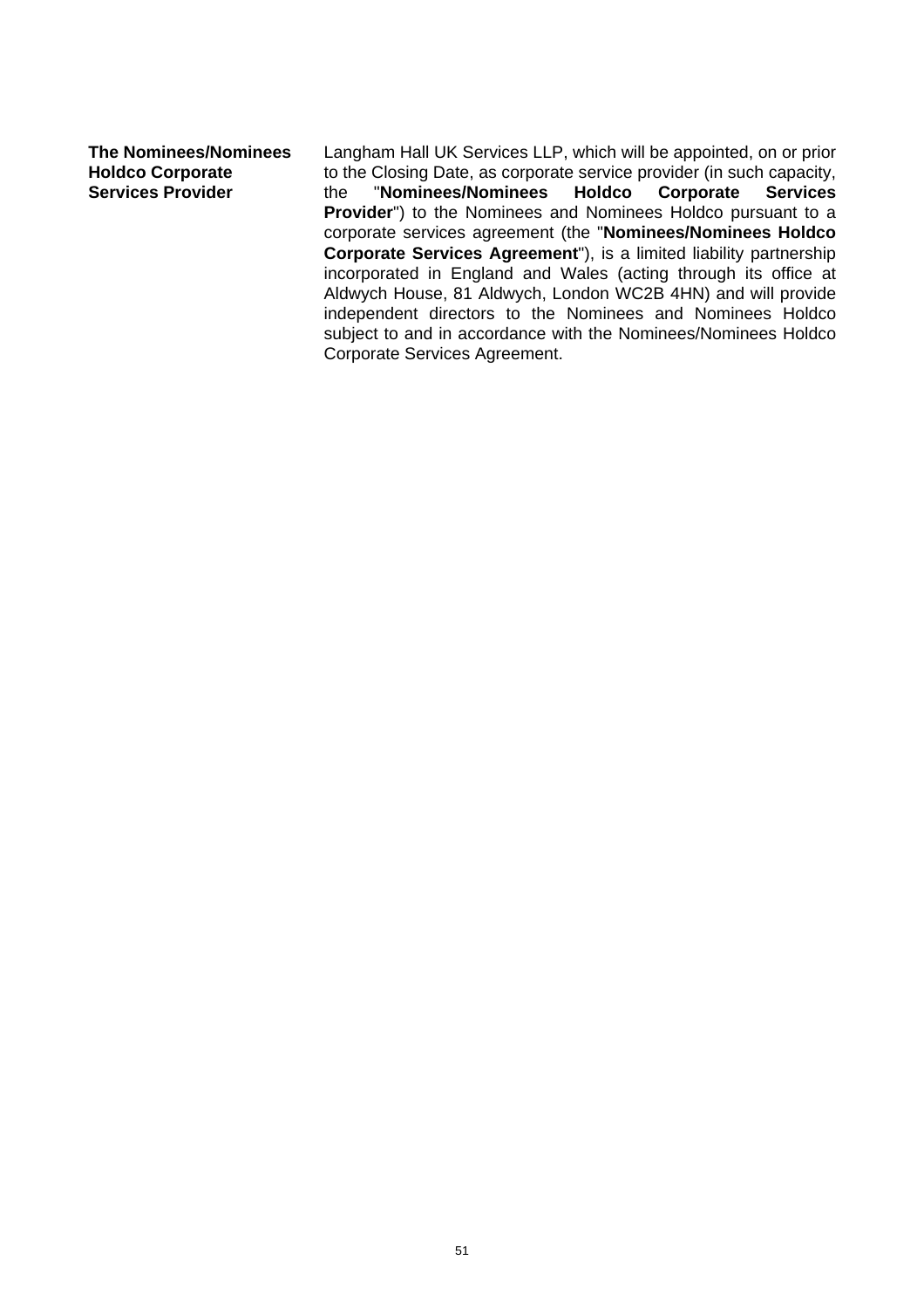#### **THE BONDS**

| <b>General</b>                                 | The Bonds will be issued in accordance with the terms of the Trust<br>Deed and will be direct, secured and limited recourse obligations of<br>the Issuer.                                                                                                                                                                                                                                                                                                                                           |
|------------------------------------------------|-----------------------------------------------------------------------------------------------------------------------------------------------------------------------------------------------------------------------------------------------------------------------------------------------------------------------------------------------------------------------------------------------------------------------------------------------------------------------------------------------------|
| <b>Status, Form and</b><br><b>Denomination</b> | The Bonds will, in all cases, rank pari passu amongst themselves<br>as to payment of interest and will, in all cases, rank pari passu<br>amongst themselves as to the payment of principal.                                                                                                                                                                                                                                                                                                         |
|                                                | The holders of the Bonds will be entitled to receive payments of<br>interest and principal on their Bonds on each Bond Interest<br>Payment Date (or as otherwise provided for in the Conditions) but<br>the entitlement to receive interest and principal is subordinated to<br>any liabilities ranking in priority to the Bonds, including, inter alia, all<br>amounts payable on the relevant Bond Interest Payment Date (or<br>the Final Maturity Date, as the case may be) to the Bond Trustee. |

the Final Maturity Date, as the case may be) to the Bond Trustee, the Issuer Security Trustee, the Paying Agents, the Registrar, the Account Bank, the Cash Manager and the Issuer/Issuer Holdco Corporate Services Provider.

 For a more detailed description of the priority of payments both prior and subsequent to the enforcement of security thereunder, see the section of this document entitled "*Resources Available to the Partnership and the Issuer*".

 For further details as to Bondholder meetings, modifications, waivers and consents by the Issuer Security Trustee and the Bond Trustee, see the sections entitled "*Terms and Conditions of the Bonds*", "*Summary of Transaction Documents*" and "*Risk Factors*".

 The Bondholders may replace the Bond Trustee by resolution of the Bondholders passed as an extraordinary resolution under the terms of the Trust Deed (an "**Extraordinary Resolution**") (as long as there is a bond trustee in relation to the Bonds after such removal).

 The Bonds are and will be obligations of the Issuer only. The Bonds are not and will not be obligations or responsibilities of any person or entity other than the Issuer. Furthermore, the Bonds are not and will not be obligations or responsibilities of, or guaranteed by, Issuer Holdco, any of the Obligors, the Limited Partners, the Bond Trustee, the Issuer Security Trustee, the Partnership Security Trustee, the Lead Structuring Agent, the Joint Lead Arrangers, the Partnership Operator, the Property Pool Manager, the Property Advisor, the Issuer Swap Provider, the Cash Manager, the Development Cash Manager, the Paying Agents, the Registrar, the Account Bank, the Nominees/Nominees Holdco Corporate Services Provider, the Issuer/Issuer Holdco Corporate Services Provider, the Nominees, Nominees Holdco, Tesco or any other member of the Tesco Group.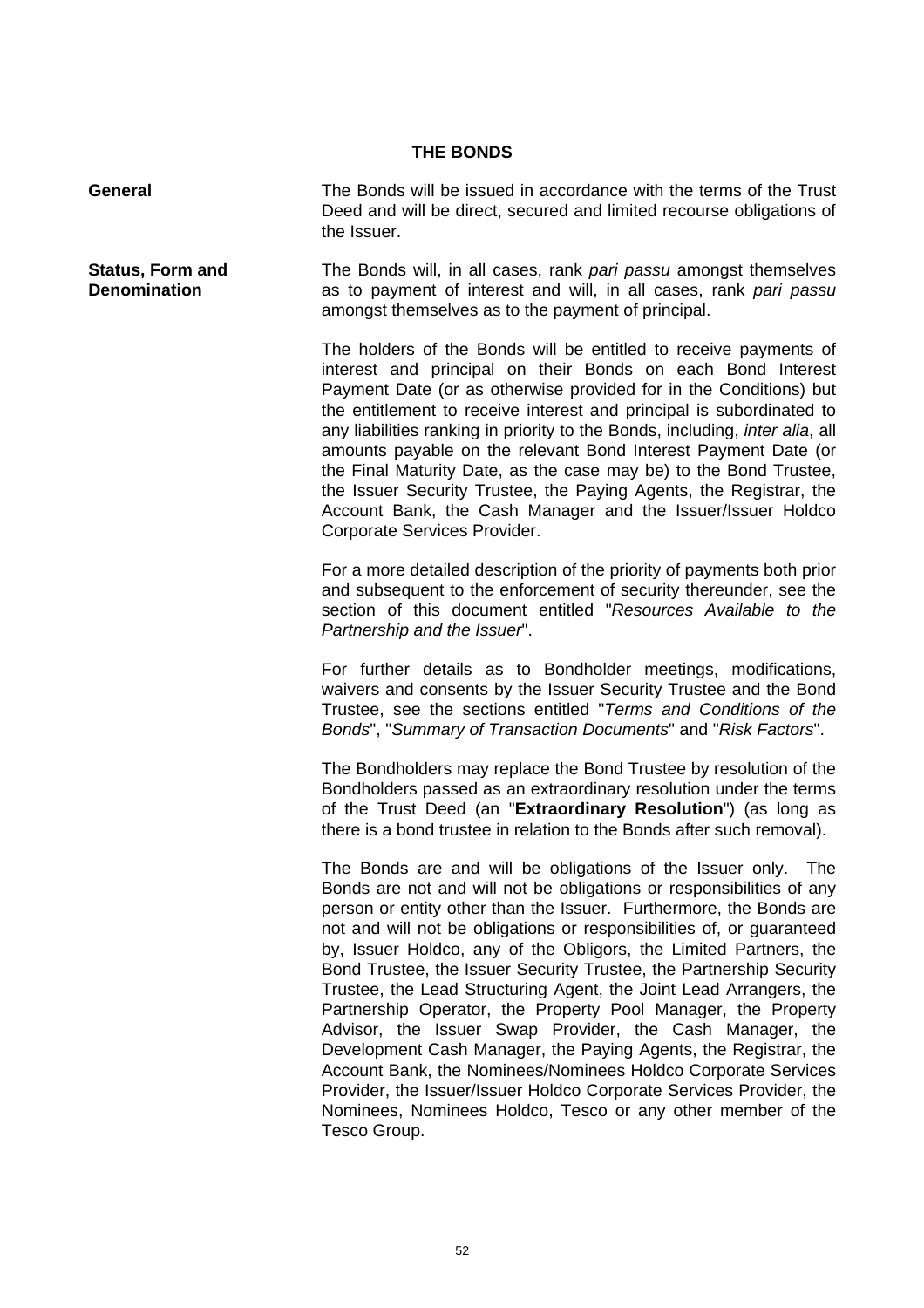The Bonds (each individual Bond of which (should definitive Bonds be issued) will be in the denomination of £100,000 and higher integral multiples of £1,000 up to and including £199,000) will be represented by the Global Bond. The Global Bond will not be exchangeable for definitive Bonds, save in certain limited circumstances (as to which see further "*Provisions Relating to Bonds whilst in Global Form*").

**Interest and principal** Interest and principal on the Bonds is payable by reference to successive Bond Interest Periods. Interest will be payable quarterly in arrear on each Bond Interest Payment Date. The first Bond Interest Period will commence on (and include) the Closing Date and end on (but exclude) the Bond Interest Payment Date falling on 13 April 2013. Each successive Bond Interest Period will commence on (and include) a Bond Interest Payment Date and end on (but exclude) the immediately succeeding Bond Interest Payment Date.

Interest on the Bonds will accrue at the rate of 5.4111% per annum.

 Principal will be paid in accordance with Condition 5.2(Redemption, Purchase and Cancellation – Scheduled mandatory redemption in part).

 A failure by the Issuer to make timely payments of amounts of interest and principal due under the Bonds will constitute a Bond Event of Default.

 The Bondholders will be entitled to receive payment of interest on their respective Bonds on any Bond Interest Payment Date as provided in the Conditions and provided that such entitlement is subordinated to any liabilities ranking in priority thereto in accordance with the Issuer Pre-Enforcement Priority of Payments or the Issuer Post-Enforcement Priority of Payments (see further the section of this document entitled "*Resources Available to the Partnership and the Issuer*").

**Withholding tax** All payments of principal and interest in respect of the Bonds will be made without withholding or deduction for or on account of tax unless such withholding or deduction is required by law or by agreement with any Tax Authority (whether in the United Kingdom or elsewhere). If any such withholding or deduction is required to be made from payments due in respect of the Bonds (as to which, in relation to the United Kingdom, see the section of this document entitled "*United Kingdom Taxation*"), neither the Issuer nor any Paying Agent nor the Registrar nor any other person will be obliged to pay any additional amounts to Bondholders or, if Definitive Bonds are issued, to otherwise compensate Bondholders for the reduction in the amounts they will receive as a result of such withholding or deduction. In such circumstances, the Issuer will have the option (but not the obligation) to redeem all of the Bonds at their Principal Amount Outstanding, as more particularly set out in Condition 5.4 (Redemption, Purchase and Cancellation – Optional redemption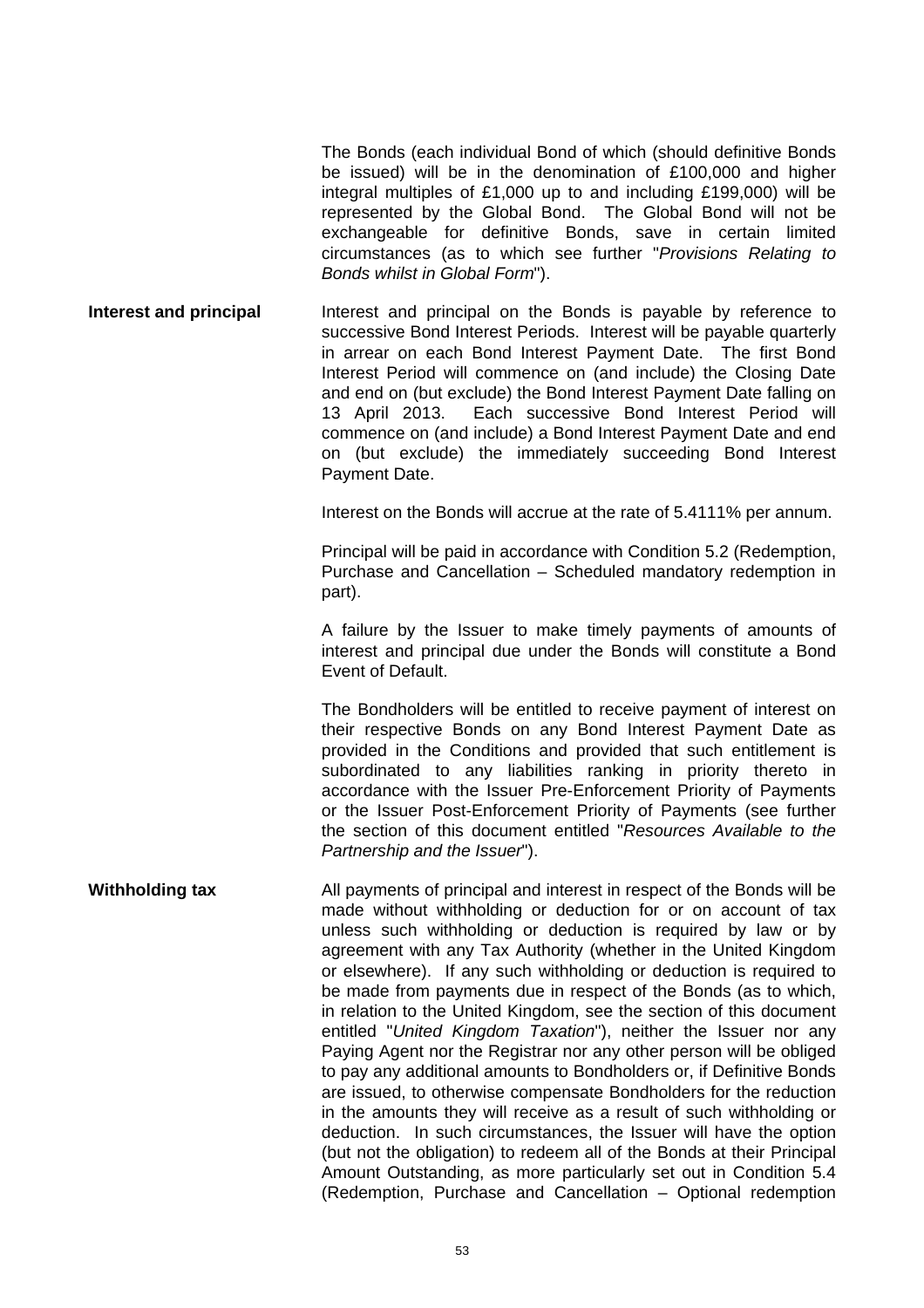due to change of tax law and illegality).

- **Final redemption** Unless previously redeemed in full or purchased and cancelled, the Bonds will mature at their then Principal Amount Outstanding, together with accrued interest (if any) thereon on 13 July 2044 (the "**Final Maturity Date**").
- **Mandatory redemption** Unless the Bonds have previously been redeemed in full, the Issuer will redeem the Bonds:
	- (a) in the amounts and on the Bond Interest Payment Dates specified in Condition 5.2 (Redemption, Purchase and Cancellation – Scheduled mandatory redemption in part) (as subsequently amended); and
	- (b) on each Bond Interest Payment Date in an amount equal to the amount of principal prepaid by the Partnership to the Issuer on such date in respect of the Partnership Loan (for more detail on the prepayment of the Partnership Loan, see "*Summary of Transaction Documents – The Partnership Loan Agreement – Prepayment of the Partnership Loan*" and Condition 5.3 (Redemption, Purchase and Cancellation – Early redemption in whole or part)).
- **Optional redemption** The Issuer may, at its option, redeem all of the Bonds on any Bond Interest Payment Date at their Principal Amount Outstanding if certain circumstances arise on or after the Closing Date relating to certain changes of tax law (or the application or official interpretation thereof or the operation of FATCA), as more particularly set out in Condition 5.4 (Redemption, Purchase and Cancellation – Optional redemption due to change of tax law and illegality).
- **Security** The Bonds will be secured pursuant to the Issuer Deed of Charge (see "*Summary of Transaction Documents – The Issuer Deed of Charge*" for a further description of the Issuer Security).

 The Issuer Security Trustee and any appointee thereof (and any receiver appointed by the Issuer Security Trustee), the Bond Trustee and any appointee thereof, the Bondholders, the Account Bank, the Cash Manager, the Partnership, the Issuer Swap Provider, the Paying Agents, the Registrar, the Issuer/Issuer Holdco Corporate Services Provider and any other person acceding to the Issuer Deed of Charge as a secured creditor of the Issuer from time to time (the "**Issuer Secured Creditors**") will also have the benefit of the Issuer Security created pursuant to the Issuer Deed of Charge.

 The obligations of the Issuer in respect of the Bonds and the other Issuer Secured Creditors pursuant to the Issuer Transaction Documents will rank as to payments, and in point of security, according to the relevant Issuer Priority of Payments (as to which, see the section of this document entitled "*Resources Available to the Partnership and Issuer*").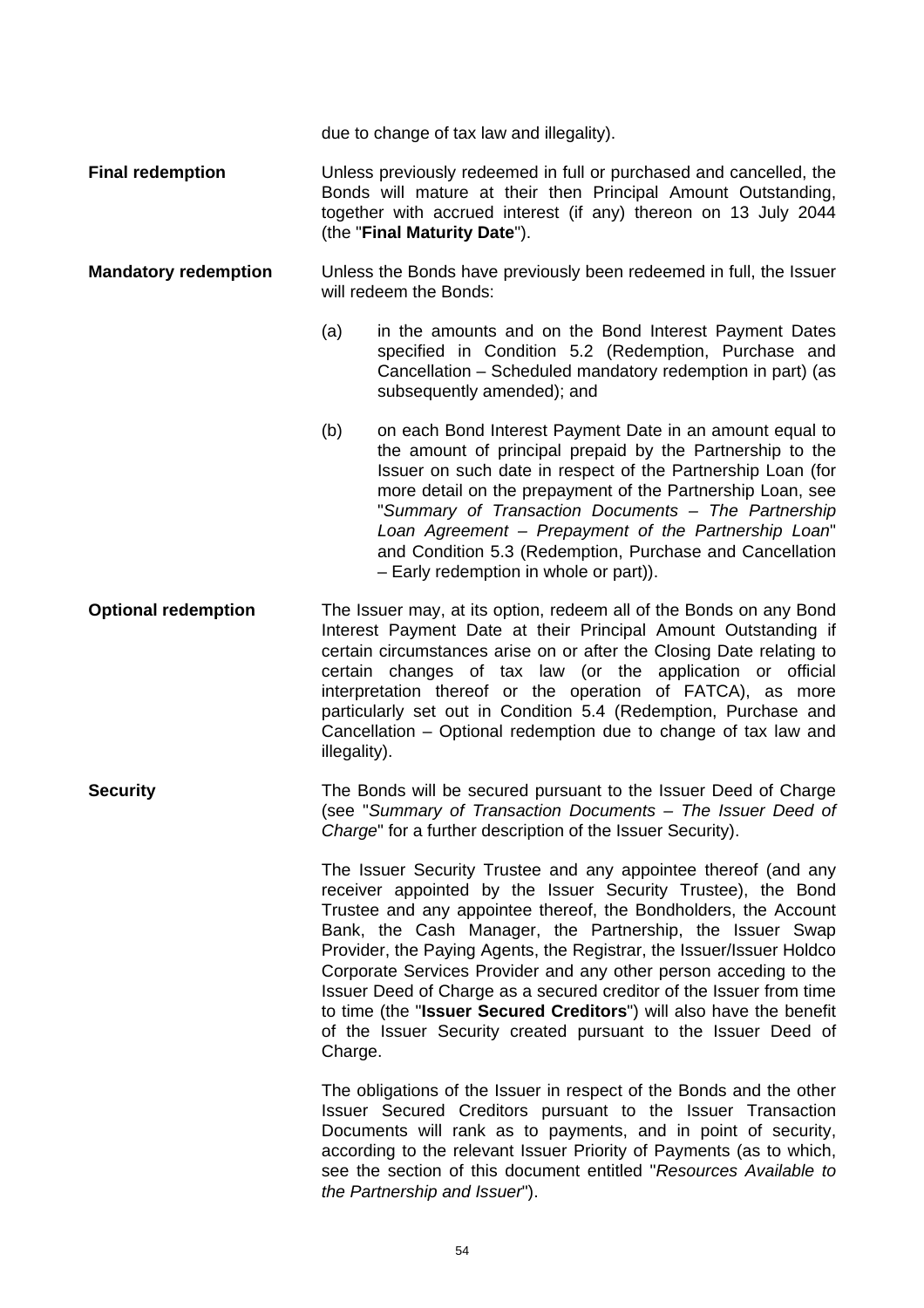Following the service of a Bond Acceleration Notice by the Bond Trustee, the Bonds will become immediately due and repayable in accordance with Condition 9.2 (Bond Events of Default – Consequences of Bond Acceleration Notice).

- **Bond Events of Default** The Bond Trustee may, and if so directed by the Bondholders in accordance with the Conditions shall, (but, in the case of the events in paragraph (b) below, only if the Bond Trustee shall have certified in writing to the Issuer that such event is, in its opinion, materially prejudicial to the interest of the Bondholders) give a Bond Acceleration Notice to the Issuer:
	- (a) if default is made in the payment of principal, premium or interest due in respect of the Bonds and the default continues for three Business Days; or
	- (b) if the Issuer fails to perform or observe any of its other obligations under the Conditions or any Issuer Transaction Documents and generally where such failure continues for 30 days; or
	- (c) if the Issuer suffers certain specified insolvency events or ceases or threatens to cease its business or a substantial part thereof (as more particularly described in Condition 9.1 (Bond Events of Default – Bond Acceleration Notice)); or
	- (d) if any indebtedness for Monies Borrowed having an aggregate outstanding principal amount of at least £25,000,000 (or its equivalent in any other currency or currencies at the date declared due) of Tesco or any Material Subsidiary shall be or be declared due and payable prior to the date on which the same would otherwise become due and payable by reason of the occurrence of an event of default (howsoever described) in relation thereto or Tesco or any Material Subsidiary defaults in the repayment of any indebtedness for Monies Borrowed having an aggregate outstanding principal amount of at least £25,000,000 (or its equivalent in any other currency or currencies at the date of maturity) at the maturity thereof or at the expiry of any applicable grace period or any guarantee of any such indebtedness given by Tesco or any Material Subsidiary shall not be paid when due and called upon save in any such case where there is a bona fide dispute as to whether payment or repayment is due.

For this purpose:

 "**Material Subsidiary**" means (a) a subsidiary of Tesco whose profits before tax and extraordinary items or whose net assets (in each case attributable to Tesco) calculated by reference to its latest audited accounts represent 10% or more of the consolidated profits before tax and extraordinary items or net assets (in each case attributable to Tesco) as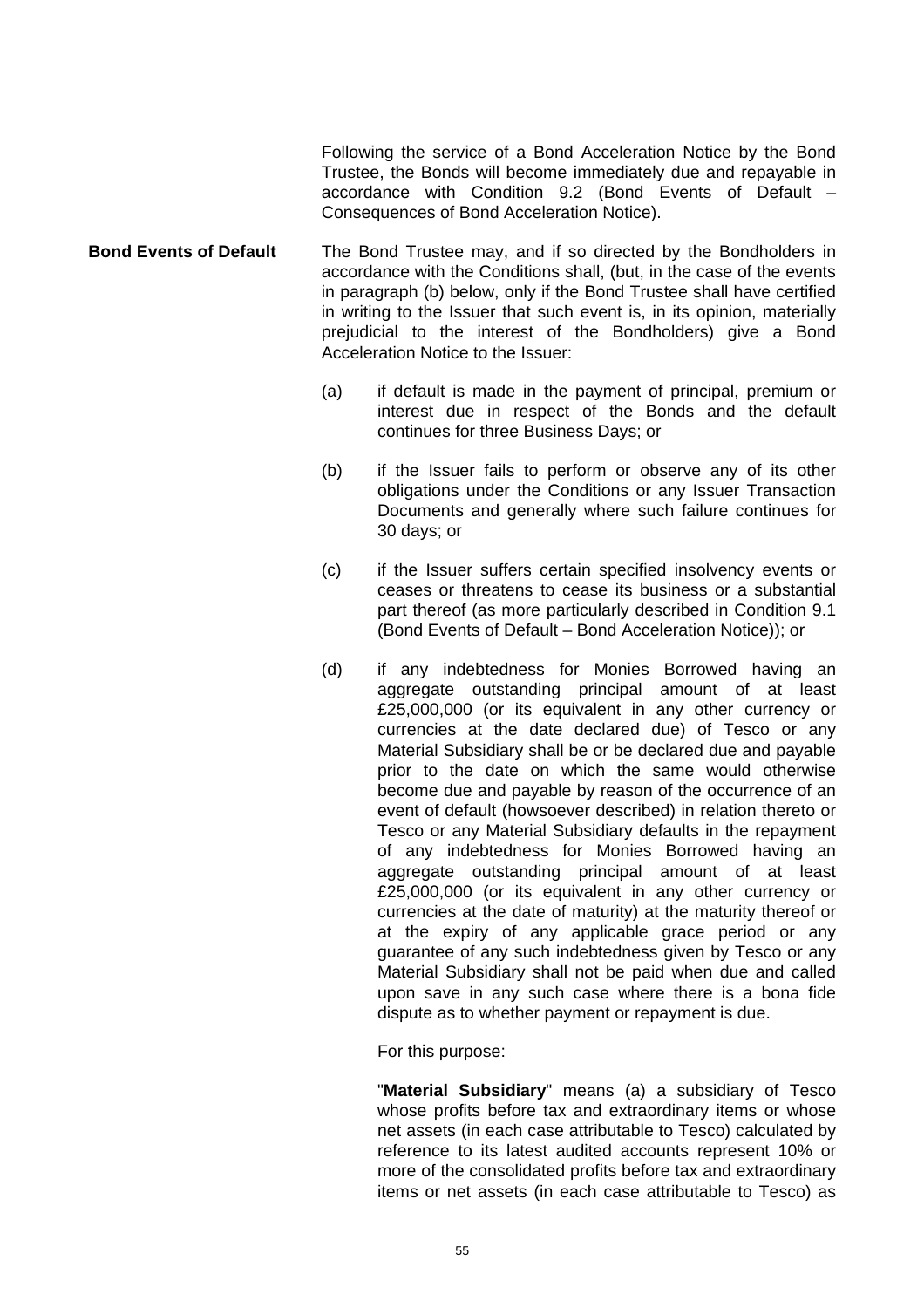the case may be, of Tesco and its subsidiaries similarly calculated and (b) a subsidiary which has outstanding any notes, bonds or other like securities of which Royal Exchange Trust Company Limited (or any successor trustee to Tesco's £15,000,000,000 Euro Note Programme) is trustee. A certificate of any two directors of Tesco stating that in their opinion a subsidiary is or is not or was or was not at any particular time a Material Subsidiary shall, in the absence of manifest error, be conclusive and binding on all parties.

 "**Monies Borrowed**" means (a) borrowed monies and (b) liabilities under any note, bond, bill, debenture, loan stock or other security in each case issued for cash or in respect of acceptance credit facilities or as consideration for assets or services but excluding such liabilities incurred in relation to the acquisition of goods or services in the ordinary course of trading.

**Ratings** Text is expected that the Bonds will, when issued, be assigned a rating of Baa1 by Moody's, a rating of A- by S&P and a rating of A-sf by Fitch. Each of the Rating Agencies is established in the European Union and is registered under the CRA Regulation. As such each Rating Agency is included in the list of credit rating agencies published by ESMA on its website in accordance with the CRA Regulation. The Issuer will use its reasonable endeavours to maintain ratings of the Bonds from the Rating Agencies. A credit rating is not a recommendation to buy, sell or hold securities and may be subject to revision, suspension or withdrawal at any time by the assigning rating organisation.

**Listing** Application has been made to the Irish Stock Exchange for the Bonds to be admitted to the Official List and to trading on its regulated market.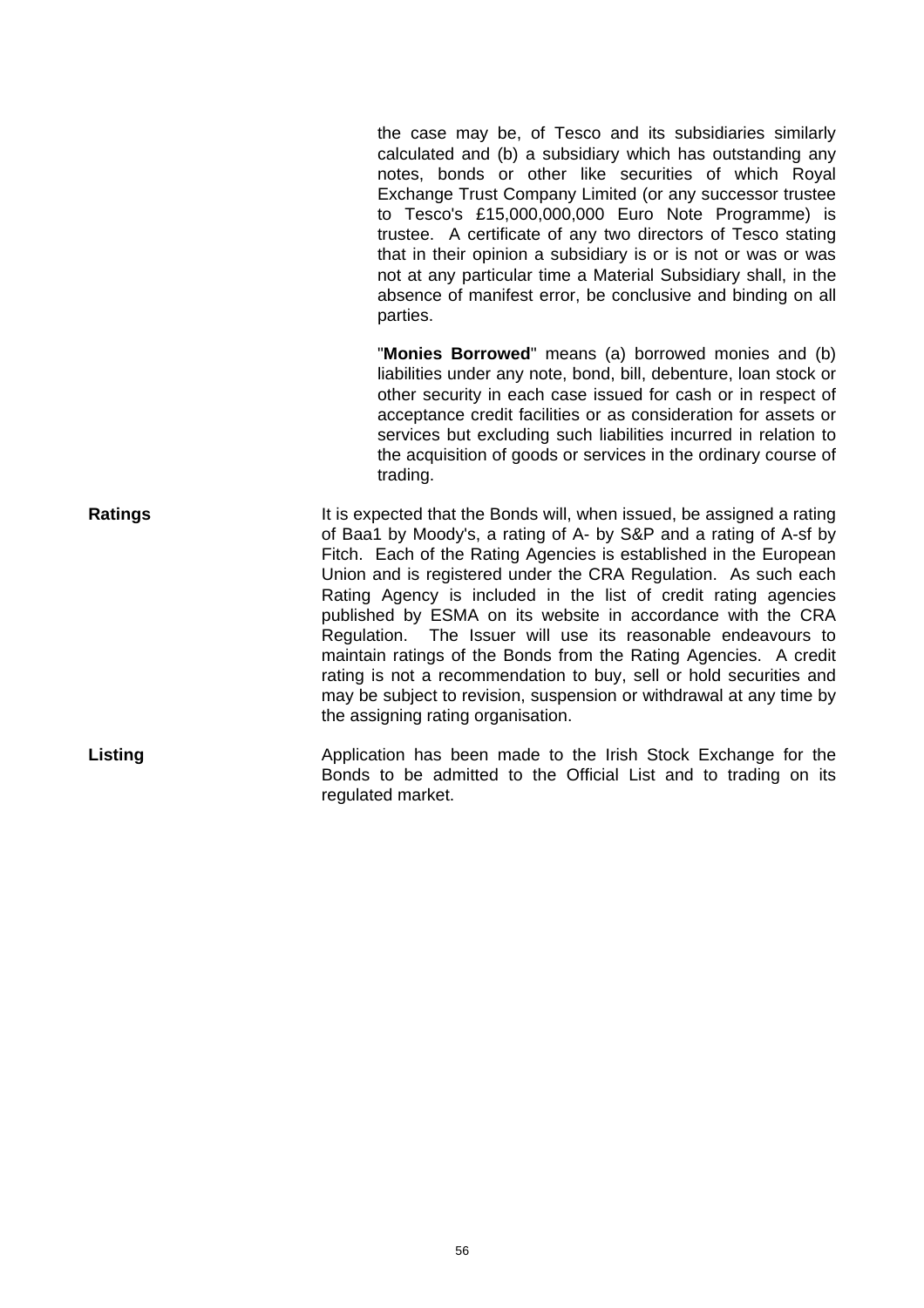# **THE PROPERTY PORTFOLIO**

### *Overview*

The Property Portfolio comprises seven properties: four completed and trading retail stores (each a "**Store**") and three retail mixed use developments under construction, anchored by a Tesco store located in England and Wales. In respect of the Gateshead Mortgaged Property, the Gateshead Tesco Store, the retail units, the cinema, Gateshead University Accommodation, the offices and the customer car park are currently being constructed. In respect of the Sunderland Mortgaged Property, the Sunderland Tesco Store, the retail units and the customer car park are currently being constructed. In respect of the West Bromwich Mortgaged Property, the West Bromwich Tesco Store, the retail units, the cinema, the petrol filling station and the customer car park are currently being constructed. On the Closing Date, each Mortgaged Property will be beneficially owned by the Partnership either under a long lease or an agreement for long lease. The geographic distribution of the Property Portfolio is indicated on the map in the Section entitled "*Geographic Distribution of the Property Portfolio*".

On or prior to the Closing Date, the General Partner will acquire long leases of the retail stores known as Alfreton, Diss, Ebbw Vale and Maldon Extra and the retail mixed use development at Sunderland and will enter into (i) an agreement for a long lease of the property known as West Bromwich (ii) an agreement for a long lease of Gateshead Commercial and (iii) an agreement for a long lease of the Gateshead University Accommodation (for a further description of the acquisition of the Property Portfolio, see "*Transaction Overview*"). Following the grant of each long lease the Nominees will hold legal title to the head leases of the properties within the Property Portfolio (the "**Trust Property**") on trust for the Partnership, in each case on the terms of the Partnership Declaration of Trust.

In this document, the term "**Property Portfolio**" refers to any property within the Property Portfolio as at the Closing Date and any reference to "**Mortgaged Property**" or "**Mortgaged Properties**" means any property within the Property Portfolio on the Closing Date and any other property which is substituted for such property and/or held by the Partnership from time to time as appropriate.

Please refer to the Valuation Report reproduced in the section of this document entitled "Valuation Report" for a description of the properties within the Property Portfolio as at 11 February 2013 (the "**Valuation Date**"), their values and the methodology and assumptions used to derive the values.

# *Occupational Leases*

Each property within the Property Portfolio will, from the Closing Date, benefit from an Occupational Lease (or in the case of the West Bromwich Mortgaged Property, the Gateshead Commercial and the Gateshead University Accommodation, an agreement for the grant of an Occupational Lease). The Occupational Lease for each property within the Property Portfolio will be for a term expiring on the relevant Occupational Lease Maturity Date. The agreement for the grant of the Gateshead Commercial Occupational Lease in respect of the Gateshead Commercial will be entered into shortly before the Closing Date with rental payments due from 20 May 2013 and payable from 24 June 2013 whether or not the Gateshead Development (excluding the Gateshead University Accommodation) has been completed or the Gateshead Commercial Occupational Lease (which is to be granted not later than 3 months after the Gateshead Commercial Practical Completion) has been granted. The agreement for the grant of the Gateshead University Accommodation Occupational Lease will be entered into on or before the Closing Date with rental payments due from 1 July 2015 and payable from 29 September 2015, whether or not the Gateshead University Accommodation has been completed or the Gateshead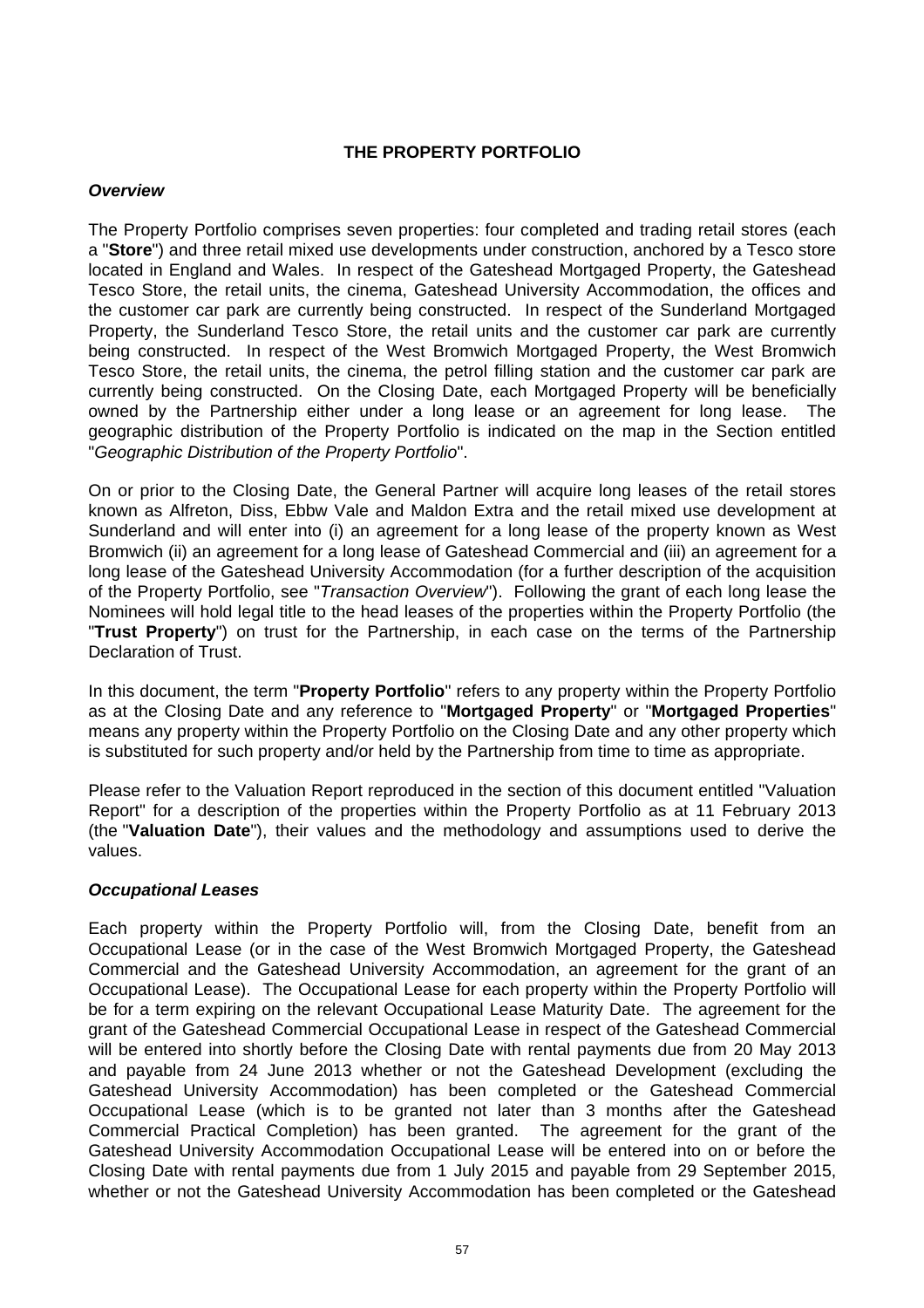University Accommodation Occupational Lease (which is to be granted not later than 3 months after the Gateshead University Accommodation Practical Completion) has been granted. The Sunderland Occupational Lease will be entered into shortly before the Closing Date with rental payments to commence on the Closing Date whether or not the Sunderland Development has been completed. The agreement for the grant of the West Bromwich Occupational Lease will be entered into on or shortly before the Closing Date with rental payments due from 24 June 2013 and payable from 29 September 2013 whether or not the West Bromwich Development has been completed or the West Bromwich Occupational Lease has been granted. Rental payments to the Partnership under the Occupational Leases for the Alfreton, Diss, Ebbw Vale and Maldon Extra Mortgaged Properties will commence on the Closing Date.

The Occupational Leases are described in more detail in the sections of this document entitled "*Summary of Transaction Documents – The Occupational Leases*" and "*Summary of Transaction Documents – The Head Leases*".

# **Gateshead**

The freehold to the Gateshead Mortgaged Property is currently owned by Gateshead Council. The property is being redeveloped to create the Gateshead Tesco Store, the retail units, the Gateshead University Accommodation, a primary care trust facility, a cinema, offices and the customer car park. Gateshead Council (as owner of the freehold) has granted the Gateshead Superior Lease to SHRL. On or prior to the Closing Date, SHRL will enter into an agreement for the grant of the Gateshead Commercial Head Lease to the General Partner (on behalf of the Partnership). The grant of the Gateshead Commercial Head Lease (subject to and with the benefit of the Gateshead Commercial Occupational Lease) will be completed not later than 3 months after Gateshead Commercial Practical Completion. The General Partner (on behalf of the Partnership) will pay a premium partly on or about the Closing Date and partly by way of Deferred Premium. The development of the Gateshead Mortgaged Property is scheduled to achieve sectional practical completion from April 2013 to July 2014.

The Partnership (acting by its General Partner) will enter into an agreement with SHRL for the grant of the Gateshead University Accommodation Head Lease. The grant of the Gateshead University Accommodation Head Lease will be completed on or around the Gateshead University Accommodation Practical Completion. The General Partner (on behalf of the Partnership) will pay a premium partly on or about the Closing Date and partly by way of Deferred Premium.

The Partnership and the Nominees will, on or before the Closing Date, enter into the Gateshead Development Agreement with Tesco and TGP (as Occupational Tenant) and the Developer pursuant to which the Developer will agree, as principal with the Partnership, to undertake and complete the Gateshead Development and the Partnership will in return agree to make staged payments to the Developer. Under the Gateshead Development Agreement, Tesco will guarantee that the Gateshead Development will be completed. The maximum aggregate sum payable by the Partnership under the Gateshead Development Agreement will not exceed £28,479,517 (excluding VAT).

As from (and including) 1 March 2013, money will be paid to the Developer from the Gateshead Development Reserve Account in stages upon production of a certificate to the Partnership, the Development Cash Manager and the Partnership Security Trustee from the employer's agent (owing a duty of care to the Partnership Security Trustee) certifying the costs of development that are then due and payable under the Gateshead Development Agreement (subject always to the maximum aggregate sum payable being capped at £28,479,517). The Partnership will also agree to pay VAT due to the Developer on the staged payments but only if and to the extent that it has first recovered or received credit for a corresponding VAT amount from HM Revenue & Customs.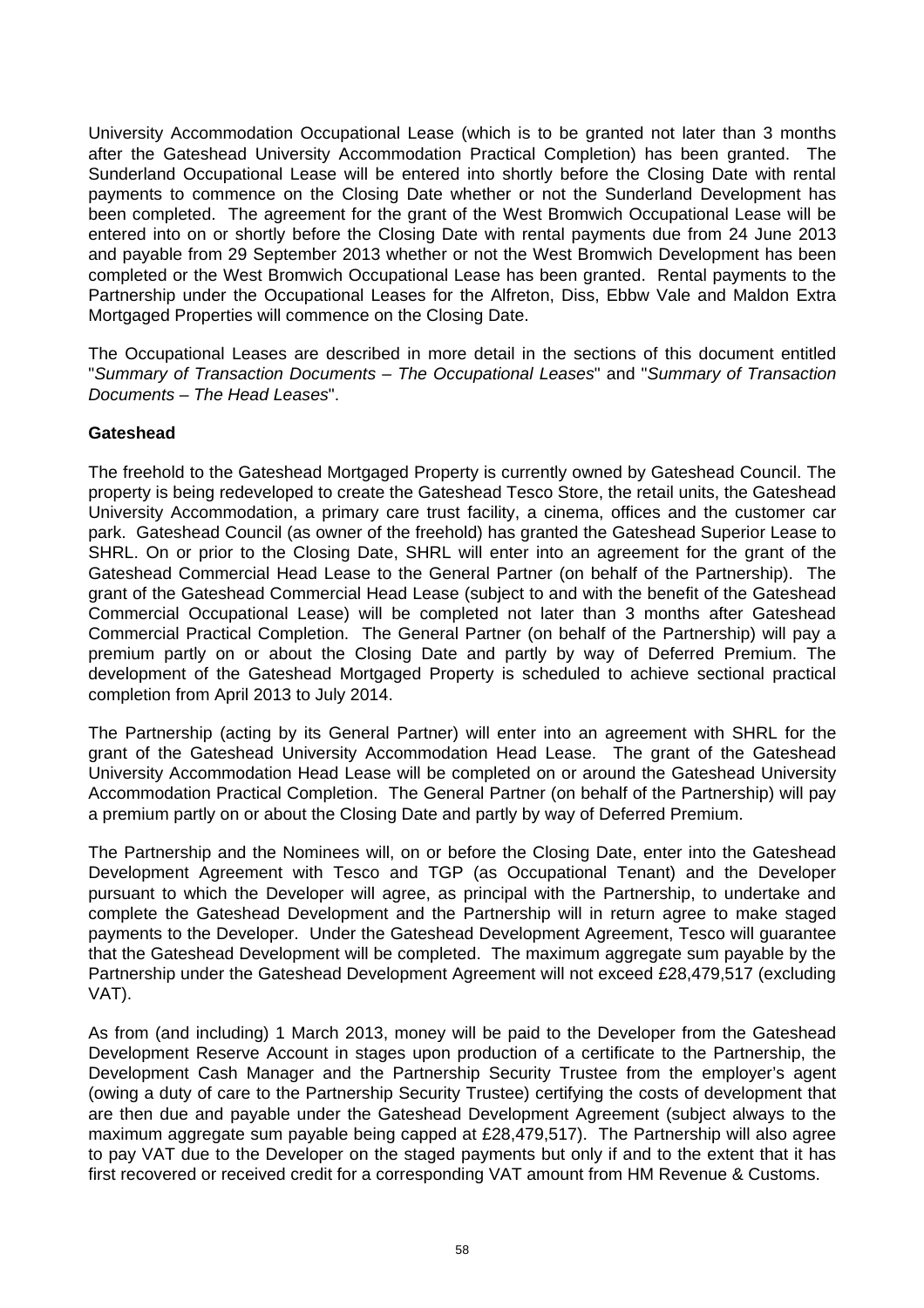On the Closing Date the Partnership will retain the Gateshead Development Reserve Amount from the Partnership Loan being an amount equal to £31,377,265.11 and deposit such amount into the Gateshead Development Reserve Account, to fund as from (and including) 1 March 2013 (with the Developer being directly responsible for such costs from the Bond Closing Date up to and including 28 February 2013): (a) the remaining cost of completion of the Gateshead Development (excluding VAT) in respect of the Gateshead Development, including the cost of sub-tenants' works to be carried out by the Developer and incentive payments to be made to sub-tenants; (b) the Developer's fee (excluding VAT) in respect of the Gateshead Development; (c) the fees of the professional team (excluding VAT) in respect of the Gateshead Development; (d) an amount equal to the estimated amount of SDLT (including any SDLT chargeable under Paragraph 3 of Schedule 7 Finance Act 2003) together with any interest and penalties arising from or relating to the same) payable in respect of the grant of the Gateshead Commercial Head Lease and the Gateshead University Accommodation Head Lease (and the amount in the Gateshead Development Reserve Account identified to pay the SDLT shall be held under a separate ledger marked the Gateshead SDLT Ledger (the "**Gateshead SDLT Ledger**") and used only to pay the SDLT due); and (e) an amount equal to the Insurance Excess Amount in relation to a specified insurance policy for the Gateshead Mortgaged Property (and the amount in the Gateshead Development Reserve Account identified as the Insurance Excess Amount shall be held under a separate ledger marked the Insurance Excess Amount Ledger (the "**Insurance Excess Amount Ledger**") and used only to pay any relevant insurance excess prior to the release of any balance, once no excess is payable, as part of the Deferred Premium for the Gateshead Mortgaged Property).

If the amount deposited in respect of the estimated SDLT due in respect of the grant of the Gateshead Commercial Head Lease and/or the Gateshead University Accommodation Head Lease exceeds or falls short of the actual SDLT chargeable (as applicable), the premium payable for the grant of the Gateshead Commercial Head Lease and/or the Gateshead University Accommodation Head Lease will be adjusted accordingly pursuant to the agreement for the grant of the Gateshead Commercial Head Lease or the agreement for the grant of the Gateshead University Accommodation Head Lease to take account of the excess or shortfall.

Upon any excess ceasing to be payable under the specified insurance policy for the Gateshead Mortgaged Property, any balance remaining of the Insurance Excess Amount will be payable as part of the Deferred Premium for the Gateshead Mortgaged Property.

If the amount deposited in the Gateshead Development Reserve Account (excluding the amounts held under the Gateshead SDLT Ledger and the Insurance Excess Amount Ledger) by the Partnership exceeds the amount required to fund as from (and including) 1 March 2013 (with the Developer being directly responsible for such costs from the Bond Closing Date up to and including 28 February 2013): (a) the remaining cost of completion of the Gateshead Development (excluding VAT) including the cost of sub-tenants' works to be carried out by the Developer and incentive payments to be made to sub-tenants; (b) the Developer's fee (excluding VAT) in respect of the Gateshead Development; and (c) the fees of the professional team (excluding VAT) in respect of the Gateshead Development and all other amounts required to be paid under the Gateshead Development Agreement, the balance may be applied from time to time by the Development Cash Manager on the instructions and at the discretion of the General Partner towards future capital expenditure of the Partnership (to the extent required) or be deposited in the Partnership Distribution Account.

TGP (guaranteed by Tesco) will enter into an agreement for the grant of the Gateshead Commercial Occupational Lease shortly before the Closing Date, under which it will be obliged to pay the rent under the Gateshead Commercial Occupational Lease from 20 May 2013, the first payment to be made on 24 June 2013, irrespective of whether the Gateshead Development (excluding the Gateshead University Accommodation) is completed or the Gateshead Commercial Occupational Lease has been granted. TGP (guaranteed by Tesco) will also on or before the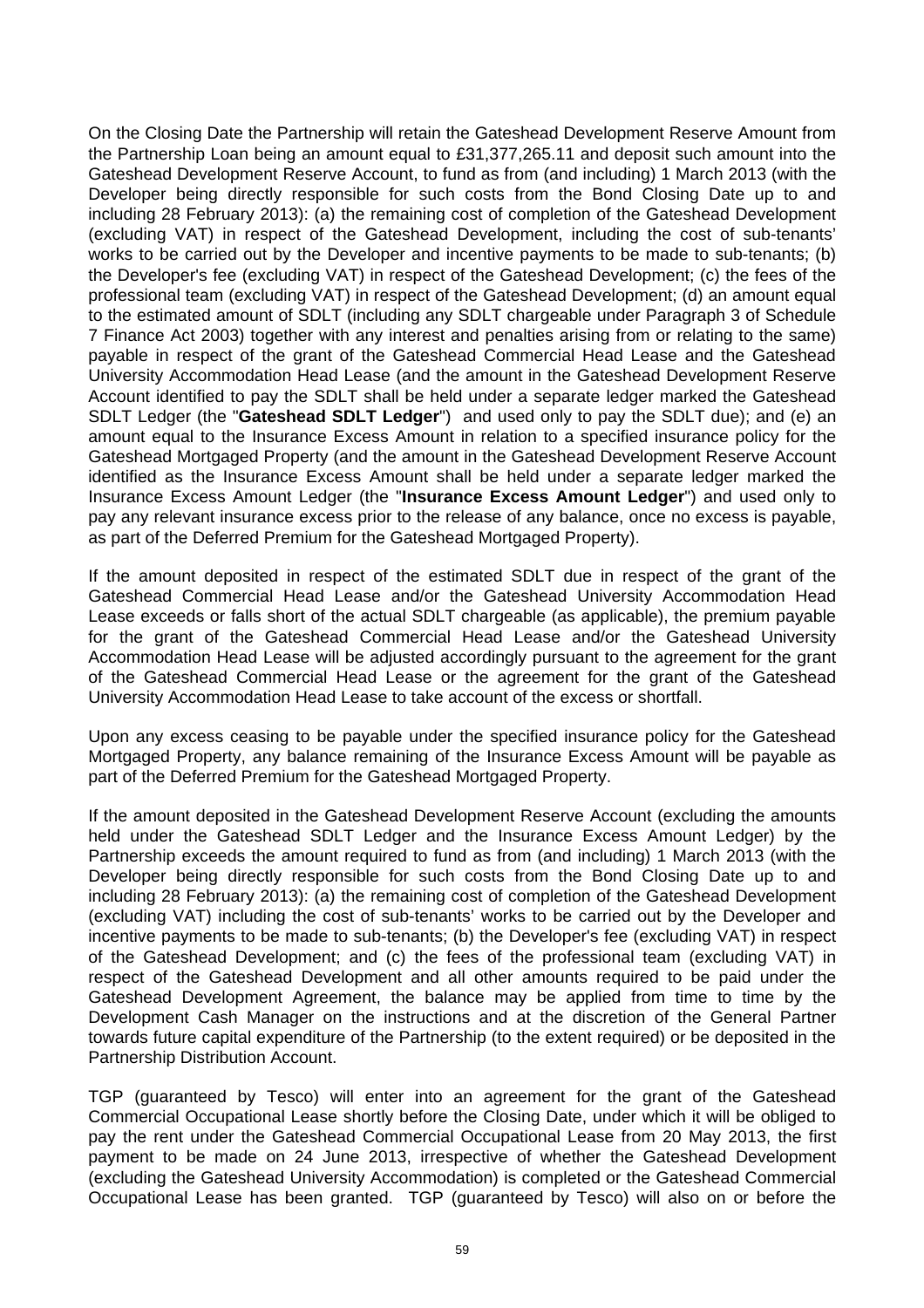Closing Date, enter into an agreement for the grant of the Gateshead University Accommodation Occupational Lease, under the terms of which it will be obliged to pay the rent under the Gateshead University Accommodation Occupational Lease from 1 July 2015, the first payment to be made on 29 September 2015 irrespective of whether the Gateshead University Accommodation has been completed or the Gateshead University Accommodation Occupational Lease has been granted. This will be backed up by the Gateshead Rent Continuation Deed between the Partnership, the Nominees, TGP and Tesco, under which TGP, guaranteed by Tesco, will covenant to pay an amount equal to the rent reserved under the Gateshead Commercial Occupational Lease and the Gateshead University Accommodation Occupational Lease respectively, notwithstanding the determination of the agreement for the grant of the Gateshead Commercial Occupational Lease, Gateshead Commercial Occupational Lease and the agreement for the grant of the Gateshead University Accommodation Occupational Lease or the Gateshead Commercial Occupational Lease or the Gateshead University Accommodation Occupational Lease in each case, once granted, by reason of the determination of the Gateshead Superior Lease and consequent termination of the relevant Occupational Lease.

In the agreement for the grant of the Gateshead University Accommodation Occupational Lease, TGP (guaranteed by Tesco) will agree to discharge SHRL's obligation (under the agreement with Northumbria University at Newcastle entered into on 5 July 2011) to grant the Northumbria University Lease immediately after the Gateshead University Accommodation Occupational Lease has been granted to TGP (unless the Northumbria University Lease has already been granted by SHRL to Northumbria University at Newcastle first, and the Gateshead University Accommodation Occupational Lease is then granted to TGP subject to and with the benefit of the Northumbria University Lease).

Under the Gateshead Superior Lease, SHRL is obliged to pay a yearly rent (from June 2016) to Gateshead Council of £375,000 (the "**Basic Rent**") plus an additional rent of 10% of the rents received in each year from the Gateshead Mortgaged Property (excluding the Gateshead University Accommodation) less the Basic Rent (the "**Additional Rent**") (the Basic Rent and the Additional Rent together, the "**Gateshead Geared Rent**"). The Basic Rent is payable from the date two years from the date of practical completion of the Gateshead Development with the Additional Rent payable ten working days after such date. TGP under the Gateshead Commercial Occupational Lease will discharge the Gateshead Geared Rent payment obligation for SHRL and pay the Gateshead Geared Rent direct to Gateshead Council. TGP will enter into a rent payment deed (the "**Gateshead Rent Payment Deed**") with Gateshead Council to pay the Gateshead Geared Rent under the Gateshead Superior Lease to Gateshead Council.

The Subordinated Loan Agreement will provide that if more than one Rating Agency downgrades Tesco's long-term senior unsecured credit rating to below investment grade, being lower than BBB- (for S&P and Fitch) and Baa3 (for Moody's), then the Partnership will be obliged, pursuant to the Subordinated Loan Agreement, to deposit an amount equal to the estimated Gateshead Geared Rent for two quarters (i.e. two rent payment dates) borrowed under the Subordinated Loan Agreement (as to which see the section entitled "*The Subordinated Loan Agreement*") into a designated account controlled by the Partnership (which will be charged to the Partnership Security Trustee) to enable the Partnership to make payment of the Gateshead Geared Rent to Gateshead Council. If TGP fails to pay the Gateshead Geared Rent in accordance with its obligations under the Gateshead Rent Payment Deed, the Partnership may use funds standing to the credit of the designated account to pay the Gateshead Geared Rent direct to Gateshead Council who will accept payment in satisfaction and discharge of the obligation to pay the Gateshead Geared Rent under the Gateshead Superior Lease.

If the Gateshead Development is not completed by 1 May 2016 (or such later date by which Gateshead Council formally agrees that the Gateshead Development can be completed, provided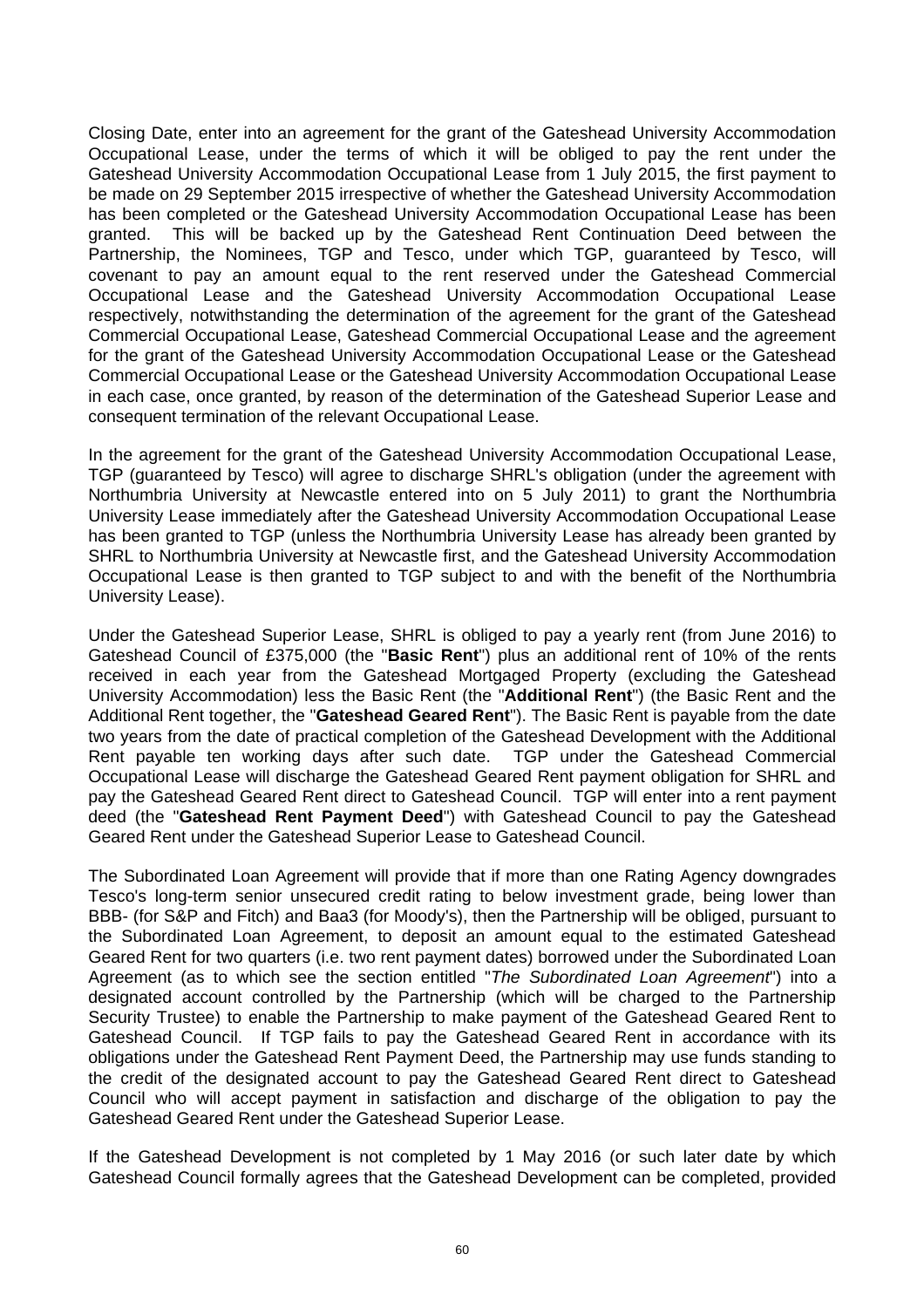such date is not later than 1 July 2017), it will constitute a Substitution Event in relation to the Gateshead Mortgaged Property.

### **Sunderland**

The freehold to the Sunderland Mortgaged Property is currently owned by TSL. The property is being redeveloped to create the Sunderland Tesco Store, the retail units and the customer car park. On or prior to the Closing Date, TSL will grant the Sunderland Head Lease to the Partnership (acting by its General Partner) and the General Partner (on behalf of the Partnership) will pay the purchase price as a premium. The development of the Sunderland Mortgaged Property is scheduled to achieve practical completion in May 2013.

The Partnership and the Nominees will, on or before the Closing Date, enter into the Sunderland Development Agreement with TSL (as freeholder), Tesco, the Occupational Nominees (as Occupational Tenant) and the Developer pursuant to which the Developer will agree, as principal with the Partnership, to undertake and complete the development and the Partnership will in return agree to make staged payments to the Developer. Under the Sunderland Development Agreement, Tesco will guarantee that the Sunderland Development will be completed. The maximum aggregate sum payable by the Partnership under the Sunderland Development Agreement will not exceed £1,595,506.91 (excluding VAT).

As from (and including) 1 March 2013, money will be paid to the Developer from the Sunderland Development Reserve Account in stages upon production of a certificate to the Partnership, the Development Cash Manager and the Partnership Security Trustee from the employer's agent (owing a duty of care to the Partnership Security Trustee) certifying the costs of development that are then due and payable under the Sunderland Development Agreement (subject always to the maximum aggregate sum payable being capped at £1,595,506.91). The Partnership will also agree to pay VAT due to the Developer on the staged payments but only if and to the extent that it has first recovered or received credit for a corresponding VAT amount from HM Revenue & Customs.

On the Closing Date the Partnership will retain the Sunderland Development Reserve Amount from the Partnership Loan being an amount equal to £1,595,506.91 and deposit such amount into the Sunderland Development Reserve Account, to fund as from (and including) 1 March 2013 (with the Developer being directly responsible for such costs from the Bond Closing Date up to and including 28 February 2013): (a) the remaining cost of completion of the Sunderland Development (excluding VAT), including the cost of sub-tenants' works to be carried out by the Developer and incentive payments to be made to sub-tenants; (b) the Developer's fee (excluding VAT) in respect of the Sunderland Development; and (c) the fees of the professional team (excluding VAT) in respect of the Sunderland Development.

If the amount deposited in the Sunderland Development Reserve Account by the Partnership exceeds the amount required to fund as from (and including) 1 March 2013 (with the Developer being directly responsible for such costs from the Bond Closing Date up to and including 28 February 2013): (a) the remaining cost of completion of the Sunderland Development (excluding VAT), including the cost of sub-tenants' works to be carried out by the Developer and incentive payments to be made to sub-tenants; (b) the Developer's fee (excluding VAT) in respect of the Sunderland Development; and (c) the fees of the professional team (excluding VAT) in respect of the Sunderland Development and all other amounts required to be paid under the Sunderland Development Agreement, the balance may be applied from time to time by the Development Cash Manager on the instructions and at the discretion of the General Partner towards future capital expenditure of the Partnership (to the extent required) or to be deposited in the Partnership Distribution Account.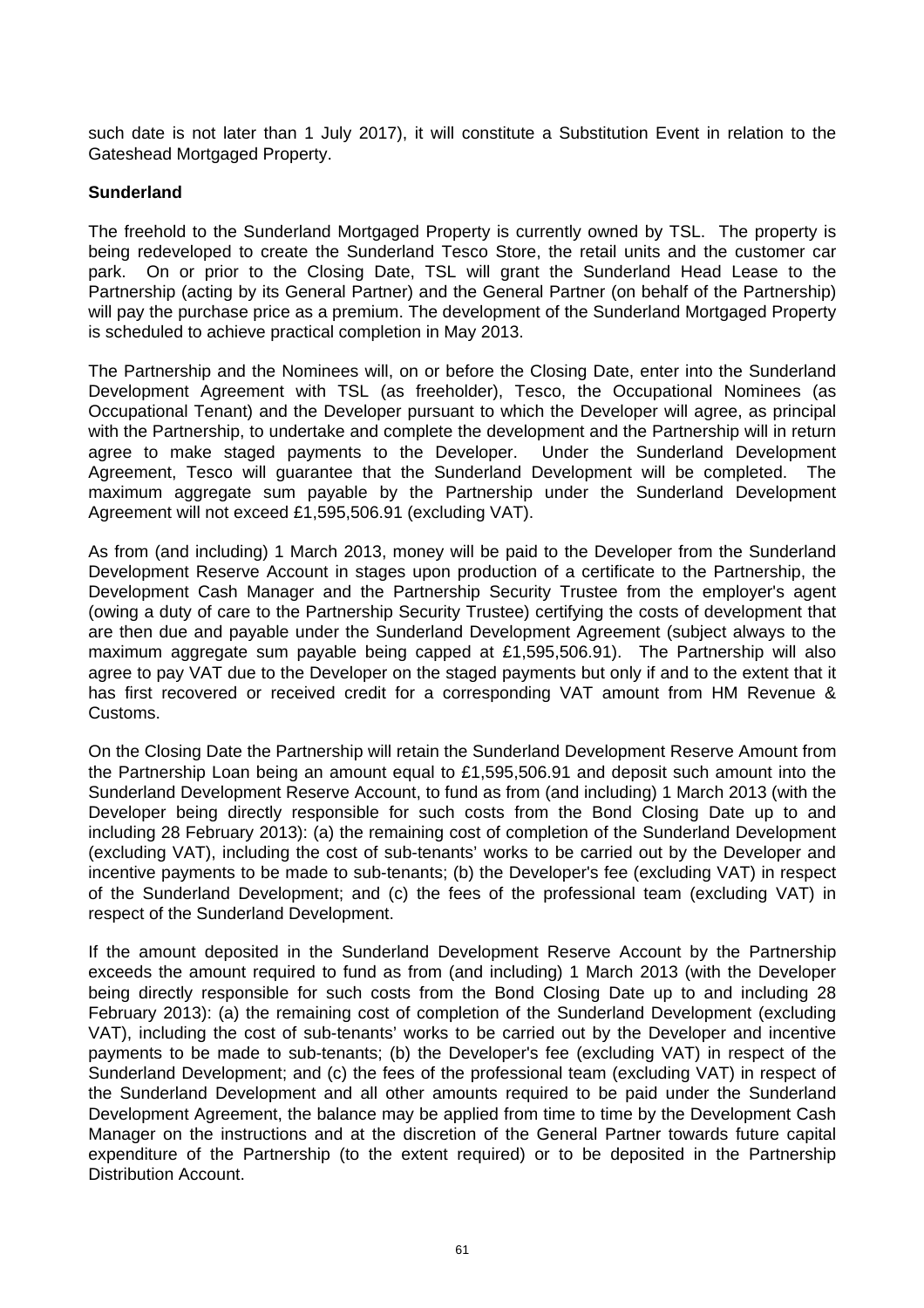The Occupational Nominees will enter into the Sunderland Occupational Lease shortly before the Closing Date, obliging them to pay rent from the Bond Closing Date, irrespective of whether the Sunderland Development is completed.

### **West Bromwich**

The freehold to the West Bromwich Mortgaged Property is currently owned by Sandwell Council. The property is being redeveloped to create the West Bromwich Tesco Store, the retail units, the cinema, the petrol filling station and customer car park. Sandwell Council (as owner of the freehold) has entered into an agreement with TSL for the grant of the West Bromwich Superior Lease. On or prior to the Closing Date, the Partnership (acting by its General Partner) will enter into an agreement for the purchase of the West Bromwich Mortgaged Property by means of a head lease to be granted by TSL to the General Partner (on behalf of the Partnership), and the General Partner (on behalf of the Partnership) will pay a premium partly on or about the Closing Date and partly by way of Deferred Premium instalments on subsequent dates. The West Bromwich Development is scheduled to achieve sectional practical completion between June 2013 and September 2013.

The Partnership and the Nominees will, on or before the Closing Date, enter into the West Bromwich Development Agreement with Tesco, TSL (as Occupational Tenant) and the West Bromwich Developer pursuant to which the West Bromwich Developer will agree, as principal with the Partnership, to undertake and complete the West Bromwich Development and the Partnership will in return agree to make staged payments to the West Bromwich Developer. Under the West Bromwich Development Agreement, Tesco will guarantee that the West Bromwich Development will be completed. The maximum aggregate sum payable by the Partnership under the West Bromwich Development Agreement will not exceed £25,094,041.15 (excluding VAT).

As from (and including) 1 March 2013, money will be paid to the West Bromwich Developer from the West Bromwich Development Reserve Account in stages upon production of a certificate to the Partnership, the Development Cash Manager and the Partnership Security Trustee from a representative (owing a duty of care to the Partnership Security Trustee) certifying the costs of development that are then due and payable under the West Bromwich Development Agreement (subject always to the maximum aggregate sum payable being capped at £25,094,041.15). The Partnership will also agree to pay VAT due to the West Bromwich Developer on the staged payments but only if and to the extent that it has first recovered or received credit for a corresponding VAT amount from HM Revenue & Customs.

On the Closing Date the Partnership will retain the West Bromwich Development Reserve Amount from the Partnership Loan being an amount equal to £28,162,023.59 and deposit such amount into the West Bromwich Development Reserve Account, to fund as from (and including) 1 March 2013 (with the West Bromwich Developer being directly responsible for such costs from the Bond Closing Date up to and including 28 February 2013): (a) the remaining cost of completion of the West Bromwich Development (excluding VAT), including the cost of sub-tenants' works to be carried out by the West Bromwich Developer and incentive payments to be made to sub-tenants; (b) the West Bromwich Developer's fee (excluding VAT) in respect of the West Bromwich Development; (c) the fees of the professional team (excluding VAT) in respect of the West Bromwich Development; and (d) an amount equal to the estimated amount of SDLT (including any SDLT chargeable under Paragraph 3 of Schedule 7 Finance Act 2003) together with any interest and penalties arising from or relating to the same) payable in respect of the grant of the West Bromwich Head Lease (and the amount in the West Bromwich Development Reserve Account identified to pay the SDLT shall be held under a separate ledger marked the West Bromwich SDLT Ledger (the "**West Bromwich SDLT Ledger**") and used only to pay the SDLT due).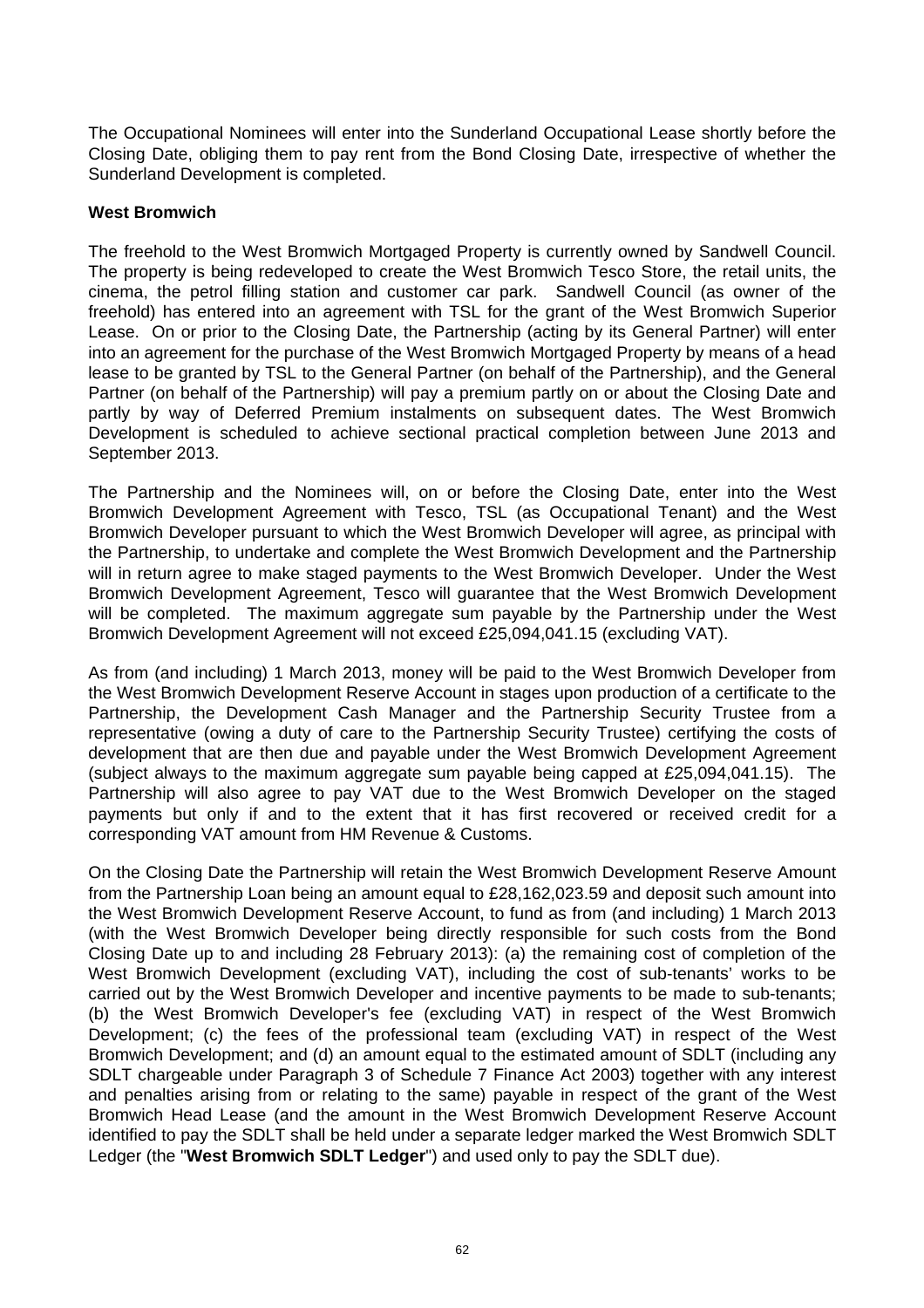If the amount deposited in the West Bromwich Development Reserve Account (excluding the amount held under the West Bromwich SDLT Ledger) by the Partnership exceeds the amount required to fund as from (and including) 1 March 2013 (with the West Bromwich Developer being directly responsible for such costs from the Bond Closing Date up to and including 28 February 2013): (a) the remaining cost of completion of the West Bromwich Development (excluding VAT), including the cost of sub-tenants' works to be carried out by the West Bromwich Developer and incentive payments to be made to sub-tenants; (b) the West Bromwich Developer's fee (excluding VAT) in respect of the West Bromwich Development; and (c) the fees of the professional team (excluding VAT) in respect of the West Bromwich Development and all other amounts required to be paid under the West Bromwich Development Agreement, the balance may be applied from time to time by the Development Cash Manager on the instructions and at the discretion of the General Partner towards future capital expenditure of the Partnership (to the extent required) or be deposited in the Partnership Distribution Account.

If the amount deposited in respect of the estimated SDLT due in respect of the grant of the West Bromwich Head Lease exceeds or falls short of the actual SDLT chargeable, the premium payable for the grant of the West Bromwich Head Lease will be adjusted accordingly pursuant to the agreement for the grant of the West Bromwich Head Lease to take account of the excess or shortfall.

TSL (guaranteed by Tesco) will enter into an agreement for the grant of an Occupational Lease in respect of the West Bromwich Mortgaged Property shortly before the Closing Date, obliging it to pay the rent from 24 June 2013, the first payment to be made on 29 September 2013, irrespective of whether the West Bromwich Development is completed and the grant of the West Bromwich Occupational Lease has been granted. This will be backed up by the West Bromwich Rent Continuation Deed between the Partnership, the Nominees, TSL and Tesco under which TSL, guaranteed by Tesco, will covenant to pay an amount equal to the rent reserved under the West Bromwich Occupational Lease notwithstanding the determination of the agreement for the grant of the West Bromwich Occupational Lease by reason of the determination of the Sandwell Council Agreement, or once the Occupational Lease has been granted, by reason of the determination of the West Bromwich Superior Lease and consequent termination of the West Bromwich Occupational Lease.

Under the West Bromwich Superior Lease, TSL is obliged to pay a yearly rent to Sandwell Council, which in the first five years of the term (from October 2013) is the higher of £80,000 and 5% of the gross rent received and for the remainder of the term is 5% of the rents received in each year from the West Bromwich Mortgaged Property (excluding the West Bromwich Tesco Store) (the "**West Bromwich Geared Rent**"). The West Bromwich Geared Rent becomes payable on the first rent payment date which occurs following the grant of the West Bromwich Superior Lease, being one of 22 January, 22 April, 22 July or 22 October, as appropriate. TSL (as Occupational Tenant) under the West Bromwich Occupational Lease will discharge the West Bromwich Geared Rent payment obligation for TSL (as tenant under the West Bromwich Superior Lease) and pay the West Bromwich Geared Rent direct to Sandwell Council. TSL will enter into a rent payment deed (the "**West Bromwich Rent Payment Deed**") with Sandwell Council to pay the West Bromwich Geared Rent under the West Bromwich Superior Lease direct to Sandwell Council.

The Subordinated Loan Agreement will provide that if more than one Rating Agency downgrades Tesco's long-term senior unsecured credit rating to below investment grade, being lower than BBB- (for S&P and Fitch) and Baa3 (for Moody's), then the Partnership will be obliged, pursuant to the Subordinated Loan Agreement, to deposit an amount equal to the estimated West Bromwich Geared Rent for two quarters (i.e. 2 rent payment dates) borrowed under the Subordinated Loan Agreement (as to which see the section entitled "The Subordinated Loan Agreement") into a designated account controlled by the Partnership (which will be charged to the Partnership Security Trustee) to enable the Partnership to make payment of the geared rent to Sandwell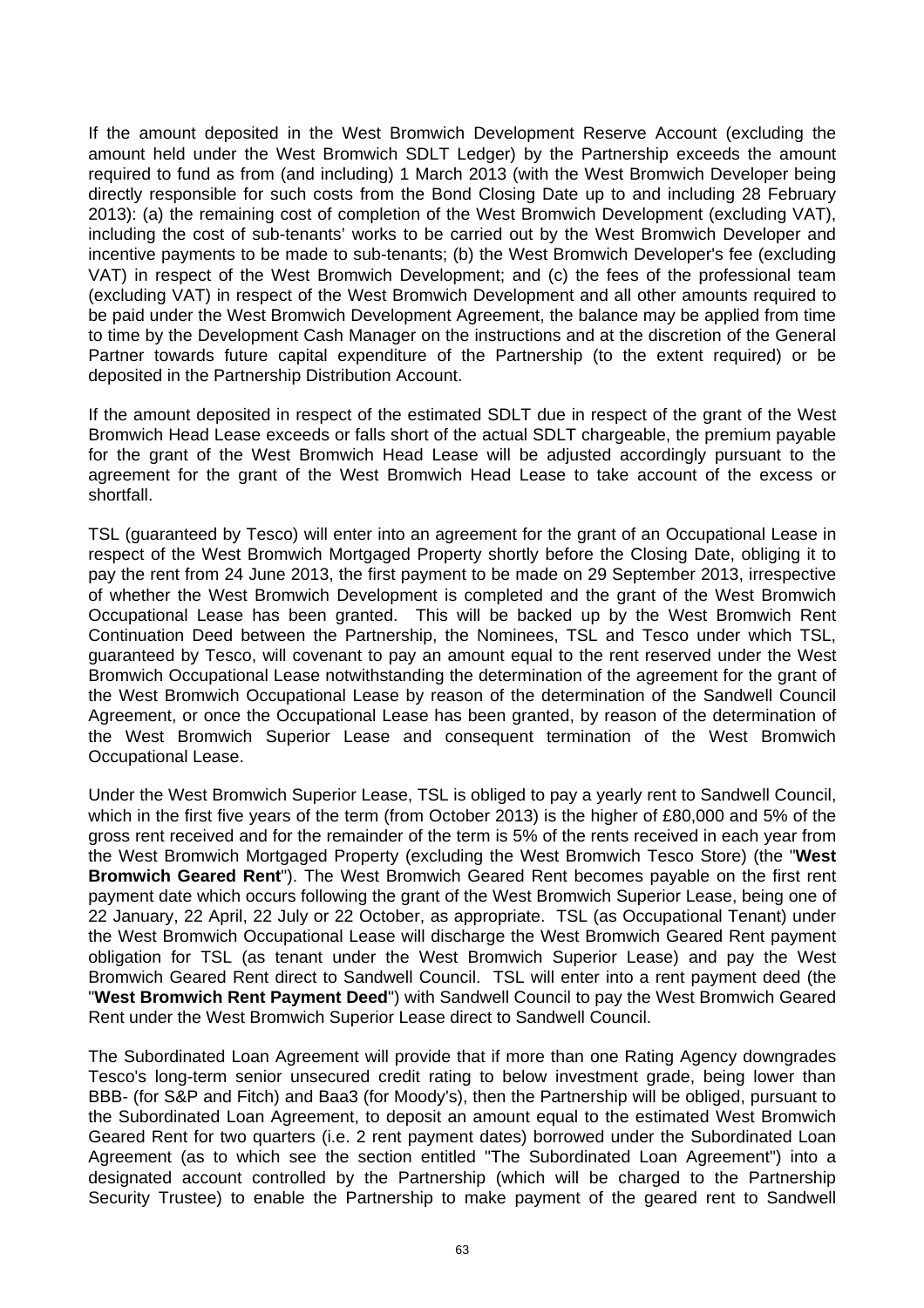Council. If TSL fails to pay the West Bromwich Geared Rent in accordance with its obligations under the West Bromwich Occupational Lease/West Bromwich Rent Payment Deed, the Partnership may use funds standing to the credit of the designated account to pay the West Bromwich Geared Rent direct to Sandwell Council who will accept payment in satisfaction and discharge of the obligation to pay the West Bromwich Geared Rent under the West Bromwich Superior Lease.

If the West Bromwich Development is not completed within three years of its anticipated completion date of 16 September 2013, it will constitute a Substitution Event in relation to the West Bromwich Mortgaged Property.

### *Property Portfolio values*

Cushman & Wakefield LLP (the "**Valuers**") have valued the Property Portfolio as at the Valuation Date. The Valuation Report includes the Market Value (on the special assumption of vacant possession and Market Rent (as each term is defined in the Valuation Report)) of the Partnership's interest in respect of each of the properties within the Property Portfolio as at the Valuation Date. Please refer to the Valuation Report reproduced in the section of this document entitled "*Valuation Report*" for the details of the valuation.

#### *Security*

The Property Portfolio will form part of the security held by the Partnership Security Trustee in respect of the Partnership Secured Obligations pursuant to the Partnership Deed of Charge and the Nominees Deed of Charge.

### *Certificates of Title*

A certificate of title in respect of each property within the Property Portfolio (the "**Certificates of Title**" and each a "**Certificate of Title**") will be given on the Closing Date by Berwin Leighton Paisner LLP as the solicitors to the Tesco Group, the Issuer, the Partnership, the General Partner and the Tesco Limited Partner.

The Certificates of Title will address the quality of title of each property within the Property Portfolio and will be issued on the basis of Berwin Leighton Paisner LLP's review of the title documents supplied by the Tesco Group, the Issuer, the Partnership, the General Partner and the Tesco Limited Partner and customary conveyancing searches and enquiries. The Certificates of Title will be based on the City of London Law Society Land Law Committee long form certificate of title, 6th Edition 2007 (with slight amendment), which is a recognised standard form document used in the legal profession.

For more information with respect to the values and the title to the properties within the Property Portfolio, see the sections of this document entitled "*Valuation Report*" and "*Risk Factors*".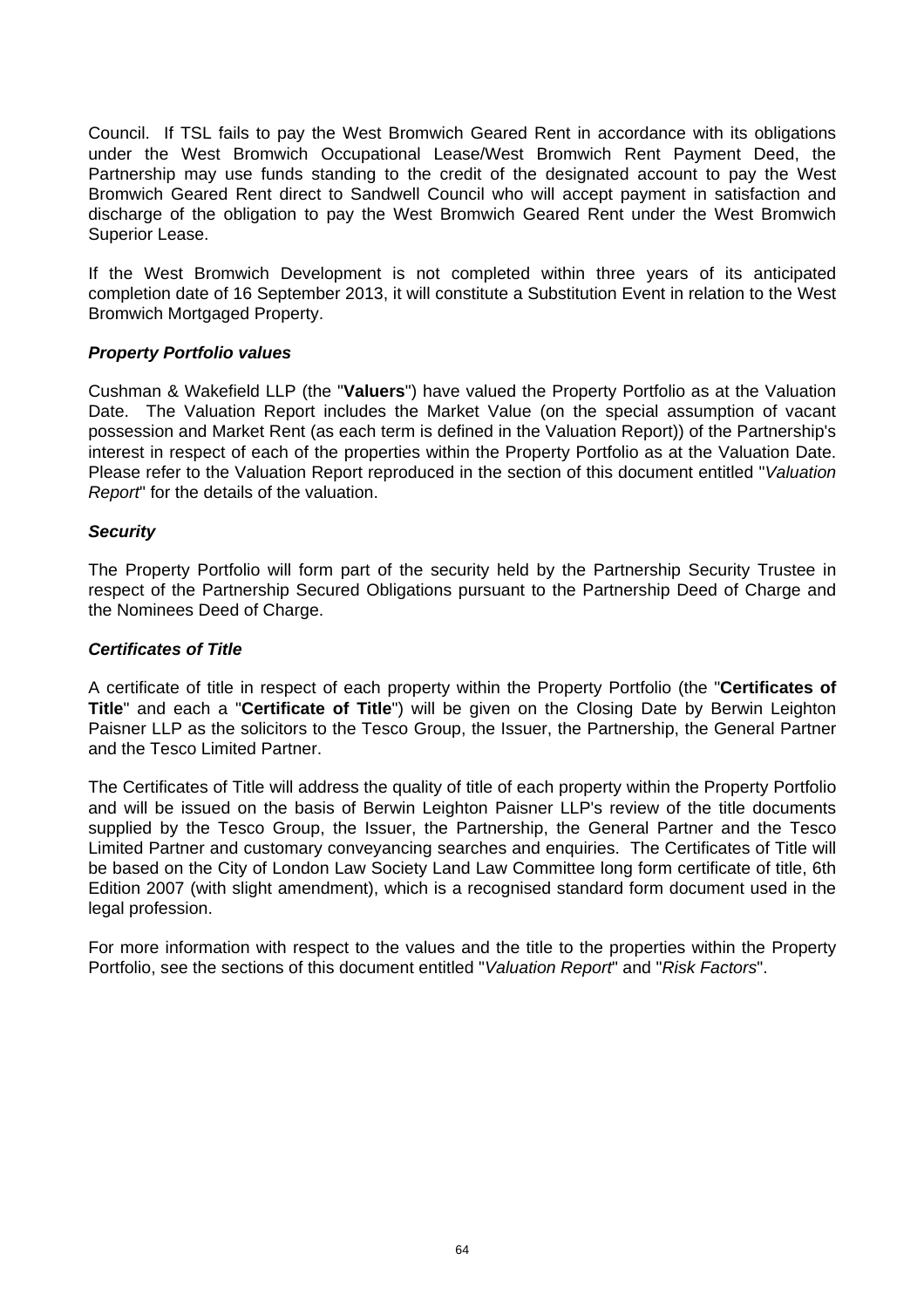# **GEOGRAPHIC DISTRIBUTION OF THE PROPERTY PORTFOLIO**

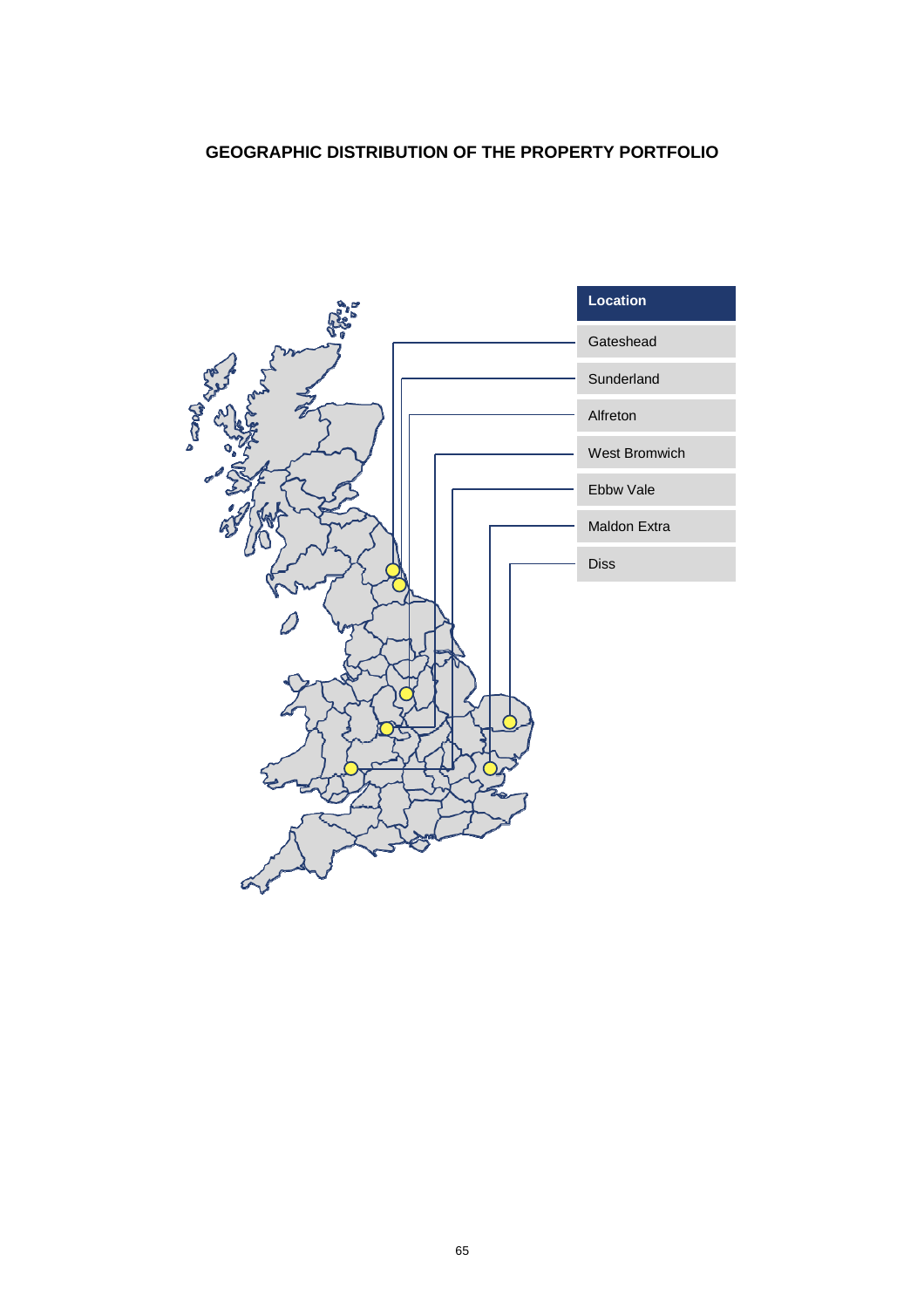### **SUMMARY OF TRANSACTION DOCUMENTS**

*The following is intended only to be a summary of certain provisions of the principal Transaction Documents.*

### **The Partnership Loan Agreement**

The Issuer will advance the Partnership Loan in an aggregate principal amount of £493,400,000 to the Partnership on the Closing Date pursuant to the Partnership Loan Agreement.

The Partnership will apply the proceeds of the Partnership Loan (together with other available funds) to:

- (i) acquire long leases of each property in the Property Portfolio (except for the Gateshead Mortgaged Property and the West Bromwich Mortgaged Property) and to acquire agreements for the grant of a long lease of the Gateshead Mortgaged Property and the West Bromwich Mortgaged Property;
- (ii) retain the Gateshead Development Reserve Amount, all of which will be deposited into the Gateshead Development Reserve Account and which will be used to fund: (A) the deferred premium (excluding VAT) payable for the grant of the Gateshead Commercial Head Lease; (B) the SDLT payable on the grant of the Gateshead Commercial Head Lease; (C) the deferred premium payable for the grant of the Gateshead University Accommodation Head Lease; (D) the SDLT payable on the grant of the Gateshead University Accommodation Head Lease; and (E) an amount equal to any Insurance Excess Amount in relation to a specified insurance policy for the Gateshead Mortgaged Property;
- (iii) retain the Sunderland Development Reserve Amount, all of which will be deposited into the Sunderland Development Reserve Account and which will be used to fund as from (and including) 1 March 2013 (with the Developer being directly responsible for such costs from the Bond Closing Date up to and including 28 February 2013): (A) the expected remaining cost of completion of the Sunderland Development (excluding VAT); (B) the Developer's fee (excluding VAT) in respect of the Sunderland Development; and (C) the fees of the professional team (excluding VAT) in respect of the Sunderland Development;
- (iv) retain the West Bromwich Development Reserve Amount, all of which will be deposited into the West Bromwich Development Reserve Account and which will be used to fund: (A) the deferred premium (excluding VAT) payable for the grant of the West Bromwich Head Lease; and (B) the SDLT payable on the grant of the West Bromwich Head Lease;
- (v) make a deposit of £8,020,396.17 to the Partnership Transaction Account to be credited to the Interest Reserve Ledger;
- (vi) make a deposit of £6,250 to the Partnership Transaction Account to be credited to the Partnership Expenses Reserve Ledger;
- (vii) make a deposit of £25,000 to the Partnership VAT Account to be credited to the Partnership VAT Recovery Adjustment Ledger;
- (viii) make a deposit of £421,601.08 to the Partnership Transaction Account to be credited to the Partnership SDLT Reserve Ledger;
- (ix) make a deposit to the Partnership Transaction Account in an amount equal to the difference (if any) between the amount, in aggregate, of interest and principal due to the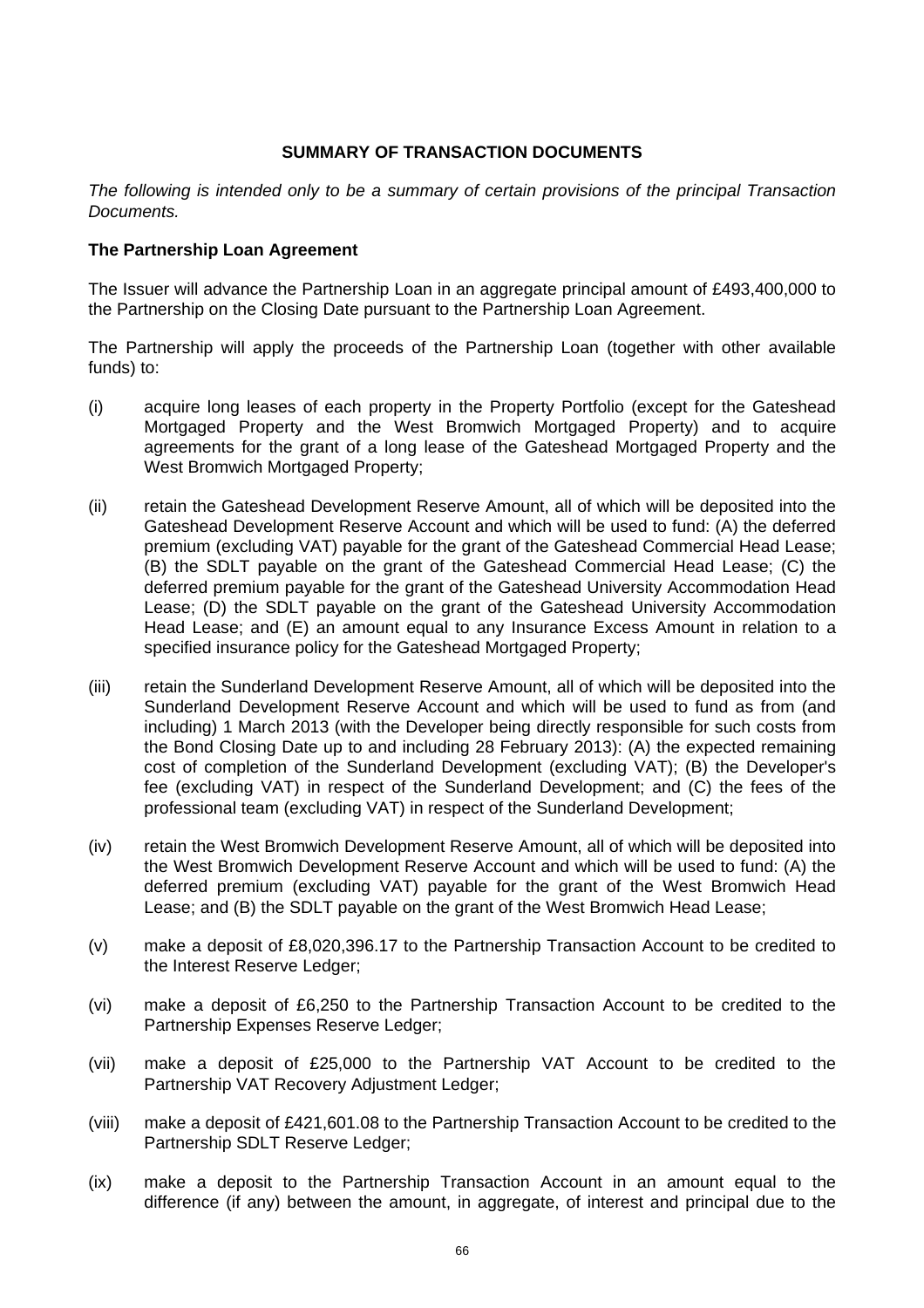Issuer on the first Loan Interest Payment Date pursuant to the Partnership Loan Agreement, and the amount, in aggregate, of interest and principal due to the Bondholders on the first Bond Interest Payment Date; and

(x) meet certain fees and expenses associated with the transactions described in this Prospectus.

### *Interest on the Partnership Loan*

The rate of interest on the Partnership Loan will be 5.4111% per annum. Interest will be paid by the Partnership to the Issuer quarterly in arrears on each Loan Interest Payment Date.

As the first Loan Interest Period is shorter than the first Bond Interest Period, the amount of interest payable on the Partnership Loan on the first Loan Interest Payment Date will be insufficient to meet the interest payable on the Bonds on the first Bond Interest Payment Date. The difference in interest accrued will be an amount equal to three days of interest due under the Bonds. The Partnership will pay a fee (the "**Partnership First Loan Interest Payment Date Fee**") to the Issuer on the first Loan Interest Payment Date in an amount equal to this amount on the first Loan Interest Payment Date. This difference in interest accrued is relevant for the first Bond Interest Payment Date only.

### *Scheduled amortisation of the Partnership Loan*

Subject to any early prepayment of the Partnership Loan in accordance with the terms of the Partnership Loan Agreement, the Partnership Loan will be repayable in instalments on each Loan Interest Payment Date from (and including) 10 April 2013 in the amount set out opposite the relevant Loan Interest Payment Date below (each, a "**Partnership Amortisation Amount**"). If any partial prepayment occurs on a Loan Interest Payment Date, then each Partnership Amortisation Amount which falls to be paid after such prepayment shall be reduced by a proportion of such Partnership Amortisation Amount which is the same proportion as the prepayment bears to the outstanding principal amount of the Partnership Loan immediately prior to such prepayment but after deducting any scheduled repayments made in accordance with the Partnership Loan Agreement on such Loan Interest Payment Date.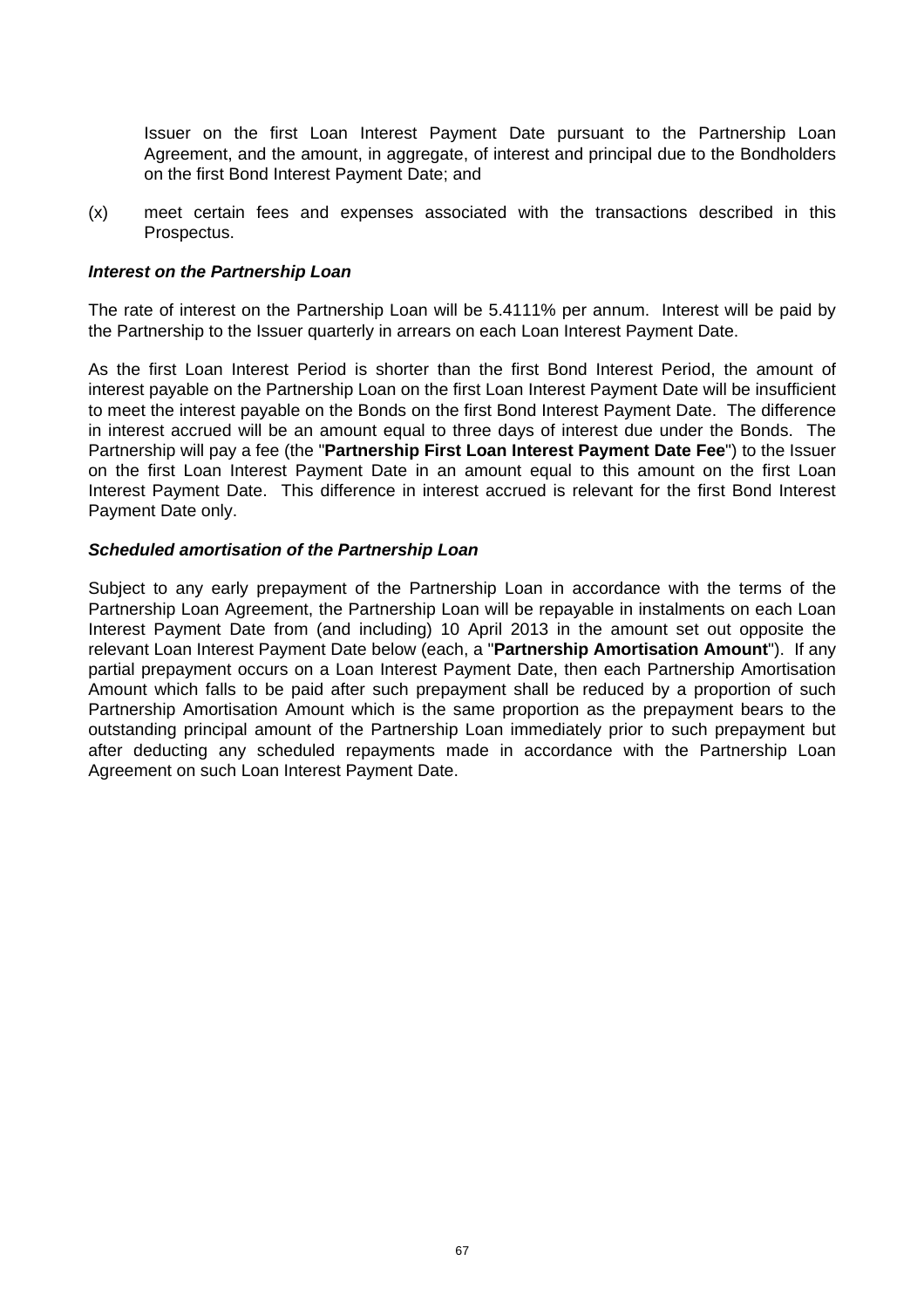| 10 April 2013   | $\mathbf 0$      | 10 April 2020   | 1,537,203 |
|-----------------|------------------|-----------------|-----------|
| 10 July 2013    | 0                | 10 July 2020    | 1,563,244 |
| 10 October 2013 | $\pmb{0}$        | 10 October 2020 | 1,584,391 |
| 10 January 2014 | $\pmb{0}$        | 10 January 2021 | 1,605,824 |
| 10 April 2014   | $\pmb{0}$        | 10 April 2021   | 1,627,214 |
| 10 July 2014    | $\boldsymbol{0}$ | 10 July 2021    | 1,658,172 |
| 10 October 2014 | 85,594           | 10 October 2021 | 1,680,604 |
| 10 January 2015 | 287,075          | 10 January 2022 | 1,703,339 |
| 10 April 2015   | 456,609          | 10 April 2022   | 1,728,614 |
| 10 July 2015    | 536,893          | 10 July 2022    | 1,761,078 |
| 10 October 2015 | 1,451,606        | 10 October 2022 | 1,784,902 |
| 10 January 2016 | 1,200,402        | 10 January 2023 | 1,809,047 |
| 10 April 2016   | 1,118,578        | 10 April 2023   | 2,431,639 |
| 10 July 2016    | 1,094,955        | 10 July 2023    | 2,553,372 |
| 10 October 2016 | 1,008,045        | 10 October 2023 | 2,596,371 |
| 10 January 2017 | 1,071,337        | 10 January 2024 | 2,631,495 |
| 10 April 2017   | 1,085,830        | 10 April 2024   | 2,675,161 |
| 10 July 2017    | 1,143,103        | 10 July 2024    | 2,733,844 |
| 10 October 2017 | 1,149,095        | 10 October 2024 | 2,777,516 |
| 10 January 2018 | 1,164,641        | 10 January 2025 | 2,815,090 |
| 10 April 2018   | 1,198,994        | 10 April 2025   | 2,857,934 |
| 10 July 2018    | 1,277,553        | 10 July 2025    | 2,902,173 |
| 10 October 2018 | 1,398,122        | 10 October 2025 | 2,941,433 |
| 10 January 2019 | 1,405,078        | 10 January 2026 | 2,981,224 |
| 10 April 2019   | 1,432,720        | 10 April 2026   | 3,021,410 |
| 10 July 2019    | 1,468,859        | 10 July 2026    | 3,071,920 |
| 10 October 2019 | 1,494,823        | 10 October 2026 | 3,113,476 |
| 10 January 2020 | 1,515,045        | 10 January 2027 | 3,155,594 |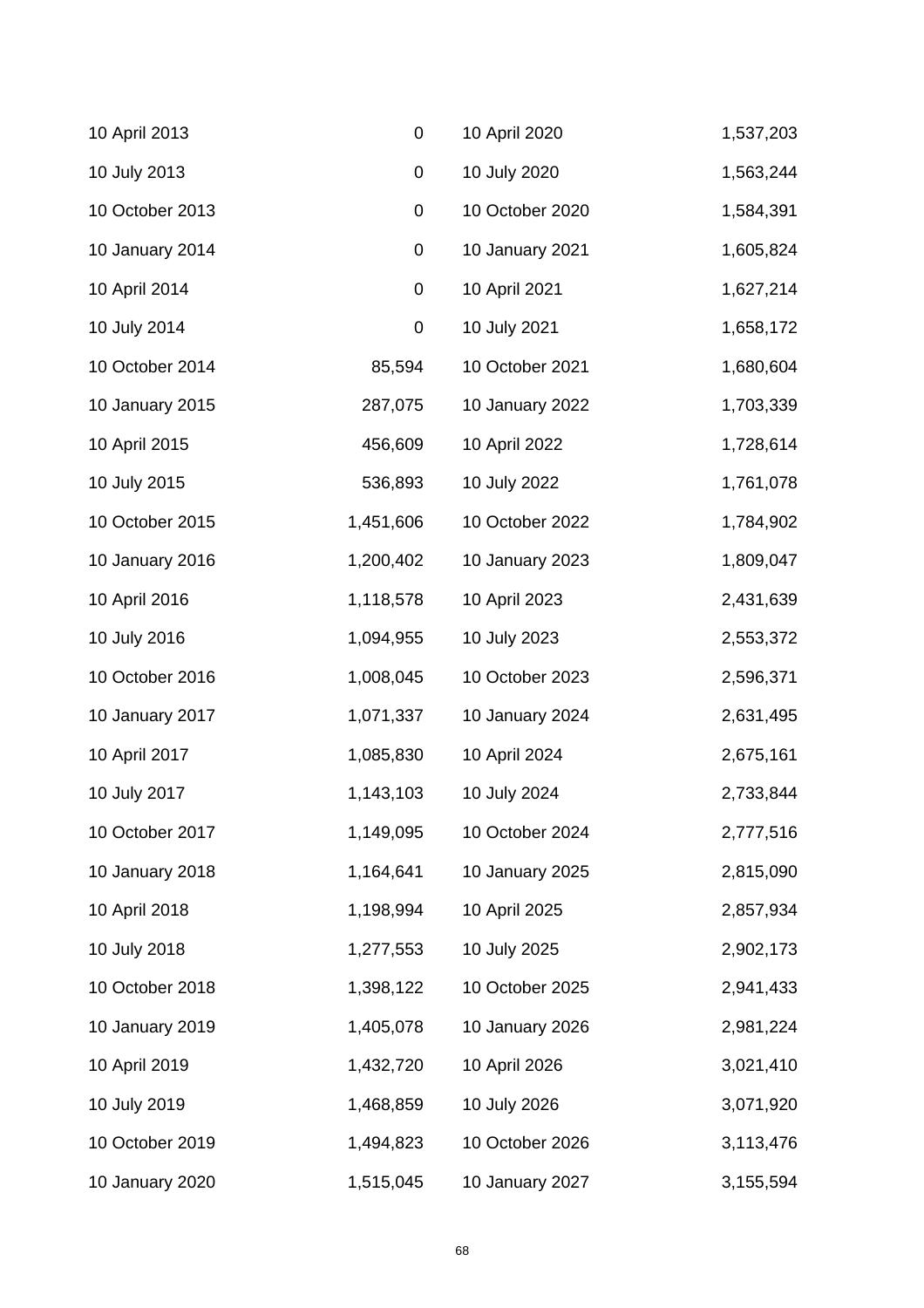| 10 April 2027   | 3,198,061 | 10 April 2034   | 5,859,431 |
|-----------------|-----------|-----------------|-----------|
| 10 July 2027    | 3,251,105 | 10 July 2034    | 5,965,570 |
| 10 October 2027 | 3,295,085 | 10 October 2034 | 6,054,337 |
| 10 January 2028 | 3,339,660 | 10 January 2035 | 6,136,238 |
| 10 April 2028   | 3,409,189 | 10 April 2035   | 6,222,134 |
| 10 July 2028    | 3,552,918 | 10 July 2035    | 6,312,601 |
| 10 October 2028 | 3,610,211 | 10 October 2035 | 6,397,996 |
| 10 January 2029 | 3,659,049 | 10 January 2036 | 6,484,546 |
| 10 April 2029   | 3,720,162 | 10 April 2036   | 6,571,844 |
| 10 July 2029    | 3,795,074 | 10 July 2036    | 6,671,931 |
| 10 October 2029 | 3,853,757 | 10 October 2036 | 6,762,187 |
| 10 January 2030 | 3,905,890 | 10 January 2037 | 6,853,664 |
| 10 April 2030   | 3,961,120 | 10 April 2037   | 6,949,384 |
| 10 July 2030    | 4,020,632 | 10 July 2037    | 7,054,746 |
| 10 October 2030 | 4,075,022 | 10 October 2037 | 7,150,181 |
| 10 January 2031 | 4,130,148 | 10 January 2038 | 7,246,906 |
| 10 April 2031   | 4,188,538 | 10 April 2038   | 7,369,294 |
| 10 July 2031    | 4,255,581 | 10 July 2038    | 7,586,874 |
| 10 October 2031 | 4,313,150 | 10 October 2038 | 7,700,514 |
| 10 January 2032 | 4,371,497 | 10 January 2039 | 7,804,685 |
| 10 April 2032   | 4,430,633 | 10 April 2039   | 7,923,499 |
| 10 July 2032    | 4,501,107 | 10 July 2039    | 8,060,067 |
| 10 October 2032 | 4,561,997 | 10 October 2039 | 8,177,962 |
| 10 January 2033 | 4,623,711 | 10 January 2040 | 8,288,591 |
| 10 April 2033   | 5,422,613 | 10 April 2040   | 8,407,079 |
| 10 July 2033    | 5,603,233 | 10 July 2040    | 8,527,488 |
| 10 October 2033 | 5,689,110 | 10 October 2040 | 8,642,846 |
| 10 January 2034 | 5,766,071 | 10 January 2041 | 8,759,764 |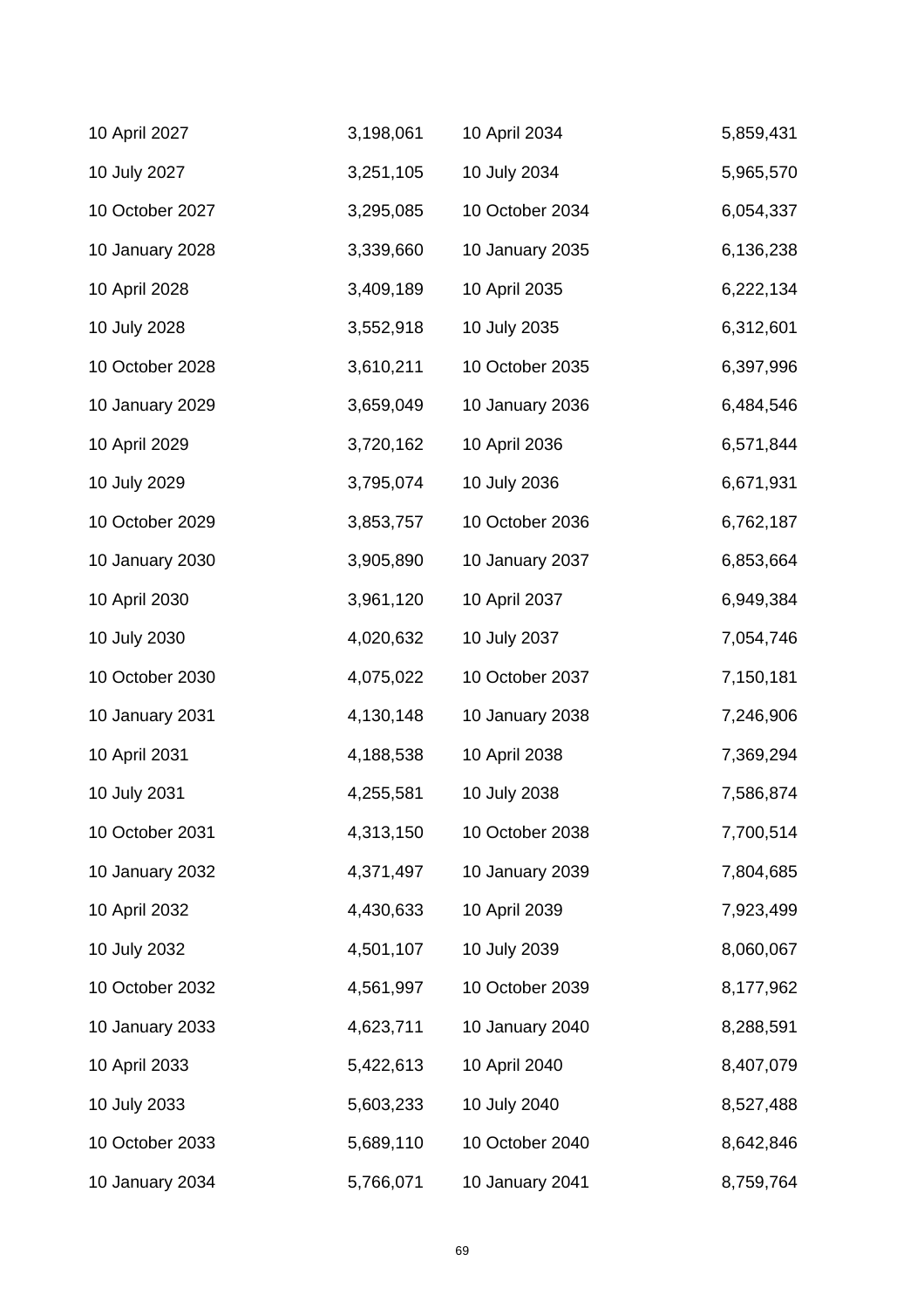| 10 April 2041   | 8,878,098 |
|-----------------|-----------|
| 10 July 2041    | 9,010,247 |
| 10 October 2041 | 9,132,135 |
| 10 January 2042 | 9,255,672 |
| 10 April 2042   | 9,380,583 |
| 10 July 2042    | 9,519,710 |
| 10 October 2042 | 9,648,490 |
| 10 January 2043 | 8,415,972 |
| 10 April 2043   | 5,769,808 |
| 10 July 2043    | 3,785,657 |
| 10 October 2043 | 1,126,921 |
| 10 January 2044 | 793,534   |
| 10 April 2044   | 804,269   |
| 10 July 2044    | 83,980    |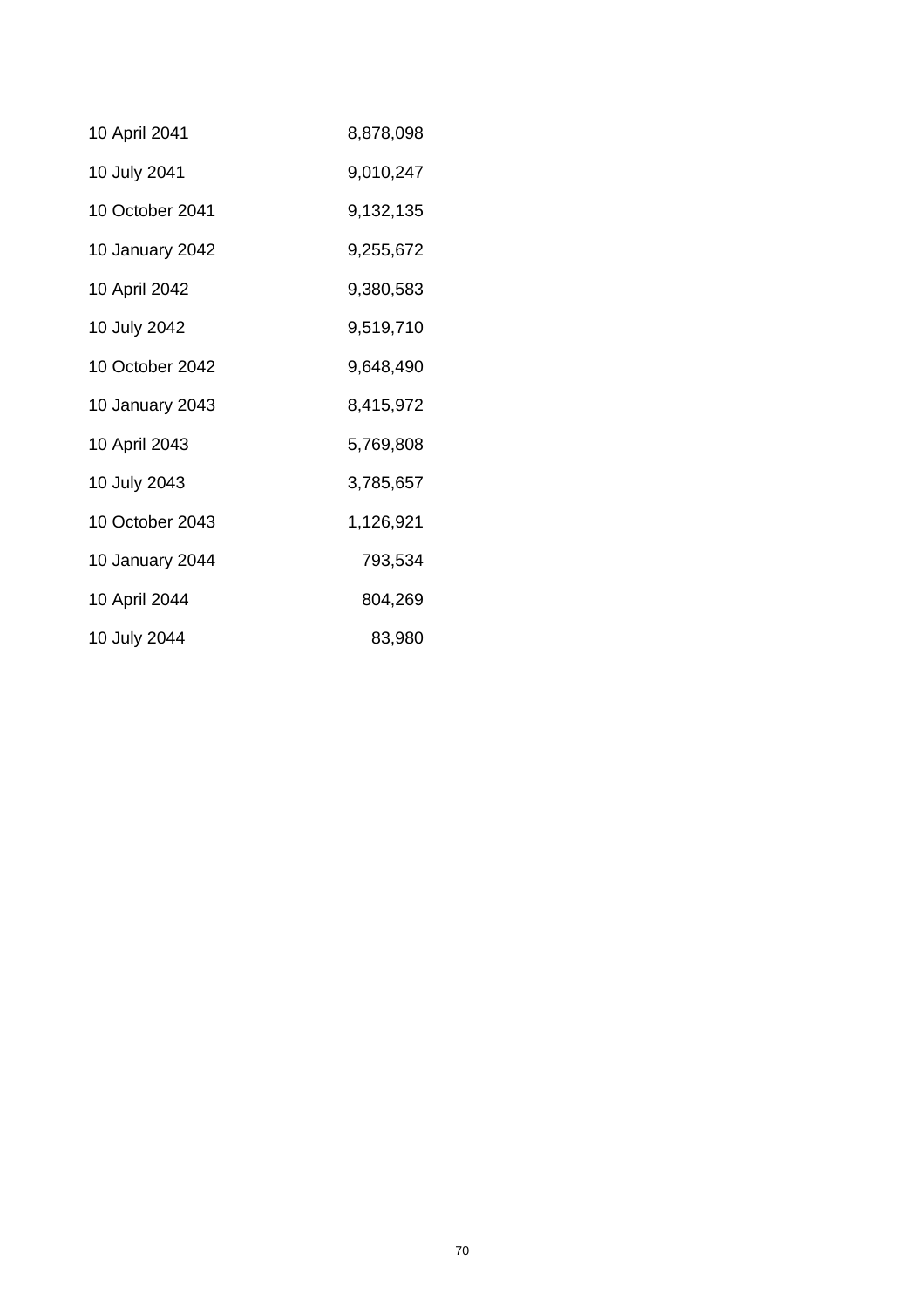# *Prepayment of the Partnership Loan*

### *Mandatory prepayment*

The Partnership shall, upon giving not less than 20 and not more than 40 days' prior written notice (or, in the case of paragraph (b) below, upon giving such shorter notice as may be necessary to address the applicable illegality) to the Issuer, prepay the Partnership Loan:

- (a) in part (as detailed below) on any Loan Interest Payment Date, if any interest in any Mortgaged Property is sold as a result of (1) a CPO Disposal (other than a CPO Disposal in respect of which a substitution is required) that generates proceeds (net of costs incurred by the Partnership in relation thereto and after Tax) in excess of £100,000 (index-linked on the same basis as the Principal Rent under the Occupational Leases by reference to RPI) (a "**Required Partnership CPO Prepayment**") or (2) any Voluntary Disposal;
- (b) in whole (but not in part), if it becomes unlawful for the Issuer to make, fund or permit to remain outstanding the Partnership Loan or for the Partnership to permit the Partnership Loan to remain outstanding (a "**Required Partnership Illegality Prepayment**"); and
- (c) in part (as detailed below) on any Loan Interest Payment Date following receipt of any proceeds of insurance or self-insurance relating to any Mortgaged Property which are to be applied in prepayment in accordance with the provisions of the Partnership Loan Agreement and the proceeds of which are in excess of £100,000 (index-linked on the same basis as the Principal Rent under the Occupational Leases by reference to RPI) (a "**Required Partnership Insurance Prepayment**").

#### *Voluntary prepayment*

The Partnership may also, upon giving not less than 20 and not more than 40 days' prior written notice to the Issuer, for any reason, prepay the Partnership Loan in whole or in part (subject to a minimum of £1,000,000) on any Loan Interest Payment Date (any such prepayment or redemption being a "**Voluntary Partnership Prepayment**"), provided that it has supplied to the Issuer a certificate signed without personal liability by two officers of the General Partner to the effect that it has or will have the funds on the relevant Loan Interest Payment Date, not subject to the interest of any other person, required to prepay the Partnership Loan in accordance with the Partnership Loan Agreement and meet its payment obligations of a higher priority under the Partnership Pre-Enforcement Priority of Payments.

#### *General prepayment terms*

(a) The proceeds of any CPO Disposal or insurance or self-insurance referred to in paragraphs (a) and (c) above respectively which are equal to or less than £100,000 (indexlinked on the same basis as the Principal Rent under the Occupational Leases by reference to RPI) must be applied to the Partnership Expenses Reserve Ledger in accordance with the Cash Management Agreement, provided that if the balance on that ledger is equal to or more than the Partnership Expenses Reserve Ledger Maximum Balance the proceeds may be applied to the Partnership Distribution Account.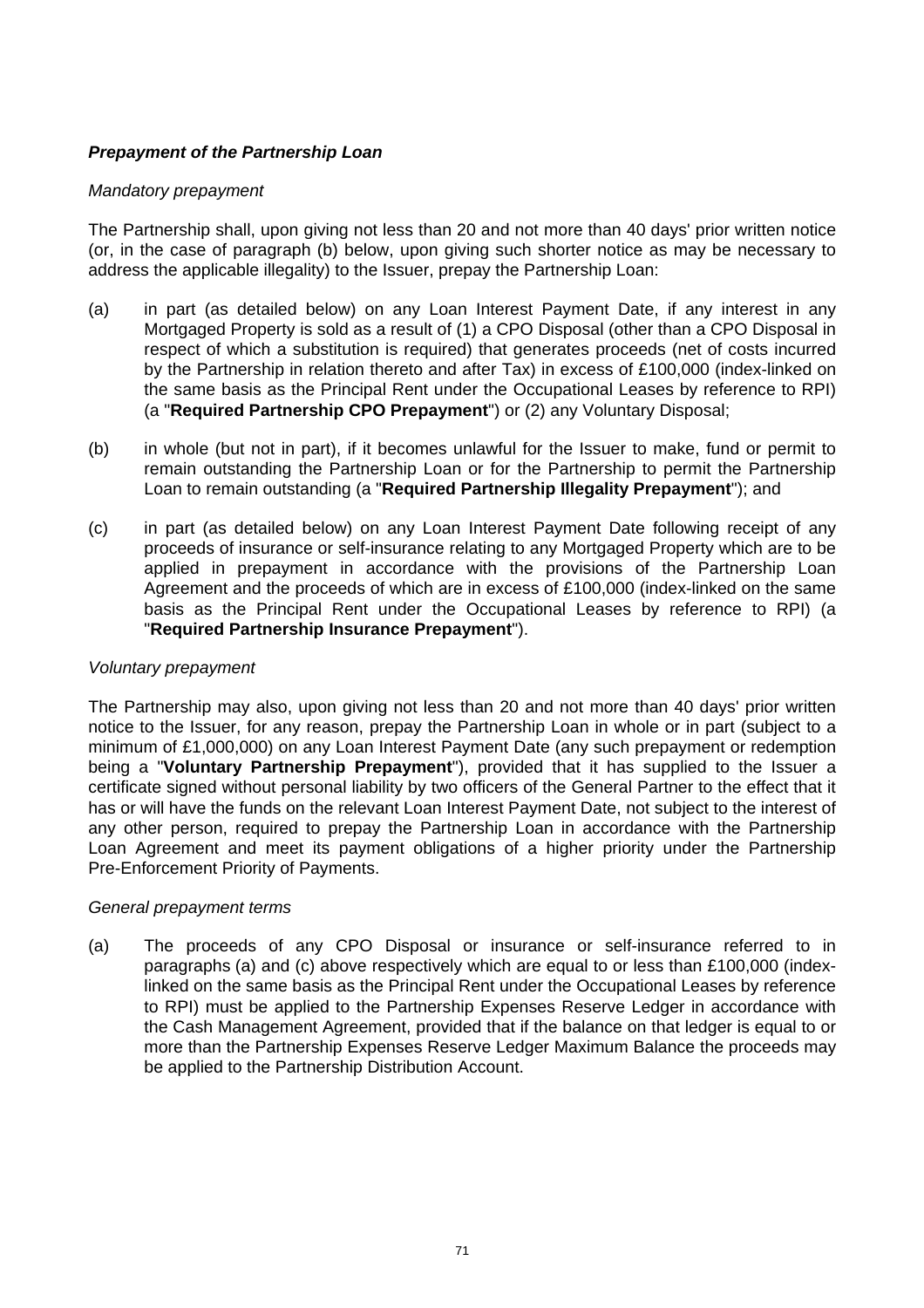- (b) The Partnership shall on the relevant Loan Interest Payment Date (or, in the case of prepayment as a result of illegality, on such other date as is required pursuant to the terms of the Partnership Loan Agreement):
	- (i) in the case of any Required Partnership CPO Prepayment or Required Partnership Insurance Prepayment, use the amount thereof to prepay the Partnership Loan in such amount after making a deduction for any sums due and payable to the Issuer under the Partnership Transaction Documents as a result of such prepayment, the disposal and/or consequential redemption of the Bonds (which shall also be paid out of such amount), including:
		- (1) any amounts in respect of Partnership Spens Excess payable by the Issuer in respect of the Bonds to be redeemed by it as a consequence of such prepayment; and
		- (2) any amount payable to the Issuer due to the termination of the Partnership Swap (whether in whole or in part) or any payment under the Partnership Swap Agreement as a result of a notional amount being reduced in consequence of such prepayment (a "**Partnership Swap Termination Amount**");
	- (ii) in the case of any prepayment as a result of a Voluntary Disposal, prepay the Partnership Loan in an amount equal to the Partnership Prepayment Amount and, in addition, pay to the Issuer:
		- (1) all accrued and unpaid interest then outstanding on the Partnership Loan being prepaid; and
		- (2) any other amounts due and payable to the Issuer under the Partnership Transaction Documents as a result of such prepayment, the disposal and/or consequential redemption of the Bonds including:
			- (A) any amounts in respect of Partnership Spens Excess payable by the Issuer in respect of the Bonds to be redeemed by it as a consequence of such prepayment; and
			- (B) any Partnership Swap Termination Amount;
	- (iii) in the case of any Required Partnership Illegality Prepayment, pay or prepay all amounts owed to the Issuer including:
		- (1) the then aggregate principal amount outstanding of the Partnership Loan;
		- (2) all accrued and unpaid interest then outstanding on the Partnership Loan; and
		- (3) any other amounts due and payable to the Issuer under the Partnership Transaction Documents, including any Partnership Swap Termination Amount; and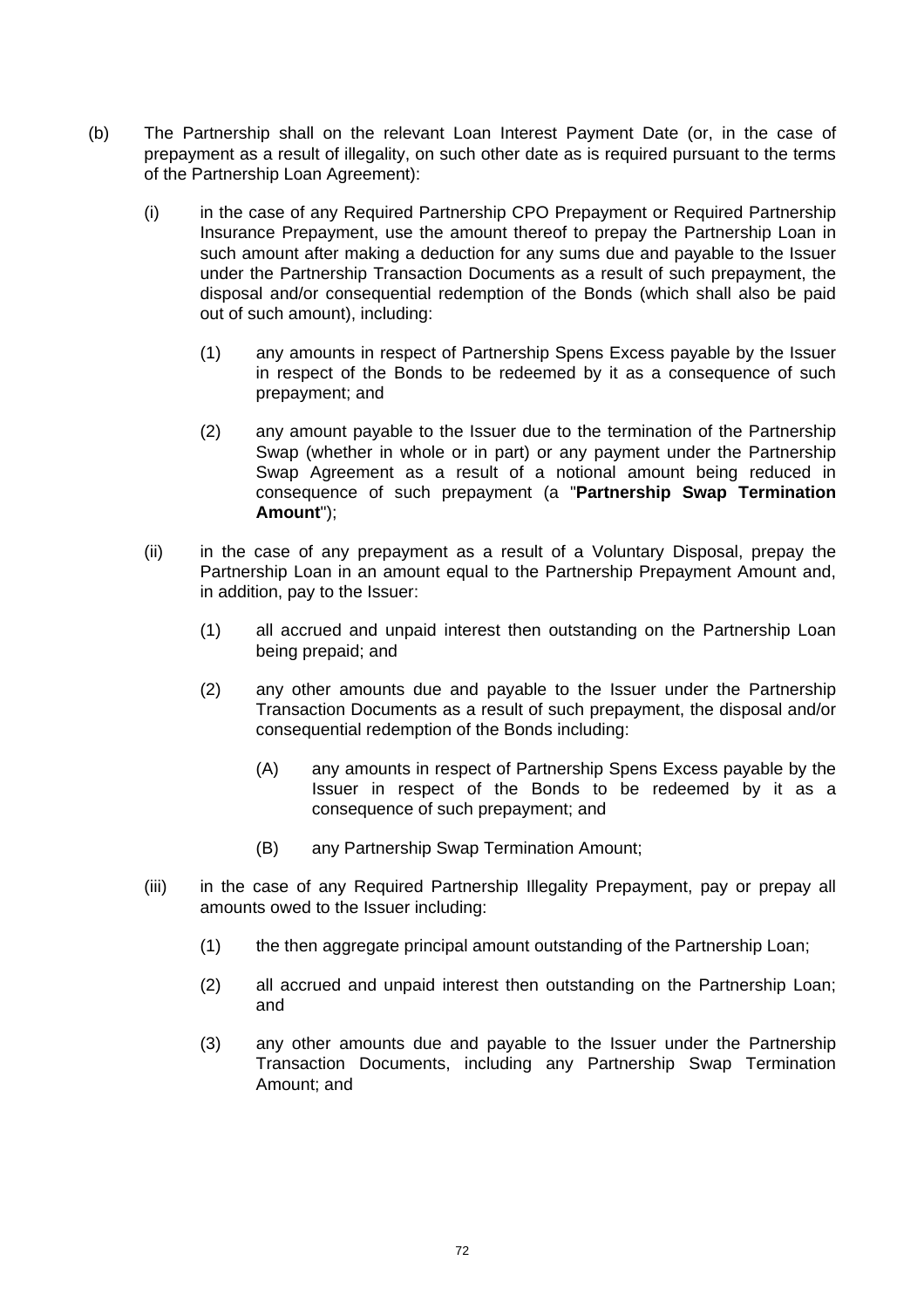- (iv) in the case of any Voluntary Partnership Prepayment, prepay the Partnership Loan in the amount of such Voluntary Partnership Prepayment and, in addition, pay to the Issuer the aggregate of:
	- (1) all accrued and unpaid interest then outstanding on the Partnership Loan being prepaid; and
	- (2) any other amounts due and payable to the Issuer under the Partnership Transaction Documents as a result of such prepayment and/or consequential redemption of the Bonds, including:
		- (A) any amounts in respect of Partnership Spens Excess payable by the Issuer in respect of the Bonds to be redeemed by it as a consequence of such prepayment; and
		- (B) any Partnership Swap Termination Amount.

# *Defined terms*

The "**Original Principal Rent**" means, in relation to a property within the Property Portfolio (other than the Gateshead Mortgaged Property, the Sunderland Mortgaged Property and the West Bromwich Mortgaged Property), the Principal Rent of that property as at the Closing Date, and, in relation to the Gateshead Tesco Store, the Sunderland Tesco Store and the West Bromwich Tesco Store as at 20 May 2013, from the Bond Closing Date as to part and from 27 May 2013 as to the remainder and as at 24 June 2013 respectively.

The "**Partnership Prepayment Amount**" means 115% of the Partnership Allocated Loan Amount for the Mortgaged Property which is the subject of the Voluntary Disposal.

The "**Partnership Allocated Loan Amount**" is as follows:

$$
A \times \left(\frac{B}{C}\right)
$$

where:

"**A**" equals the then Principal Amount Outstanding of the Bonds;

"**B**" equals: (i) in the case of the relevant Mortgaged Property being owned by the Partnership as at the Closing Date, the Original Principal Rent ascribed to such property; (ii) in the case of the relevant Mortgaged Property being owned by the Partnership only as a result of a substitution of an Outgoing Property, the Original Principal Rent ascribed to such Outgoing Property; and (iii) in the case of the relevant Mortgaged Property being owned as a result of a substitution of an Outgoing Property with more than one incoming property, the amount of the Original Principal Rent ascribed to that Outgoing Property and apportioned to those incoming properties in accordance with the formula referred to in the Partnership Loan Agreement; and

"**C**" equals the aggregate Original Principal Rent for all properties within the Property Portfolio.

The "**Partnership Spens Excess**" means, in relation to the Bonds to be redeemed with the Partnership Prepayment Amount or other amount prepaid (as applicable), the amount by which the amount calculated pursuant to Condition 5.3 (Redemption, Purchase and Cancellation – Early redemption in whole or part) ("**Redemption Amount**") exceeds the Principal Amount Outstanding of the Bonds.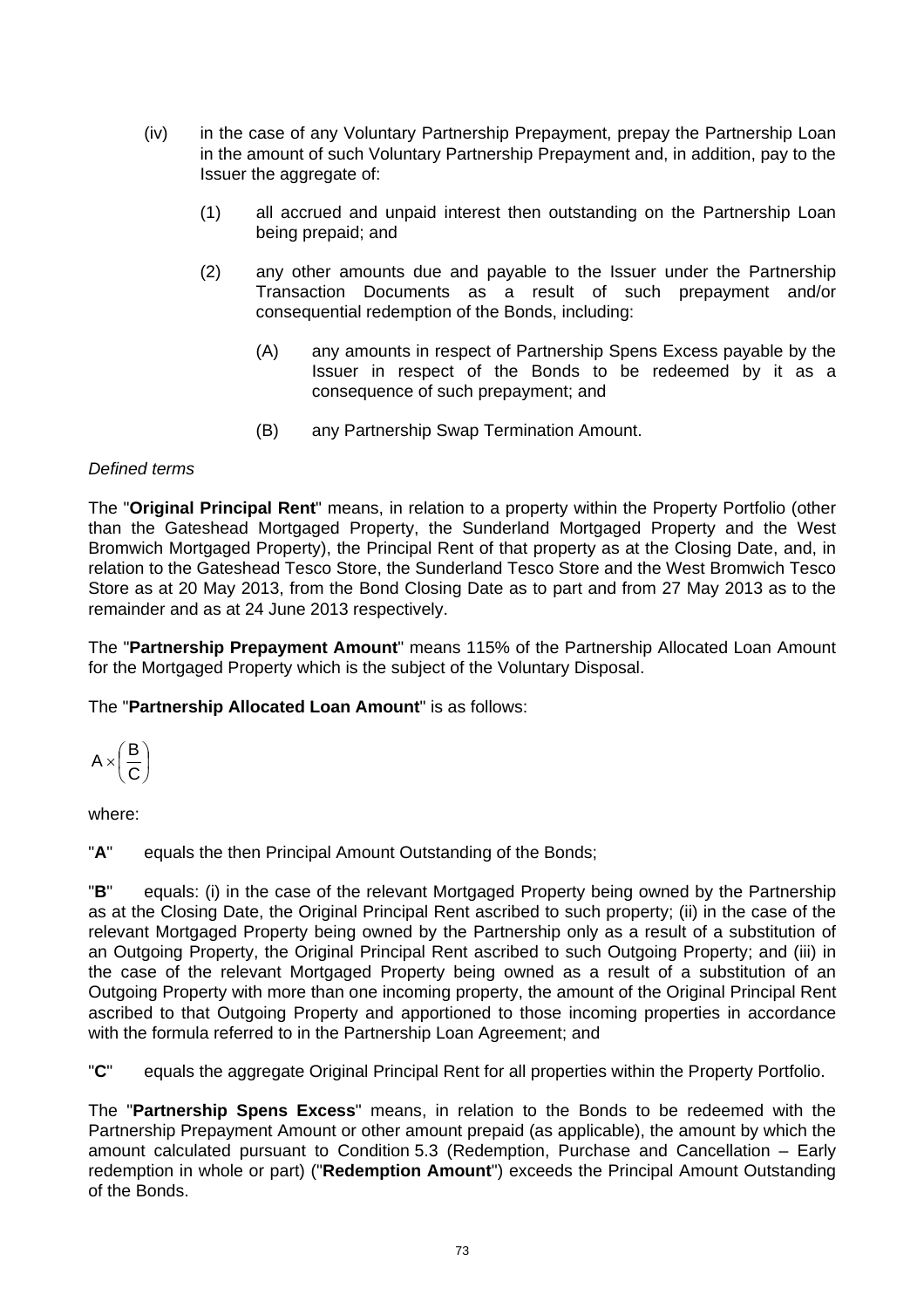## *Application by Issuer*

The Issuer shall, in accordance with the relevant Issuer Priority of Payments, apply the proceeds arising from the prepayment of the Partnership Loan towards the early redemption of the Bonds and any resulting payment under the Issuer Swap Agreement.

## *Partnership Facility Fees*

In consideration of the Issuer making the Partnership Loan available to the Partnership, the Partnership will pay to the Issuer:

- (a) on the Closing Date, an initial fee in an amount equal to all the fees, costs and expenses properly and reasonably incurred by the Issuer in connection with the making of the Partnership Loan, the issue of the Bonds, the entry into the Partnership Swap and the Issuer Swap and the negotiation, preparation and execution of each Issuer Transaction Document plus an additional amount which (after deduction of the corporation tax payable by the Issuer) will enable the Issuer to declare a dividend to Issuer Holdco in an amount sufficient for Issuer Holdco to repay the Issuer/Issuer Holdco Corporate Services Provider the money advanced to it) (the "**Initial Partnership Facility Fee**"); and
- (b) on each Loan Interest Payment Date, a further fee in an amount equal to the Issuer Profit and such other amounts as are then necessary to enable the Issuer to pay or provide for all amounts (other than any payments of interest on, and repayments of principal (including any Redemption Amount) in respect of the Bonds and any payments in respect of the Issuer Swap and/or the Partnership Swap) falling due, in accordance with the relevant Issuer Priority of Payments on such Loan Interest Payment Date; and
- (c) an amount equal to any liability of the Issuer to Tax arising as a result of any difference on the Bond Closing Date (as recorded in the financial statements of the Issuer for the accounting period ending on that date) between the fair values of the swap arrangements described in the Issuer Swap Agreement and the swap arrangements described in the Partnership Swap Agreement, such amount to be paid on the first Loan Interest Payment Date falling not less than thirty (30) days after the Issuer has determined and notified the Partnership of such liability,
- ((b) and (c), together being the "**Ongoing Partnership Facility Fee**").

## *Withholding tax on the Partnership Loan*

All payments of interest made to the Issuer on the Partnership Loan will be made free and clear of, and without withholding or deduction for, any tax (including any tax imposed pursuant to FATCA, the FATCA U.S.-UK IGA or any law implementing the FATCA U.S.-UK IGA) unless such withholding or deduction is required by law. If any such withholding or deduction is so required, the amount of the payment due to the Issuer will be increased, subject to and in accordance with the terms of the Partnership Loan Agreement, to the extent necessary to ensure that, after that withholding or deduction has been made, the amount received by the Issuer is equal to the amount that it would have received had that withholding or deduction not been required.

## *Representations and warranties*

No independent investigation with respect to the matters warranted in the Partnership Loan Agreement will be made by the Issuer, the Bond Trustee, the Issuer Security Trustee or the Partnership Security Trustee, other than searches made on the Closing Date against the Obligors in the relevant file held by the Registrar of Companies and at the Companies Court in respect of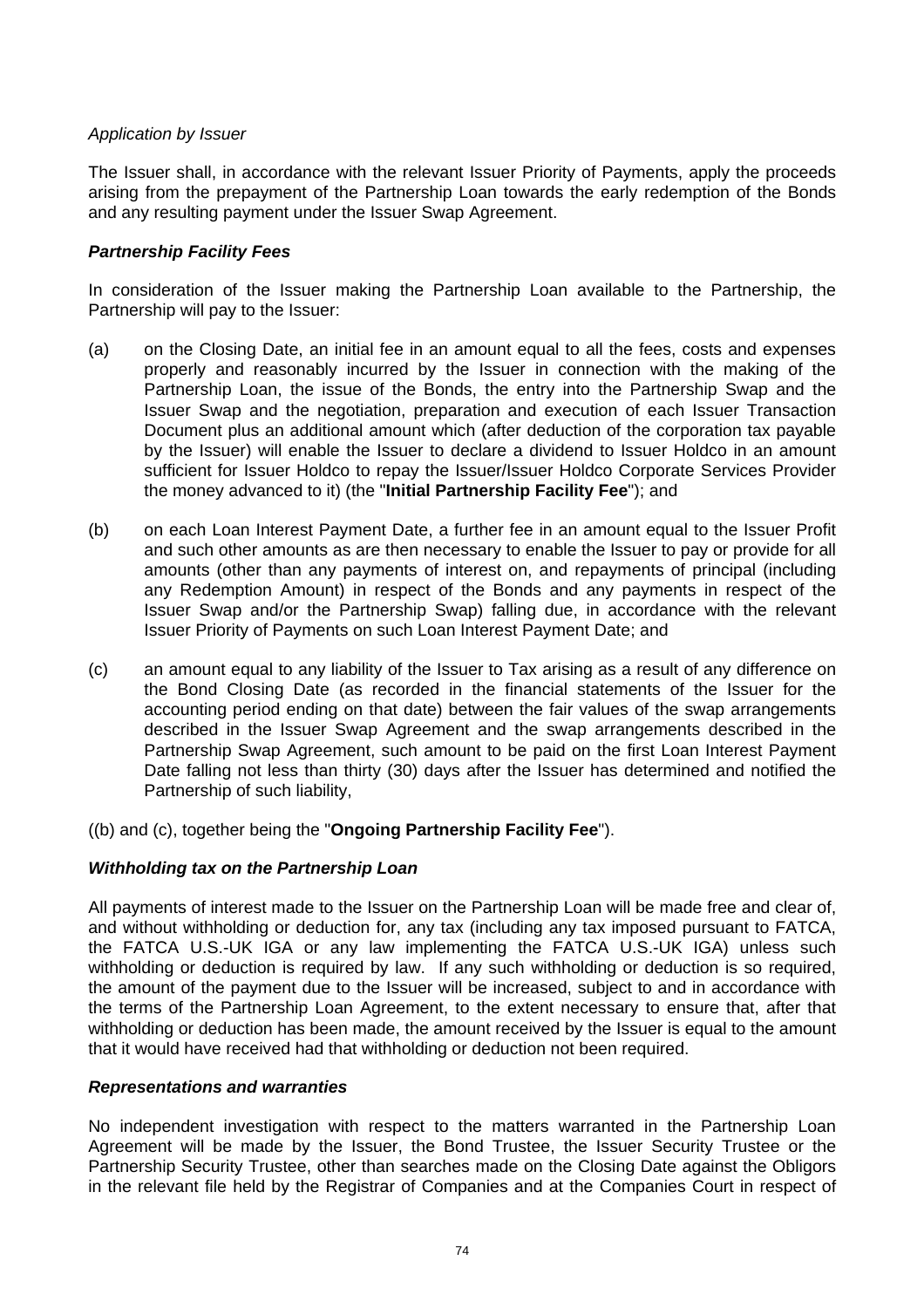winding-up petitions and searches against the properties within the Property Portfolio at the Land Registry. Apart from such searches, in relation to such matters, the Issuer, the Bond Trustee, the Issuer Security Trustee and the Partnership Security Trustee will rely entirely on the representations and warranties to be given by the Obligors pursuant to the terms of the Partnership Loan Agreement.

These include representations and warranties, which may be limited by certain materiality qualifications in certain circumstances, as to the following and other matters:

- due incorporation, establishment, ownership and power and authority of the Obligors;
- (subject to the due registration of the relevant legal titles) on the Closing Date the Nominees, jointly being the sole legal owners, and the Partnership, being the sole beneficial owner, of each Head Lease of each Mortgaged Property (other than in the case of the West Bromwich Mortgaged Property and the Gateshead Mortgaged Property where the interest of the Nominees does not arise until the West Bromwich Head Lease, the Gateshead Commercial Head Lease and the Gateshead University Accommodation Head Lease, respectively, are granted, and other than in the case of small areas of the properties known as Diss and Alfreton of which the Nominees have no title) and having good and valid title to that interest;
- no security interest existing over all or any of the Obligors' present or future revenues or assets other than certain permitted security interests;
- each of the Partnership Transaction Documents to which it is a party constituting legal, valid and binding obligations of the relevant Obligors and being enforceable in accordance with their terms (subject to due registration of security interests and certain other reservations);
- no Partnership Loan Event of Default having occurred and being continuing;
- compliance with all applicable environmental laws and environmental licences;
- no conflict existing between the relevant Partnership Transaction Documents and applicable laws, regulations and the relevant Obligor's constitutional documents;
- no litigation, arbitration, administrative proceedings or governmental or regulatory investigations or proceedings or disputes being current or to its knowledge and belief after making reasonable enquiry threatened or pending against an Obligor or its respective assets, revenues or undertakings which are expected to be adversely determined against it and which, if so adversely determined against it, would be reasonably expected to have a Partnership Adverse Effect;
- no deduction or withholding for or on account of any Tax (except pursuant to FATCA, the FATCA U.S.-UK IGA or any law implementing the FATCA U.S.-UK IGA) being required to be made by an Obligor from any payment it may make under the relevant Partnership Transaction Documents;
- the accuracy of the information in respect of the properties within the Property Portfolio provided to the solicitors who prepared the Certificates of Title, the environmental consultants who prepared the Environmental Reports, the Valuers who prepared the Valuation Report, the surveyors who prepared the structural condition survey and the surveyors who prepared the floor area data capture report;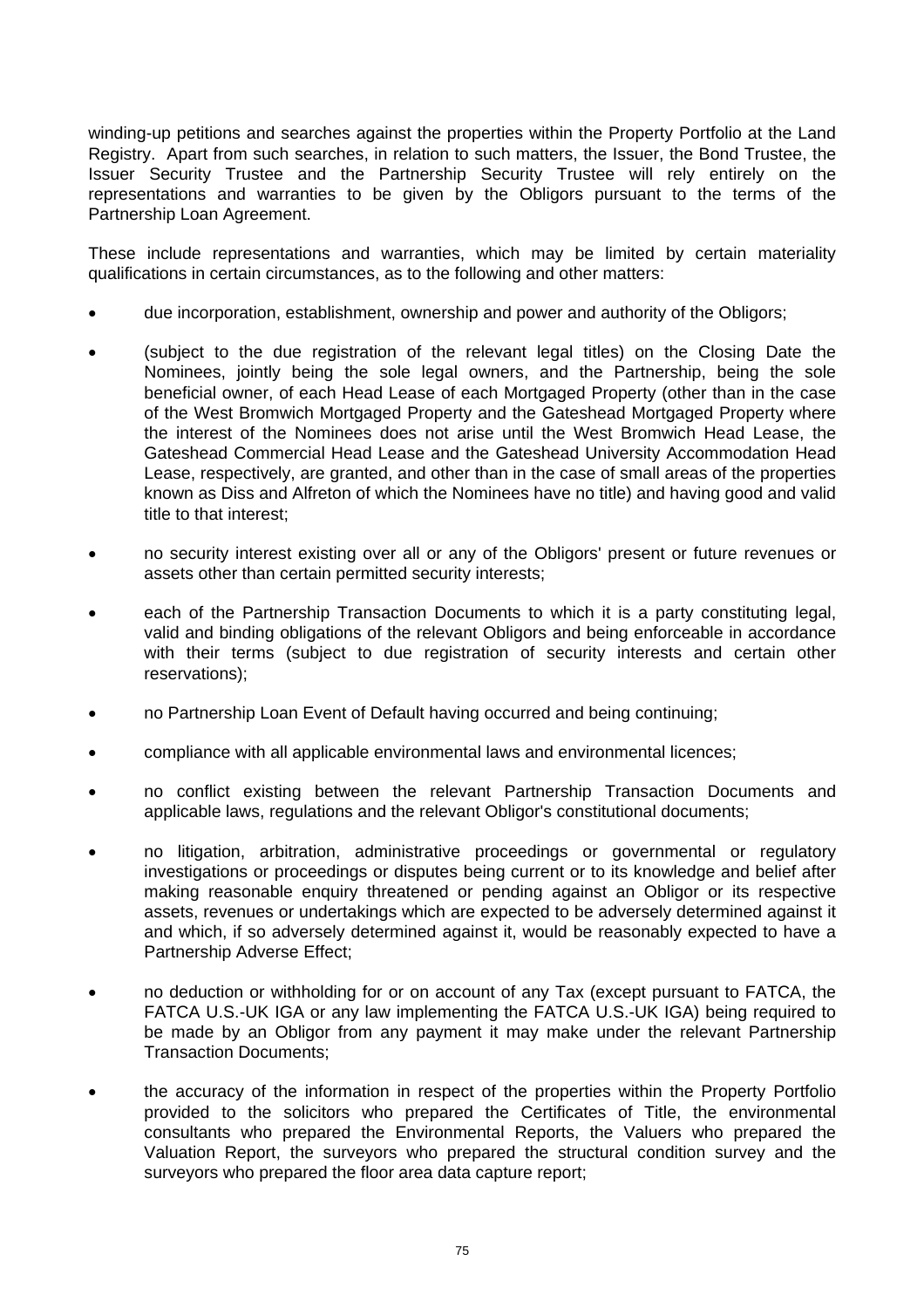- each Obligor's most recent audited financial statements (to the extent that such financial statements have been prepared and are required to be audited) having been prepared in accordance with generally accepted accounting principles in the United Kingdom, if applicable, and giving a true and fair view of its financial condition;
- as at the Closing Date, no liabilities or contingent liabilities exist other than in respect of the Partnership Secured Obligations, any costs, liabilities and expenses incurred in connection with the transactions contemplated by the Partnership Transaction Documents and certain tax liabilities incurred prior to the Closing Date (as to which see the "*Tax Deed of Covenant*" or the "*SDLT Deed of Covenant*") and certain permitted financial indebtedness;
- as at the Closing Date, no Obligor having traded or carried on any business or engaged in any activities since its date of incorporation or formation (as the case may be) other than as described in this Prospectus or referred to in the Partnership Transaction Documents;
- no Obligor having any outstanding financial indebtedness whatsoever other than pursuant to, or as envisaged in, the Partnership Transaction Documents;
- no Obligor being party to any material agreements other than the Partnership Transaction Documents to which it is a party; and
- each Obligor having duly paid and discharged all Taxes for which it is primarily liable within the time period allowed without incurring penalties (save to the extent that payment is being disputed, challenged or contested in good faith) and having complied with all Tax laws where failure to pay and discharge such Taxes or to comply with such laws would reasonably be expected to have a Partnership Adverse Effect.

Certain of the above representations and warranties will be repeated on each Loan Interest Payment Date, by reference to the facts and circumstances then existing.

"**Tax**" means any present or future tax, levy, impost, duty or other charge or withholding of any nature whatsoever (including any penalty or interest payable in connection with any failure to pay or any delay in paying any of the same) imposed or levied by or on behalf of any Tax Authority, and "**Taxes**", "**taxation**", "**taxable**" and comparable expressions shall be construed accordingly.

"**Tax Authority**" means any government, state, municipal, local, federal or other fiscal, revenue, customs or excise authority, body or official anywhere in the world, including HM Revenue & Customs or any successor thereof.

#### *Covenants – General*

Pursuant to the terms of the Partnership Loan Agreement, the Obligors will give certain covenants (which may be limited in certain circumstances by certain materiality qualifications) in favour of the Issuer and the Partnership Security Trustee, including, without limitation:

- to comply with the terms of the tenants' obligations under the headleases of the Mortgaged Properties under which the Nominees hold their interest in the Mortgaged Properties (the "**Headleases**") (when granted) and the landlords' obligations under the Occupational Leases;
- not to carry out and/or agree to any alterations to a Mortgaged Property unless permitted by the terms of the relevant Occupational Lease or with the consent of the Partnership Security Trustee;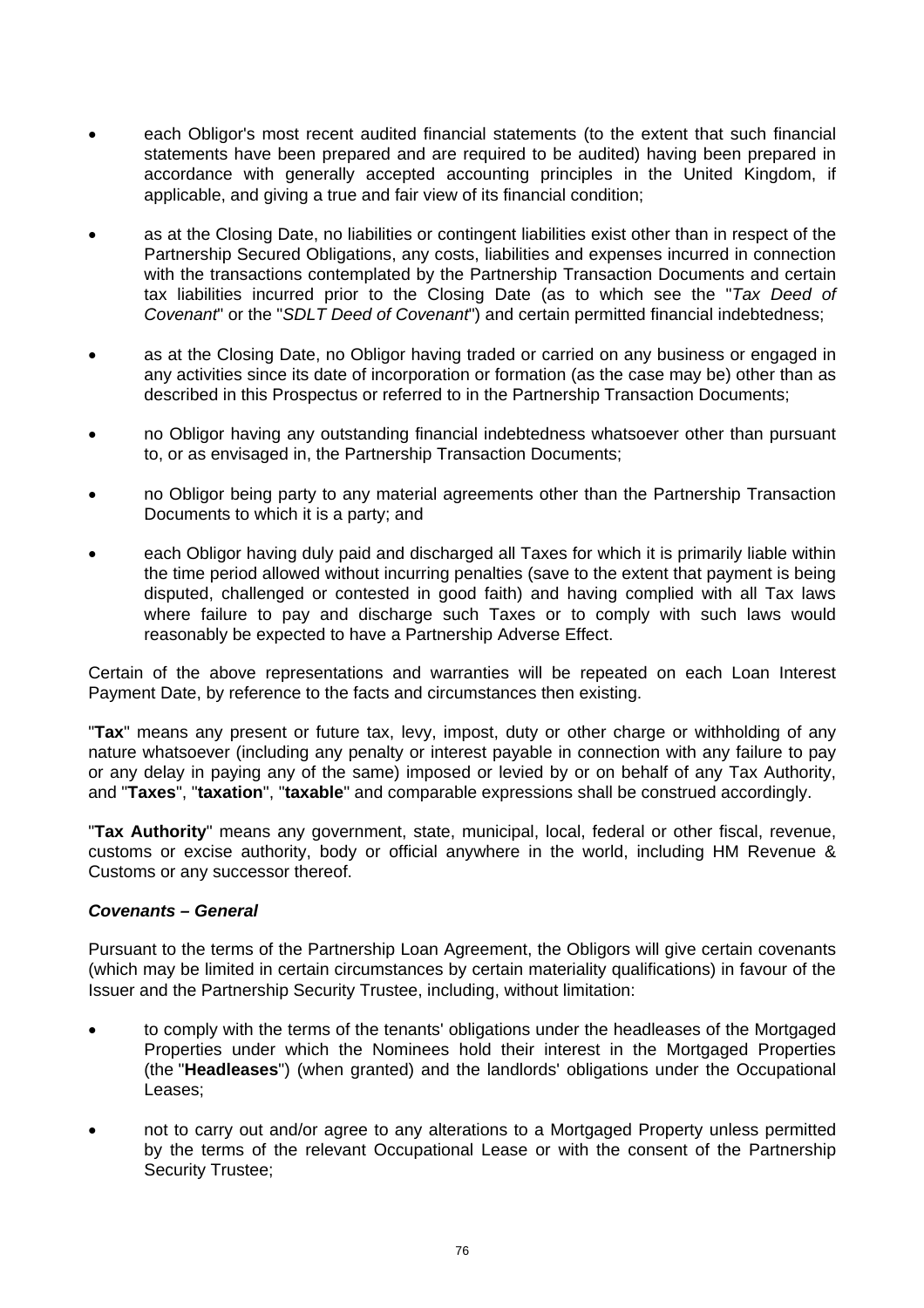- to take such steps as a prudent owner would take to ensure that an Occupational Tenant keeps and maintains the relevant Mortgaged Properties in good and substantial repair and condition;
- to take such steps as a prudent owner would take, with a view to ensuring that an Occupational Tenant complies in all material respects with laws and regulations relating to or affecting the Mortgaged Properties (including in relation to environmental and planning laws and regulations) and, upon the failure by an Occupational Tenant to so do, to comply in all material respects with laws and regulations relating to or affecting the Mortgaged Properties (including in relation to environmental and planning laws and regulations);
- to maintain insurance in respect of the Mortgaged Properties where the Occupational Tenants have failed to meet the insurance requirements of the Occupational Leases (which allows the Occupational Tenants to self insure where permitted pursuant to and in accordance with the terms of the Occupational Leases);
- to instruct the Cash Manager to deliver a drawdown request for the advance of a Subordinated Loan in accordance with the Subordinated Loan Agreement and the Cash Management Agreement when the Cash Manager determines that such a Subordinated Loan is required in accordance with the terms of the Subordinated Loan Agreement and the Cash Management Agreement;
- to call upon the indemnity set out in the Subordinated Loan Agreement should TSL fail to advance a Subordinated Loan in accordance with the terms of the Subordinated Loan Agreement;
- in respect of the Gateshead Mortgaged Property as and when the Developer notifies the Development Cash Manager and the Partnership that payment is due from the Partnership, to pay:
	- (i) the cost of carrying out the Gateshead Development (excluding VAT) (including the cost of sub-tenants' works to be carried out by the Developer and incentive payments to be made to sub-tenants) as from (and including) 1 March 2013 (with the Developer being directly responsible for such costs from the Bond Closing Date up to and including 28 February 2013);
	- (ii) the fees of the Developer and its contractors incurred in connection with the Gateshead Development (excluding VAT) as from (and including) 1 March 2013 (with the Developer being directly responsible for such costs from the Bond Closing Date up to and including 28 February 2013);
	- (iii) the fees of the professional team (excluding VAT) as from (and including) 1 March 2013 (with the Developer being directly responsible for such costs from the Bond Closing Date up to and including 28 February 2013); and
	- (iv) the SDLT payable in respect of the grant of the Gateshead University Accommodation Head Lease and in respect of the grant of the Gateshead Commercial Head Lease;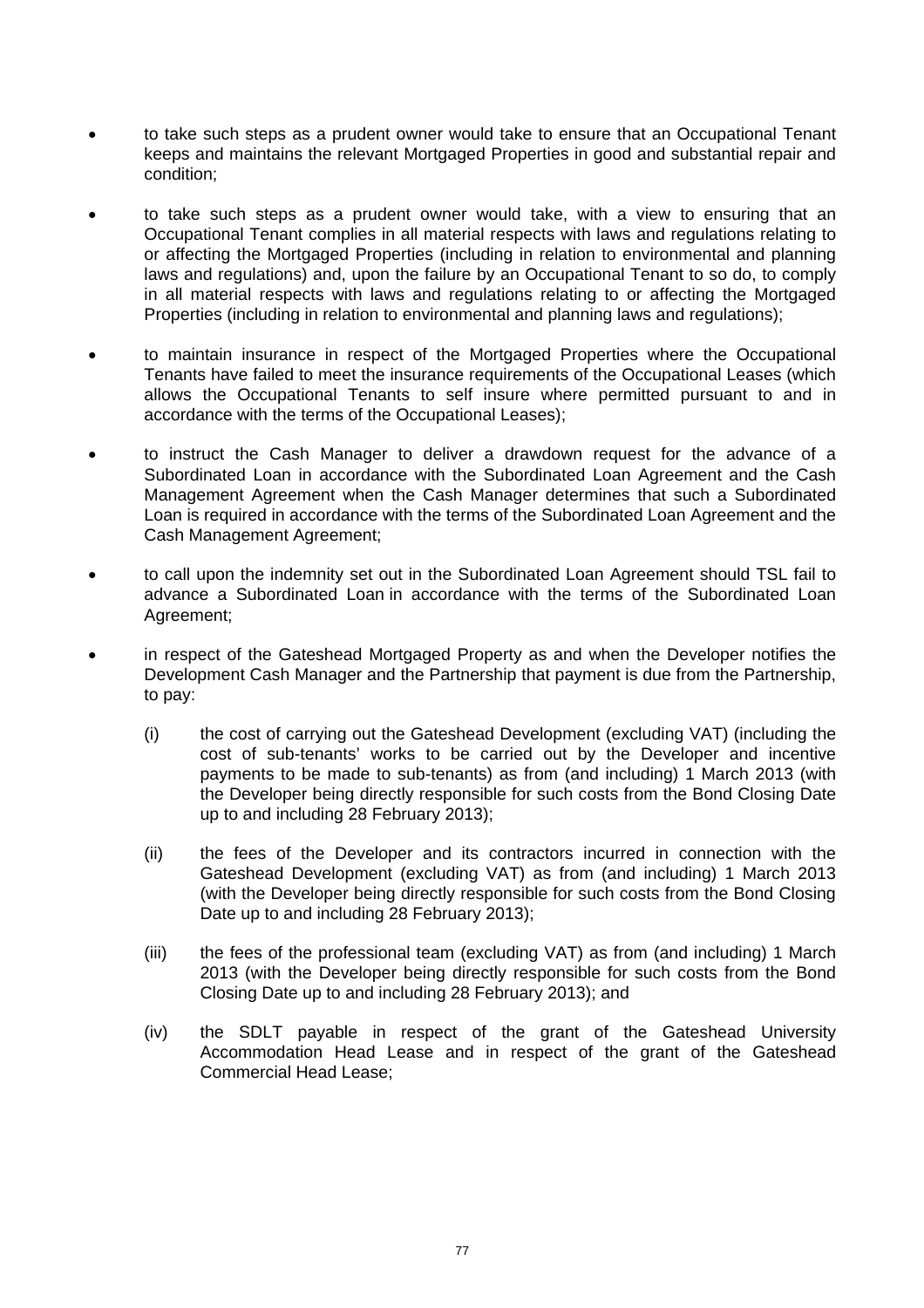- in respect of the Sunderland Mortgaged Property as and when the Developer notifies the Development Cash Manager and the Partnership that payment is due from the Partnership, to pay:
	- (i) the cost of carrying out the Sunderland Development (excluding VAT) (including the cost of sub-tenants' works to be carried out by the Developer and incentive payments to be made to sub-tenants) as from (and including) 1 March 2013 (with the Developer being directly responsible for such costs from the Bond Closing Date up to and including 28 February 2013); and
	- (ii) the fees of the Developer and its contractors incurred in connection with the Sunderland Development (excluding VAT) as from (and including) 1 March 2013 (with the Developer being directly responsible for such costs from the Bond Closing Date up to and including 28 February 2013); and
	- (iii) the fees of the professional team (excluding VAT) in respect of the Sunderland Development as from (and including) 1 March 2013 (with the Developer being directly responsible for such costs from the Bond Closing Date up to and including 28 February 2013);
- in respect of the West Bromwich Mortgaged Property as and when the West Bromwich Developer notifies the Development Cash Manager and the Partnership that payment is due from the Partnership, to pay:
	- (i) the cost of carrying out the West Bromwich Development (excluding VAT) (including the cost of sub-tenants' works to be carried out by the West Bromwich Developer and incentive payments to be made to sub-tenants) as from (and including) 1 March 2013 (with the West Bromwich Developer being directly responsible for such costs from the Bond Closing Date up to and including 28 February 2013);
	- (ii) the fees of the West Bromwich Developer and its contractors incurred in connection with the West Bromwich Development (excluding VAT) as from (and including) 1 March 2013 (with the West Bromwich Developer being directly responsible for such costs from the Bond Closing Date up to and including 28 February 2013);
	- (iii) the fees of the professional team (excluding VAT) in respect of the West Bromwich Development as from (and including) 1 March 2013 (with the West Bromwich Developer being directly responsible for such costs from the Bond Closing Date up to and including 28 February 2013); and
	- (iv) the SDLT payable in respect of the grant of the West Bromwich Head Lease;
- to comply with the obligation to enforce the rights in respect of the West Bromwich Head Lease, the Gateshead University Accommodation Head Lease and the Gateshead Commercial Head Lease without limiting the rights to require the grant of the actual head leases pursuant to the terms of those agreements;
- if any Head Lease is forfeited or terminated, or becomes liable to forfeiture or termination, or any notice under Section 146 of the Law of Property Act 1925 (or other notice of intention to forfeit or terminate) is given in respect of a Mortgaged Property, the relevant Obligor will (a) promptly notify the Partnership Security Trustee of any such matter or event; (b) provide copies of all correspondence, notices and proceedings relating to any such matter or event; (c) take such steps as are required to prevent, or to seek relief from, such forfeiture or termination; and (d) pursue any step taken under paragraph (c) diligently;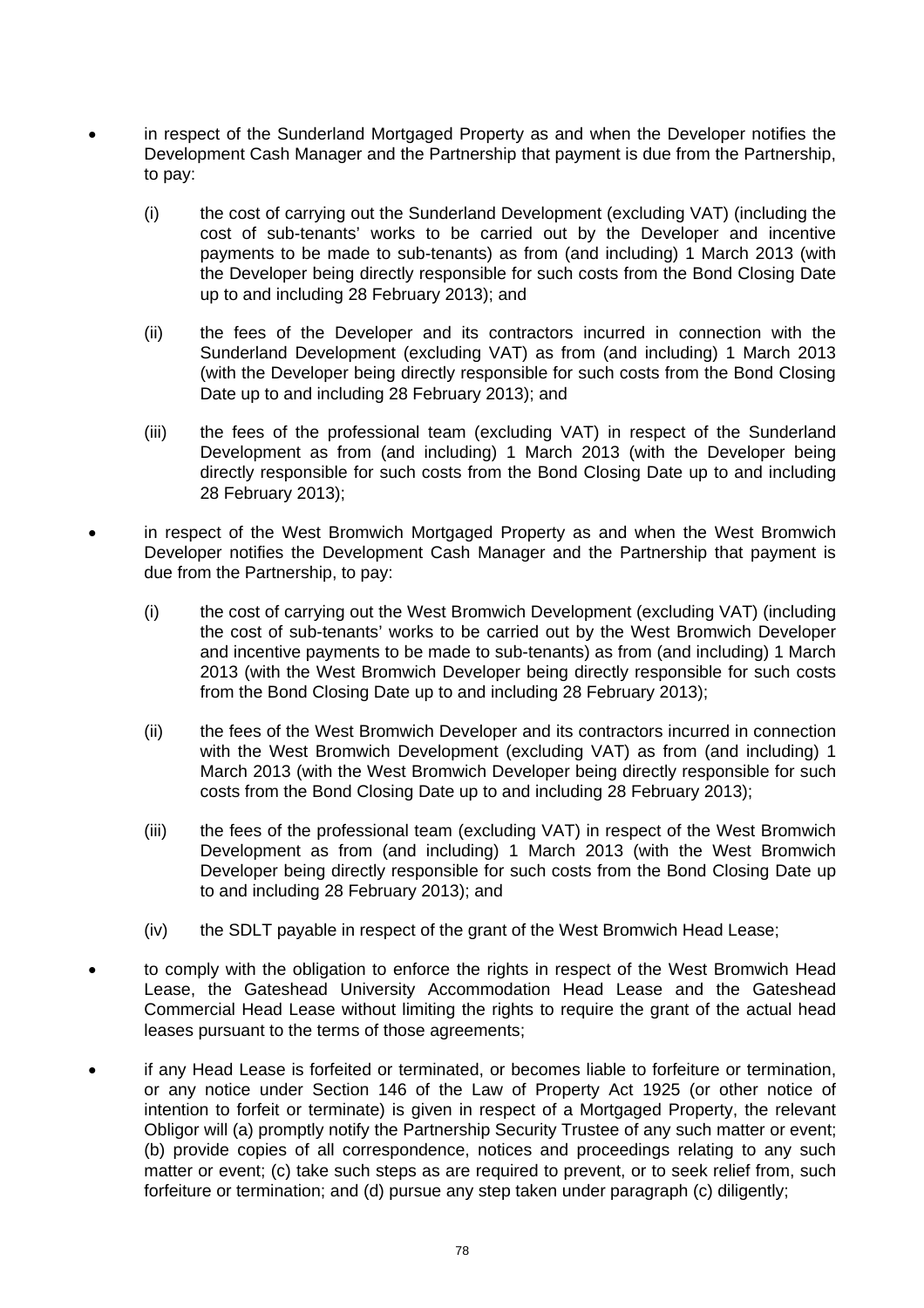- if any amount reserved as rent payable to the Partnership under an Occupational Lease remains unpaid for more than 10 days after its due date, and the Partnership is satisfied that the relevant non-payment has not arisen as a result of a technical or administrative error, the Partnership must promptly serve a Section 6 notice on the sub-tenant of each underlease granted by an Occupational Tenant requiring the sub-tenant to pay its rent under such underlease directly to the Partnership. The Partnership must provide a copy of each Section 6 notice sent to a sub-tenant to the Partnership Security Trustee and Tesco within 10 days of service of any such Section 6 notice;
- if Gateshead Council or Sandwell Council (as appropriate) are entitled to exercise their right of re-entry and determination under the Gateshead Council Agreement or the Sandwell Council Agreement (as appropriate), to exercise its step-in rights granted under the agreement between Gateshead Council, the Developer and TSL which is supplemental to the Gateshead Council Agreement or the agreement between West Bromwich Council and the West Bromwich Developer which is supplemental to the Sandwell Council Agreement, as appropriate, and take all reasonable and proper steps so that the breach that gave rise to the intention to re-enter has been remedied in all material respects;
- to procure that insurance is maintained in such amount as a reasonably prudent company in the business of developing such properties would maintain to cover any potential claims by third parties in respect of the Gateshead Mortgaged Property, should any such claim be made (including the costs of defending any such claim);
- to supply to the Issuer and the Partnership Security Trustee ongoing updated financial statements and certain other information with respect to each Obligor;
- to notify the Issuer and the Partnership Security Trustee of any occurrence of a Partnership Loan Event of Default or a Partnership Loan Potential Event of Default;
- not to acquire any assets or businesses unless in accordance with and pursuant to the terms of the Partnership Transaction Documents or otherwise have any subsidiaries or enter into any merger;
- not to assume any liability for any financial indebtedness unless such indebtedness is in accordance with the terms of the Partnership Transaction Documents; and
- not to incur any financial indebtedness except certain permitted financial indebtedness.

The effect of the breach of certain of the covenants described above may be subject to a rectification period and/or subject to whether the relevant breach would have or would reasonably be expected to have a Partnership Adverse Effect.

## *Covenants – Disposals*

In addition to the general covenants described above, no Obligor shall be entitled to dispose of any assets (including any interest in a Mortgaged Property), unless permitted to do so pursuant to the terms of the Partnership Loan Agreement and the other Partnership Transaction Documents (including, in particular, the Substitution Agreement). For further details as to the circumstances where substitutions and disposals are permitted pursuant to the terms of the Partnership Transaction Documents, see the section of this document entitled "*Substitution, Alteration and Disposal of Mortgaged Properties*".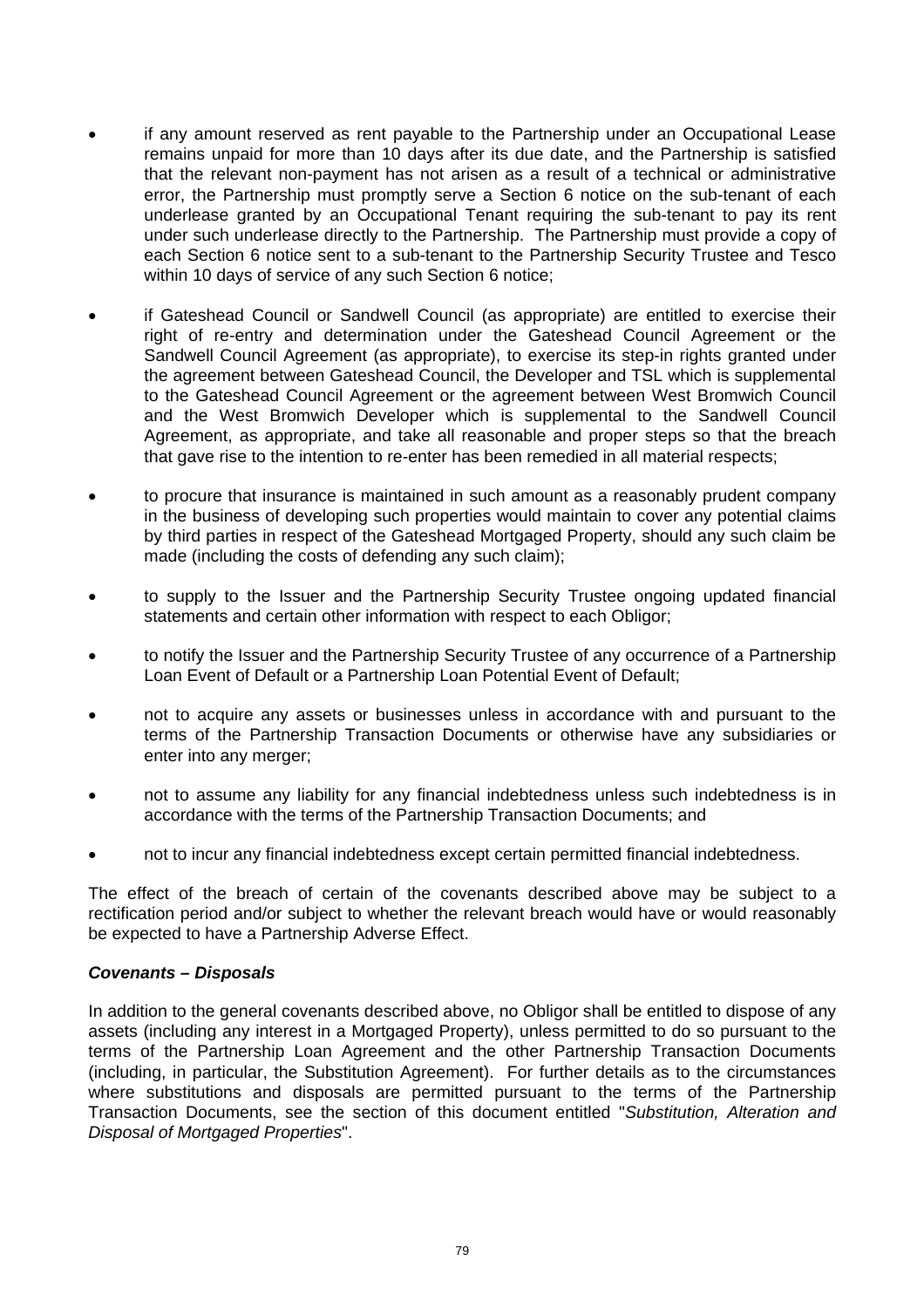### *Relationship between Partnership Loan and the Bonds*

The service of a Partnership Enforcement Notice will constitute a Bond Event of Default. However, this will not necessarily result in the Bonds becoming immediately due and repayable unless the Bond Trustee delivers a Bond Acceleration Notice. The service of a Bond Acceleration Notice shall be at the discretion of the Bond Trustee, or when requested or directed by the Bondholders, subject to and in accordance with Condition 9.1 (Bond Events of Default – Bond Acceleration Notice). A Partnership Loan Event of Default will also occur upon the occurrence of any Bond Event of Default which is continuing.

## *Security for the Partnership Loan*

The obligations of the Obligors under the Partnership Loan Agreement will be secured, pursuant to the terms of the Partnership Security Documents, over the assets, property and undertaking of the Obligors (including, *inter alia*, the Mortgaged Properties, the Partnership Accounts, the Partnership Rent Account and Nominees Holdco's shares in the Nominees, as further described in the section of this document entitled "*The Partnership Security Documents*").

### *Partnership Loan Guarantee*

The obligations of the Partnership under the Partnership Loan Agreement will be guaranteed (on a limited recourse basis) by the other Obligors (the "**Partnership Loan Guarantee**").

## *Partnership Loan Events of Default*

The Partnership Loan Agreement will contain a list of the events (the "**Partnership Loan Events of Default**" and each, a "**Partnership Loan Event of Default**") that may lead to a default and acceleration of any amounts outstanding in respect of the Partnership Loan, including:

- failure to meet the payment obligations under the Partnership Loan:
- breach of the Obligors' representations and warranties given pursuant to the Partnership Loan Agreement;
- breach of the Obligors' covenants under the Partnership Loan Agreement;
- the occurrence of a Bond Event of Default which is continuing;
- the occurrence of an Obligor Insolvency Event;
- if a party (other than the Bond Trustee, the Issuer Security Trustee or the Partnership Security Trustee) to the Tax Deed of Covenant fails to perform or comply with any covenant therein or breaches any representation and/or warranty therein;
- if TSL or Tesco fails to perform or comply with any covenant in the Subordinated Loan Agreement or breach any representation and/or warranty therein; and
- if any Obligor fails to comply with any or all of its other obligations under any other Transaction Document.

Certain of these events are subject to a rectification period. In addition, certain of these events contain a materiality test where the occurrence of an event will not necessarily lead to a Partnership Loan Event of Default unless the occurrence of such an event also would have or would reasonably be expected to have a Partnership Adverse Effect (for example, a breach of any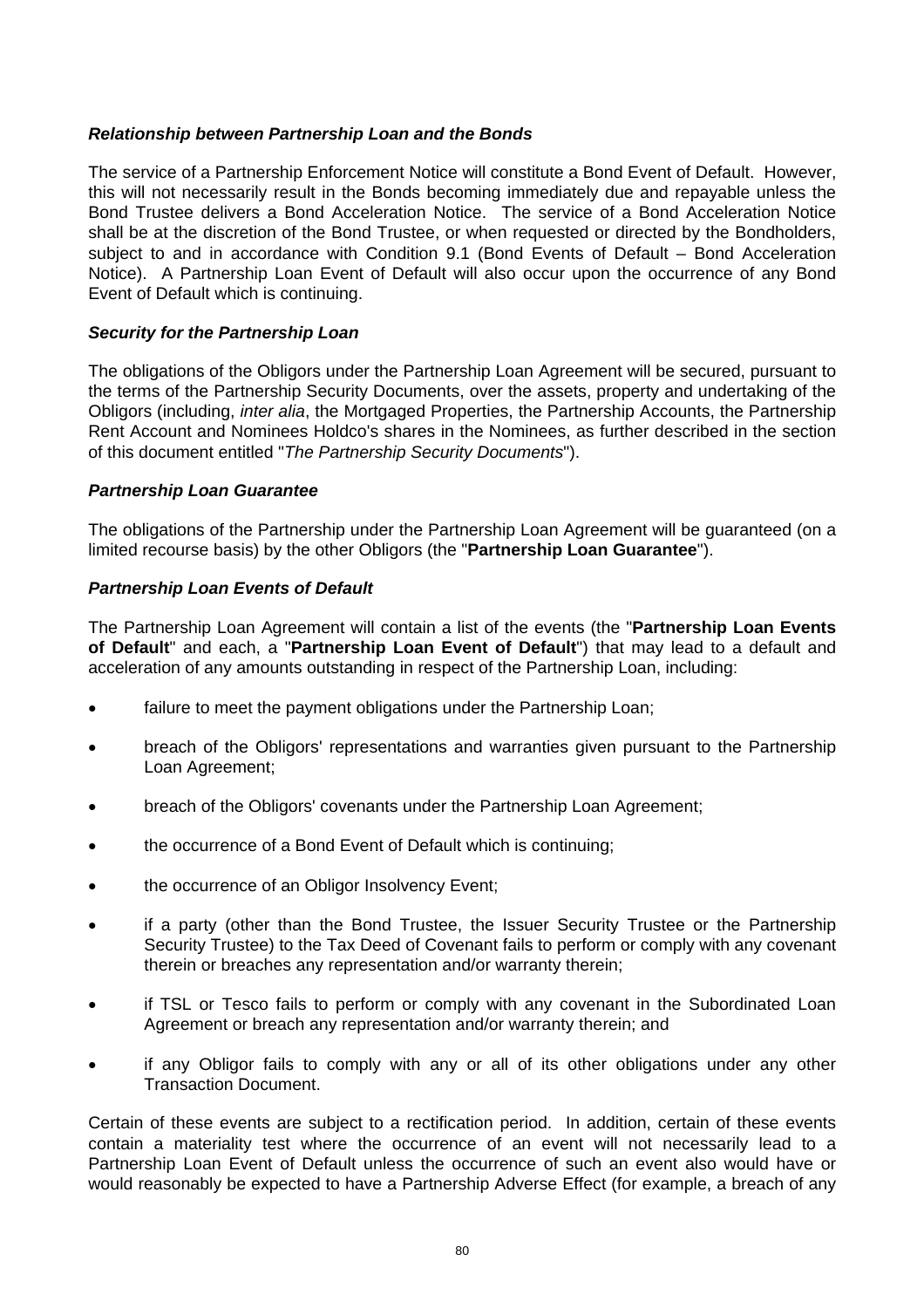repeating representation or warranty, the occurrence of any litigation or termination of the Partnership Operating Agreement) whereas the occurrence of other events will automatically constitute a Partnership Loan Event of Default without such materiality (for example, failure to pay (subject to a grace period), occurrence of a Bond Event of Default which is continuing, an Obligor Insolvency Event or where the Occupational Tenant Guarantor becomes insolvent).

Any event which would become (with the passage of time or the giving of any notice provided for in the Partnership Loan Agreement or any combination thereof) a Partnership Loan Event of Default will be a Partnership Loan Potential Event of Default (each, a "**Partnership Loan Potential Event of Default**" and together, the "**Partnership Loan Potential Events of Default**").

"**Obligor Insolvency Event**" means, in respect of any Obligor:

- (a) it is or is deemed to be unable or admits its inability to pay its debts as they fall due or suspends making payments on any of its debts; or
- (b) it is deemed to be unable to pay its debts pursuant to section 123 of the Insolvency Act 1986; or
- (c) a moratorium is declared in respect of any indebtedness of the Obligor (other than subordinated debt); or
- (d) the commencement of negotiations with one or more creditors of the Obligor with a view to rescheduling any indebtedness of the Obligor (other than subordinated debt); or
- (e) any corporate action, legal proceedings or other formal procedure or step is taken in relation to:
	- (i) the appointment of an Insolvency Official in relation to the Obligor or in relation to the whole or any part of the undertaking or assets of the Obligor; or
	- (ii) an encumbrancer (excluding the Partnership Security Trustee or any receiver of the Obligor appointed by the Partnership Security Trustee) taking possession of the whole or any material part of the undertaking or assets of the Obligor and such possession not being discharged or ceasing to apply within 30 days; or
	- (iii) the making of an arrangement, composition or compromise (whether by way of voluntary arrangement, scheme of arrangement or otherwise) with any creditor of the Obligor, an insolvent reorganisation or winding-up of the Obligor, a conveyance to or assignment for the creditors of the Obligor generally or the making of an application to a court of competent jurisdiction for protection from the creditors of the Obligor generally; or
	- (iv) any distress, execution, diligence, attachment or other process being levied or enforced or imposed upon or against the whole or any material part of the undertaking or assets of the Obligor (excluding by the Partnership Security Trustee or any receiver of the Obligor appointed by the Partnership Security Trustee) and the same is not discharged or does not otherwise cease to apply within 30 days; or
- (f) any procedure or step is taken, or any event occurs, analogous to those set out in (a) to (e) above, in any jurisdiction,

provided that an Obligor Insolvency Event shall not be considered to have occurred in relation to an Obligor where the value of the assets of an Obligor is less than the amount of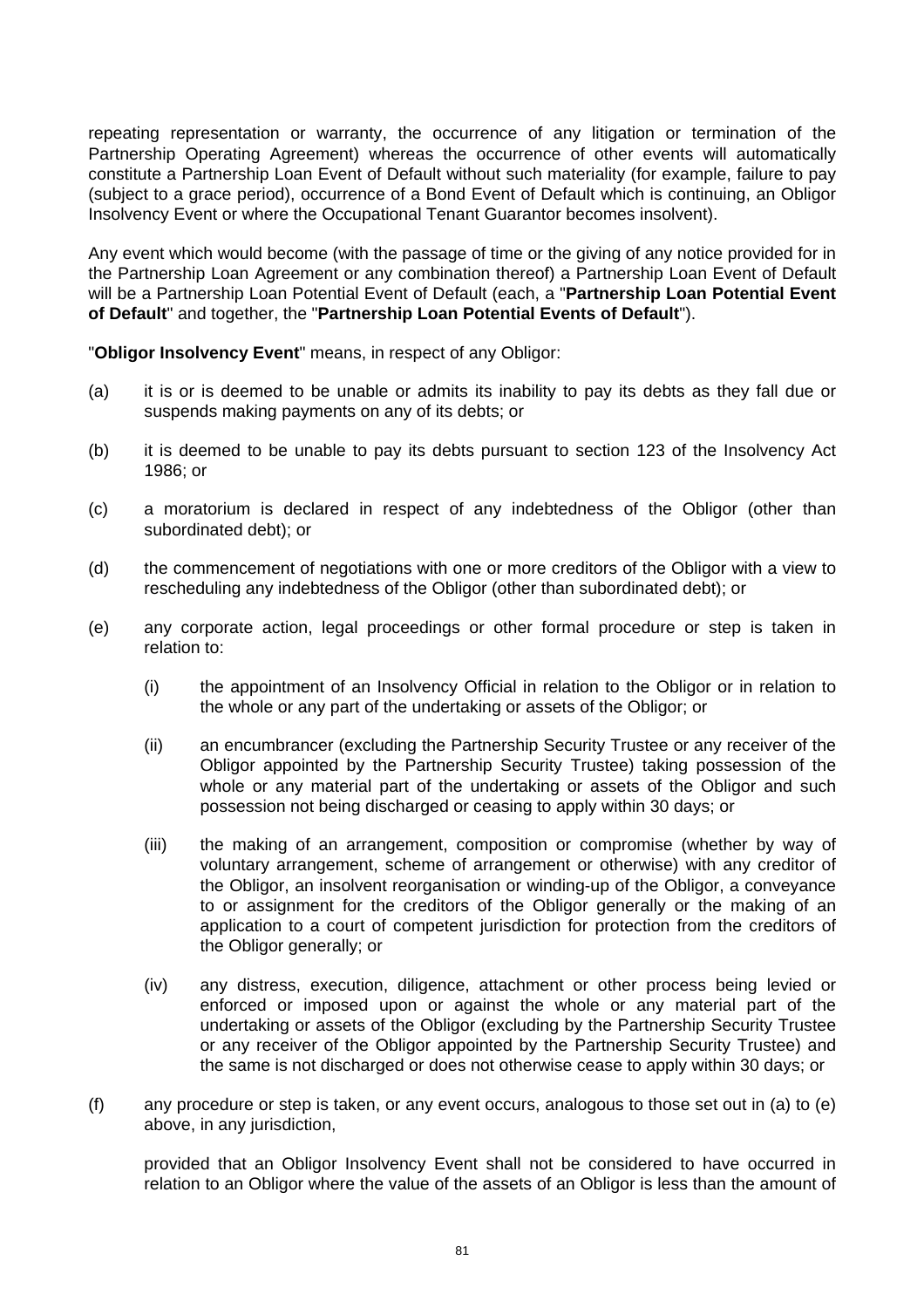its liabilities, solely due to the fact that the value of the assets of the Obligor has been materially and adversely affected by:

- (1) a diminution in the value of the Mortgaged Properties which is attributable to Market Conditions; or
- (2) a diminution in the value of the Partnership Swap.

For this purpose:

"**Market Conditions**" means, in relation to one or more Mortgaged Properties, conditions applicable generally in the market for similar properties in the same market; and

"**Insolvency Official**" means a liquidator, provisional liquidator, administrator, administrative receiver, receiver or manager or other similar officer or analogous officer.

Upon and at any time after the occurrence of a Partnership Loan Event of Default which is continuing unremedied and unwaived, the Partnership Security Trustee may, and, if so directed by the Issuer Security Trustee, shall (subject to being indemnified and/or secured and/or pre-funded to its satisfaction) serve an enforcement notice in respect of the Partnership Loan Agreement (a "**Partnership Enforcement Notice**") on the Partnership (with a copy to the other Obligors and the Issuer), and upon such service:

- (a) all amounts outstanding under the Partnership Loan shall either become immediately due and payable or shall become payable on demand; and
- (b) the security granted by the Obligors pursuant to the terms of the Partnership Security Documents shall become enforceable.

The occurrence of a Partnership Loan Event of Default (or of any other event where the Partnership Level Security is threatened or in jeopardy or the interests of the Bondholders may be prejudiced) will (to the extent permitted by applicable law), upon notice being given by the Partnership Security Trustee, result in the floating charges granted by the Obligors in the Partnership Security Documents crystallising so as to become fixed charges.

#### *Partnership Adverse Effect*

For the purposes of the Partnership Loan Agreement, "**Partnership Adverse Effect**" means:

- (a) a material and adverse effect on the ability of the Obligors (taken as a whole) to perform their payment obligations under the Partnership Transaction Documents; or
- (b) a material and adverse effect on the legality, binding nature, validity or enforceability of the security interests under the Partnership Security Documents; or
- (c) a material and adverse effect on the aggregate Vacant Possession Value of the Mortgaged Properties at any time, taking into account the outstanding amount of the Partnership Loan; or
- (d) a material and adverse effect on the legality, binding nature, validity or enforceability of the Partnership's entitlement to Rental Income (taken as a whole),

provided that, in determining whether or not a Partnership Adverse Effect has occurred, there shall be disregarded: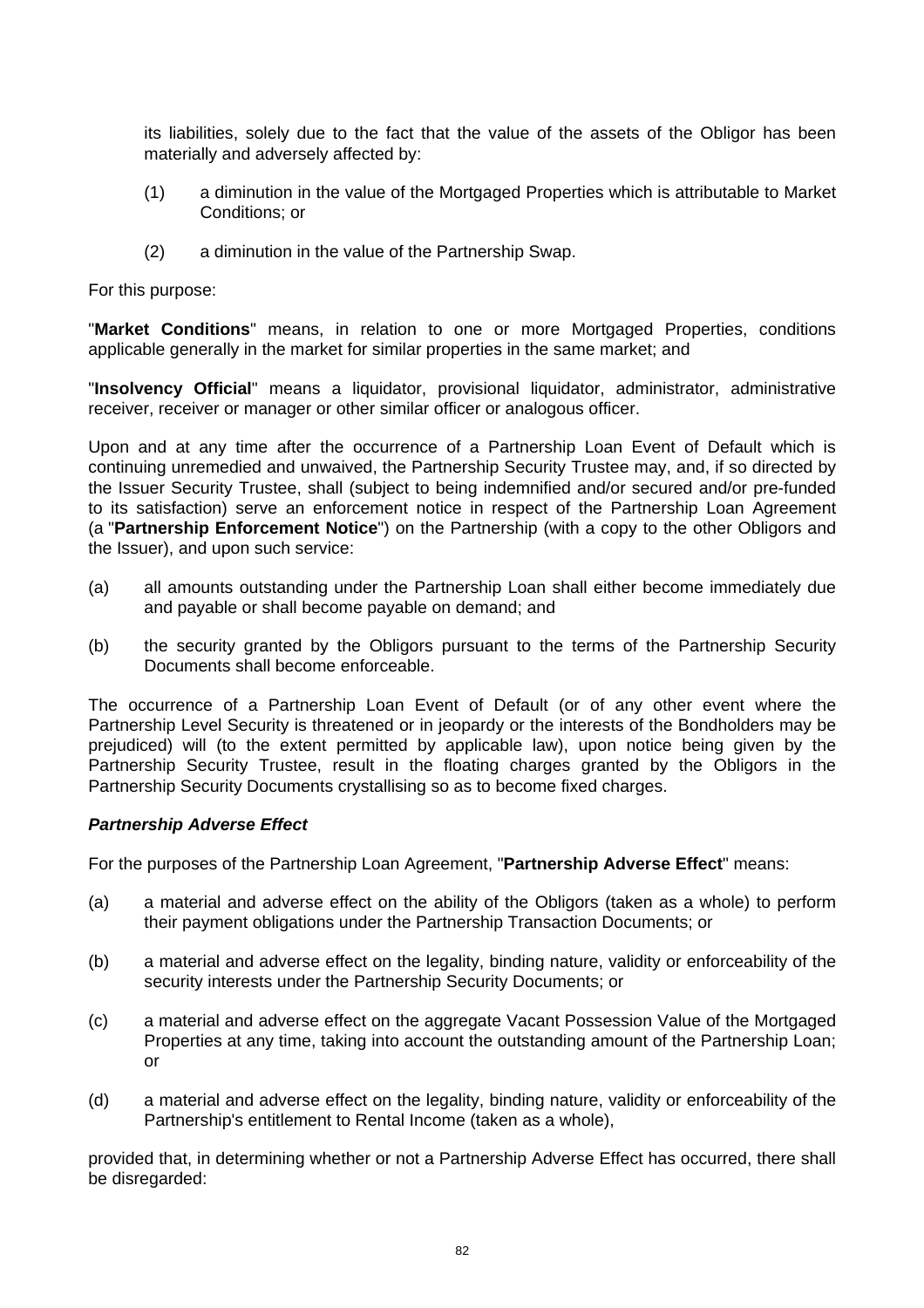- (i) in respect of sub-paragraphs (b) and (d) above, the consequences of any matters of law (but not matters of fact) to the extent qualifications have been made as to such matters of law in legal opinions delivered under the Partnership Loan Agreement on the Closing Date and certain other legal reservations;
- (ii) in respect of all the foregoing sub-paragraphs, any consequences of an actual or a perceived diminution in (A) the financial ability of the Occupational Tenants or the Occupational Tenant Guarantor to pay the Rental Income in full and on time (other than an actual failure to pay the Rental Income in full on the Rent Payment Dates) or (B) the financial ability of the Subordinated Loan Facility Provider (or Tesco PLC as the provider of the Plc Indemnity) to advance any Subordinated Loan in full and on time (or in the case of Tesco PLC to indemnify for any such amount not so advanced); and
- (iii) in respect of sub-paragraphs (a) and (c) above, any diminution in the aggregate Vacant Possession Value of the Mortgaged Properties which is attributable to Market Conditions.

### *Governing law*

The Partnership Loan Agreement (and any non-contractual obligations arising out of or in connection therewith) will be governed by, and will be construed in accordance with, English law.

### *The Account Bank Agreement*

The Issuer, the Cash Manager, the Development Cash Manager, the Nominees, the Partnership, the General Partner, the Issuer Security Trustee and the Partnership Security Trustee will enter into an agreement (the "**Account Bank Agreement**") with the Account Bank, on or about the Closing Date, pursuant to which the Issuer will open and maintain the Issuer Transaction Account with the Account Bank, the Nominees will open the Partnership Rent Account, the Gateshead Development Reserve Account, the Sunderland Development Reserve Account and the West Bromwich Development Reserve Account with the Account Bank, the Partnership will open and maintain the Partnership Accounts with the Account Bank and the General Partner will open and maintain with the Account Bank (i) a reserve account to fund the General Partner's ongoing corporation tax liabilities (the "**General Partner Corporation Tax Reserve Account**"), and (ii) an account into which any sums representing VAT which are reclaimed by the General Partner from HM Revenue & Customs will be paid (some of such amounts to be used to fund certain VAT payment obligations of the General Partner) (the "**General Partner VAT Transaction Account**"). Pursuant to the Account Bank Agreement, the Account Bank will waive all rights of set-off in relation to the Partnership Rent Account, the Gateshead Development Reserve Account, the Sunderland Development Reserve Account and the West Bromwich Development Reserve Account, the Partnership Accounts, the General Partner Corporation Tax Reserve Account, the General Partner VAT Transaction Account and the Issuer Transaction Account (together, the "**Accounts**").

Each of the Issuer and the Partnership (on behalf of itself, the General Partner and the Nominees) will pay to the Account Bank an agreed fee (inclusive of any applicable VAT). Payment of the fees due to the Account Bank by the Partnership will rank senior to payments due to the Issuer in respect of the Partnership Loan and payment of the fees due to the Account Bank by the Issuer will rank senior to payments due to the Bondholders.

The Account Bank will give certain representations, including that it is an Eligible Bank (as defined below).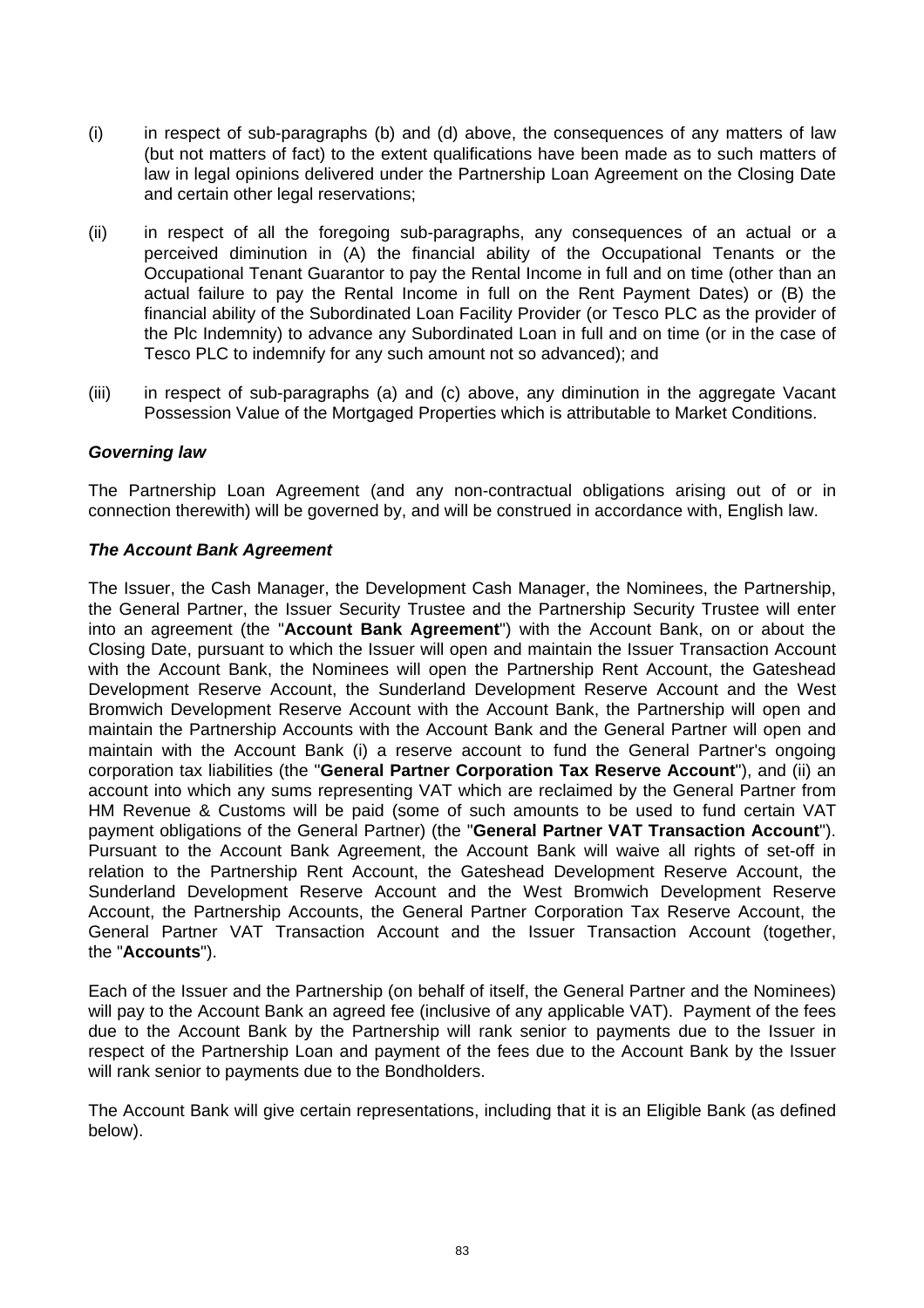The Issuer may not withdraw any monies from the Issuer Transaction Account otherwise than in accordance with the provisions of, as applicable, the Issuer Deed of Charge, the Cash Management Agreement and the Account Bank Agreement.

The Nominees may not withdraw any monies from the Partnership Rent Account, the Gateshead Development Reserve Account, the Sunderland Development Reserve Account or the West Bromwich Development Reserve Account otherwise than in accordance with the provisions of, as applicable, the Nominees Deed of Charge, the Cash Management Agreement and the Account Bank Agreement.

The Partnership may not withdraw any monies from the Partnership Accounts (other than the Partnership Distribution Account) otherwise than in accordance with the provisions of, as applicable, the Partnership Deed of Charge, the Cash Management Agreement and the Account Bank Agreement.

The Partnership Rent Account, the Gateshead Development Reserve Account, the Sunderland Development Reserve Account and the West Bromwich Development Reserve Account are subject to a first priority security interest created in favour of the Partnership Security Trustee pursuant to the Nominees Deed of Charge (as described in "*The Nominees Deed of Charge*").

The General Partner may not withdraw any monies from the General Partner Corporation Tax Reserve Account or the General Partner VAT Transaction Account otherwise than in accordance with the provisions of, as applicable, the Partnership Deed of Charge, the Cash Management Agreement and the Account Bank Agreement.

Each of the Partnership Accounts (other than the Partnership Distribution Account), the General Partner VAT Transaction Account and the General Partner Corporation Tax Reserve Account will be subject to a first priority security interest created in favour of the Partnership Security Trustee pursuant to the Partnership Deed of Charge (as described in "*The Partnership Deed of Charge*"). The Issuer Transaction Account is subject to a first priority security interest created in favour of the Issuer Security Trustee pursuant to the Issuer Deed of Charge (as described in "*The Issuer Deed of Charge*").

If the Account Bank ceases to be an "**Eligible Bank**" (being an English bank or an English branch of a bank, the short-term, unsecured, unguaranteed and unsubordinated debt obligations of which are rated at least P-1 by Moody's and F1 by Fitch and the long-term, unsecured, unguaranteed and unsubordinated debt obligations of which are rated at least A- by S&P and A by Fitch (or as is otherwise acceptable to the Rating Agencies)), then the Issuer, the Nominees, the Partnership and the General Partner will be required to arrange for the transfer (within 30 days) of the Accounts to an Eligible Bank on terms acceptable to the Issuer Security Trustee and the Partnership Security Trustee.

The appointment of the Account Bank may also be terminated by the Issuer (with the consent of the Issuer Security Trustee) or by the Nominees, the Partnership or the General Partner (in each case, with the consent of the Partnership Security Trustee) and by the Issuer Security Trustee and the Partnership Security Trustee (acting jointly) following certain events including a failure by the Account Bank to perform its duties under the Account Bank Agreement and an insolvency-related event in relation to the Account Bank (as the case may be).

The Issuer, the Nominees, the Partnership and the General Partner (acting jointly) and with the approval of the Partnership Security Trustee and the Issuer Security Trustee shall appoint a replacement Account Bank in the event that the appointment of the Account Bank is terminated. The termination of the appointment of the Account Bank shall not be effective until a replacement has been appointed.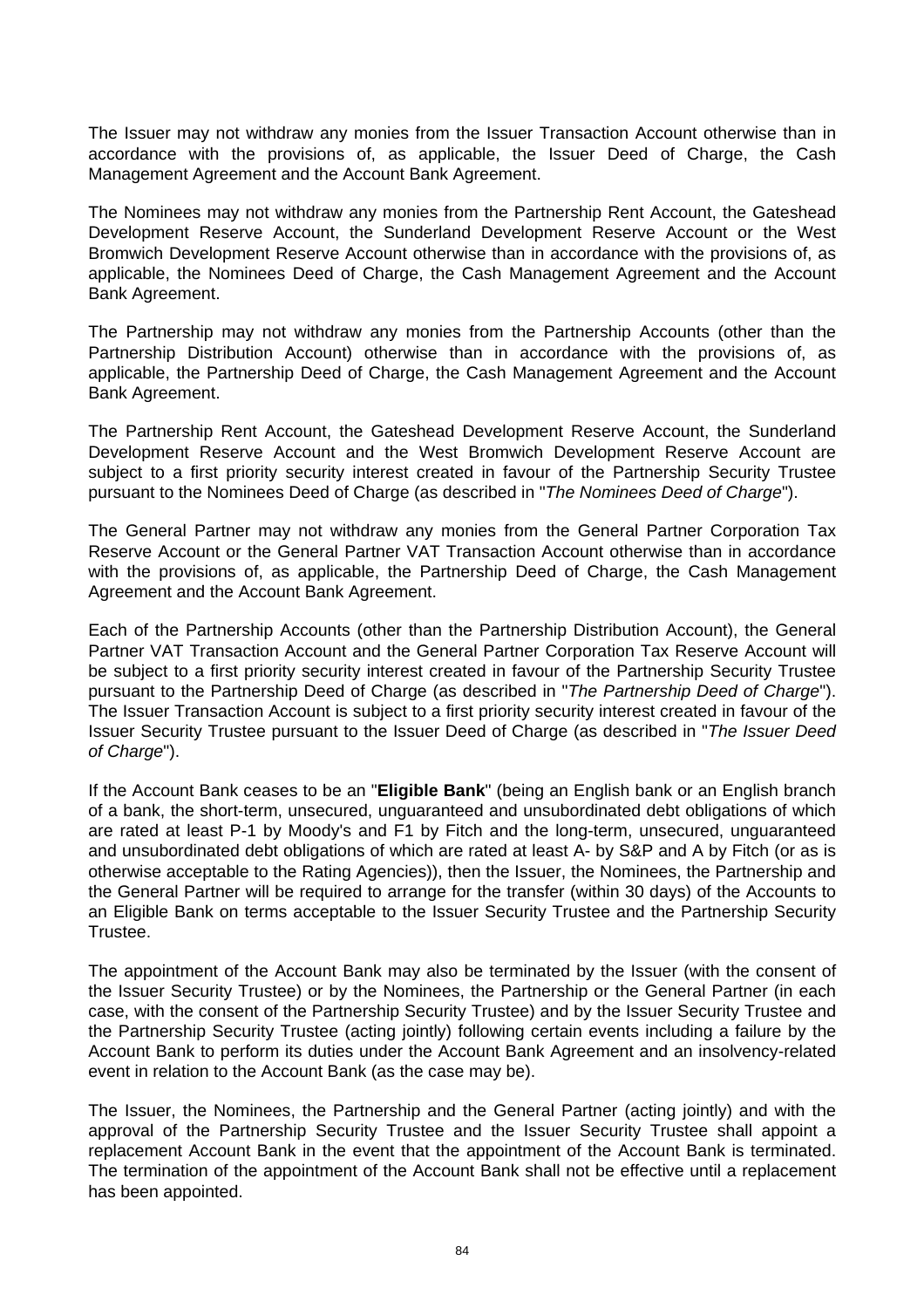The Issuer, the Nominees, the Partnership and the General Partner will agree with the Account Bank that if, by the day falling 10 days before the expiry of any termination notice, the Issuer, the Nominees, the Partnership and the General Partner have not appointed a successor Account Bank then the Account Bank shall be entitled, on behalf of the Issuer, the Nominees, the Partnership and the General Partner to appoint in its place as a successor Account Bank a reputable financial institution of good standing which the Issuer, the Nominees, the Partnership and the General Partner have approved.

The Account Bank Agreement (and any non-contractual obligations arising out of or in connection therewith) will be governed by, and will be construed in accordance with, English law.

### *The Cash Management Agreement*

The Issuer, the Partnership, the General Partner, the Nominees, the Account Bank, the Issuer Security Trustee and the Partnership Security Trustee will enter into an agreement (the "**Cash Management Agreement**") with the Cash Manager and the Development Cash Manager, on or about the Closing Date.

Pursuant to the Cash Management Agreement, the Cash Manager will be appointed, as agent of the Issuer, the Partnership, the General Partner, the Nominees and, in certain circumstances, the Issuer Security Trustee and/or the Partnership Security Trustee, to (i) act as cash manager in respect of amounts standing to the credit of the Issuer Transaction Account from time to time; (ii) act as cash manager in respect of amounts standing to the credit of the Partnership Accounts from time to time; (iii) act as cash manager in respect of amounts standing to the credit of the Partnership Rent Account from time to time; (iv) act as cash manager in respect of amounts standing to the credit of the General Partner VAT Transaction Account and the General Partner Corporation Tax Reserve Account; and (v) invest monies standing to the credit from time to time of the Issuer Transaction Account, the Partnership Accounts (other than the Partnership Distribution Account), the Partnership Rent Account, the General Partner VAT Transaction Account and the General Partner Corporation Tax Reserve Account in Eligible Investments (on a non-discretionary basis) in accordance with the directions of the relevant account holder.

Pursuant to the Cash Management Agreement, the Development Cash Manager will be appointed, as agent of the Nominees and, in certain circumstances, the Partnership Security Trustee, to act as cash manager in respect of amounts standing to the credit of the Gateshead Development Reserve Account, the Sunderland Development Reserve Account and the West Bromwich Development Reserve Account from time to time.

Each of the Issuer and the Partnership (on behalf of itself, the Nominees and the General Partner) will pay the Cash Manager an agreed fee (inclusive of any applicable VAT). Payment of the fees due to the Cash Manager by the Partnership will rank senior to payments due to the Issuer in respect of the Partnership Loan and payment of the fees due to the Cash Manager by the Issuer will rank senior to payments due to the Bondholders.

The Partnership (on behalf of itself and the Nominees) will pay the Development Cash Manager an agreed fee (inclusive of any applicable VAT). Payment of the fees due to the Development Cash Manager by the Partnership will rank senior to payments due to the Issuer in respect of the Partnership Loan.

The Cash Management Agreement will contain provisions, *inter alia*, for the transfer of amounts between, and withdrawal of funds from, the General Partner VAT Transaction Account, the General Partner Corporation Tax Reserve Account, the Partnership Accounts, the Partnership Rent Account, the Gateshead Development Reserve Account, the Sunderland Development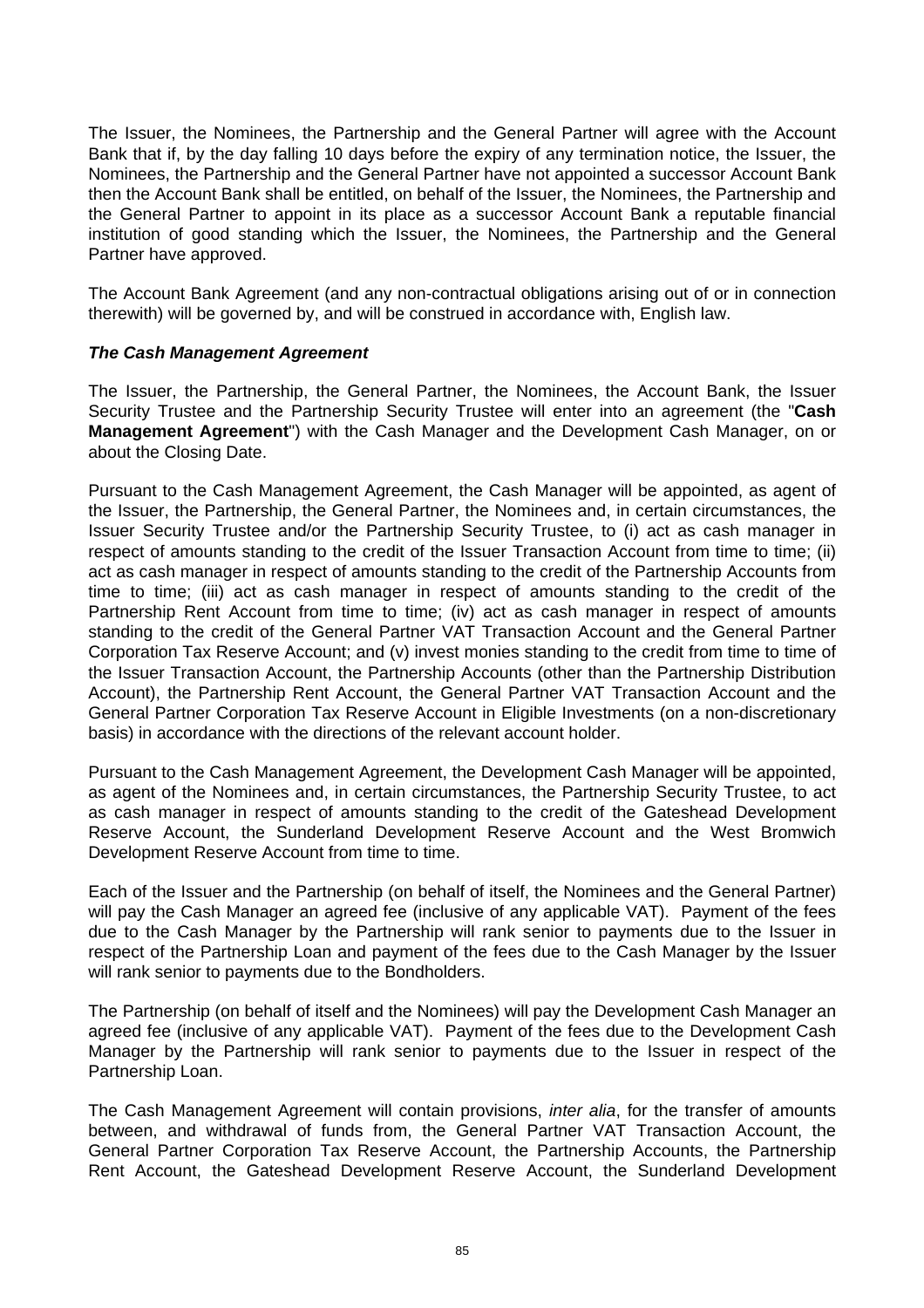Reserve Account, the West Bromwich Development Reserve Account and the Issuer Transaction Account.

Details concerning the Partnership Pre-Enforcement Priority of Payments, the Partnership Post-Enforcement Priority of Payments, the Issuer Pre-Enforcement Priority of Payments and the Issuer Post-Enforcement Priority of Payments are described further in the section entitled "*Resources Available to the Partnership and the Issuer*".

The appointment of the Cash Manager may be terminated by the Issuer (with the consent of the Issuer Security Trustee) or by the Nominees, the Partnership or the General Partner (in each case, with the consent of the Partnership Security Trustee) or by the Issuer Security Trustee and the Partnership Security Trustee (acting jointly) following certain events including a failure by the Cash Manager to perform its duties under the Cash Management Agreement and an insolvency-related event in relation to the Cash Manager (as the case may be).

The Issuer, the Nominees, the Partnership and the General Partner (acting jointly) and with the approval of the Partnership Security Trustee and the Issuer Security Trustee shall appoint a replacement Cash Manager in the event that the appointment of the Cash Manager is terminated. The termination of the appointment of the Cash Manager shall not be effective until a replacement has been appointed.

The Issuer, the Nominees, the Partnership and the General Partner will agree with the Cash Manager that if, by the day falling 10 days before the expiry of any termination notice, the Issuer, the Nominees, the Partnership and the General Partner have not appointed a successor Cash Manager then the Cash Manager shall be entitled, on behalf of the Issuer, the Nominees, the Partnership and the General Partner to appoint in its place as a successor Cash Manager a reputable financial institution of good standing which the Issuer, the Nominees, the Partnership and the General Partner have approved.

The appointment of the Development Cash Manager may be terminated by the Nominees (with the consent of the Partnership Security Trustee) following certain events including a failure by the Development Cash Manager to perform its duties under the Cash Management Agreement and an insolvency-related event in relation to the Development Cash Manager (as the case may be).

The Nominees, with the approval of the Partnership Security Trustee, shall appoint a replacement Development Cash Manager in the event that the appointment of the Development Cash Manager is terminated. The termination of the appointment of the Development Cash Manager shall not be effective until a replacement has been appointed.

The Nominees will agree with the Development Cash Manager that if, by the day falling 10 days before the expiry of any termination notice, the Nominees have not appointed a successor Development Cash Manager then the Development Cash Manager shall be entitled, on behalf of the Nominees, to appoint in its place as a successor Development Cash Manager a reputable financial institution of good standing which the Nominees and the Partnership Security Trustee have approved.

The Cash Management Agreement (and any non-contractual obligations arising out of or in connection therewith) will be governed by, and will be construed in accordance with, English law.

#### *The Partnership Security Documents*

The Partnership Secured Obligations will be secured, *inter alia*, by the assets and undertaking of the Obligors.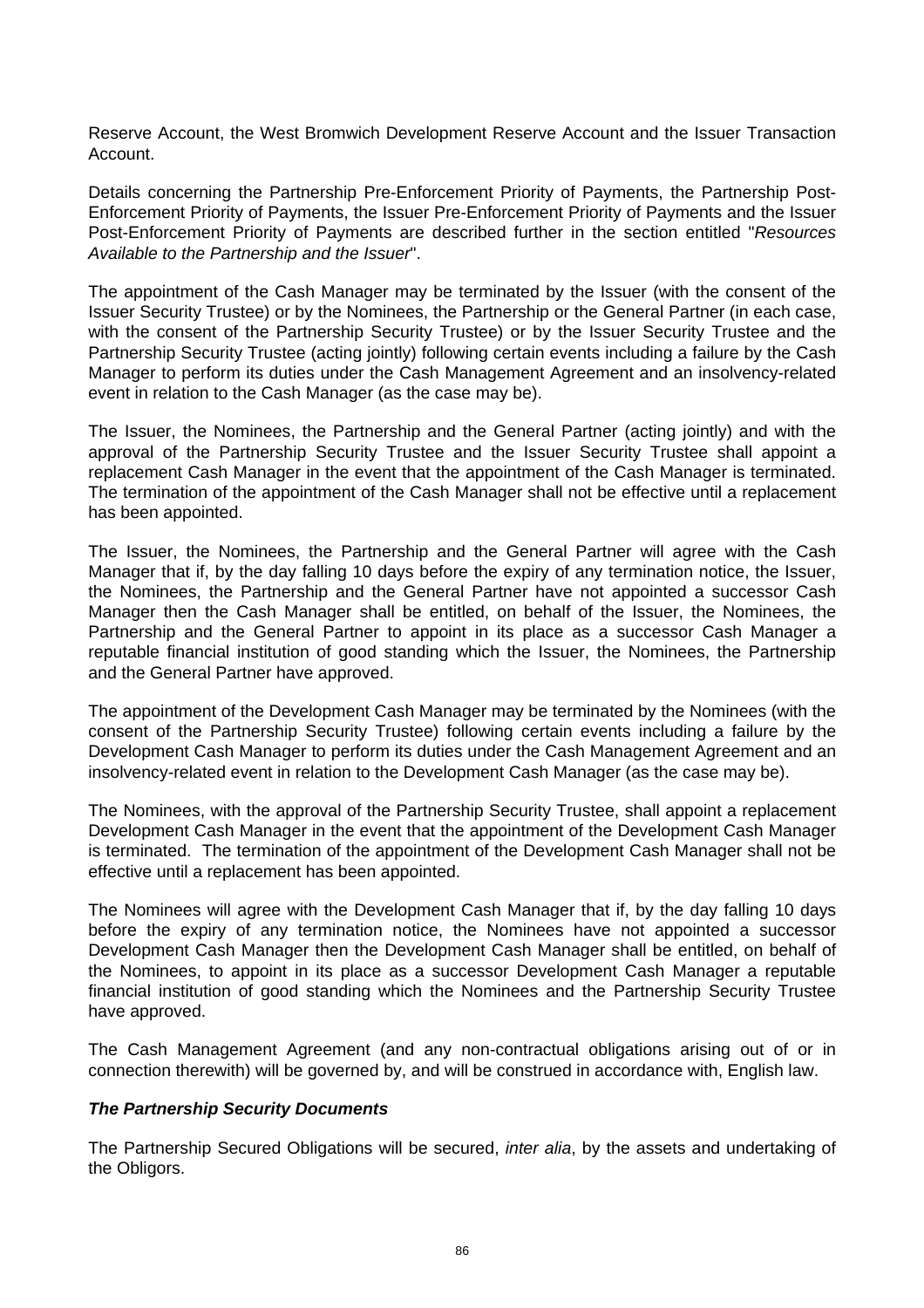# *A. The Partnership Deed of Charge*

Under or pursuant to a deed of charge to be entered into on the Closing Date (the "**Partnership Deed of Charge**"), each of the Partnership and the General Partner (on behalf of the Partnership) will create, *inter alia*, the following security (the "**Partnership Security**") in favour of the Partnership Security Trustee on trust for the Partnership Secured Creditors over all of its partnership property, assets and undertaking:

- (a) fixed charges, mortgages, pledges or, as the case may be, assignments by way of security over:
	- (i) its interest in the Mortgaged Properties (including its interest under the agreement for the West Bromwich Head Lease, the agreement for the grant of the Gateshead University Accommodation Head Lease and the agreement for the grant of the Gateshead Commercial Head Lease and its interest in the relevant Occupational Leases and in the agreement for the grant of the West Bromwich Occupational Lease, the agreement for the grant of the Gateshead University Accommodation Occupational Lease and the agreement for the grant of the Gateshead Commercial Occupational Lease and the trusts declared and created by the Nominees in respect of such Mortgaged Properties under the Partnership Declaration of Trust);
	- (ii) its interest in all Rental Income and all sums paid or payable by third party tenants to or for the benefit of an Occupational Tenant, or pursuant to a Section 6 notice, arising from the letting, sub-letting, use or occupation of all or any part of a Mortgaged Property, including, all amounts payable to an Occupational Tenant by third party tenants pursuant to any lease, including rent, sums payable under any third party tenant's covenants for outgoings, default interest and service charges, sums to cover any head lease rental (if any), any sums payable in respect of VAT, any sums payable by way of indemnity, proceeds of insurance in respect of loss of rent and any amounts drawn down under the Geared Rent Facility (the "**Geared Rental Income**");
	- (iii) any insurances, licences, consents and authorisations (statutory or otherwise) held by the Partnership or the General Partner (on behalf of the Partnership) in connection with the Mortgaged Properties or the use of such Mortgaged Properties and the right to recover and receive all compensation which may be payable in respect thereof;
	- (iv) its interest in the Partnership Accounts (other than the Partnership Distribution Account);
	- $(v)$  its interest in any Eligible Investments made from time to time by or on behalf of the Partnership;
	- (vi) the Partnership's rights under the Partnership Expenses Facility, the Geared Rent Facility, the Spens Excess Facility, the Abnormal Rent Increase SDLT Facility, the Gateshead Change of Use VAT Facility, the Partnership VAT Recovery Adjustment Facility and the Plc Indemnity;
	- (vii) the benefit of any rights it has in any of the Partnership Transaction Documents, provided that the Partnership Swap Agreement shall be subject to any rights of setoff agreed between the parties thereto; and
	- (viii) its shares in Nominees Holdco and any related rights held by it; and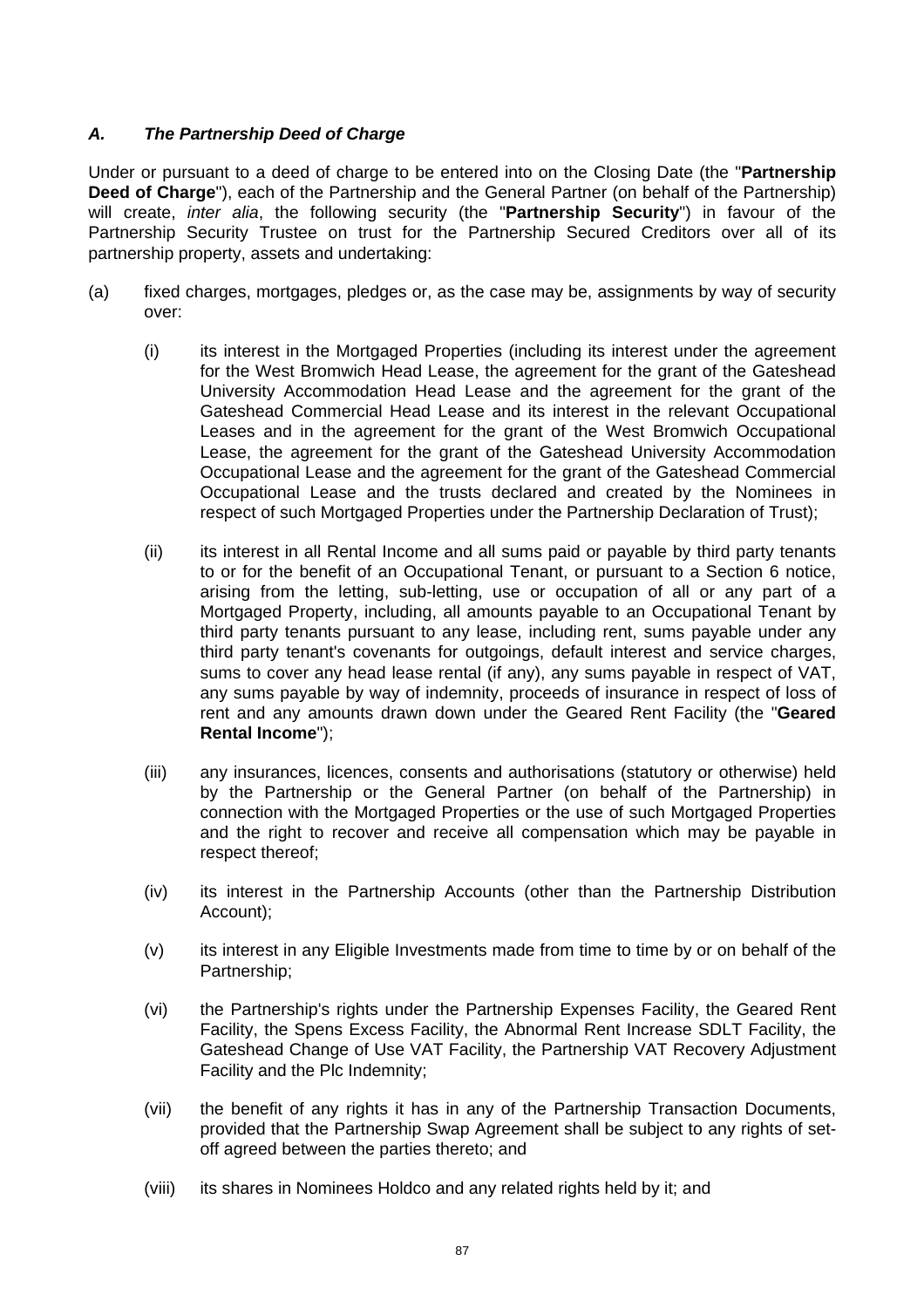(b) a floating charge over all its present and future assets and undertaking, including the Partnership Distribution Account, deferred in point of priority to any fixed security validly and effectively created by it and as described in paragraph (a) above.

Also under or pursuant to the Partnership Deed of Charge, in addition to the security created by the General Partner in respect of any property, assets and undertaking held by it for and on behalf of the Partnership (as described above), the General Partner, in its own right will create:

- (a) a fixed charge or, as the case may be, assignment by way of security over:
	- (i) its interest in the General Partner VAT Transaction Account and the General Partner Corporation Tax Reserve Account; and
	- (ii) the benefit of any rights it has in any of the Partnership Transaction Documents; and
- (b) a floating charge over all its own present and future property, assets and undertaking, deferred in point of security to any fixed security validly and effectively created by it and as described in paragraph (a) above,

in favour of the Partnership Security Trustee on trust for the Partnership Secured Creditors.

The Partnership Deed of Charge (and any non-contractual obligations arising out of or in connection therewith) will be governed by, and will be construed in accordance with, English law.

### *B. The Nominees Deed of Charge*

Under or pursuant to a deed of charge to be entered into on the Closing Date (the "**Nominees Deed of Charge**"), each of the Nominees will create, *inter alia*, the following security (the "**Nominees Security**") in favour of the Partnership Security Trustee on trust for the Partnership Secured Creditors over all of its property, assets and undertaking:

- (a) fixed charges, mortgages, standard securities or, as the case may be, assignments by way of security over:
	- (i) its interest in the Mortgaged Properties (which at the Closing Date, for these purposes, will not include the Gateshead Mortgaged Property or the West Bromwich Mortgaged Property, but will include them with effect from the grant of the West Bromwich Head Lease, the Gateshead Commercial Head Lease and the Gateshead University Accommodation Head Lease respectively and transfer of the same to the Nominees);
	- (ii) its interest in all Rental Income and the Geared Rental Income;
	- (iii) any insurances, licences, consents and authorisations (statutory or otherwise) held by the Nominees in connection with the Mortgaged Properties or the use of those Mortgaged Properties and the right to recover and receive all compensation which may be payable in respect of them;
	- (iv) its interest in any Eligible Investments made from time to time by or on behalf of the Nominees;
	- (v) its interest in the Partnership Rent Account and the Partnership Geared Rent Account (if established);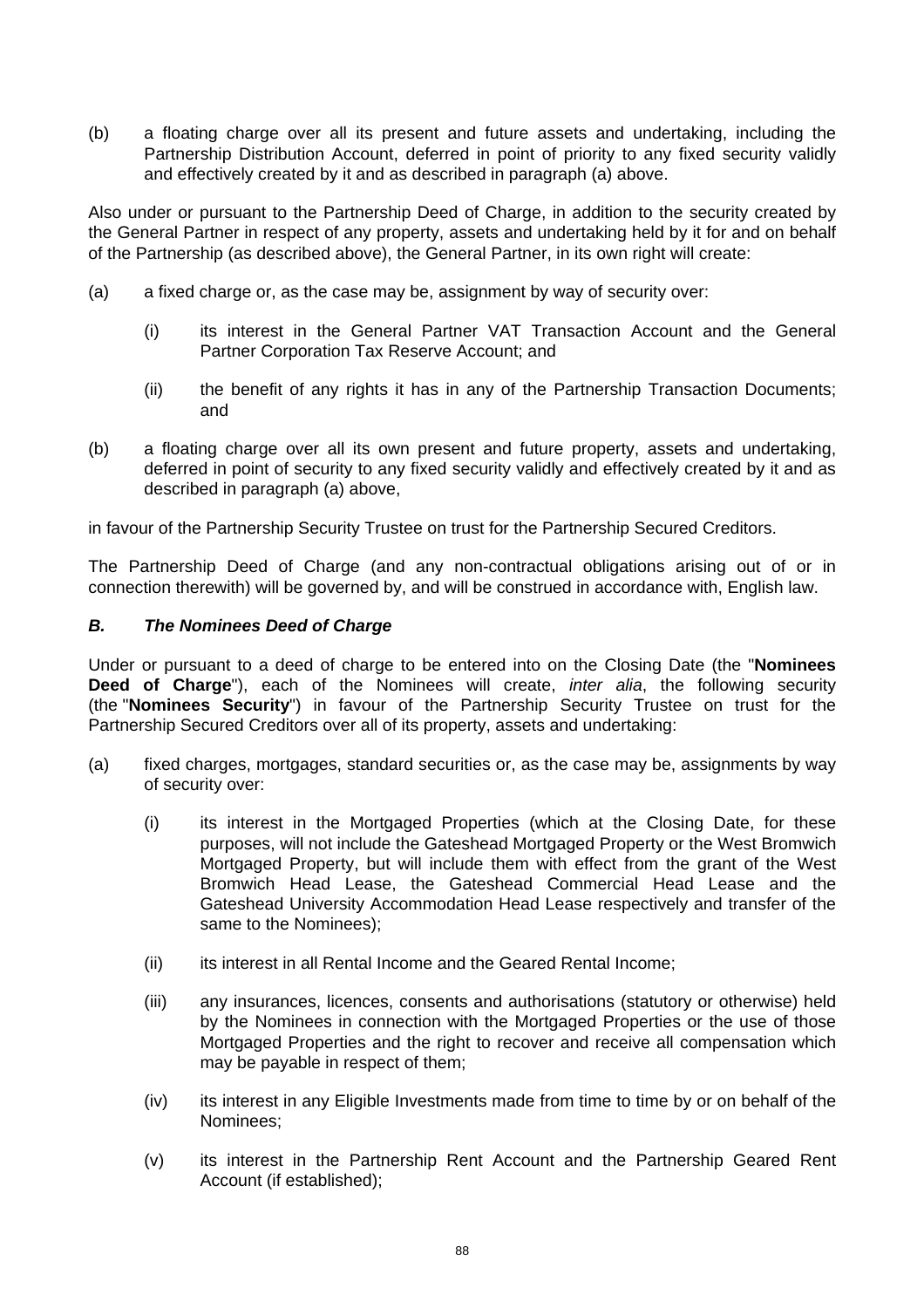- (vi) its interest in each of the Gateshead Development Reserve Account, the Sunderland Development Reserve Account and the West Bromwich Development Reserve Account; and
- (vii) the benefit of any rights it has in any of the Partnership Transaction Documents to which it is a party; and
- (b) a floating charge over all of its present and future assets and undertaking, deferred in point of security to any fixed security validly and effectively created by it and as described in paragraph (a) above.

The Nominees Deed of Charge (and any non-contractual obligations arising out of or in connection therewith) will be governed by, and will be construed in accordance with, English law.

## *C. The Nominees Holdco Deed of Charge*

Under or pursuant to a deed of charge to be entered into on the Closing Date (the "**Nominees Holdco Deed of Charge**"), Nominees Holdco will create, *inter alia*, the following security in favour of the Partnership Security Trustee on trust for the Partnership Secured Creditors over all of its property, assets and undertaking:

- (a) fixed charges, mortgages or, as the case may be, assignments by way of security of or over:
	- (i) its shares in the Nominees and any related rights; and
	- (ii) the benefit of any rights it has in any Partnership Transaction Documents to which it is a party; and
- (b) a floating charge over all of its present and future assets and undertaking, deferred in point of priority to any fixed security validly and effectively created by it and as described in paragraph (a) above.

The Nominees Holdco Deed of Charge (and any non-contractual obligations arising out of or in connection therewith) will be governed by, and will be construed in accordance with, English law.

#### *Service of Partnership Enforcement Notice*

Upon the service of a Partnership Enforcement Notice pursuant to the terms of the Partnership Transaction Documents, the Partnership Security Trustee shall, if so directed by the Issuer Security Trustee and indemnified and/or secured and/or pre-funded to its satisfaction, enforce its rights in respect of the Partnership Level Security.

The proceeds of enforcement of the Partnership Level Security will be applied in accordance with the order of application of payments specified in the Partnership Post-Enforcement Priority of Payments.

## *The Issuer Deed of Charge*

The Issuer and, *inter alios*, the Issuer Security Trustee will enter into a deed of charge (the "**Issuer Deed of Charge**") on the Closing Date as security for the obligations of the Issuer to the Issuer Secured Creditors under the Issuer Transaction Documents to which it is a party (the "**Issuer Secured Obligations**").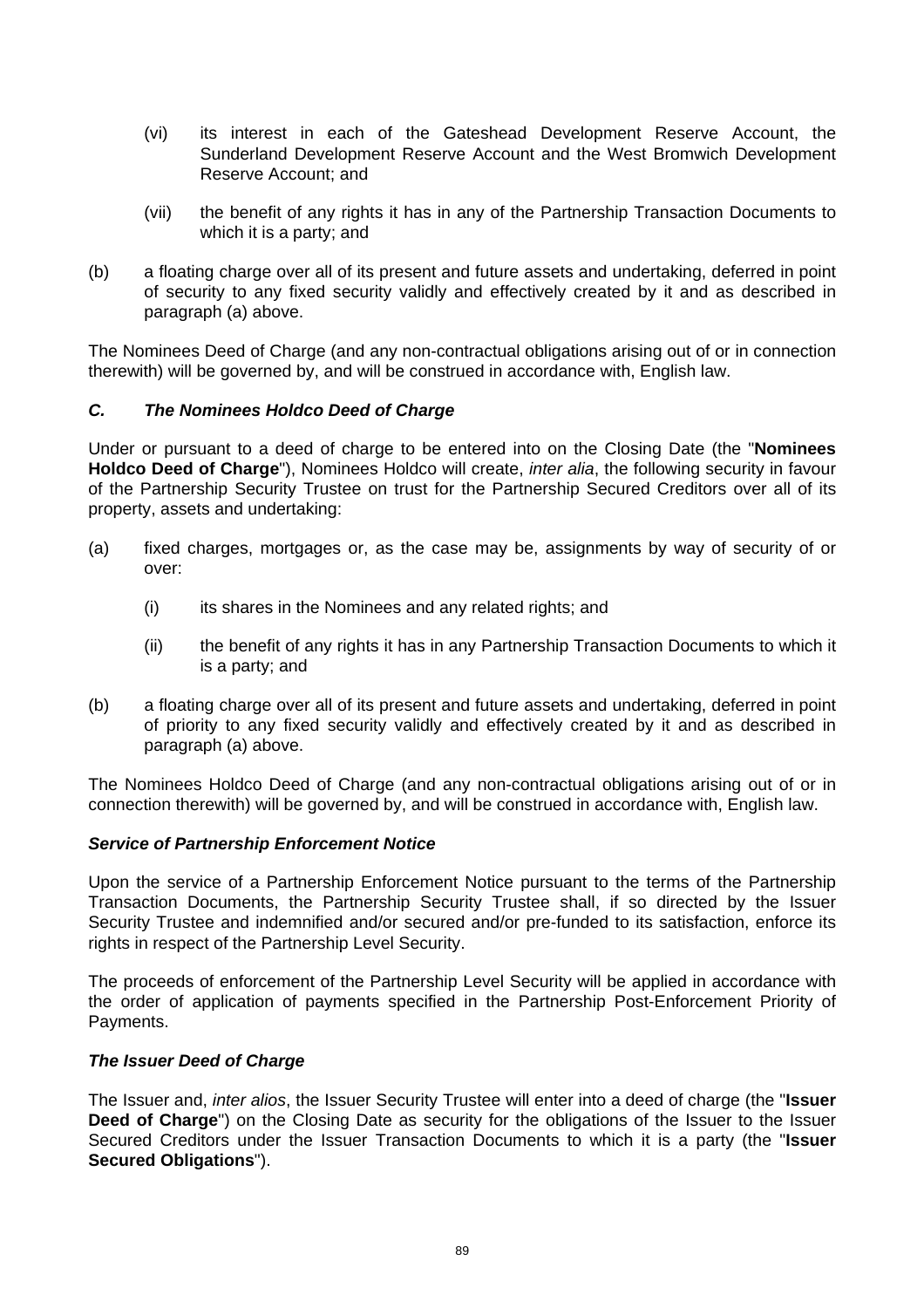Under or pursuant to the Issuer Deed of Charge, the Issuer will grant, *inter alia*, the following security in favour of the Issuer Security Trustee on trust for the Issuer Secured Creditors over all of its property, assets and undertaking (the "**Issuer Charged Property**"):

- (a) first priority fixed charges or, as the case may be, assignments by way of security over:
	- (i) the Issuer's rights as a secured party under the Partnership Security Documents and any security granted pursuant thereto (including the Issuer's beneficial interest in the security trusts in respect of the Partnership Security Documents);
	- (ii) the Issuer's rights under the Partnership Loan;
	- (iii) the Issuer's rights under the Issuer Swap Agreement and the Partnership Swap Agreement, provided that the Issuer Swap Agreement and the Partnership Swap Agreement shall be subject to any rights of set-off agreed between the parties thereto;
	- (iv) the Issuer's rights in respect of the Issuer Transaction Account;
	- (v) any Eligible Investments made from time to time by or on behalf of the Issuer; and
	- (vi) the benefit of any rights it has in any of the Issuer Transaction Documents (other than the Trust Deed and the Issuer Deed of Charge); and
- (b) a floating charge over all of its present and future assets and undertaking, not subject to fixed security validly and effectively created by it and as described in paragraph (a) above (the "**Issuer Security**").

The proceeds of enforcement of the Issuer Security will be applied in accordance with the order of application of payments specified in the Issuer Post-Enforcement Priority of Payments.

The Issuer Deed of Charge (and any non-contractual obligations arising out of or in connection therewith) will be governed by, and will be construed in accordance with, English law.

#### *The Property Pool Management Agreement*

On the Closing Date, each of the Nominees, the Partnership, the Partnership Operator, the Partnership Security Trustee and the Property Pool Manager will enter into the Property Pool Management Agreement pursuant to which the Property Pool Manager will be appointed in relation to the Mortgaged Properties on the Closing Date.

Pursuant to the terms of the Property Pool Management Agreement, the Property Pool Manager will be responsible for, *inter alia*:

- (a) the collection of Rental Income in respect of the Mortgaged Properties on behalf of the Partnership which in respect of the Occupational Leases will be paid directly into the Partnership Rent Account;
- (b) monitoring the Occupational Tenants' compliance with the covenants in the Occupational Leases;
- (c) monitoring the Occupational Tenants' procurement and maintenance of insurance (to the extent required) in accordance with the Occupational Leases;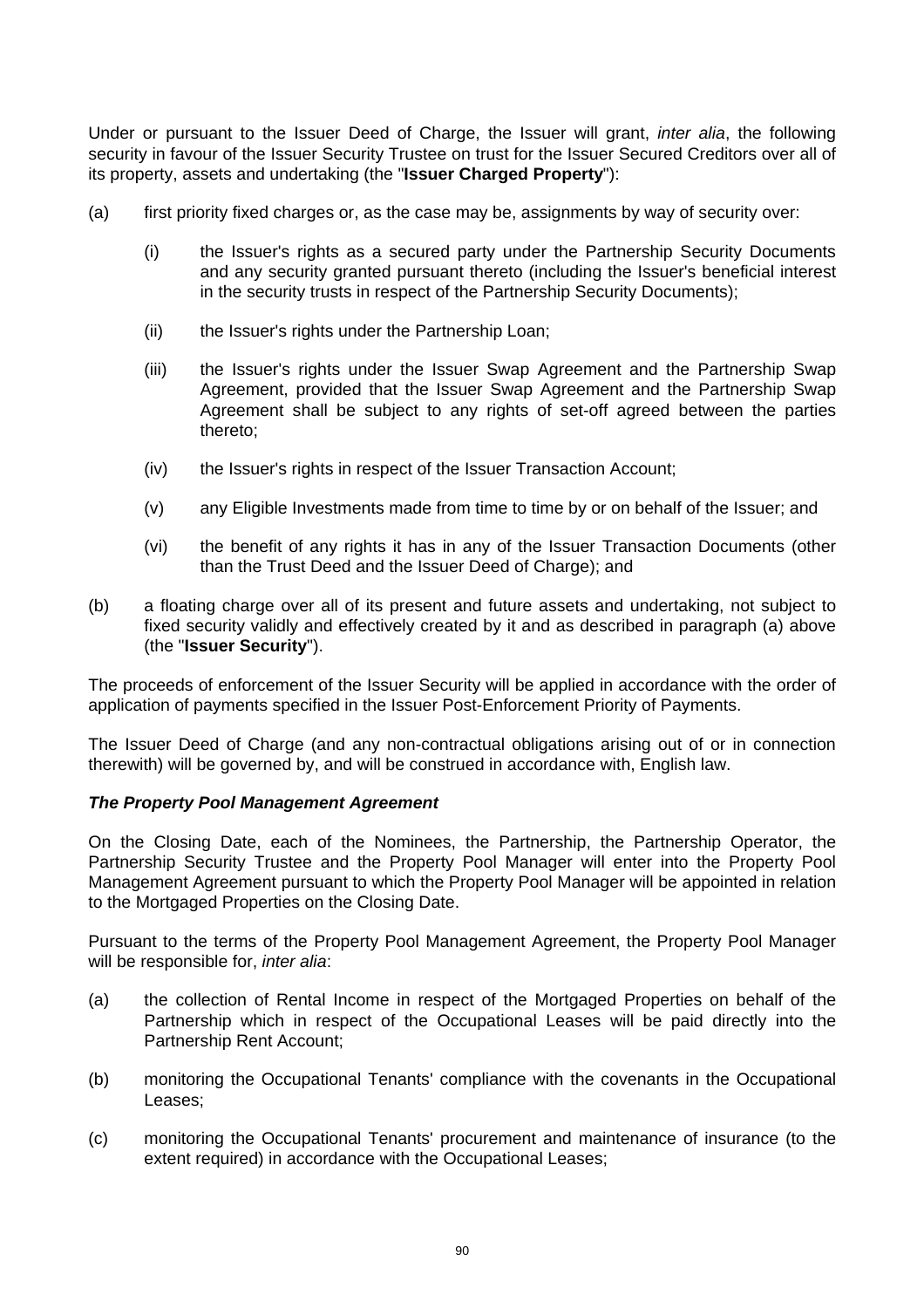- (d) assisting in relation to alterations, substitutions and disposals of, and Adjoining Land Developments in respect of, the Mortgaged Properties in compliance with the Occupational Leases, the Substitution Agreement and the Partnership Loan Agreement; and
- (e) taking steps with a view to procuring that the reporting obligations of the Partnership are complied with in accordance with the Partnership Loan Agreement.

The appointment of the Property Pool Manager may be terminated by the Partnership Operator (with the prior written consent of the Partnership and the Partnership Security Trustee) or by the Partnership Security Trustee in certain circumstances, including following a material breach of certain obligations or certain insolvency-related events concerning the Property Pool Manager or a Partnership Enforcement Notice being served. However, the termination of the appointment of the Property Pool Manager will not be effective until a replacement has been appointed by the Partnership Operator in accordance with the Property Pool Management Agreement.

The Property Pool Management Agreement (and any non-contractual obligations arising out of or in connection therewith) will be governed by, and will be construed in accordance with, English law.

## *The Swap Agreements*

## *A. The Partnership Swap Agreement*

On or before the Closing Date, the Partnership will enter into an index-linked swap transaction with the Issuer governed by an ISDA Master Agreement (Multicurrency-Cross Border), schedule thereto and confirmation thereunder (the "**Partnership Swap Agreement**") in order to mitigate any mismatch arising as a result of the Partnership receiving RPI-linked payments from time to time from the Occupational Tenants and paying fixed interest and (where applicable) scheduled repayments of principal on the Partnership Loan.

As more fully described in the Partnership Swap Agreement, any amounts that would otherwise be payable between the parties on the same date under the Partnership Swap will be subject to netting.

As more fully described in the section of this document entitled "*Resources Available to the Partnership and the Issuer – Application of Partnership Available Funds*" and in the Partnership Loan Agreement, prior to the service of a Partnership Enforcement Notice, certain amounts due and payable by the Issuer to the Partnership under the Partnership Swap Agreement may be subject to set-off against certain amounts due and payable by the Partnership to the Issuer under the Partnership Loan Agreement.

The Partnership Swap Agreement (and any non-contractual obligations arising out of or in connection therewith) will be governed by, and will be construed in accordance with, English law.

For a further description of the Partnership Swap Agreement, see the sections of this document entitled "*Transaction Overview – Source of funds for payments of the Bonds*", "*Risk Factors – Hedging risks*" and "*Resources Available to the Partnership and the Issuer*".

## *B. The Issuer Swap Agreement*

On or before the Closing Date, the Issuer will enter into an index-linked swap transaction with the Issuer Swap Provider governed by an ISDA Master Agreement (Multicurrency-Cross Border), schedule thereto and confirmation thereunder (the "**Issuer Swap Agreement**") in order to mitigate any mismatch arising as a result of the Issuer receiving RPI-linked payments from time to time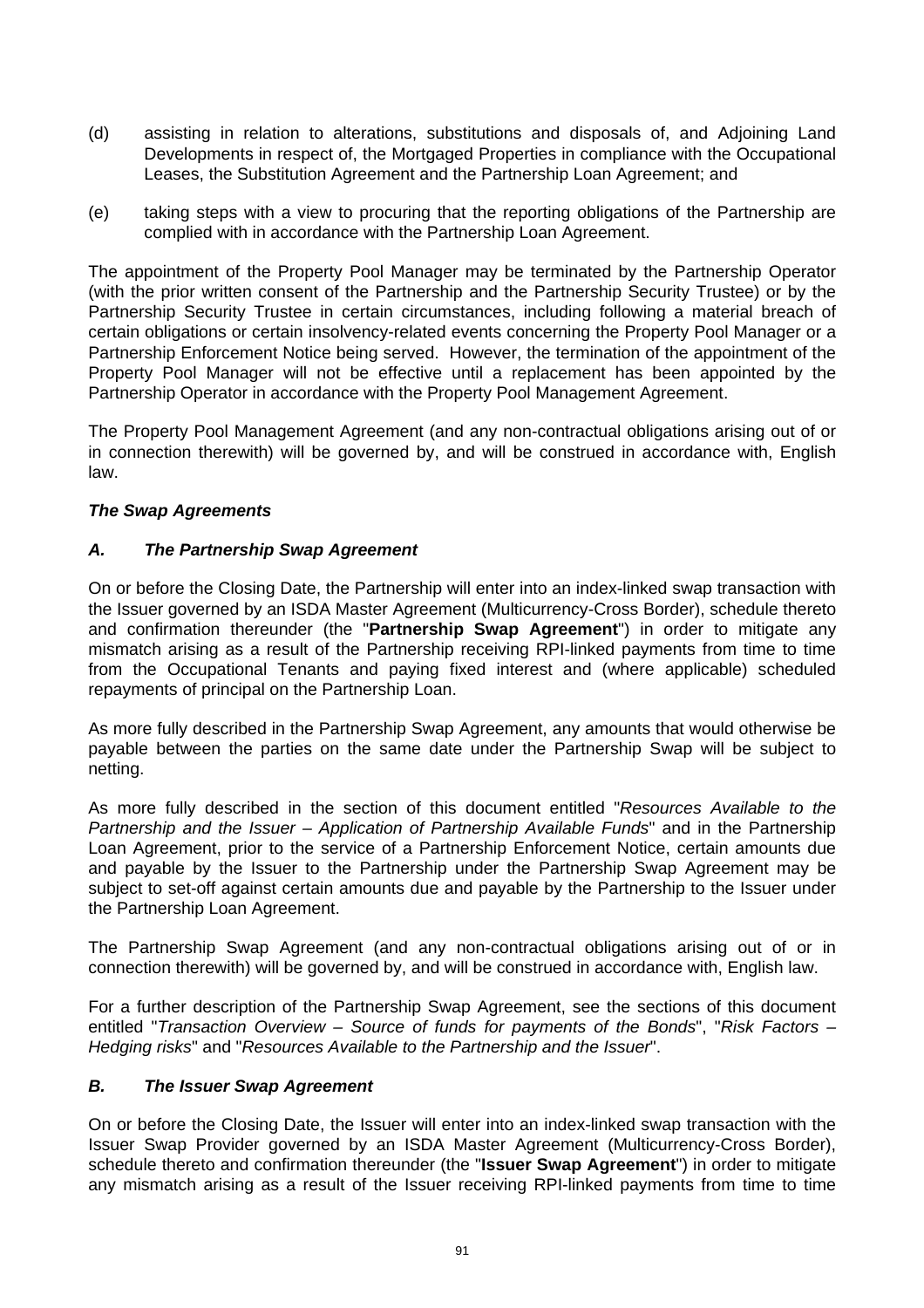from the Partnership under the Partnership Swap Agreement and paying fixed interest and (where applicable) scheduled principal on the Bonds.

As more fully described in the Issuer Swap Agreement, any amounts that would otherwise be payable between the parties on the same date under the Issuer Swap will be subject to netting.

The obligations of the Issuer Swap Provider under the Issuer Swap Agreement will be guaranteed by Tesco.

The Issuer Swap Agreement (and any non-contractual obligations arising out of or in connection therewith) will be governed by, and will be construed in accordance with, English law.

For a further description of the Issuer Swap Provider, see the section of this document entitled "*The Parties*" and the section of this document entitled "*The Issuer Swap Provider*". For a further description of the Issuer Swap Agreement, see the sections of this document entitled "*Transaction Overview – Source of funds for payments on the Bonds*", "*Risk Factors – Hedging risks*" and "*Resources Available to the Partnership and the Issuer*".

### *The Head Leases*

The principal terms of each Head Lease under which the relevant property within the Property Portfolio will be held by or on behalf of the Partnership as at the Closing Date are as follows:

#### *Term*

999 years from the date of the Head Leases (save that the Gateshead Commercial Head Lease will be for a term of 248 years from the date of the Gateshead Commercial Head Lease, the Gateshead University Accommodation Head Lease will be for a term of approximately 247 years from the date of the Gateshead University Accommodation Head Lease, the West Bromwich Head Lease will be for a term of 149 years (less 10 days) from the date of the West Bromwich Head Lease and the Sunderland Head Lease will be for a term of approximately 861 years from the date of the Sunderland Head Lease).

#### *Rent*

£2 per year (if demanded). The rent is subject to increase arising from an Alteration funded by the relevant Occupational Tenant under the provisions of the Substitution Agreement in an amount equal to the corresponding increase in the rent payable under the Occupational Lease in respect of that Alteration.

The Head Lease tenant is also liable to pay the West Bromwich Geared Rent (in relation to the West Bromwich Mortgaged Property) and the Gateshead Geared Rent (in relation to the Gateshead Mortgaged Property), however while the West Bromwich Occupational Lease and the Gateshead Commercial Occupational Lease are in place, the relevant Occupational Tenant is liable to do so.

#### *Tenant's covenants*

By way of indemnity only to pay all outgoings which may at any time be payable in respect of the Mortgaged Property and to comply with all statutes relating to the Mortgaged Property and encumbrances affecting the Mortgaged Property, subject to the proviso that the tenant is not liable for any of these outgoings so long as the Mortgaged Property is subject to the Occupational Lease or any renewal of the Occupational Lease other than the landlord's obligations under the Occupational Lease or any renewal of the Occupational Lease.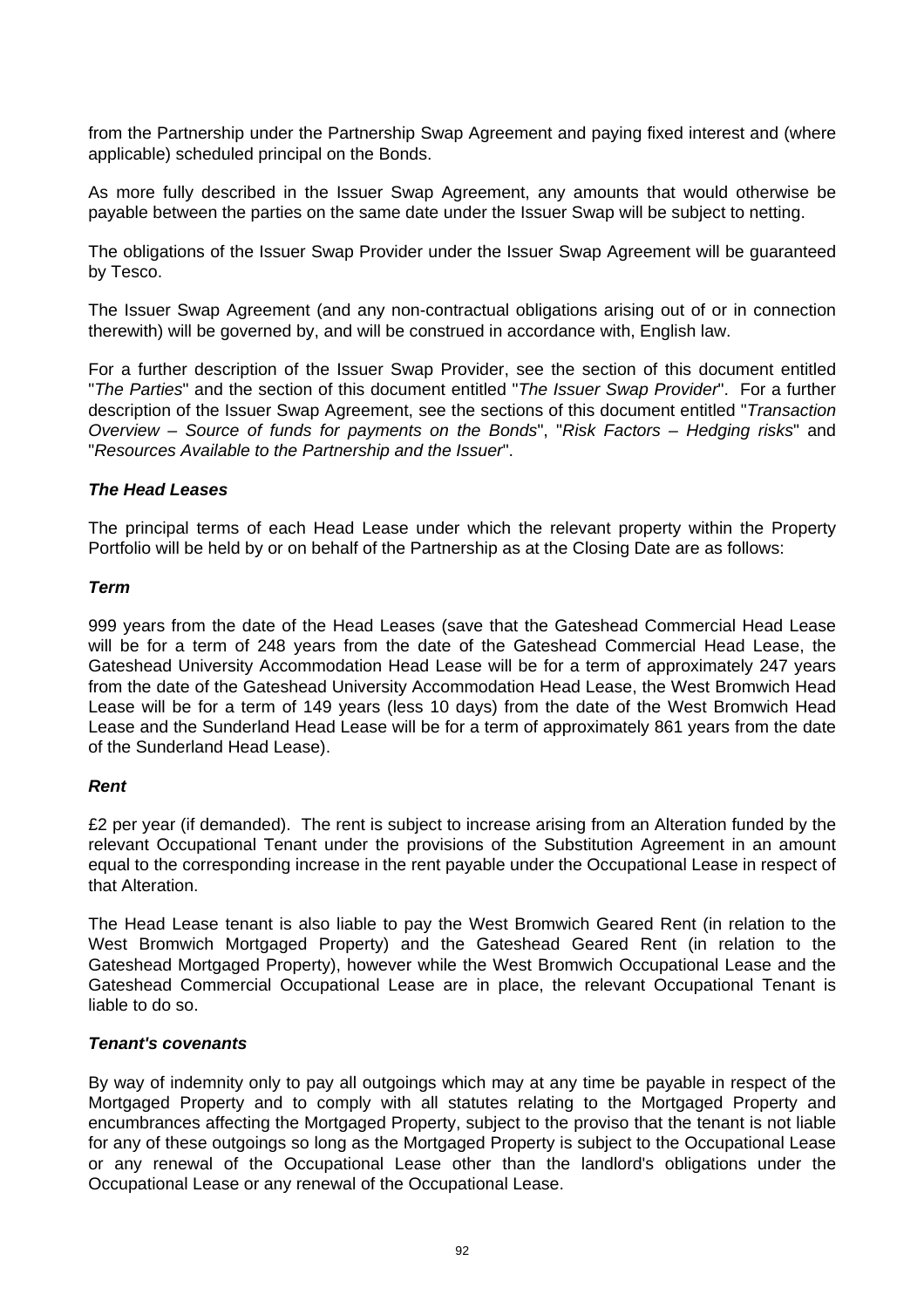## *Landlord's covenants*

The landlord gives a covenant for quiet enjoyment and where relevant to pay the rent reserved by and comply with the terms of any superior lease in so far as they are not to be observed and performed by the Occupational Tenant under the Occupational Lease.

In the Head Leases of the Mortgaged Properties at Gateshead, Sunderland and West Bromwich the landlord covenants to comply with all outstanding planning conditions and obligations and pay all sums due under any planning agreements which relate to the construction of any of the Mortgaged Properties at Gateshead, Sunderland or West Bromwich. Tesco also guarantees compliance with these obligations.

## *Dealings*

There are no restrictions on the tenant assigning, transferring, underletting or charging the Mortgaged Property, save in respect of the West Bromwich Mortgaged Property and the Gateshead Mortgaged Property where the superior landlord's consent is required for underletting or charging under the West Bromwich Superior Lease and the Gateshead Superior Lease respectively. The Gateshead Commercial Head Lease and the Gateshead University Accommodation Head Lease will also require the superior landlord's consent to assignment, such consent not to be unreasonably withheld subject to the satisfaction of certain conditions.

### *Forfeiture*

There is no right for the landlord to forfeit any Head Lease.

### *Option to acquire the reversion*

The tenant has the option to buy the landlord's reversionary interest for the reversion value of £2. The option is exercisable at any time after the 50th year of the term.

#### *Minor disposals*

The landlord will enter into any necessary documentation in respect of any Minor Disposal as requested by the tenant to facilitate a Minor Disposal by the Occupational Tenant as referred to below.

#### *The Occupational Leases*

The principal terms of each Occupational Lease including the West Bromwich Occupational Lease, the Gateshead Commercial Occupational Lease and the Gateshead University Accommodation Occupational Lease subject to which the relevant Head Lease is (or will be) beneficially held by the Partnership and in respect of which the legal title is (or will be) held by the Nominees (the Nominees, in their capacity as landlord under the Occupational Leases, being the "**Landlord**"), as at the Closing Date (or on the grant of the West Bromwich Occupational Lease, the Gateshead Commercial Occupational Lease and the Gateshead University Accommodation Occupational Lease (as appropriate), are set out below:

#### *Occupational Tenant Guarantee*

Tesco (and any Highest Rated Entity if (a) such entity exists and (b) the long term unsecured unsubordinated debt obligations of Tesco are not or cease to be rated at least Baa1 by Moody's and A- by S&P and A- by Fitch) guarantees (the "**Occupational Tenant Guarantee**") the obligations of the Occupational Tenant under each Occupational Lease (and, in such capacity, is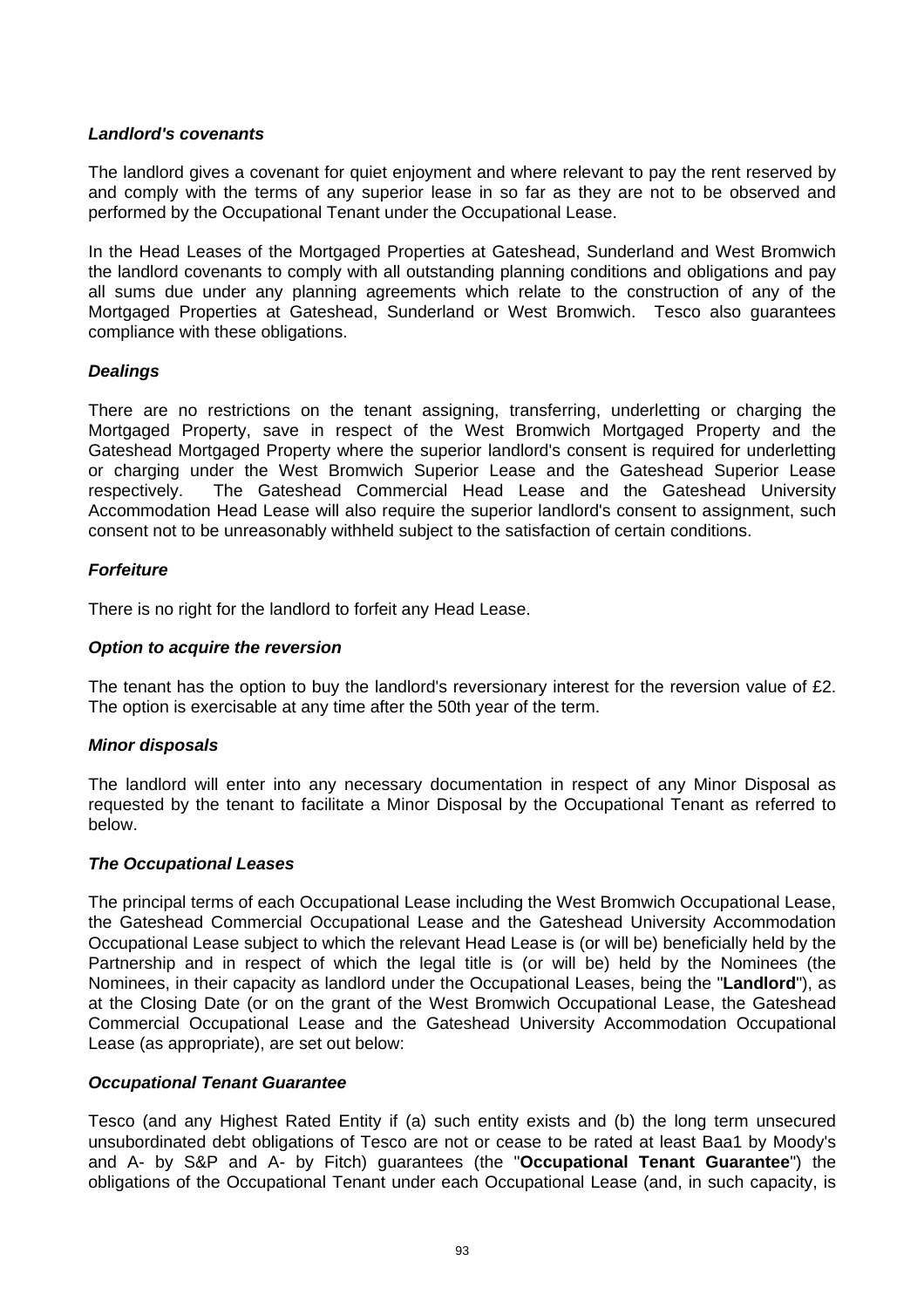the "**Occupational Tenant Guarantor**"). The terms of the Occupational Tenant Guarantee include the following:

- (a) a covenant that the Occupational Tenant will perform and observe all of the obligations on the part of the Occupational Tenant in the Occupational Lease (including payment of rent and all other sums payable under the Occupational Lease);
- (b) provision for the Landlord to proceed against the Occupational Tenant Guarantor as if it were the sole obligor in respect of the obligations in question; and
- (c) provision enabling the Landlord to require the Occupational Tenant Guarantor to take a new lease of the property in the event of disclaimer or forfeiture of the Occupational Lease.

## *Term*

The Occupational Leases for each property within the Property Portfolio will be for a term expiring on the relevant Occupational Lease Maturity Date.

### *Leased property*

Each Occupational Lease includes all land and buildings within the site boundary, all landlord's fixed plant and machinery and all conduits (other than those of utility companies) within the site boundary or (where the Landlord has any responsibility for them) serving the property. Tenant's fixtures and fittings (i.e. items that would ordinarily form part of a retail tenant's fit-out work) are excluded from the Occupational Leases.

The Gateshead Commercial Occupational Lease includes the Gateshead Tesco Store, the retail units, the primary care trust facility, the offices and the customer car park and there will be a separate Occupational Lease in respect of the Gateshead University Accommodation which will include the Gateshead University Accommodation only and will be granted on or around the Gateshead University Accommodation Practical Completion.

The Sunderland Occupational Lease includes the Sunderland Tesco Store, the retail units and the customer car park.

The West Bromwich Occupational Lease will include the West Bromwich Tesco Store, the retail units, the cinema, the petrol filling station and the customer car park.

#### *Rent*

Save for the Gateshead Mortgaged Property, the Sunderland Mortgaged Property and the West Bromwich Mortgaged Property, the principal rent payable until 24 December 2013 is as set out in the schedule of property values contained in the Valuation Report under the heading "*Rental Income*". The principal rent under the Gateshead Commercial Occupational Lease (excluding the Gateshead Geared Rent) will partly commence on 24 June 2013 and will increase on the following Rent Payment Dates until it is being paid in full. The principal rent under the Gateshead University Accommodation Occupational Lease will commence on 29 September 2015. The principal rent under the Sunderland Occupational Lease will partly commence on the Closing Date and increase on following Rent Payment Dates until it is being paid in full. The principal rent under the West Bromwich Occupational Lease (excluding the West Bromwich Geared Rent) will partly commence on 29 September 2013 and will increase on following Rent Payment Dates until it is being paid in full.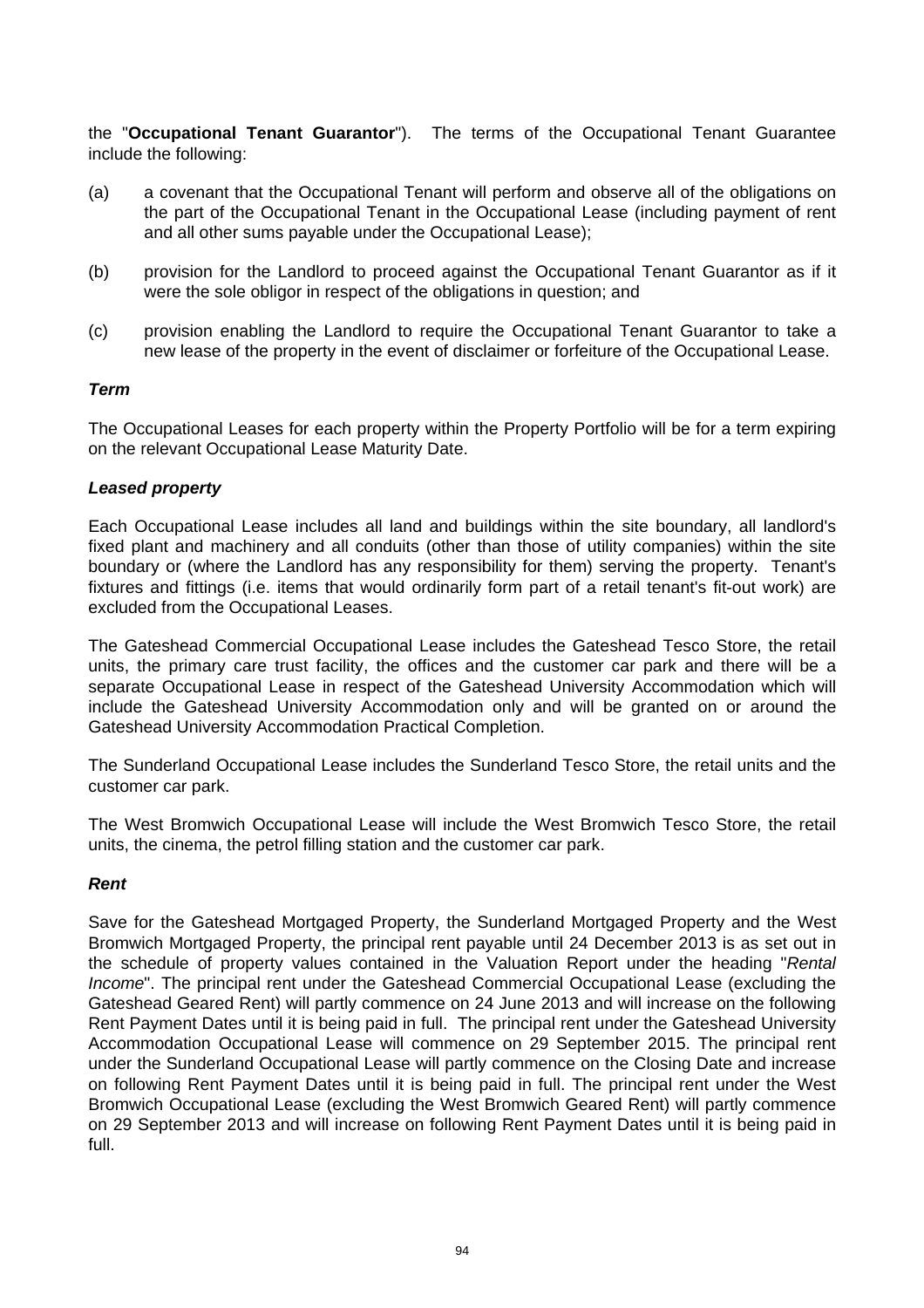The principal rent in respect of the Store on each Mortgaged Property (including the Gateshead Tesco Store, the Sunderland Tesco Store and the West Bromwich Tesco Store) increases on 25 December 2013 and each anniversary of those dates by RPI (all items), subject to a minimum 0% increase and a maximum 5% increase.

The principal rent in respect of the remainder of the Gateshead Mortgaged Property, the Sunderland Mortgaged Property and the West Bromwich Mortgaged Property increases in accordance with fixed uplifts as set out in a schedule of fixed uplifts attached to each lease.

The Gateshead Geared Rent is payable by TGP to Gateshead Council from the date two years from the date of practical completion of the Gateshead Development and will be paid by TGP in accordance with the Gateshead Rent Payment Deed. The West Bromwich Geared Rent is payable on the relevant rent payment date following the grant of the West Bromwich Superior Lease, being one of 22 January, 22 April, 22 July or 22 October, as appropriate and will be paid by TSL in accordance with the West Bromwich Rent Payment Deed.

The principal rent for each Mortgaged Property save for the Gateshead Mortgaged Property, the Sunderland Mortgaged Property and the West Bromwich Mortgaged Property is payable without deductions or set-off in advance on the date when the Occupational Lease is entered into for the period commencing on the date when the Occupational Lease is entered into until and including 24 March 2013 and thereafter from 25 March 2013 on a quarterly basis on 29 September, 25 December, 25 March and 24 June in every year of the term (the "**Rent Payment Dates**").

The principal rent under the Gateshead Commercial Occupational Lease (excluding the Gateshead Geared Rent) is payable without deductions or set-off in advance partly from 24 June 2013 (the first payment including rent from 20 May 2013 to 23 June 2013) and will increase on following Rent Payment Dates until it is being paid in full, and will thereafter be payable on the Rent Payment Dates. The principal rent under the Gateshead University Accommodation Occupational Lease is payable without deductions or set-off in advance from 29 September 2015 (the first payment including rent from 1 July 2015 to 28 September 2015) and thereafter on the Rent Payment Dates.

The principal rent under the Sunderland Occupational Lease is payable without deductions or setoff in advance partly from the Closing Date and partly from 27 May 2013 and will increase on following Rent Payment Dates until it is being paid in full, and will thereafter be payable on the Rent Payment Dates.

The principal rent under the West Bromwich Occupational Lease (excluding the West Bromwich Geared Rent) is payable without deductions or set-off in advance partly from 29 September 2013 (the first payment including rent from 24 June 2013 to 28 September 2013) and will increase on following rent payment dates until it is being paid in full and will thereafter be payable on the Rent Payment Dates.

#### *Interest on late rent*

Interest is payable at a fixed rate (which is equal to the rate applicable to the Bonds) on any rent which is not paid within 10 Business Days of the due Rent Payment Date.

## *Rents net of additional charges, costs and expenses*

The Occupational Tenant is responsible for the payment of all existing and future rates, taxes, assessments, duties, outgoings, impositions, governmental or local or other charges attributable or relating to the Mortgaged Property, except tax and VAT for which the landlord is required to account.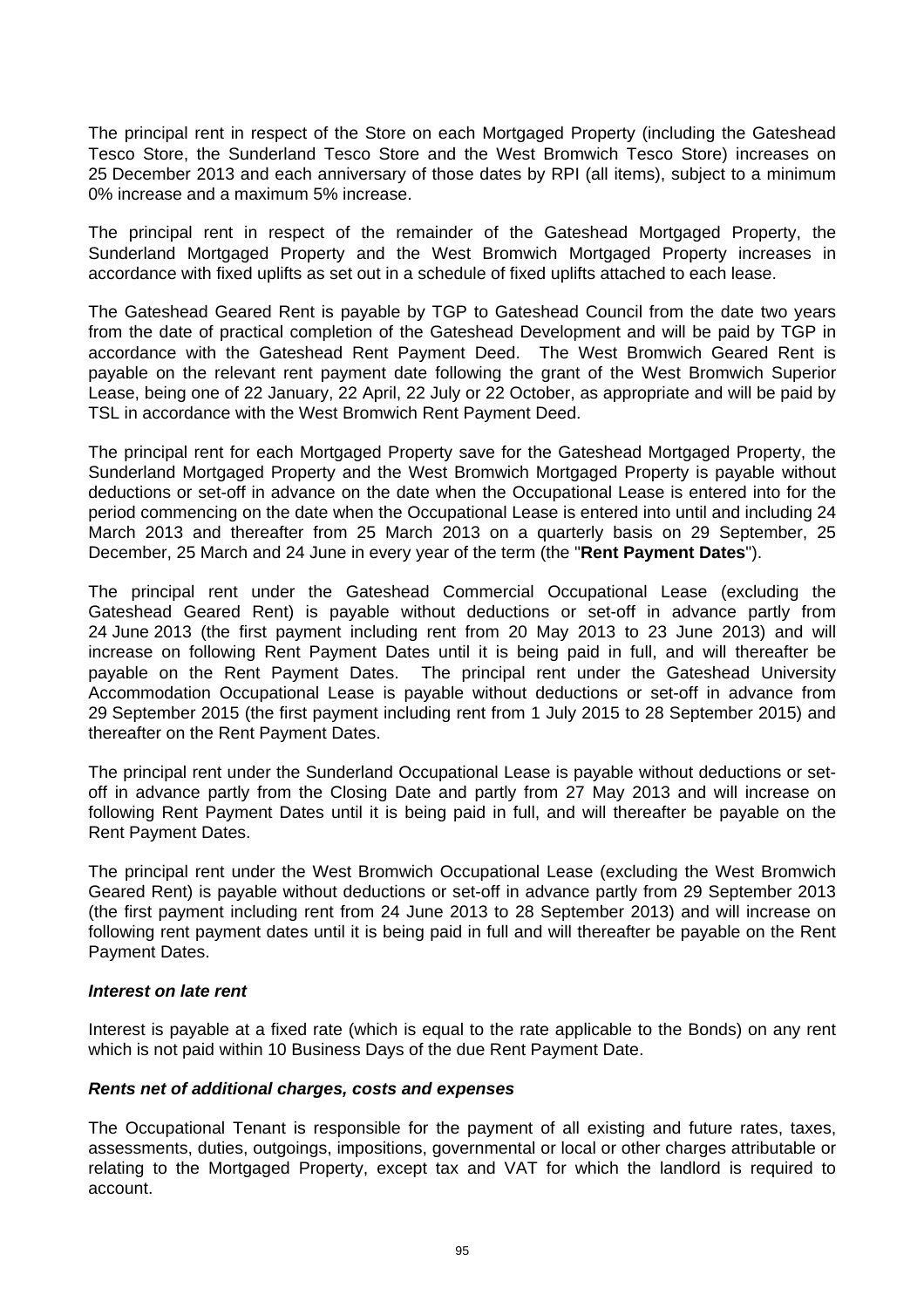# *Repairs*

The Occupational Tenant is to keep all parts of the structures and buildings on the property in good and substantial repair and condition. The landlord's fixtures and fittings and equipment are to be replaced when beyond repair with new, reconditioned or replacement items of similar quality and in good working order.

If the property is damaged or destroyed, whether by an insured risk or an uninsured risk and whether or not the Occupational Tenant is self-insuring (as to which, see "*Insurance*"), the Occupational Tenant is to reinstate the property with all reasonable speed subject to obtaining all necessary consents.

## *Alterations*

Under the Occupational Lease, internal or external alterations are prohibited unless expressly permitted under (a) or (b) below.

The Occupational Tenant may, without the consent of the Landlord and the Partnership Security Trustee (but in the case of the West Bromwich and Gateshead Mortgaged Properties subject to obtaining any consent required under the terms of the West Bromwich Superior Lease or the Gateshead Superior Lease, respectively):

- (a) carry out internal or external non-structural alterations or the extension of any building which do not decrease the aggregate gross internal area of the buildings or that, together with previous extensions carried out during the term, will not generate an increase in gross internal area in excess of 40% of the gross internal area at the date of the Occupational Lease (excluding the creation of mezzanine floor areas); or the creation of mezzanine floor areas; or the construction of additional car parking within the property as is needed to fulfil any planning requirements and/or the Occupational Tenant's operational requirements; construction of a petrol filling station and/or a dot com or click and collect facility; or installation of automatic teller machines (freestanding or otherwise) and other freestanding structures intended for customer use; or installation of signage; or other alterations, including structural alterations, which do not adversely affect the structural integrity of the building; or
- (b) carry out alterations not permitted under (a) above (save for the extension of any building in excess of the 40% limit detailed above) if the Occupational Tenant provides a written certificate from the Property Advisor addressed to the landlord not more than 6 months after practical completion of the alterations, which identifies the extent and nature of the alterations and certifies that the effect of carrying out the alterations would not be to (i) reduce the market rental value of a lease of the property assuming a lease for a term equal to the then unexpired term of the Occupational Lease and otherwise on the then current market terms generally acceptable to long term institutional investors or (ii) reduce the market value of the landlord's interest in the property assuming vacant possession.

If the alterations involve the extension of any building which, together with previous extensions carried out during the term, generate an increase in gross internal area in excess of 40% of the gross internal area as at the date of the Occupational Lease, then the Landlord's consent (but not the Partnership Security Trustee's consent) will be required, such consent not to be unreasonably withheld or delayed, and, as part of any application for such consent, a written certificate from the Property Advisor must be given as detailed in (b) above but prior to any such alterations being carried out.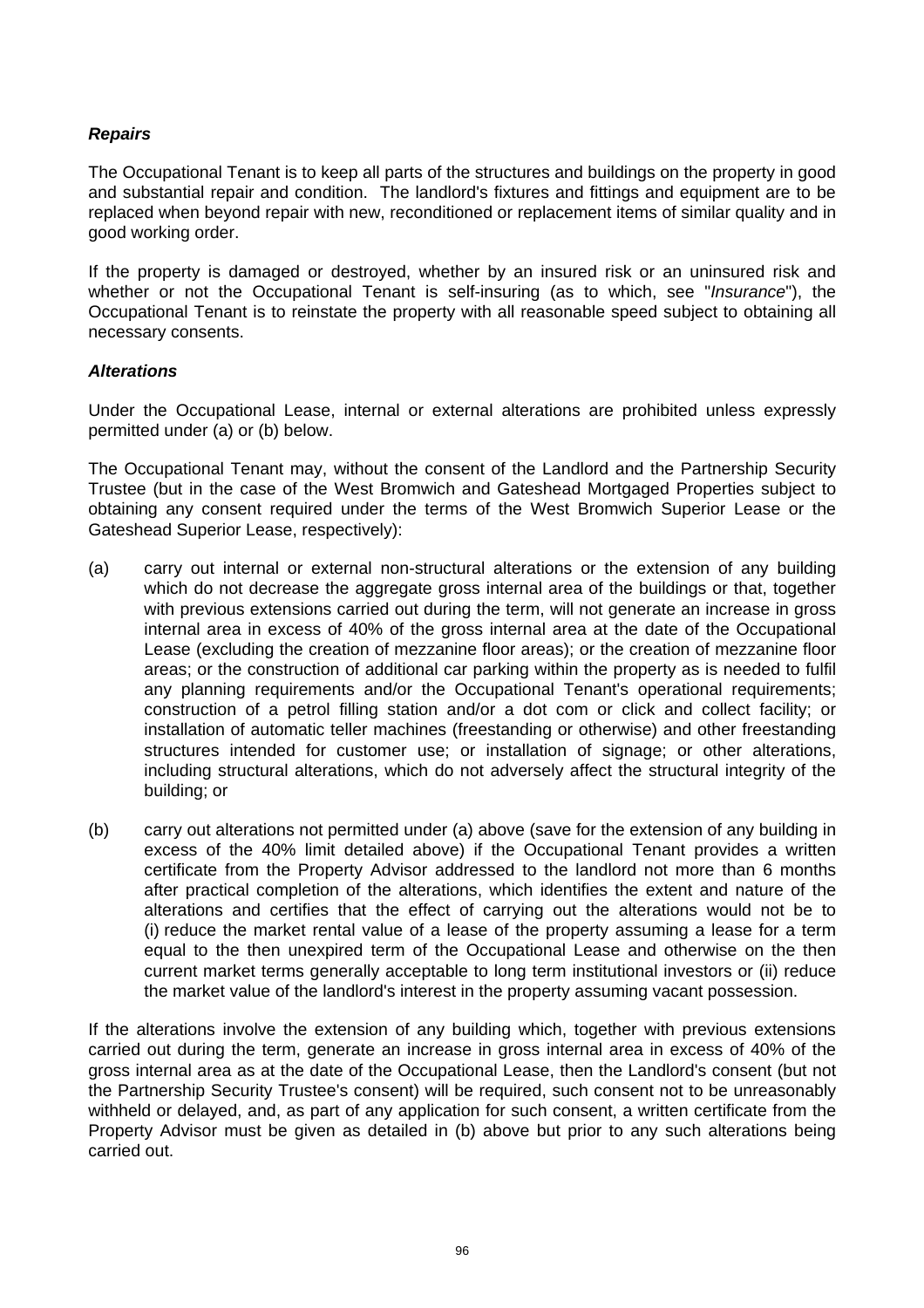If the proposed alterations are estimated to cost in excess of 24 months' rent or take longer than 18 months to complete, the Occupational Tenant may be required to provide certain security for the completion of the alterations (as more particularly described in the Occupational Lease).

### *Reinstatement*

All alterations or additions are to be reinstated at the end of the term save for those detailed in paragraphs (a) and (b) above or any permitted extension of the building in excess of 40% of the gross internal area as detailed above, unless the Landlord believes (acting reasonably) that the alterations reduce the market value of the Mortgaged Property. All of the Occupational Tenant's fixtures and fittings shall be removed at the end of the term (save where the Occupational Tenant has exercised its right to renew the Occupational Lease) and the Occupational Tenant must make good all damage caused by such removal, to the reasonable satisfaction of the Landlord.

## *Permitted use*

The permitted use for each Tesco store is for retail purposes and other uses including (without limitation) a petrol filling station (with a kiosk), car wash, customer restaurant, in-store bakery, the provision of financial services (including cash dispensing machines), lottery and similar ticket sales, pharmacy, office and storage space, a dot com and/or click and collect (or similar) facility for the picking, collection, and/or dispatch of goods, customer and staff parking, electric charging points, residential use and ancillary or complimentary uses, including (without limitation) community uses and including ancillary residential use which does not materially reduce the gross internal area of or have a material adverse effect on the operation of the retail shop or shops forming part of the premises or any uses within use classes A1 (retail shops), A2 (financial and professional services), A3 (restaurants and cafes), A4 (public house or winebar), A5 (hot food takeaway) and in respect of the Gateshead Mortgaged Property, the Sunderland Mortgaged Property and the West Bromwich Mortgaged Property, D1 (clinics, health centres, crèches, day nurseries and day centres and/or non-residential education and training centres) and D2 (gymnasium, swimming bath, cinema, indoor or outdoor sports or recreations not involving motor vehicles or firearms) subject to a limit of 40% gross internal area of the Tesco store being used for any use within D1 or D2 and a further limit of 30% gross internal area (forming part of such 40%) limit to be used for non-residential education and training centres and use of a cinema is not permitted where there is an operational cinema elsewhere on the property, and not for any other use save with the Landlord's consent, which shall not be unreasonably withheld or delayed.

In respect of the remainder of the West Bromwich Mortgaged Property, not without the superior landlord's and landlord's consent not to be unreasonably withheld or delayed, for the period of 25 years from the date of the lease, to use: (1) the car parks (as they exist from time to time) for any purpose other than: (i) the parking of cars and light vans (ii) trolley bays (iii) car wash facilities and/or (iv) click and collect (or similar) facility for the picking, collection and/or despatch of goods; (2) the A3 Units (restaurants and cafes) for any use other than for use within classes A1 (retail shops) or A3 (restaurants and cafes) of the Town and Country Planning (Use Classes Order) 1987 (the "**Order**"); (3) the D2 Unit (cinema) for any use other than for a use within class D2 (assembly and leisure) of the Order; (4) the remainder of the property for any purpose other than as a good quality shopping centre within use classes A1 (retail shops), A2 (financial and professional services) and A3 (restaurants and cafes) of the Order, and for purposes ancillary to that use and (after that period) for such other uses appropriate to the location of the property as the superior landlord and landlord may approve, such approval not to be unreasonably withheld or delayed (and, in respect of the Landlord, deemed given if consent has been given by the superior landlord of the superior lease).

In respect of the remainder of the Sunderland Mortgaged Property not, without the landlord's consent not to be unreasonably withheld or delayed, to use the remainder of the property for any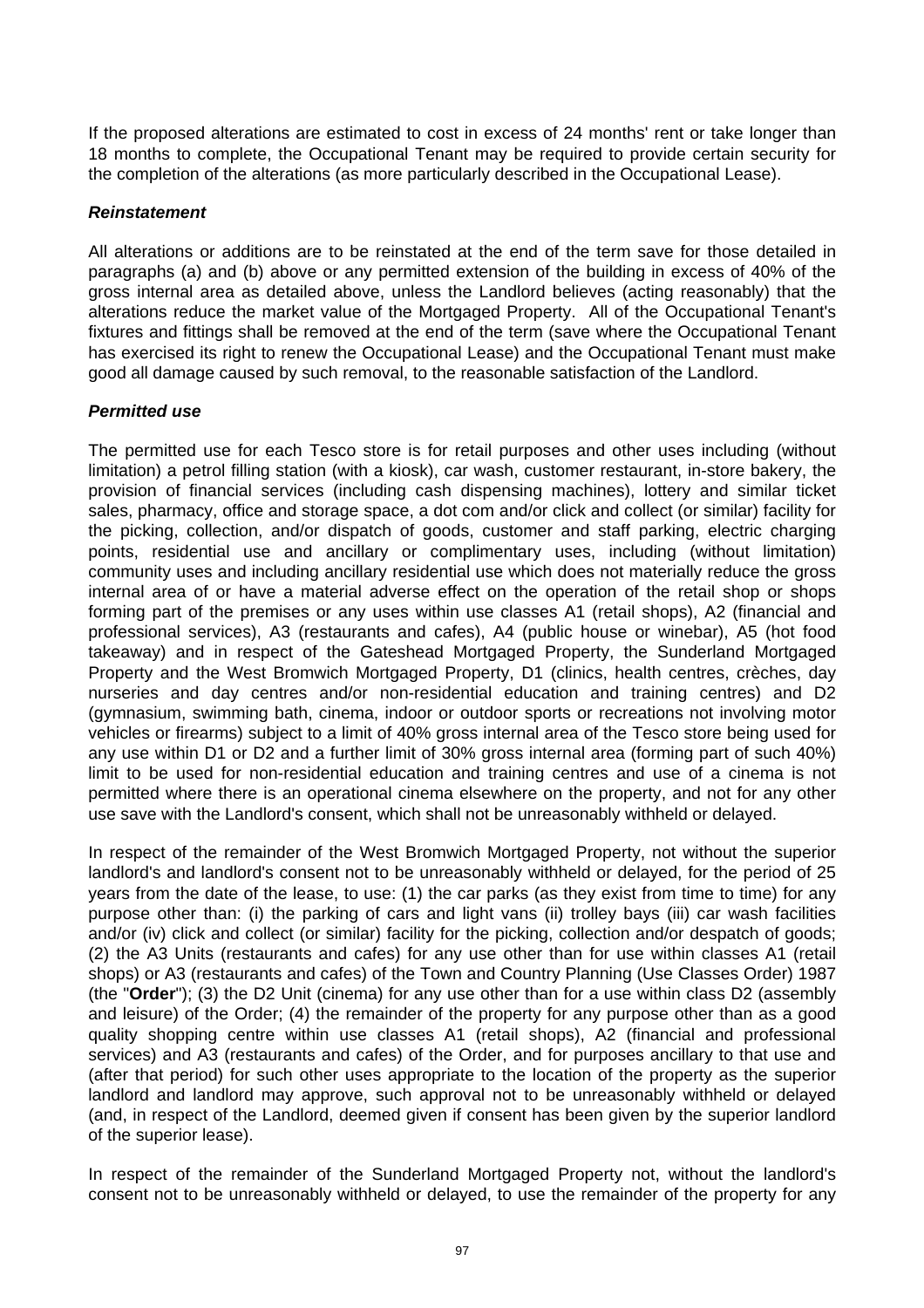purpose other than as a good quality shopping centre within use classes A1 (retail stores), A2 (financial and professional services) and A3 (restaurants and cafes) of the Order, and for purposes ancillary to that use.

In respect of the remainder of the Gateshead Mortgaged Property not, without the landlord's consent not to be unreasonably withheld or delayed, to use the remainder of the property for any purpose other than as a good quality shopping centre within use classes A1 (retail shops), A2 (financial and professional services), A3 (restaurants and cafes), A4 (public house or winebar), A5 (hot food takeaway), B1(a) (offices), C2 (the provision of residential care), C3 (residential), D1 (non-residential institutions), D2 (assembly and leisure) and use of a hotel only with class C of the Order.

# *Assignment*

Assignment of the whole or any part of a property by the Occupational Tenant is prohibited.

## *Underletting*

In respect of the Mortgaged Properties, which for the purposes of this paragraph shall in respect of the Gateshead Mortgaged Property only include the Gateshead Tesco Store (but subject to the Gateshead Superior Lease), in respect of the Sunderland Mortgaged Property only include the Sunderland Tesco Store and in respect of the West Bromwich Mortgaged Property, only include the West Bromwich Tesco Store (but subject to the West Bromwich Superior Lease), the Occupational Tenant may underlet part of the property:

- (a) without the Landlord's consent if the underlease complies with certain usual requirements as to form and substance and the requirements of paragraphs (i) and (ii) below are satisfied; or
- (b) the Occupational Tenant obtains the prior written consent of the Landlord.

The Occupational Tenant may underlet the whole of the property if any one of the following applies:

- (a) without the Landlord's consent if the underlease complies with certain usual requirements as to form and substance and the requirements of paragraph (ii) below are satisfied; or
- (b) the Occupational Tenant obtains the prior written consent of the Landlord.

The requirements of paragraphs (i) and (ii) referred to above are:

- (i) the Occupational Tenant may in respect of the Mortgaged Properties (excluding the Gateshead Mortgaged Property, the Sunderland Mortgaged Property and the West Bromwich Mortgaged Property) underlet a permitted part if by doing so the premises would not comprise more than 5 units of occupation where the premises are less than 75,000 square feet gross internal area, 10 units of occupation where the premises are more than 75,000 square feet gross internal area and in respect of the Gateshead Mortgaged Property, the Sunderland Mortgaged Property and the West Bromwich Mortgaged Property, 10 units of occupation; and
- (ii) the Occupational Tenant may underlet the whole of the property or permitted part if the aggregate gross internal area of the Tesco retail store on each Mortgaged Property or parts of the Tesco retail store on each Mortgaged Property then comprising the Mortgaged Properties which are sublet or proposed to be sublet (including subsisting sub-lettings) to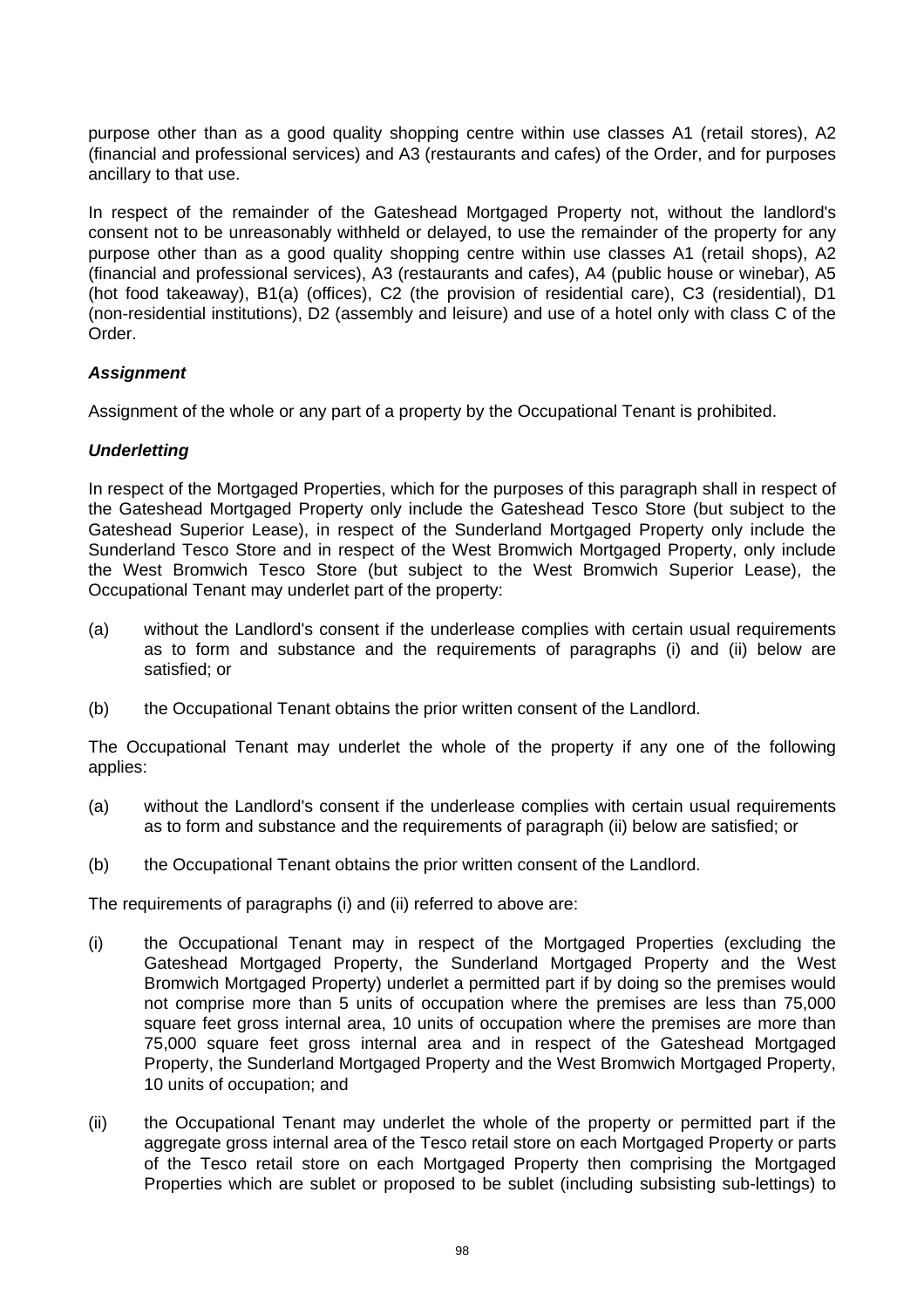tenants whose long-term senior unsecured or counterparty credit rating with the rating agencies is lower than BBB- (from S&P or Fitch) or Baa3 (from Moody's) does not exceed 34% of the aggregate gross internal area of the Tesco retail stores within the Mortgaged Properties.

The Occupational Tenant may grant leases, licences, concessions or franchises (consistent with the then current use of the property) of part of the property provided that the Occupational Tenant gives to the landlord written notice within 28 days of any written request.

The Occupational Tenant may share the whole or any part of the property with a company which is and remains a Tesco Group company, or with Tesco Personal Finance PLC, provided that company is and remains a Tesco Group company for so long as such occupation does not create the relationship of landlord and tenant. The Occupational Tenant may underlet the whole or any part of the property to a company which is and remains a Tesco Group company or to Tesco Personal Finance PLC, provided that company is and remains a Tesco Group company provided that no security of tenure is conferred.

However, notwithstanding the restrictions referred to above:

- (i) In relation to the Gateshead Mortgaged Property the Occupational Tenant may underlet the retail units, the student accommodation, the primary care trust facility and the offices without the Landlord's consent provided that the underleases comply with the restrictions in the superior lease and there is nothing in the underleases that is inconsistent with the terms of the Occupational Lease.
- (ii) In relation to the Sunderland Mortgaged Property the Occupational Tenant may underlet the retail units without the Landlord's consent provided that there is nothing in the underleases that is inconsistent with the terms of the Occupational Lease.
- (iii) In relation to the West Bromwich Mortgaged Property the Occupational Tenant may underlet the retail units, cinema and customer car parks without the Landlord's consent provided that the underleases comply with the restrictions in the superior lease and there is nothing in the underleases that is inconsistent with the terms of the Occupational Lease.

## *Security of tenure*

Each Occupational Lease has been excluded from the security of tenure protection of the Landlord and Tenant Act 1954. Note in the case of an Incoming Property located in Scotland, this Act does not apply in Scotland.

#### *Insurance*

The Occupational Tenant (save in respect of the Gateshead Mortgaged Property and the West Bromwich Mortgaged Property) can elect to self insure if and for so long as Tesco has a long-term senior unsecured investment grade credit rating from one or more of the applicable rating agencies none of whose ratings is lower than BBB- (for S&P and Fitch) and Baa3 (for Moody's) in each case without negative outlook. Otherwise, the Occupational Tenant will insure (and the Landlord may do so at the cost of the Occupational Tenant if the Occupational Tenant does not) with any insurance company or entity or pool authorised to carry on insurance business by the UK Financial Services Authority or by an equivalent regulatory body with regulatory powers over the insurance industry in the European Union:

(a) the property, in its full reinstatement cost against fire, storm, tempest, flood, earthquake, lightning, civil commotion, riot, explosion, malicious damage, aircraft (but not hostile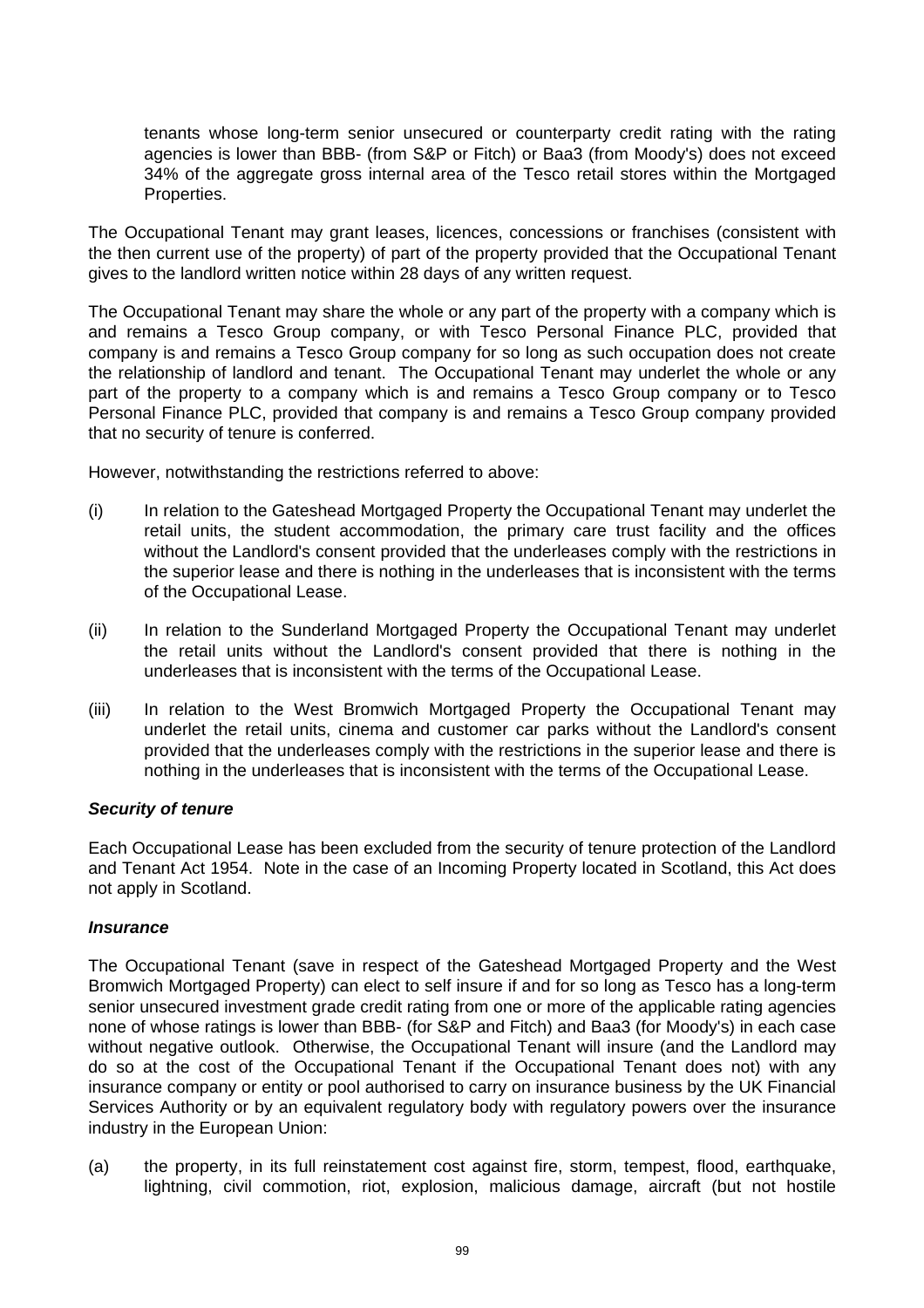aircraft) and other aerial devices, parts thereof and articles dropped from them (not being war damage), burst pipes, overflowing of pipes or other apparatus, impact and terrorism to the extent that insurance cover is ordinarily available at commercially reasonable rates and on such terms as are commonly available for property of a similar type, size and value and such other risks as the Landlord may reasonably request, and subject to such exceptions, conditions and limitations as shall at the relevant time be commonly imposed by insurers in agreeing to provide such insurance;

- (b) explosion of any engineering and/or electrical plant and/or machinery;
- (c) property owner's third party liability;
- (d) loss of the principal rent for at least 3 years; and
- (e) such other insurances as a reasonably prudent company in the business of the occupation and letting of the Mortgaged Property would effect.

Where the Occupational Tenant is obliged to insure, the Occupational Tenant covenants to use reasonable endeavours to procure that the Landlord and the Partnership Security Trustee are coinsured with the Occupational Tenant on each policy and, if this is not possible, to procure that the Landlord and the Partnership Security Trustee are noted on the policy.

## *Right of renewal*

The Occupational Tenant has the benefit of a right to renew each Occupational Lease at the expiry of the contractual term on the relevant Occupational Lease Maturity Date, with a further right to take two further renewal leases, each for a term of 10 years (30 further years in total). The rent for the first renewal lease will be rebased to the then market rent (subject to annual RPI increases with a minimum 0% increase and a maximum 4% increase). In respect of the Gateshead Mortgaged Property, the Sunderland Mortgaged Property and the West Bromwich Mortgaged Property, the RPI increases only relate to the rent attributable to the Tesco store. The rent for the remainder of these Mortgaged Properties will be subject to fixed uplifts every five years. The rent for the second and third renewal terms is the rent reserved at the expiry of the previous lease but subject in each case to annual RPI increases or in the case of the Gateshead Mortgaged Property, the Sunderland Mortgaged Property and the West Bromwich Mortgaged Property annual RPI increases in respect of the rent attributable to the Tesco stores and fixed uplifts every five years in respect of the remainder of those Mortgaged Properties. The renewal leases (save for the final renewal lease) will be contracted out of the security of tenure provisions of the Landlord and Tenant Act 1954 provided that the landlord follows the required procedure. Note in the case of an Incoming Property located in Scotland, this Act does not apply in Scotland.

In respect of the Gateshead Mortgaged Property, the Sunderland Mortgaged Property and the West Bromwich Mortgaged Property, the Occupational Tenant may elect to exercise its right to renew the Occupational Leases of these properties at the expiry of the term in respect of the whole of these properties or just the Gateshead Tesco Store, the Sunderland Tesco Store or the West Bromwich Tesco Store.

#### *Right to terminate/surrender*

The Occupational Tenant has a right to either terminate or surrender each Occupational Lease together (but not individually) on 13 February 2023 provided that on or before such date all amounts owing under the Bonds have been repaid by the Issuer. The right to terminate applies in respect of the Mortgaged Properties except Gateshead, Sunderland and West Bromwich, where it will be a right to surrender.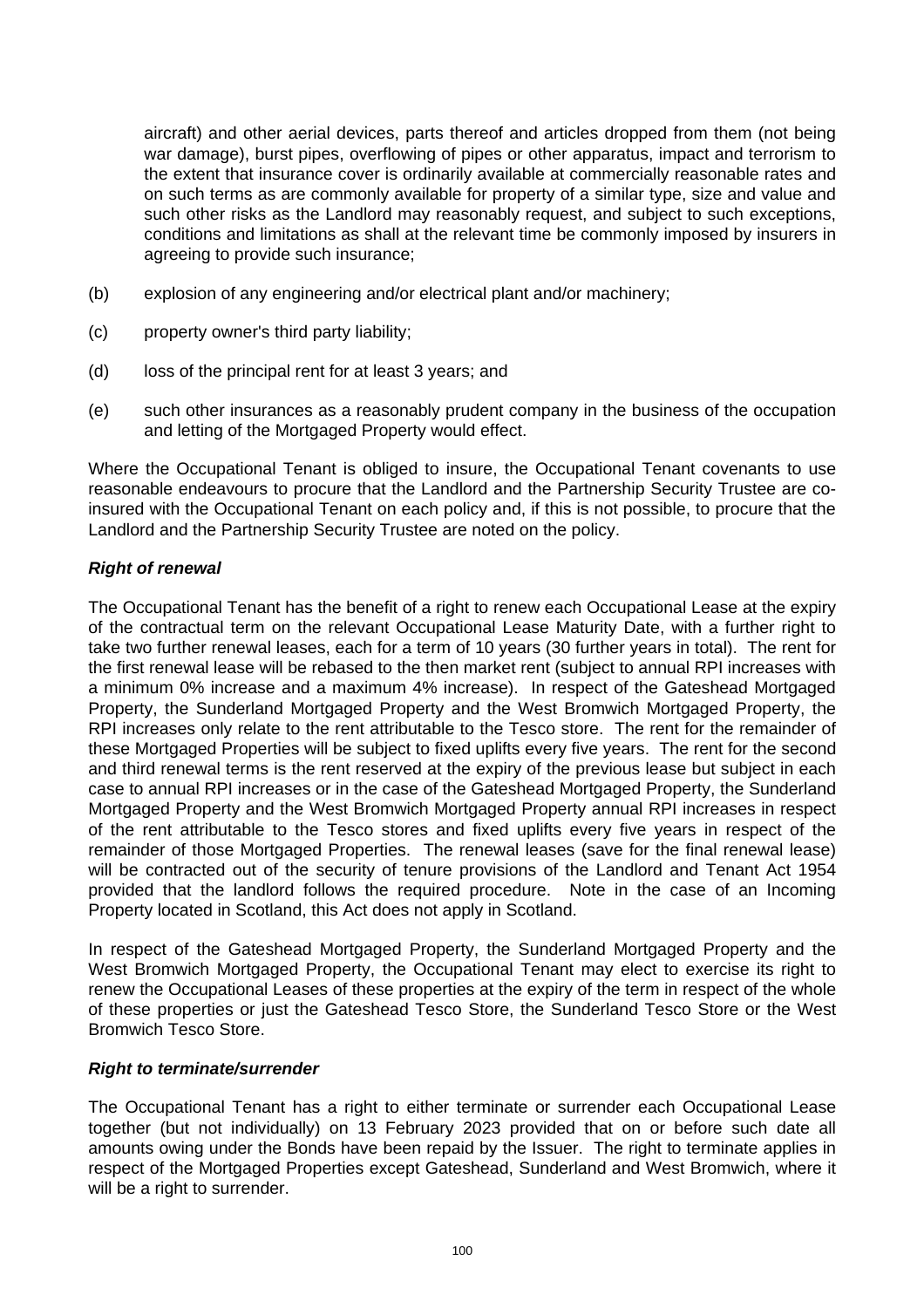## *Superior lease*

The Occupational Tenant covenants to perform and observe the Landlord's obligations in any superior lease (including the relevant Head Lease) save those relating to the payment of principal rent and other sums due under such superior lease (albeit such sums are recoverable from the Occupational Tenant as additional rent pursuant to the Occupational Lease). In respect of the Gateshead Mortgaged Property and the West Bromwich Mortgaged Property, the Gateshead Geared Rent and the West Bromwich Geared Rent will be payable direct to Gateshead Council and Sandwell Council (as relevant) by the relevant Occupational Tenant.

# *Minor Disposals*

The Occupational Tenant is permitted to make disposals (when the consideration or the value of the land exchanged does not exceed £50,000 (excluding VAT)) of part of a Mortgaged Property as long as the transfer or sale (which includes the grant or surrender of a lease or the grant of a wayleave, easement, servitude or other right of access) is on arm's length terms, it will not breach a planning condition or any Planning Act, the rent payable under the Occupational Lease is not reduced, the land does not form part of the building on the property or a key access route and the disposal will not impair the operation, use or enjoyment of the property (including parking arrangements) in any way which is reasonably likely to result in a material adverse impact on trading of the business and would cause no more than a negligible reduction in the market value of the property, and neither the Landlord nor the Partnership is required to assume any material contractual obligations or title conditions and includes a permitted land swap where the consideration for the disposal is the simultaneous transfer of land contiguous to the property. In respect of each of the Gateshead Mortgaged Property, the Sunderland Mortgaged Property and the West Bromwich Mortgaged Property, any adjustments required to the extent of any such property to reflect the property (as built) shall be deemed to be Minor Disposals.

## *Forfeiture*

The Landlord may forfeit (or in the event of an Incoming Property in Scotland, irritate) the Occupational Lease (subject to the relevant statutory framework allowing the Occupational Tenant or its mortgagee to claim relief from forfeiture in certain circumstances) on the occurrence of any of the following:

- (a) non-payment of the rent or other sums payable under the lease for ten days after it becomes payable, in respect of principal rent only whether formally demanded or not;
- (b) breach of covenant which is incapable of remedy or has not been remedied within 30 business days after written notice has been served; and
- (c) on the Occupational Tenant's or the Occupational Tenant Guarantor's insolvency which is restricted to winding-up, the Occupational Tenant or the Occupational Tenant Guarantor making an application to the Court under section 896 of the Companies Act 2006, the Occupational Tenant submitting to any of its creditors a proposal under Part I of the Insolvency Act 1986, or the Occupational Tenant entering into any arrangement, scheme, compromise or composition with its creditors, or the Occupational Tenant becoming subject to any process which has the effect of imposing a moratorium on indebtedness of the Occupational Tenant or the Occupational Tenant Guarantor or encumbrancer takes possession of or an administrator or administrative receiver is appointed to the whole or any material part of the undertaking or assets of that person or if any kind of composition, scheme of arrangement, compromise or other similar arrangement involving that person and its undertaking is entered into.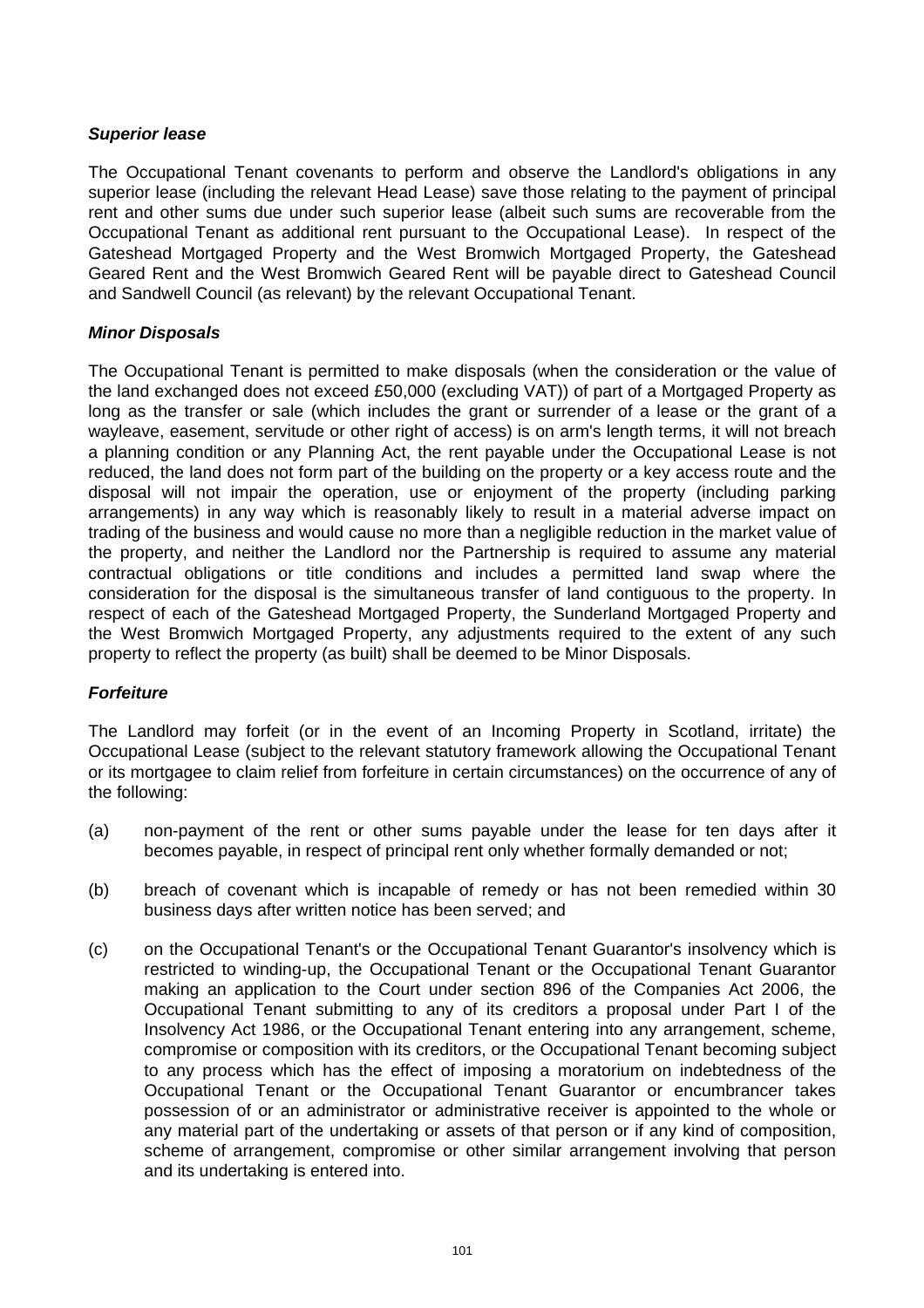In the event of an Incoming Property located in Scotland, the provisions of the Law Reform (Miscellaneous Provisions) (Scotland) Act 1985 impose a reasonableness qualification on the landlord's rights.

## *Withholding Tax*

If any withholding or deduction for or on account of tax is required by law to be made from any sum payable by an Occupational Tenant, under an Occupational Lease, or (where the landlord is the Partnership or the Nominees) if an obligation to account for United Kingdom income tax in respect of rent payments under an Occupational Lease is imposed on the Partnership, the Nominees or the General Partner, the amount of the payment due from that Occupational Tenant will be increased to the extent necessary to ensure that, after such withholding or deduction has been made, the landlord receives a cash amount equal to that which it would have received had that withholding or deduction not been required to be made.

Where the landlord is the Partnership or the Nominees, if any deduction or withholding for or on account of tax is required by law to be made from any sum payable to the Issuer under the Partnership Loan Agreement or the Partnership Swap Agreement and the amount of the payment due to the Issuer is required to be increased as a consequence, the Occupational Tenant must pay such additional amount as is necessary to enable the Partnership to make that increased payment.

The payment by an Occupational Tenant of such increased amounts and additional amounts is guaranteed under the Occupational Tenant Guarantee.

#### *Value added tax*

The Occupational Tenant is required to pay an amount equal to all VAT chargeable in respect of any taxable supply made to it by the landlord under the Occupational Lease upon production of a valid VAT invoice.

#### *Indemnity*

The Occupational Tenant covenants to indemnify the Landlord and the superior landlord and any mortgagee of the Head Lease of which the Occupational Tenant has received notice in respect of a wide range of matters if they occur during the term of the Occupational Lease, including any accidental injury (including death resulting therefrom) or damage to any person or property occurring in the property, any failure by the Occupational Tenant to pay the rents or observe and perform its obligations under the lease, or any agreement or underlease and any breach of covenant, restriction, obligation or other provision to be observed and performed by the Occupational Tenant in relation to the property. The indemnity is expressed to extend to any such matters which become apparent during the term or within six months after the expiry or sooner determination of the term.

#### *The Partnership Declaration of Trust*

The Partnership and the Nominees will enter into a declaration of trust in relation to the properties within the Property Portfolio (the "**Partnership Declaration of Trust**"), such that the Partnership shall be the sole beneficiary of a trust or trusts to be declared by the Nominees over the following assets (each such asset being a "**Partnership Trust Property**"):

(a) the Mortgaged Properties (which at the Closing Date will not include the Gateshead Mortgaged Property and the West Bromwich Mortgaged Property until the Head Leases of these properties are granted and assigned to the Nominees) (subject to, and with the benefit of, the Occupational Leases (when granted));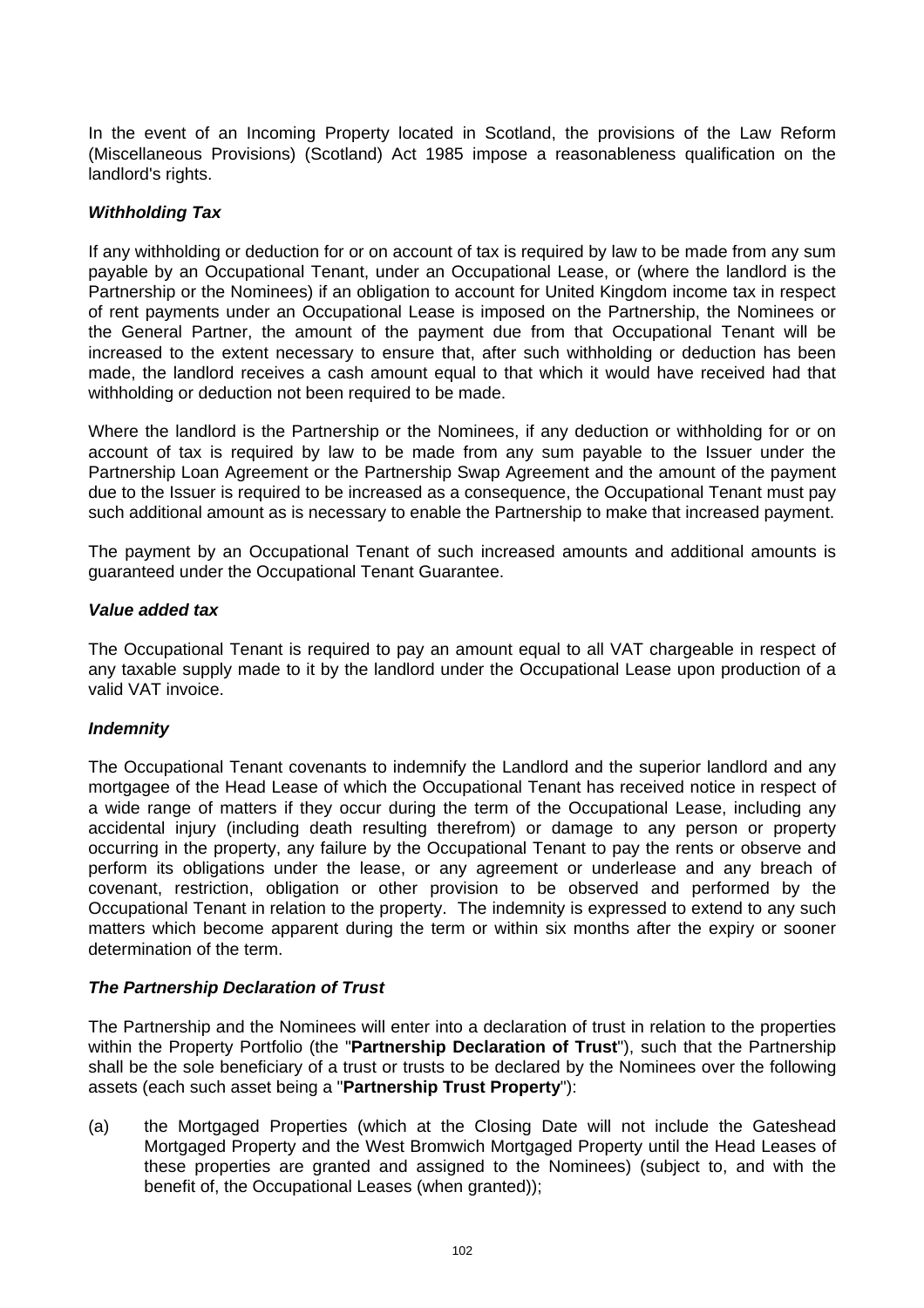- (b) the rent and the right to receive all other income arising from any interest of the Nominees in the Mortgaged Properties or otherwise arising from such Mortgaged Properties to which the Nominees may be entitled (together with all amounts received by the Nominees by way of licence payments payable to the Partnership under the agreement for the grant of the Gateshead Occupational Lease and under the agreement for the grant of the West Bromwich Occupational Lease);
- (c) all proceeds of any disposal of the Mortgaged Properties;
- (d) all rights and interest in, under or pursuant to the Occupational Leases (when granted) and any documents relating to the Mortgaged Properties (including, without limitation, the management of the Mortgaged Properties) (together, the "**Partnership Underlying Documents**"); and
- (e) all assets arising from or representing the above from time to time or derived therefrom or created or acquired by the respective Nominees in their capacity as trustees from time to time.

The interests of the Partnership in the trusts created by the Partnership Declaration of Trust will be subject to the security conferred by, and obligations created pursuant to, the Partnership Loan Agreement, the Partnership Security Documents, the Partnership Beneficiary Undertaking and the Partnership Declaration of Trust (together, the "**Partnership Trust Property Obligations**").

In the Partnership Declaration of Trust, the Partnership will undertake to the Nominees (for so long as any actual or contingent liability is owed by an Obligor to a Partnership Secured Creditor under the Partnership Transaction Documents) not to:

- (a) request or require that the Nominees transfer any of the Partnership Trust Property to the Partnership; or
- (b) dissolve the trust created pursuant to the Partnership Declaration of Trust; or
- (c) transfer its beneficial interest in any Partnership Trust Property; or
- (d) require the sale of any legal (or beneficial) interest in the Partnership Trust Property; or
- (e) give any direction to the Nominees, or to otherwise require them to take any action, which would be inconsistent with, or cause a Nominee to breach, the Partnership Trust Property Obligations.

save, in each case, to the extent permitted or contemplated by the Partnership Underlying Documents or with the prior written consent of the Partnership Security Trustee.

During any period (a) beginning with the presentation of an application for an administration order in respect of the Partnership and ending with the order taking effect or the dismissal of the application or (b) beginning with the filing with the court of a copy of a notice of intention to appoint an administrator to the Partnership and ending ten business days later or with the appointment of an administrator or (c) during which the Partnership is in administration (each a "**Partnership Administration Period**"), the Nominees will not be under any obligation to comply with any direction from the Partnership in respect of the Partnership Trust Property. During such periods (except in relation to the Gateshead Mortgaged Property and the West Bromwich Mortgaged Property, from the grant of the relevant Head Leases), the Nominees will be entitled to sell or lease the Mortgaged Properties to enable them to comply with their obligations under the Partnership Transaction Documents.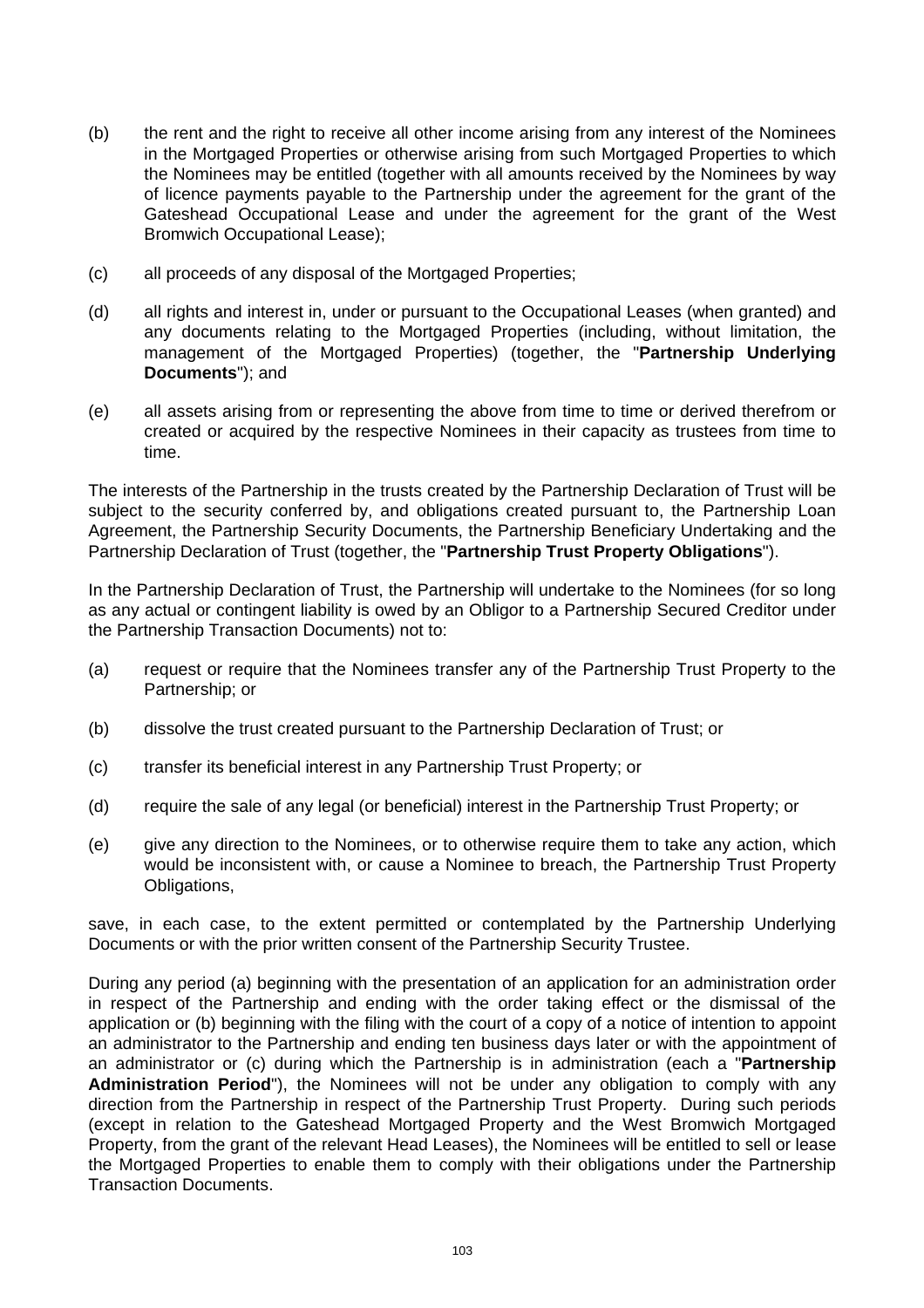The Partnership Declaration of Trust (and any non-contractual obligations arising out of or in connection therewith) will be governed by, and will be construed in accordance with, English law.

#### *The Partnership Beneficiary Undertaking*

Pursuant to a deed of undertaking in relation to the Partnership Declaration of Trust (the "**Partnership Beneficiary Undertaking**"), the Partnership will undertake to the Partnership Security Trustee (for so long as any actual or contingent liability is owed by any Obligor to a Partnership Secured Creditor under any Partnership Transaction Document) not to:

- (a) request or require that the Nominees transfer any Partnership Trust Property to the Partnership; or
- (b) dissolve the trust created pursuant to the relevant Partnership Declaration of Trust; or
- (c) transfer its beneficial interest in any Partnership Trust Property; or
- (d) require the sale of any legal (or beneficial) interest in the relevant Partnership Trust Property; or
- (e) give any direction to the Nominees, or to otherwise require them to take any action, which would be inconsistent with, or cause a Nominee to breach, the Partnership Trust Property Obligations; or
- (f) during a Partnership Administration Period, give any directions (or, if given, not require compliance with) to the Nominees in relation to the management or application of the Partnership Trust Property; or
- (g) amend or waive any terms of the relevant Partnership Declaration of Trust without the Partnership Security Trustee's consent,

save, in each case, to the extent permitted or contemplated by the Partnership Underlying Documents or with the prior written consent of the Partnership Security Trustee.

The Partnership Beneficiary Undertaking (and any non-contractual obligations arising out of or in connection therewith) will be governed by, and will be construed in accordance with, English law.

#### *The Tax Deed of Covenant*

The obligations of the Share Trustee, Issuer Holdco, the Issuer, the General Partner, the Partnership, the Nominees, Nominees Holdco, the Limited Partners (including 2LP from the time that it acquires any interest in the Partnership, and any other purchaser of any interest in the Partnership), Tesco and the JV Investor (or an orphan vehicle) (from the time that it acquires shares in the General Partner) under the Transaction Documents will be supported by a deed of covenant (the "**Tax Deed of Covenant**") to be entered into on or about the Closing Date (or, in certain cases, an equivalent deed) under which, *inter alia*:

- (a) each of the Issuer, Issuer Holdco, the Nominees, Nominees Holdco, the General Partner, the Limited Partners (including 2LP or any other Limited Partner from the time that it acquires any interest in the Partnership), and Tesco will give certain representations, warranties and covenants in relation to its tax affairs and the tax affairs of its group (where applicable); and
- (b) the General Partner, Tesco and, from the time that it acquires any interest in the Partnership, 2LP and any other purchaser of any interest in the Partnership will give certain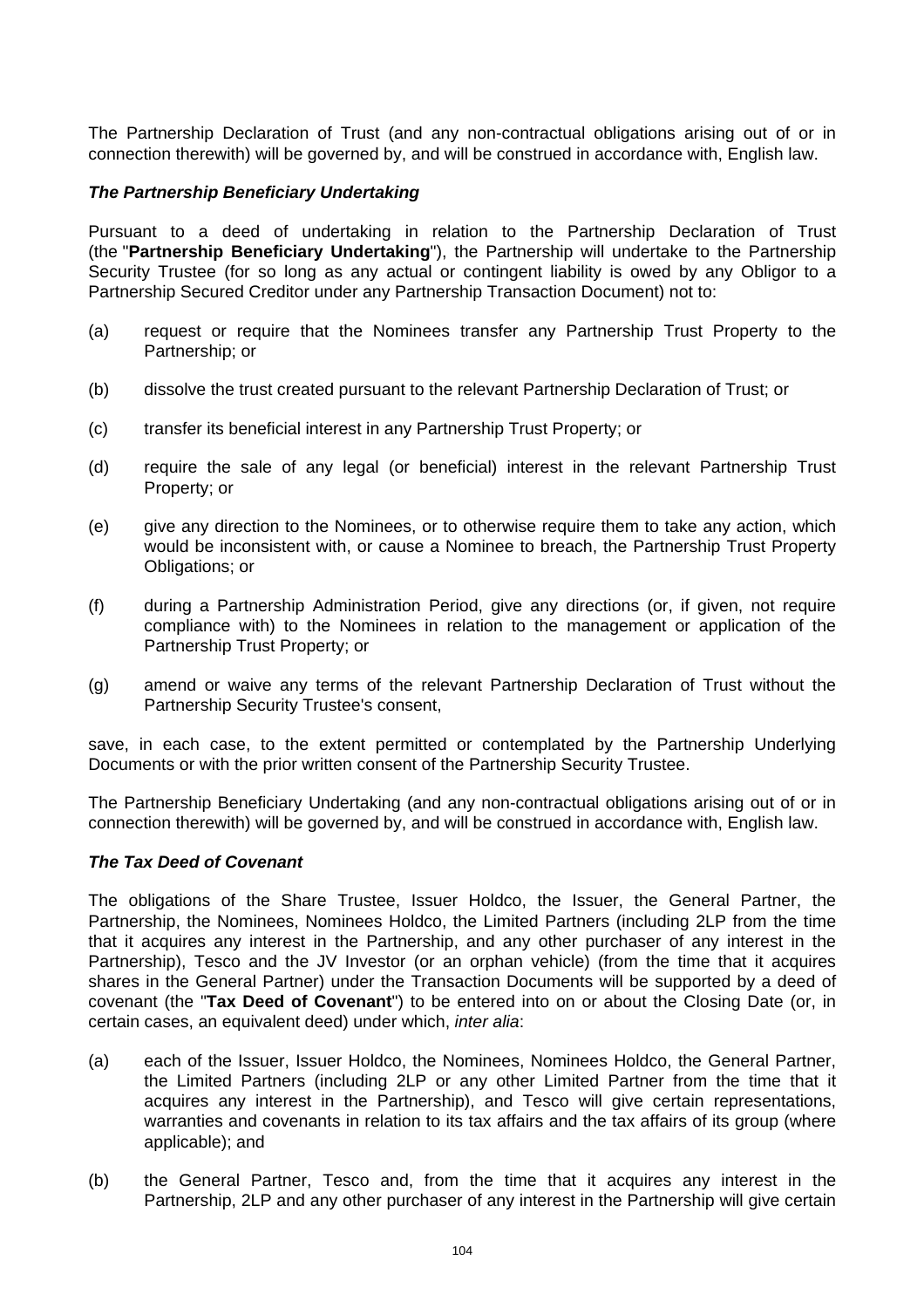representations, warranties and covenants in relation to the tax affairs of the Partnership, the Tesco Group, 2LP and any other purchaser of any interest in the Partnership (as appropriate),

for the benefit of the Partnership Security Trustee (as trustee for the Partnership Secured Creditors), the Issuer Security Trustee (as trustee for the Issuer Secured Creditors) and the Bond Trustee (as trustee for the Bondholders). In the Tax Deed of Covenant, Tesco also covenants to procure, so far as it is able, that the Nominees, Nominees Holdco, the General Partner and the Tesco Limited Partner comply with their respective obligations under the Tax Deed of Covenant. The effect of the representations, warranties and covenants given by the Issuer, Issuer Holdco, the General Partner, the Limited Partners, the Nominees, Nominees Holdco and Tesco is that the risk of any of them or the Partnership being subject to an unexpected tax liability which might affect its ability to perform its obligations under any of the Transaction Documents should be minimised.

The Tax Deed of Covenant (and any non-contractual obligations arising out of or in connection therewith) will be governed by, and will be construed in accordance with, English law.

## *The SDLT Deed of Covenant*

The obligations of the Partnership and the Nominees under the Transaction Documents relating to SDLT will be supported by a deed of covenant (the "**SDLT Deed of Covenant**") to be entered into on or about the Closing Date under which, *inter alia*:

- (a) Tesco will covenant in favour of the Bond Trustee, the Partnership Security Trustee and the Issuer Security Trustee to pay the General Partner, and the Nominees an amount equal to certain unexpected SDLT liabilities of these entities arising in connection with the transactions described in this Prospectus; and
- (b) the Limited Partners (including 2LP or any other Limited Partner from the time that it acquires any interest in the Partnership and any other purchaser of any interest in the Partnership), the General Partner, the Nominees, Nominees Holdco and Tesco (as appropriate) will give certain representations and warranties in relation to the filing of SDLT returns and payment of SDLT arising from the land transactions carried out under the Partnership Transaction Documents and the SDLT position of the General Partner, the Partnership, the Nominees, Nominees Holdco and the Tesco Group for the benefit of the Partnership Security Trustee (as trustee for the Partnership Secured Creditors), the Issuer Security Trustee (as trustee for the Issuer Secured Creditors) and the Bond Trustee (as trustee for the Bondholders).

The effect of the representations, warranties and covenants given under the SDLT Deed of Covenant is that the risk of any of the Partnership or the Nominees being subject to an unexpected SDLT liability which might affect its ability to perform its obligations under any of the Partnership Transaction Documents should be minimised and, to the extent that any unexpected SDLT liabilities do arise within six years, these should be funded by Tesco.

The SDLT Deed of Covenant (and any non-contractual obligations arising out of or in connection therewith) will be governed by, and will be construed in accordance with, English law.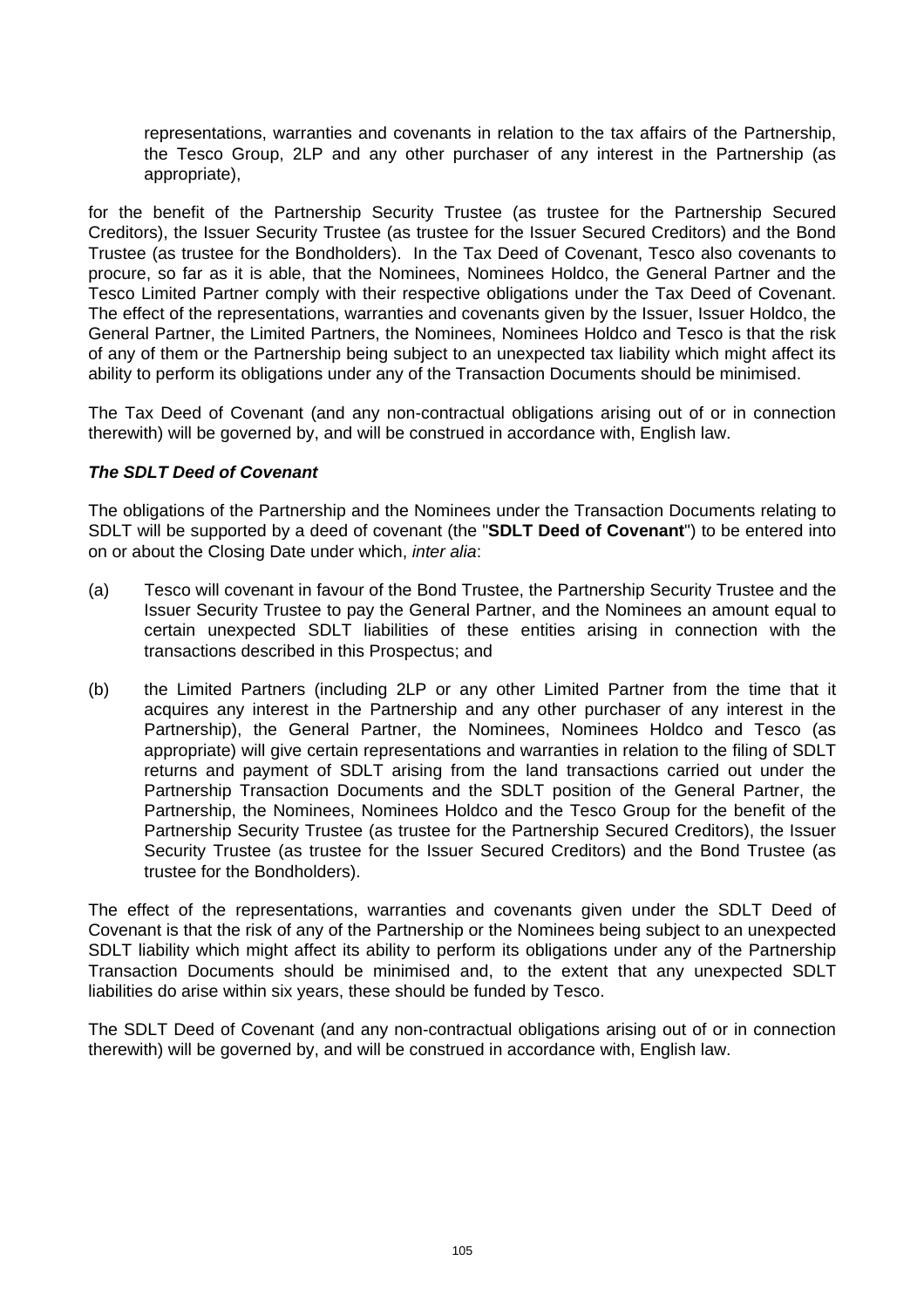# **SUBSTITUTION, ALTERATION AND DISPOSAL OF MORTGAGED PROPERTIES**

As at the Closing Date, each of the Partnership and the Nominees will covenant in the Partnership Loan Agreement that it will not dispose of, or make Alterations to, the Mortgaged Properties, and the Mortgaged Properties may not be released from the Partnership Level Security, other than pursuant to the Partnership Transaction Documents and, in particular, the Occupational Leases, the Partnership Loan Agreement, the Substitution Agreement and the Property Option Agreement.

The principal terms of the Substitution Agreement and the Property Option Agreement are described below.

# *Property Advisor*

The Partnership will pursuant to an agreement (the "**Property Advisor Agreement**") appoint on the Closing Date, and at all times will maintain the appointment of, a property advisor, being a reputable firm of chartered surveyors acting through an individual who shall be a fellow of the Royal Institution of Chartered Surveyors of at least 10 years' experience of retail property in the United Kingdom (a "**Property Advisor**"), to carry out certain functions, including the delivery of reports and certificates regarding the value of the Mortgaged Properties, in the event of a Tesco downgrade to below BBB- (Fitch and S&P) / Baa3 (Moody's) by more than one Rating Agency, carrying out annual inspections of the Gateshead Mortgaged Property and the West Bromwich Mortgaged Property to confirm that the Occupational Tenants are complying with their maintenance and insurance obligations and, in particular, the delivery of reports and valuations regarding Alterations to and substitutions and disposals of, the Mortgaged Properties. Cushman & Wakefield LLP are expected to be appointed on or before the Closing Date as the initial Property Advisor. The appointment of the Property Advisor may, under certain of the Partnership Transaction Documents, be made jointly with one or more other parties or the appointment may be made by another party on the basis that a duty of care is owed to the Partnership Security Trustee.

Insofar as the Partnership Security Trustee is required to consent to or approve any matter relating to the substitution, disposal or Alteration of a Mortgaged Property, it will do so, if applicable, upon receipt of one or more certificates from the Property Advisor, TSL, TGP, the Occupational Nominees or the General Partner (as applicable) and/or their advisors certifying that any applicable criteria or tests have been satisfied, without the Partnership Security Trustee itself making any independent enquiry or investigation into the relevant matter. This certificate may be supported by a valuation by the Property Advisor.

In the event of a downgrade of Tesco to below BBB- (Fitch and S&P) / Baa3 (Moody's) by more than one Rating Agency, the Property Advisor will be required to carry out annual inspections of the Gateshead Mortgaged Property and the West Bromwich Mortgaged Property to confirm that the Occupational Tenants are complying with their maintenance and insurance obligations.

## *Disposal of Mortgaged Properties*

- A. Subject as described in paragraph B below and pursuant to the terms of the Partnership Loan Agreement, the Obligors will covenant that they will not dispose of any Mortgaged Property or part of any Mortgaged Property without the consent of the Partnership Security Trustee, which consent shall be provided if:
	- (a) the relevant Mortgaged Property is to be substituted by another property in accordance with and pursuant to the Substitution Agreement (as to which, see the description of the principal terms of the Substitution Agreement) (a "**Substitution Disposal**" which phrase, for the avoidance of doubt, excludes the disposal of a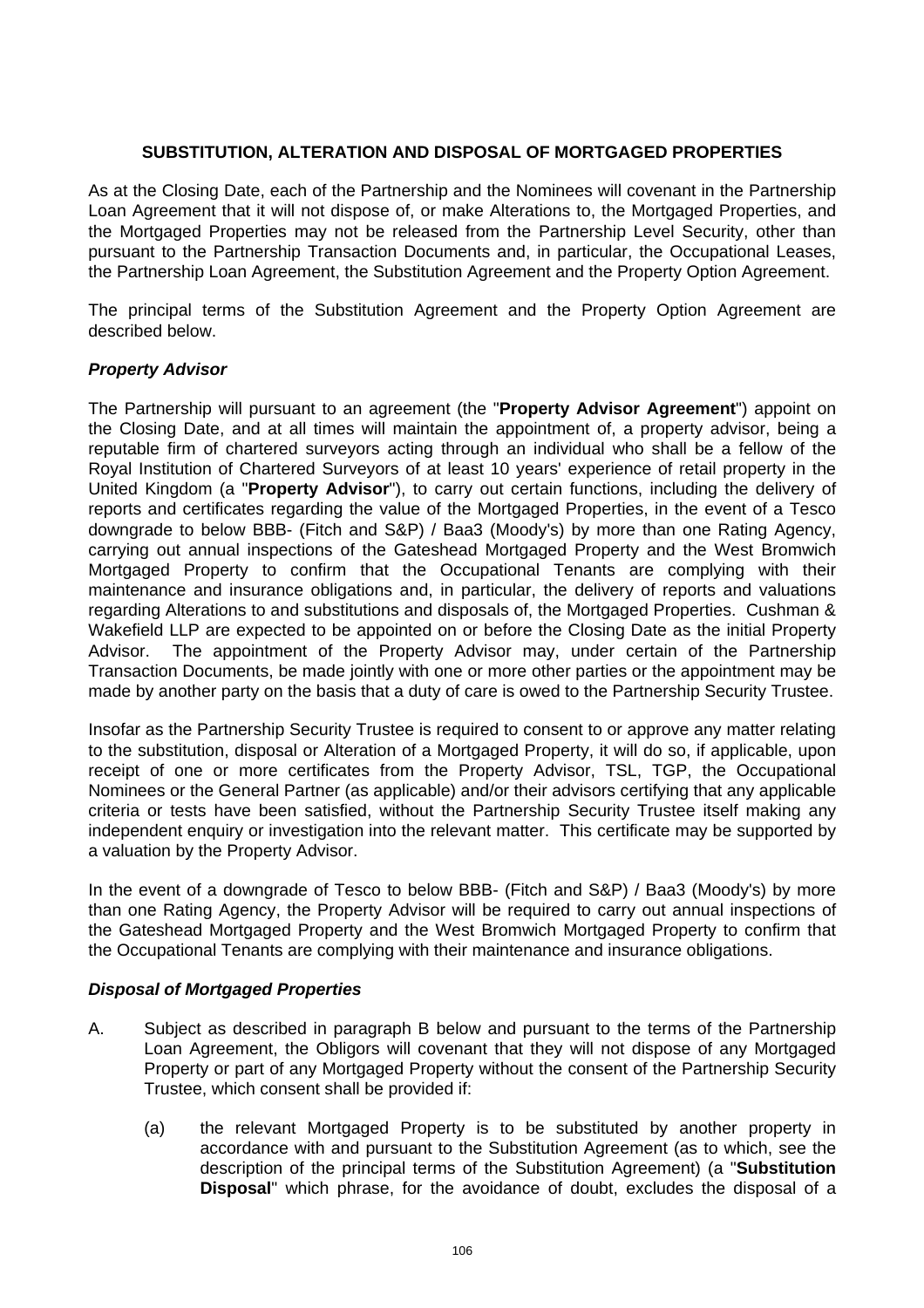Mortgaged Property pursuant to an election made by Tesco under the Substitution Agreement to sell a Mortgaged Property rather than substitute it);

- (b) the relevant Mortgaged Property is to be disposed of pursuant to and in accordance with the Property Option Agreement (an "**Option Disposal**") (as to which see "*The Property Option Agreement*");
- (c) the whole, or part of, the relevant Mortgaged Property is to be disposed of in connection with an actual or proposed compulsory purchase order made of such Mortgaged Property (a "**CPO Disposal**" which phrase, for the avoidance of doubt, excludes any Substitution Disposal);
- (d) the proposed disposal would be a transfer or sale (which includes the grant or surrender of a lease or the grant of a wayleave, easement, servitude or other right of access) of an Obligor's interest in a part of a Mortgaged Property where the transfer or sale is on arm's length terms, will not breach a planning condition or any Planning Act, the rent payable under the relevant Occupational Lease is not reduced, the land does not form part of the building on the relevant Mortgaged Property or a key access route and the disposal will not impair the operation, use or enjoyment of the relevant Mortgaged Property (including parking arrangements) in any way which is reasonably likely to result in a material adverse impact on trading of the business and would cause no more than a negligible reduction in the market value of the relevant Mortgaged Property and no Obligor is required to assume any material contractual obligations or title conditions and includes a permitted land swap where the consideration for the disposal is the simultaneous transfer of land contiguous to the relevant Mortgaged Property and in each case where the consideration paid or the value of the land exchanged does not exceed £50,000 (excluding VAT) and in respect of each of the Gateshead Mortgaged Property, the Sunderland Mortgaged Property and the West Bromwich Mortgaged Property only, any adjustments required to the extent of that Property in accordance with the Occupational Lease of each of the Gateshead Mortgaged Property, the Sunderland Mortgaged Property and the West Bromwich Mortgaged Property to reflect the Tesco Store as built (a "**Minor Disposal**") or as otherwise permitted under the Partnership Loan Agreement; or
- (e) the Obligors have voluntarily elected to carry out the proposed disposal, and such disposal is of the whole of a Mortgaged Property and is not a Substitution Disposal, a CPO Disposal or a Minor Disposal and includes for the avoidance of doubt the disposal of a Mortgaged Property pursuant to an election made by Tesco under the Substitution Agreement to sell a Mortgaged Property rather than substitute it (together, a "**Voluntary Disposal**" and each of a Voluntary Disposal, a Substitution Disposal, an Option Disposal, a CPO Disposal, a disposal by way of a permitted security interest and a Minor Disposal is referred to as a "**Permitted Disposal**"),

provided that:

(i) in the case of any proposed disposal of a Mortgaged Property, two directors of the General Partner (on behalf of the Partnership) (as applicable) have certified in writing to the Issuer and the Partnership Security Trustee that such disposal is a Permitted Disposal and the type of Permitted Disposal and, in the case of a Voluntary Disposal or a CPO Disposal, have made such certification at least 20 and no more than 40 days prior to the date of the proposed Permitted Disposal;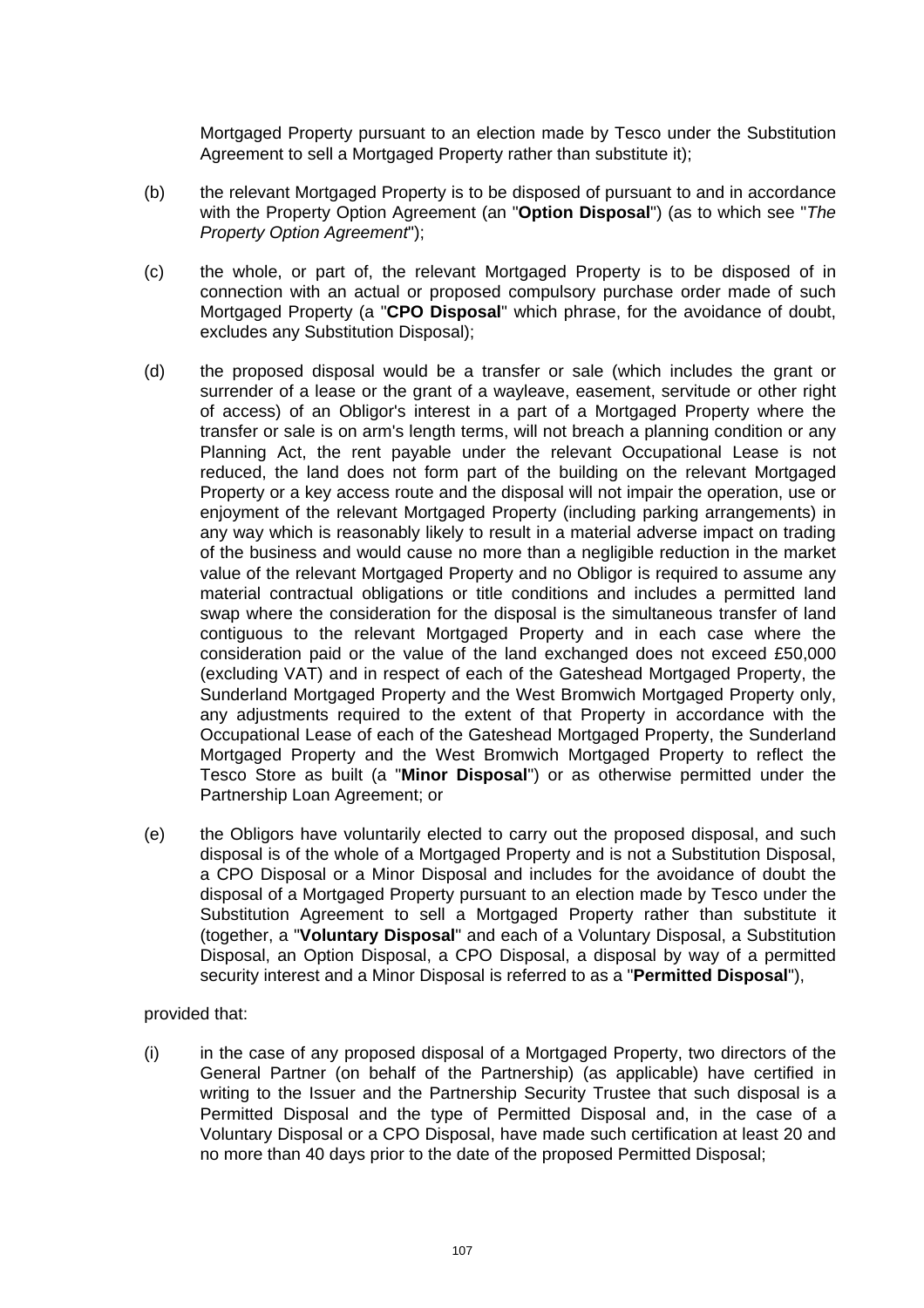- (ii) in the case of a Substitution Disposal or a Voluntary Disposal, no Partnership Loan Event of Default or Partnership Loan Potential Event of Default has occurred and is continuing (and has not been waived) at the time of the relevant disposal or will occur as a result of such disposal unless the disposal will cure the Partnership Loan Potential Event of Default or, until such time as a Partnership Enforcement Notice is served, the Partnership Loan Event of Default);
- (iii) in the case of a Minor Disposal, the Property Advisor has certified to the Partnership Security Trustee that the transfer or sale will not cause a reduction in the market value of the relevant Mortgaged Property taking into account any land swapped;
- (iv) the proposed disposal, in the case of a Voluntary Disposal, is, or is part of, a transaction which is on arm's length commercial terms (and, for the avoidance of doubt, a disposal to a member of the Tesco Group would not for the sole reason that it is a disposal to a member of the Tesco Group be determined not to be on such terms);
- (v) the Partnership certifies that it shall prepay the Partnership Loan in the amount (if any) required by the Partnership Loan Agreement and shall pay all related amounts into the Partnership Disposal Proceeds Account in accordance with the terms of the Cash Management Agreement (for further details concerning the prepayment mechanism, see "*Summary of Transaction Documents – The Partnership Loan Agreement*"); and
- (vi) in the case of any Substitution Disposal or Voluntary Disposal, the Partnership shall have procured in its own favour:
	- (1) from the purchaser a covenant to indemnify the Partnership and the Nominees against any future breach of any obligation to which they will remain bound in respect of that Mortgaged Property; and
	- (2) a release of all the Partnership's and the Nominees' liabilities (whether existing or future) arising out of any documentation between it and the Occupational Tenant relating to the relevant Mortgaged Property.
- B. No consent is needed for a disposal of a Mortgaged Property which is by way of a permitted security interest.

## *Alterations of the Mortgaged Properties*

Pursuant to the terms of the Partnership Loan Agreement, the relevant Obligors will covenant that they shall take appropriate steps with a view to ensuring that:

- (a) an Occupational Tenant shall not carry out any alterations, additions, improvements, extensions in or to and demolition of and the rebuilding and creation of any new buildings or structure on any Mortgaged Property or any part of it ("**Alterations**"), other than in accordance with the relevant Occupational Leases (and where the Obligor has a discretion in relation thereto, it shall exercise such discretion as a prudent owner of property similar to the Mortgaged Property in question);
- (b) an Occupational Tenant shall not permit any tenant pursuant to any underlease to carry out any Alterations in breach of the provisions contained in the relevant underlease; and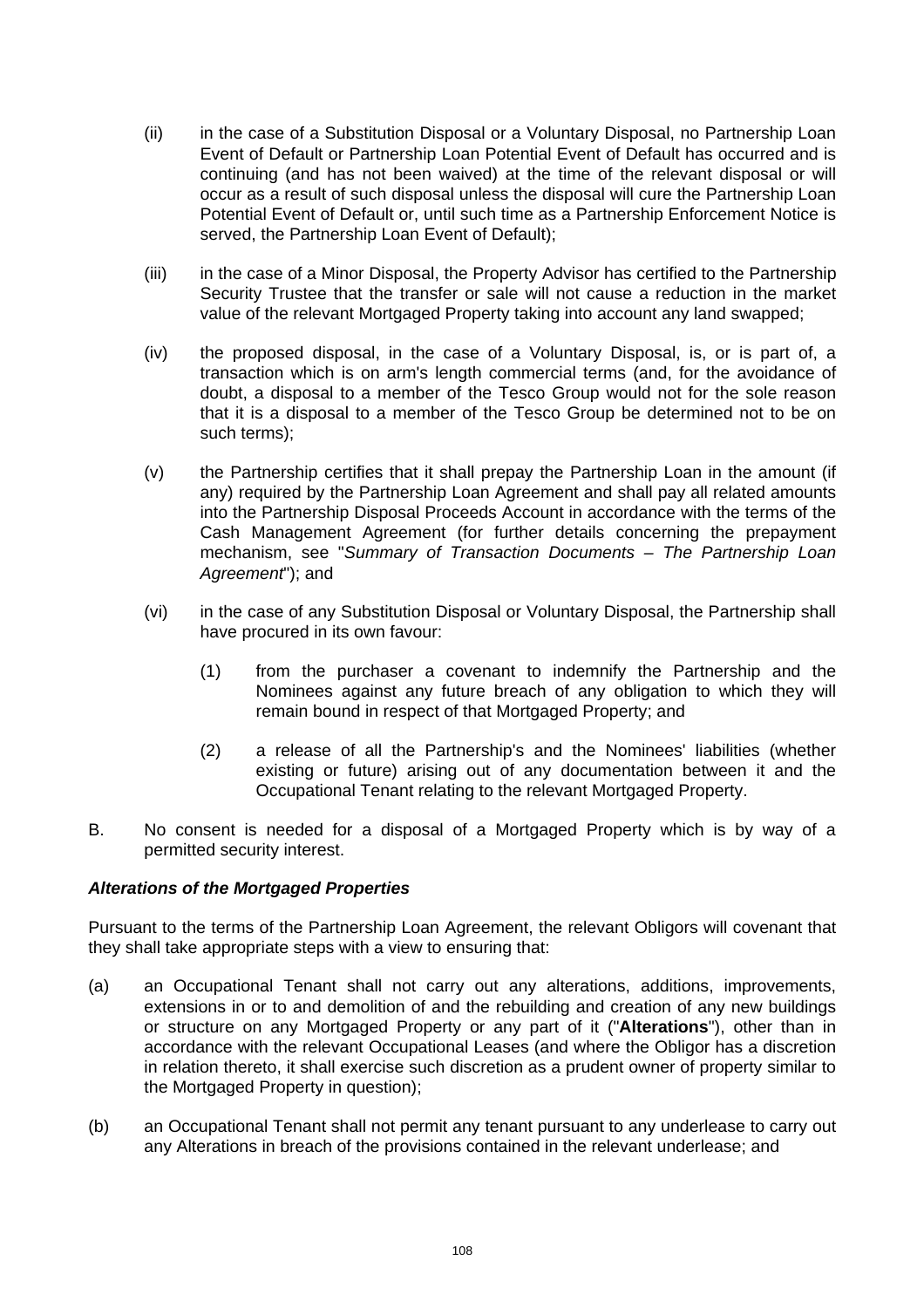(c) if a Mortgaged Property is not subject to an Occupational Lease, no Obligor shall carry out any Alterations without the consent of the Partnership Security Trustee.

For further details on the terms of the Occupational Leases relating to alterations, see "*Summary of Transaction Documents – The Occupational Leases*" and, for further details on the provisions of the Substitution Agreement relating to the funding of alterations by the Partnership, see "*Funding of Alterations*".

#### *The Substitution Agreement*

On the Closing Date, each of TSL, TGP, Tesco, the Partnership, the Nominees, the Partnership Security Trustee and the Occupational Nominees will enter into an agreement (the "**Substitution Agreement**") under which TSL, TGP or the Occupational Nominees (as applicable) will (a) be entitled to require a substitution of or, in certain circumstances, will be obliged to substitute, a Mortgaged Property and/or (b) be required to offer the Partnership the opportunity to fund certain works to buildings on a Mortgaged Property or to acquire and fund works to land adjoining the Mortgaged Property.

Tesco will guarantee the obligations of TSL, TGP and the Occupational Nominees under the Substitution Agreement.

## *Substitutions*

TSL, TGP or the Occupational Nominees (as applicable) may elect to substitute a property subject to there being no subsisting forfeiture event under the relevant Occupational Leases. In addition, TSL, TGP or the Occupational Nominees (as applicable) will be required to substitute a property in relation to which a Substitution Event occurs. In relation to any substitution, TSL, TGP or the Occupational Nominees (as applicable) must identify, in respect of a retail store, three properties (or in the case of one of the Gateshead Mortgaged Property, the Sunderland Mortgaged Property or the West Bromwich Mortgaged Property two or more properties or two combinations of properties) which are available to be substituted for the relevant Mortgaged Property and give notice of them to the General Partner and the Partnership Security Trustee. The General Partner (on behalf of the Partnership) shall select one of the properties (or in the case of one of the Gateshead Mortgaged Property, the Sunderland Mortgaged Property or the West Bromwich Mortgaged Property one or more properties) so identified (an "**Incoming Property**"). If the General Partner fails to make a selection, TSL, TGP or the Occupational Nominees (as applicable) will do so. If a Substitution Event occurs in respect of a Mortgaged Property, instead of substituting, TSL, TGP or the Occupational Nominees (as applicable) may elect instead to acquire the Head Lease (or Agreement for Head Lease (if applicable)) of the relevant Mortgaged Property at the higher of Market Value of the Mortgaged Property and the aggregate of all amounts (certified by the Cash Manager) which the Partnership will be required to pay or repay pursuant to the Partnership Loan Agreement as a result of the sale of the Head Lease (or Agreement for Head Lease (if applicable)) of the relevant Mortgaged Property, including without limitation all principal, hedge termination costs and early redemption charges.

A "**Substitution Event**" occurs when (a) there is damage or destruction to the buildings on a Mortgaged Property which TSL, TGP or the Occupational Nominees (as the case may be) has not for any reason reinstated within 3 years; or (b) a competent authority makes an order to purchase the whole or part of a Mortgaged Property or the rights over or which benefit it by the exercise of compulsory purchase powers and the purchase is likely to reduce the Market Value of the Head Lease of the Mortgaged Property by at least 10%; or (c) the development of the West Bromwich Mortgaged Property is not completed within three years of the anticipated practical completion date (i.e. 16 September 2016) or the development of the Gateshead Mortgaged Property is not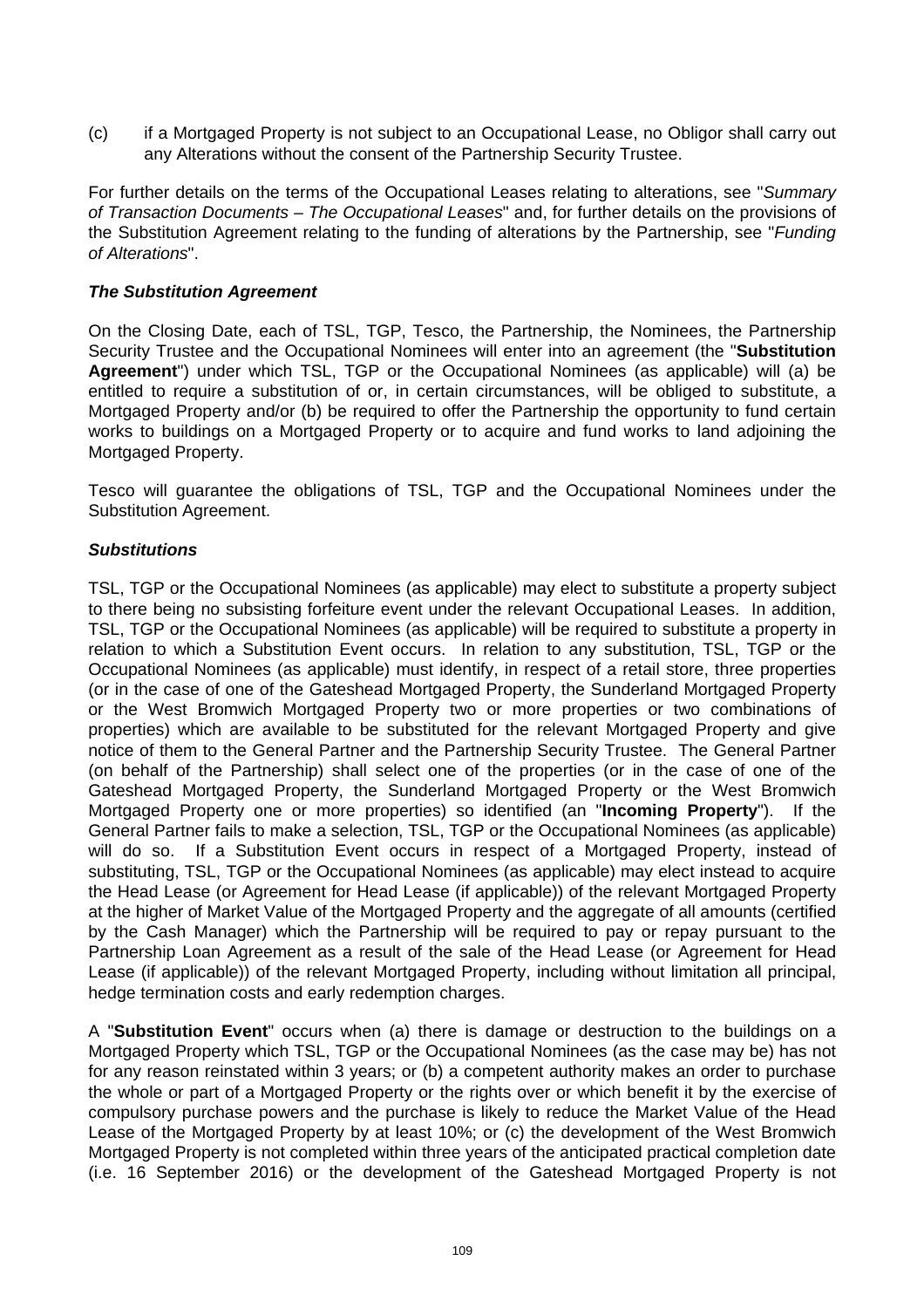completed by 1 May 2016 (or such later date by which Gateshead Council formally agrees that the Gateshead Development can be completed, provided such date is not later than 1 July 2017).

The following criteria must be satisfied for any substitution, as certified to the Issuer and the Partnership Security Trustee:

#### *(a) Income/value criteria*

- (i) The Vacant Possession Value and the Market Value of the Head Lease of the Incoming Property subject to and with the benefit of the Occupational Lease of the Incoming Property (assuming both have been granted) is at least the same as the Vacant Possession Value and the Market Value of the Head Lease of the property to be substituted (the "**Outgoing Property**") as at the date certified.
- (ii) The principal rent reserved by the Occupational Lease of the Incoming Property will be at least the same as the principal rent reserved by the Occupational Lease of the Outgoing Property as at the date certified.
- (iii) The rent reserved by the Occupational Lease (excluding any rent payable under a Superior Lease), the payment dates and the rental uplifts of the Incoming Property will be at least the same as the rent reserved by the Occupational Lease, the payment dates and the rental uplifts of the Outgoing Property at the date of substitution.

All valuations are to be undertaken by the Property Advisor on the basis that it owes a duty of care to the Partnership and the Partnership Security Trustee.

#### *(b) Legal/technical and qualitative criteria*

The Incoming Property is a trading and completed retail store with adequate parking and is located in England or Wales or Scotland and in respect of each of the Gateshead Mortgaged Property, the Sunderland Mortgaged Property and the West Bromwich Mortgaged Property may consist of one or more retail stores or mixed-use developments.

- (i) The gross internal area of the Incoming Property shall be not less than 20,000 square feet.
- (ii) In relation to the retail stores, (1) not more than 45.0% of the total gross rents payable in respect of the Mortgaged Properties will be within the north east of England, (2) not more than 30.0% of the total gross rents payable in respect of the Mortgaged Properties will be within the south west of England, (3) not more than 10.0% of the total gross rents payable in respect of the Mortgaged Properties will be within Wales, (4) not more than 50.0% of the total gross rents payable in respect of the Mortgaged Properties will be within the Midlands and the east of England, (5) not more than 10.0% of the total gross rents payable in respect of the Mortgaged Properties will be within the north west of England and (6) not more than 30.0% of the total gross rents payable in respect of the Mortgaged Properties will be within Greater London and the south east of England and (7) not more than 10.0% of the total gross rents payable in respect of the Mortgaged Properties will be within Scotland.
- (iii) The Incoming Property is owned by a Tesco Group company freehold or leasehold (or, if located in Scotland, the relevant Tesco Group company has heritable or long leasehold title to such property) for a term of years exceeding the residue of the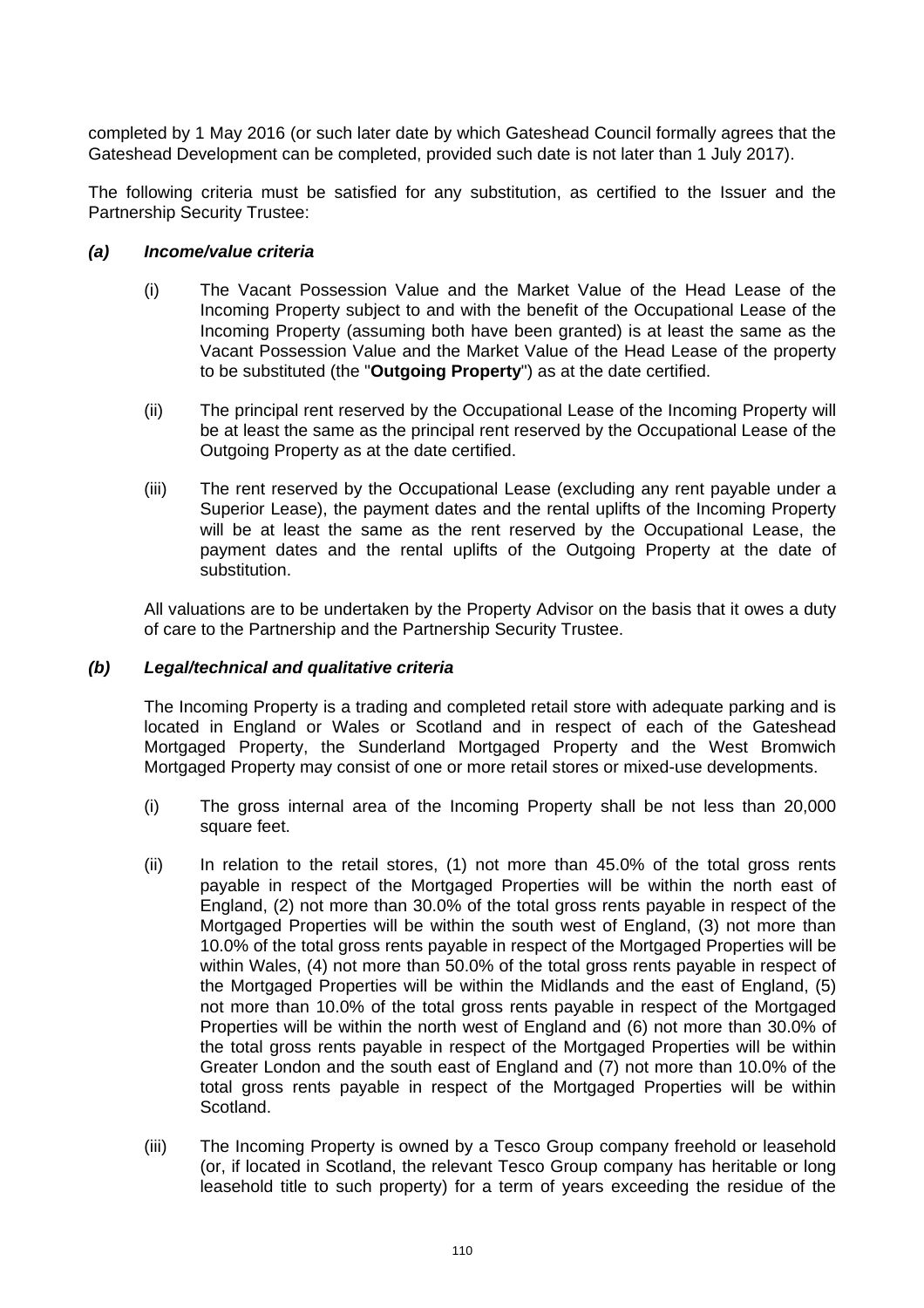term of years of the Head Lease of the Outgoing Property. This does not preclude the substitution of a Scottish property for an existing property where the Head Lease will be for a term of 175 years rather than 999 years.

- (iv) If the Incoming Property is leasehold, the terms of the lease satisfy specified requirements and are suitable for security purposes in an asset-backed capital markets transaction.
- (v) The General Partner (on behalf of the Partnership) and the Partnership Security Trustee receive in respect of the Incoming Property (1) a certificate of title from TSL's, TGP's or the Occupational Nominees' (as applicable) solicitors disclosing no materially adverse matters, (2) a structural report disclosing no materially adverse matters, (3) an environmental report disclosing that the environmental risk is considered to be low and (4) a valuation report as to the Market Value.
- (vi) If the Incoming Property is located in Scotland, a Rating Agency Confirmation is obtained.
- (vii) Certain other legal and documentary conditions precedent set out in the Substitution Agreement are satisfied.

(The criteria referred to in paragraphs (a) and (b) above are the "**Substitution Criteria**".)

If the relevant substitution would result in the aggregate principal rents of all Incoming Properties, excluding any substituted as a result of a Substitution Event, accounting for more than 15% of the aggregate initial principal rents, then the relevant substitution will require the prior written consent of the General Partner (on behalf of the Partnership).

If the Substitution Criteria are not met or if the relevant substitution would result in the aggregate principal rents of all Incoming Properties, excluding any substituted as a result of a Substitution Event, being more than 20% of the aggregate initial principal rents of all of the Mortgaged Properties, then the substitution will require the prior written consent of the General Partner (on behalf of the Partnership) and the Partnership Security Trustee.

If the Market Value of the Head Lease of an Incoming Property exceeds the Market Value of the Head Lease of an Outgoing Property, the Partnership (acting by the General Partner) may elect to pay the excess Market Value on completion of the substitution from funds which are subordinated to the claims of the Partnership Secured Creditors in respect of the Partnership Secured Obligations. If the General Partner (on behalf of the Partnership) does not so elect then, at the election of the Partnership, either:

- (a) the Head Lease of the Incoming Property shall reserve as additional rent a rent equal to the amount by which the initial principal rent reserved by the Occupational Lease of the Incoming Property is greater than the principal rent reserved by the Occupational Lease of the Outgoing Property (which additional rent will then increase in the same manner and at the same times as the rent payable under the Occupational Lease of the Incoming Property) (such additional rent being the "**Substitution Adjustment Rent**"); or
- (b) the Occupational Lease of the Incoming Property shall reserve an initial principal rent equal to the principal rent reserved by the Occupational Lease of the Outgoing Property.

On a later sale of a Mortgaged Property to which paragraph (a) or (b) above applies, TSL, TGP or the Occupational Nominees (as applicable) or the relevant Tesco Group company may elect to require the Partnership to make a payment to reduce the Substitution Adjustment Rent to nil in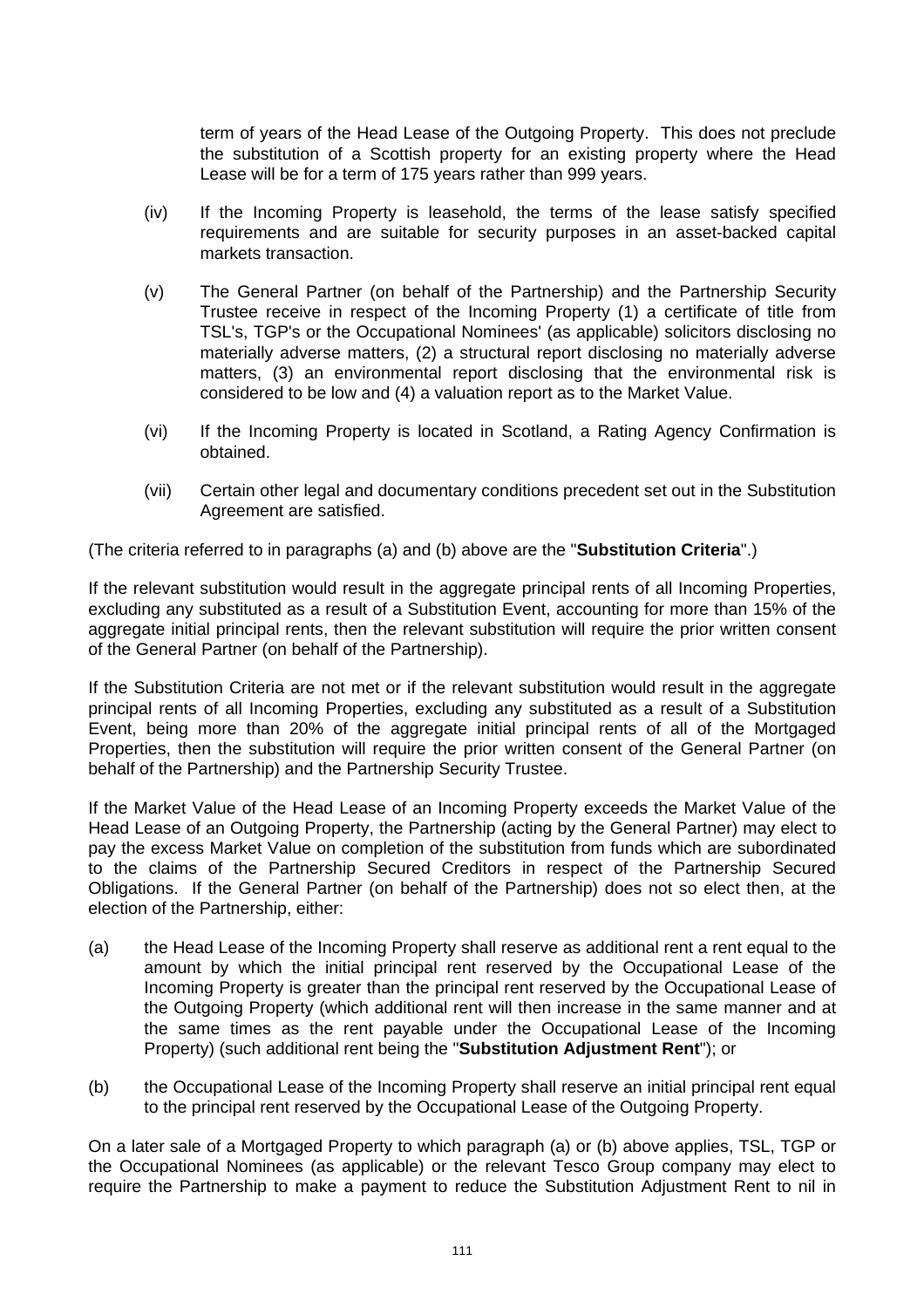consideration of the payment of the proportion of the proceeds of sale equal to the attributable "excess" Market Value. That price will be paid in accordance with the Partnership Pre-Enforcement Priority of Payments or the Partnership Post-Enforcement Priority of Payments (as applicable).

If the Mortgaged Property being substituted (or being acquired by the relevant Tesco Group company) is one of the Gateshead Mortgaged Property, the Sunderland Mortgaged Property or the West Bromwich Mortgaged Property and such property has not reached practical completion, then it shall be assumed for the purposes of the substitution process and assessing the substitution criteria that the relevant development has been completed in accordance with the development agreement for that property and any monies remaining in the relevant development reserve account shall be payable to TSL, TGP or the Occupational Nominees (as applicable) on completion of the substitution. If, in such circumstances, the West Bromwich Head Lease and West Bromwich Occupational Lease have not been granted or the Gateshead Commercial Head Lease and the Gateshead Commercial Occupational Lease, or the Gateshead University Accommodation Head Lease and the Gateshead University Accommodation Occupational Lease have not been granted (as applicable), or in circumstances where the West Bromwich Head Lease and the West Bromwich Occupational Lease have been determined because of forfeiture of the West Bromwich Superior Lease or where the Gateshead Commercial Head Lease, the Gateshead University Accommodation Head Lease, the Gateshead Commercial Occupational Lease and the Gateshead University Accommodation Occupational Lease have been determined by reason of the forfeiture of the Gateshead Superior Lease, then for the purposes of assessing the Substitution Criteria, it shall be assumed that such Head Leases and Occupational Leases have been granted and are subsisting.

TSL, TGP or the Occupational Nominees (as applicable) will be responsible for all stamp duty land tax, registration and other taxes and duties which are payable in connection with a substitution. All reasonable legal and other costs and expenses incurred by the parties in connection with a substitution are to be paid by TSL, TGP or the Occupational Nominees (as applicable), but each of the partners is to bear its own liability for any tax on any income profits or gains arising out of any substitution except as mentioned above. These payment obligations of TSL, TGP or the Occupational Nominees (as applicable) are guaranteed by Tesco. For the purposes of the Substitution Agreement:

"**Market Value**", in respect of the Head Lease (or Agreement for Head Lease (as applicable)) of a Mortgaged Property, has the meaning given to that term in the appraisal manual issued by the RICS current at the time of the valuation (or, failing that, the nearest equivalent document defining generally accepted valuation terms, requirements and practices):

- (a) assuming that any building on the Mortgaged Property has been constructed to a shell finish (that is to say, including the Landlord's fixtures and fittings but excluding the tenant's fixtures and fittings) but including any Alterations funded by the Partnership;
- (b) assuming that the Mortgaged Property is sold subject to and with the benefit of the relevant Occupational Lease and assuming that the obligations on the part of the Occupational Tenant in the Occupational Lease have been observed and performed and that the Occupational Lease will not be determined, surrendered or merged and that TSL or the Occupational Nominees will remain the Occupational Tenant and Tesco will remain the Occupational Tenant Guarantor;
- (c) assuming, in respect of an Outgoing Property or a property to which the alteration or adjoining land development provisions apply if the property has been destroyed or damaged, it has been fully reinstated as at the valuation date;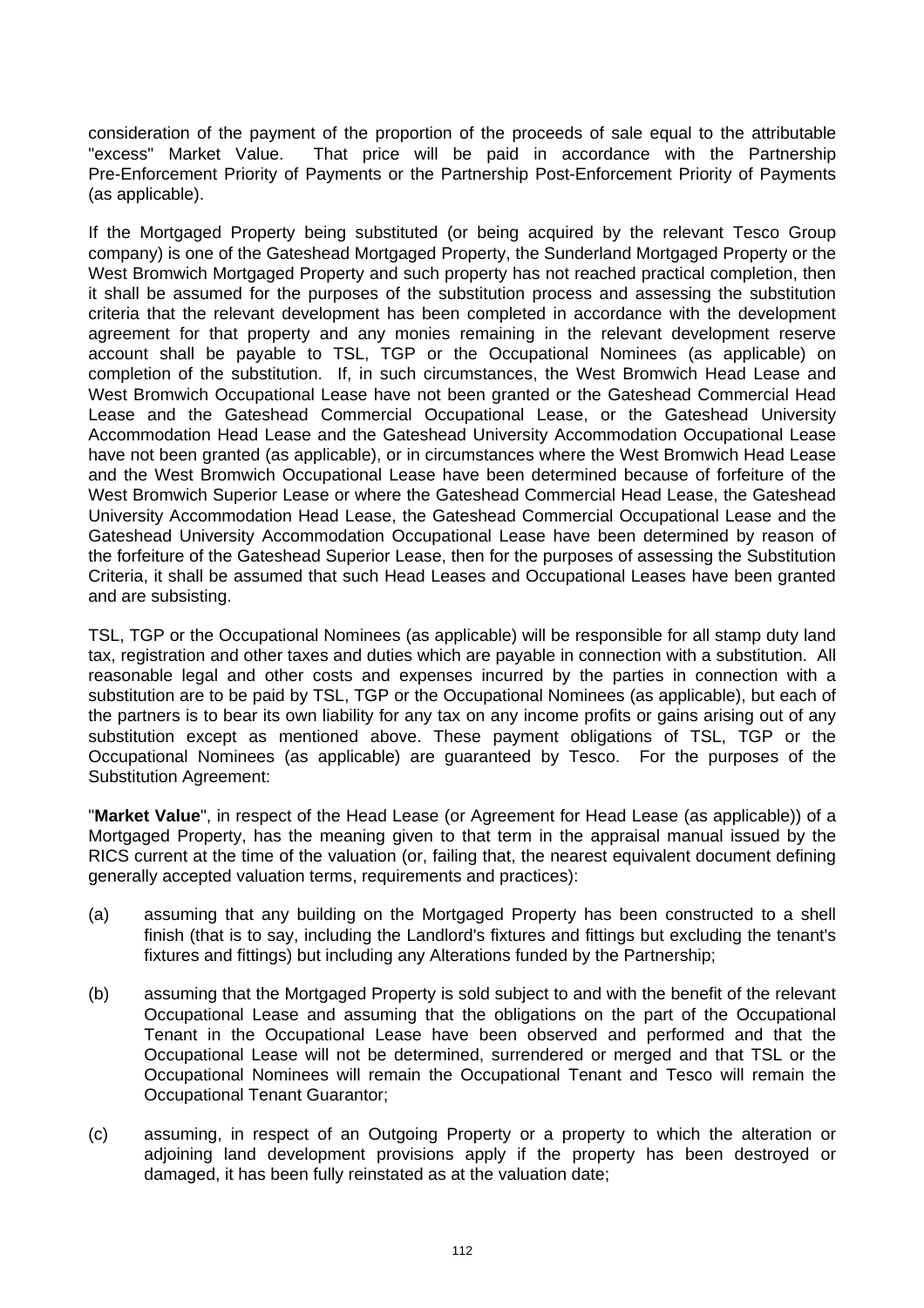- (d) disregarding any effect on the value of the Mortgaged Property of any options or pre-emptions affecting the property contained in any of the option agreements;
- (e) disregarding any discount which might be applied in respect of the Mortgaged Property if all or any other of the Mortgaged Properties were placed on the market at the same time;
- (f) assuming that where applicable the variation in relation to the Substitution Adjustment Rent has been made;
- (g) assuming that TSL or the Occupational Nominees as the Occupational Tenants have exercised or will exercise the right to renew the Occupational Leases on the relevant Occupational Lease Maturity Date and continue to have the benefit of the two further options to extend;
- (h) assuming the supermarket element on the Mortgaged Property is used only as a supermarket and that any petrol filling station on the property is used as a petrol filling station or (in each case) for its actual use, whichever results in a higher valuation and the remainder of the Mortgaged Property is used for the permitted use under the relevant Occupational Lease;
- (i) assuming, if the Mortgaged Property is an Incoming Property or the property has a nonfunded alteration, the requisite documents prescribed under the agreement have been completed;
- (j) allowing for purchasers' costs which reflect standard market practice at the relevant valuation date (being at the Closing Date 5.8%); and
- (k) taking into account any rent payable under any superior lease by the Occupational Tenant under the Occupational Lease.

"**RICS**" means the Royal Institution of Chartered Surveyors.

"**Vacant Possession Value**" means the Market Value of the Head Lease of the applicable Mortgaged Property assuming vacant possession of the property and assuming that the option to renew the Occupational Lease of the property has not and will not be exercised.

## *Funding of Alterations*

TSL, TGP or the Occupational Nominees are required to offer the Partnership the opportunity to fund certain Alterations.

If the General Partner (on behalf of the Partnership) agrees to fund an Alteration, then (subject to the funding available to the Partnership in order to enable the Partnership to fund the Alteration (the "**Alteration Funding**") being subordinated to the claims of the Partnership Secured Creditors in respect of the Partnership Secured Obligations) after practical completion of the Alteration:

(a) in respect of the Mortgaged Properties (excluding the Gateshead Mortgaged Property, the Sunderland Mortgaged Property and the West Bromwich Mortgaged Property), the rent reserved by the relevant Occupational Lease is to be increased by an amount equal to the increase in the gross internal area multiplied by the passing rent per square foot and in respect of the Gateshead Mortgaged Property, the Sunderland Mortgaged Property and the West Bromwich Mortgaged Property the parties will agree to a method of calculating the increase in rent to reflect the Alteration (the "**Alteration Adjustment Rent**"); and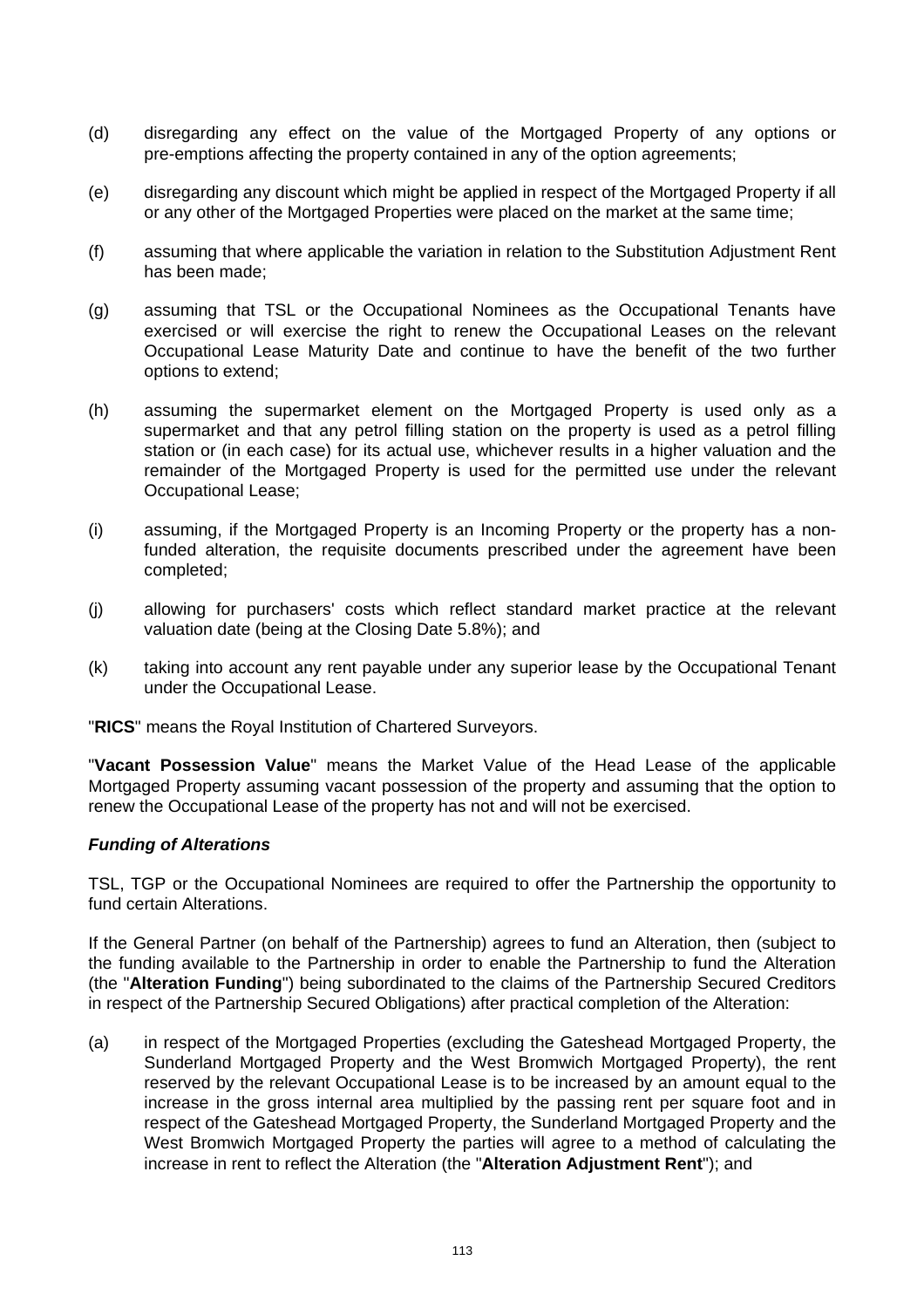(b) the Partnership is to pay to TSL, TGP or the Occupational Nominees (as applicable, as the entity which carried out the Alteration), by way of a cash payment (being the proceeds of the Alteration Funding), an amount equal to the amount by which the Market Value of the Head Lease of the Mortgaged Property on practical completion of the Alteration exceeds the Market Value of the Head Lease of the Mortgaged Property immediately before the start of the works comprising the Alteration (disregarding, in the latter valuation, the effect on value of any planning permission for the alteration). Any such payment to TSL, TGP or the Occupational Nominees, as applicable, shall be paid (utilising the proceeds of the Alteration Funding only) by the Partnership directly to such entity, without regard to the Partnership Priority of Payments.

If the General Partner (on behalf of the Partnership) declines to fund the Alteration, then the Head Lease landlord may fund the Alteration itself and may require an increase in the rent reserved by the Head Lease of the Mortgaged Property and the rent reserved by the Occupational Lease of the Mortgaged Property, as from practical completion of the Alteration, by an amount equal to the Alteration Adjustment Rent. In respect of the Head Lease of the Mortgaged Property, such increased rent shall be payable for so long as the rent is paid under the Occupational Lease. For the purpose of this paragraph only, the reference to "Occupational Lease" does not include any renewal of the Occupational Lease.

On a sale of a Mortgaged Property which has been subject to an Alteration which has not been funded by the Partnership, TSL, TGP or the Occupational Nominees (as applicable) may elect to require the Partnership to make a payment to reduce the rent payable under the Head Lease of the Mortgaged Property to nil. The consideration payable shall be the proportion of the sale price as equals the proportion which (i) the difference between (A) Market Value of the Head Lease of the altered Mortgaged Property; and (B) the Market Value of the Head Lease of the altered Mortgaged Property disregarding the alteration bears to; (ii) the Market Value of the Head Lease of the altered Mortgaged Property. Any such payment to TSL, TGP or the Occupational Nominees (as applicable) will be made out of the sale proceeds and in accordance with item (d)(ix) of the Partnership Pre-Enforcement Priority of Payments or item (c)(vii) of the Partnership Post-Enforcement Priority of Payments, as applicable.

Any stamp duty land tax payable in respect of any variation of a Head Lease or an Occupational Lease is to be borne by TSL, TGP or the Occupational Nominees (as applicable). All reasonable legal and other costs and expenses incurred by the other parties in connection with an Alteration are to be borne by TSL, TGP or the Occupational Nominees (as applicable).

The installation of any mezzanine floor is not an Alteration and TSL, TGP or the Occupational Nominees (as applicable) are not obliged to, but may, offer the works for funding by the Partnership.

If TSL, TGP or the Occupational Nominees (as applicable) elects, it may implement the procedure for Alterations in respect of any mezzanine floor save that the Alteration Adjustment Rent shall be calculated at 50% of the rate of rent per square foot for the relevant property reserved by the Occupational Lease immediately before practical completion of the mezzanine floor.

## *Adjoining Land Developments*

An "**Adjoining Land Development**" is an alteration, addition to, or extension of, an existing building, or the demolition of an existing building and the construction of a new building that, in any such case, involves the acquisition of land adjoining the Mortgaged Property and may involve the construction of a new building wholly on the Mortgaged Property or wholly on the adjoining land or partly on both.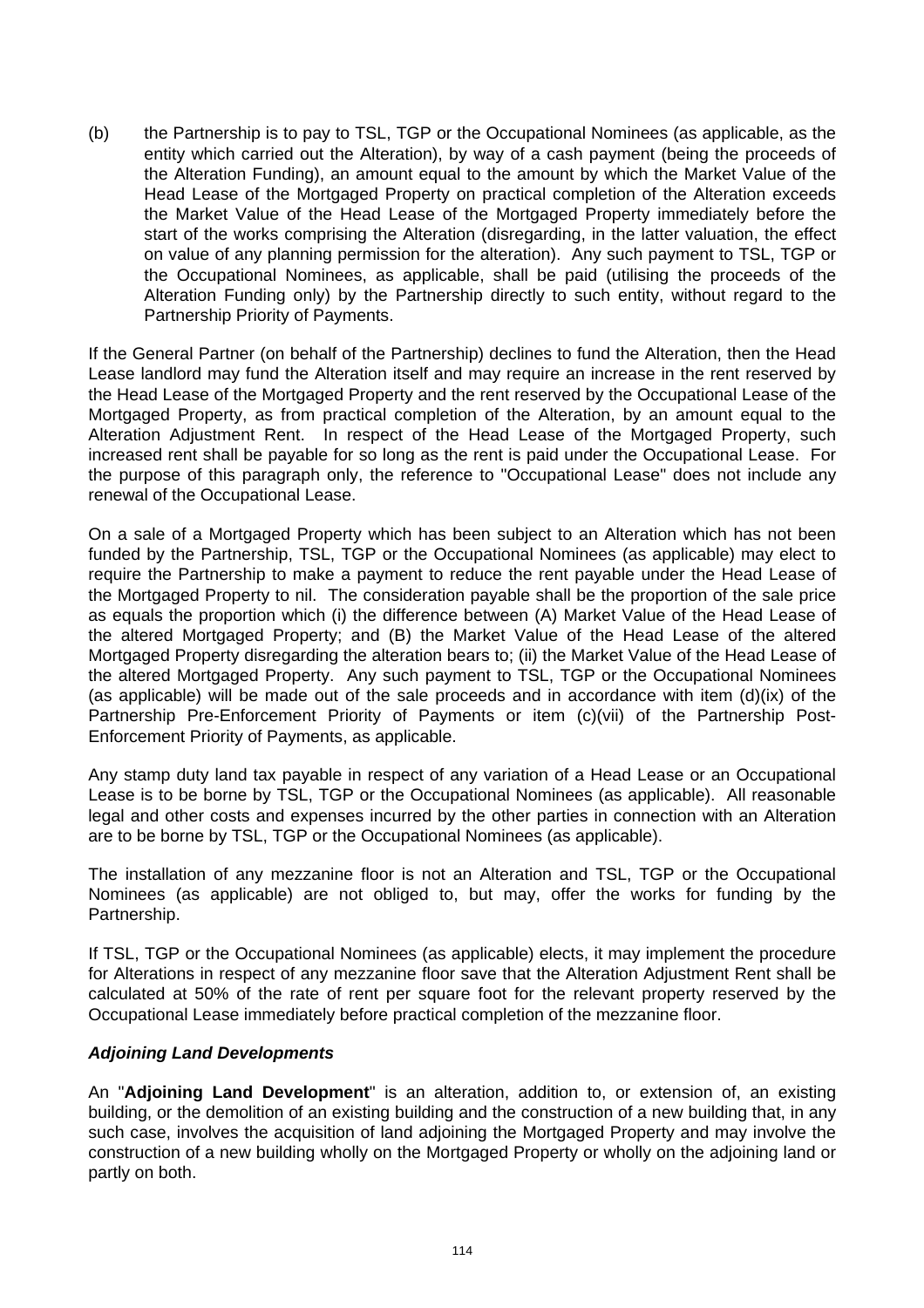TSL, TGP or the Occupational Nominees (as applicable) is obliged to offer the Partnership the opportunity to fund any Adjoining Land Development, including the cost of acquisition of the relevant adjoining land. Where the Partnership accepts such an offer, TSL, TGP or the Occupational Nominees (as applicable) and the Partnership are to endeavour, in good faith and as soon as reasonably practicable, to agree the terms of the Partnership's participation in funding the relevant Adjoining Land Development. If terms cannot be agreed with the Partnership, TSL, TGP or the Occupational Nominees (as applicable) may either, subject to the approval of the Partnership Security Trustee and the Partnership, carry out the Adjoining Land Development at its own cost or substitute the relevant Mortgaged Property (in accordance with the terms of the Substitution Agreement).

In any event, Tesco has agreed that it will not permit any Tesco Group entity to carry out any Adjoining Land Development without the consent of the Partnership Security Trustee and unless the other requirements are satisfied. These include that, where the Partnership does not acquire the adjoining land required for the Adjoining Land Development, the Vacant Possession Value and the Market Value respectively of the Head Lease of the relevant Mortgaged Property (excluding the adjoining land) and the marketability of that property will not be adversely affected by the proposed Adjoining Land Development or, where the Partnership acquires the adjoining land required for the Adjoining Land Development, the Vacant Possession Value and Market Value of the Head Lease of the relevant Mortgaged Property (including the adjoining land) is not less than the Vacant Possession Value and Market Value respectively of the Head Lease of the Mortgaged Property (excluding the adjoining land) before the Adjoining Land Development was proposed, the appropriate Head Lease and Occupational Lease is entered into and the adjoining land is charged to the Partnership Security Trustee. On the subsequent sale of a Mortgaged Property which has been the subject of an Adjoining Land Development which has not been funded by the Partnership, Tesco will be entitled to receive, out of the sale proceeds, but subject to the relevant Partnership Priority of Payments, such proportion of the net sale proceeds as reflects the increased Market Value attributable to the carrying out of the Adjoining Land Development.

Any stamp duty land tax payable in respect of any variation of a Head Lease or an Occupational Lease is to be borne by TSL, TGP or the Occupational Nominees (as applicable).

## *The Property Option Agreement*

On or before the Closing Date, each of TSL, the Nominees, the Occupational Tenants, the Partnership and the Partnership Security Trustee will enter into an agreement (the "**Property Option Agreement**") granting each Occupational Tenant the option (each an "**Option**") to acquire the landlord's interest (being the tenant's interest under the Head Lease) in all or any one or more of each of the Mortgaged Properties leased to it individually on the first Occupational Lease Maturity Date (i.e. 11 February 2043).

The options for all Mortgaged Properties can only be exercised between 18 months and 6 months and one day before the expiry of the term of the Occupational Leases for Alfreton, Diss, Ebbw Vale and Maldon on the first Occupational Lease Maturity Date (i.e. 11 February 2043). If an Option is exercised, the price payable is the Market Value of the landlord's interest in the Mortgaged Property in question determined by the Property Advisor as at 11 February 2043 where Market Value has broadly the same meaning as set out above.

The option is exercisable by TSL or the Occupational Nominees (as appropriate). The option may not be exercised in respect of a Mortgaged Property if any event entitling the Landlord to forfeit the Occupational Lease of that Mortgaged Property is continuing and, if the Occupational Lease of any Mortgaged Property is forfeited, the mortgage in respect of that property lapses and is of no further effect.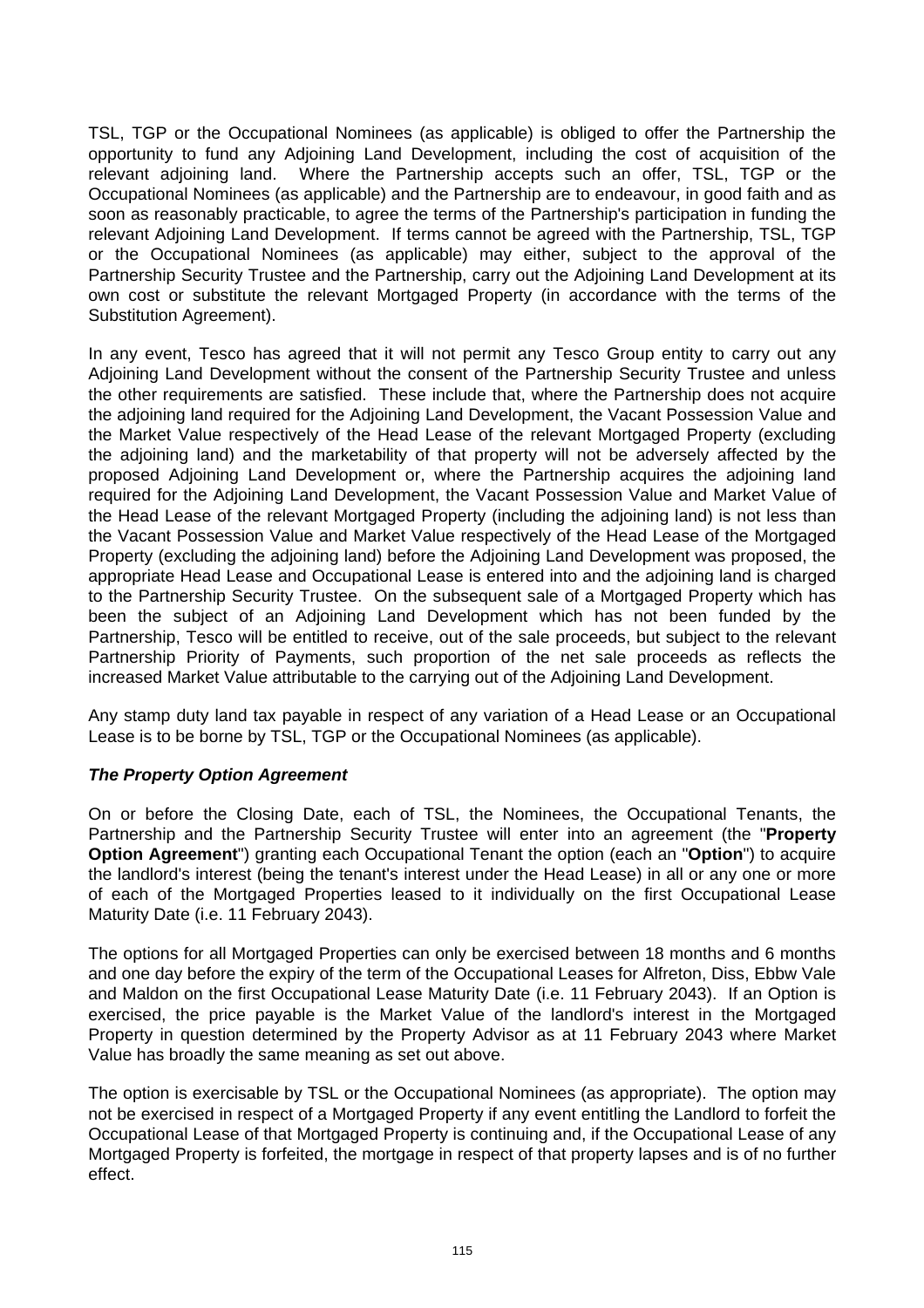# **RESOURCES AVAILABLE TO THE PARTNERSHIP AND THE ISSUER**

*The following is intended only to be a summary of certain provisions of the documents relating to the Bonds and the Partnership Loan.*

#### *The Issuer Swap Agreement*

For a further description of the Issuer Swap Provider, see the sections of this document entitled "*The Parties*" and "*Tesco Treasury Services PLC*". For a further description of the Issuer Swap Agreement and the mismatch that is intended to be mitigated by the Issuer Swap, see the sections of this document entitled "*Transaction Overview – Source of funds for payments on the Bonds*" and "*Summary of Transaction Documents – The Swap Agreements – The Issuer Swap Agreement*". For a description of the risks associated with the Issuer Swap, see the section of this document entitled "*Risk Factors – Hedging risks*".

The Issuer Swap may be terminated in certain limited circumstances, some of which are more particularly described below. Any such termination may oblige the Issuer or the Issuer Swap Provider to make a termination payment.

In the event that the Bonds are redeemed early in full, the Issuer Swap is likely to be terminated by the Issuer Swap Provider. Any termination amount payable to the Issuer Swap Provider as a result of an early termination of the Issuer Swap will be funded by the Partnership making a corresponding termination payment to the Issuer pursuant to the Partnership Swap Agreement due to the termination of the Partnership Swap.

In the event that the Bonds are redeemed early in part, the aggregate notional amount of the Issuer Swap shall reduce proportionately with a corresponding payment being made. Any such payment payable to the Issuer Swap Provider will be funded by the Partnership making corresponding payments to the Issuer under the Partnership Swap Agreement as a result of the notional amount of the Partnership Swap reducing proportionately (*pro rata* to the amount of such corresponding early repayment of the Partnership Loan).

The service of a Bond Acceleration Notice on the Issuer shall constitute an additional termination event that may result in the termination of the Issuer Swap.

In addition, the Issuer Swap may be terminated in certain other circumstances, including (but not limited to) the following:

- (a) if there is a failure by a party to pay amounts due under the Issuer Swap Agreement and any applicable grace period has expired;
- (b) by the Issuer if certain insolvency events occur with respect to the Issuer Swap Provider;
- (c) by the Issuer if a breach of a provision of the Issuer Swap Agreement by the Issuer Swap Provider is not remedied within any applicable grace period;
- (d) if a change in law results in the obligations of one or both of the parties becoming illegal; and
- (e) by the Issuer on the occurrence of any of the events listed in Condition 9.1(g) (Bond Events of Default – Bond Acceleration Notice).

The Issuer's obligations to the Issuer Swap Provider under the Issuer Swap Agreement will be secured under the Issuer Deed of Charge. In the event of the Issuer Security being enforced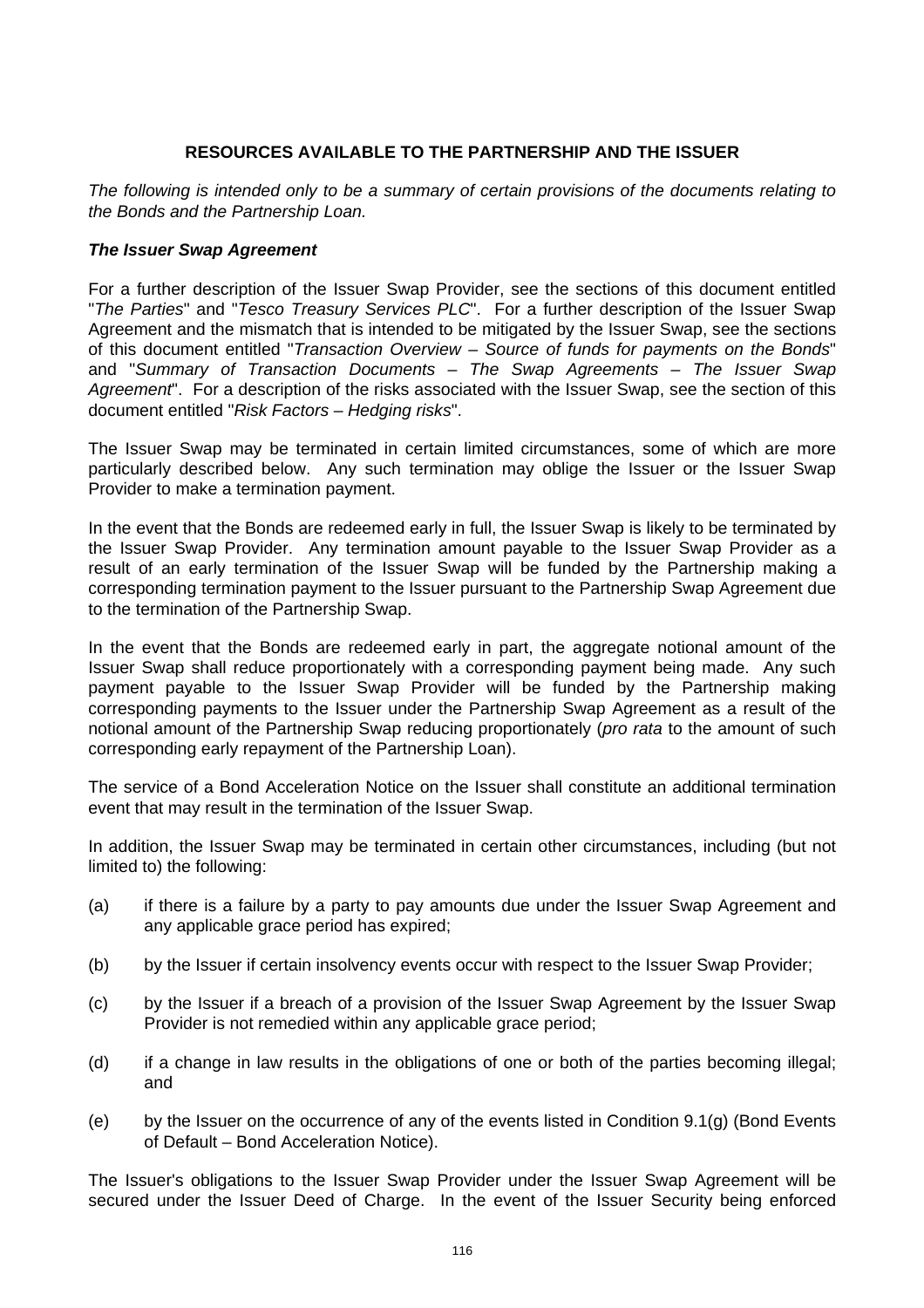thereunder, any Swap Subordinated Amounts will rank below the Issuer's obligations to pay interest, principal and any premium on the Bonds.

The Issuer will not be obliged under the Issuer Swap Agreement to gross up payments made by it to the Issuer Swap Provider if a withholding or deduction for or on account of tax is imposed on such payments. The Issuer Swap Provider will in most circumstances be obliged to gross up any payments made by it to the Issuer if a withholding or deduction for or on account of tax is imposed on such payments. The Issuer Swap Provider may, if either, (a) it receives a reduced payment from the Issuer under the Issuer Swap Agreement or (b) it is obliged to pay any such additional amounts under the Issuer Swap Agreement as a result of a change in law (or the application or official interpretation thereof), terminate the Issuer Swap (subject to the condition that the Issuer Swap Provider shall first have used reasonable efforts to transfer its rights and obligations under the Issuer Swap Agreement to another of its offices, an affiliate or a third party such that payments made by or to that office, affiliate or third party under the Issuer Swap Agreement can be made without any withholding or deduction for or on account of tax provided that, in the event of such transfer to an affiliate or third party, the Issuer Swap Provider provides a guarantee relating to the obligations transferred for the benefit of the Issuer).

The termination of the Issuer Swap due to the occurrence of an event of default or termination event under the Issuer Swap Agreement will result in the termination of the Partnership Swap.

The Issuer Swap Provider may, with the prior consent of the Issuer and any conditions specified in the Issuer Swap Agreement, transfer its obligations under the Issuer Swap Agreement to another party provided that Tesco provides a guarantee relating to the obligations transferred for the benefit of the Issuer.

The obligations of the Issuer Swap Provider under the Issuer Swap will be guaranteed by Tesco pursuant to the eligible guarantee (the "**Eligible Guarantee**") (and by any Highest Rated Entity if (a) such entity exists and (b) the long term unsecured unsubordinated debt obligations of Tesco are not or cease to be rated at least Baa1 by Moody's and A- by S&P and A- by Fitch).

There is no minimum rating requirement in respect of the Issuer Swap Provider or Tesco, as the guarantor of the Issuer Swap Provider.

#### *Bank Accounts*

The descriptions of the operation of the Partnership Rent Account in this section will only apply prior to the enforcement of the Partnership Level Security. Following the enforcement of the Partnership Level Security, the Partnership Rent Account will operate in accordance with the instructions of the Partnership Security Trustee or, as the case may be, any receiver appointed under the relevant Partnership Security Document.

The description of the operation of the Partnership Transaction Account, the Partnership VAT Account, the Partnership Disposal Proceeds Account (if any), the Partnership Insurance Proceeds Account (if any), the Partnership Geared Rent Account (if any) and the Partnership Distribution Account (all such accounts, being the "**Partnership Accounts**"), the Gateshead Development Reserve Account, the Sunderland Development Reserve Account, the West Bromwich Development Reserve Account, the General Partner VAT Transaction Account and the General Partner Corporation Tax Reserve Account in this section will only apply prior to the enforcement of the Partnership Level Security. Following the enforcement of the Partnership Level Security, the Partnership Accounts, the Gateshead Development Reserve Account, the Sunderland Development Reserve Account, the West Bromwich Development Reserve Account, the General Partner VAT Transaction Account and the General Partner Corporation Tax Reserve Account will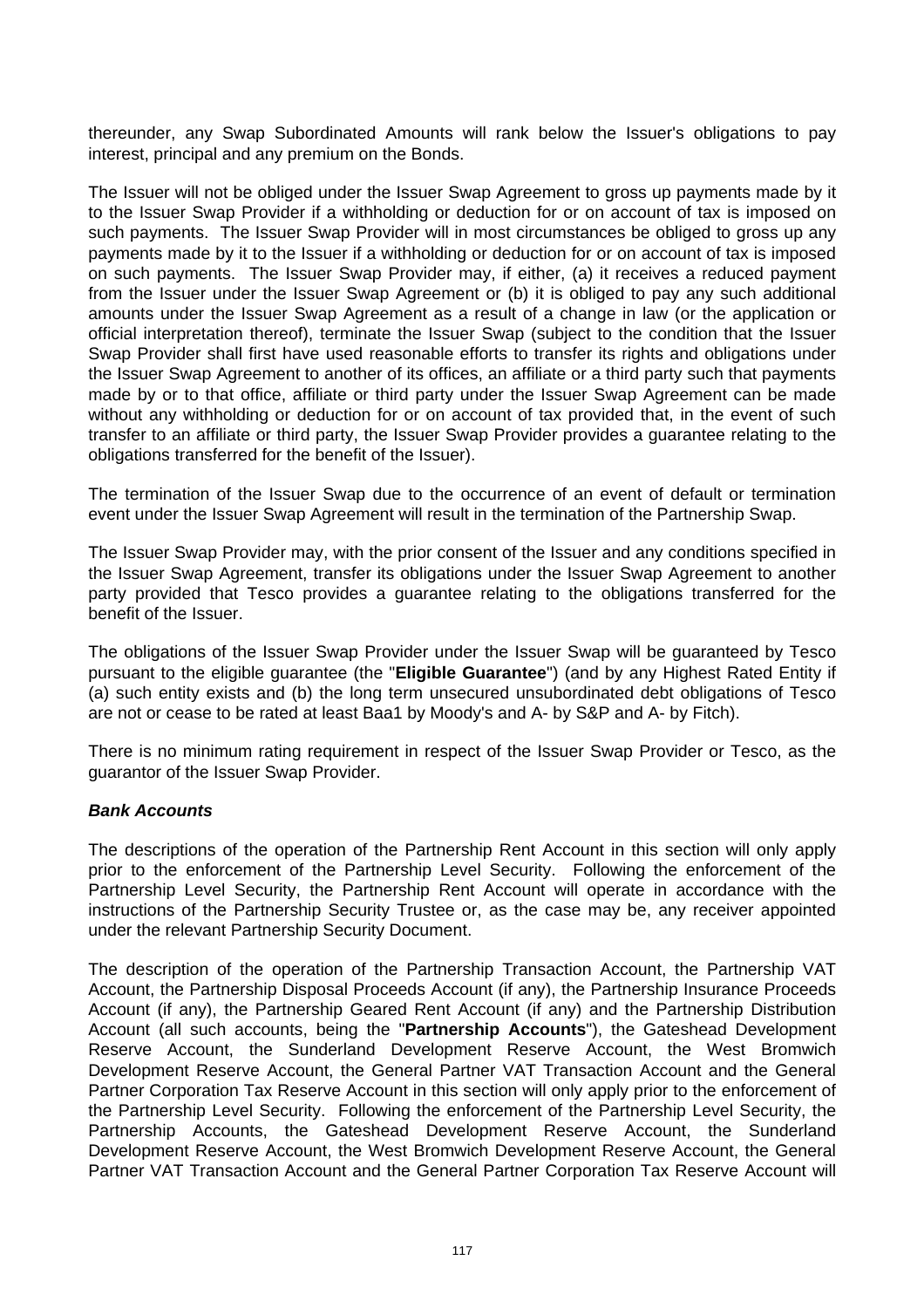operate in accordance with the instructions of the Partnership Security Trustee or, as the case may be, any receiver appointed under the Partnership Security Documents.

The description of the operation of the Issuer Transaction Account in this section will only apply prior to the enforcement of the Issuer Security. Following the enforcement of the Issuer Security, the Issuer Transaction Account will operate in accordance with the instructions of the Issuer Security Trustee or, as the case may be, any receiver appointed under the Issuer Deed of Charge.

#### *The Partnership Rent Account*

As at the Closing Date, the Partnership and the Nominees will have directed the Occupational Tenants to pay all Rental Income payable in respect of the relevant premises within such Mortgaged Properties into the Partnership Rent Account. Pursuant to the terms of the Partnership Loan Agreement and the Cash Management Agreement, the Partnership and the Nominees will covenant that they will ensure that, for so long as the Partnership Loan remains outstanding, the Occupational Tenants will pay all Rental Income payable into the Partnership Rent Account.

Following the service of a Section 6 notice by the Partnership on the sub-tenants of an Occupational Tenant, or any other re-direction of subtenants' rent (see the section entitled "*Following completion of the West Bromwich Development*" above for further information) the subtenants' rent will also be paid to the Partnership Rent Account. If a Section 6 notice was served in relation to the Gateshead Mortgaged Property or the West Bromwich Mortgaged Property, the Partnership would use a portion of the subtenants' rent to pay the Gateshead Geared Rent or the West Bromwich Geared Rent, as applicable, direct to Gateshead Council or Sandwell Council, as applicable.

Pursuant to the Cash Management Agreement, monies standing to the credit of the Partnership Rent Account and which have been credited to the Partnership Rent Account VAT Ledger (other than all VAT amounts which have been paid into the Partnership Rent Account, the proceeds of the subordinated loans of £1,000 each made by the Issuer and deposited to the Partnership Rent Account on the Closing Date to be held by the Nominees on behalf of themselves and each of the General Partner and Nominees Holdco and amounts that constitute Gateshead Geared Rent and/or West Bromwich Geared Rent) on each Calculation Date will be transferred to the Partnership Transaction Account on the immediately following Loan Interest Payment Date.

#### *The Development Reserve Accounts*

## **The Gateshead Development Reserve Account**

On or before the Closing Date, pursuant to the Account Bank Agreement, the Nominees shall establish and maintain an account in respect of Gateshead with the Account Bank (the "**Gateshead Development Reserve Account**"). On the Closing Date the Partnership will deposit the Gateshead Development Reserve Amount into the Gateshead Development Reserve Account.

Amounts standing to the credit of the Gateshead Development Reserve Account will be available on any date to the Development Cash Manager to fund: (i) the deferred premium (excluding VAT) payable for the grant of the Gateshead Commercial Head Lease, (ii) the deferred premium (excluding VAT) payable for the grant of the Gateshead University Accommodation Head Lease, (iii) SDLT in respect of the grant of the Gateshead University Accommodation Head Lease and in respect of the grant of the Gateshead Commercial Head Lease (and the amount to pay the SDLT shall be held under the "**Gateshead SDLT Ledger**" in the Gateshead Development Reserve Account as described above) and (iv) an amount equal to the Insurance Excess Amount in relation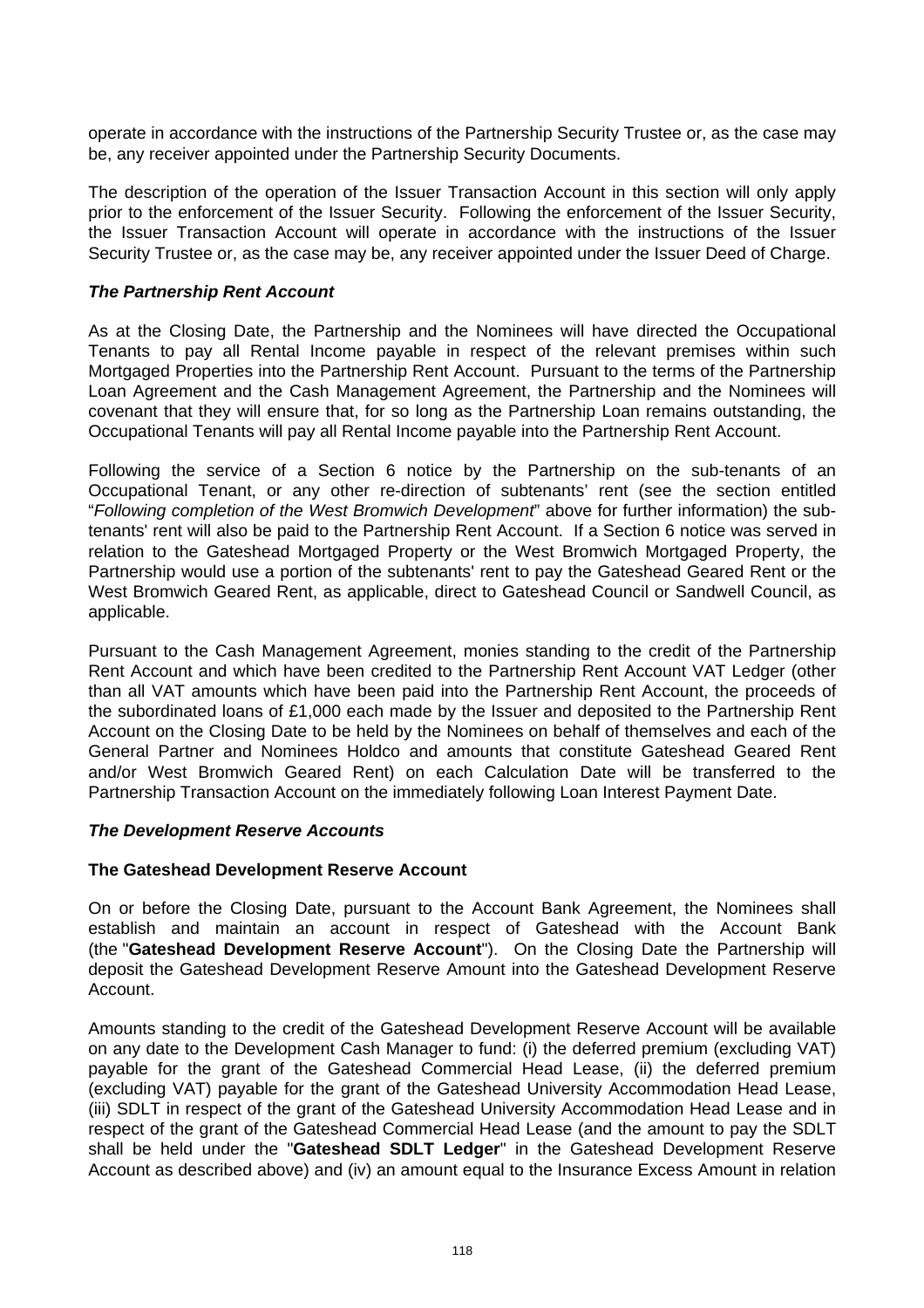to a specified insurance policy for the Gateshead Mortgaged Property (such amount to be held under the Insurance Excess Amount Ledger in the Gateshead Development Reserve Account).

#### **The Sunderland Development Reserve Account**

On or before the Closing Date, pursuant to the Account Bank Agreement, the Nominees shall establish and maintain an account in respect of Sunderland with the Account Bank (the "**Sunderland Development Reserve Account**"). On the Closing Date the Partnership will deposit the Sunderland Development Reserve Amount into the Sunderland Development Reserve Account.

Amounts standing to the credit of the Sunderland Development Reserve Account will be available on any date to the Development Cash Manager to fund as from (and including) 1 March 2013 (with the Developer being directly responsible for such costs from the Bond Closing Date up to and including 28 February 2013): (i) the remaining cost of completion of the Sunderland Development (excluding VAT), (ii) the Developer's fee (excluding VAT) in respect of the Sunderland Development and (iii) the fees of the professional team (excluding VAT) in respect of the Sunderland Development.

#### **The West Bromwich Development Reserve Account**

On or before the Closing Date, pursuant to the Account Bank Agreement, the Nominees shall establish and maintain an account in respect of West Bromwich with the Account Bank (the "**West Bromwich Development Reserve Account**"). On the Closing Date the Partnership will deposit the West Bromwich Development Reserve Amount into the West Bromwich Development Reserve Account.

Amounts standing to the credit of the West Bromwich Development Reserve Account will be available on any date to the Development Cash Manager to fund (i) the deferred premium (excluding VAT) payable for the grant of the West Bromwich Head Lease; and (ii) SDLT in respect of the grant of the West Bromwich Head Lease (and the amount to pay the SDLT shall be held under the "**West Bromwich SDLT Ledger**" in the West Bromwich Development Reserve Account as described above).

## *The Partnership Transaction Account*

On or before the Closing Date, pursuant to the Account Bank Agreement the Partnership shall establish and maintain an account with the Account Bank into which part of the proceeds of the Partnership Loan will be paid on the Closing Date and to which amounts will be transferred from the Partnership Rent Account on each Loan Interest Payment Date (the "**Partnership Transaction Account**"). Pursuant to the Cash Management Agreement, monies standing to the credit of the Partnership Transaction Account (other than sums credited to the Partnership Expenses Reserve Ledger, the Partnership Abnormal Rent SDLT Ledger, the Partnership SDLT Reserve Ledger or the Interest Reserve Ledger) may not be used for any purpose other than:

- (a) paying certain expenses of the Partnership on the Closing Date (including the Initial Partnership Facility Fee);
- (b) making Eligible Investments; and
- (c) making payments due (or to be provided for) on each Loan Interest Payment Date in accordance with the Cash Management Agreement and the Partnership Security Documents (as applicable).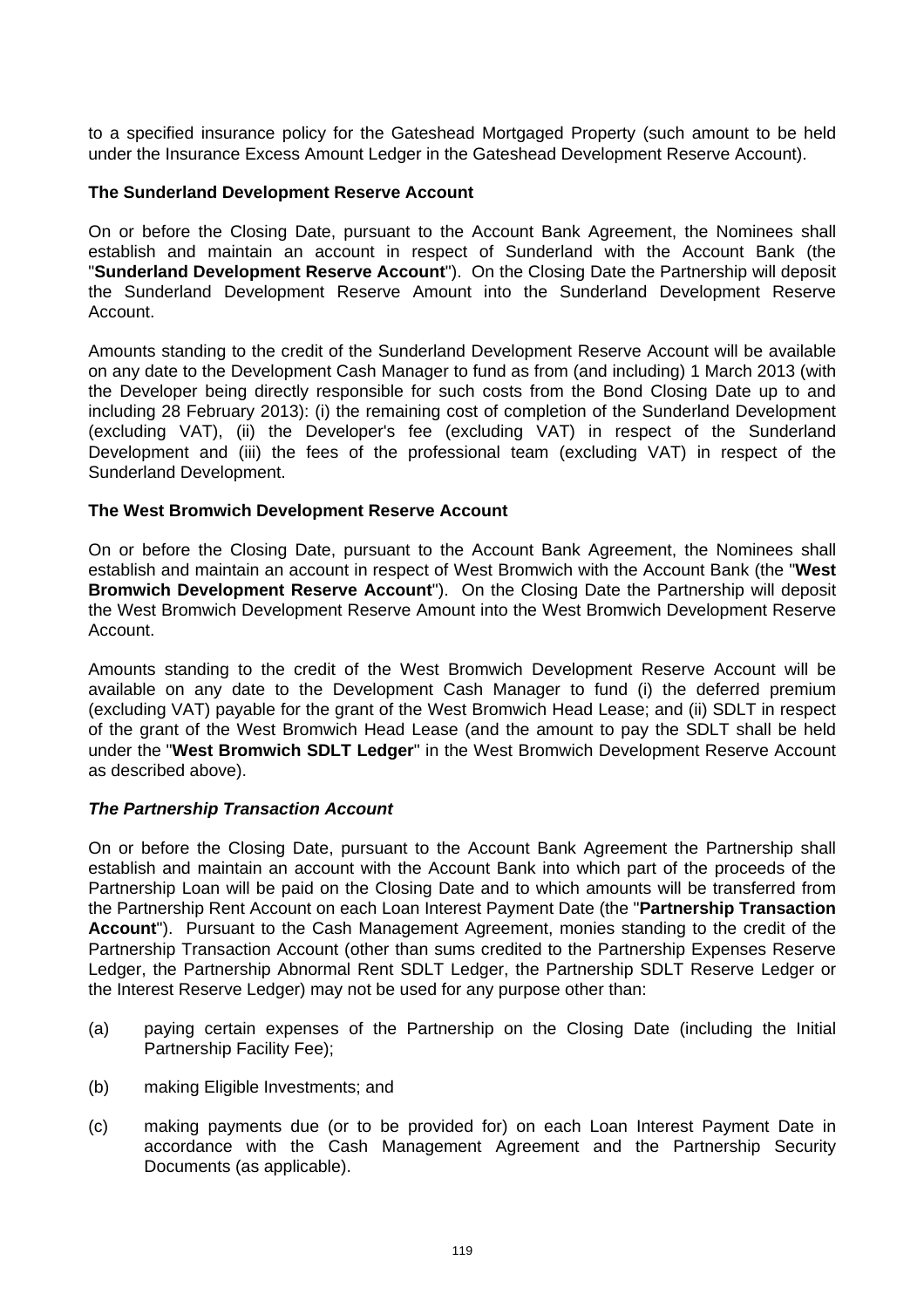On any Loan Interest Payment Date any Partnership Available Funds available to satisfy amounts falling due under item (m)(i) of the Partnership Pre-Enforcement Priority of Payments or item (l)(i) of the Partnership Post-Enforcement Priority of Payments (as applicable) shall be recorded on the Subordinated Loan Reserve Ledger and after the third anniversary of the date of the grant of the West Bromwich Head Lease, the Gateshead Commercial Head Lease or the Gateshead University Accommodation Head Lease (whichever is later) applied in satisfaction of any amount of interest and principal due to be paid to the Subordinated Loan Facility Provider under the Subordinated Loan Agreement in respect of any Subordinated Loan.

## *The Subordinated Loan Reserve Ledger*

Pursuant to the Cash Management Agreement, on the Closing Date, the Cash Manager shall create a ledger (the "**Subordinated Loan Reserve Ledger**") on the Partnership Transaction Account on which it will record any amounts transferred to, and temporarily retained in, the Partnership Transaction Account pursuant to item (m)(i) of the Partnership Pre-Enforcement Priority of Payments or item (I)(i) of the Partnership Post-Enforcement Priority of Payments as a reserve in the Partnership Transaction Account to be applied as Partnership Available Funds on and from the Loan Interest Payment Date falling after the third anniversary of the date of the grant of the West Bromwich Head Lease, the Gateshead Commercial Head Lease or the Gateshead University Accommodation Head Lease (whichever is latest).

#### *The Interest Reserve Ledger*

Pursuant to the Cash Management Agreement, on the Closing Date, the Cash Manager shall create a ledger (the "**Interest Reserve Ledger**") on which it will record amounts held as a reserve in the Partnership Transaction Account in order to assist in paying interest amounts payable in respect of the Partnership Loan. On the Closing Date the Partnership will credit £8,020,396.17 to the Interest Reserve Ledger. No further amounts will be credited by the Partnership to the Interest Reserve Ledger.

On each Loan Interest Payment Date while there is a balance standing to the credit of the Interest Reserve Ledger, an amount will be debited from the Interest Reserve Ledger to be applied towards meeting item (f)(i) of the Partnership Pre-Enforcement Priority of Payments. Such amounts shall be debited in accordance with a schedule to the Cash Management Agreement setting out the debits to be made from the Interest Reserve Ledger on the relevant Loan Interest Payment Date.

#### *The Partnership Expenses Reserve Ledger*

Pursuant to the Cash Management Agreement, on the Closing Date, the Cash Manager shall create a ledger (the "**Partnership Expenses Reserve Ledger**") on which it will record amounts held as a reserve in the Partnership Transaction Account in order to enable it to meet unexpected expenses of the Partnership and the Issuer and to make payment of Issuer Profit to the Issuer.

On the Closing Date the Partnership will credit £6,250 to the Partnership Expenses Reserve Ledger. In addition, on each Loan Interest Payment Date, to the extent that funds are available at item (e) of the Partnership Pre-Enforcement Priority of Payments, the Cash Manager shall credit the Partnership Expenses Reserve Ledger with the lesser of (i) £6,250 (index-linked on the same basis as the Principal Rent by reference to RPI) and (ii) the amount by which the balance recorded on the Partnership Expenses Reserve Ledger is less than £500,000 (the "**Partnership Expenses Reserve Ledger Maximum Balance**") and to the extent that funds are available at item (k) of the Partnership Pre-Enforcement Priority of Payments, the Cash Manager shall credit the Partnership Expenses Reserve Ledger with such amounts until the balance is equal to the Partnership Expenses Reserve Ledger Maximum Balance. Any proceeds of a CPO Disposal or insurance proceeds which pursuant to the Partnership Loan Agreement are not required to be applied in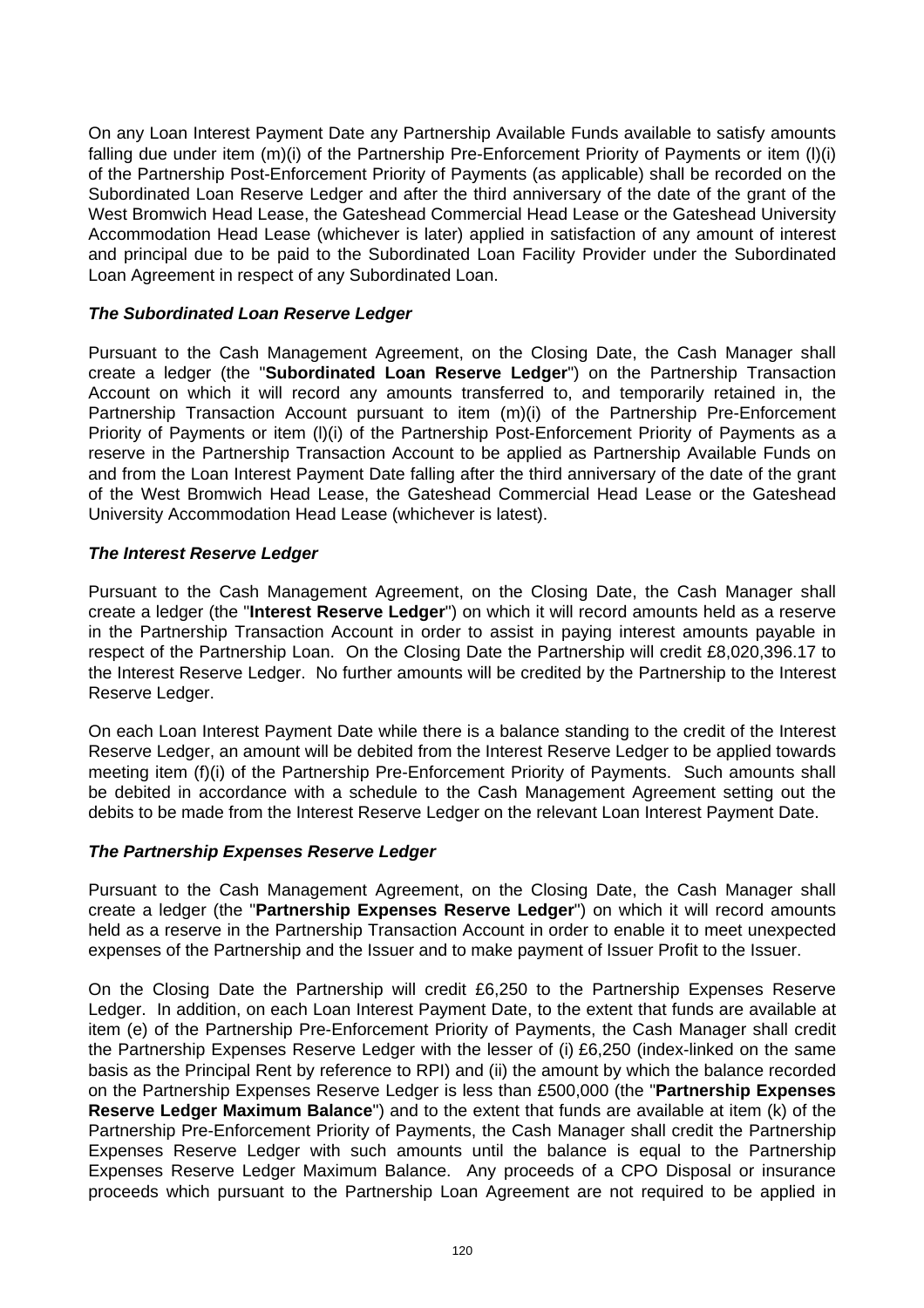prepayment of the Partnership Loan shall be credited to the Partnership Transaction Account and recorded on the Partnership Expenses Reserve Ledger until the balance of the Partnership Expenses Reserve Ledger is equal to the Partnership Expenses Reserve Ledger Maximum Balance. To the extent that there are proceeds of a CPO Disposal or insurance proceeds remaining when the balance of the Partnership Expenses Reserve Ledger is equal to the Partnership Expenses Reserve Ledger Maximum Balance, such remaining amounts may be credited to the Partnership Distribution Account.

To the extent that there will be insufficient Partnership Available Funds on any Loan Interest Payment Date to meet items (a) to (d) and (f) to (i) of the Partnership Pre-Enforcement Priority of Payments, the Partnership Expenses Reserve Ledger will be debited by an amount equal to such shortfall or any lesser amount standing to the credit thereto.

## *The Partnership SDLT Reserve Ledger*

Pursuant to the Cash Management Agreement, on the Closing Date, the Cash Manager shall create a ledger (the "**Partnership SDLT Reserve Ledger**") on which it will record amounts held as a reserve in the Partnership Transaction Account in order to enable the Partnership to pay the SDLT that will arise as a result of the repayment of the Partnership Loan during a period (expected to be between three and four years) after the date on which "substantial performance" (within the meaning of section 44 of the Finance Act 2003) of the agreements for the grant of the West Bromwich Head Lease, the Gateshead Commercial Head Lease and the Gateshead University Accommodation Head Lease (whichever is the earliest date) takes place. On the Closing Date the Partnership will credit £421,601.08 from the Partnership Loan proceeds to the Partnership SDLT Reserve Ledger.

# *The Partnership Abnormal Rent SDLT Ledger*

Pursuant to the Cash Management Agreement, the Cash Manager shall create a ledger (the "**Partnership Abnormal Rent SDLT Ledger**") on which it will record amounts drawndown under the Subordinated Loan Agreement and used by the Partnership to pay any SDLT that may arise as a result of an increase of the Gateshead Geared Rent and/or the West Bromwich Geared Rent that is regarded as abnormal for the purposes of paragraph 14 of schedule 17A to the Finance Act 2003.

# *The Partnership VAT Account*

Pursuant to the Account Bank Agreement, the Partnership will establish and maintain an account (the "**Partnership VAT Account**") in the name of the General Partner with the Account Bank to which such part of any amounts paid to the Partnership as represents VAT chargeable on any supply or supplies made by the Partnership or by the General Partner (on behalf of the Partnership) for VAT purposes shall be credited. The Partnership shall use amounts standing to the credit of the Partnership VAT Account to pay any VAT which it or the General Partner (on its behalf) is required to pay to HM Revenue & Customs from time to time. On the basis of a reconciliation occurring within ten Business Days of the end of each VAT return period of the Partnership or the General Partner, any amounts standing to the credit of the Partnership VAT Account over and above those required to be paid to HM Revenue & Customs in respect of that VAT return period (and any earlier such period) shall be transferred to the Partnership Transaction Account.

## *The Partnership VAT Recovery Adjustment Ledger*

Pursuant to the Cash Management Agreement, the Cash Manager shall create a ledger (the "**Partnership VAT Recovery Adjustment Ledger**") within the Partnership VAT Account.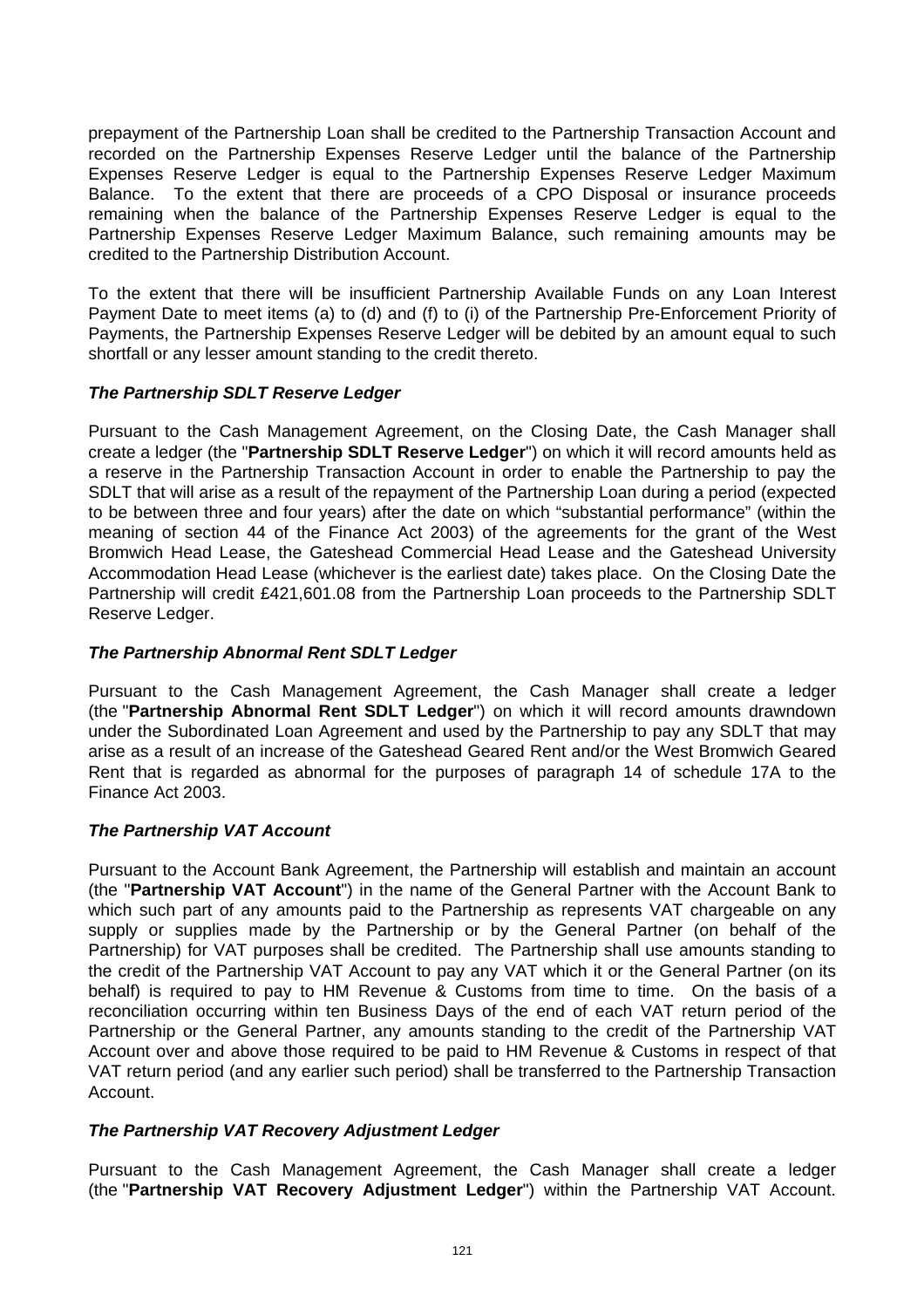On the Closing Date, the Partnership will credit £25,000 from the Partnership Loan proceeds to the Partnership VAT Recovery Adjustment Ledger and such sum will be used by the General Partner (on behalf of the Partnership) to pay to HM Revenue & Customs any amounts in respect of overdeducted input tax required to be accounted for as a result of the Partnership's VAT partial exemption changing over time. To the extent that funds in the Partnership VAT Recovery Adjustment Ledger are not sufficient for this purpose, the Partnership will be able to draw down under the Subordinated Loan Agreement from time to time as necessary to pay such excess.

# *The Gateshead Change of Use VAT Ledger*

Pursuant to the Cash Management Agreement, the Cash Manager shall create a ledger (the "**Gateshead Change of Use VAT Ledger**") within the Partnership VAT Account. The Gateshead Change of Use VAT Ledger will hold amounts drawndown under the Subordinated Loan Agreement to enable the Partnership to pay any VAT chargeable on the grant of the Gateshead University Accommodation Head Lease following a change in use of more than 5% of the Gateshead University Accommodation.

## *The Partnership Disposal Proceeds Account*

Pursuant to the Account Bank Agreement, the Partnership will upon the occurrence of a disposal of a Mortgaged Property in accordance with the terms of the Cash Management Agreement establish and maintain an account (the "**Partnership Disposal Proceeds Account**") with the Account Bank to which the net proceeds of disposals of such Mortgaged Properties will be credited.

Amounts credited to the Partnership Disposal Proceeds Account may only be transferred as follows:

- (a) on any Loan Interest Payment Date, to the Partnership Transaction Account and used in accordance with the Cash Management Agreement, the Partnership Security Documents and the Partnership Loan Agreement to prepay the Partnership Loan and pay related amounts; or
- (b) on any date, such part of any amounts standing to the credit of the Partnership Disposal Proceeds Account as represents VAT chargeable on any supply or supplies made by the Partnership or by the General Partner (on behalf of the Partnership) for VAT purposes, to the Partnership VAT Account; and
- (c) on the date (or as soon as possible thereafter) upon which the Account Bank pays any interest accruing on amounts credited to the Partnership Disposal Proceeds Account, an amount equivalent to such interest payment shall be transferred to the Partnership Transaction Account.

## *The Partnership Insurance Proceeds Account*

Pursuant to the Account Bank Agreement, the Partnership will, upon the receipt of any insurance proceeds in respect of a Mortgaged Property, establish and maintain an account (the "**Partnership Insurance Proceeds Account**").

Amounts credited to the Partnership Insurance Proceeds Account may only be transferred as follows:

(a) on any date, to the Partnership or as the Partnership may direct to reinstate any Mortgaged Property (or any part thereof) or otherwise to apply the same amount pursuant to the terms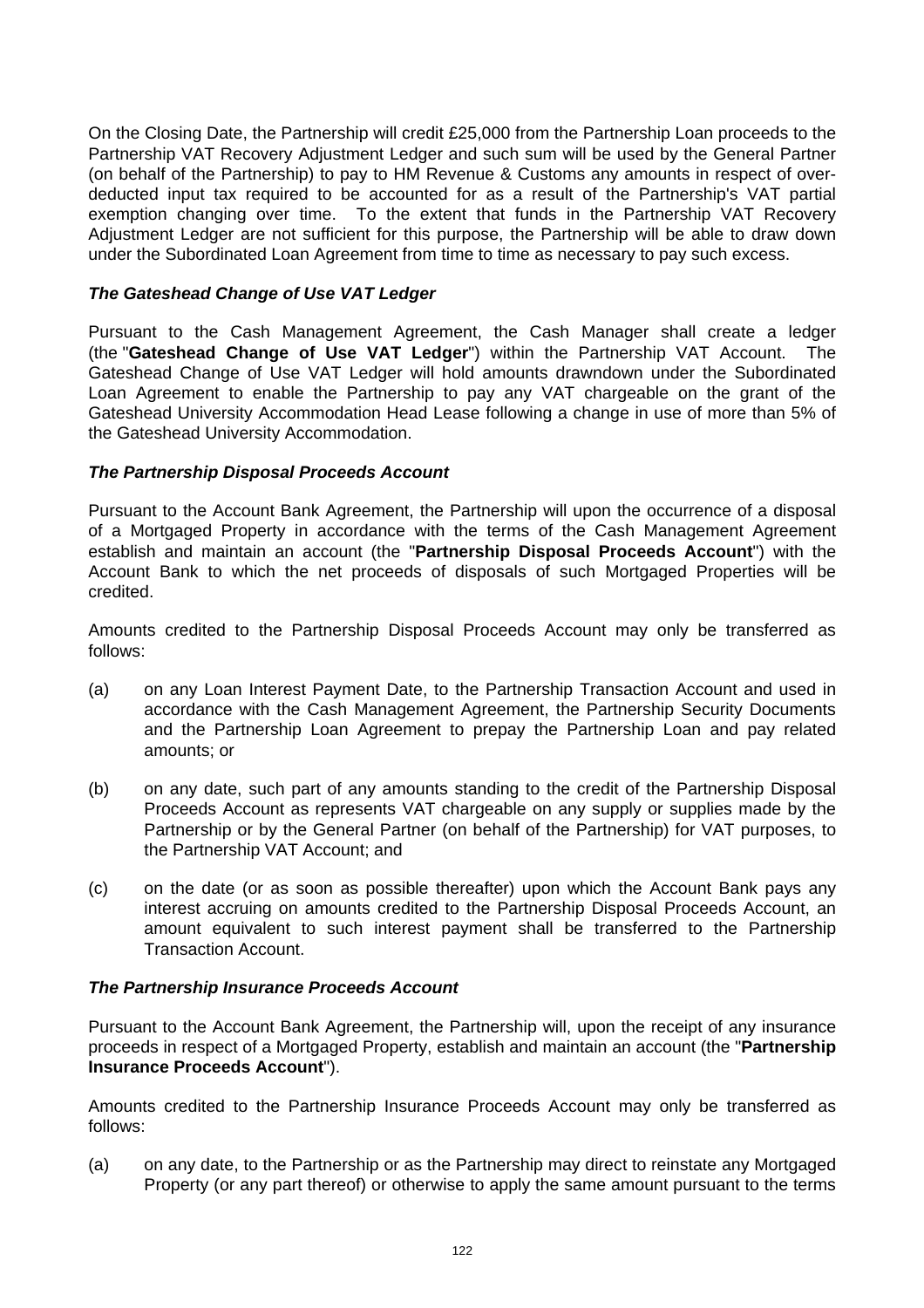of the Occupational Lease in respect of such Mortgaged Property and the relevant insurance policy and/or in accordance with applicable law in the reinstatement of such Mortgaged Property;

- (b) on any Loan Interest Payment Date, if the Partnership is then obliged in accordance with the Partnership Loan Agreement to use such amounts in making a prepayment of the Partnership Loan, to the Partnership Transaction Account and used in accordance with the Cash Management Agreement, the Partnership Security Documents and the Partnership Loan Agreement to prepay the Partnership Loan and any related amounts; and
- (c) on the date (or as soon as possible thereafter) upon which the Account Bank pays any interest accruing on amounts credited to the Partnership Insurance Proceeds Account, an amount equivalent to such interest payment shall be transferred to the Partnership Transaction Account.

#### *The Partnership Geared Rent Account*

Pursuant to the Cash Management Agreement, the Partnership will, upon Tesco being downgraded to below BBB- (Fitch and S&P) / Baa3 (Moody's) by more than one Rating Agency, establish and maintain an account into which funds drawndown from the Geared Rent Facility will be deposited (the "**Partnership Geared Rent Account**").

Any amounts standing to the credit of the Partnership Geared Rent Account will be used to pay the West Bromwich Geared Rent and/or the Gateshead Geared Rent, as applicable, to Sandwell Council or Gateshead Council in accordance with the West Bromwich Superior Lease or the Gateshead Superior Lease (any such payments to only be made to the extent the relevant Occupational Tenant fails to make any such payment).

#### *The Partnership Distribution Account*

Pursuant to the Cash Management Agreement, all amounts payable to the Partnership under item (n) of the Partnership Pre-Enforcement Priority of Payments or item (m) of the Partnership Post-Enforcement Priority of Payments may be paid by the Partnership directly into an account established for such purpose (the "**Partnership Distribution Account**"). Amounts credited to the Partnership Distribution Account will be under the control of the Partnership and may be transferred to the Partners pursuant to the terms of the Partnership Agreement or otherwise as the Partnership may elect. The Partnership Distribution Account will be subject only to a floating charge under the terms of the Partnership Deed of Charge.

#### *The General Partner VAT Transaction Account*

Pursuant to the Account Bank Agreement, the General Partner will establish and maintain the General Partner VAT Transaction Account with the Account Bank into which any sums representing VAT which are reclaimed by the General Partner from HM Revenue & Customs will be paid. The General Partner shall use amounts standing to the credit of the General Partner VAT Transaction Account to pay any amount which is reclaimed from HM Revenue & Customs by the General Partner or otherwise recovered in respect of VAT chargeable on (i) the acquisition of the Mortgaged Properties, (ii) the supplies in connection with the entry into of the transactions pursuant to the Partnership Transaction Documents in respect of which certain costs and expenses are charged or recharged to the Partnership or the General Partner (on its behalf), (iii) supplies of goods or services in connection with the Gateshead Development and the Sunderland Development, by the Developer and (iv) supplies of goods or services in connection with the West Bromwich Development, by the West Bromwich Developer, where, pursuant to the terms of the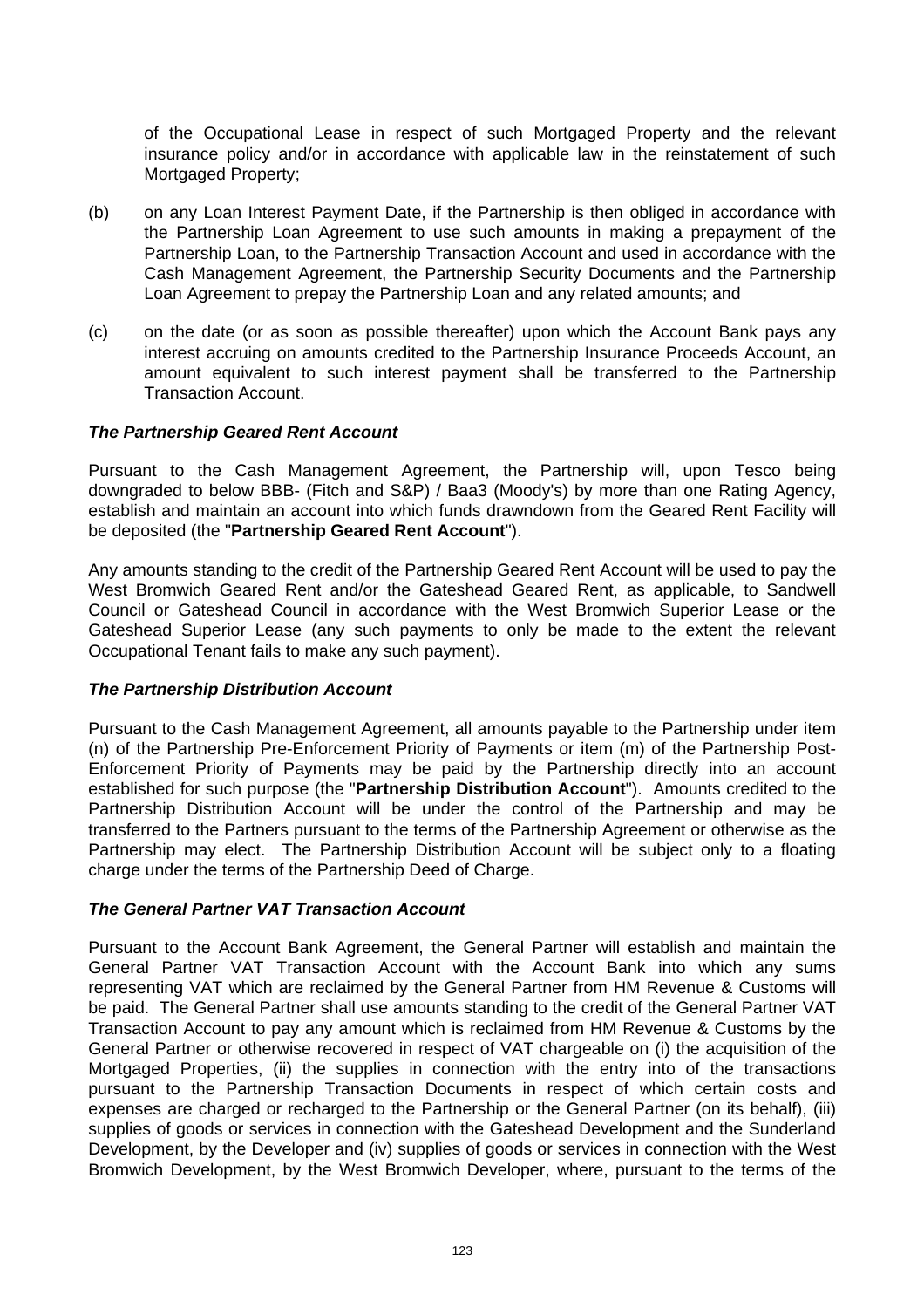relevant Partnership Transaction Document, the VAT in question is payable only when and to the extent that it is reclaimed from HM Revenue & Customs or otherwise recovered.

Any other sums reclaimed from HM Revenue & Customs by the General Partner or otherwise recovered in respect of VAT shall be transferred to the Partnership VAT Account.

#### *The General Partner Corporation Tax Reserve Account*

Pursuant to the Account Bank Agreement, the General Partner will establish and maintain the General Partner Corporation Tax Reserve Account with the Account Bank into which an amount equal to £222,030 will be paid on or before the Closing Date. The General Partner shall use amounts standing to the credit of the General Partner Corporation Tax Reserve Account to pay any corporation tax which it is required to pay to HM Revenue & Customs from time to time.

#### *The Issuer Transaction Account*

Pursuant to the Account Bank Agreement, the Issuer shall establish an account in its name with the Account Bank (the "**Issuer Transaction Account**"). Pursuant to the Cash Management Agreement, monies standing to the credit of the Issuer Transaction Account may not be used for any purpose other than:

- (a) making Eligible Investments; and
- (b) making payments due under the Issuer Swap Agreement and the Partnership Swap Agreement on each Loan Interest Payment Date and the other payments due (or to be provided for) on the immediately following Bond Interest Payment Date in accordance with the Cash Management Agreement and the Issuer Deed of Charge (as applicable).

#### *Eligible Investments*

Pursuant to the Cash Management Agreement, amounts held in the Issuer Transaction Account, the Partnership Rent Account, the Partnership Accounts (other than the Partnership Distribution Account), the General Partner VAT Transaction Account and the General Partner Corporation Tax Reserve Account may be invested from time to time in Eligible Investments by the Cash Manager on a non-discretionary basis (without any liability on the Cash Manager's part) at the direction of the Issuer (in the case of the Issuer Transaction Account), the Partnership (in the case of the Partnership Accounts (other than the Partnership Distribution Account)), the Nominees (in the case of the Partnership Rent Account) and the General Partner (in the case of the General Partner VAT Transaction Account and the General Partner Corporation Tax Reserve Account).

"**Eligible Investments**" mean (a) sterling gilt edged securities; and (b) sterling deposits, provided that in all cases (i) such investments have a maturity date of, 60 days or less and mature on or before the next Calculation Date; (ii) the short term unsecured, unguaranteed and unsubordinated debt obligations of the issuing or guaranteeing entity or the entity with which the demand or time deposits are made (being an authorised bank under the Financial Services and Markets Act 2000 ("**FSMA**")) are rated F-1 by Fitch, A-1 by S&P and P-1 by Moody's or higher and the long-term, unsecured, unguaranteed and unsubordinated debt obligations of which are rated at least A- by S&P); and (iii) (save as a result of a change of law after the date of such investments or if interest paid in respect of the Accounts is subject to withholding for or on account of Tax) all amounts paid in respect of such investments are payable without withholding for or on account of Tax.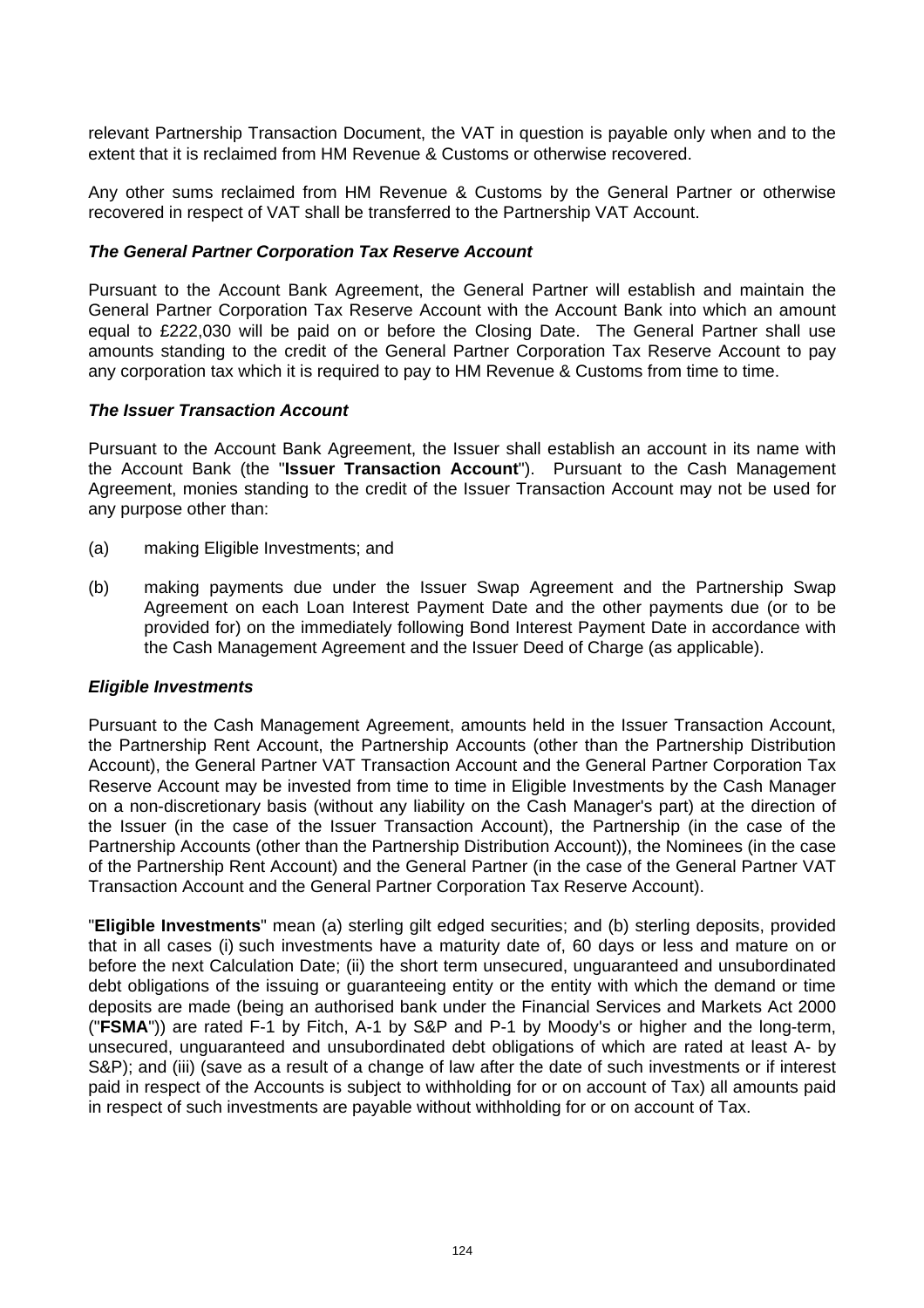# *The Subordinated Loan Agreement*

TSL (the "**Subordinated Loan Facility Provider**") will agree pursuant to an agreement between it as lender, the Partnership as borrower and Tesco PLC (the "**Subordinated Loan Agreement**") that it will make the following facilities available:

- (a) Partnership Expenses Facility: if, on any Loan Interest Payment Date while any amount remains outstanding under the Partnership Loan Agreement, (x) the sum of (i) the Partnership Available Funds (ignoring for these purposes paragraph (h) in the definition of that term) less the Partnership Index Linked Leg and the Fixed Uplifts for such Loan Interest Payment Date and (ii) the amount to be debited to the Partnership Expenses Reserve Ledger on such Loan Interest Payment Date is less than (y) the amount of Partnership Available Funds required to meet items (a) to (d) (inclusive) and item (i) of the Partnership Pre-Enforcement Priority of Payments on such Loan Interest Payment Date, it will advance an interest bearing subordinated loan (a "**Partnership Expenses Loan**") to the Partnership in an amount equal to such difference (the "**Partnership Expenses Facility**");
- (b) Geared Rent Facility: if, Tesco is downgraded to below BBB- (Fitch and S&P) / Baa3 (Moody's) by more than one Rating Agency, the Subordinated Loan Facility Provider will advance an interest bearing subordinated loan to the Partnership in an amount equal to two quarters of the annual estimated West Bromwich Geared Rent and Gateshead Geared Rent (the "**Geared Rent Facility**") (such amount to be estimated by Tesco). Any amount borrowed by the Partnership under the Geared Rent Facility will increase by 6.5% on each anniversary of the first drawdown under the Geared Rent Facility. If Tesco is subsequently upgraded, the amount borrowed will be repaid;
- (c) Spens Excess Facility: if the Partnership is obliged to pay the Partnership Spens Excess to the Issuer, the Subordinated Loan Facility Provider shall be obliged to advance an interest bearing subordinated loan for such amount as is necessary to enable the Partnership to pay the Partnership Spens Excess and to leave the Partnership in the same after-tax position as it would have been in if such Partnership Spens Excess payment had not been required to be made by it (the "**Spens Excess Facility**");
- (d) Abnormal Rent Increase SDLT Facility: if there is a deemed abnormal increase of the West Bromwich Geared Rent or the Gateshead Geared Rent pursuant to paragraph 14 of schedule 17A to the Finance Act 2003, the Partnership may be liable for SDLT. In these circumstances, the Subordinated Loan Facility Provider shall be obliged to advance an interest bearing subordinated loan for such an amount as is necessary to enable the Partnership to pay any SDLT arising due to an abnormal increase of the Gateshead Geared Rent or the West Bromwich Geared Rent (the "**Abnormal Rent Increase SDLT Facility**");
- (e) Gateshead Change of Use VAT Facility: the grant of the Gateshead University Accommodation Head Lease is expected to be zero-rated for VAT purposes. However, if more than 5% of the Gateshead University Accommodation is used for a purpose other than a relevant residential purpose (which includes accommodation for students), within 10 years of the day of completion of the construction of the Gateshead University Accommodation, an irrecoverable VAT charge may arise to the Partnership. The Subordinated Loan Facility Provider shall be obliged to advance an interest bearing subordinated loan for such an amount as is necessary to enable the Partnership to pay any such VAT (the "**Gateshead Change of Use VAT Facility**"); and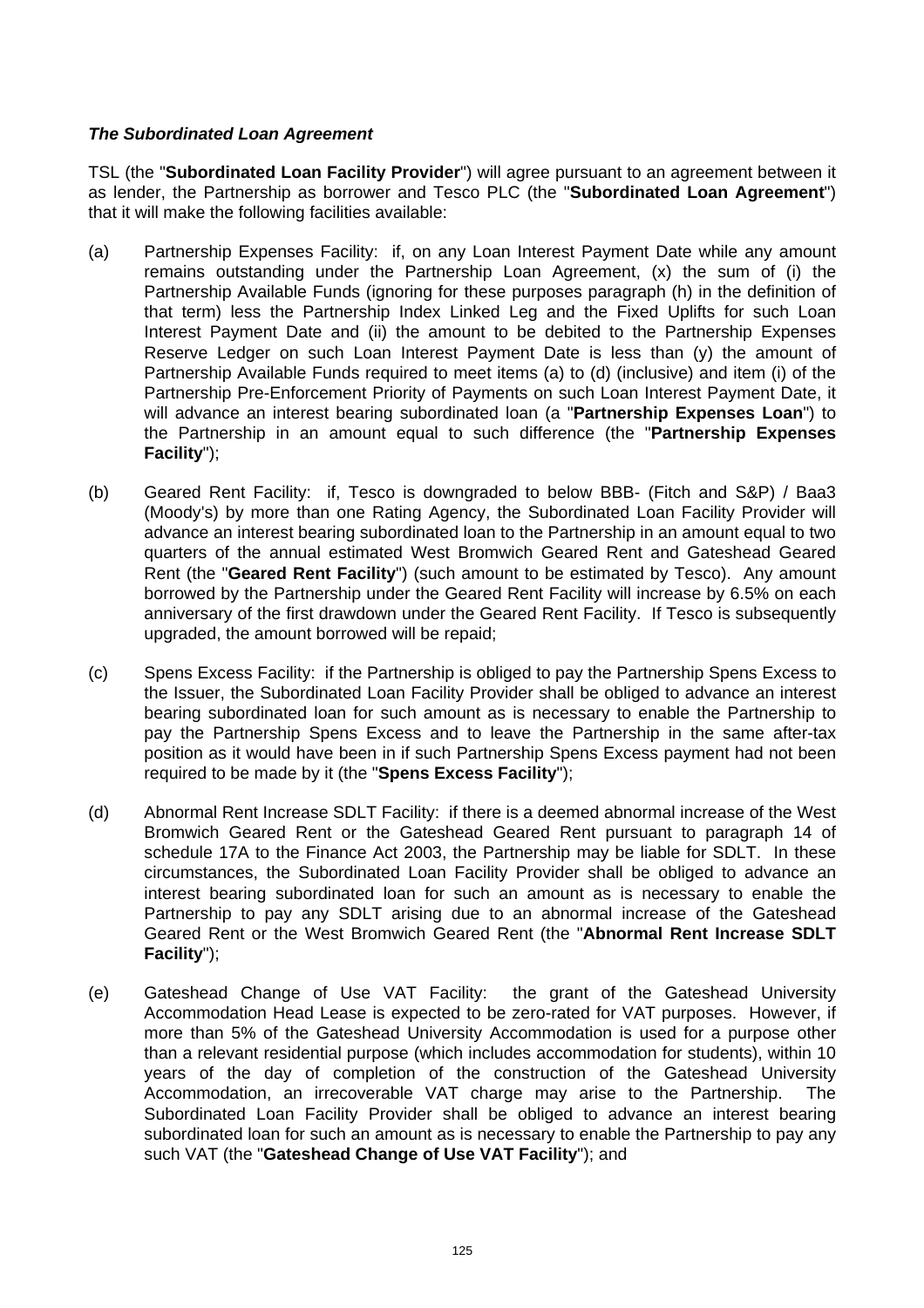(f) Partnership VAT Recovery Adjustment Facility: if the partial exemption method of the Partnership changes over time, with the result that the General Partner (on behalf of the Partnership) is required to account to HM Revenue & Customs for an amount of overdeducted input tax, and the sums held under the Partnership VAT Recovery Adjustment Ledger are insufficient to meet such liability, the Subordinated Loan Facility Provider shall be obliged to advance an interest bearing subordinated loan for such an amount as is necessary to enable the Partnership to pay any such over-deducted input tax (the "**Partnership VAT Recovery Adjustment Facility**"),

#### (each, a "**Subordinated Loan**").

Pursuant to the Subordinated Loan Agreement, Tesco will undertake to indemnify (the "**Plc Indemnity**") the Partnership in an amount up to any relevant subordinated loan advance if and to the extent that the Subordinated Loan Facility Provider fails to make the relevant advance in accordance with its obligations under the Subordinated Loan Agreement. The obligations of Tesco under the Plc Indemnity will be guaranteed by the Highest Rated Entity if (a) such entity exists and (b) the long term, unsecured, unsubordinated debt obligations of Tesco are not or cease to be rated at least Baa1 by Moody's, A- by S&P and A- by Fitch.

## *Application of Partnership Available Funds*

Prior to the service of a Partnership Enforcement Notice, on each Loan Interest Payment Date, all Partnership Available Funds (excluding any amount payable to the Partnership by the Issuer under the Partnership Swap Agreement on such Loan Interest Payment Date that is satisfied by set-off as set out below) together with any amounts debited to each of the Partnership Expenses Reserve Ledger, and the Interest Reserve Ledger shall be applied in the following order of priority (the "**Partnership Pre-Enforcement Priority of Payments**"), in each case, only if and to the extent that the payments and provisions of a higher priority have been made in full:

- (a) first, in or towards satisfaction of any fees and other remuneration, costs, expenses and any other amounts payable by the Partnership to the Partnership Security Trustee and its appointees (if any) under the provisions of the Partnership Security Documents on that Loan Interest Payment Date;
- (b) second, (except to the extent satisfied by set-off as set out below) in or towards satisfaction of any amount payable by the Partnership to the Issuer by way of Ongoing Partnership Facility Fee under the Partnership Loan Agreement in respect of the amount payable by the Issuer pursuant to items (a) and (b) of the Issuer Pre-Enforcement Priority of Payments or, as the case may be, item (a) of the Issuer Post-Enforcement Priority of Payments on the immediately following Bond Interest Payment Date;
- (c) third, in or towards satisfaction of any operating expenses incurred by the Partnership and either due or overdue for payment by the Partnership on such Loan Interest Payment Date or certified by the Partnership to the Cash Manager to fall payable by the Partnership during the following Loan Interest Period (other than as provided elsewhere in this priority of payments), excluding any amounts payable by the General Partner in respect of United Kingdom corporation tax and other tax for which the General Partner is primarily liable under the laws of any jurisdiction;
- (d) fourth, in or towards satisfaction, *pro rata* and *pari passu* according to the respective amounts due in respect of: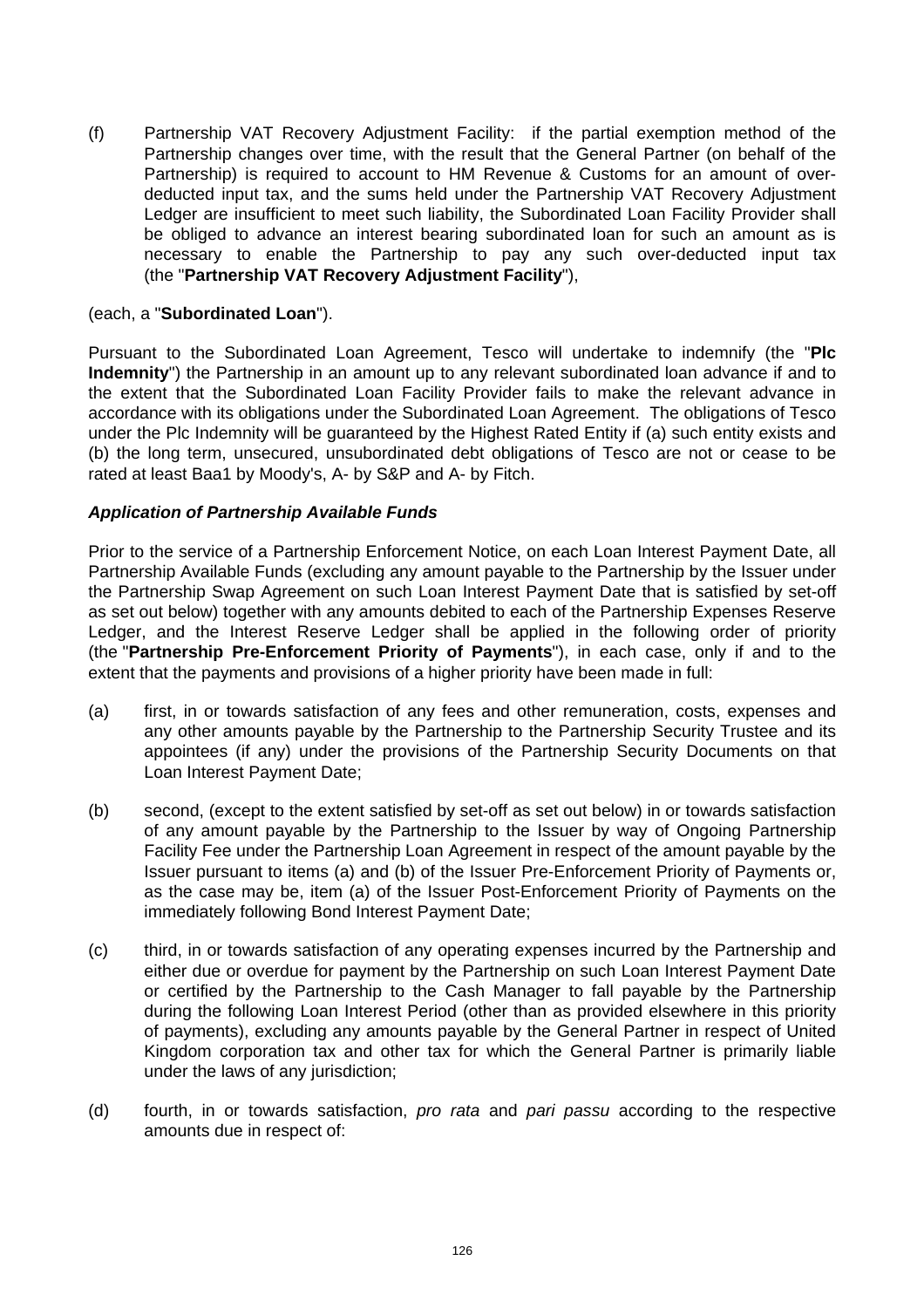- (i) the fees and other amounts payable by the Partnership to the Partnership Operator pursuant to the Partnership Operating Agreement on that Loan Interest Payment Date;
- (ii) any amount payable by the Partnership to the Property Advisor in respect of the fees and other amounts payable to the Property Advisor pursuant to the Property Advisor Agreement on that Loan Interest Payment Date;
- (iii) any amount payable by the Partnership to the Nominees/Nominees Holdco Corporate Services Provider in respect of the fees and other amounts payable to the Nominees/Nominees Holdco Corporate Services Provider pursuant to the Nominees/Nominees Holdco Corporate Services Agreement on that Loan Interest Payment Date;
- (iv) any amount payable by the Partnership to the Nominees and Nominees Holdco in respect of the fees and other amounts payable to Nominees and Nominees Holdco pursuant to the fee letter between, *inter alios*, the Partnership and the Nominees (the "**Nominees Side Letter**") and the fee letter between, *inter alios*, the Partnership and Nominees Holdco (the "**Nominees Holdco Side Letter**") on that Loan Interest Payment Date;
- (v) any amount payable by the Partnership (in respect of itself and the amount payable by it on behalf of the Nominees) in respect of the fees and other amounts payable to the Account Bank pursuant to the Account Bank Agreement on that Loan Interest Payment Date;
- (vi) any amount payable by the Partnership (in respect of itself and the amount payable by it on behalf of the Nominees) in respect of the fees and other amounts payable to the Cash Manager pursuant to the Cash Management Agreement on that Loan Interest Payment Date;
- (vii) any amount payable by the Partnership (in respect of itself and the amount payable by it on behalf of the Nominees) in respect of the fees and other amounts payable to the Development Cash Manager pursuant to the Cash Management Agreement on that Loan Interest Payment Date;
- (viii) (except to the extent satisfied by set-off as set out below) any amount payable by the Partnership to the Issuer by way of Ongoing Partnership Facility Fee under the Partnership Loan Agreement in respect of the amount payable by the Issuer pursuant to item (c) of the Issuer Pre-Enforcement Priority of Payments or, as the case may be, item (b) of the Issuer Post-Enforcement Priority of Payments on the immediately following Bond Interest Payment Date; and
- (ix) any amounts due in respect of any ground rent or other sum (excluding any Alteration Adjustment Rent or Substitution Adjustment Rent referred to in item (l) below) payable under any Head Lease or any superior lease of a Mortgaged Property (save to the extent already paid);
- (e) fifth, to be retained in the Partnership Transaction Account and recorded on the Partnership Expenses Reserve Ledger in an amount equal to the lesser of (i) £6,250 (index-linked on the same basis as the Principal Rent under the Occupational Leases by reference to RPI) and (ii) the amount by which the balance recorded on the Partnership Expenses Reserve Ledger is less than the Partnership Expenses Reserve Ledger Maximum Balance, except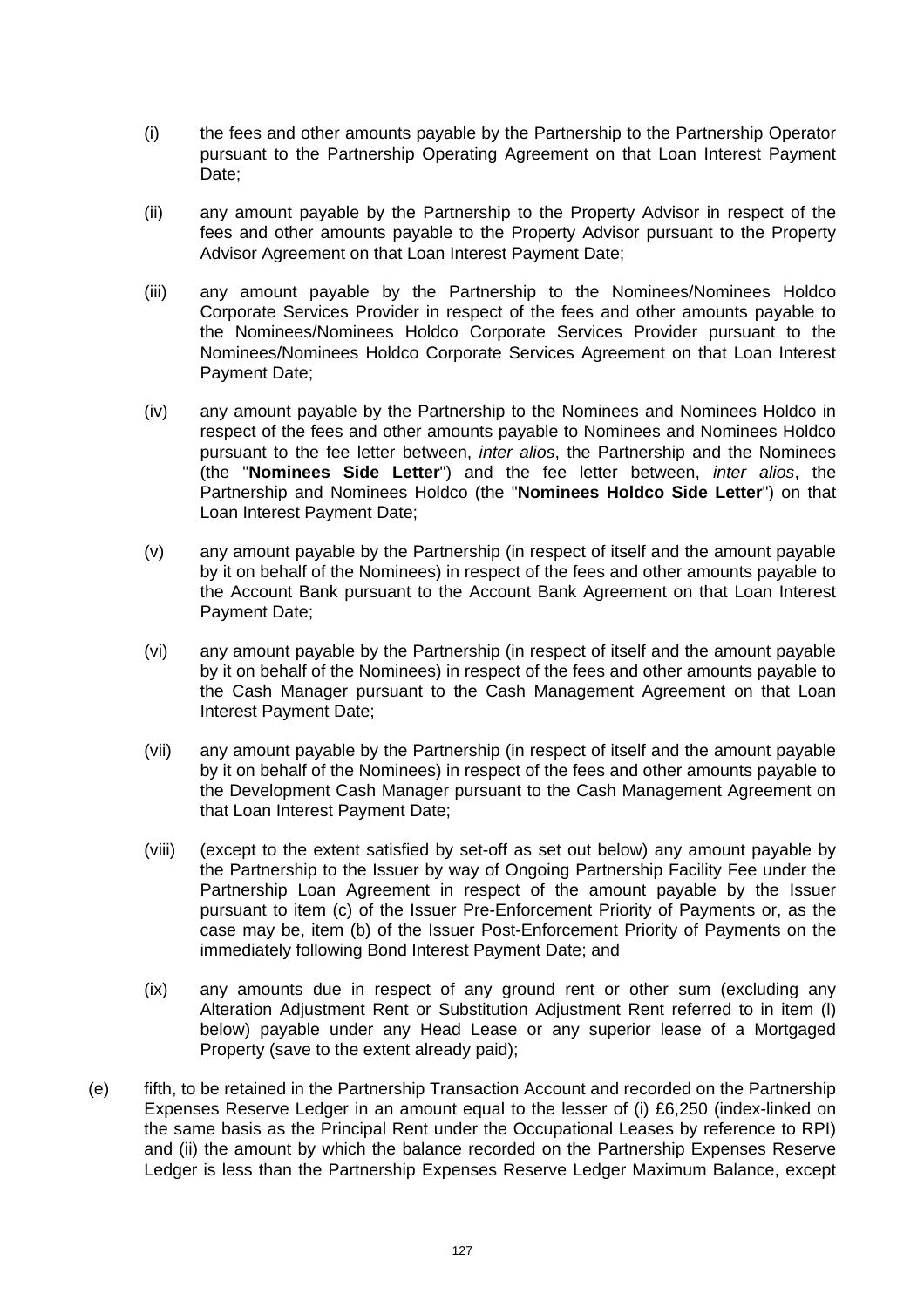to the extent that there would be a shortfall in respect of the amounts payable under items (f) to (i) (inclusive) below;

- (f) sixth, (except to the extent satisfied by set-off as set out below) in or towards satisfaction, *pro rata* and *pari passu* according to the respective amounts due in respect of:
	- (i) all interest payable to the Issuer in respect of the Partnership Loan on that Loan Interest Payment Date and, on the first Loan Interest Payment Date, the Partnership First Loan Interest Payment Date Fee; and
	- (ii) the amount (if any) payable to the Issuer under the Partnership Swap Agreement on that Loan Interest Payment Date other than any Partnership Swap Termination Amount;
- (g) seventh, (except to the extent satisfied by set-off as set out below) in or towards satisfaction of amounts due in respect of any principal payable to the Issuer in respect of the Partnership Loan on that Loan Interest Payment Date;
- (h) eighth, (except to the extent satisfied by set-off as set out below) in or towards satisfaction of any amount payable by the Partnership to the Issuer by way of Ongoing Partnership Facility Fee under the Partnership Loan Agreement in respect of the amount payable by the Issuer pursuant to item (e) of the Issuer Pre-Enforcement Priority of Payments;
- (i) ninth, in or towards satisfaction of any amount payable by the Partnership in respect of the fees and other amounts due to the Property Pool Manager pursuant to the Property Pool Management Agreement on that Loan Interest Payment Date;
- (j) tenth, in or towards satisfaction of any Partnership Swap Termination Amount payable to the Issuer under the Partnership Swap Agreement on that Loan Interest Payment Date;
- (k) eleventh, to be retained in the Partnership Transaction Account in an amount equal to the amount by which the balance recorded on the Partnership Expenses Reserve Ledger is less than the Partnership Expenses Reserve Ledger Maximum Balance;
- (l) twelfth, in or towards satisfaction of any Alteration Adjustment Rent and any Substitution Adjustment Rent due in respect of the Mortgaged Properties;
- (m) thirteenth:
	- (i) on or before the third anniversary of the date of the grant of the West Bromwich Head Lease, the Gateshead Commercial Head Lease or the Gateshead University Accommodation Head Lease (whichever is latest), all amounts up to an amount equal to all amounts owing but not yet payable to the Subordinated Loan Facility Provider under the Subordinated Loan Agreement to be retained in the Partnership Transaction Account and recorded on the Subordinated Loan Reserve Ledger; and
	- (ii) after the third anniversary of the date of the grant of the West Bromwich Head Lease, the Gateshead Commercial Head Lease or the Gateshead University Accommodation Head Lease (whichever is latest), in or towards satisfaction of any amount due and payable by the Partnership to the Subordinated Loan Facility Provider under the Subordinated Loan Agreement on that Loan Interest Payment Date; and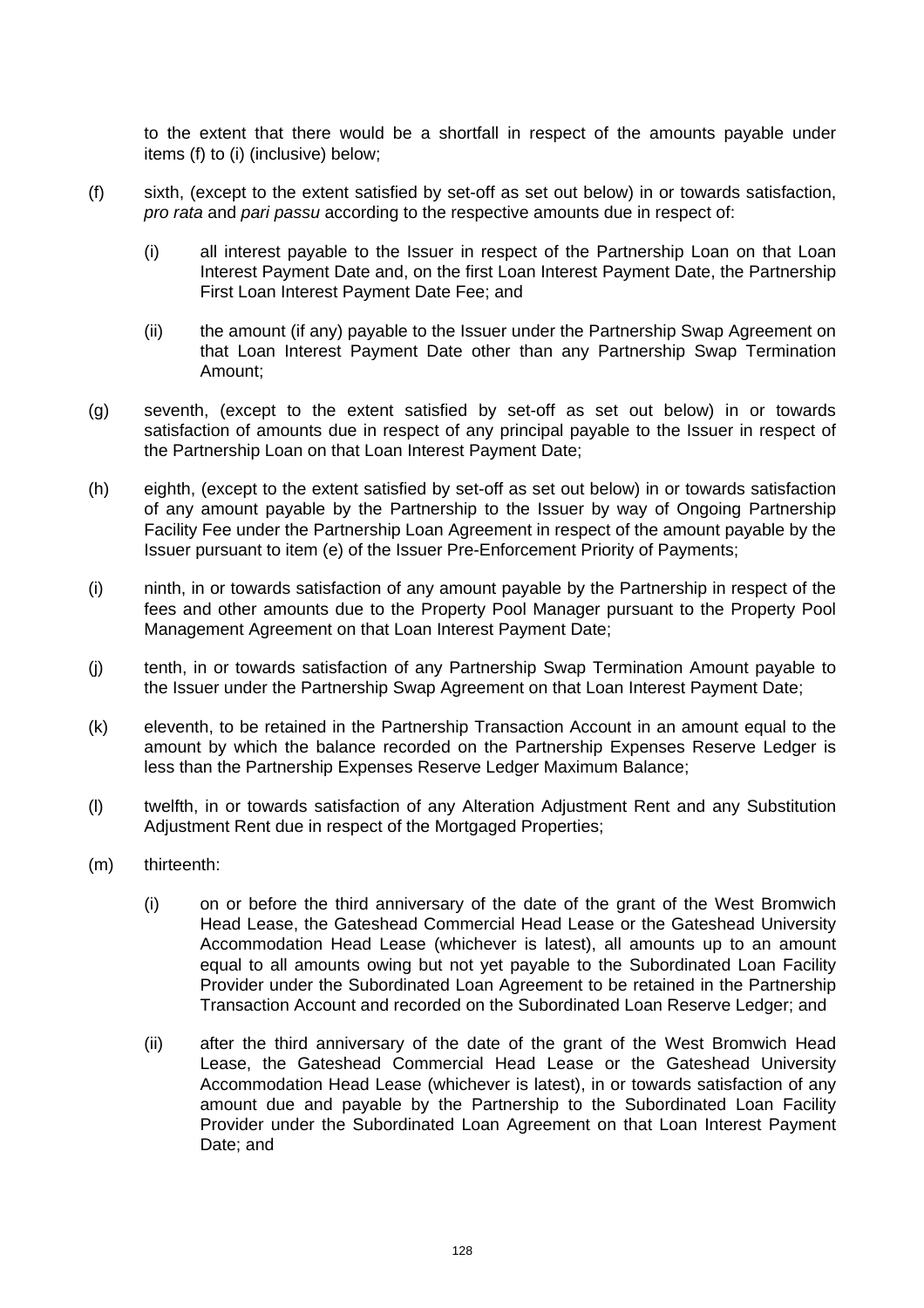(n) fourteenth, to pay any excess to the Partnership by depositing such excess into the Partnership Distribution Account to be applied by the Partnership first to make all payments then payable pursuant to the terms of the Partnership Agreement and thereafter as the Partnership may elect.

"**Partnership Available Funds**" means, in respect of any Loan Interest Payment Date, the aggregate of:

- (a) the Rental Income received by the Partnership during the immediately preceding Calculation Period and which is to be transferred from the Partnership Rent Account to the Partnership Transaction Account on such Loan Interest Payment Date;
- (b) the amount (if any) payable to the Partnership by the Issuer under the Partnership Swap Agreement on such Loan Interest Payment Date;
- (c) any amount transferred from the Partnership VAT Account to the Partnership Transaction Account during the immediately preceding Calculation Period;
- (d) any amount to be transferred from the Partnership Disposal Proceeds Account to the Partnership Transaction Account on such Loan Interest Payment Date;
- (e) any amount to be transferred from the Partnership Insurance Proceeds Account to the Partnership Transaction Account on such Loan Interest Payment Date;
- (f) any interest received by the Partnership on the Partnership Accounts (other than the Partnership Distribution Account) and the Partnership Rent Account and credited or transferred to the Partnership Transaction Account during the immediately preceding Calculation Period;
- (g) any earnings and proceeds from the Partnership making Eligible Investments and credited or transferred to the Partnership Transaction Account during the immediately preceding Calculation Period;
- (h) any advance of Partnership Expenses Loan due to be made by Tesco to the Partnership under the Subordinated Loan Agreement on such Loan Interest Payment Date;
- (i) any net proceeds in respect of a CPO Disposal of a Mortgaged Property not required to be credited or transferred to the Partnership Disposal Proceeds Account and credited to the Partnership Transaction Account during the immediately preceding Calculation Period;
- (j) from the first Loan Interest Payment Date to occur after the third anniversary of the Closing Date, any funds recorded on the Subordinated Loan Reserve Ledger and required to pay any amount due by the Partnership under the Subordinated Loan Agreement;
- (k) any net proceeds in respect of a disposal of a Mortgaged Property not required to be credited or transferred to the Partnership Disposal Proceeds Account and credited to the Partnership Transaction Account during the immediately preceding Calculation Period; and
- (l) any other sums standing to the credit of the Partnership Transaction Account (other than sums credited to each of the Partnership Expenses Reserve Ledger, the Partnership SDLT Reserve Ledger, the Interest Reserve Ledger and the Partnership Abnormal Rent SDLT Ledger) on the Business Day immediately preceding the immediately preceding Calculation Date.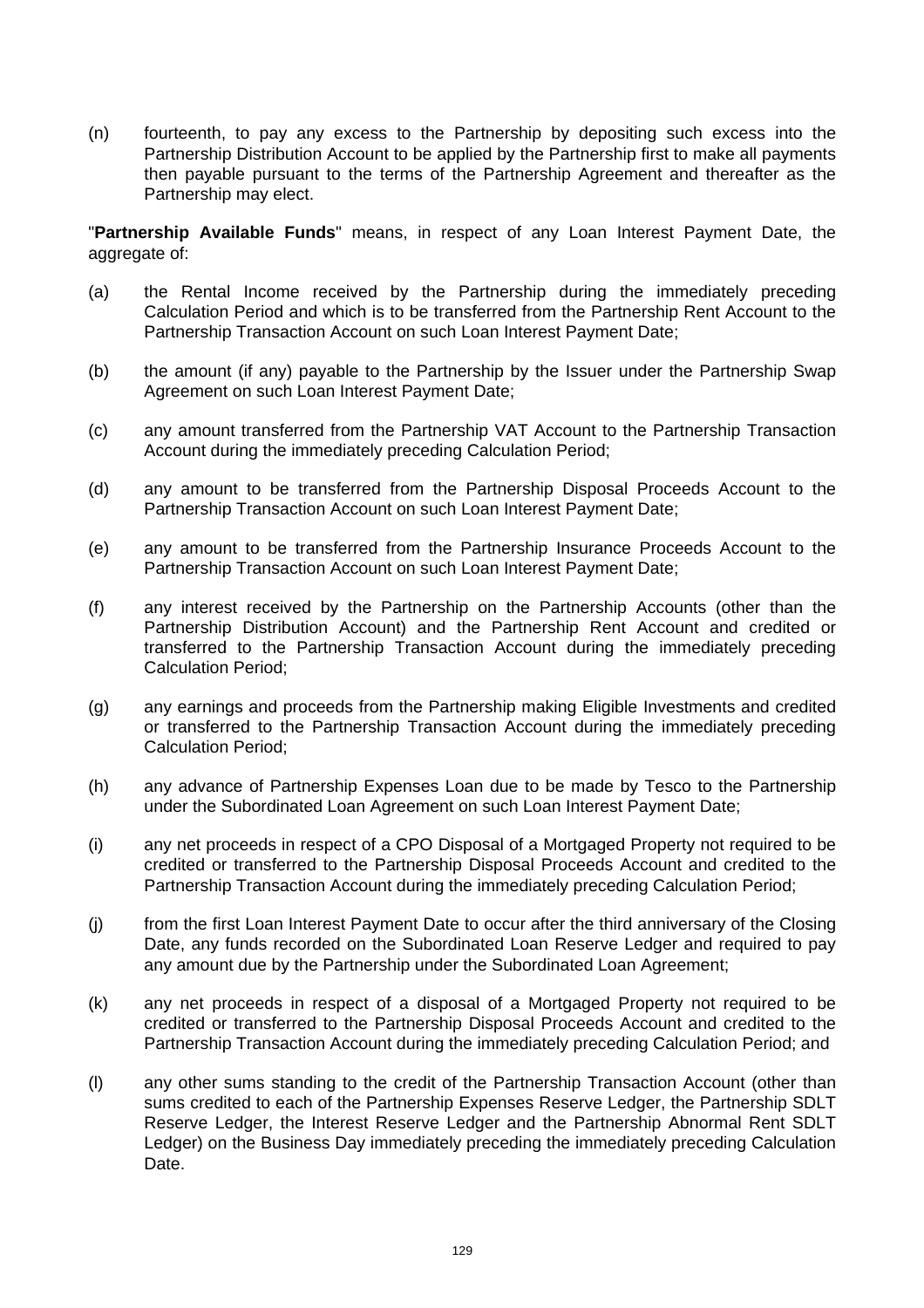"**Calculation Period**" means each period from (and including) a Calculation Date (or, in the case of the first Calculation Period, the Closing Date) to (but excluding) the immediately following Calculation Date (or, in the case of the first Calculation Period, the first Calculation Date).

"**Loan Interest Period**" means the period from (and including) the Closing Date to (but excluding) the first Loan Interest Payment Date and each successive period from (and including) a Loan Interest Payment Date to (but excluding) the next succeeding Loan Interest Payment Date.

Prior to the service of a Partnership Enforcement Notice, any amount due and payable by the Issuer to the Partnership on any Loan Interest Payment Date pursuant to the Partnership Swap Agreement (other than any Issuer Partnership Swap Termination Amount) will be set-off against the amounts due and payable by the Partnership to the Issuer on that Loan Interest Payment Date under items (b), (d)(viii), (f), (g) and (h) of the Partnership Pre-Enforcement Priority of Payments above in such order of priority provided that such set-off will not be made to the extent that there would then be a shortfall in the amounts available to meet item (a) above (in the case of the amount due and payable by the Partnership to the Issuer on that Loan Interest Payment Date under items (b), (d)(viii), (f), (g) and (h) above), items (c), (d)(i) to (vii) (inclusive) and/or (d)(ix) above (in the case of the amount due and payable by the Partnership to the Issuer on that Loan Interest Payment Date under items (d)(viii), (f), (g) and (h) above), item (f) above (in the case of the amount due and payable by the Partnership to the Issuer on that Loan Interest Payment Date under items (g) and (h) above) or item (g) above (in the case of the amount due and payable by the Partnership to the Issuer on that Loan Interest Payment Date under item (h) above).

All monies standing to the credit of the Partnership Accounts (other than the Partnership VAT Account, the Partnership Geared Rent Account, the Partnership Abnormal Rent SDLT Ledger and the Partnership SDLT Reserve Ledger), General Partner VAT Transaction Account, the General Partner Corporation Tax Reserve Account, the Partnership Rent Account, the Gateshead Development Reserve Account, the Sunderland Development Reserve Account, the West Bromwich Development Reserve Account or received by the Partnership Security Trustee upon enforcement of the Partnership Level Security following a Partnership Enforcement Notice will be applied in accordance with the Partnership Post-Enforcement Priority of Payments.

## *Application of funds following Partnership Enforcement Notice*

Following service of a Partnership Enforcement Notice, all monies standing to the credit of the Partnership Accounts (other than the Partnership VAT Account, the Partnership SDLT Reserve Ledger, the Partnership Abnormal Rent SDLT Ledger and the Partnership Geared Rent Account), the Partnership Rent Account (other than any amounts which constitute Gateshead Geared Rent (including any VAT) and/or West Bromwich Geared Rent (including any VAT)), the General Partner VAT Transaction Account, the General Partner Corporation Tax Reserve Account, the Gateshead Development Reserve Account, the Sunderland Development Reserve Account, the West Bromwich Development Reserve Account or received by the Partnership Security Trustee upon enforcement of the Partnership Level Security will be applied in the following order of priority (the "**Partnership Post-Enforcement Priority of Payments**" and, together with the Partnership Pre-Enforcement Priority of Payments the "**Partnership Priorities of Payments**" and each, a "**Partnership Priority of Payments**"), in each case, only if and to the extent that payments and provisions of a higher priority have been made in full:

(a) first, in or towards satisfaction of any fees and other remuneration, costs, expenses and any other amounts payable by the Partnership to the Partnership Security Trustee and any receiver appointed by the Partnership Security Trustee and the appointees (if any) of the Partnership Security Trustee under the provisions of the Partnership Security Documents;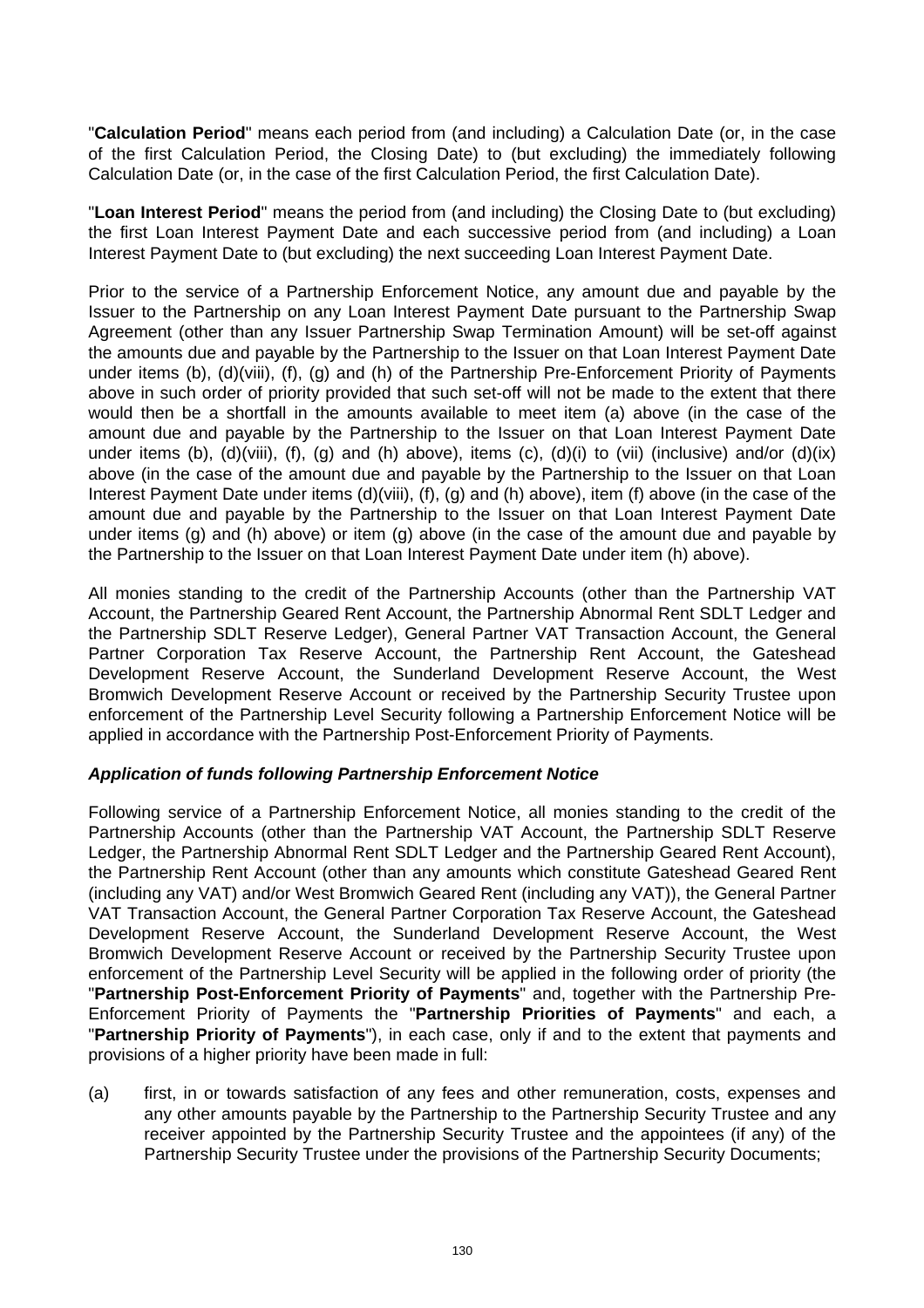- (b) second, in or towards satisfaction of any amounts payable by the Partnership to the Issuer by way of the Ongoing Partnership Facility Fee under the Partnership Loan Agreement in respect of the amount payable by the Issuer pursuant to items (a) and (b) of the Issuer Pre-Enforcement Priority of Payments or, as the case may be, item (a) of the Issuer Post-Enforcement Priority of Payments;
- (c) third, in or towards satisfaction, *pro rata* and *pari passu* according to the respective amounts due in respect of:
	- (i) any amounts payable by the Partnership (in respect of itself and on behalf of the Nominees) to the Property Advisor in respect of the fees and other amounts payable to the Property Advisor pursuant to the Property Advisor Agreement;
	- (ii) any amount payable by the Partnership (in respect of itself and the amount payable by it on behalf of the Nominees) in respect of the fees and other amounts payable to the Account Bank pursuant to the Account Bank Agreement;
	- (iii) any amount payable by the Partnership (in respect of itself and the amount payable by it on behalf of the Nominees) in respect of the fees and other amounts payable to the Cash Manager pursuant to the Cash Management Agreement;
	- (iv) any amount payable by the Partnership (in respect of itself and the amount payable by it on behalf of the Nominees) in respect of the fees and other amounts payable to the Development Cash Manager pursuant to the Cash Management Agreement;
	- (v) any amount payable by the Partnership to the Issuer by way of the Ongoing Partnership Facility Fee under the Partnership Loan Agreement in respect of the amount payable by the Issuer pursuant to item (c) of the Issuer Pre-Enforcement Priority of Payments or, as the case may be, item (b) of the Issuer Post-Enforcement Priority of Payments;
	- (vi) any amount payable by the Partnership to the Nominees/Nominees Holdco Corporate Services Provider in respect of the fees and other amounts payable to the Nominees/Nominees Holdco Corporate Services Provider pursuant to the Nominees/Nominees Holdco Corporate Services Agreement; and
	- (vii) any amounts due in respect of any ground rent or other sum (excluding any Alteration Adjustment Rent or Substitution Adjustment Rent referred to in item (j) below) payable under any Head Lease or any superior lease in respect of a Mortgaged Property (save to the extent already paid);
- (d) fourth, in or towards satisfaction, *pro rata* and *pari passu* according to the respective amounts due in respect of:
	- (i) all interest payable to the Issuer in respect of the Partnership Loan and, on the first Loan Interest Payment Date, the Partnership First Loan Interest Payment Date Fee; and
	- (ii) the amount (if any) payable to the Issuer under the Partnership Swap Agreement other than any Partnership Swap Termination Amount;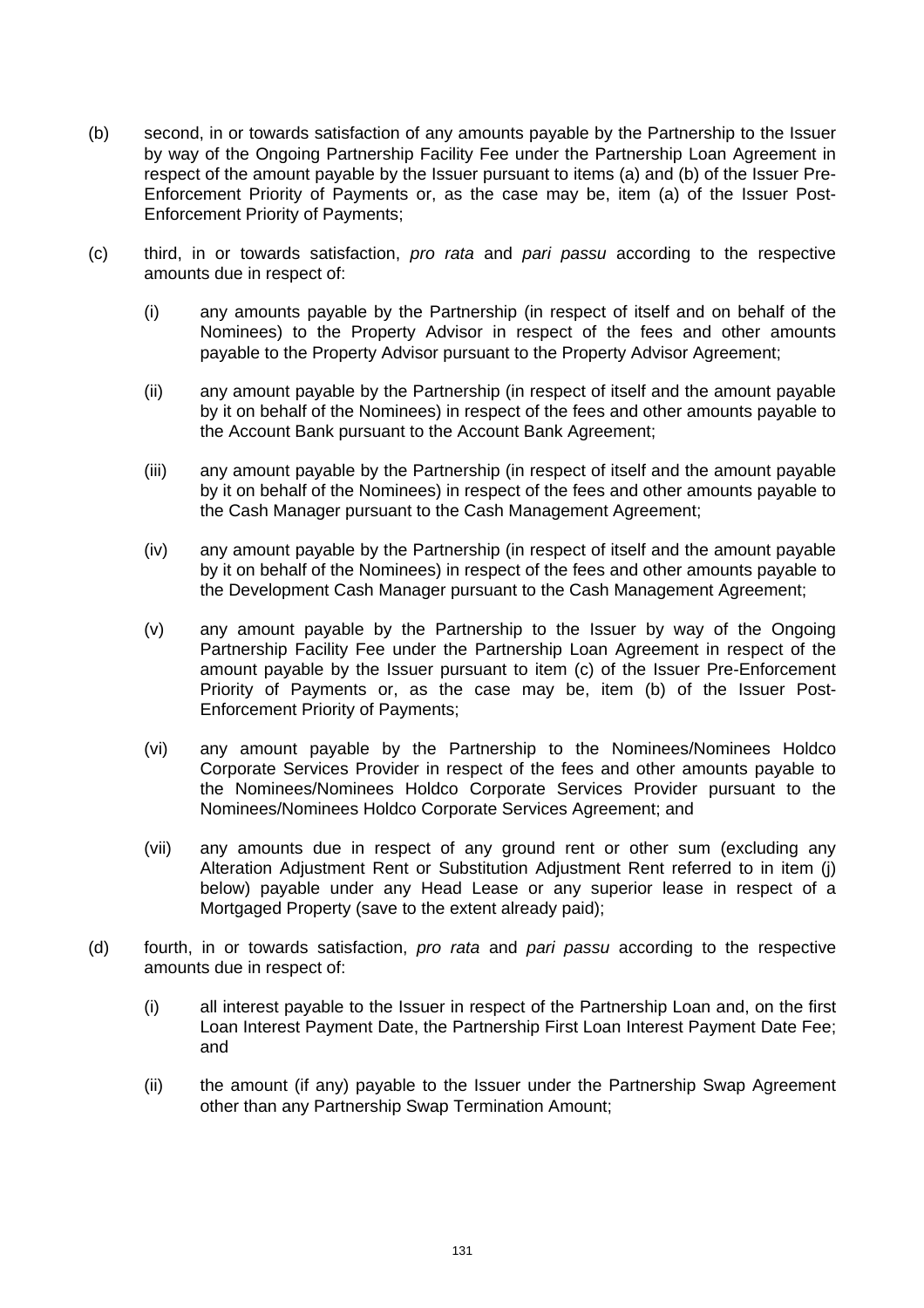- (e) fifth, in or towards satisfaction, *pro rata* and *pari passu* according to the respective amounts due in respect of:
	- (i) all principal payable to the Issuer in respect of the Partnership Loan; and
	- (ii) any Partnership Swap Termination Amount payable to the Issuer under the Partnership Swap Agreement;
- (f) sixth, in or towards satisfaction of any amount payable by the Partnership to the Issuer by way of Ongoing Partnership Facility Fee under the Partnership Loan Agreement in respect of the amount payable by the Issuer pursuant to item (e) of the Issuer Pre-Enforcement Priority of Payments;
- (g) seventh, in or towards satisfaction, *pro rata* and *pari passu* according to the respective amounts due in respect of:
	- (i) any amounts payable by the Partnership to the Partnership Operator in respect of fees and other amounts payable to the Partnership Operator pursuant to the Partnership Operating Agreement; and
	- (ii) any amounts payable by the Partnership to the Nominees and Nominees Holdco in respect of fees and other amounts payable to the Nominees and Nominees Holdco pursuant to the Nominees Side Letter and the Nominees Holdco Side Letter;
- (h) eighth, in or towards satisfaction of any amounts payable by the Partnership to the Property Pool Manager in respect of the fees and other amounts due to the Property Pool Manager pursuant to the Property Pool Management Agreement;
- (i) ninth, in or towards satisfaction of any amounts payable by the Partnership in respect of operating expenses incurred by the Partnership (other than as provided elsewhere in this priority of payments), excluding any amounts payable by the General Partner in respect of United Kingdom corporation tax and other tax for which the General Partner is primarily liable under the laws of any jurisdiction;
- (j) tenth, in or towards satisfaction of any Alteration Adjustment Rent and any Substitution Adjustment Rent in respect of the Mortgaged Properties;
- (k) eleventh, in or towards satisfaction, *pro rata* and *pari passu*, of any amounts payable by the Partnership to each of Nominee No. 1, Nominee No. 2, Nominees Holdco and the General Partner under the Junior Loans;
- (l) twelfth:
	- (i) on or before the third anniversary of the date of the grant of the West Bromwich Head Lease, the Gateshead Commercial Head Lease or the Gateshead University Accommodation Head Lease (whichever is latest), all amounts up to an amount equal to all amounts owing but not yet payable to the Subordinated Loan Facility Provider under the Subordinated Loan Agreement to be retained in the Partnership Transaction Account and recorded on the Subordinated Loan Reserve Ledger; and
	- (ii) after the third anniversary of the date of the grant of the West Bromwich Head Lease, the Gateshead Commercial Head Lease or the Gateshead University Accommodation Head Lease (whichever is latest), in or towards satisfaction of any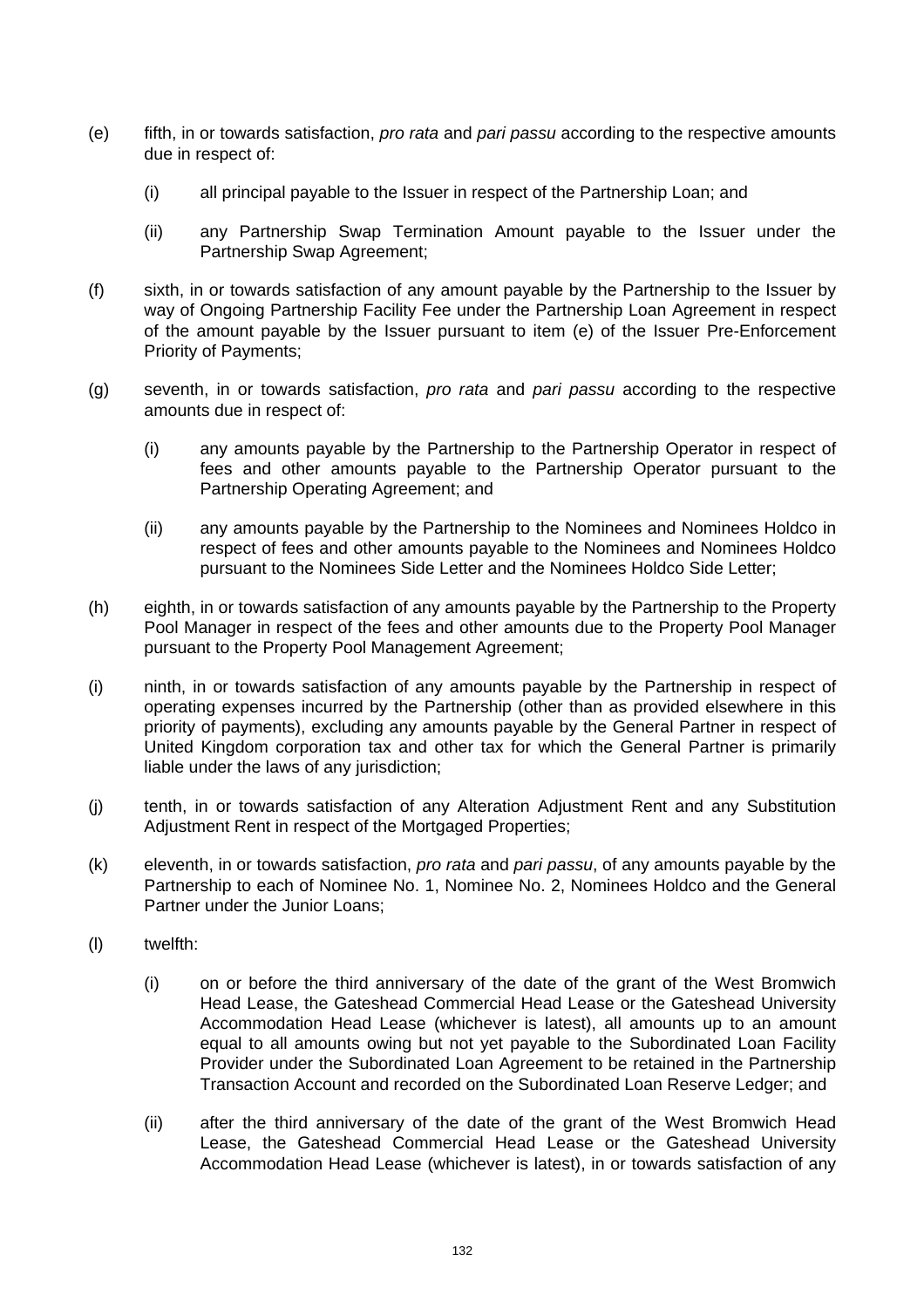amount due and payable by the Partnership to the Subordinated Loan Facility Provider under the Subordinated Loan Agreement; and

(m) thirteenth, to pay any excess to the Partnership by depositing such excess into the Partnership Distribution Account to be applied by the Partnership first to make all payments then payable pursuant to the terms of the Partnership Agreement and thereafter as the Partnership may elect.

#### *Application of Issuer Available Funds*

Prior to service of a Bond Acceleration Notice, (A) on each Loan Interest Payment Date, all Issuer Available Funds will be applied in satisfaction of items (d)(ii), (d)(iii), (f) and (g) and in providing for the remaining items payable on the immediately following Bond Interest Payment Date in the following order of priority (the "**Issuer Pre-Enforcement Priority of Payments**"), in each case, only if and to the extent that the payments and provisions of a higher priority have been made in full and (B) on the immediately following Bond Interest Payment Date, in satisfaction of such items provided for on that Loan Interest Payment Date in the same order of priority, in each case, only if and to the extent that the payments of a higher priority have been made in full:

- (a) first, in or towards satisfaction of amounts due in respect of the fees and other remuneration, costs, expenses and any other amounts payable by the Issuer to the Bond Trustee, the Issuer Security Trustee and their appointees (if any) under the provisions of the Trust Deed and the Issuer Deed of Charge (respectively) on that Bond Interest Payment Date;
- (b) second, in or towards satisfaction, *pro rata* and *pari passu* according to the respective amounts due in respect of:
	- (i) any amounts payable by the Issuer in the following Bond Interest Period in respect of operating expenses incurred by the Issuer (other than as provided elsewhere in this priority of payments) on or following the Closing Date, including any amounts payable by the Issuer in respect of the establishment, maintenance and good standing of the Issuer; and
	- (ii) any Tax for which the Issuer is liable in respect of the accounting period of the Issuer ending on Bond Closing Date as a result of any difference on the Bond Closing Date (as recorded in the financial statements of the Issuer for the accounting period ending on that date) between the fair values of the swap arrangements described in the Issuer Swap Agreement and the swap arrangements described in the Partnership Swap Agreement;
- (c) third, in or towards satisfaction, *pro rata* and *pari passu* according to the respective amounts due in respect of:
	- (i) any amount payable by the Issuer in respect of the fees and other amounts payable to the Issuer/Issuer Holdco Corporate Services Provider pursuant to the Issuer/Issuer Holdco Corporate Services Agreement on that Bond Interest Payment Date;
	- (ii) any amount payable by the Issuer in respect of the fees and other amounts payable to the Paying Agents and the Registrar under the Agency Agreement on that Bond Interest Payment Date;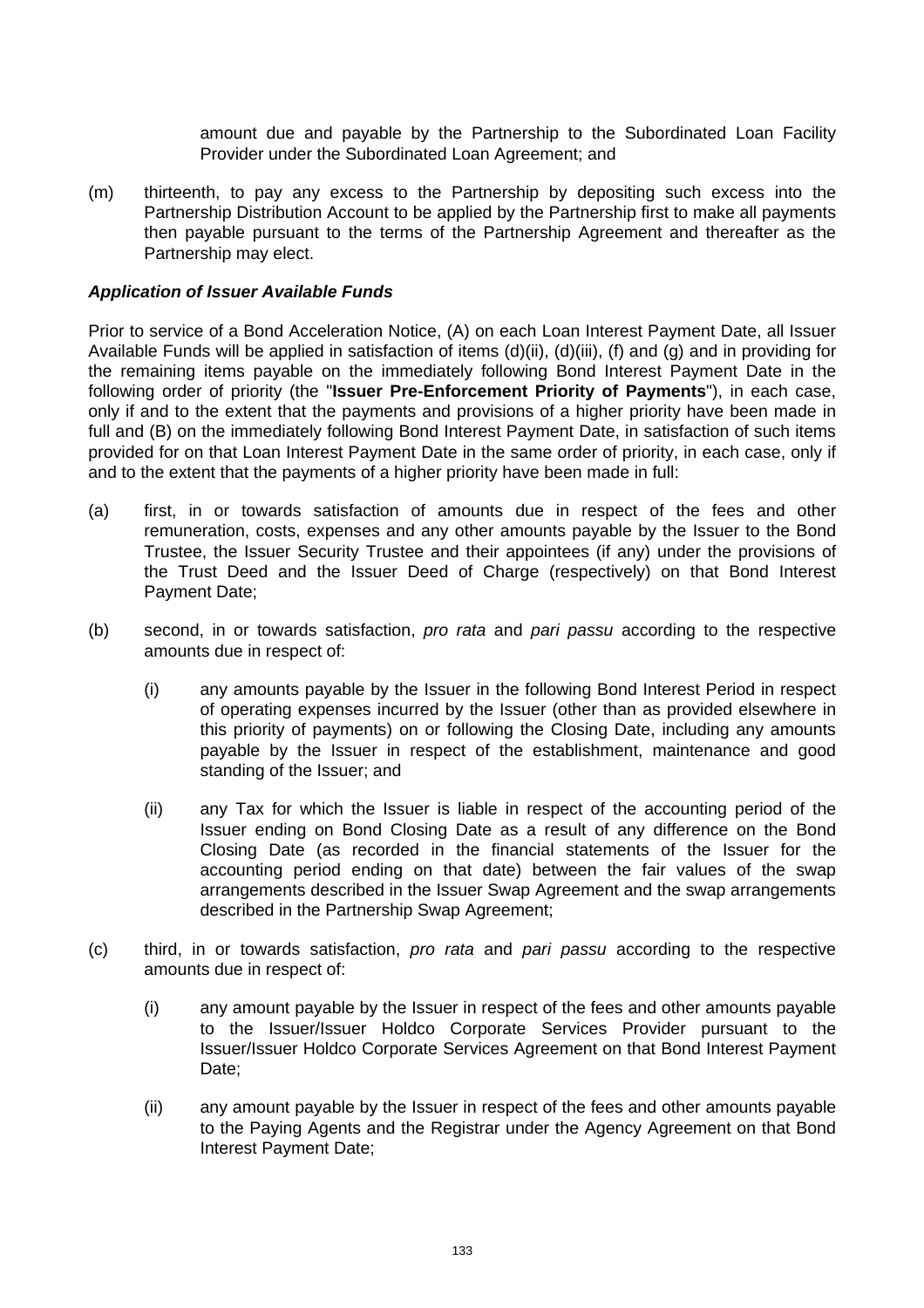- (iii) any amount payable by the Issuer in respect of the Issuer's share of the fees and other amounts payable to the Account Bank pursuant to the Account Bank Agreement on that Bond Interest Payment Date; and
- (iv) any amount payable by the Issuer in respect of the Issuer's share of the fees and other amounts payable to the Cash Manager pursuant to the Cash Management Agreement on that Bond Interest Payment Date;
- (d) fourth, in or towards satisfaction, *pro rata* and *pari passu* according to the respective amounts due in respect of:
	- (i) all interest, all principal and any premium payable in respect of the Bonds on that Bond Interest Payment Date;
	- (ii) the amount (if any) due and payable to the Issuer Swap Provider under the Issuer Swap Agreement on that Loan Interest Payment Date, but excluding (a) any amount due and payable from the Issuer to the Issuer Swap Provider due to a termination of the Issuer Swap on the basis of an event of default under the Issuer Swap Agreement in respect of which the Issuer Swap Provider is the defaulting party or on the basis of a termination event under the Issuer Swap Agreement in respect of which the Issuer Swap Provider is the sole affected party, (b) any amount due and payable from the Issuer to the Issuer Swap Provider in circumstances where the Occupational Tenant and the Occupational Tenant Guarantor have both failed to make a payment due and payable under an Occupational Lease, whether in whole or in part, on the immediately preceding Rent Payment Date (irrespective of whether the Issuer is the defaulting party in respect of an event of default under the Issuer Swap Agreement that resulted in such termination or whether the Issuer Swap Provider is the sole affected party in respect of a termination event under the Issuer Swap Agreement that resulted in such termination) and (c) any amount due and payable from the Issuer to the Issuer Swap Provider in circumstances where the Subordinated Loan Facility Provider and Tesco (as provider of the Plc Indemnity) have both failed to make a payment due and payable under the Subordinated Loan Agreement, whether in whole or in part, on or before such Loan Interest Payment Date (irrespective of whether the Issuer is the defaulting party in respect of an event of default under the Issuer Swap Agreement that resulted in such termination or whether the Issuer Swap Provider is the sole affected party in respect of a termination event under the Issuer Swap Agreement that resulted in such termination) (together, the "**Swap Subordinated Amounts**"); and
	- (iii) (except to the extent satisfied by set-off as set out in the Partnership Pre-Enforcement Priority of Payments) the amount (if any) due and payable to the Partnership under the Partnership Swap Agreement, other than (a) any amount due and payable to the Partnership due to a termination of the Partnership Swap and (b) any amount due and payable to the Partnership in respect of a reduction in the notional amount of a Partnership Swap (an "**Issuer Partnership Swap Termination Amount**");
- (e) fifth, the amount of £750 quarterly ("**Issuer Profit**") to be retained as profit by the Issuer pursuant to the Taxation of Securitisation Companies Regulations 2006 (and from which amount the Issuer shall discharge its liability to corporation tax in respect of that retained profit);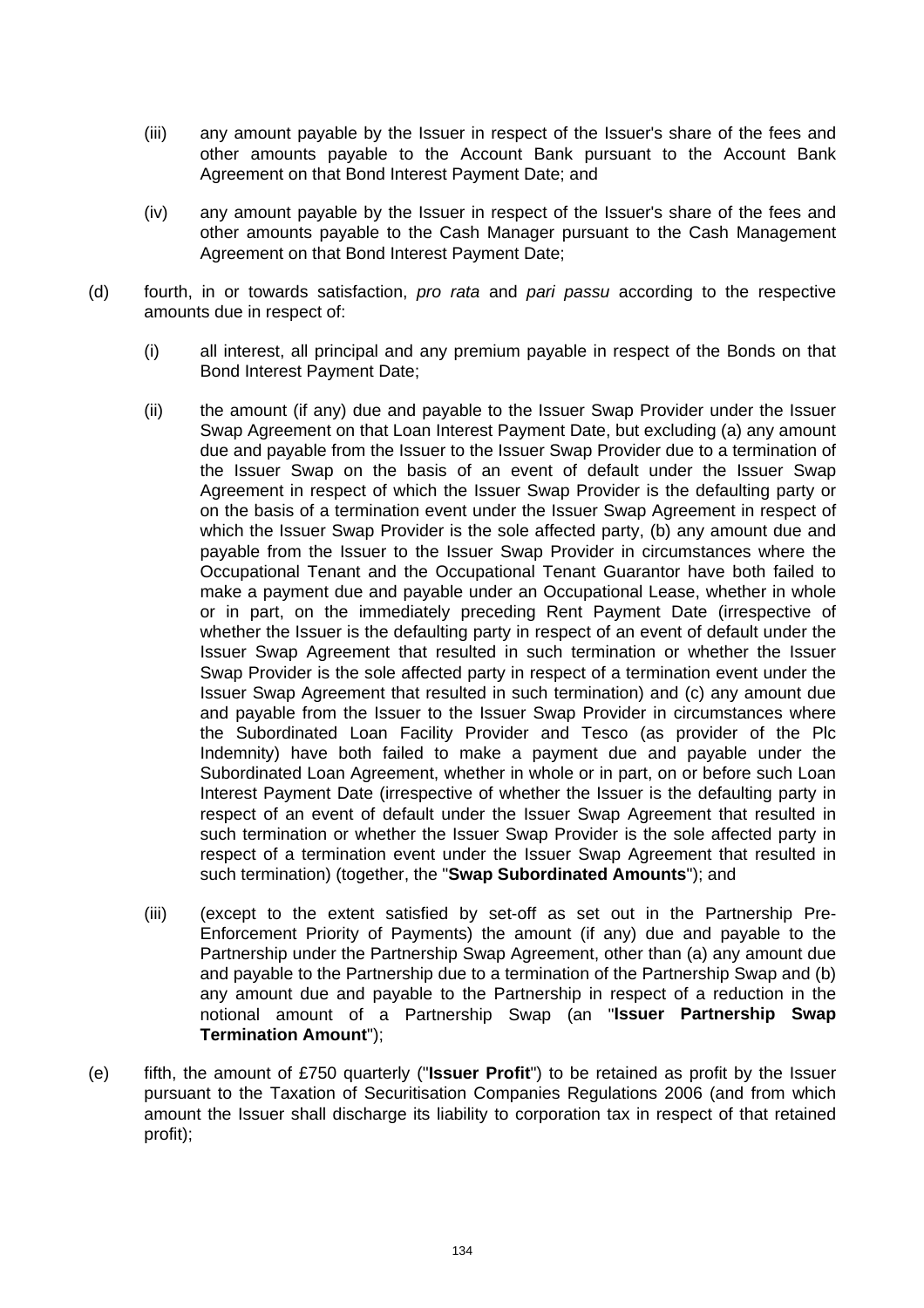- (f) sixth, in or towards satisfaction of any Swap Subordinated Amounts due and payable by the Issuer to the Issuer Swap Provider under the Issuer Swap Agreement on that Loan Interest Payment Date;
- (g) seventh, in or towards satisfaction of any Issuer Partnership Swap Termination Amount payable to the Partnership under the Partnership Swap Agreement; and
- (h) eighth, the surplus (if any) to the Issuer or any other persons entitled thereto (out of which the Issuer will discharge any additional liability to UK corporation tax in excess of the UK corporation tax payable under item (e) above and which arises in connection with the retention or distribution of such surplus).

"**Issuer Available Funds**" means, in respect of any Loan Interest Payment Date and the immediately following Bond Interest Payment Date, the aggregate of:

- (a) any amount payable to the Issuer under the Partnership Swap Agreement on such Loan Interest Payment Date;
- (b) (except to the extent satisfied by way of a set-off in accordance with the Partnership Pre-Enforcement Priority of Payments) all interest, principal and other amounts payable to the Issuer in respect of the Partnership Loan on such Loan Interest Payment Date;
- (c) any amount payable to the Issuer under the Issuer Swap Agreement on such Loan Interest Payment Date;
- (d) interest received by the Issuer on the Issuer Transaction Account during the immediately preceding Calculation Period; and
- (e) the earnings and proceeds from the Issuer making any Eligible Investments during the immediately preceding Calculation Period.

## *Application of funds following Bond Acceleration Notice*

Following service of a Bond Acceleration Notice, all monies standing to the credit of the Issuer Transaction Account or received by the Issuer Security Trustee upon enforcement of the Issuer Security (including any amounts received from the Obligors in respect of the Partnership Loan or following enforcement of the Partnership Level Security) will be applied in the following order of priority (the "**Issuer Post-Enforcement Priority of Payments**" and, together with the Issuer Pre-Enforcement Priority of Payments, the "**Issuer Priorities of Payments**" and each, an "**Issuer Priority of Payments**"), in each case, only if and to the extent that payments and provisions of a higher priority have been made:

(a) first, in or towards satisfaction, pro rata and pari passu according to the respective amounts due in respect of the fees and other remuneration, costs, expenses and any other amounts payable by the Issuer to the Bond Trustee, the Issuer Security Trustee, any receiver appointed by the Issuer Security Trustee and the appointees (if any) of the Bond Trustee and the Issuer Security Trustee (respectively) under the provisions of the Trust Deed and the Issuer Deed of Charge;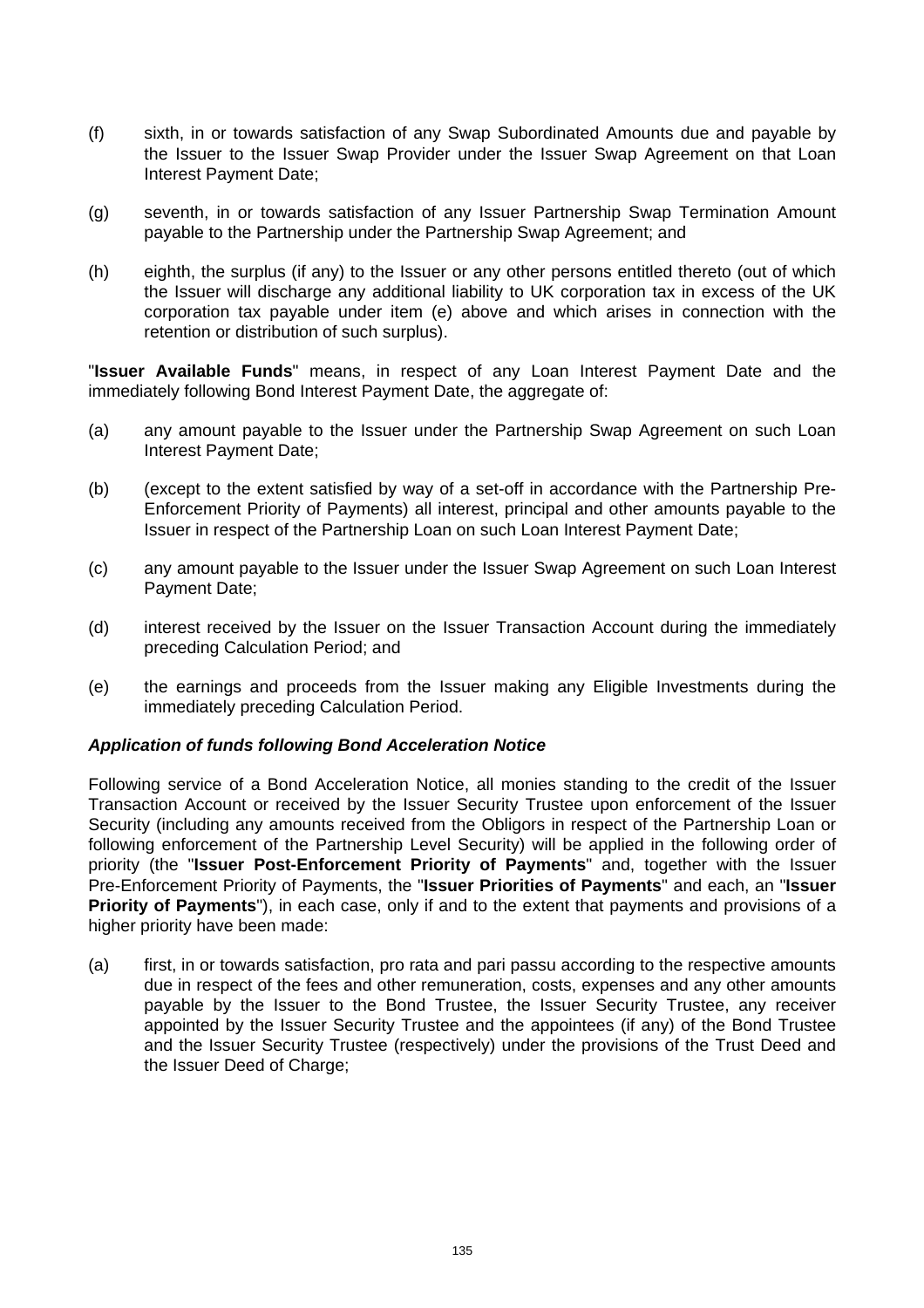- (b) second, in or towards satisfaction, *pro rata* and *pari passu* according to the respective amounts due in respect of:
	- (i) any amount payable by the Issuer in respect of the fees and other amounts payable to the Issuer/Issuer Holdco Corporate Services Provider pursuant to the Issuer/Issuer Holdco Corporate Services Agreement;
	- (ii) any amount payable by the Issuer in respect of the fees and other amounts payable to the Paying Agents and the Registrar under the Agency Agreement;
	- (iii) any amount payable by the Issuer in respect of the Issuer's share of the fees and other amounts payable to the Account Bank pursuant to the Account Bank Agreement; and
	- (iv) any amount payable by the Issuer in respect of the Issuer's share of the fees and other amounts payable to the Cash Manager pursuant to the Cash Management Agreement;
- (c) third, in or towards satisfaction, *pro rata* and *pari passu* according to the respective amounts due in respect of:
	- (i) all interest, all principal and any premium payable in respect of the Bonds; and
	- (ii) the amount (if any) due and payable to the Issuer Swap Provider under the Issuer Swap Agreement, but excluding any Swap Subordinated Amounts;
- (d) fourth, in or towards satisfaction *pro rata* and *pari passu* according to the respective amounts due in respect of:
	- (i) any Swap Subordinated Amounts due and payable by the Issuer to the Issuer Swap Provider under the Issuer Swap Agreement; and
	- (ii) any amount due and payable to the Partnership under the Partnership Swap Agreement; and
- (e) fifth*,* the surplus (if any) to the Issuer or any other persons entitled thereto (out of which the Issuer will discharge any liability to UK corporation tax).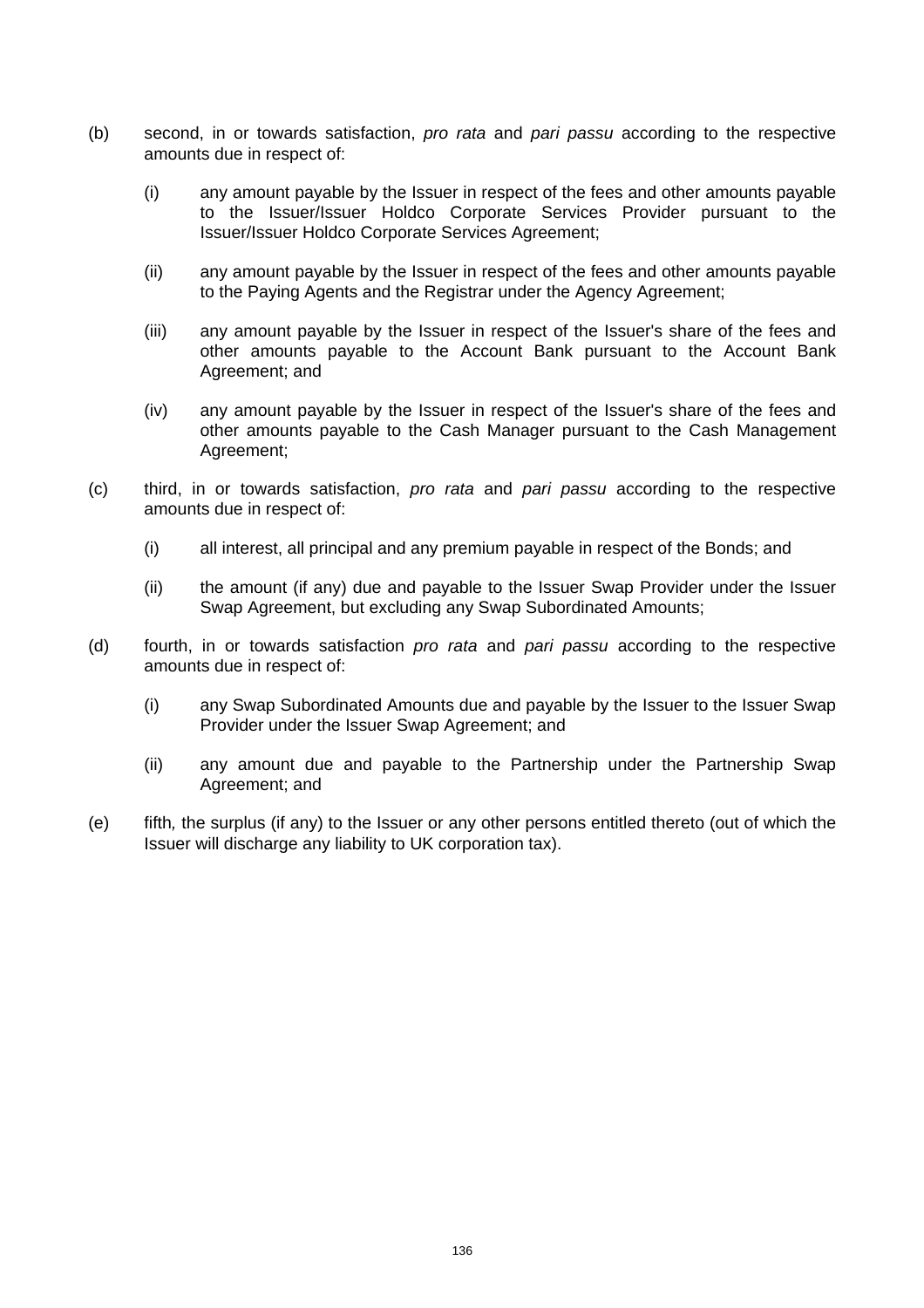# **USE OF PROCEEDS**

The proceeds from the issue of the Bonds will be £493,400,000.

On the Closing Date, the Issuer will, subject to and in accordance with the Partnership Loan Agreement, as described in the section entitled "*Summary of Transaction Documents – The Partnership Loan Agreement*, apply the proceeds from the issue of the Bonds in the manner described in "*Transaction Overview*".

The expenses to be paid in relation to the admission of the Bonds to trading are estimated to be approximately £17,500.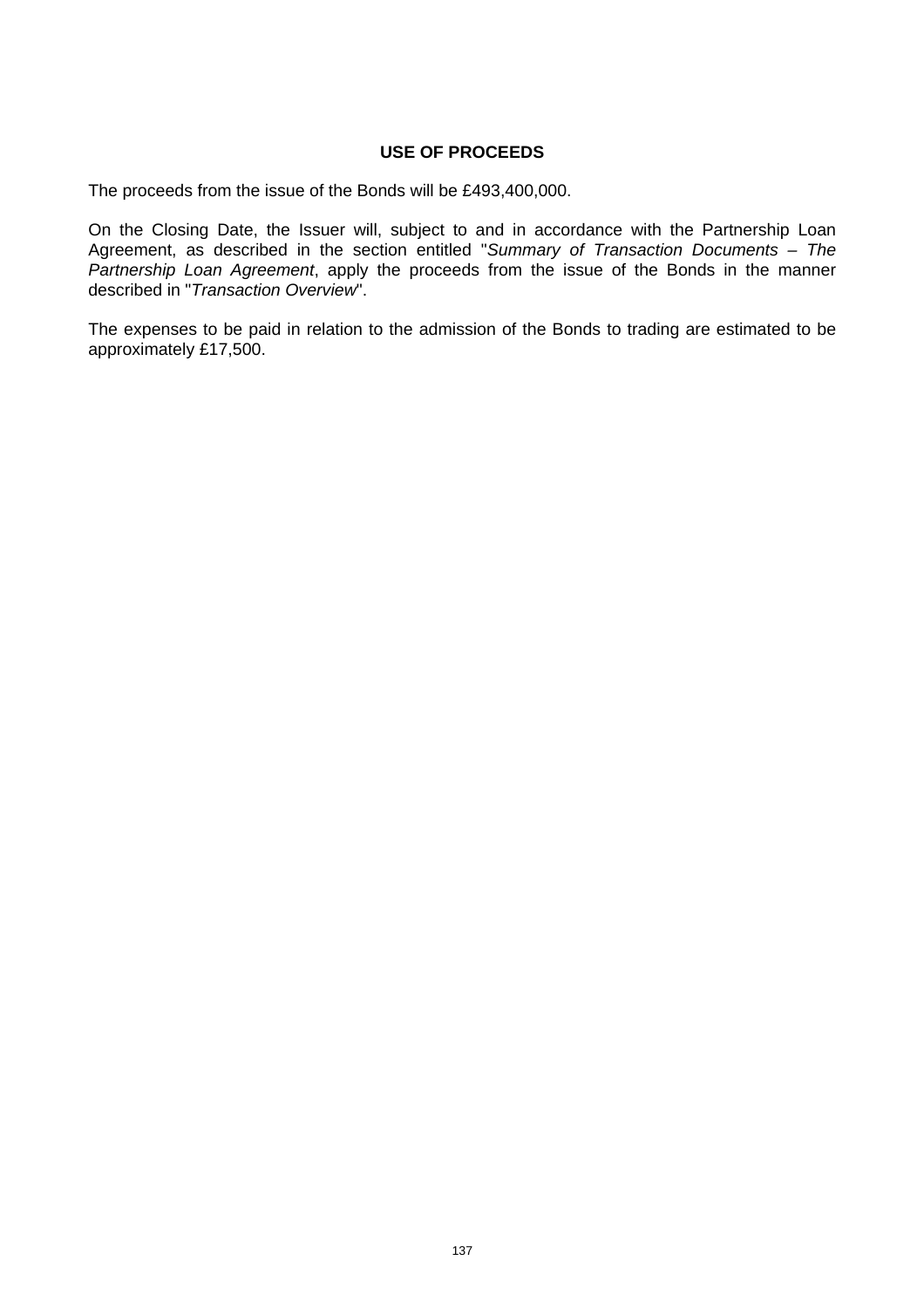# **TESCO PROPERTY FINANCE 6 PLC (THE ISSUER)**

### *Introduction*

Tesco Property Finance 6 PLC (the "**Issuer**") was incorporated in England and Wales on 25 September 2012 (registered number 8228386) as a public limited company under the Companies Act 2006. The registered office of the Issuer is at 35 Great St. Helen's, London EC3A 6AP. The telephone number of the Issuer's registered office is +44 (0)20 7398 6300. The share capital of the Issuer is £50,000, divided into 50,000 ordinary shares of £1 each, all of which are issued and paid up (49,999 as to £0.25 each and 1 fully paid up) and held by Issuer Holdco, a limited liability company not affiliated with Tesco. The Issuer has no subsidiaries.

## *Principal activities*

The principal business of the Issuer is to raise or borrow money and to grant security over its assets for such purposes and to lend money with or without security.

Since its incorporation, the Issuer has not engaged in any activities other than those incidental to its incorporation and registration under the Companies Act 2006 and the authorisation of the issue of the Bonds and of the other documents and matters referred to or contemplated in this document and matters which are incidental or ancillary to the foregoing.

The Issuer will covenant to observe certain restrictions on its activities which are detailed in Condition 3 (Covenants).

### *Directors and secretary*

The directors and a secretary of the Issuer and their respective business addresses and other principal activities are:

| <b>Name</b>                                     | <b>Role</b>     | <b>Business address</b>                 | <b>Other principal</b><br>activities                              |
|-------------------------------------------------|-----------------|-----------------------------------------|-------------------------------------------------------------------|
| <b>SFM Corporate</b><br><b>Services Limited</b> | Secretary       | 35 Great St. Helen's<br>London EC3A 6AP | Acting as a secretary for<br>special purpose<br>companies         |
| <b>SFM Directors</b><br>Limited                 | <b>Director</b> | 35 Great St. Helen's<br>London EC3A 6AP | Acting as corporate<br>directors for special<br>purpose companies |
| SFM Directors (No.2)<br>Limited                 | Director        | 35 Great St. Helen's<br>London EC3A 6AP | Acting as corporate<br>directors for special<br>purpose companies |
| Claudia Wallace                                 | Director        | 35 Great St. Helen's<br>London EC3A 6AP | Director of Structured<br><b>Finance Management</b><br>Limited    |

The Issuer has no employees.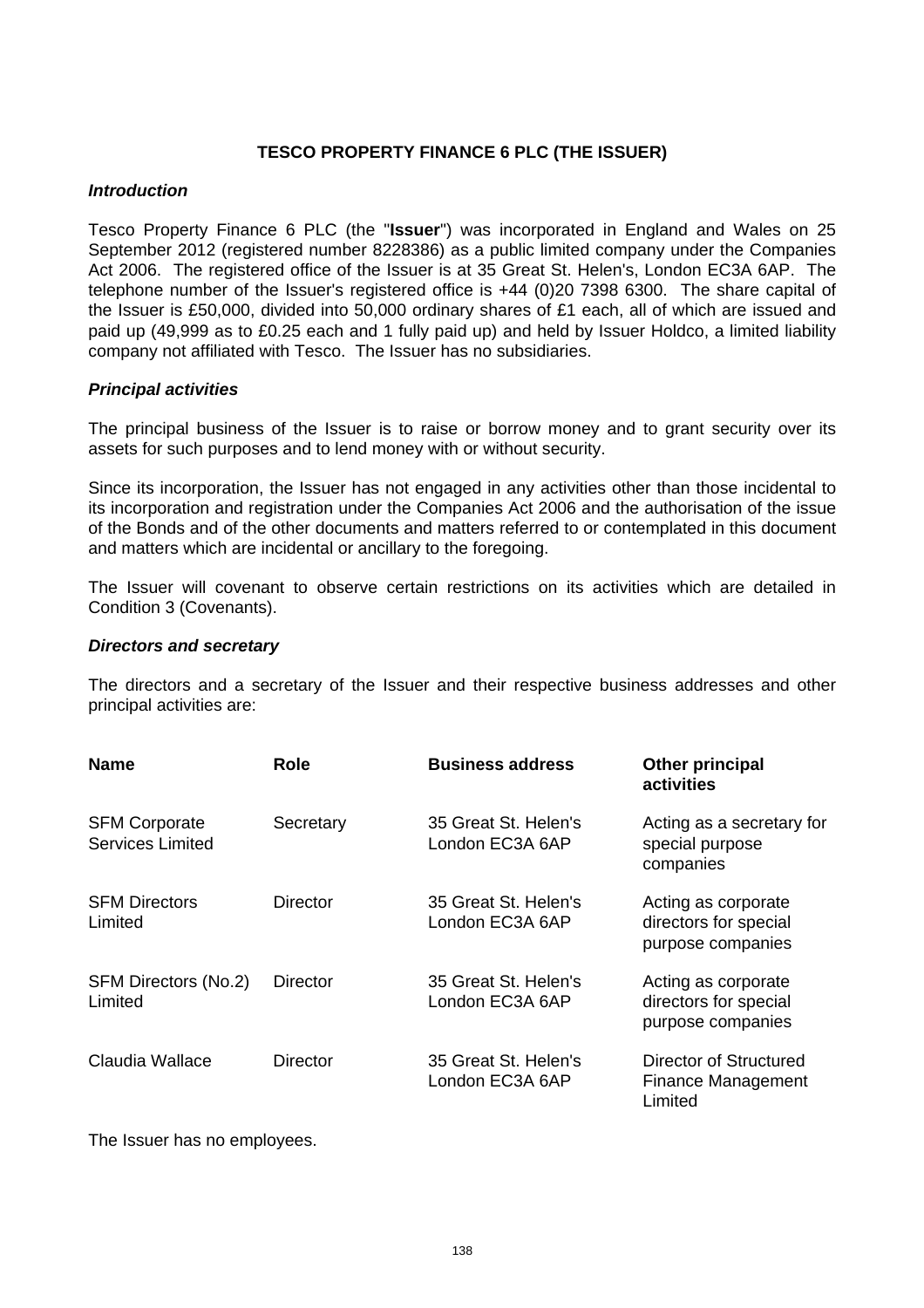# **DORNEY ISSUER HOLDCO LIMITED (ISSUER HOLDCO)**

### *Introduction*

Dorney Issuer Holdco Limited ("**Issuer Holdco**") was incorporated in England and Wales on 25 September 2012 (registered number 8228362) as a limited liability company under the Companies Act 2006. The registered office of Issuer Holdco is at 35 Great St. Helen's, London EC3A 6AP. The telephone number of Issuer Holdco's registered office is +44 (0)20 7398 6300.

## *Principal activities*

The business of Issuer Holdco is to hold the share capital of the Issuer.

#### *Directors*

The directors and a secretary of Issuer Holdco and their respective business addresses and other principal activities are:

| <b>Name</b>                                     | <b>Role</b>     | <b>Business address</b>                 | <b>Other principal activities</b>                                 |
|-------------------------------------------------|-----------------|-----------------------------------------|-------------------------------------------------------------------|
| <b>SFM Corporate</b><br><b>Services Limited</b> | Secretary       | 35 Great St. Helen's<br>London EC3A 6AP | Acting as a secretary for<br>special purpose companies            |
| <b>SFM Directors</b><br>Limited                 | <b>Director</b> | 35 Great St. Helen's<br>London EC3A 6AP | Acting as corporate directors<br>for special purpose<br>companies |
| <b>SFM Directors</b><br>(No.2) Limited          | Director        | 35 Great St. Helen's<br>London EC3A 6AP | Acting as corporate directors<br>for special purpose<br>companies |
| Claudia Wallace                                 | Director        | 35 Great St. Helen's<br>London EC3A 6AP | Director of Structured<br><b>Finance Management</b><br>Limited    |

Issuer Holdco has no employees.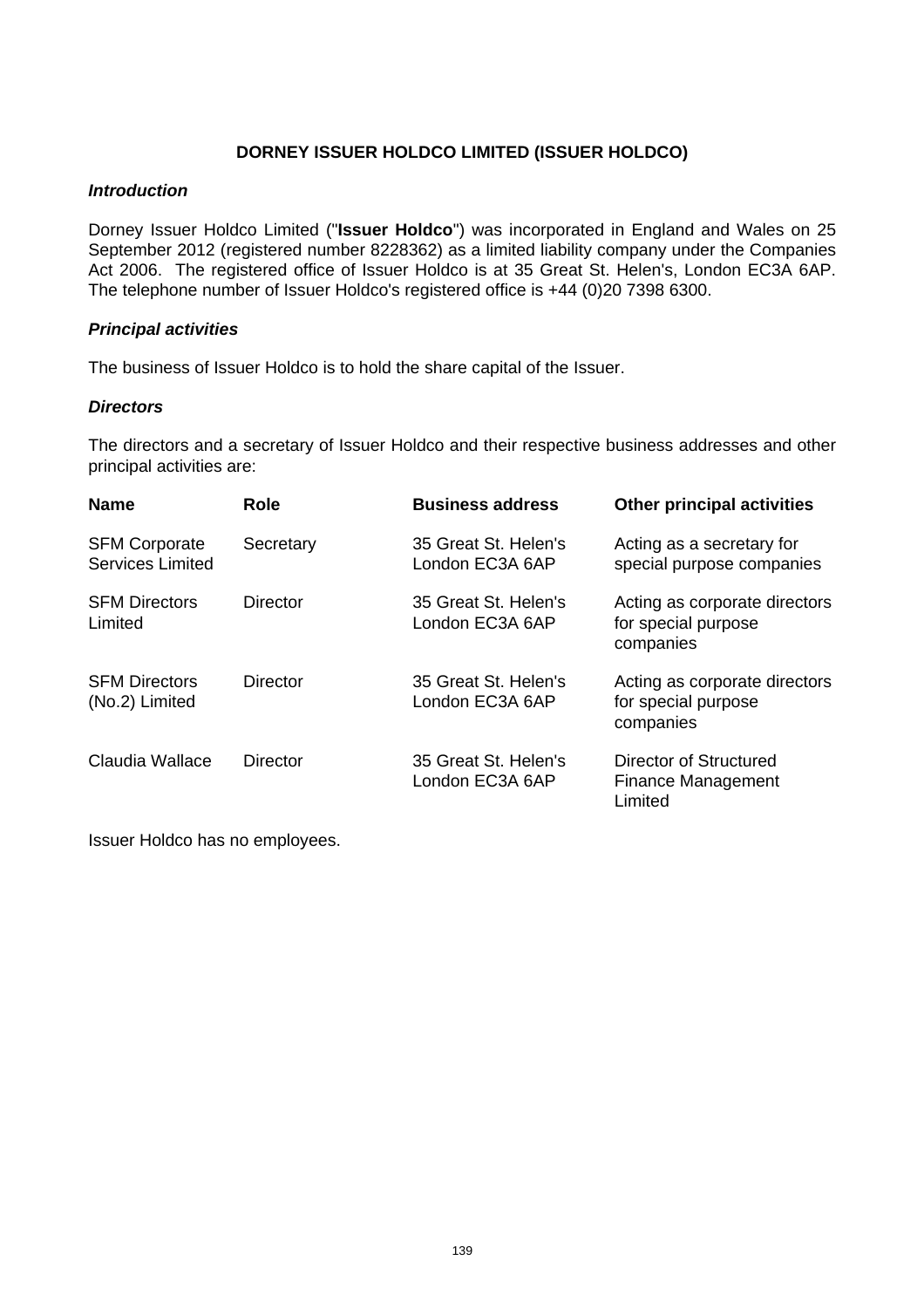## **THE TESCO DORNEY LIMITED PARTNERSHIP (THE PARTNERSHIP)**

#### *General*

The Tesco Dorney Limited Partnership (the "**Partnership**") was established in England and Wales as an English limited partnership under the terms of a short form partnership agreement dated 26 October 2012 as amended and restated on or shortly after the Closing Date (the "**Partnership Agreement**") with registered number LP015248. The Partnership was established with two partners, the Tesco Limited Partner, as a limited partner, and the General Partner, as the general partner. As at the Closing Date, the Tesco Limited Partner will have a 99.9% partnership interest in the Partnership. The Tesco Limited Partner is wholly owned indirectly by Tesco. It is anticipated that at some point following the sale of the Bonds on the Closing Date, the Tesco Limited Partner will sell half of its interest in the Partnership to the JV Investor (in such capacity "**2LP**"), and at such time the Tesco Limited Partner and 2LP will each have an equal 49.95% interest in the Partnership. The Tesco Limited Partner will not be restricted from selling more than half of its interest in the Partnership, subject to the requirement that Tesco maintain a minimum indirect economic interest in the Partnership. Following such sale, the Partnership Agreement shall be amended and restated with 2LP as a party. As at the Closing Date, the General Partner will be owned by Tesco Property Holdings (No. 2) Limited and will have a 0.1% participation in the Partnership. The Partnership (acting by the General Partner) owns 100% of the issued share capital of Nominees Holdco.

## *Summary of the Partnership Agreement*

## *Purpose*

The purpose of the Partnership is to acquire and beneficially hold the Property Portfolio as an investment pursuant to the Partnership Agreement. The purpose of the Partnership may only be changed with the unanimous consent of the Limited Partners and the General Partner.

#### *Partnership interests*

As at the Closing Date, the Tesco Limited Partner will hold a participation in the Partnership comprising a capital contribution of £20,000 and the General Partner will hold a participation in the Partnership comprising a capital contribution of £20.02. Any changes to participations in the Partnership will, subject to certain provisions specified in the Partnership Agreement, require unanimous consent.

Subject to obtaining the consent of the Limited Partners and to complying with the provisions of the Transaction Documents, the Partnership Operator may, for the purposes of financing Alterations, Substitution Disposals or Adjoining Land Developments in respect of the Mortgaged Properties, request each Limited Partner to make additional capital contributions and/or arrange borrowing on behalf of the Partnership from third parties or from members of the Tesco Group.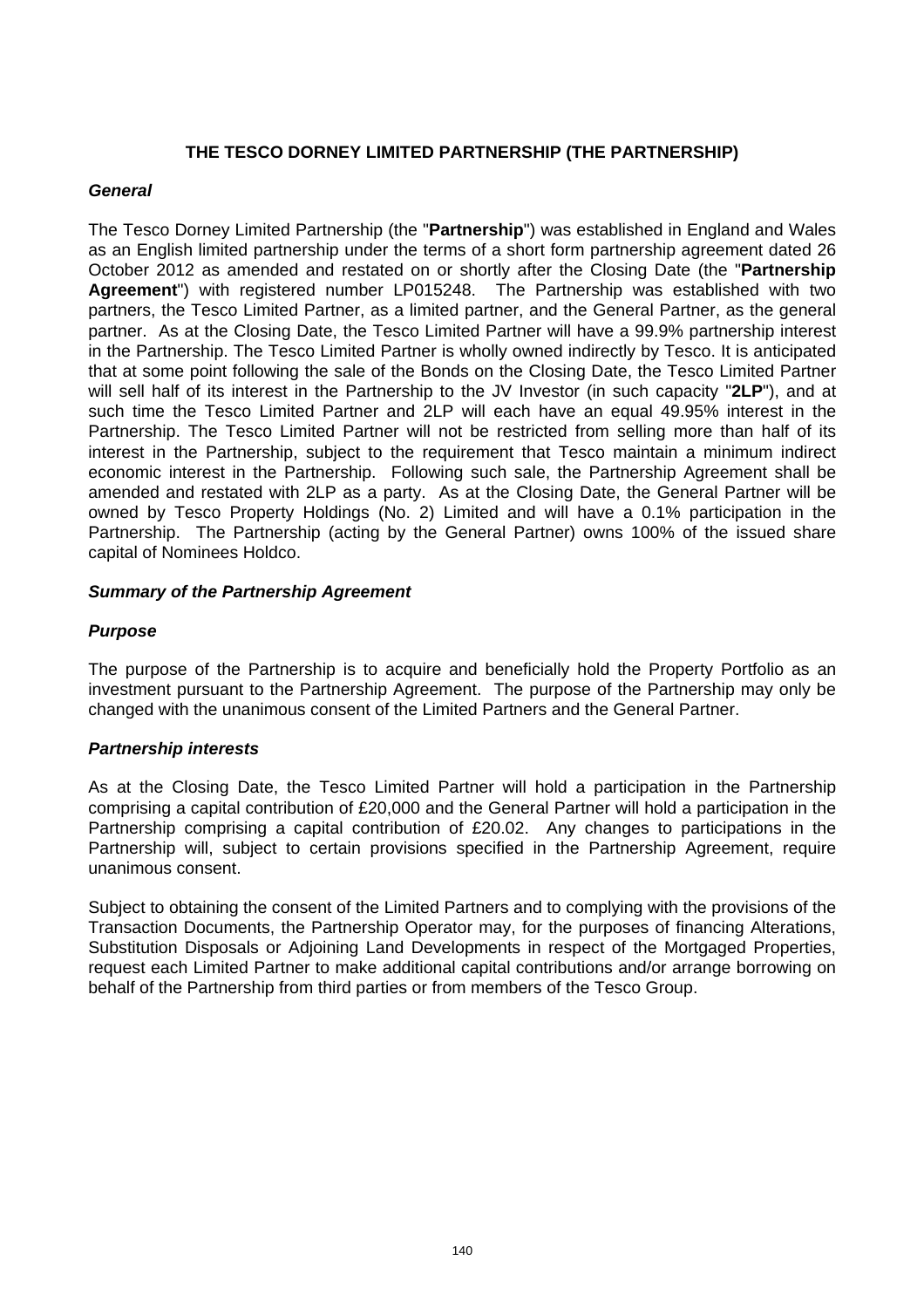## *Profits and distributions*

Distributions of amounts standing to the credit of the Partnership Distribution Account, after payment of interest and principal on the Partnership Loan and other amounts due on each Loan Interest Payment Date, will be made to the Partners quarterly. The Partnership Agreement provides that distributions will be applied in payment to the Partners in the following shares:

- (a) following the anticipated transfer of the relevant partnership interest at some point following the sale of the Bonds on the Closing Date, to each of 2LP and the Tesco Limited Partner: 49.95%; and
- (b) to the General Partner: 0.1%,

although it is not expected that any distributions will be made throughout the life of the Partnership.

Where a Mortgaged Property is sold during the term of the Partnership Agreement (other than in connection with a substitution), the net realisation proceeds (after application of the disposal proceeds in accordance with the Transaction Documents) may, at the discretion of the Partnership Operator and subject to approval by the General Partner, not be distributed and may be retained by the Partnership for investment purposes.

## *Management and operation*

The Partnership (acting by the General Partner) has appointed Langham Hall UK LLP as the Partnership Operator to be the operator of the Partnership, in accordance with the terms of the Partnership Operating Agreement and as described below. The Partnership Operator is not a partner and will not be entitled to any share in the profits, nor be liable for any losses, of the Partnership.

The Partnership Operator has the power and authority to monitor and enforce performance of all rights and obligations of the Partnership pursuant to the Partnership Transaction Documents. In addition, the Partnership Operator has all customary powers, where appropriate, to execute documents, pay fees, maintain bank accounts and delegate powers where appropriate, as specified in more detail in the Partnership Operating Agreement.

As at the Closing Date, the Partnership, acting by the Partnership Operator, has appointed Spen Hill Management Limited as the Property Pool Manager, to provide advice in relation to the management of the Mortgaged Properties. The Property Pool Manager is not a partner and will not be entitled to any share in the profits, nor be liable for any losses, of the Partnership.

The Partnership, acting by the Partnership Operator, will on the Closing Date also appoint Cushman & Wakefield LLP as Property Advisor. The Property Advisor is not a partner and will not be entitled to any share in the profits, nor be liable for any losses, of the Partnership.

The Partnership, acting by the Partnership Operator, will on the Closing Date also appoint HSBC Bank plc as the Account Bank to maintain certain accounts on behalf of the Partnership.

The Partnership, acting by the Partnership Operator, will on the Closing Date also appoint HSBC Bank plc as the Cash Manager to provide cash management services in respect of the Partnership Accounts and the determinations and payments to be made on each Calculation Date and the related Loan Interest Payment Date.

The operation of the Partnership's day-to-day business is delegated to the Account Bank, the Cash Manager, the Development Cash Manager and the Property Pool Manager under the supervision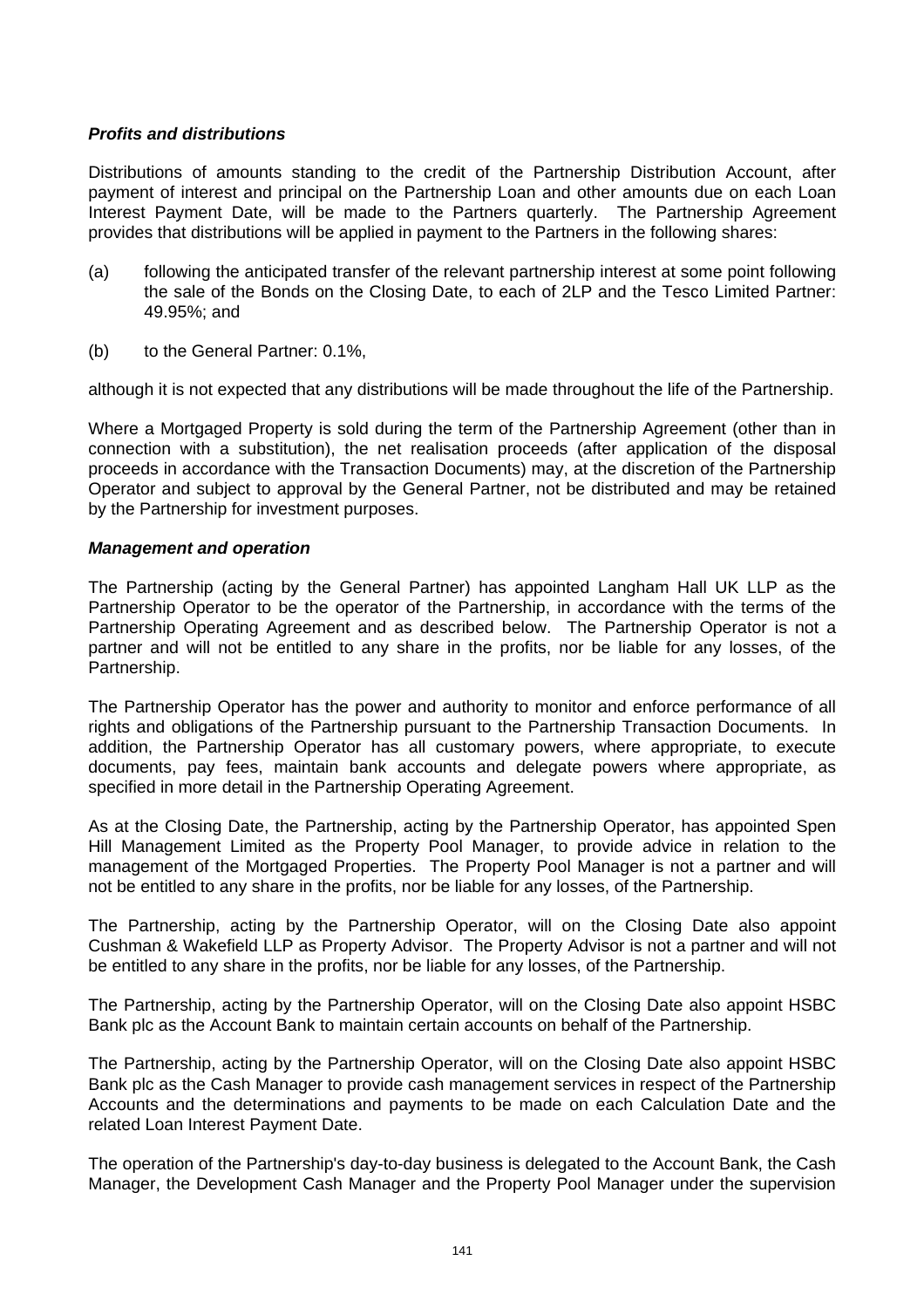of the Partnership Operator. The consent of the Partnership and the Partnership Security Trustee will be required for the removal of the existing Partnership Operator and the appointment of a new Partnership Operator, the appointment or removal of the Property Pool Manager or the Property Advisor, the Partnership Operator's proposed appointment of any professional advisors and the approval of any additional funding commitments which the Partnership is to undertake.

#### *Transfer of partnership interests*

The Limited Partners are entitled to transfer all or part of their interests in the Partnership to a third party subject to, among other conditions, obtaining the consent of the Partnership Security Trustee and notifying the Rating Agencies.

If, after the anticipated transfer to 2LP following the sale of the Bonds on the Closing Date, a transfer of 2LP's interest in the Partnership is proposed, then such transfer may only take place if, among other conditions, the transferee either: (i) is entitled to the income of the Partnership for UK tax purposes and has its usual place of abode in the UK; or (ii) is the trustee of a UK registered pension scheme (acting in its capacity as trustee of such UK-registered pension scheme) and its usual place of abode is in the UK; or (iii) has received an HM Revenue & Customs notice of approval permitting payments of rent under each Occupational Lease to be made to it without deduction or withholding in respect of tax; (iv) in the event of a change in law, is a person entitled to receive payments of rent under each Occupational Lease without deduction or withholding in respect of tax (subject to receipt of an appropriate legal opinion confirming this); or (v) each person that would become entitled to the income of the Partnership is a person that falls into one of categories (i) to (iv) above. Any proposed transfer by a Limited Partner is subject to a right of preemption in favour of the other Limited Partner. Any transfer by a Limited Partner of all of its interest in the Partnership must involve the concurrent transfer of that Limited Partner's interest (if any) in the General Partner.

The General Partner may not transfer its interest in the Partnership without, among other things, the consent of the Partnership Security Trustee (where required by the Partnership Finance Documents). A transfer by a Limited Partner will, amongst other things, require consent of the Partnership Security Trustee.

Under the Partnership Agreement (as amended on or around the Closing Date), the Tesco Limited Partner will have an option to acquire 2LP's interest in the Partnership in year ten and at the end of the life of the Partnership at the option price. The option price in year ten will be determined in accordance with the Partnership Agreement, but shall be broadly equal to 50% of the market value of the reversionary interests in the Property Portfolio.

## *Limited Partner event of default*

If a Limited Partner commits an event of default (as defined in the Partnership Agreement and including, *inter alia,* becoming insolvent, committing a material breach of the Partnership Agreement or relevant members of that Limited Partner's corporate group committing a material breach of the shareholders' agreement which regulates the operation of the General Partner (see below)), the other Limited Partner has the right to acquire the defaulting Limited Partner's partnership interest for an amount equal to 50% of the value of the difference between the assets and the liabilities of the Partnership at the date of service of the default notice.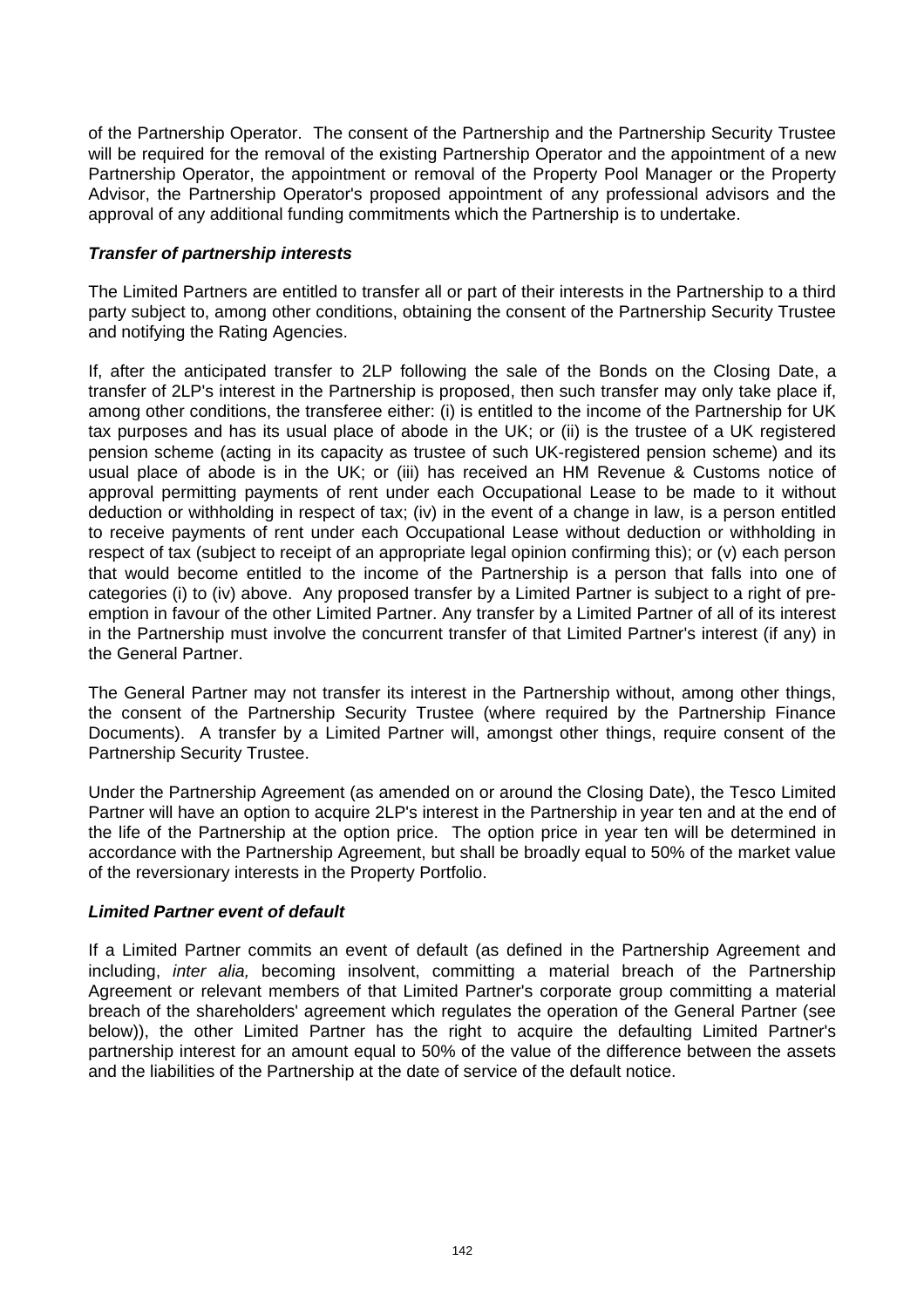## **TESCO DORNEY (GP) LIMITED (THE GENERAL PARTNER)**

#### *General*

Tesco Dorney (GP) Limited (the "**General Partner**") is a limited liability company incorporated in England and Wales on 16 October 2012 with company registration number 8255493. The registered office of the General Partner is Tesco House, Delamare Road, Cheshunt, Hertfordshire, EN8 9SL, telephone number: 01992 632222.

## *Principal activity*

The principal business of the General Partner is to act as the general partner of the Partnership and to conduct the business, affairs and management of the Partnership in accordance with the Partnership Agreement pursuant to section 4(2) of the Limited Partnerships Act 1907.

#### *Ownership*

As at the Closing Date, the issued share capital of the General Partner will be 5,000 A ordinary shares of £1 each held by Tesco Property Holdings (No. 2) Limited and 5,000 B ordinary shares of £1 each held by Tesco Property Holdings (No.2) Limited. At some point following the sale of the Bonds on the Closing Date, Tesco Property Holdings (No. 2) Limited may transfer such 5,000 B ordinary shares of £1 each to the JV Investor (or an orphan vehicle).

#### *Management*

In the event of a sale of the 5,000 B ordinary shares to the JV Investor (or an orphan vehicle) the operation and management of the General Partner will be regulated by a shareholders' agreement between Tesco Property Holdings (No. 2) Limited, the JV Investor (or an orphan vehicle) and the General Partner dated immediately after the time at which the JV Investor acquires the B ordinary shares in the General Partner (the "**Shareholders' Agreement**").

Each shareholder is entitled to appoint up to four directors to the board of the General Partner.

All matters to be decided by the General Partner will (save as otherwise stated in clause 4 of the Shareholders' Agreement) be by unanimous decision of those directors present in meeting, which, to be quorate, must have at least one director appointed by each shareholder present. As referred to above, although the operation of the Partnership's day-to-day business is delegated to the Property Pool Manager, the Account Bank and the Cash Manager under the supervision of the Partnership Operator, certain matters will require the consent of the General Partner.

If a shareholder is subject to a material conflict of interest in respect of a matter to be decided by the board of the General Partner, such matter will be referred to a suitable conflict expert for determination.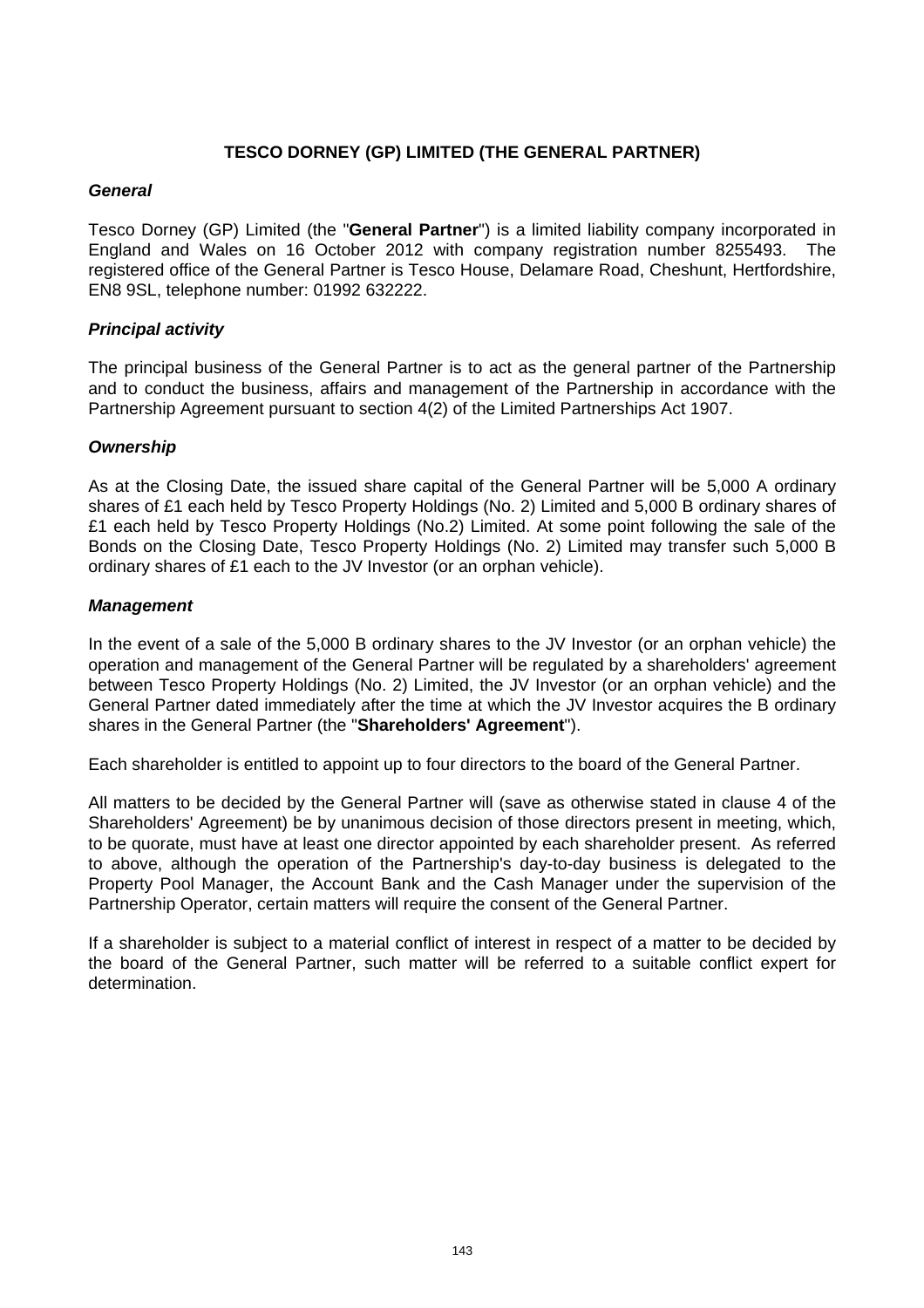## **TESCO DORNEY (1LP) LIMITED (THE TESCO LIMITED PARTNER)**

Tesco Dorney (1LP) Limited (the "**Tesco Limited Partner**") is a limited liability company incorporated in England and Wales on 16 October 2012 with company registration number 8255488, established for the principal purpose of acting as the limited partner of the Partnership. The registered office of the Tesco Limited Partner is Tesco House, Delamare Road, Cheshunt, Hertfordshire EN8 9SL. The Tesco Limited Partner is a wholly-owned indirect subsidiary of Tesco.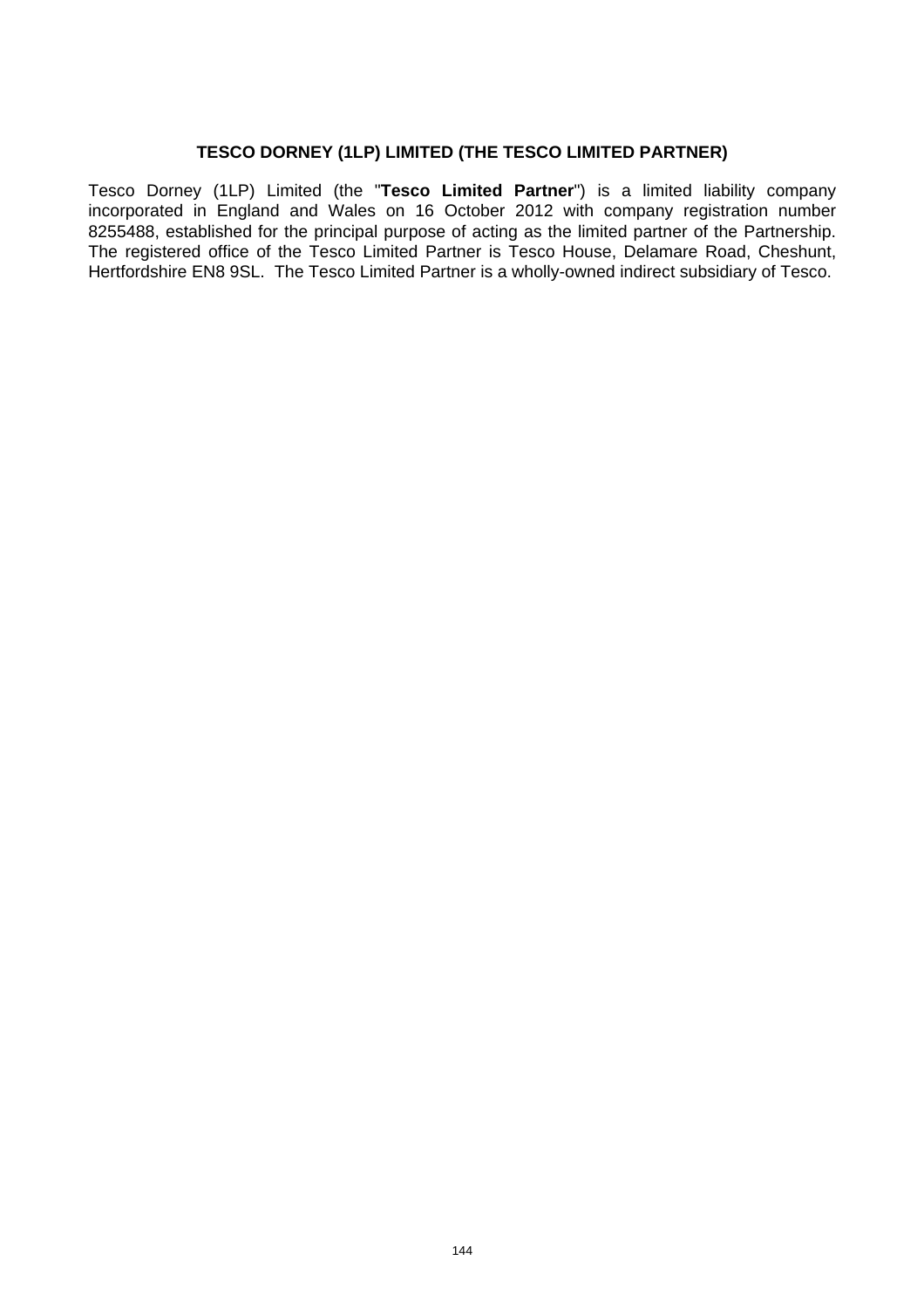## **TESCO DORNEY (NOMINEE HOLDCO) LIMITED (NOMINEES HOLDCO)**

## *General*

Tesco Dorney (Nominee Holdco) Limited ("**Nominees Holdco**") is a limited liability company incorporated in England and Wales on 16 October 2012 with company registration number 8255503. The registered office of Nominees Holdco is Tesco House, Delamare Road, Cheshunt, Hertfordshire EN8 9SL. Nominees Holdco is a wholly-owned subsidiary of the General Partner (who holds the entire issued share capital of Nominees Holdco on behalf of the Partnership).

## *Principal activity*

The business of Nominees Holdco is to hold the share capital of Nominee No. 1 and Nominee No. 2.

#### *Management*

Nominees Holdco is managed by a board consisting of 6 directors, including two directors appointed by the Nominees/Nominees Holdco Corporate Services Provider subject to and in accordance with the Nominees/Nominees Holdco Corporate Services Agreement. As at the Closing Date, the directors and secretary of Nominees Holdco will be:

- Alistair Clark;
- Echo Lu:
- Michael Iddon;
- Scilla Grimble;
- Robert Short;
- Richard Stubbs; and
- Secretary: Claudine O'Connor.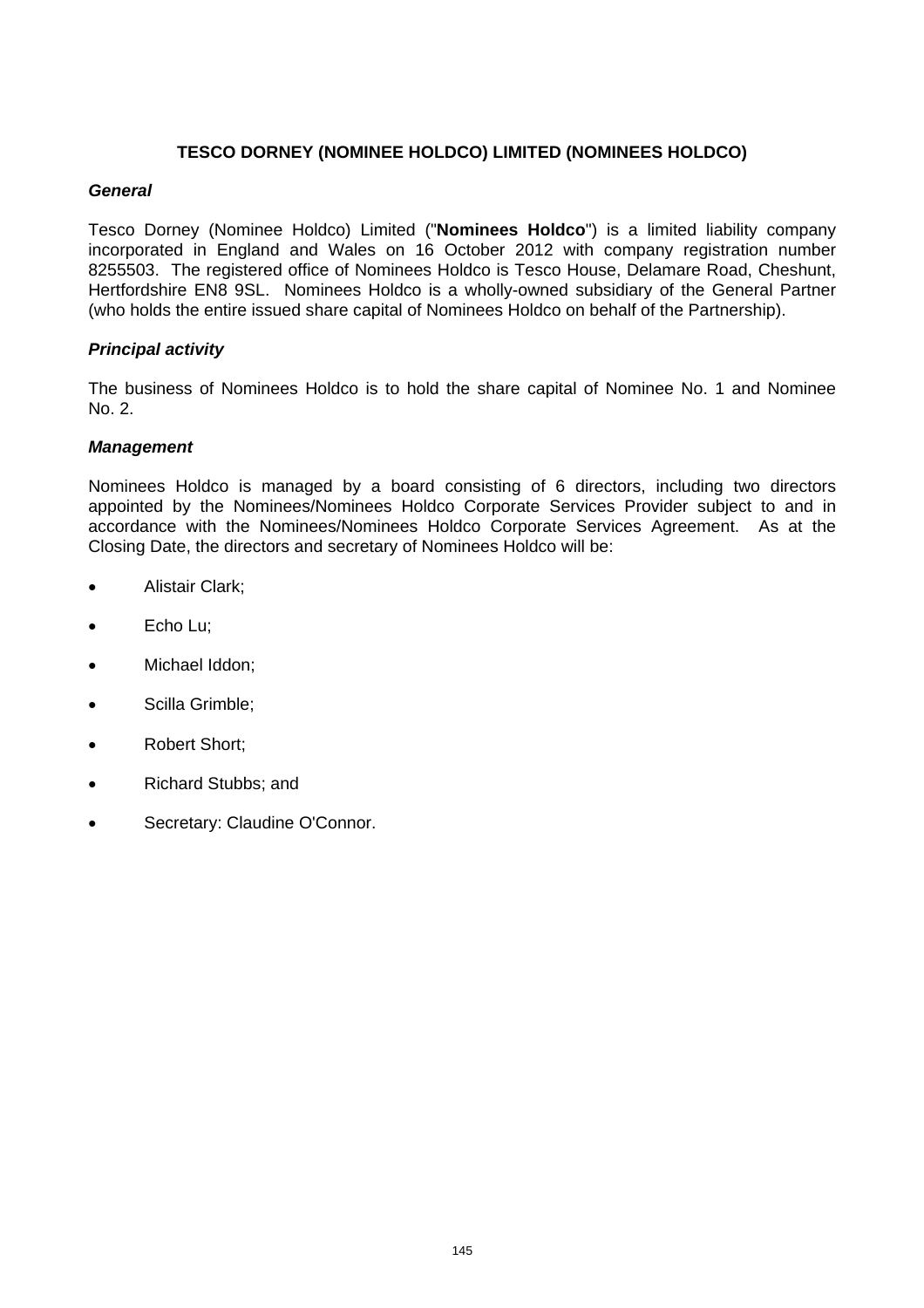## **TESCO DORNEY (NOMINEE 1) LIMITED (NOMINEE NO. 1)**

## *General*

Tesco Dorney (Nominee 1) Limited ("**Nominee No. 1**") is a limited liability company incorporated in England and Wales on 16 October 2012 with company registration number 8255640. The registered office of Nominee No. 1 is Tesco House, Delamare Road, Cheshunt, Hertfordshire, EN8 9SL. Nominee No. 1 is a wholly-owned subsidiary of Nominees Holdco.

## *Principal activity*

The business of Nominee No. 1 is to hold the legal title to the Head Leases of the Mortgaged Properties jointly with Nominee No. 2.

#### *Management*

Nominee No. 1 is managed by a board consisting of 6 directors, including two directors appointed by the Nominees/Nominees Holdco Corporate Services Provider subject to and in accordance with the Nominees/Nominees Holdco Corporate Services Agreement. As at the Closing Date, the directors and secretary of Nominee No. 1 will be:

- Alistair Clark;
- Echo Lu;
- Michael Iddon;
- Scilla Grimble;
- Robert Short;
- Richard Stubbs: and
- Secretary: Claudine O'Connor.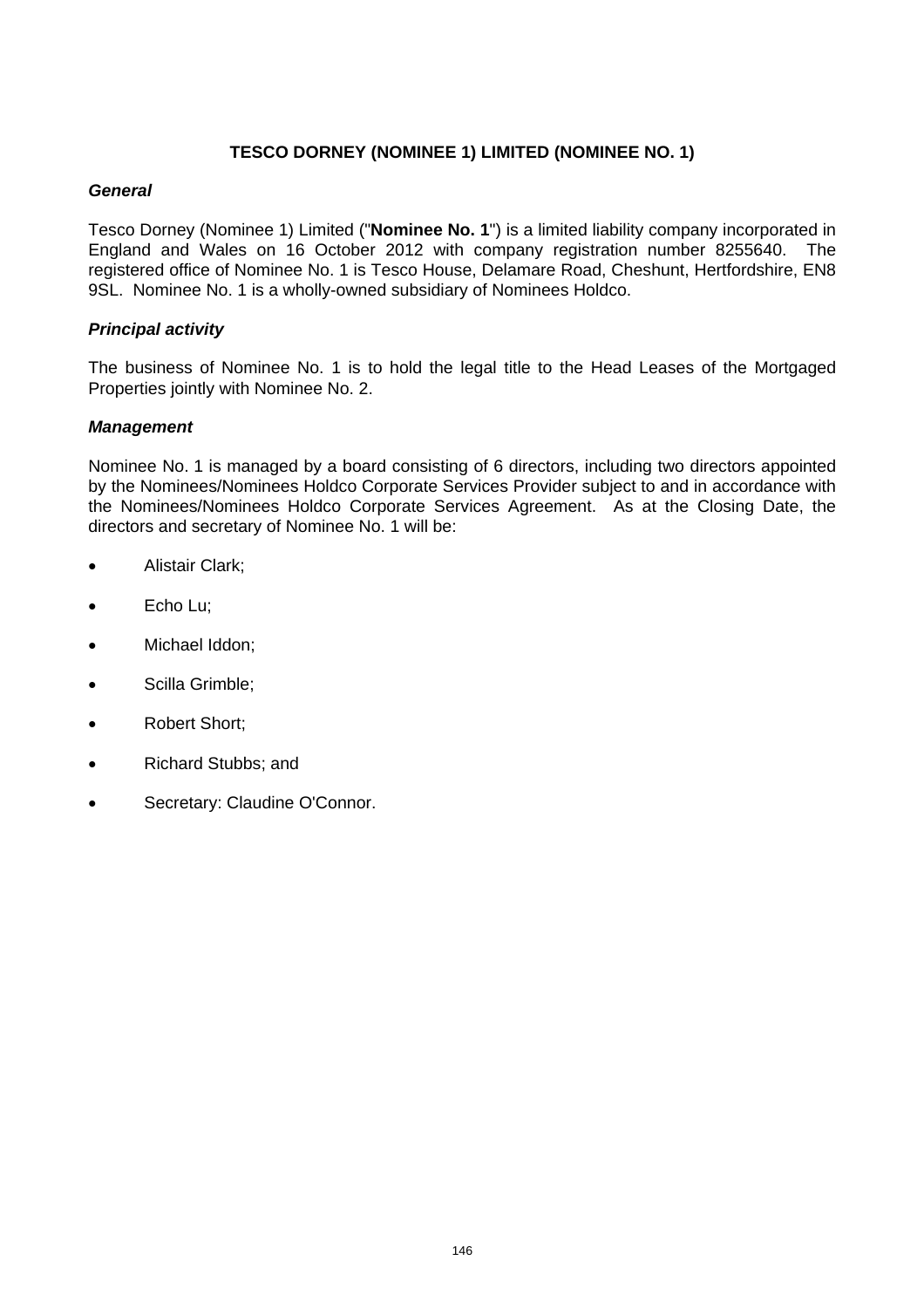## **TESCO DORNEY (NOMINEE 2) LIMITED (NOMINEE NO. 2)**

#### *General*

Tesco Dorney (Nominee 2) Limited ("**Nominee No. 2**") is a limited liability company incorporated in England and Wales on 16 October 2012 with company registration number 8255645. The registered office of Nominee No. 2 is Tesco House, Delamare Road, Cheshunt, Hertfordshire, EN8 9SL. Nominee No. 2 is a wholly-owned subsidiary of Nominees Holdco.

## *Principal activity*

The business of Nominee No. 2 is to hold the legal title to the Head Leases of the Mortgaged Properties jointly with Nominee No. 1.

#### *Management*

Nominee No. 2 is managed by a board consisting of 6 directors, including two directors appointed by the Nominees/Nominees Holdco Corporate Services Provider subject to and in accordance with the Nominees/Nominees Holdco Corporate Services Agreement. As at the Closing Date, the directors and secretary of Nominee No. 2 will be:

- Alistair Clark;
- Michael Iddon;
- Scilla Grimble;
- Echo Lu;
- Richard Stubbs;
- Robert Short: and
- Secretary: Claudine O'Connor.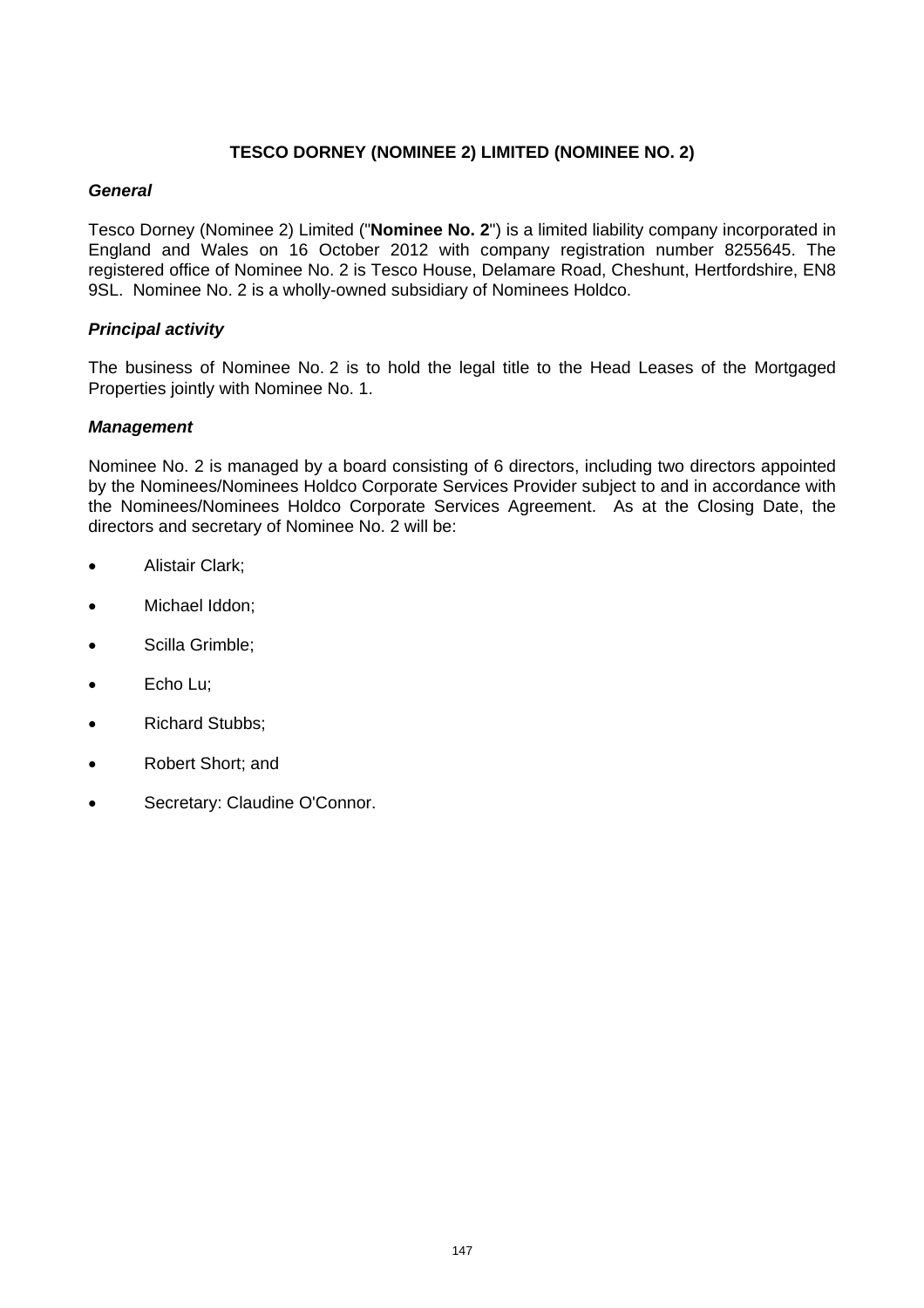# **TESCO PLC (TESCO)<sup>1</sup>**

#### *Introduction*

Tesco was incorporated on 27 November 1947 with limited liability in England and Wales with registered number 445790 and operates as a public limited company under the Companies Act 2006. The registered office of Tesco is located at Tesco House, Delamare Road, Cheshunt, Hertfordshire EN8 9SL.

The objects of Tesco are set out in clause 4 of its memorandum of association and include carrying on the business of a holding company.

Tesco and its consolidated subsidiaries (the "**Group**") has operations in the United Kingdom and the Republic of Ireland, and also in Central Europe, Turkey, Asia and, since November 2007, the United States of America. The Group has expanded its traditional supermarket base in the United Kingdom into twelve overseas markets (in addition to a franchise agreement in India) and also into non-food and retailing services such as personal finance, catalogue and internet shopping as part of its strategy for growth.

Tesco is the overall holding company of the Group. As the holding company of the Group, Tesco is dependent on the performance of its operating subsidiaries and the payment of dividends by them.

In the prior financial year, the board approved a plan to dispose of its operations in Japan. In June 2012, the Group entered into an agreement to dispose of its operation in Japan to Aeon, Japan's largest retail group. Accordingly, these operations have been classified as a disposal group, and excluded from the applicable sales, store and space numbers provided in this section.

Since November 2007, the Group has had operations in the United States of America. A strategic review of the business was announced in December 2012 and an update on its progress will be announced in April 2013.

As at 25 August 2012, the Group operated 6,612 stores with a total sales area of 114.946 million sq. ft.

For the 26 weeks ended 25 August 2012, Group sales (including value added tax and excluding IFRIC 13) were £36.010 billion, an increase of 1.4% on the same period in the previous year, and underlying profit before taxation was £1.759 billion<sup>2</sup>, a decrease of 8.5% on the previous year.

## *Share capital*

Tesco's ordinary shares are admitted to the Official List of the London Stock Exchange and are traded on the regulated market of the London Stock Exchange. The market capitalisation of Tesco on the London Stock Exchange at the close of business on 24 August 2012 was £27.3 billion ranking it, as at that date, the largest quoted food retailer in the United Kingdom and one of Europe's 100 largest companies in terms of market capitalisation. The share capital of Tesco, as at the dates specified below, was as follows:

 $\frac{1}{1}$  All UK figures exclude Tesco Personal Finance PLC  $\overline{2}$ 

Underlying profit before tax is not defined by IFRS and is used by management to internally measure and analyse performance. Underlying profit excludes the impact of non-cash elements of IAS 17, 19, 32, and 39 (principally the impact of annual uplifts in rents and rent-free periods, pension costs, and the marking to market of financial instruments); the amortisation charge on intangible assets arising on acquisition (Tesco Bank) and acquisition costs, and the non-cash impact of IFRIC 13, but includes the Group's share of its interest in joint ventures and associates.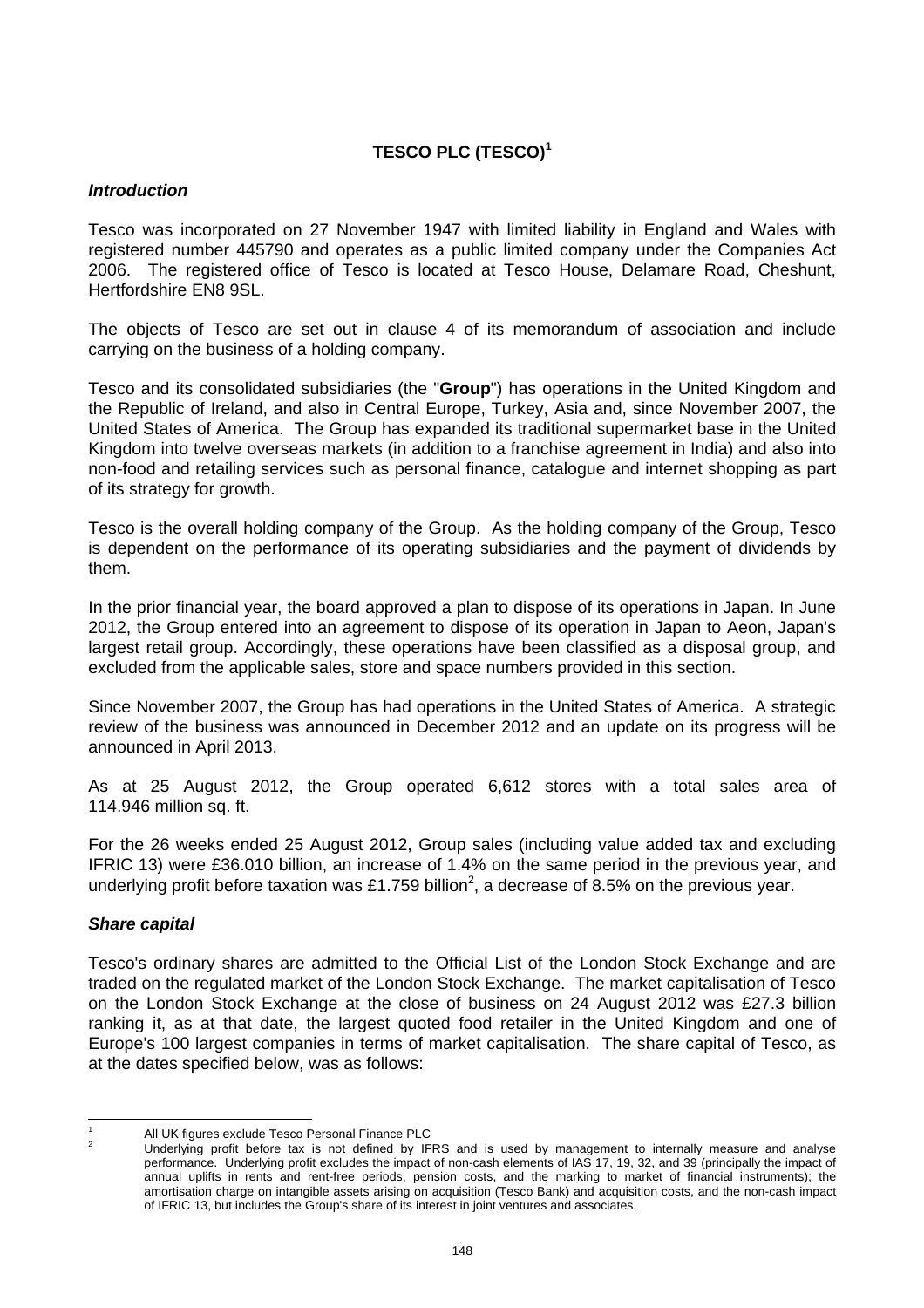|                                     | 25th August, | 25th February, |
|-------------------------------------|--------------|----------------|
|                                     | 2012         | 2012           |
|                                     |              |                |
| Allotted, called up and fully paid: |              |                |
| ordinary shares of 5.0p each        | 402,056,037  | 401,590,622    |

#### *United Kingdom core business*

Tesco is a multi-channel retailer and sells goods and services through both its significant store networks and via the website www.tesco.com. As at 25 August 2012, the Group operated 3,054 stores in the United Kingdom. Tesco trades from a number of store formats including, the Tesco Express convenience store, the Tesco Metro town and city centre store, the Tesco Superstore and the Tesco Extra hypermarket (typically over 60,000 sq. ft.). During the 26 weeks ended 25 August 2012, 86 new stores were opened.

Tesco sells its groceries online through tesco.com, and non-food items through Tesco Direct, which was launched in 2006 to make the non-food offerings more accessible to customers through its catalogue and website in addition to stores. This enables customers to browse via the catalogue, order online or in-store and have the option to have their order completed via collection in-store or delivered directly to their home.

United Kingdom sales (including value added tax and excluding IFRIC 13) were £23,940 billion in the 26 weeks ended 25 August 2012 (an increase of 2.2% over the previous years 26 week period). The United Kingdom business contributed £1,115 million of trading profit, a decrease of 12.4% over the previous half year.

#### *International business*

As at 25 August 2012, the international business represented 65.6% of the Group sales area and comprised 3,558 stores with a total selling space of 75.4 million sq. ft., in 11 countries.

In the half year ended 25 August 2012, sales (including value added tax and excluding IFRIC 13) in Europe excluding the United Kingdom were £5,285 million, a decrease of 6.8% on the same period last year, and contributed trading profit of £171 million, representing a decrease in profit of 27.8% over the same period last year. As at 25 August 2012, the Group had 139 stores in the Republic of Ireland, 213 in Hungary, 431 in Poland, 366 in the Czech Republic, 126 in Slovakia and 181 in Turkey.

During the half year ended 25 August 2012, sales (including value added tax and excluding IFRIC 13) in Asia were £5,906 million, up 5.4% on the same period as last year and contributed trading profits of £281 million, representing a decrease of 3.8%, over the same period last year. As at 25 August 2012, the Group's Asian business comprised 1,257 stores in Thailand, 475 in South Korea, 46 in Malaysia and 125 in China.

During the half year ended 25 August 2012, sales (including value added tax and excluding IFRIC 13) in the United States were £365 million, up 20.1% on the same period last year. Trading losses increased to £74 million, representing a decline of 1.4% over the same period last year. As at 25 August 2012 the United States business comprised 199 stores, up from 185 stores at 2011/12 year end. A strategic review of the business was announced in December 2012.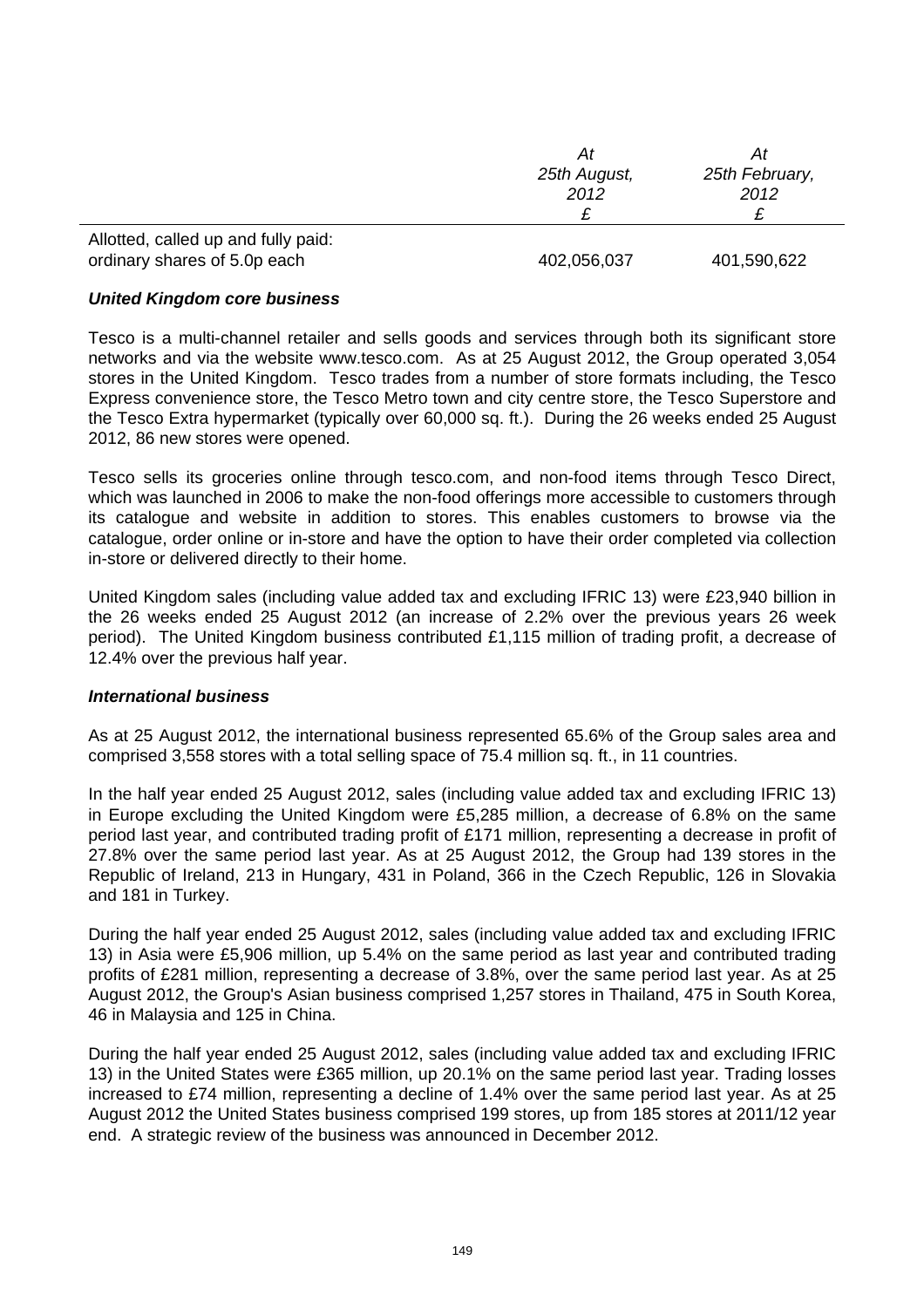## *Tesco Bank*

Tesco Personal Finance PLC ("**Tesco Bank**") sells a range of products and services through multiple channels including stores, primarily in the United Kingdom, by telephone and online. The bulk of Tesco Bank's activities are focused in the United Kingdom. Tesco also delivers financial services products with partner banks in other countries in which it has a presence.

Tesco Bank's key products and services include general insurance (such as motor, home, pet, travel, dental, health and life insurance), credit cards and personal loans, personal saving products, travel money and ATM services, and Tesco Compare, an online insurance and utilities comparison. Customers can purchase personal finance services in-store, by telephone or at tescobank.com.

Tesco increased its stake in Tesco Bank to 100% from 50% in the 53 weeks ended February 28, 2009.

Tesco Personal Finance PLC is subject to regulatory supervision by the UK Financial Services Authority.

## *Capital expenditure*

During the year ended 25 February 2012 Group capital expenditure was £3.8 billion. UK capital expenditure amounted to £1.6 billion while Tesco Bank capital expenditure was £0.2 billion. Total international capital expenditure was £2.1 billion, comprising £1.2 billion in Asia, £0.7 billion in Europe and £0.2 billion in the United States.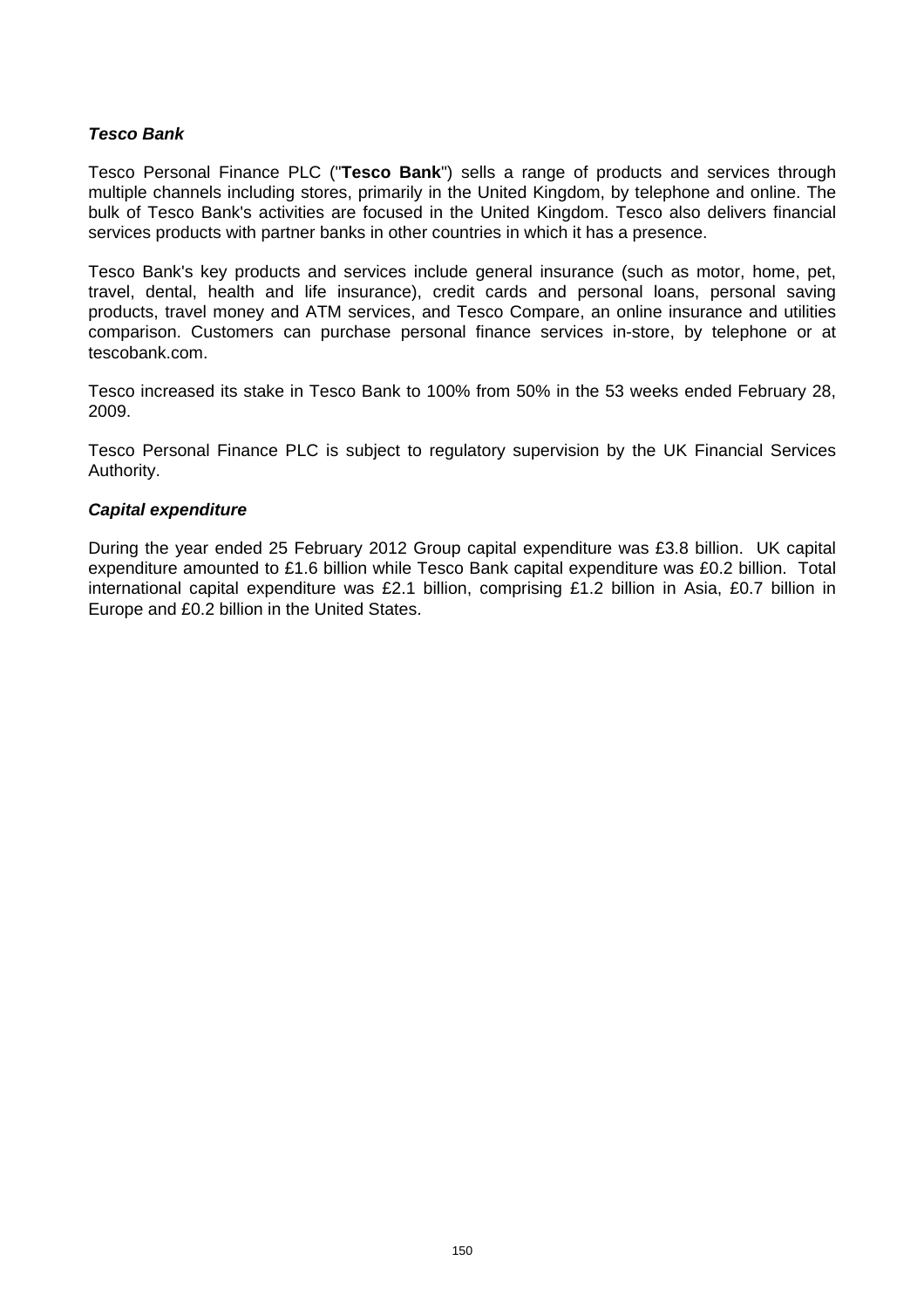## **TESCO TREASURY SERVICES PLC (THE ISSUER SWAP PROVIDER)**

#### *Introduction*

The Issuer Swap Provider is a public limited company registered in England and Wales with registered number 7656305 and was incorporated on 2nd June, 2011. It operates under the Companies Act 2006.

The registered office of the Issuer Swap Provider is Tesco House, Delamare Road, Cheshunt, Hertfordshire, EN8 9SL, United Kingdom and its telephone number is 01992 632222.

The authorised and issued share capital of the Issuer Swap Provider is £100,000,000.00 comprising 100,000,000 ordinary shares of £1 each, of which 99,999,999 are held by Tesco and 1 is held by Tesco Holdings Limited.

For the 39 weeks ended 25th February, 2012, the Issuer Swap Provider made no operating profit or loss and net assets were £100 million.

#### *Business Overview*

The Issuer Swap Provider is a finance vehicle for members of the Tesco Group. Tesco Treasury Services PLC was incorporated on 2nd June, 2011 with a certificate under Section 761 of the Companies Act 2006 entitling it to do business and exercise any borrowing powers.

The Issuer Swap Provider will not have any substantial liabilities other than general financing activities for members of the Tesco Group.

The Issuer Swap Provider is dependent on the Tesco Group to meet its cashflow requirements. The sole function of the Issuer Swap Provider's business is to raise funds for the purpose of onlending those funds to other members of the Tesco Group. The Issuer Swap Provider is reliant on payments made to it by other relevant members of the Tesco Group in respect of loans made to them by the Issuer Swap Provider, *inter alia*, to service the interest and principal repayments on the finance it raises.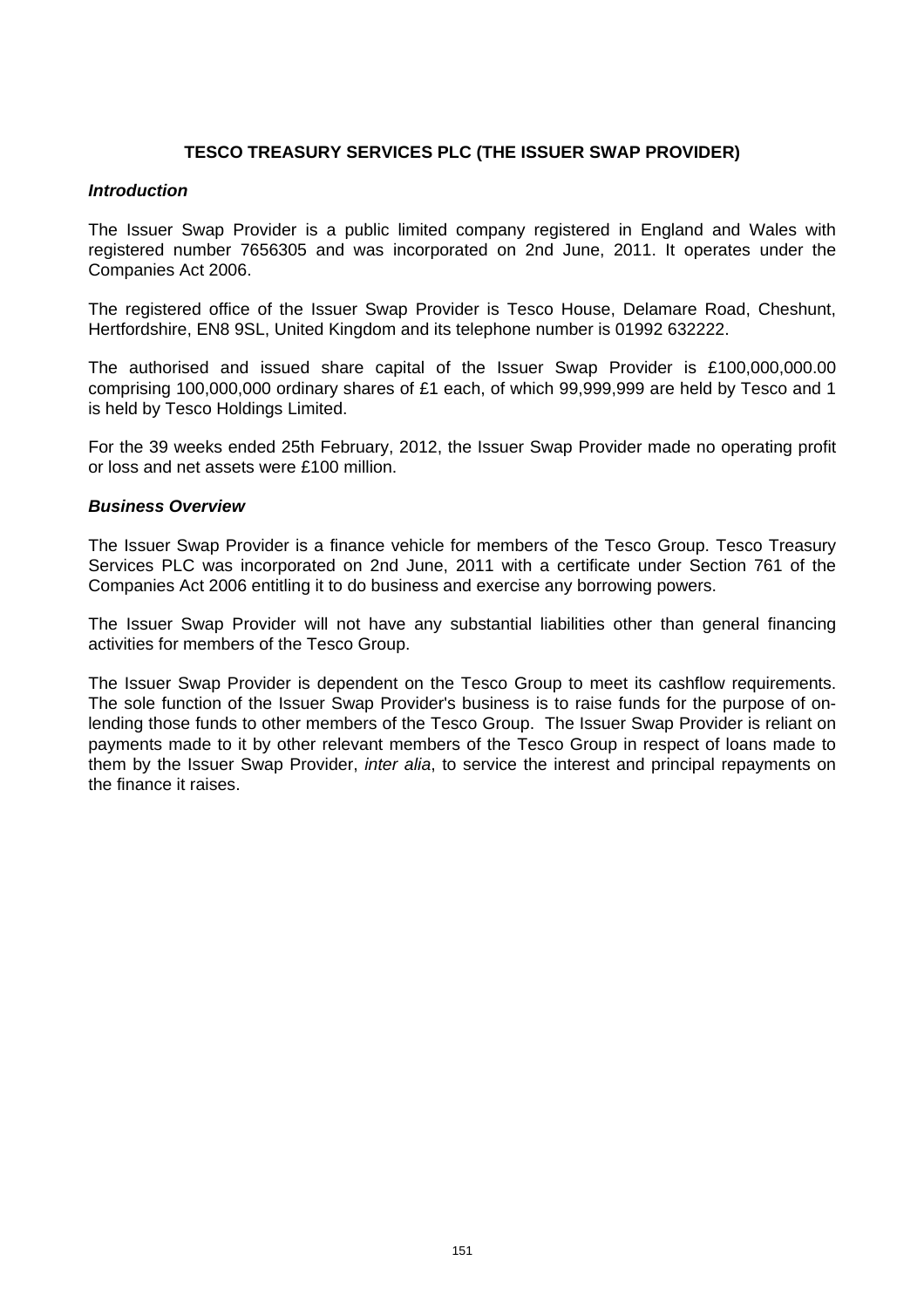## **LANGHAM HALL UK LLP (THE PARTNERSHIP OPERATOR)**

#### *General*

Langham Hall UK LLP (the "**Partnership Operator**") is a limited liability partnership established in England and Wales on 15 May 2006 with registration number OC319723. The registered office of the Partnership Operator is Aldwych House, 81 Aldwych, London WC2B 4HN.

## *Principal activity*

The Partnership Operator is authorised by the UK Financial Services Authority to establish, operate and wind-up unregulated collective investment schemes. Its principal activity in the transaction will be operating the Partnership.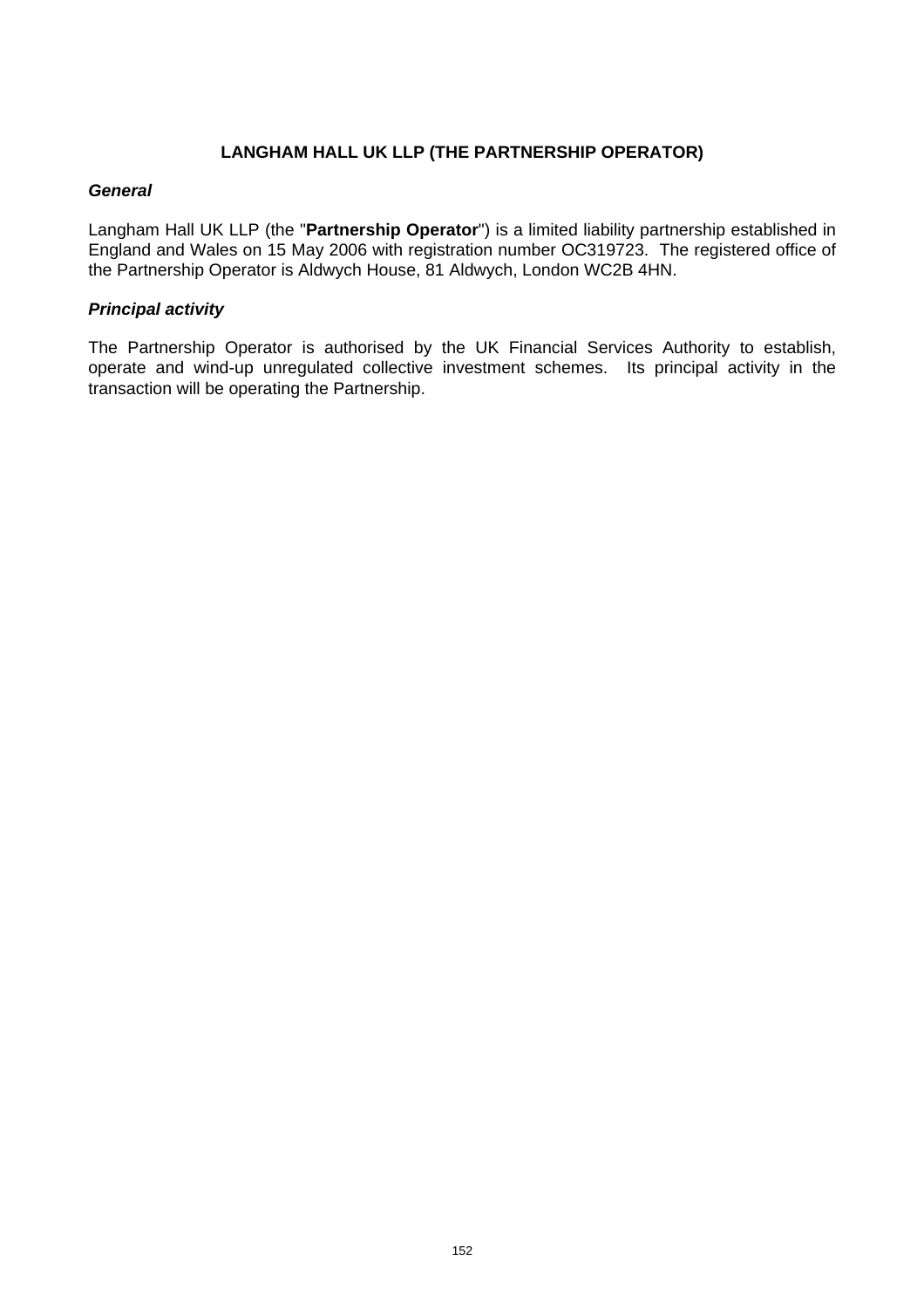## **STRUCTURED FINANCE MANAGEMENT LIMITED (THE ISSUER/ISSUER HOLDCO CORPORATE SERVICES PROVIDER)**

Structured Finance Management Limited (registered number 3853947), having a place of business at 35 Great St Helen's, London EC3A 6AP will be appointed on the Closing Date to provide corporate services to the Issuer and Issuer Holdco pursuant to the Issuer/Issuer Holdco Corporate Services Agreement.

Structured Finance Management Limited has served and is currently serving as corporate service provider for numerous securitisation transactions and programmes involving pools of mortgage loans.

The Issuer/Issuer Holdco Corporate Services Provider will be entitled to terminate its respective appointments under the Issuer/Issuer Holdco Corporate Services Agreement on 90 days' written notice to the Issuer or Issuer Holdco respectively, the Issuer Security Trustee and each other party to the Issuer/Issuer Holdco Corporate Services Agreement, provided that a substitute corporate services provider has been appointed on substantially the same terms as those set out in the Issuer/Issuer Holdco Corporate Services Agreement.

The Issuer Security Trustee can terminate the appointment of the Issuer/Issuer Holdco Corporate Services Provider on 90 days' written notice so long as a substitute corporate services provider has been appointed on substantially the same terms as those set out in the Issuer/Issuer Holdco Corporate Services Agreement.

In addition, the appointment of the Issuer/Issuer Holdco Corporate Services Provider may be terminated immediately upon notice in writing given by the Issuer Security Trustee, if the Issuer/Issuer Holdco Corporate Services Provider breaches its obligations under the terms of the Issuer/Issuer Holdco Corporate Services Agreement and/or certain insolvency related events occur in relation to the Issuer/Issuer Holdco Corporate Services Provider.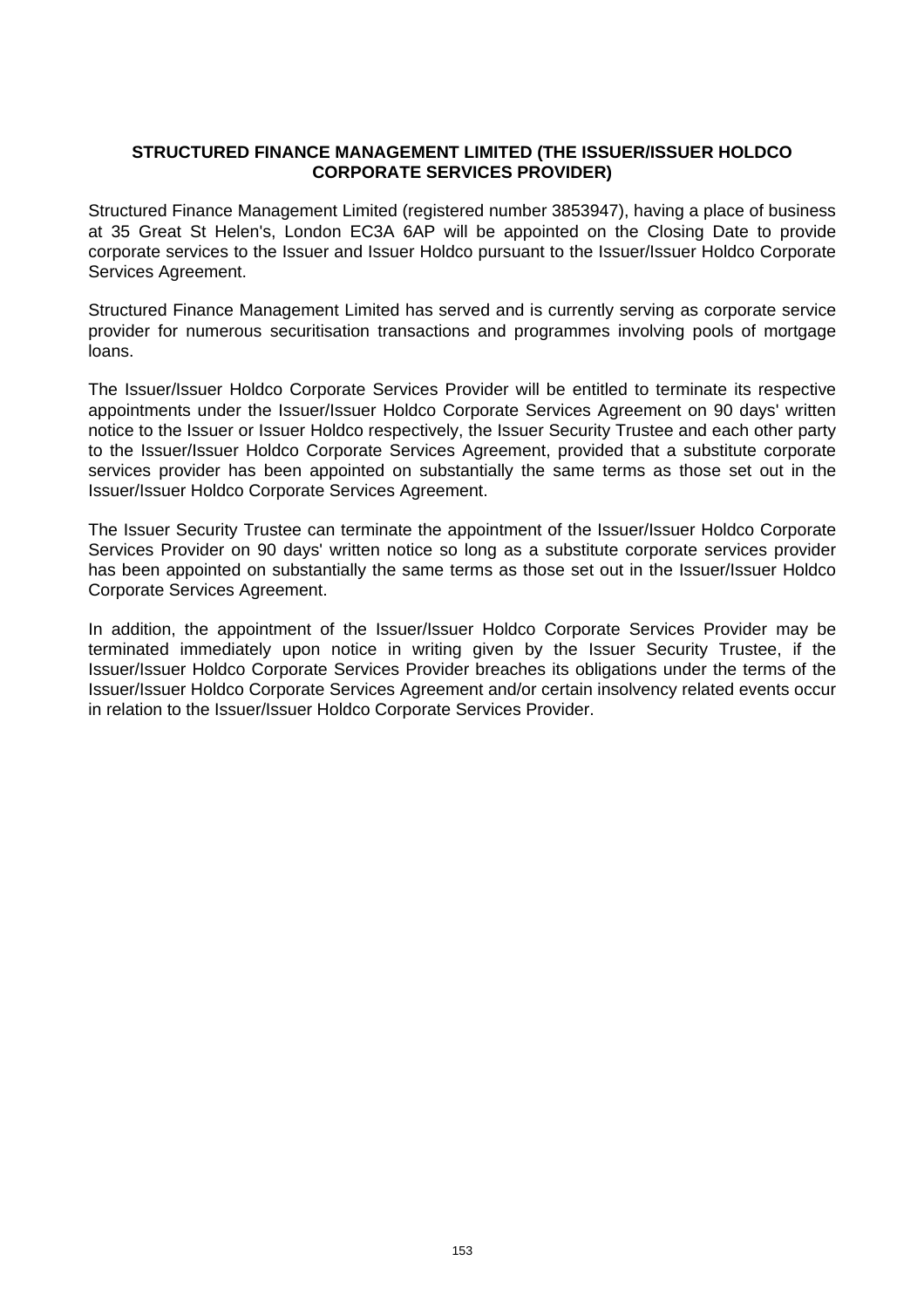## **VALUATION REPORT**

## **A Valuation Report**

**Tesco Dorney (GP) Limited on behalf of The Tesco Dorney Limited Partnership ("Partnership")** 

Tesco House, Delamare Road, Cheshunt, Hertfordshire, EN8 9SL

**Tesco Dorney (Nominee 1) Limited and Tesco Dorney (Nominee 2) Limited ("Nominees")** 

Tesco House, Delamare Road, Cheshunt, Hertfordshire, EN8 9SL

**Goldman Sachs International ("Lead Arranger")**  Peterborough Court, 133 Fleet Street, London EC4A 2BB

**Barclays Bank Plc ("Lead Arranger")**  5 The North Colonnade, London E14 4BB

**Tesco Property Finance 6 Plc ("Issuer")**  35 Great St Helens, London, EC3A 3AP

**PORTFOLIO of 4 SUPERSTORES and developments at GATESHEAD, SUNDERLAND and WEST BROMWICH. (as described in Section C ('PROPERTIES') THE TESCO DORNEY LIMITED PARTNERSHIP ('PARTNERSHIP')** 

**Report Date: 11 February 2013** 

**Valuation Date: 11 February 2013**

## **1 INSTRUCTIONS**

## **Appointment**

We are instructed to prepare this valuation of the Properties by the Partnership for inclusion in the Offering Circular (the "OC") to be published in connection with an issue of Bonds by the Issuer and the making of a secured loan by the Issuer to the Partnership (the "Transaction").

The Properties and interests valued are summarised in Section C. We confirm that we have sufficient knowledge, skills and understanding to undertake the valuation competently.

The valuation has been carried out in accordance with instructions confirmed in our letter dated 10 November 2012.

Our Terms and Conditions of Appointment (March 2012) ('Terms and Conditions') have been forwarded to you with our letter confirming instructions. Clauses 10 and 11 of our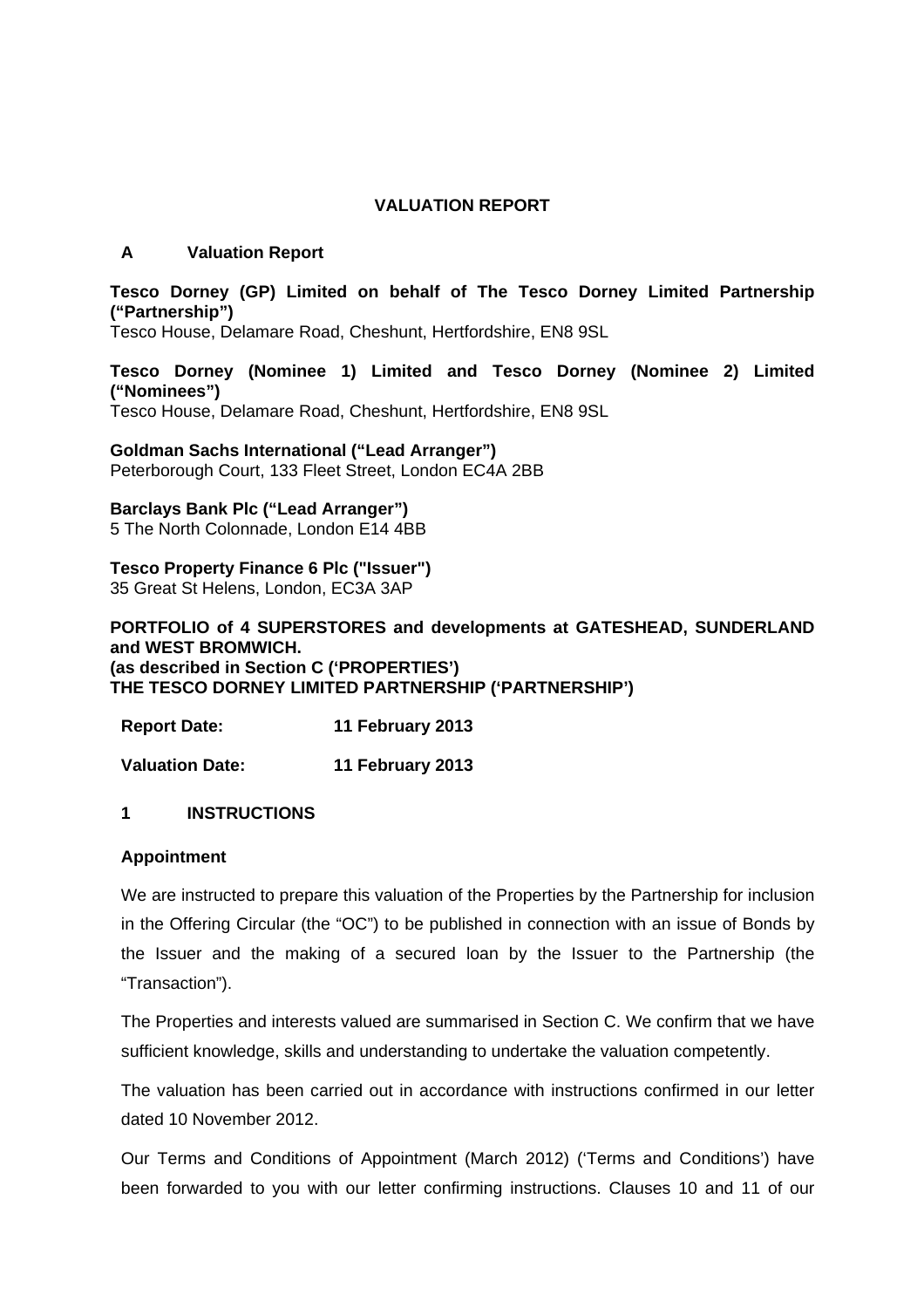

Terms and Conditions respectively set out the limit of our liability to you and our quality control procedures.

However, with regard to clauses 6 and 10.12 we agree that the indemnity owed to us, as stipulated in these clauses, will not be applicable. Further, Clause 10.11 of our Principal Terms and Conditions shall be replaced by the following:

"Where you provide a copy of and/or permit another party or parties to rely upon our valuation report (in accordance with clause 10.10 above), you agree to direct that party or parties to enter a separate reliance letter between any such party and ourselves as if it/they had been party to the original letter of instruction between us."

Other than those parties to whom this report is addressed (or any person to whom we have issued a reliance letter and who has accepted the terms contained therein), any third party seeking to rely on this report shall only be entitled to do so for the purposes of determining whether or not to invest in the initial public offering of securities of the Issuer.

To the fullest extent permitted by the law (including any mandatory responsibility arising from the listing rules of any stock exchange) we do not assume any responsibility to and we hereby exclude all liability arising from use of and/or reliance on this report by any person or persons for the purposes of determining whether or not to invest in the securities of the Issuer other than those parties to whom this report is addressed and to whom we have issued a reliance letter.

# **2 BACKGROUND TO THE VALUATION**

The portfolio comprises a group sale and leaseback of 4 Tesco Superstores or Tesco Extra Stores, and 3 developments including Tesco Extra Stores at Gateshead, Sunderland and West Bromwich, (together the "Properties") which are owned in a joint venture partnership known as The Tesco Dorney Limited Partnership.

The Properties are generally held by the Partnership (or will be held by the Partnership in the case of West Bromwich, the commercial accommodation at Gateshead and the University Accommodation at Gateshead) on leases for terms of 999 years for the properties at Alfreton, Diss, Ebbw Vale and Maldon, 248 years for the commercial accommodation at Gateshead, 247 years for the University Accommodation at Gateshead, 861 years for Sunderland and 149 years at West Bromwich; unless otherwise specified in the property schedules, at fixed rents of £2 per annum. The Partnership has the option to purchase the reversionary freehold or head lease for £2 at any time after the 50th year on 3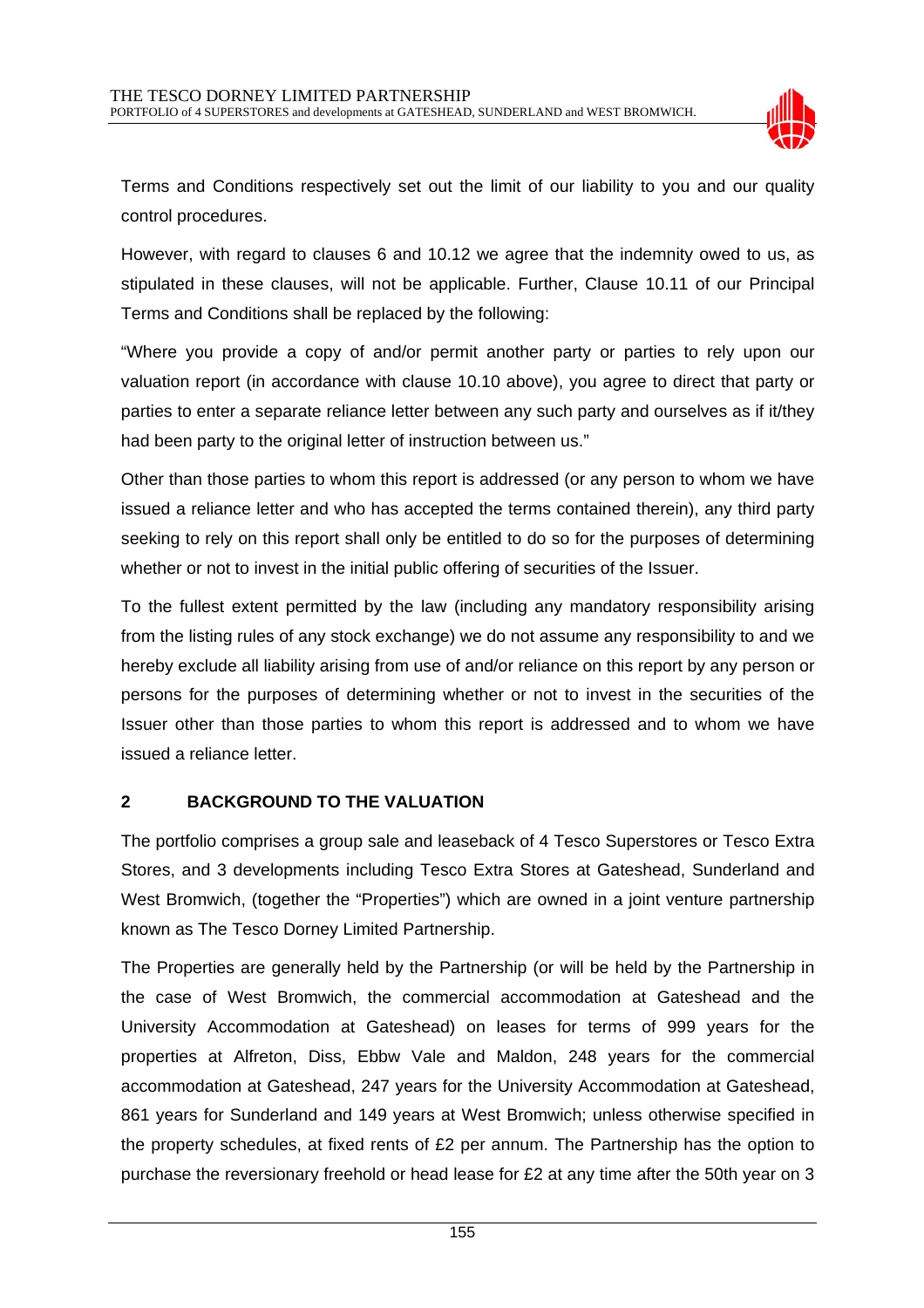

months notice. Any rent due under a head lease (a Superior Lease as defined in the OC) held by Tesco is payable directly to the freeholder by Tesco under the Occupational Leases (as defined in the OC).

The Properties are subject to leases to Tesco Property Nominees (No. 5) Limited and Tesco Property Nominees (No. 6) Limited who hold the properties on trust for Tesco Stores Limited, Tesco Stores Limited or Tesco Gateshead Property Limited (together the "Tesco Occupational Tenants"). The occupational leases are or will be for terms of approximately 30 years. The leases are non-assignable during this term.

The principal rent of each Tesco Store at each property is subject to an annual index linked rent review, the first on 25 December 2013 linked to the Retail Prices Index. The reviews are subject to a minimum annual increase of 0% and a maximum of 5% regardless of actual RPI rises. The rent on the non-foodstore elements are subject to fixed increases applied every 5 years.

The tenant has an option to take 3 further leases of the Properties. The subsequent further leases will each be for 10 years. The first renewal will be at market rent and subsequent renewals at the passing rent from the preceding year. The principal rent on the Tesco foodstore is subject to an annual index linked rent review, linked to the Retail Prices Index subject to a minimum annual increase of 0% and a maximum of 4%. In the case of the mixed use developments Tesco has an option to take 3 further leases of either the entire property or just the foodstore premises. The rent on the non foodstore elements is subject to fixed increases, applied every 5 years.

We understand our valuation is required for inclusion in the OC to be published in connection with an issue of Bonds by the Issuer and in respect of a secured loan by the Issuer to the Partnership.

The occupational leases to the Tesco Occupational Tenants include a tenant's option to terminate (or surrender in the case of the Properties at Gateshead, Sunderland and West Bromwich) at the end of the  $10<sup>th</sup>$  year of the term subject to conditions being satisfied, the principal one being that the landlord must be the Nominees holding on trust for the Partnership and the Partnership must be wholly owned by Tesco Plc or a group company of Tesco Plc. In addition the operation of the break or surrender is dependent on the Issuer Secured Obligations, as defined in the OC, (i.e. including all of the outstanding bonds issued by the Issuer) having been unconditionally and irrevocably paid or repaid and discharged in full.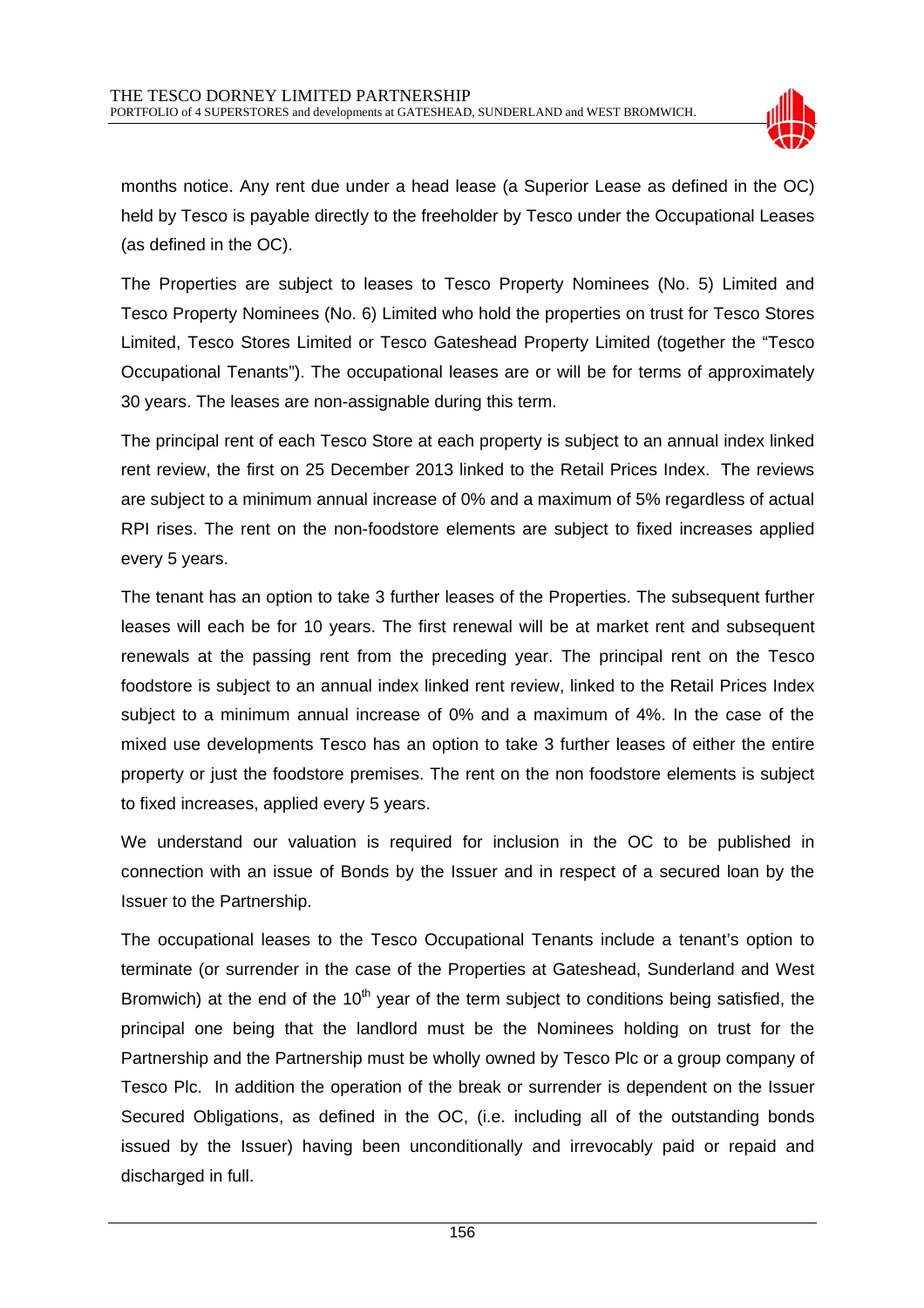

## **Bases of Valuation**

The valuation and report has been prepared in accordance with the relevant provisions of the UKLA Listing Rules issued by the FSA and in accordance with the RICS Valuation - Professional Standards 2012 (the "Red Book") by a valuer acting as an Independent Valuer, as defined within the Red Book. We confirm that the valuer conforms to the stipulated requirements.

We have provided our opinion of Market Rent and Market Value for the Properties in accordance with the following definitions:

## **Market Value**

As instructed, and in accordance with the requirements of the Red Book, we have prepared a valuation of the long leasehold interests held in the Properties in their existing state on the basis of Market Value, defined in the Red Book as:

"The estimated amount for which a property should exchange on the date of valuation between a willing buyer and a willing seller in an arm's-length transaction after proper marketing wherein the parties had each acted knowledgeably, prudently and without compulsion."

## Market Rent

Our opinion of Market Rent has been given in accordance with the provisions of the Red Book, defined therein as:

"The estimated amount for which a property, or space within a property, should lease (let) on the date of valuation between a willing lessor and willing lessee on appropriate lease terms in an arm's length transaction after proper marketing wherein the parties had acted knowledgeably, prudently and without compulsion".

# **3 ASSUMPTIONS, DEPARTURES AND RESERVATIONS**

We have prepared our valuation on the basis of the assumptions detailed within our Terms and Conditions of Appointment.

Your instructions have required us to make Special Assumptions in respect of the valuations assuming vacant possession as further described in the Valuation summary schedule in Section B and as recited when providing our opinion of value on the various bases specified.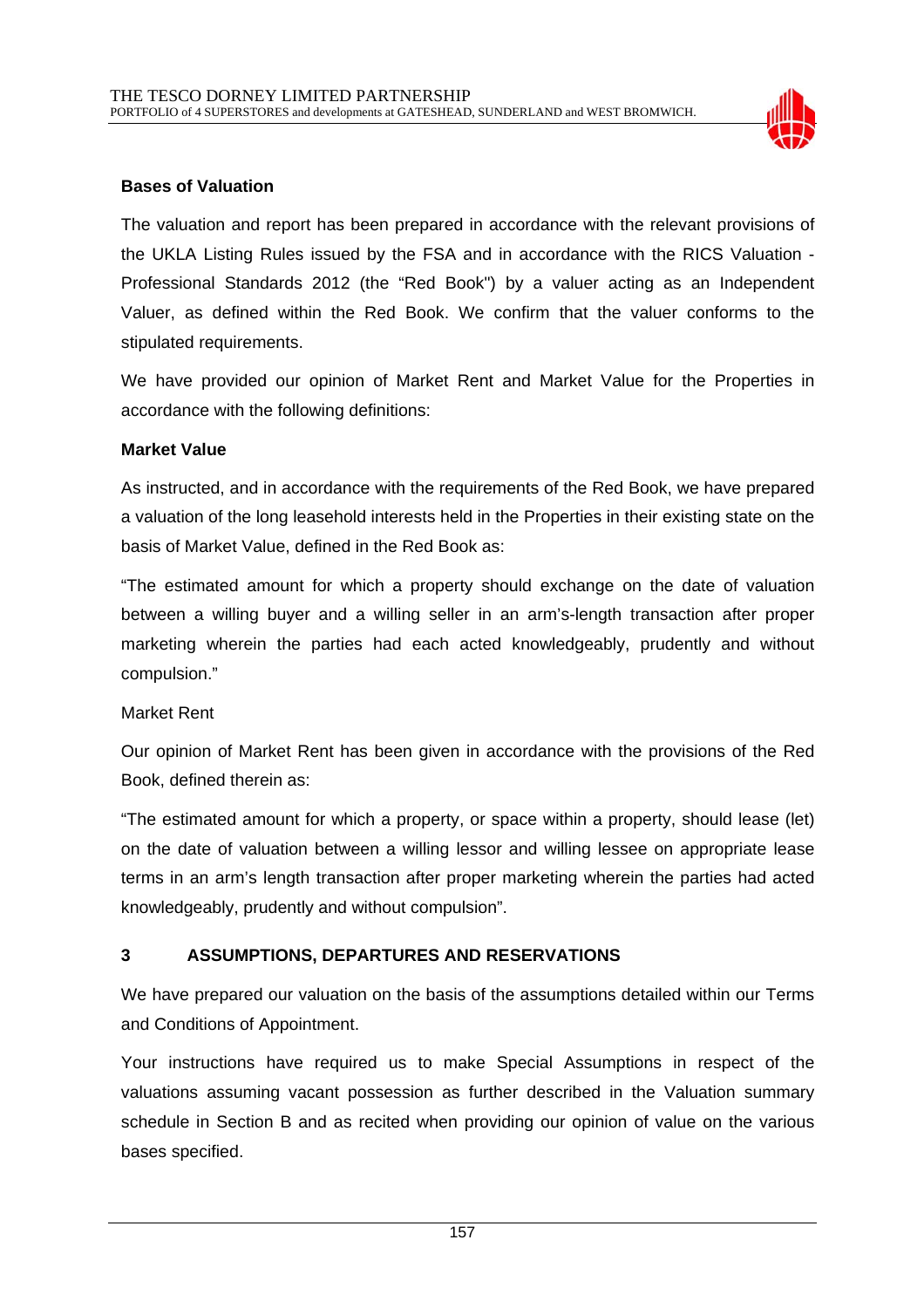

The Glossary within the Red Book defines a Special Assumption as an assumption that either:

- requires the valuation to be based on facts that differ materially from those that exist at the date of valuation; or
- is one that a prospective purchaser (excluding a purchaser with a special interest) could not reasonably be expected to make at the date of valuation, having regard to prevailing market circumstances.

You should note that if the Special Assumptions above were not adopted there could be a material difference in value.

We have made no Departures from the Red Book. Our valuation is made without any reservations or special instructions.

# **4 INSPECTIONS**

The Properties were inspected during October 2012.

We have not measured the Properties and as instructed have relied on the floor areas supplied by G L Hearn who were instructed by the Partnership to reference the existing stores. We have relied on the floor areas provided by the developers, Spenhill, in respect of the developments which are all in the course of construction.

We have assumed that these have been calculated in accordance with The Code of Measuring Practice (Sixth Edition) prepared by the Royal Institution of Chartered Surveyors. Should these areas prove to be incorrect or incomplete then the accuracy of our valuation may be affected.

# **5 SOURCES OF INFORMATION**

We have based our valuation on our inspection of the Properties and the information which either the Partnership or its advisors have supplied to us or which we have obtained from our enquiries. We have relied on this being correct and complete and on there being no undisclosed matters which would affect our valuation. We have not had access to Title Deeds or Leases but have reviewed the draft form of occupational and overriding leases to be granted to Tesco.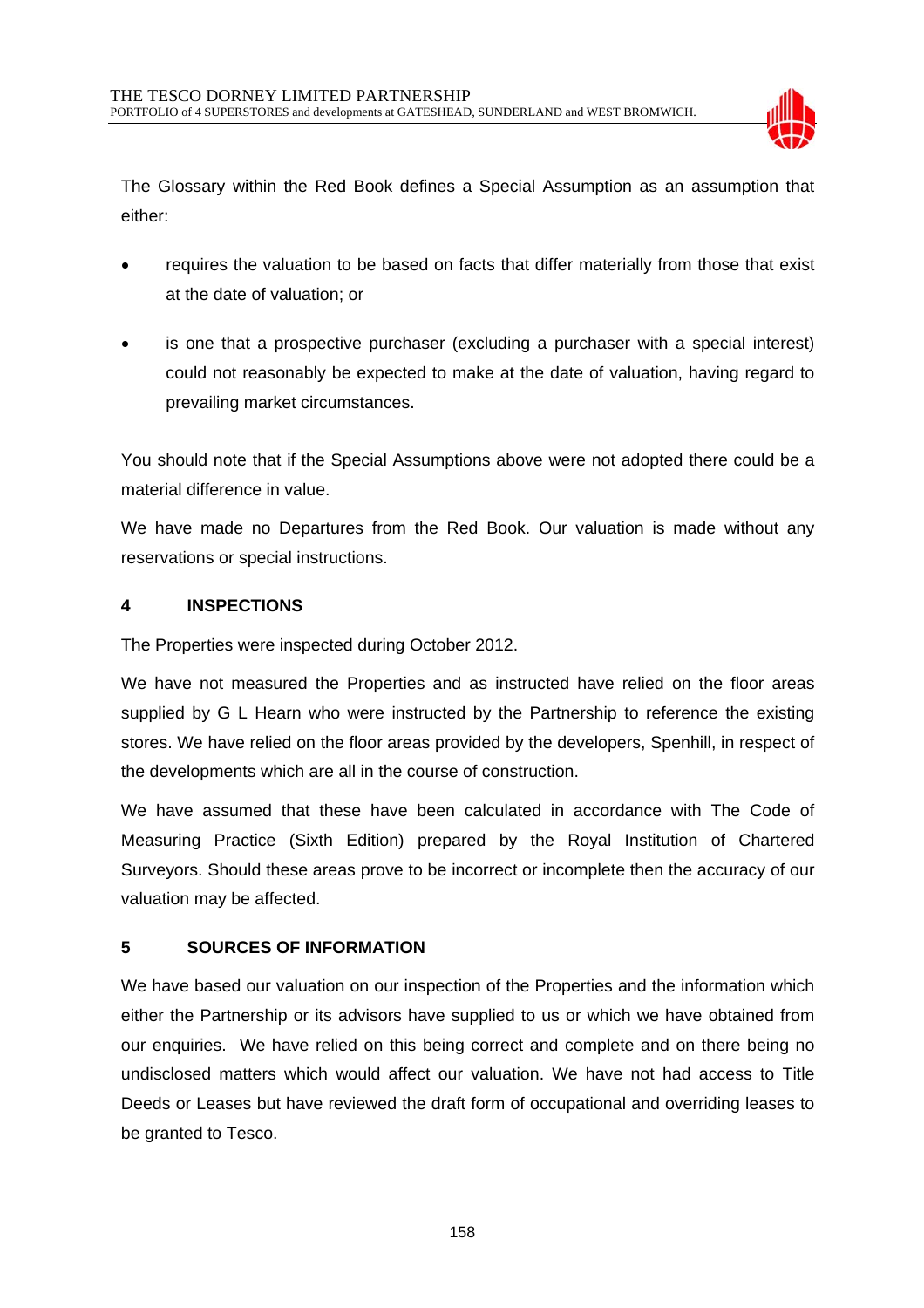

We set out in Section D a summary of information regarding tenure, tenancies, planning consents, structural surveys, environmental reports, plans, floor areas etc supplied to us and taken into account in preparing this valuation.

# **6 GENERAL COMMENT**

A valuation is a prediction of price, not a guarantee. By necessity it requires the valuer to make subjective judgements that, even if logical and appropriate, may differ from those made by a purchaser, or another valuer. Historically it has been considered that valuers may properly conclude within a range of possible values.

Our opinion of value is based on an analysis of recent market transactions, supported by market knowledge derived from our agency experience.

We strongly recommend that you keep the valuation of the Properties under review.

Property values can change substantially, even over short periods of time, and so our opinion of value could differ significantly if the date of valuation was to change. If you wish to rely on our valuation as being valid on any other date you should consult us first.

We also recommend that no disposal of the Properties should be undertaken without proper exposure to the market.

# General Provisions

Our opinion of Market Value has been provided having allowed for purchaser's costs at 5.8% of the consideration.

The purpose of the valuation does not alter the approach to the valuation.

We have not been instructed to value the benefit or detriment of any contractual arrangements or the benefit in any options held in respect of any of the Properties.

You should not rely on this report unless any reference to tenure, tenancies and legal title has been verified as correct by your legal advisers.

# **7 VALUATION**

We set out the Market Rent and Market Value ascribed to each property in Section B of this report. We have included details of the Properties in Section C.

We have reported below the aggregated figures of the individual values for each property in the portfolio. If the portfolio was to be sold as a single lot or in groups of properties, the total value could differ significantly.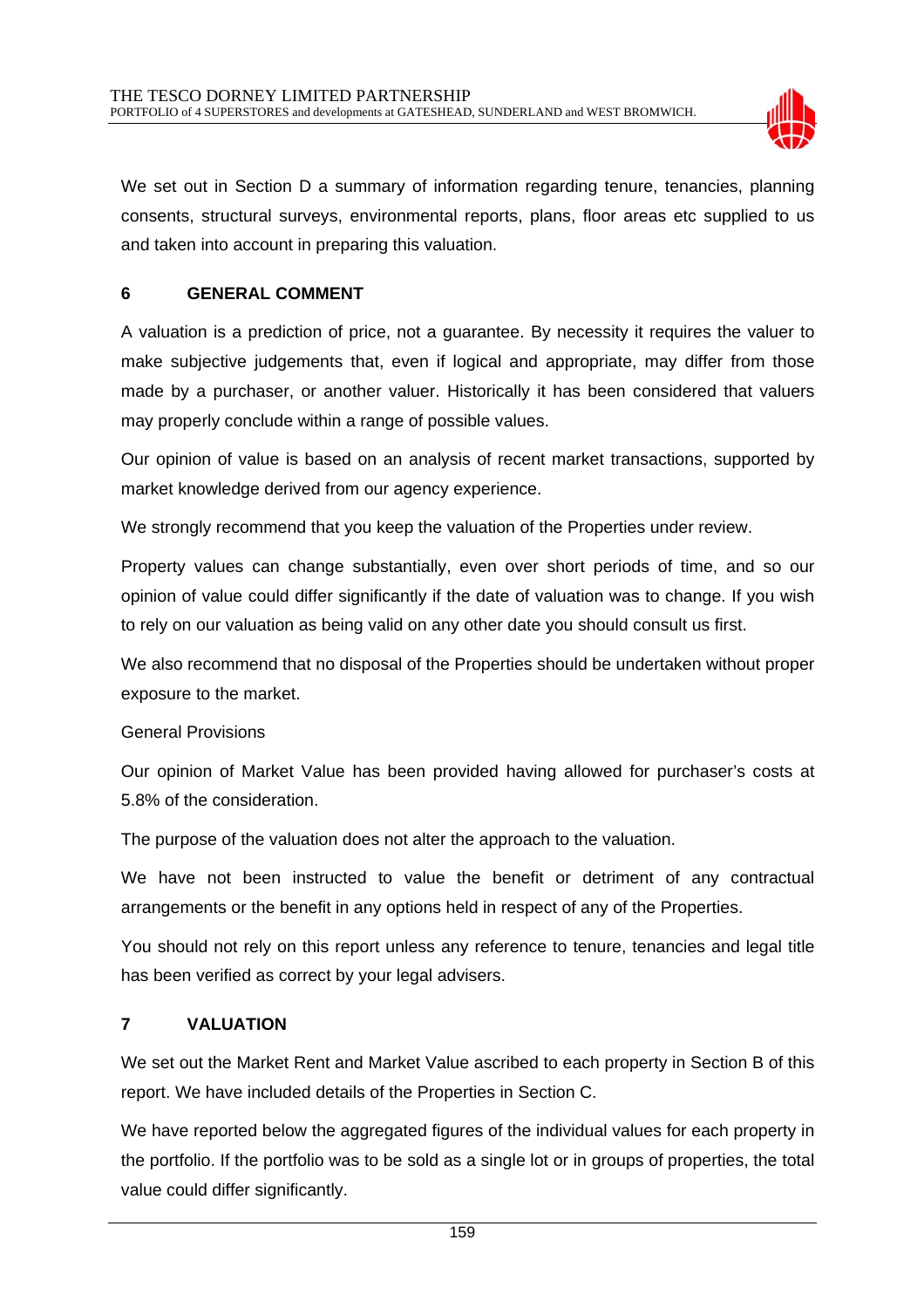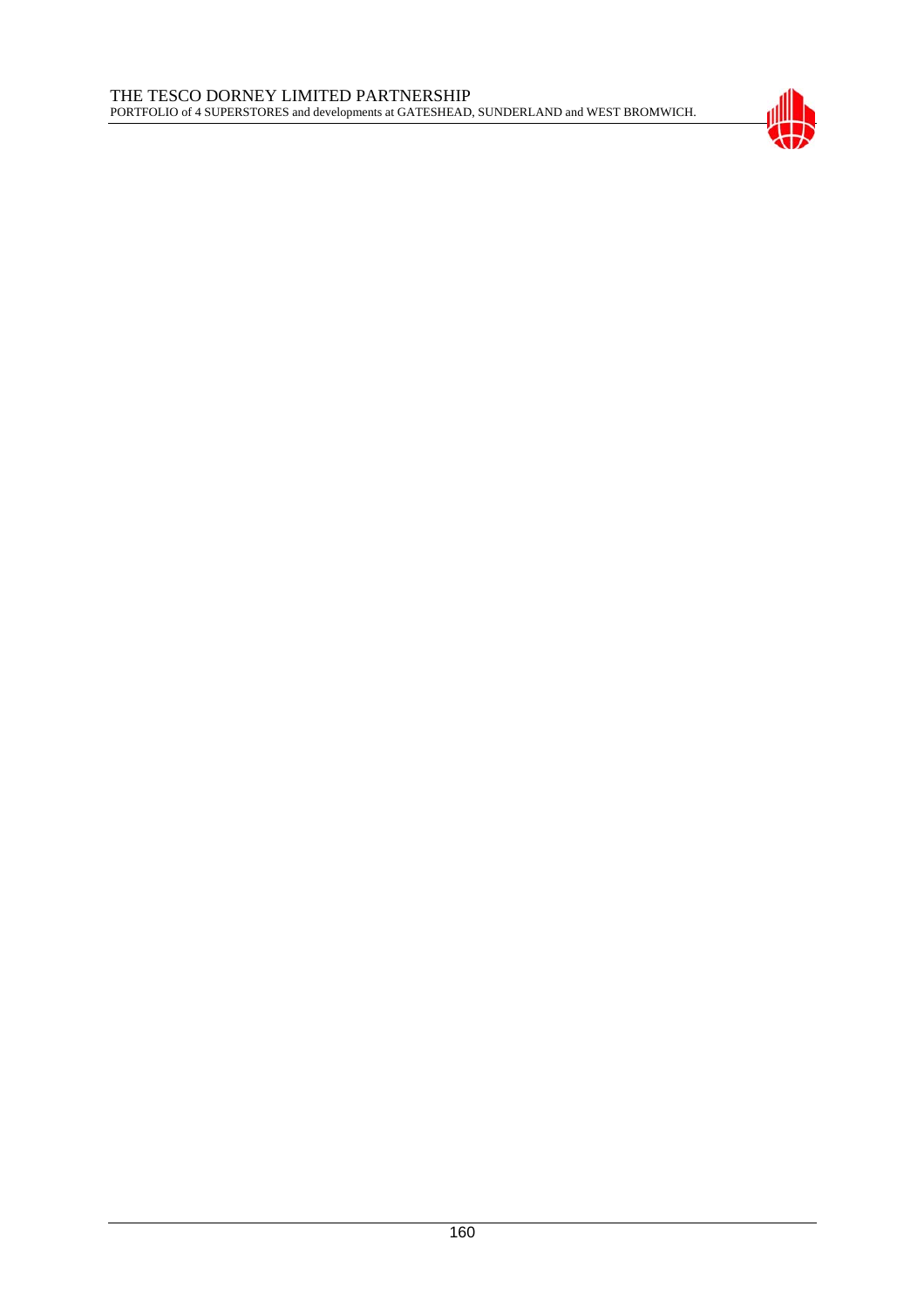

## **Market Rent**

Subject to the foregoing, and based on values current as at the valuation date, we are of the opinion that the Market Rent of the Properties, as described in Section C, is the total sum of:

## **£28,247,046**

# **(Twenty Eight Million, Two Hundred and Forty Seven Thousand and Forty Six Pounds)**

# **Market Value assuming the Occupational Leases have been granted**

As instructed, we have valued on the Special Assumption the leases to Tesco set out in the property details have been completed.

Our opinion of the market value of the long leasehold interests in the Properties, as described in Section C, is the total sum of:

## **£454,970,000**

**(Four Hundred and Fifty Four Million, Nine Hundred and Seventy Thousand Pounds)** 

# **Market Value assuming full vacant possession**

As instructed, we have valued on the special assumption the Properties, as described in Section C, are available with full vacant possession.

Our opinion of the Market Value of the long leasehold interests in the Properties is the total sum of:

## **£353,400,000**

**(Three Hundred and Fifty Three Million, Four Hundred Thousand Pounds)** 

# **8 VALUATION FOR A REGULATED PURPOSE**

This valuation is classified by the Red Book as a Regulated Purpose Valuation and we are therefore required to disclose the following information.

The valuation was prepared by Mr D V Tittle FRICS and reviewed by Mr R N H Dodson FRICS. The signatories to this report have not previously been signatory to valuations of the Properties addressed to you for the same purpose.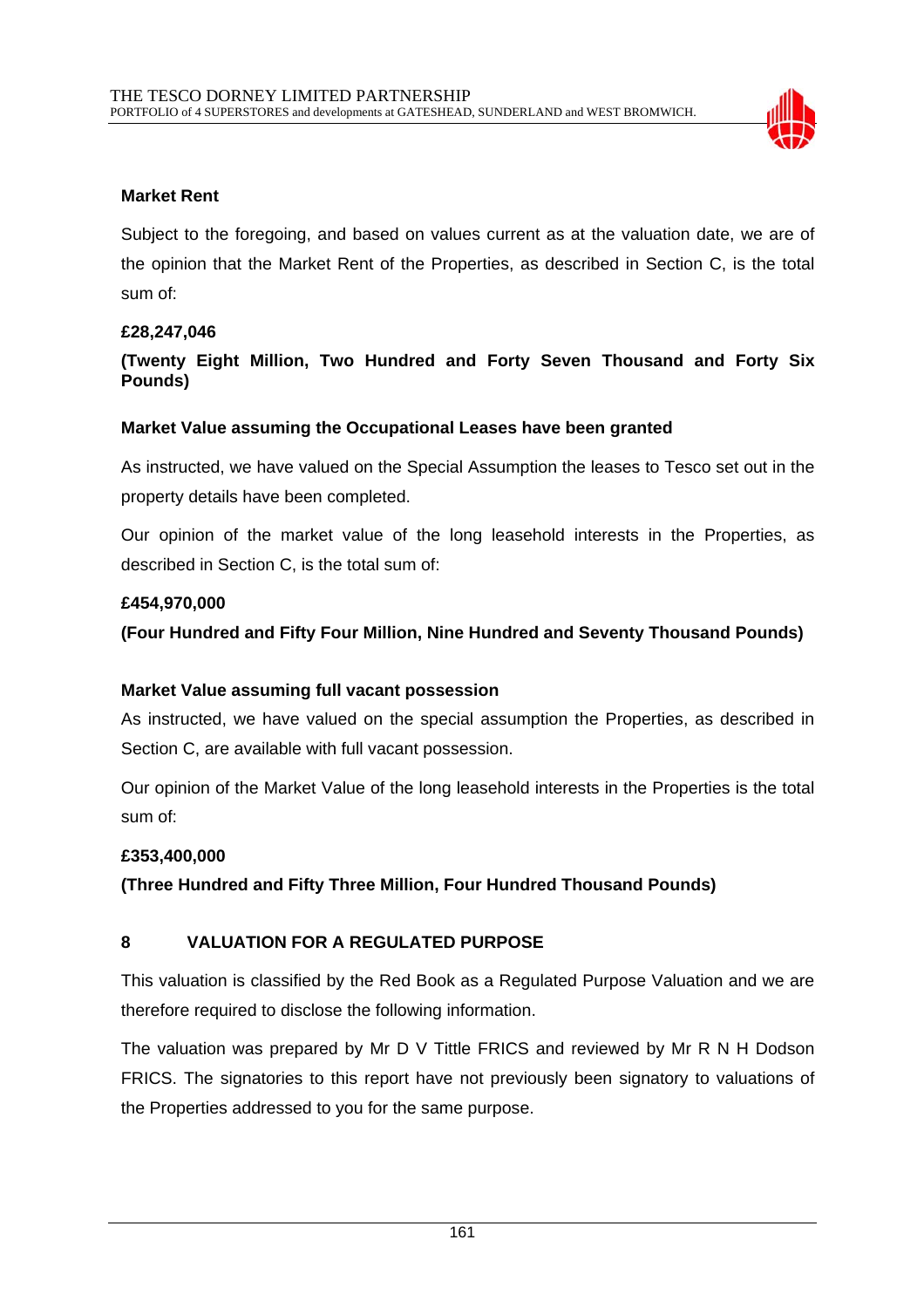

Cushman & Wakefield LLP has no other material relationship with you. In our most recent financial year, Cushman & Wakefield LLP received less than 5% of its total fee income from you.

# **9 CONFIDENTIALITY**

Our valuation is confidential to you, for your sole use and for the specific purpose stated. We will not accept responsibility to any third party in respect of its contents.

# **10 DISCLOSURE AND PUBLICATION**

This report or any part of it may not be modified, altered (including altering the context in which the report is displayed) or reproduced without the written consent of Cushman and Wakefield LLP (having first been obtained) and any person who contravenes this provision shall be responsible for all of the consequences of the same including indemnifying Cushman and Wakefield LLP for all of the consequences of the contravention. Cushman & Wakefield LLP accepts no liability for any use of the Report which is in contravention of this section.

Notwithstanding the foregoing this Valuation Report may be disclosed on a non-reliance basis to professional advisers of the addressees, to the rating agencies and any other party connected with the transaction.

Signed for and on behalf of Cushman & Wakefield LLP

**Rupert Dodson FRICS**  Partner +44 (0)20 7152 5042 rupert.dodson@eur.cushwake.com **David Tittle FRICS**  Partner +44 (0)20 7152 5154 david.tittle@eur.cushwake.com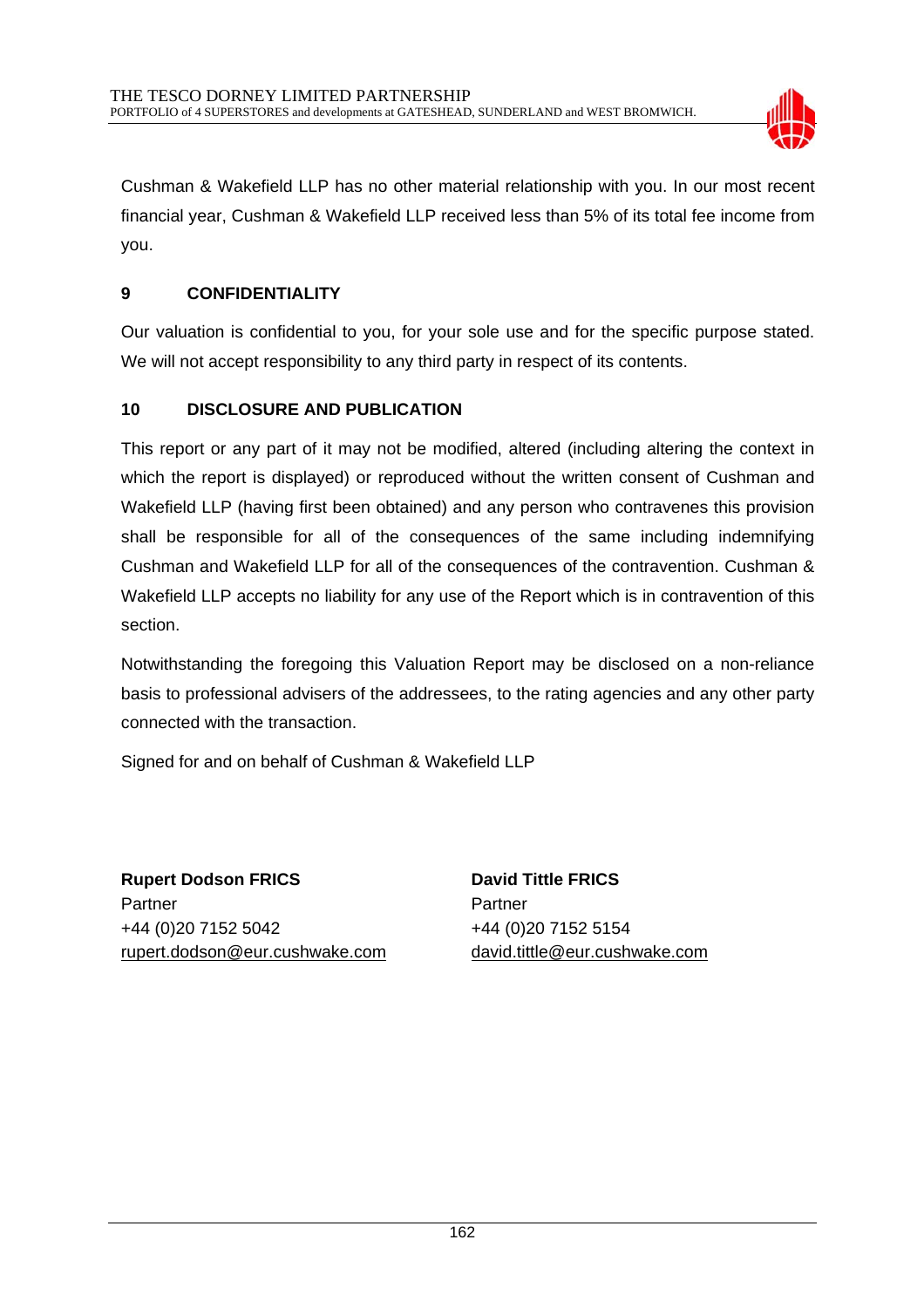

# **B SCHEDULE OF VALUES**

| <b>TESCO - GOLD 6 DORNEY PORTFOLIO</b>        |                      |                    |                      |                     |  |  |  |  |
|-----------------------------------------------|----------------------|--------------------|----------------------|---------------------|--|--|--|--|
| <b>LOCATION (Town/City)</b>                   | <b>Rental Income</b> | <b>Market Rent</b> | <b>Market Value</b>  | <b>Market Value</b> |  |  |  |  |
|                                               |                      |                    | $Costs$ $@$<br>5.80% | <b>VP</b>           |  |  |  |  |
|                                               |                      |                    |                      |                     |  |  |  |  |
| <b>Existing Stores</b>                        |                      |                    |                      |                     |  |  |  |  |
| <b>ALFRETON</b>                               | £1,933,874           | £1,933,874         | £38,300,000          | £29,720,000         |  |  |  |  |
| <b>DISS</b>                                   | £1,108,895           | £1,108,895         | £21,790,000          | £16,640,000         |  |  |  |  |
| <b>EBBW VALE</b>                              | £1,275,245           | £1,275,245         | £24,650,000          | £18,980,000         |  |  |  |  |
| <b>MALDON EXTRA</b>                           | £2,678,646           | £2,678,646         | £53,500,000          | £41,510,000         |  |  |  |  |
| <b>Mixed Use Retail Developments</b>          |                      |                    |                      |                     |  |  |  |  |
| <b>GATESHEAD</b>                              | $£0*$                | £8,276,655         | £114,730,000         | £89,240,000         |  |  |  |  |
| <b>SUNDERLAND</b>                             | £137,500 *           | £3,943,371         | £69,240,000          | £54,930,000         |  |  |  |  |
| <b>WEST BROMWICH</b>                          | $£0*$                | £9,030,360         | £132,760,000         | £102,380,000        |  |  |  |  |
| * see property schedules for completion dates |                      |                    |                      |                     |  |  |  |  |
| <b>TOTALS</b>                                 | £7,134,160           | £28,247,046        | £454,970,000         | £353,400,000        |  |  |  |  |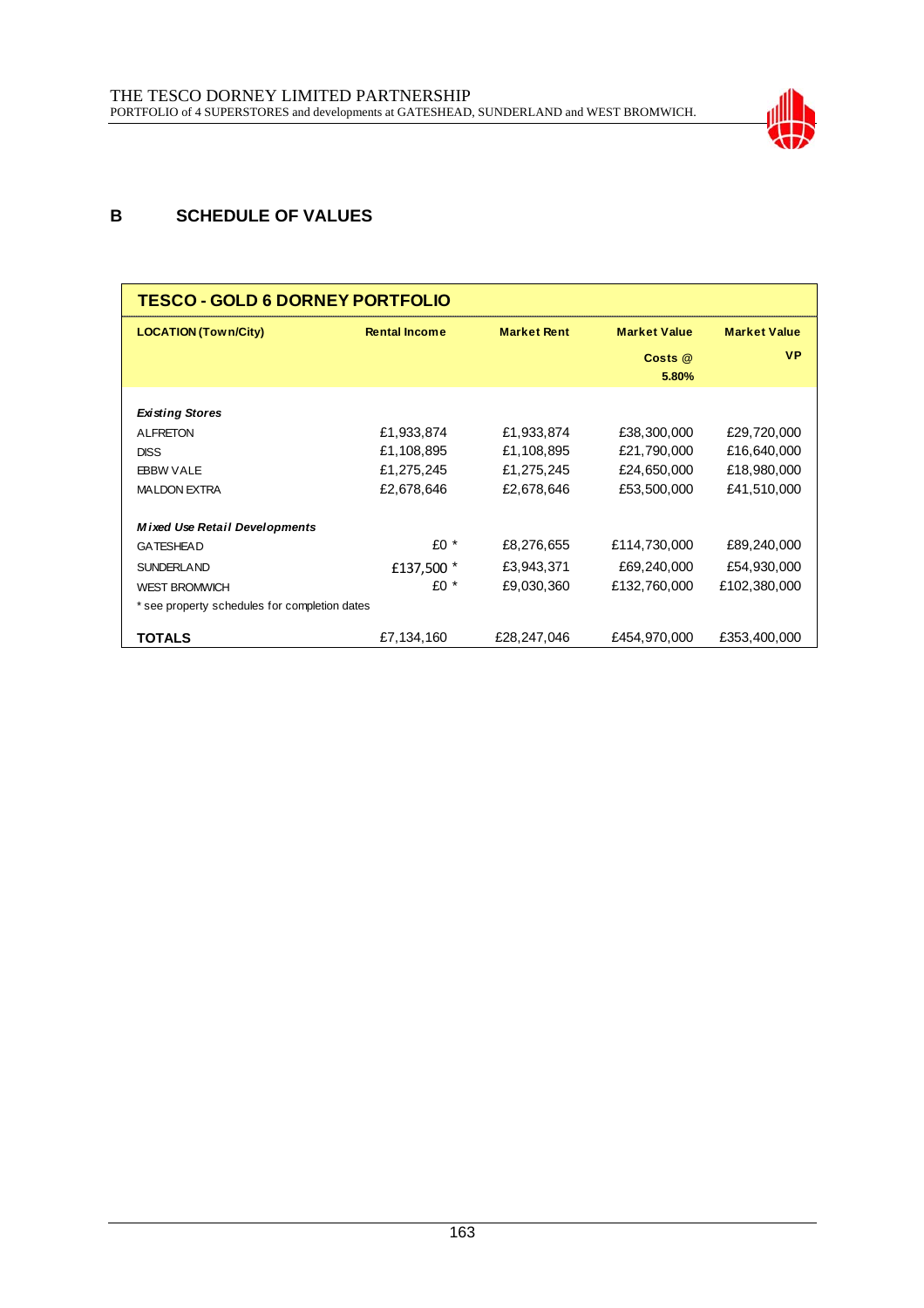

# **C PROPERTY SCHEDULE**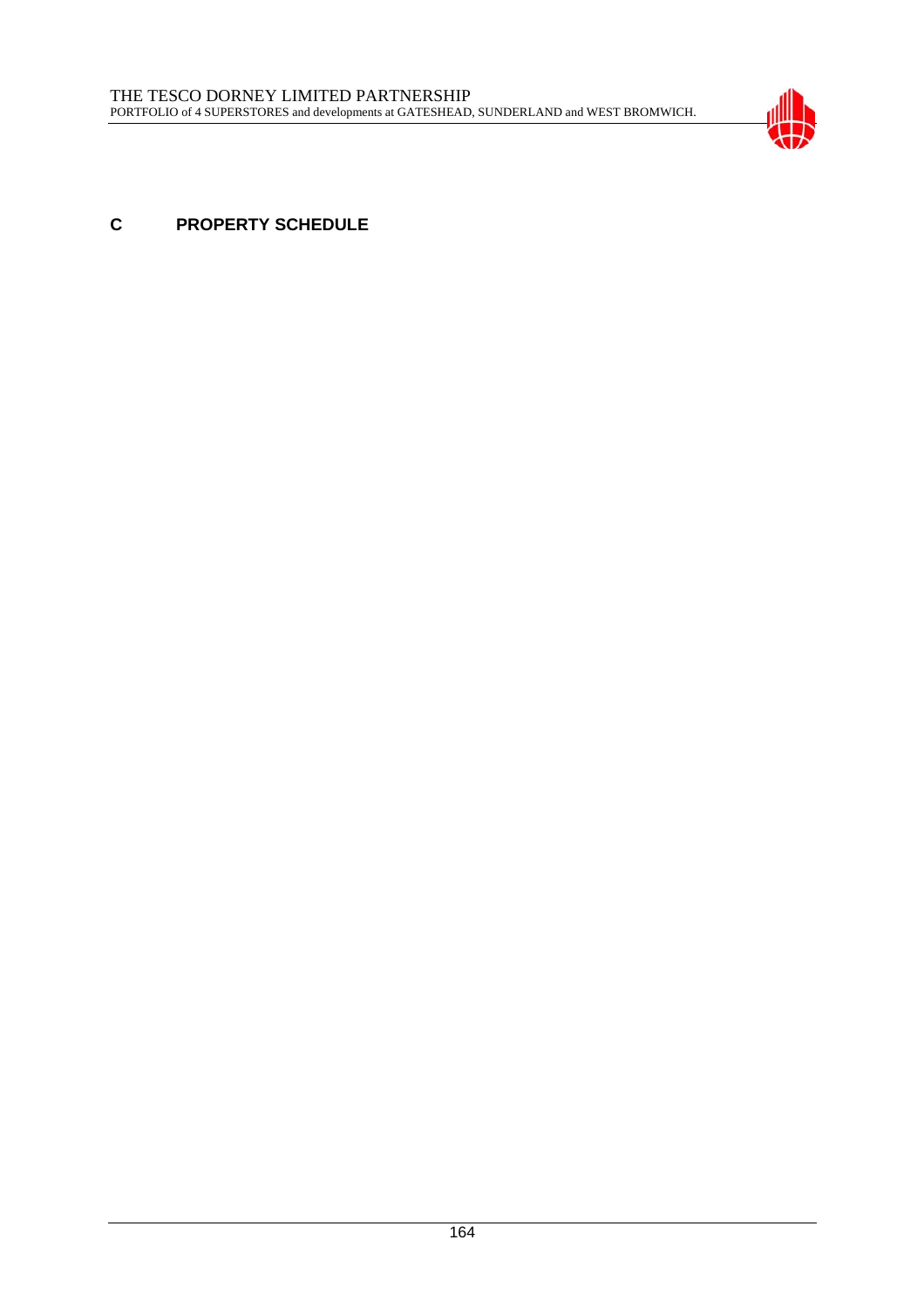

|                                                                                                             |                                                                                                                                                                                                                                                                                                                                                                                                                                                                |                                                                                                                                                                                                                                                                                                                                                                                                                                                                                                                                                                                                                                                                                                                                                                                                                                                              |                                 |                       | WZ                                     |
|-------------------------------------------------------------------------------------------------------------|----------------------------------------------------------------------------------------------------------------------------------------------------------------------------------------------------------------------------------------------------------------------------------------------------------------------------------------------------------------------------------------------------------------------------------------------------------------|--------------------------------------------------------------------------------------------------------------------------------------------------------------------------------------------------------------------------------------------------------------------------------------------------------------------------------------------------------------------------------------------------------------------------------------------------------------------------------------------------------------------------------------------------------------------------------------------------------------------------------------------------------------------------------------------------------------------------------------------------------------------------------------------------------------------------------------------------------------|---------------------------------|-----------------------|----------------------------------------|
| <b>Property</b>                                                                                             | Description, Age and<br><b>Tenure</b>                                                                                                                                                                                                                                                                                                                                                                                                                          | <b>Tenancy</b>                                                                                                                                                                                                                                                                                                                                                                                                                                                                                                                                                                                                                                                                                                                                                                                                                                               | <b>Current</b><br><b>Income</b> | <b>Market</b><br>Rent | <b>Market Value</b><br>costs @<br>5.8% |
|                                                                                                             |                                                                                                                                                                                                                                                                                                                                                                                                                                                                |                                                                                                                                                                                                                                                                                                                                                                                                                                                                                                                                                                                                                                                                                                                                                                                                                                                              | £ per<br>annum                  | £ per<br>annum        | £                                      |
| Tesco<br>Extra<br>Superstore,<br>Hall<br><b>Street</b><br><b>ALFRETON</b><br>Derbyshire,<br><b>DE55 7BS</b> | Town centre foodstore with a<br>gross internal floor area of<br>8,305.6 m <sup>2</sup> (89,401 ft <sup>2</sup> )<br>including 190.82 m <sup>2</sup> (2,054<br>under<br>sided<br>ft <sup>2</sup> )<br>open<br>canopies. There are 429<br>parking spaces.<br>Site area approx.<br>2.41<br>hectares (5.96 acres).<br><b>Built in 2004.</b><br>Leasehold: 999 years from<br>closing of the transaction at<br>a rent of £2 per annum, fixed<br>throughout the term. | Entirely sublet to Tesco Property<br>Nominees (No. 5) Limited and Tesco<br>Property Nominees (No. 6) Limited,<br>guaranteed by Tesco Plc on a full<br>repairing and insuring basis for a term<br>of 30 years expiring 11 February 2043.<br>The tenant has a break option<br>exercisable 13 February 2023 subject<br>to specified conditions including the<br>Nominees still being the landlord.<br>The principal rent is subject to an<br>annual index linked rent review, the first<br>on 25 December 2013 linked to the<br>Retail Prices Index. The review is<br>subject to a minimum annual increase<br>of 0% and a maximum of 5% regardless<br>of actual RPI rises.<br>The tenant has an option to take 3<br>further leases of the premises. The<br>subsequent further leases will each be<br>for 10 years. The first renewal will be at<br>market rent. | £1,933,874                      | £1,933,874            | £38,300,000                            |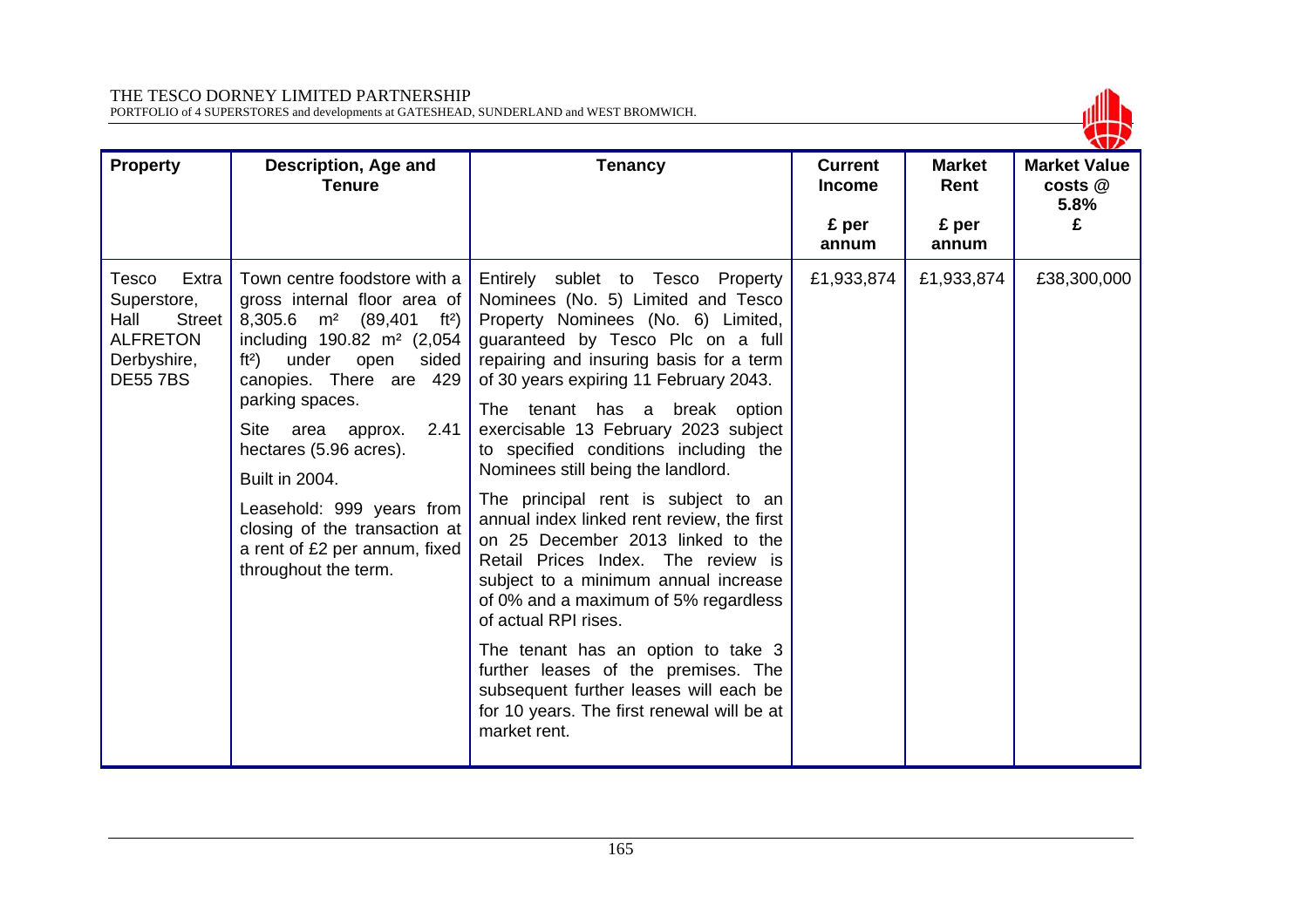

|                                                                                           |                                                                                                                                                                                                                                                                                                                                                  |                                                                                                                                                                                                                                                                                                                                                                                                                                                                                                                                                                                                                                                                                                                                                                                                                                                              |                                 |                       | WZ                                     |
|-------------------------------------------------------------------------------------------|--------------------------------------------------------------------------------------------------------------------------------------------------------------------------------------------------------------------------------------------------------------------------------------------------------------------------------------------------|--------------------------------------------------------------------------------------------------------------------------------------------------------------------------------------------------------------------------------------------------------------------------------------------------------------------------------------------------------------------------------------------------------------------------------------------------------------------------------------------------------------------------------------------------------------------------------------------------------------------------------------------------------------------------------------------------------------------------------------------------------------------------------------------------------------------------------------------------------------|---------------------------------|-----------------------|----------------------------------------|
| <b>Property</b>                                                                           | Description, Age and<br><b>Tenure</b>                                                                                                                                                                                                                                                                                                            | <b>Tenancy</b>                                                                                                                                                                                                                                                                                                                                                                                                                                                                                                                                                                                                                                                                                                                                                                                                                                               | <b>Current</b><br><b>Income</b> | <b>Market</b><br>Rent | <b>Market Value</b><br>costs @<br>5.8% |
|                                                                                           |                                                                                                                                                                                                                                                                                                                                                  |                                                                                                                                                                                                                                                                                                                                                                                                                                                                                                                                                                                                                                                                                                                                                                                                                                                              | £ per<br>annum                  | £ per<br>annum        | £                                      |
| Tesco<br>Superstore,<br>Victoria Road<br><b>DISS</b><br><b>Norfolk</b><br><b>IP22 4JN</b> | Edge of town foodstore with<br>a gross internal floor area of<br>4,676.2 $m^2$ (50,334 ft <sup>2</sup> ).<br>There are<br>329 parking<br>spaces.<br>1.94<br>Site area approx.<br>hectares (4.79 acres).<br>Built in 2005.<br>Leasehold: 999 years from<br>closing of the transaction at<br>a rent of £2 per annum, fixed<br>throughout the term. | Entirely sublet to Tesco Property<br>Nominees (No. 5) Limited and Tesco<br>Property Nominees (No. 6) Limited,<br>guaranteed by Tesco Plc on a full<br>repairing and insuring basis for a term<br>of 30 years expiring 11 February 2043.<br>The tenant has a break option<br>exercisable 13 February 2023 subject<br>to specified conditions including the<br>Nominees still being the landlord.<br>The principal rent is subject to an<br>annual index linked rent review, the first<br>on 25 December 2013 linked to the<br>Retail Prices Index. The review is<br>subject to a minimum annual increase<br>of 0% and a maximum of 5% regardless<br>of actual RPI rises.<br>The tenant has an option to take 3<br>further leases of the premises. The<br>subsequent further leases will each be<br>for 10 years. The first renewal will be at<br>market rent. | £1,108,895                      | £1,108,895            | £21,790,000                            |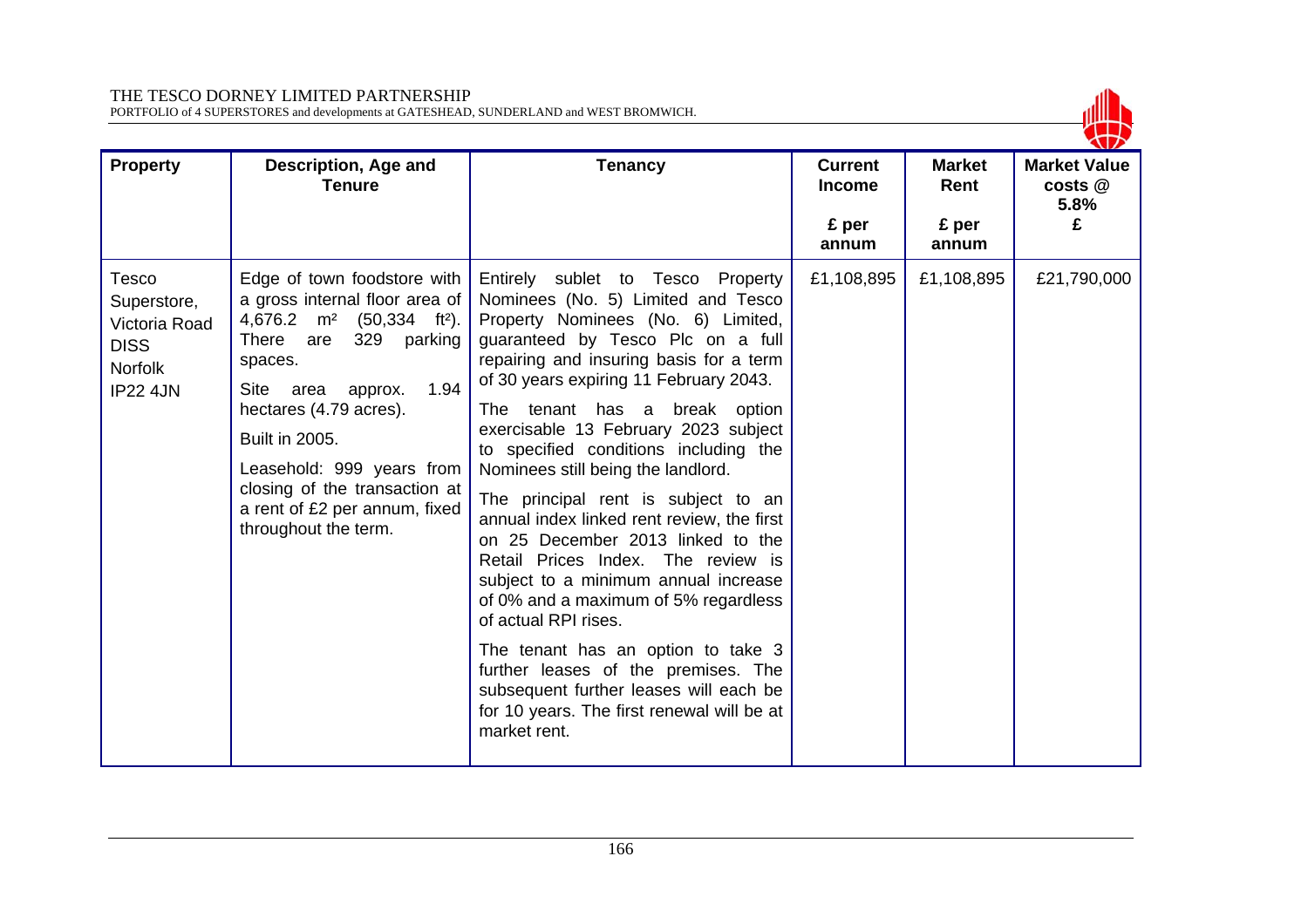

|                                                                                                          |                                                                                                                                                                                                                                                                                                                                                                                                                                                                                                  |                                                                                                                                                                                                                                                                                                                                                                                                                                                                                                                                                                                                                                                                                                                                                                                                                                                              |                                 |                       | WZ                                         |
|----------------------------------------------------------------------------------------------------------|--------------------------------------------------------------------------------------------------------------------------------------------------------------------------------------------------------------------------------------------------------------------------------------------------------------------------------------------------------------------------------------------------------------------------------------------------------------------------------------------------|--------------------------------------------------------------------------------------------------------------------------------------------------------------------------------------------------------------------------------------------------------------------------------------------------------------------------------------------------------------------------------------------------------------------------------------------------------------------------------------------------------------------------------------------------------------------------------------------------------------------------------------------------------------------------------------------------------------------------------------------------------------------------------------------------------------------------------------------------------------|---------------------------------|-----------------------|--------------------------------------------|
| <b>Property</b>                                                                                          | Description, Age and<br><b>Tenure</b>                                                                                                                                                                                                                                                                                                                                                                                                                                                            | <b>Tenancy</b>                                                                                                                                                                                                                                                                                                                                                                                                                                                                                                                                                                                                                                                                                                                                                                                                                                               | <b>Current</b><br><b>Income</b> | <b>Market</b><br>Rent | <b>Market Value</b><br>$costs$ $@$<br>5.8% |
|                                                                                                          |                                                                                                                                                                                                                                                                                                                                                                                                                                                                                                  |                                                                                                                                                                                                                                                                                                                                                                                                                                                                                                                                                                                                                                                                                                                                                                                                                                                              | £ per<br>annum                  | £ per<br>annum        | £                                          |
| Tesco<br>Superstore<br>North West<br>Approach<br><b>EBBW VALE</b><br>Blaenau<br>Gwent<br><b>NP23 6TS</b> | Edge<br>of<br>town<br>centre<br>with a<br>foodstore<br>gross<br>internal floor area of 5,663.0<br>$m2$ (60,957 ft <sup>2</sup> ) including<br>194.35 m <sup>2</sup> (2,092 ft <sup>2</sup> ) under<br>open sided canopies. There<br>is a petrol filling station and<br>421 parking spaces.<br>Site area approx.<br>2.95<br>hectares (8.28 acres)<br><b>Built in 1997.</b><br>Leasehold: 999 years from<br>closing of the transaction at<br>a rent of £2 per annum, fixed<br>throughout the term. | Entirely sublet to Tesco Property<br>Nominees (No. 5) Limited and Tesco<br>Property Nominees (No. 6) Limited,<br>guaranteed by Tesco Plc on a full<br>repairing and insuring basis for a term<br>of 30 years expiring 11 February 2043.<br>The tenant has a break option<br>exercisable 13 February 2023 subject<br>to specified conditions including the<br>Nominees still being the landlord.<br>The principal rent is subject to an<br>annual index linked rent review, the first<br>on 25 December 2013 linked to the<br>Retail Prices Index. The review is<br>subject to a minimum annual increase<br>of 0% and a maximum of 5% regardless<br>of actual RPI rises.<br>The tenant has an option to take 3<br>further leases of the premises. The<br>subsequent further leases will each be<br>for 10 years. The first renewal will be at<br>market rent. | £1,275,245                      | £1,275,245            | £24,650,000                                |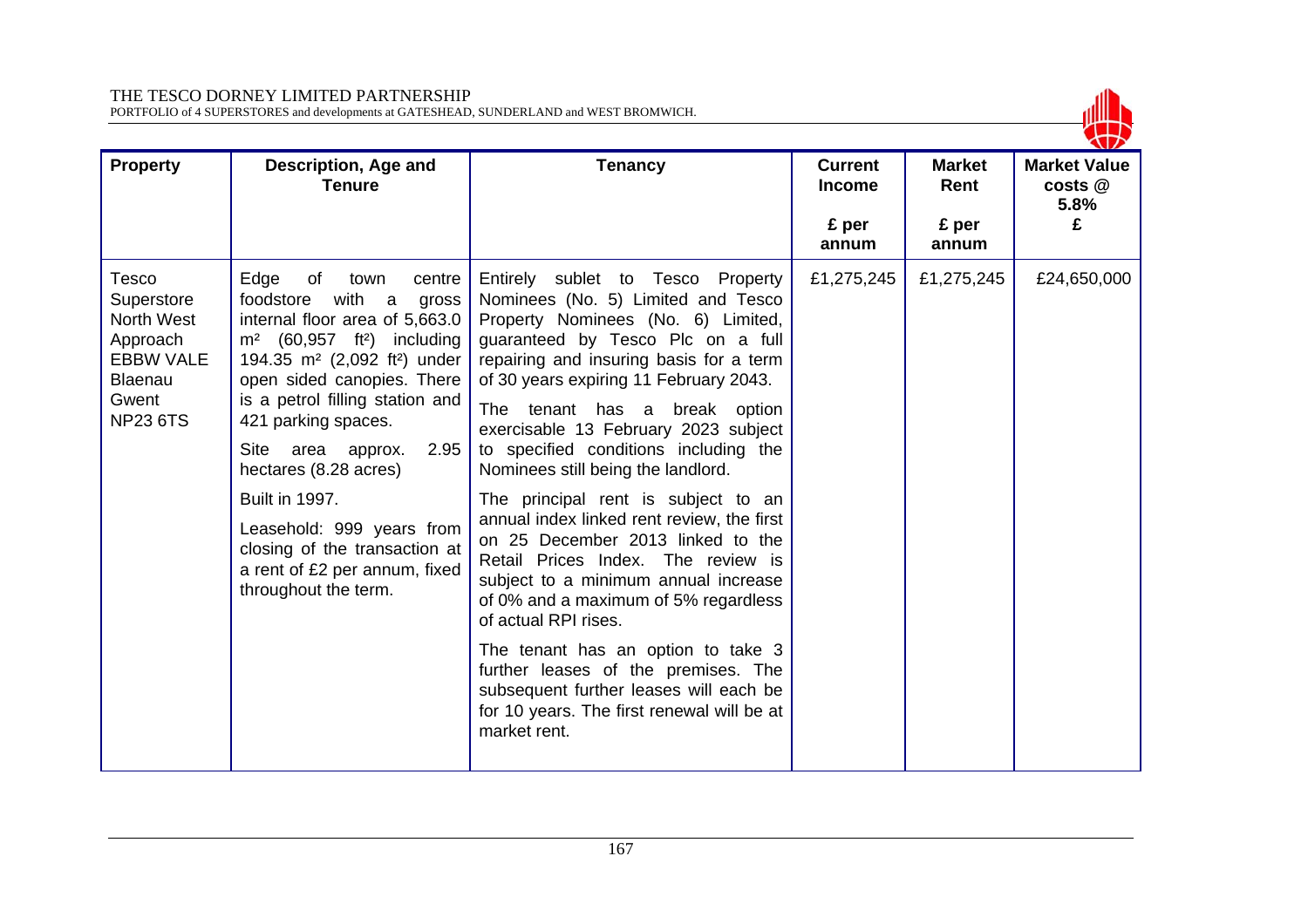

| <b>Property</b>                                                                                                                         | Description, Age and<br><b>Tenure</b>                                                                                                                                                                                                                                                                                                                                                                                                                                                                                                                                                                                                                                                                                                                                                                                                       | <b>Tenancy</b>                                                                                                                                                                                                                                                                                                                                                                                                                                                                                                                                                                                                                                                                                                                                                                                                                                                                                                                                                                                                     | <b>Current</b><br><b>Income</b>                  | <b>Market</b><br>Rent | <b>Market Value</b><br>costs @                                                                                          |
|-----------------------------------------------------------------------------------------------------------------------------------------|---------------------------------------------------------------------------------------------------------------------------------------------------------------------------------------------------------------------------------------------------------------------------------------------------------------------------------------------------------------------------------------------------------------------------------------------------------------------------------------------------------------------------------------------------------------------------------------------------------------------------------------------------------------------------------------------------------------------------------------------------------------------------------------------------------------------------------------------|--------------------------------------------------------------------------------------------------------------------------------------------------------------------------------------------------------------------------------------------------------------------------------------------------------------------------------------------------------------------------------------------------------------------------------------------------------------------------------------------------------------------------------------------------------------------------------------------------------------------------------------------------------------------------------------------------------------------------------------------------------------------------------------------------------------------------------------------------------------------------------------------------------------------------------------------------------------------------------------------------------------------|--------------------------------------------------|-----------------------|-------------------------------------------------------------------------------------------------------------------------|
|                                                                                                                                         |                                                                                                                                                                                                                                                                                                                                                                                                                                                                                                                                                                                                                                                                                                                                                                                                                                             |                                                                                                                                                                                                                                                                                                                                                                                                                                                                                                                                                                                                                                                                                                                                                                                                                                                                                                                                                                                                                    | £ per<br>annum                                   | £ per<br>annum        | 5.8%<br>£                                                                                                               |
| <b>Tesco Extra</b><br>Superstore<br>and mixed use<br>development<br><b>Trinity Square</b><br><b>GATESHEAD</b><br>Tyne & Wear<br>NE8 1BU | Mixed<br>centre<br>use<br>town<br>development in the course of<br>construction comprising:<br>Tesco superstore with a<br>gross internal floor area of<br>14,416.3 m <sup>2</sup> (155,176 ft <sup>2</sup> )<br>and 750 parking spaces.<br>Non-food retail units (A1 and<br>(A3): 41<br>units<br>totalling<br>approximately 6,979.7 m <sup>2</sup><br>$(75, 129$ ft <sup>2</sup> )<br>Leisure: 7 screen cinema of<br>approximately 2,201.9 m <sup>2</sup><br>(23,702 ft <sup>2</sup> )<br><b>Student</b><br>accommodation<br>comprising 993 bedrooms.<br>A unit fronting West Street<br>let to the Primary Care Trust<br>1,775.5<br>comprising<br>m <sup>2</sup><br>(19, 111 ft <sup>2</sup> )<br>Offices comprising 1,864.0<br>m <sup>2</sup> (20,064 ft <sup>2</sup> )<br>3.33<br><b>Site</b><br>area<br>approx.<br>hectares (8.22 acres). | Part to be sublet in respect of the<br>commercial elements of the property to<br>Tesco Gateshead Property Limited,<br>guaranteed by Tesco Plc on a full<br>repairing and insuring basis for a term<br>of 30 years expiring 19 May 2043.<br>The tenant has an option to surrender<br>exercisable 13 February 2023 subject<br>to specified conditions including the<br>Nominees still being the landlord.<br>The principal rent in respect of the<br>premises occupied by Tesco is subject<br>to an annual index linked rent review,<br>the first on 25 December 2013 linked to<br>the Retail Prices Index. The review is<br>subject to a minimum annual increase<br>of 0% and a maximum of 5% regardless<br>of actual RPI rises.<br>The principal rent in respect of the parts<br>of the remainder of property not<br>occupied by Tesco is increased in<br>accordance with a schedule of fixed<br>uplifts specified in the lease.<br>The tenant has an option to take a<br>further lease for 10 years of either the | £0<br>NB rent is<br>payable<br>from June<br>2013 | £8,276,655            | £114,730,000<br>the element of<br>Market Value<br>that may be<br>apportioned<br>to the Tesco<br>store is<br>£60,390,000 |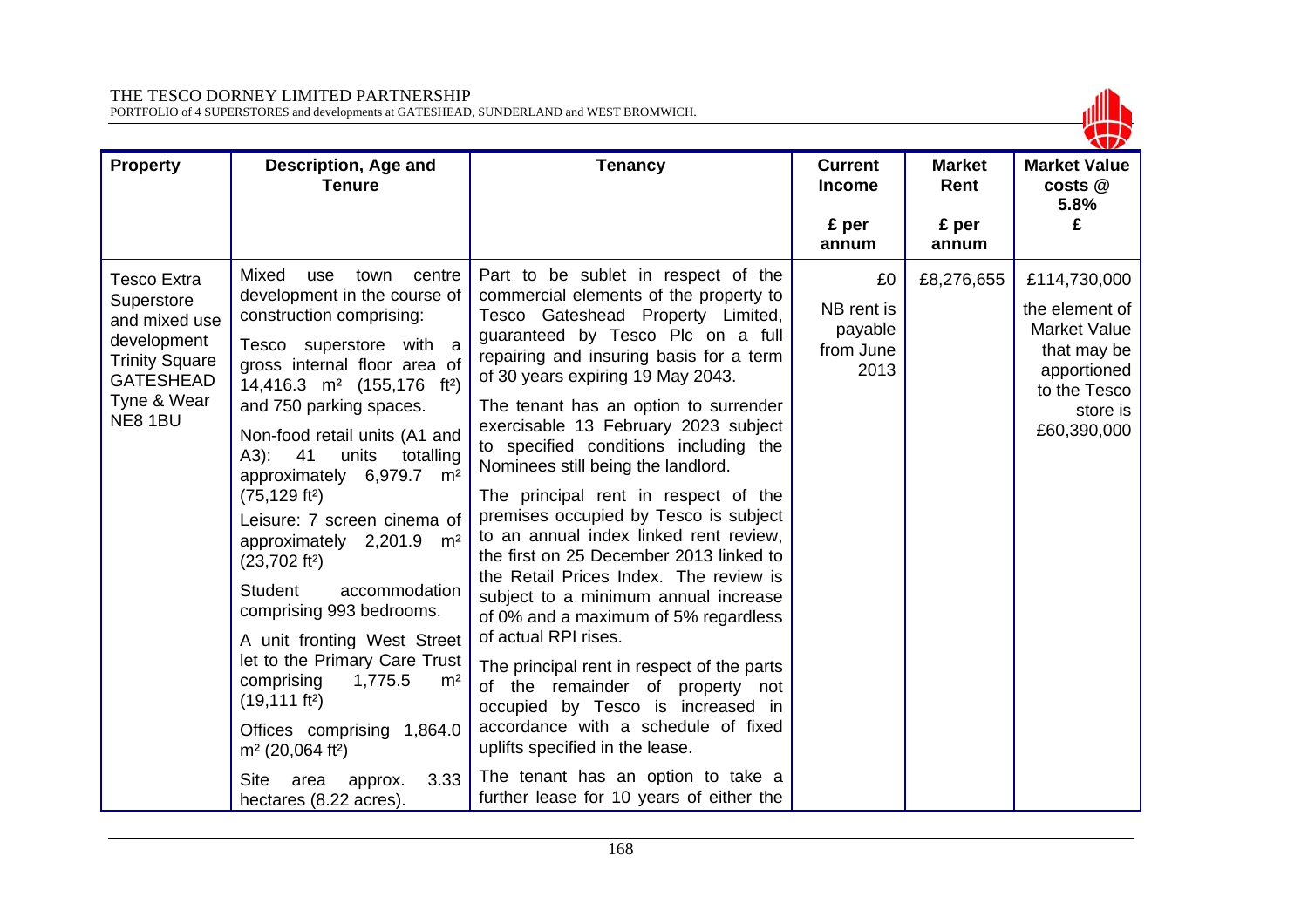

|                 |                                                                                                                                                                                                                                                                                                                                                                                                                                                                                                                                                                                                                                         |                                                                                                                                                                                                                                                                                                                                                                                                                                                                                                                                                                                                                                                                                                                                                                             |                                 |                       | wz                                     |
|-----------------|-----------------------------------------------------------------------------------------------------------------------------------------------------------------------------------------------------------------------------------------------------------------------------------------------------------------------------------------------------------------------------------------------------------------------------------------------------------------------------------------------------------------------------------------------------------------------------------------------------------------------------------------|-----------------------------------------------------------------------------------------------------------------------------------------------------------------------------------------------------------------------------------------------------------------------------------------------------------------------------------------------------------------------------------------------------------------------------------------------------------------------------------------------------------------------------------------------------------------------------------------------------------------------------------------------------------------------------------------------------------------------------------------------------------------------------|---------------------------------|-----------------------|----------------------------------------|
| <b>Property</b> | Description, Age and<br><b>Tenure</b>                                                                                                                                                                                                                                                                                                                                                                                                                                                                                                                                                                                                   | <b>Tenancy</b>                                                                                                                                                                                                                                                                                                                                                                                                                                                                                                                                                                                                                                                                                                                                                              | <b>Current</b><br><b>Income</b> | <b>Market</b><br>Rent | <b>Market Value</b><br>costs @<br>5.8% |
|                 |                                                                                                                                                                                                                                                                                                                                                                                                                                                                                                                                                                                                                                         |                                                                                                                                                                                                                                                                                                                                                                                                                                                                                                                                                                                                                                                                                                                                                                             | £ per<br>annum                  | £ per<br>annum        | £                                      |
|                 | Practical Completion for the<br>different elements of the<br>development is expected as<br>follows:<br>Superstore, non-food retail<br>and offices - May 2013<br>Cinema - March 2014<br>Student accommodation -<br><b>July 2014</b><br>PCT unit - April 2013<br>Leasehold: a lease for 248<br>years will be granted on the<br>commercial accommodation<br>within<br>3<br>months<br>from<br>completion<br>of<br>the<br>development at a rent of £2,<br>fixed throughout the term.<br>Following the expiry of the<br>initial<br>term<br>the<br>0f<br>Occupational<br>Lease<br>to<br>Tesco Gateshead Property<br>Limited, where there is no | entire property or only the foodstore<br>premises. The subsequent further<br>leases will each be for 10 years. The<br>first renewal will be at market rent.<br>be sublet on practical<br>Part to<br>completion of the development to Tesco<br>Gateshead Property Limited in respect<br>of the University Accommodation<br>guaranteed by Tesco Plc on a full<br>repairing and insuring basis for a term<br>of 30 years expiring on 3 July 2044.<br>The tenant has an option to surrender<br>exercisable 13 February 2023 subject<br>to specified conditions including the<br>Nominees still being the landlord.<br>The principal rent for the University<br>Accommodation<br>increased<br>is<br>in<br>accordance with a schedule of fixed<br>uplifts specified in the lease. |                                 |                       |                                        |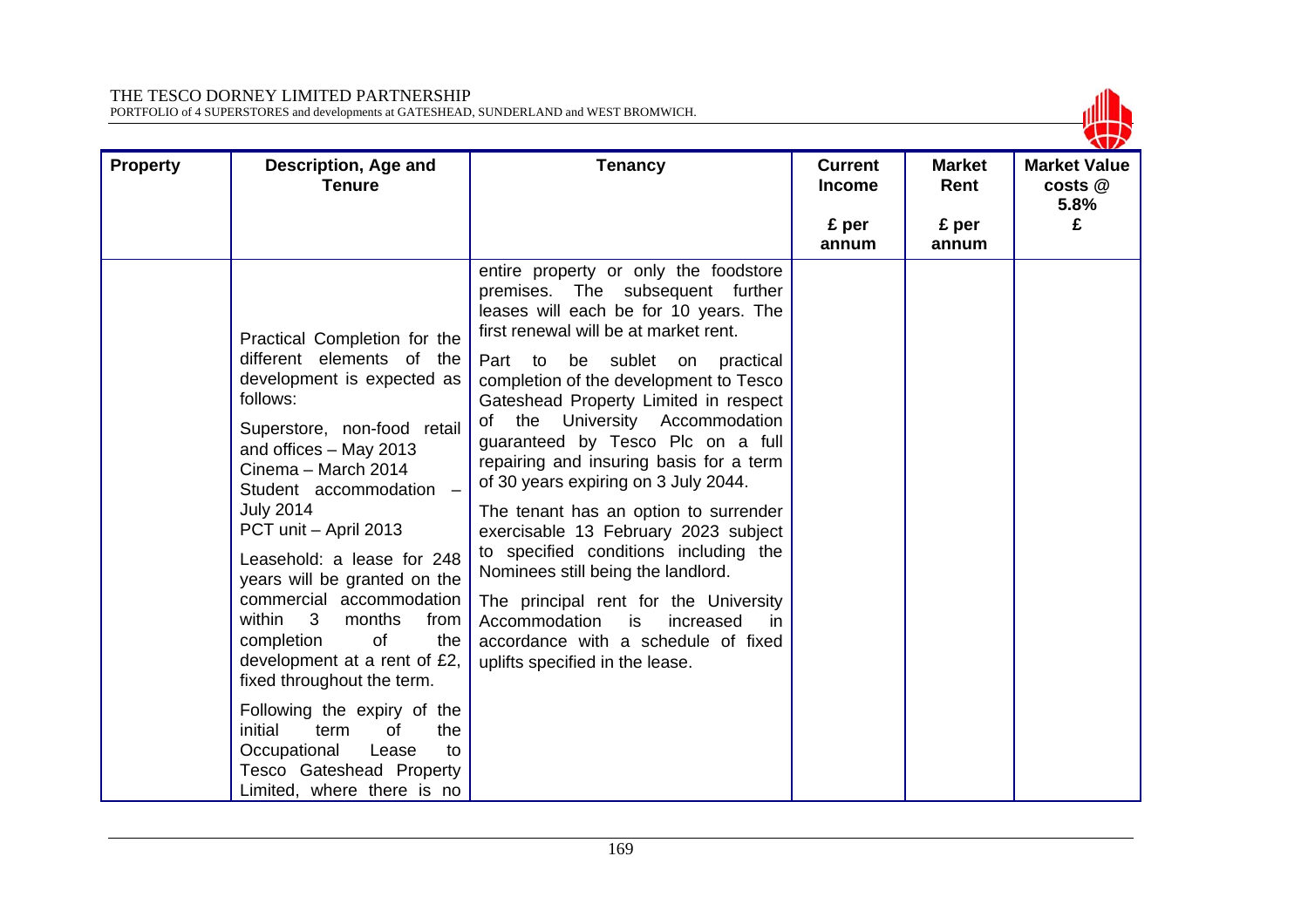

|                 |                                                                                                                                                                                                                                                                                                                                                                                                                                                                                                                                                                                                  |                |                                 |                       | $\blacksquare$                         |
|-----------------|--------------------------------------------------------------------------------------------------------------------------------------------------------------------------------------------------------------------------------------------------------------------------------------------------------------------------------------------------------------------------------------------------------------------------------------------------------------------------------------------------------------------------------------------------------------------------------------------------|----------------|---------------------------------|-----------------------|----------------------------------------|
| <b>Property</b> | Description, Age and<br><b>Tenure</b>                                                                                                                                                                                                                                                                                                                                                                                                                                                                                                                                                            | <b>Tenancy</b> | <b>Current</b><br><b>Income</b> | <b>Market</b><br>Rent | <b>Market Value</b><br>costs @<br>5.8% |
|                 |                                                                                                                                                                                                                                                                                                                                                                                                                                                                                                                                                                                                  |                | £ per<br>annum                  | £ per<br>annum        | £                                      |
|                 | renewal or renewal of just<br>the Tesco store, additional<br>headrent of £375,000 per<br>annum (Basic Rent) plus an<br>amount calculated at 10% of<br>the rents received including<br>but<br>the Tesco store<br>excluding the<br>student<br>accommodation (less the<br>Basic Rent), will be payable.<br>A lease of 247 years will be<br>granted of the student<br>accommodation on or after<br>practical completion of this<br>part of the property,<br>anticipated in July 2014, for<br>a term of years expiring 22<br>January 2262 at a rent of £2<br>per annum, fixed throughout<br>the term. |                |                                 |                       |                                        |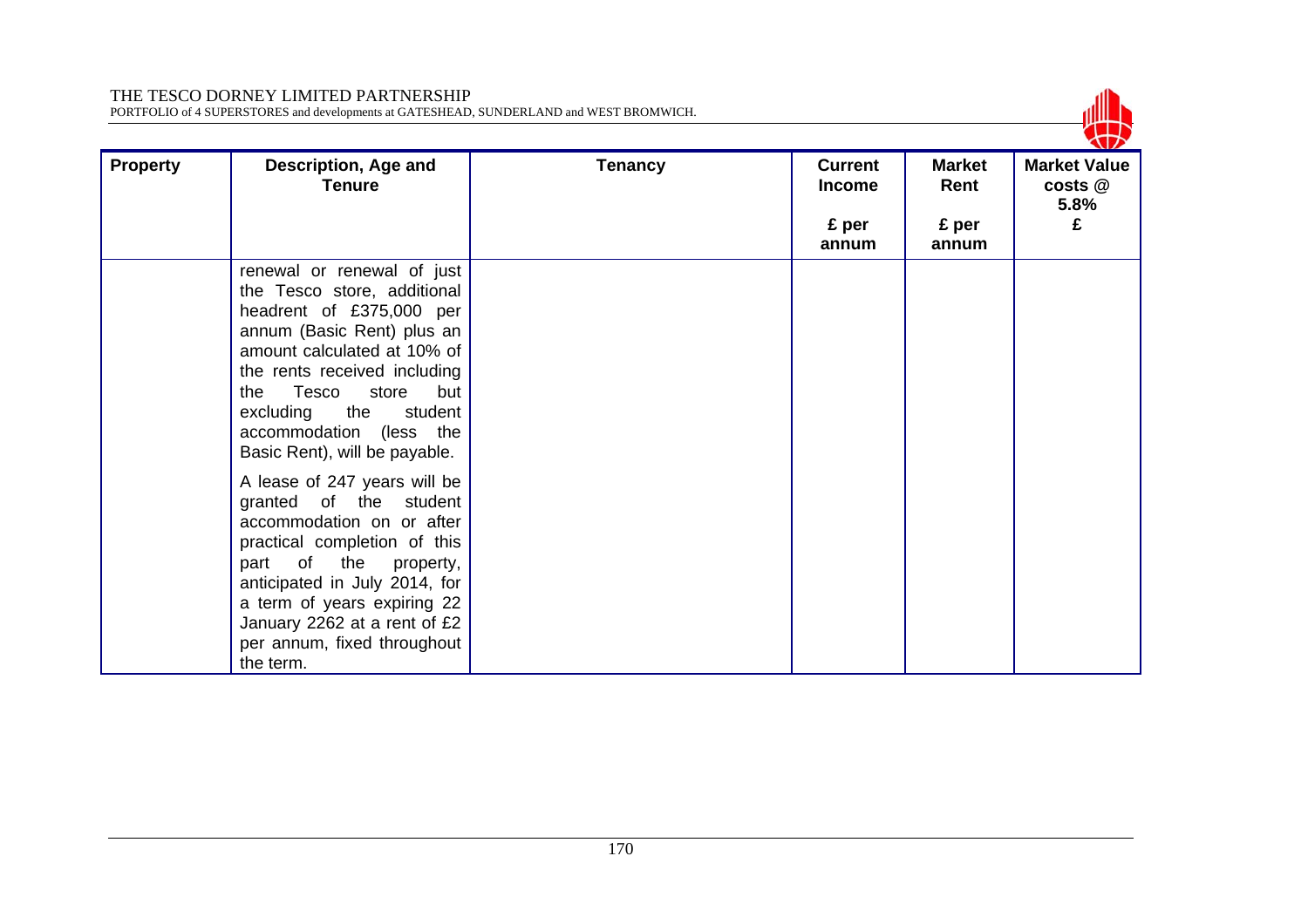

| <b>Property</b>                                                                                                | Description, Age and<br><b>Tenure</b>                                                                                                                                                                                                                                                                                                                                                                                                                                                         | <b>Tenancy</b>                                                                                                                                                                                                                                                                                                                                                                                                                                                                                                                                                                                                                                                                                                                                                                                                                                               | <b>Current</b><br><b>Income</b> | <b>Market</b><br>Rent | <b>Market Value</b><br>costs @ |
|----------------------------------------------------------------------------------------------------------------|-----------------------------------------------------------------------------------------------------------------------------------------------------------------------------------------------------------------------------------------------------------------------------------------------------------------------------------------------------------------------------------------------------------------------------------------------------------------------------------------------|--------------------------------------------------------------------------------------------------------------------------------------------------------------------------------------------------------------------------------------------------------------------------------------------------------------------------------------------------------------------------------------------------------------------------------------------------------------------------------------------------------------------------------------------------------------------------------------------------------------------------------------------------------------------------------------------------------------------------------------------------------------------------------------------------------------------------------------------------------------|---------------------------------|-----------------------|--------------------------------|
|                                                                                                                |                                                                                                                                                                                                                                                                                                                                                                                                                                                                                               |                                                                                                                                                                                                                                                                                                                                                                                                                                                                                                                                                                                                                                                                                                                                                                                                                                                              |                                 |                       | 5.8%                           |
|                                                                                                                |                                                                                                                                                                                                                                                                                                                                                                                                                                                                                               |                                                                                                                                                                                                                                                                                                                                                                                                                                                                                                                                                                                                                                                                                                                                                                                                                                                              | £ per<br>annum                  | £ per<br>annum        | £                              |
| <b>Tesco Extra</b><br>Superstore<br>Fullbridge<br><b>MALDON</b><br><b>Essex</b><br>CM9 4LE<br>filling<br>2010. | Out of town centre foodstore<br>with a gross internal floor<br>area of 9,777.2 m <sup>2</sup> (105,242)<br>ft <sup>2</sup> ) including $137.58$ m <sup>2</sup><br>$(1,481 \text{ ft}^2)$ under open sided<br>canopies. There is a petrol<br>station<br>571<br>and<br>parking spaces.<br>3.85<br>Site area approx.<br>hectares (9.51 acres).<br>Built in 1992, extended<br>Leasehold: 999 years from<br>closing of the transaction at<br>a rent of £2 per annum, fixed<br>throughout the term. | Entirely sublet to Tesco Property<br>Nominees (No. 5) Limited and Tesco<br>Property Nominees (No. 6) Limited,<br>guaranteed by Tesco Plc on a full<br>repairing and insuring basis for a term<br>of 30 years expiring 11 February 2043.<br>The tenant has a break option<br>exercisable 13 February 2023 subject<br>to specified conditions including the<br>Nominees still being the landlord.<br>The principal rent is subject to an<br>annual index linked rent review, the first<br>on 25 December 2013 linked to the<br>Retail Prices Index. The review is<br>subject to a minimum annual increase<br>of 0% and a maximum of 5% regardless<br>of actual RPI rises.<br>The tenant has an option to take 3<br>further leases of the premises. The<br>subsequent further leases will each be<br>for 10 years. The first renewal will be at<br>market rent. | £2,678,646                      | £2,678,646            | £53,500,000                    |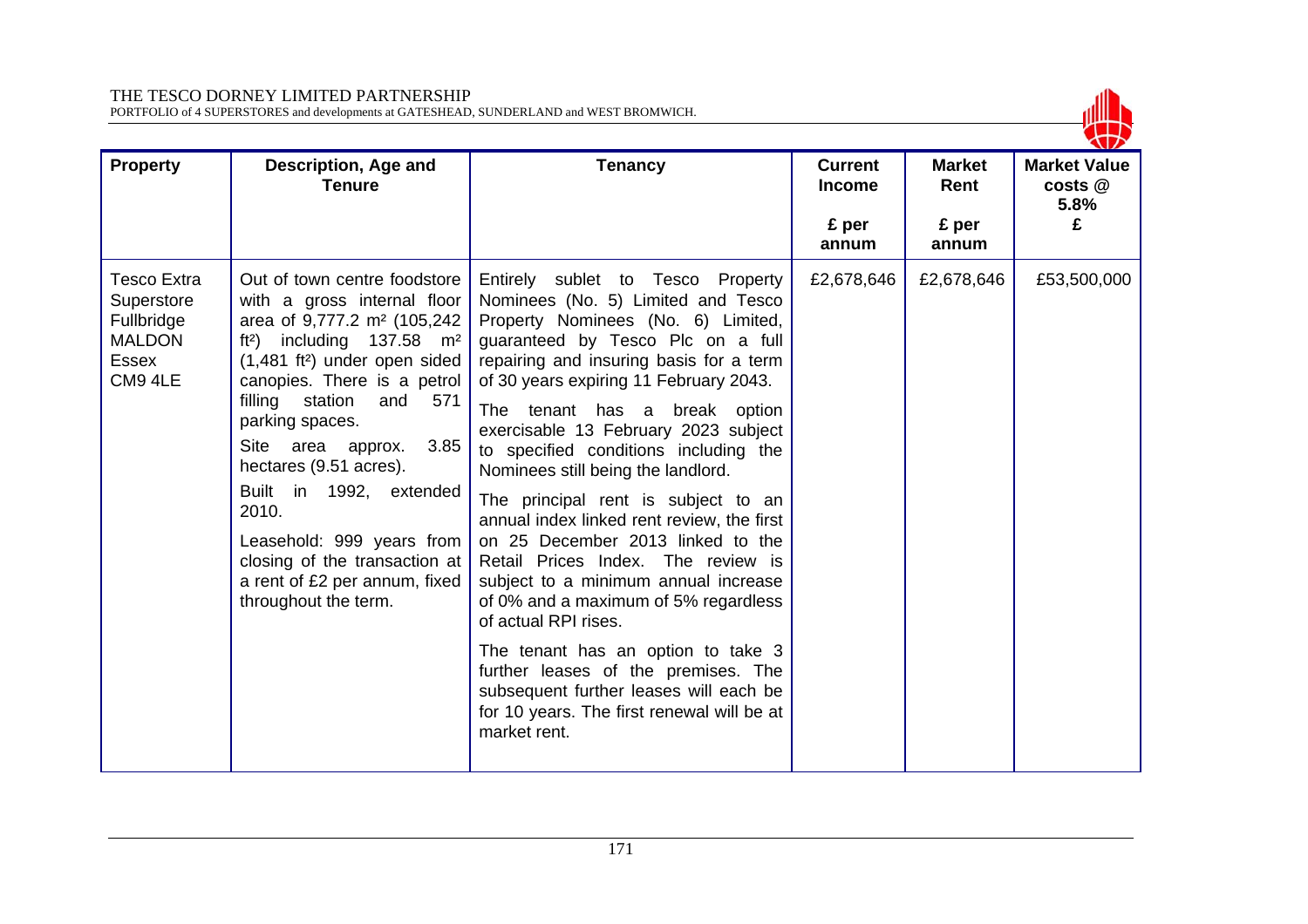

| <b>Property</b>                                                                                                                                   | Description, Age and<br><b>Tenure</b>                                                                                                                                                                                                                                                                                                                                                                                                                                                                                                                                                                                                                                                                                                                                                                                                                                  | <b>Tenancy</b>                                                                                                                                                                                                                                                                                                                                                                                                                                                                                                                                                                                                                                                                                                                                                                                                                                                                                                                                           | <b>Current</b><br><b>Income</b> | <b>Market</b><br>Rent | wz<br><b>Market Value</b><br>costs @<br>5.8%                                                                           |
|---------------------------------------------------------------------------------------------------------------------------------------------------|------------------------------------------------------------------------------------------------------------------------------------------------------------------------------------------------------------------------------------------------------------------------------------------------------------------------------------------------------------------------------------------------------------------------------------------------------------------------------------------------------------------------------------------------------------------------------------------------------------------------------------------------------------------------------------------------------------------------------------------------------------------------------------------------------------------------------------------------------------------------|----------------------------------------------------------------------------------------------------------------------------------------------------------------------------------------------------------------------------------------------------------------------------------------------------------------------------------------------------------------------------------------------------------------------------------------------------------------------------------------------------------------------------------------------------------------------------------------------------------------------------------------------------------------------------------------------------------------------------------------------------------------------------------------------------------------------------------------------------------------------------------------------------------------------------------------------------------|---------------------------------|-----------------------|------------------------------------------------------------------------------------------------------------------------|
|                                                                                                                                                   |                                                                                                                                                                                                                                                                                                                                                                                                                                                                                                                                                                                                                                                                                                                                                                                                                                                                        |                                                                                                                                                                                                                                                                                                                                                                                                                                                                                                                                                                                                                                                                                                                                                                                                                                                                                                                                                          | £ per<br>annum                  | £ per<br>annum        | £                                                                                                                      |
| <b>Tesco Extra</b><br>Superstore<br>Gateway<br><b>Retail Park</b><br>and retail<br>development<br><b>SUNDERLAN</b><br>D Tyne &<br>Wear<br>SR6 0BW | Development of a Tesco<br>superstore and 5 retail units<br>in the course of construction<br>with 3 existing retail units.<br>The planned gross internal<br>floor area of the Tesco store<br>is 14,874.8 m <sup>2</sup> (160,112 ft <sup>2</sup> )<br>with a planned gross internal<br>floor area of the new retail<br>units of 3,685.8 m <sup>2</sup> (39,674<br>ft <sup>2</sup> ). The existing retail units<br>have a gross internal floor<br>area 845.4 m <sup>2</sup> (9,100 ft <sup>2</sup> ).<br>There are<br>900<br>parking<br>spaces.<br>Of the two existing units; a<br>restaurant occupied is by<br>McDonald's, and 2 retail<br>units are occupied by Farm<br>Foods and Blockbusters.<br>Site area approx.<br>5.05<br>hectares (12.47 acres).<br>Practical<br>Completion<br>expected May 2013.<br>Leasehold: 861 years from<br>closing of the transaction at | Entirely sublet to Tesco Property<br>Nominees (No. 5) Limited and Tesco<br>Property Nominees (No. 6) Limited,<br>guaranteed by Tesco Plc on a full<br>repairing and insuring basis for a term<br>of 30 years and 104 days expiring 26<br>May 2043.<br>The tenant has an option to surrender<br>exercisable 13 February 2023 subject<br>to specified conditions including the<br>Nominees still being the landlord.<br>The principal rent in respect of the<br>Tesco store is subject to an annual<br>index linked rent review, the first on 25<br>December 2013 linked to the Retail<br>Prices Index. The review is subject to a<br>minimum annual increase of 0% and a<br>maximum of 5% regardless of actual<br>RPI rises.<br>The principal rent in respect of the parts<br>of the property not occupied by Tesco is<br>increased in accordance<br>with a<br>schedule of fixed uplifts specified in the<br>lease.<br>The tenant has an option to take a | £137,500                        | £3,943,371            | £69,240,000<br>the element of<br>Market Value<br>that may be<br>apportioned<br>to the Tesco<br>store is<br>£58,430,000 |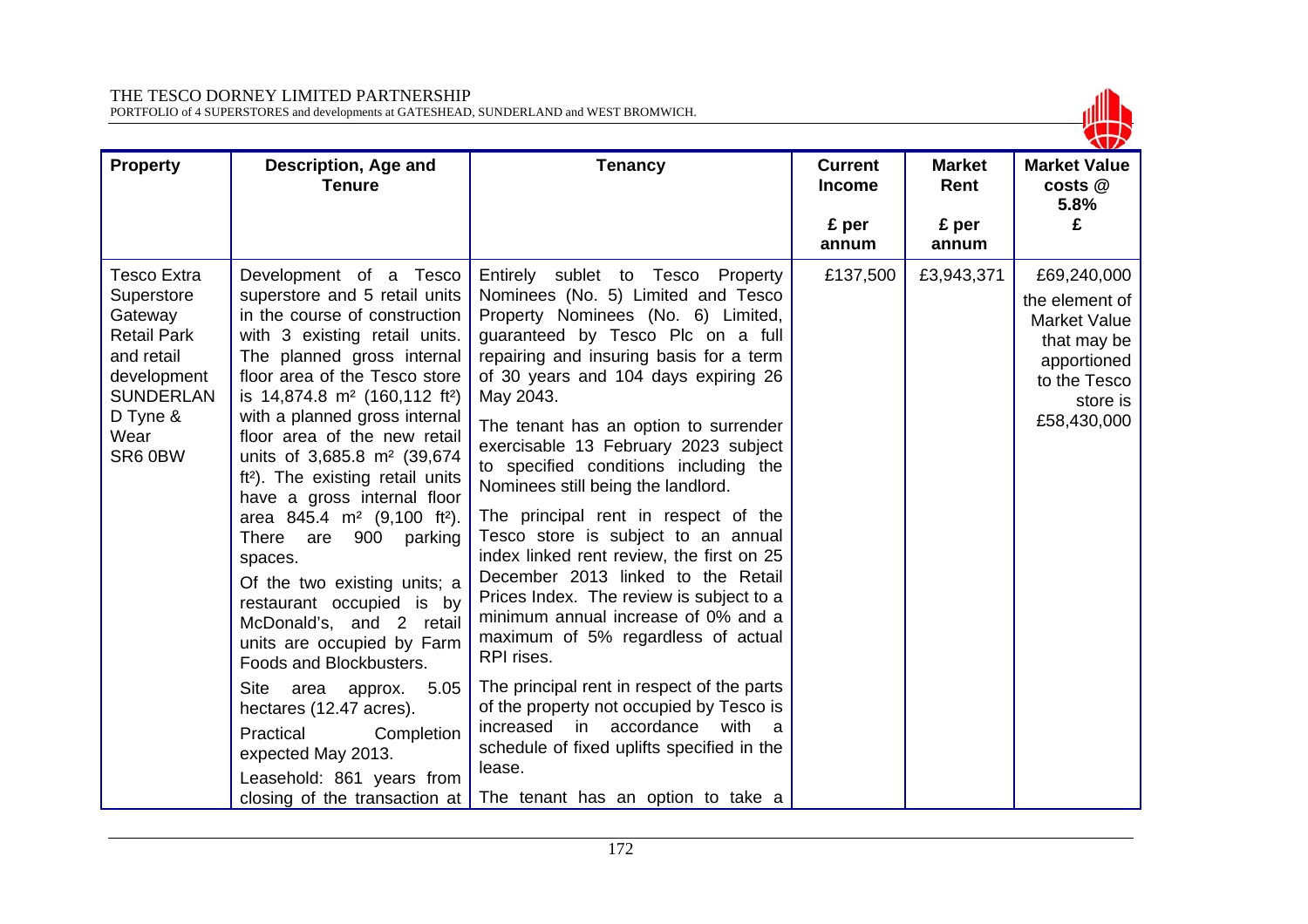

| <b>Property</b>                                                                                                                                | Description, Age and<br><b>Tenure</b>                                                                                                                                                                                                                                                                                                                                                                                                                          | <b>Tenancy</b>                                                                                                                                                                                                                                                                                                                                                                                                                                                        | <b>Current</b><br><b>Income</b>                          | <b>Market</b><br>Rent | <b>Market Value</b><br>costs @<br>5.8%                                                                                         |
|------------------------------------------------------------------------------------------------------------------------------------------------|----------------------------------------------------------------------------------------------------------------------------------------------------------------------------------------------------------------------------------------------------------------------------------------------------------------------------------------------------------------------------------------------------------------------------------------------------------------|-----------------------------------------------------------------------------------------------------------------------------------------------------------------------------------------------------------------------------------------------------------------------------------------------------------------------------------------------------------------------------------------------------------------------------------------------------------------------|----------------------------------------------------------|-----------------------|--------------------------------------------------------------------------------------------------------------------------------|
|                                                                                                                                                |                                                                                                                                                                                                                                                                                                                                                                                                                                                                |                                                                                                                                                                                                                                                                                                                                                                                                                                                                       | £ per<br>annum                                           | £ per<br>annum        | £                                                                                                                              |
|                                                                                                                                                | a rent of £2 per annum, fixed<br>throughout the term.                                                                                                                                                                                                                                                                                                                                                                                                          | further lease for 10 years of either the<br>entire property or only the foodstore<br>premises. The subsequent further<br>leases will each be for 10 years. The<br>first renewal will be at market rent.                                                                                                                                                                                                                                                               |                                                          |                       |                                                                                                                                |
| <b>Tesco Extra</b><br>Superstore<br>and mixed use<br>development<br>New Square<br><b>WEST</b><br><b>BROMWICH</b><br>Sandwell<br><b>B70 7PP</b> | Mixed<br>centre<br>use<br>town<br>development in the course of<br>construction comprising:<br>Tesco superstore with a<br>gross internal floor area of<br>13,761.6 m <sup>2</sup> (148,129 ft <sup>2</sup> ),<br>petrol filling station<br>and<br>1,900 parking spaces.<br>Non-food retail anchor store<br>of approximately 4,645.1 m <sup>2</sup><br>(50,000 ft <sup>2</sup> ) prelet to Primark.<br>Non-food retail units (A1/A2):<br>37 units developed in 2 | To be entirely sublet on practical<br>completion of the development to Tesco<br>Stores Limited, guaranteed by Tesco<br>Plc on a full repairing and insuring basis<br>for a term of 30 years expiring 13<br>October 2043<br>The tenant has a option to surrender<br>exercisable 13 February 2023 subject<br>to specified conditions including the<br>Nominees still being the landlord.<br>The principal rent in respect of the<br>Tesco store is subject to an annual | £0<br>NB rent is<br>payable<br>from<br>September<br>2013 | £9,030,360            | £132,760,000<br>the element of<br><b>Market Value</b><br>that may be<br>apportioned<br>to the Tesco<br>store is<br>£68,660,000 |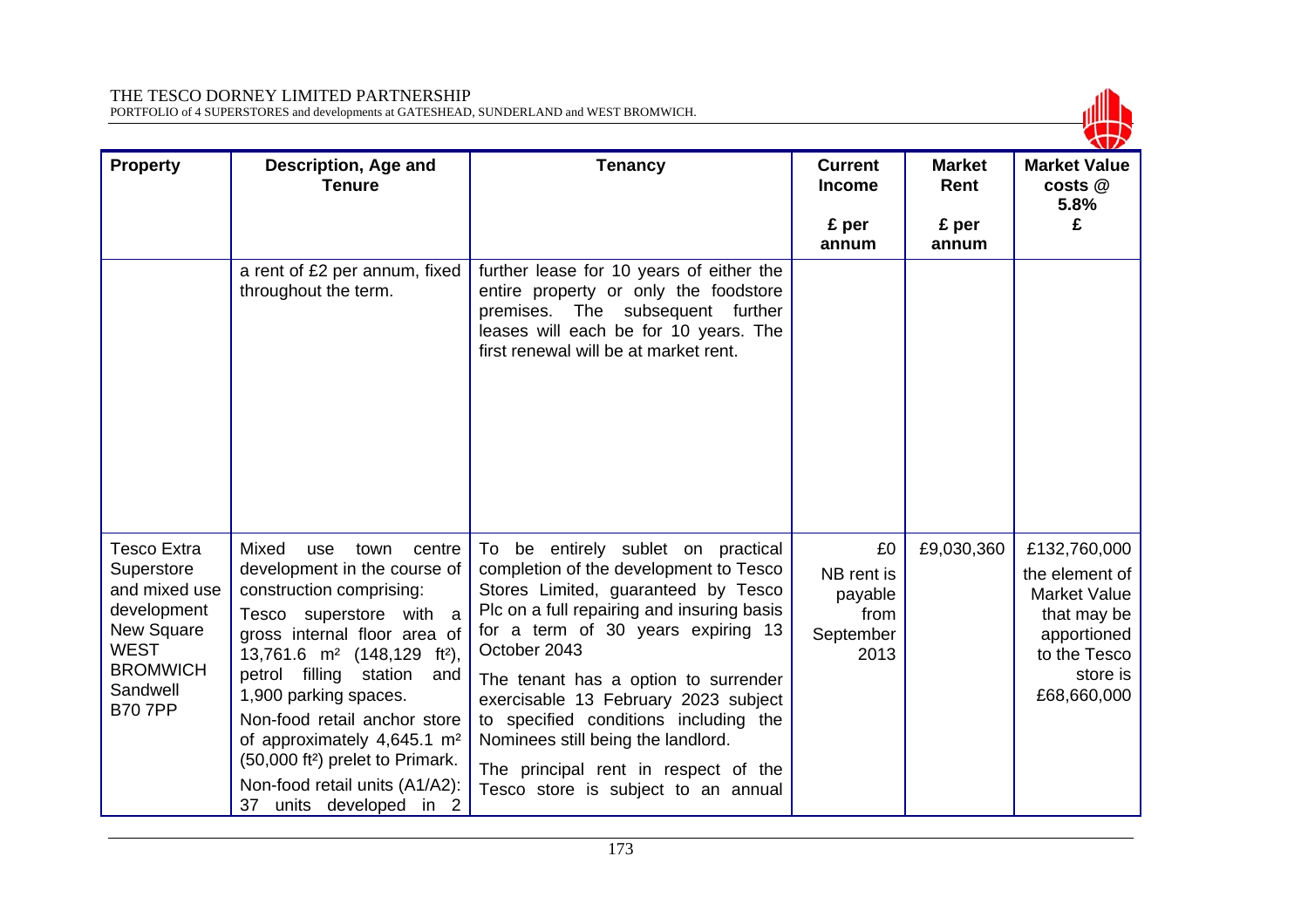

| <b>Property</b> | Description, Age and                                                                                                                                               | <b>Tenancy</b>                                                                                                                                                                                       | <b>Current</b> | <b>Market</b>  | <b>Market Value</b> |
|-----------------|--------------------------------------------------------------------------------------------------------------------------------------------------------------------|------------------------------------------------------------------------------------------------------------------------------------------------------------------------------------------------------|----------------|----------------|---------------------|
|                 | <b>Tenure</b>                                                                                                                                                      |                                                                                                                                                                                                      | <b>Income</b>  | Rent           | costs @<br>5.8%     |
|                 |                                                                                                                                                                    |                                                                                                                                                                                                      | £ per<br>annum | £ per<br>annum | £                   |
|                 | totalling<br>phases<br>approximately 13,572.5 m <sup>2</sup><br>(146,094 ft <sup>2</sup> )<br>Leisure: restaurant (A3): 6                                          | index linked rent review, the first on 25<br>December 2013 linked to the Retail<br>Prices Index. The review is subject to a<br>minimum annual increase of 0% and a                                   |                |                |                     |
|                 | units totalling approximately<br>2,041.2 m <sup>2</sup> (21,971 ft <sup>2</sup> )                                                                                  | maximum of 5% regardless of actual<br>RPI rises.                                                                                                                                                     |                |                |                     |
|                 | approximately 1,084.1 m <sup>2</sup><br>(11,670 ft <sup>2</sup> )                                                                                                  | Leisure: 8 screen cinema of   The principal rent in respect of the parts<br>of the property not occupied by Tesco is<br>increased in accordance with a<br>schedule of fixed uplifts specified in the |                |                |                     |
|                 | 15.4<br>Site area approx.<br>hectares (38.2 acres).                                                                                                                | lease.<br>The tenant has an option to take a<br>further lease for 10 years of either the<br>entire property or only the foodstore                                                                    |                |                |                     |
|                 | Practical Completion for the<br>different elements of the<br>development is expected as<br>follows:                                                                | premises. The subsequent further<br>leases will each be for 10 years. The<br>first renewal will be at market rent.                                                                                   |                |                |                     |
|                 | Superstore,<br>restaurants,<br>non-food<br>cinema,<br>retail<br>(phase 1) - June 2013<br>Anchor store (Primark), non-<br>food retail (phase 2) -<br>September 2013 |                                                                                                                                                                                                      |                |                |                     |
|                 | Leasehold: 149 years (less                                                                                                                                         |                                                                                                                                                                                                      |                |                |                     |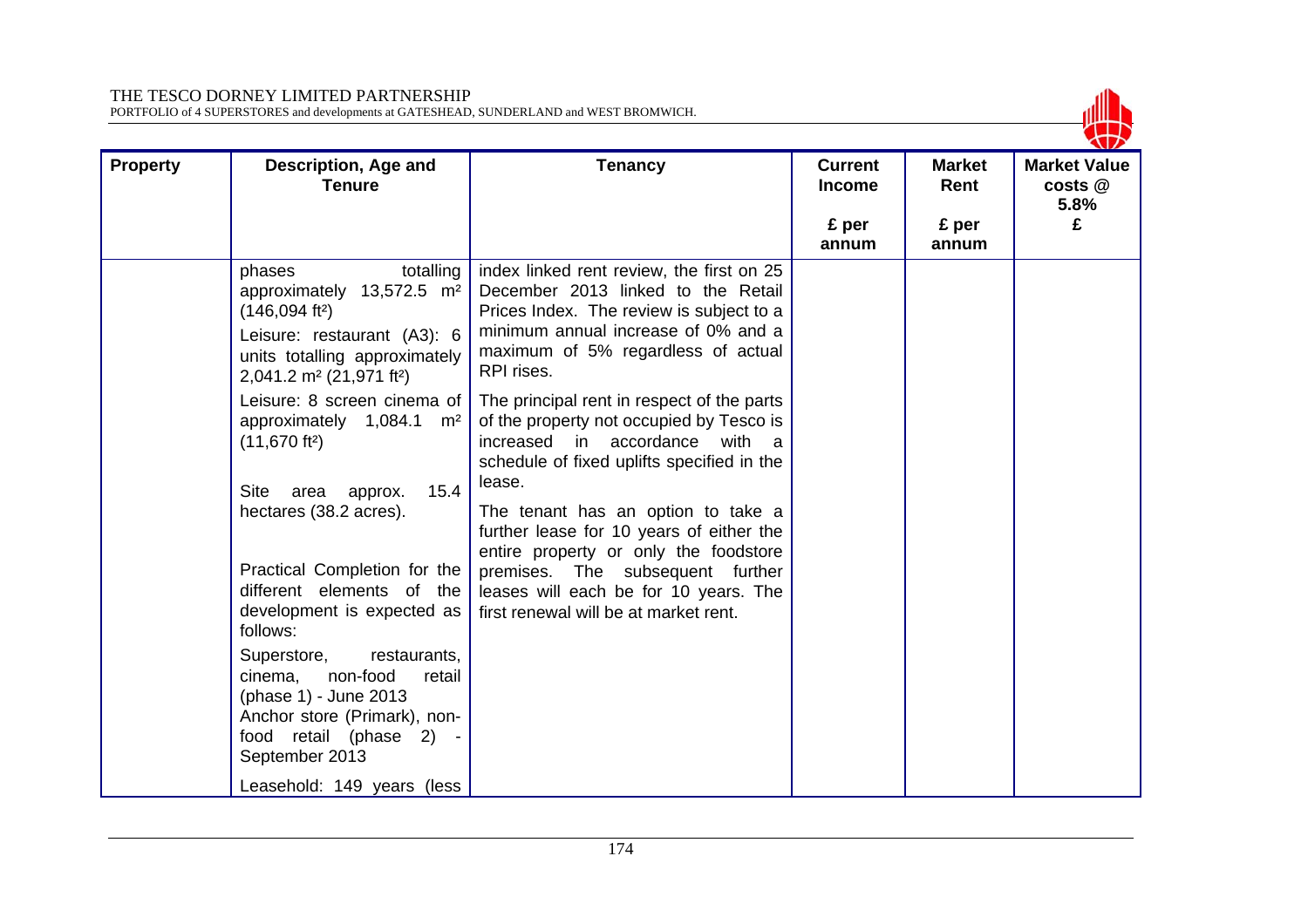

| <b>Property</b> | Description, Age and<br><b>Tenure</b>                                                                                                                                                                                                                                                                                                                                                                                                       | <b>Tenancy</b> | <b>Current</b><br><b>Income</b> | <b>Market</b><br>Rent | $\sim$<br><b>Market Value</b><br>costs @<br>5.8% |
|-----------------|---------------------------------------------------------------------------------------------------------------------------------------------------------------------------------------------------------------------------------------------------------------------------------------------------------------------------------------------------------------------------------------------------------------------------------------------|----------------|---------------------------------|-----------------------|--------------------------------------------------|
|                 |                                                                                                                                                                                                                                                                                                                                                                                                                                             |                | £ per<br>annum                  | £ per<br>annum        | £                                                |
|                 | 10 days) to be granted within<br>3 months of the grant of the<br>superior lease at a rent of £2<br>per annum, fixed throughout<br>the term. Following the<br>expiry of the initial term of<br>the occupational lease to<br>Tesco Stores Limited, where<br>there is no renewal or a<br>renewal of just the Tesco<br>store additional headrent will<br>be payable calculated as 5%<br>the rents received,<br>οf<br>excluding the Tesco store. |                |                                 |                       |                                                  |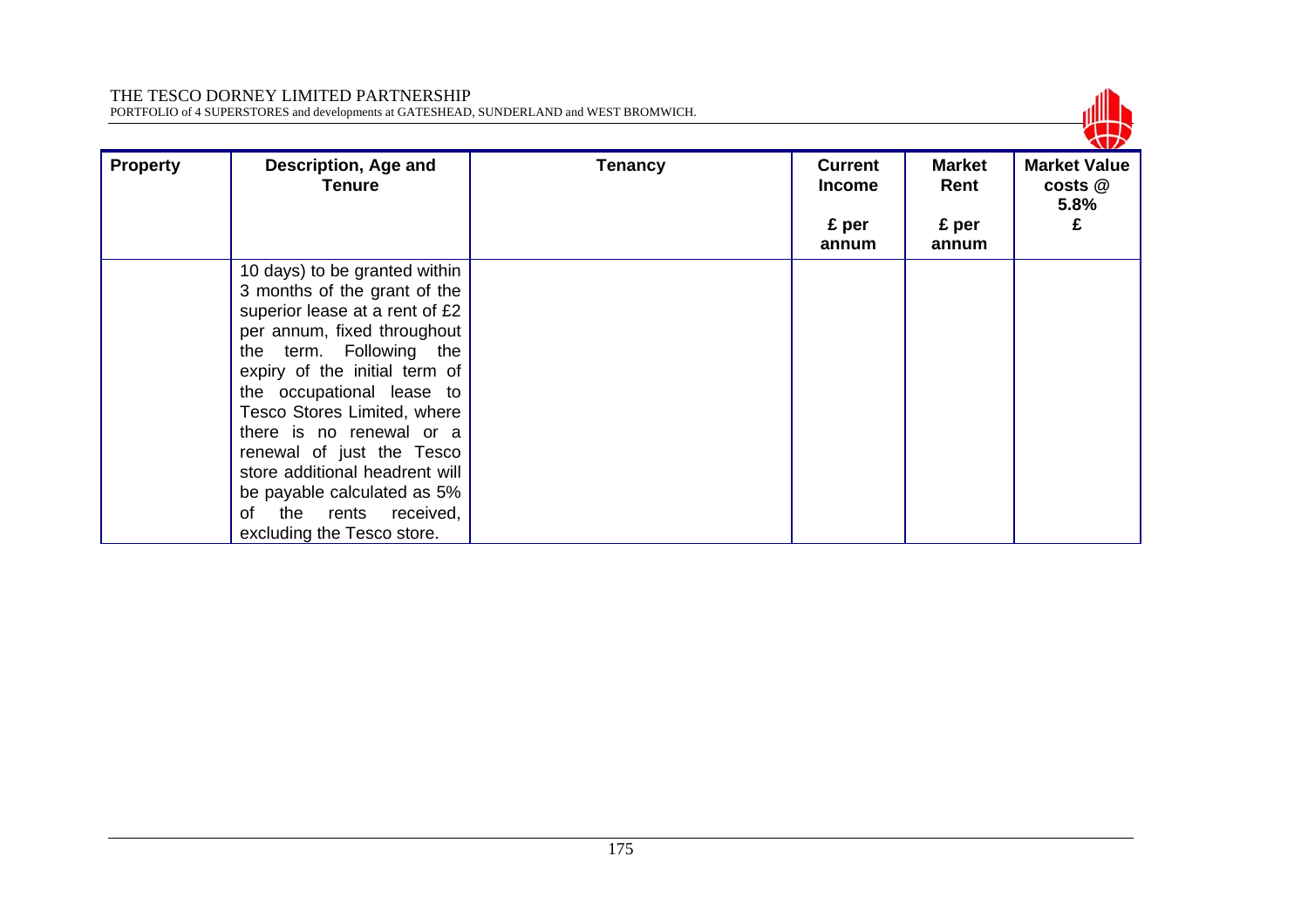# **D INFORMATION SUPPLIED**

# We have been supplied with the following information:

| <b>Source</b>                                    | <b>Document</b>                                                                                                | Date                                                                          |
|--------------------------------------------------|----------------------------------------------------------------------------------------------------------------|-------------------------------------------------------------------------------|
| <b>G L Hearn Limited</b>                         | Floor<br>Area<br>Data<br>Capture<br>Reports for existing stores:                                               |                                                                               |
|                                                  | Alfreton<br><b>Diss</b><br><b>Ebbw Vale</b><br>Maldon                                                          | 30 July 2012<br>12 October 2007<br>21 September 2012<br>28 November 2010      |
| <b>Berwin Leighton Paisner</b><br><b>LLP</b>     | The City of London Law Society<br>Land Law Committee Long<br>Form Certificate of Title (Sixth<br>Edition 2007) | February 2013                                                                 |
| W A Fairhurst & Partners                         | Geo-Environmental Desk Study                                                                                   |                                                                               |
|                                                  | Sunderland site<br>Gateshead site                                                                              | <b>June 2012</b><br>May 2010                                                  |
| Delta-Simons<br><b>Environmental Consultants</b> | Combined Phase 1 and Phase<br>Environmental Assessment<br>Ш.<br>for West Bromwich site                         | May 2009                                                                      |
| <b>ENVIRON UK Limited</b>                        | <b>Environmental Assessments for</b><br>the existing stores:                                                   |                                                                               |
|                                                  | Alfreton<br><b>Diss</b><br>Ebbw Vale<br>Maldon                                                                 | 28 September 2012<br>18 December 2012<br>2 October 2012<br>3 October 2012     |
| <b>Tuffin Ferraby Taylor LLP</b>                 | Building Inspection Reports for<br>the existing stores:                                                        |                                                                               |
|                                                  | Alfreton<br>Diss<br><b>Ebbw Vale</b><br>Maldon                                                                 | 9 August 2012.<br>25 September 2012<br>27 September 2012<br>25 September 2012 |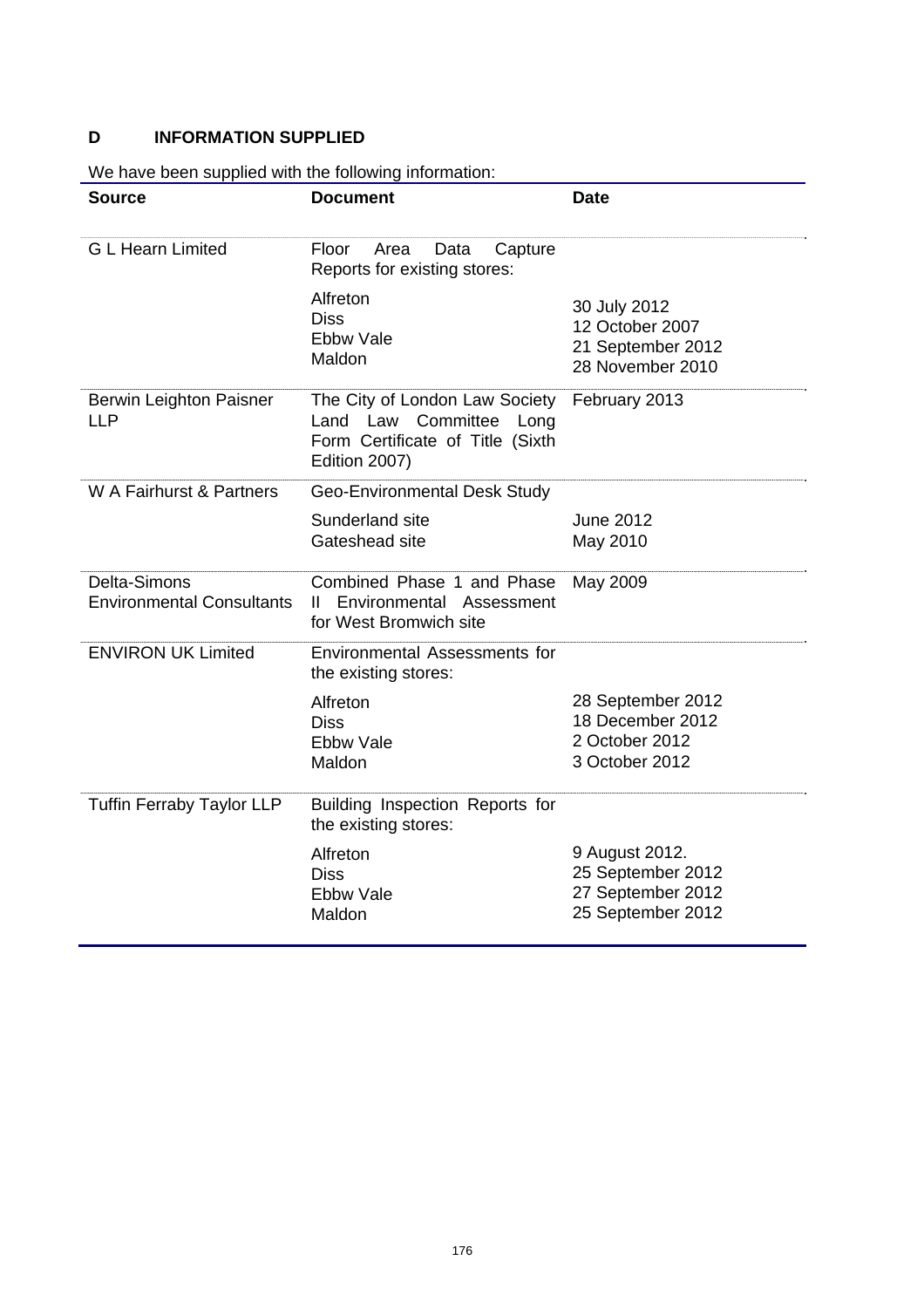# **PROVISIONS RELATING TO BONDS WHILST IN GLOBAL FORM**

# **General**

At the Closing Date the Bonds will be represented by a Global Bond. The Bonds will be deposited on or about the Closing Date with the Common Depositary as the depositary for both Euroclear and Clearstream, Luxembourg. The Bonds will be registered in the name of HSBC Issuer Services Common Depositary Nominee (UK) Limited as the nominee for the Common Depositary. The Registrar will maintain a register in which HSBC Issuer Services Common Depositary Nominee (UK) Limited is registered as the owner of the Bonds.

Upon confirmation by the Common Depositary that it has custody of the Bonds, Euroclear or Clearstream, Luxembourg, as the case may be, will record the beneficial interest in the Bonds ("**Book-Entry Interests**"), attributable thereto.

Book-Entry Interests in respect of Bonds are recorded in denominations of £100,000 and integral multiples of £1,000 in excess thereof (an "**Authorised Denomination**"). Ownership of Book-Entry Interests will be limited to persons that have accounts with Euroclear or Clearstream, Luxembourg ("**Participants**") or persons that hold interests in the Book-Entry Interests through Participants ("**Indirect Participants**"), including, as applicable, banks, brokers, dealers and trust companies that clear through or maintain a custodial relationship with Euroclear or Clearstream, Luxembourg, either directly or indirectly. Indirect Participants will also include persons that hold beneficial interests through such Indirect Participants. Book-Entry Interests will not be held in definitive form. Instead, Euroclear and Clearstream, Luxembourg, as applicable, will credit the Participants' accounts with the respective Book-Entry Interests beneficially owned by such Participants on each of their respective book-entry registration and transfer systems. The accounts initially credited will be designated by the Joint Lead Arrangers. Ownership of Book-Entry Interests will be shown on, and transfers of Book-Entry Interests or the interests therein will be effected only through, records maintained by Euroclear or Clearstream, Luxembourg (with respect to the interests of their Participants) and on the records of Participants or Indirect Participants (with respect to the interests of Indirect Participants). The laws of some jurisdictions or other applicable rules may require that certain purchasers of securities take physical delivery of such securities in definitive form. The foregoing limitations may therefore impair the ability to own, transfer or pledge Book-Entry Interests.

So long as HSBC Issuer Services Common Depositary Nominee (UK) Limited is the registered holder of the Bonds underlying the Book-Entry Interests, HSBC Issuer Services Common Depositary Nominee (UK) Limited will be considered the sole Bondholder of the Bonds for all purposes under the Trust Deed. Except as set out in the Conditions, Participants or Indirect Participants will not be entitled to have Bonds registered in their names, will not receive or be entitled to receive physical delivery of Bonds in definitive registered form and will not be considered the holders thereof under the Trust Deed. Accordingly, each person holding a Book-Entry Interest must rely on the rules and procedures of Euroclear or Clearstream, Luxembourg, as the case may be, and Indirect Participants must rely on the procedures of the Participants or Indirect Participants through which such person owns its interest in the relevant Book-Entry Interests, to exercise any rights and obligations of a holder of Bonds under the Trust Deed. See "*Action in Respect of the Global Bond and the Book-Entry Interests*", below.

Unlike legal owners or holders of the Bonds, holders of the Book-Entry Interests will not have the right under the Trust Deed to act upon solicitations by the Issuer or consents or requests by the Issuer for waivers or other actions from Bondholders. Instead, a holder of Book-Entry Interests will be permitted to act only to the extent it has received appropriate proxies to do so from Euroclear or Clearstream, Luxembourg, as the case may be, and, if applicable, their Participants. There can be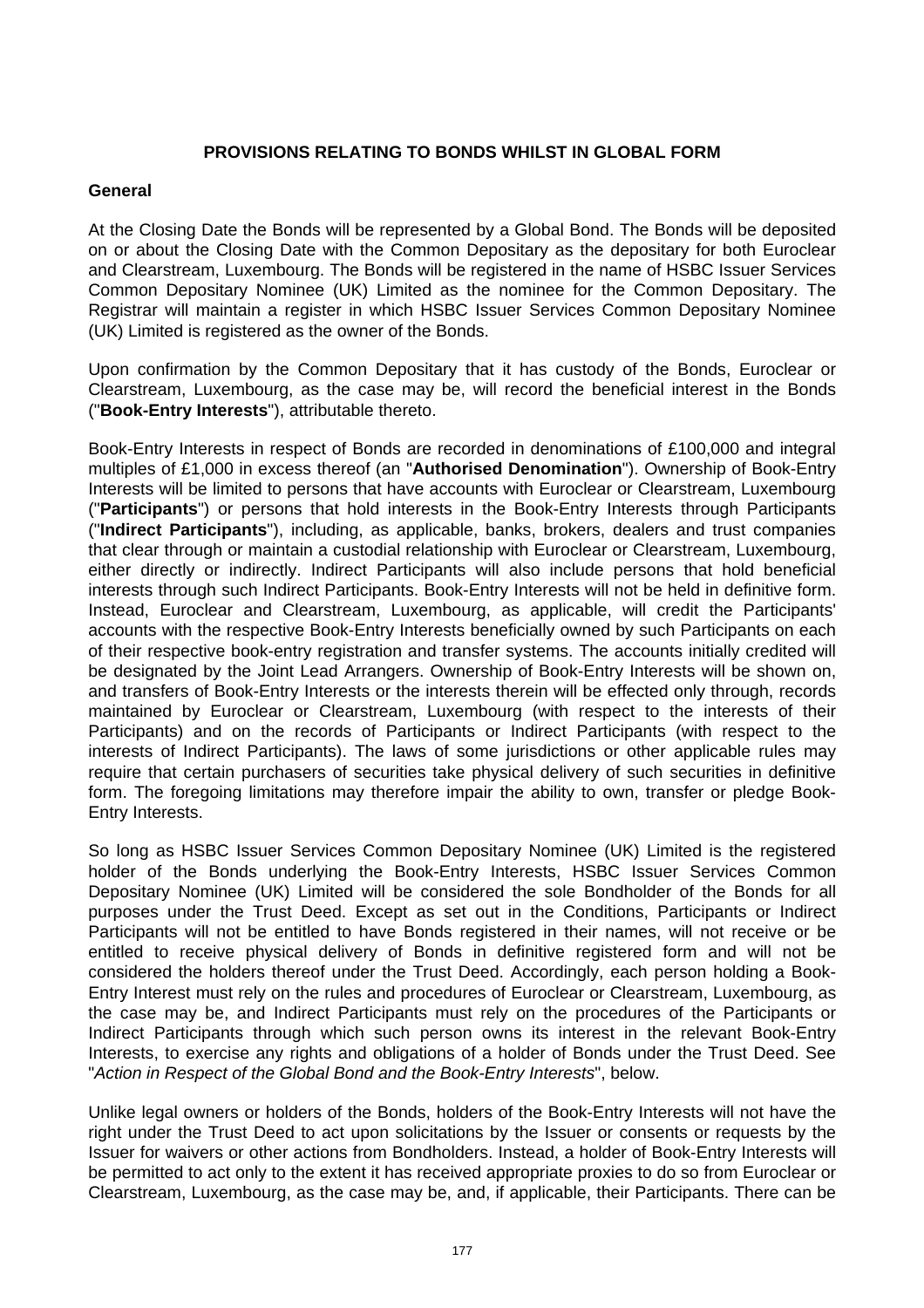no assurance that procedures implemented for the granting of such proxies will be sufficient to enable holders of Book-Entry Interests to vote on any requested actions on a timely basis. Similarly, upon the occurrence of a Bond Event of Default, holders of Book-Entry Interests will be restricted to acting through Euroclear or Clearstream, Luxembourg unless and until Bonds in definitive registered form are issued in accordance with the Conditions. There can be no assurance that the procedures to be implemented by Euroclear and Clearstream, Luxembourg under such circumstances will be adequate to ensure the timely exercise of remedies under the Trust Deed.

In the case of the Bonds, unless and until Book-Entry Interests are exchanged for Bonds in definitive registered form, the Bonds held by the Common Depositary may not be transferred except as a whole by the Common Depositary to a successor of the Common Depositary.

Purchasers of Book-Entry Interests in a Bond will hold Book-Entry Interests in the Bonds relating thereto. Investors may hold their Book-Entry Interests in respect of a Bond directly through Euroclear or Clearstream, Luxembourg (in accordance with the provisions set forth under "*Transfers and Transfer Restrictions*", below), if they are account holders in such systems, or indirectly through organisations which are account holders in such systems. Euroclear and Clearstream, Luxembourg will hold Book-Entry Interests in each Bond on behalf of their account holders through securities accounts in the respective account holders' names on Euroclear's and Clearstream, Luxembourg's respective book-entry registration and transfer systems.

Although Euroclear and Clearstream, Luxembourg have agreed to certain procedures to facilitate transfers of Book-Entry Interests among account holders of Euroclear and Clearstream, Luxembourg, they are under no obligation to perform or continue to perform such procedures, and such procedures may be discontinued at any time. None of the Issuer, the Lead Structuring Agent, the Joint Lead Arrangers, the Bond Trustee, the Issuer Security Trustee or any of their respective agents will have any responsibility for the performance by Euroclear or Clearstream, Luxembourg or their respective Participants or account holders of their respective obligations under the rules and procedures governing their operations.

# **Payments on Global Bond**

Payment of principal and interest on, and any other amount due in respect of, the Global Bond will be made in sterling by or to the order of HSBC Bank plc, as principal paying agent (the "**Principal Paying Agent**") on behalf of the Issuer to the Common Depositary or its nominee as the registered holder thereof with respect to the Bonds. Each holder of Book-Entry Interests must look solely to Euroclear or Clearstream, Luxembourg, as the case may be, for its share of any amounts paid by or on behalf of the Issuer to the Common Depositary or its nominee in respect of those Book-Entry Interests. All such payments will be distributed without withholding or deduction for any taxes, duties, assessments or other governmental charges of whatever nature except as may be required by law. If any such withholding or deduction is required to be made, then neither the Issuer, the Principal Paying Agent nor any other person will be obliged to pay additional amounts in respect thereof.

In accordance with the rules and procedures for the time being of Euroclear or, as the case may be, Clearstream, Luxembourg, after receipt of any payment from the Principal Paying Agent to the Common Depositary, the respective systems will promptly credit their Participants' accounts with payments in amounts proportionate to their respective ownership of Book-Entry Interests as shown in the records of Euroclear or Clearstream, Luxembourg. The Issuer expects that payments by Participants to owners of interests in Book-Entry Interests held through such Participants or Indirect Participants will be governed by standing customer instructions and customary practices, as is now the case with the securities held for the accounts of customers in bearer form or registered in "street name", and will be the responsibility of such Participants or Indirect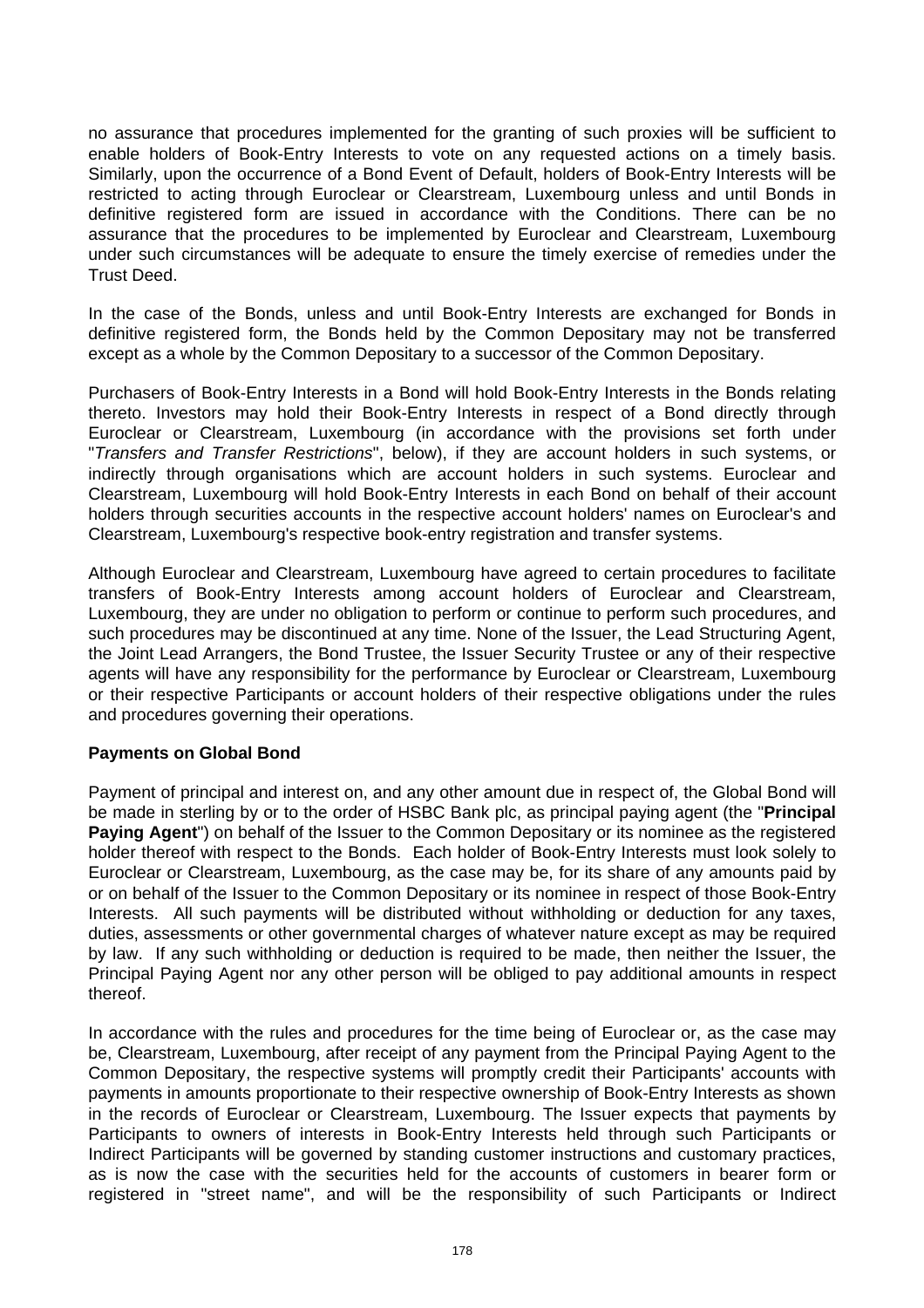Participants. None of the Issuer, any agent of the Issuer, the Joint Lead Arrangers, the Bond Trustee or the Issuer Security Trustee will have any responsibility or liability for any aspect of the records relating to or payments made on account of a Participant's ownership of Book-Entry Interests or for maintaining, supervising or reviewing any records relating to a Participant's ownership of Book-Entry Interests.

### **Information Regarding Euroclear and Clearstream, Luxembourg**

Euroclear and Clearstream, Luxembourg have advised the Issuer as follows:

Euroclear and Clearstream, Luxembourg each hold securities for their account holders and facilitate the clearance and settlement of securities transactions by electronic book-entry transfer between their respective account holders, thereby eliminating the need for physical movements of certificates and any risk from lack of simultaneous transfers of securities.

Euroclear and Clearstream, Luxembourg each provide various services including safekeeping, administration, clearance and settlement of internationally traded securities and securities lending and borrowing. Euroclear and Clearstream, Luxembourg each also deal with domestic securities markets in several countries through established depositary and custodial relationships. The respective systems of Euroclear and Clearstream, Luxembourg have established an electronic bridge between their two systems across which their respective account holders may settle trades with each other.

Account holders in both Euroclear and Clearstream, Luxembourg are worldwide financial institutions including underwriters, securities brokers and dealers, banks, trust companies and clearing corporations. Indirect access to both Euroclear and Clearstream, Luxembourg is available to other institutions that clear through or maintain a custodial relationship with an account holder of either system.

An account holder's overall contractual relations with either Euroclear or Clearstream, Luxembourg are governed by the respective rules and operating procedures of Euroclear or Clearstream, Luxembourg and any applicable laws. Both Euroclear and Clearstream, Luxembourg act under such rules and operating procedures only on behalf of their respective account holders, and have no record of or relationship with persons holding through their respective account holders.

The Issuer understands that under existing industry practices, if any of the Issuer, the Bond Trustee or the Issuer Security Trustee requests any action of owners of Book-Entry Interests or if an owner of a Book-Entry Interest desires to give instructions or take any action that a holder is entitled to give or take under the Trust Deed or the Issuer Deed of Charge, Euroclear or Clearstream, Luxembourg as the case may be, would authorise the Participants owning the relevant Book-Entry Interests to give instructions or take such action, and such Participants would authorise Indirect Participants to give or take such action or would otherwise act upon the instructions of such Indirect Participants.

# **Redemption**

In the event that the Global Bond (or a portion thereof) is redeemed, the Principal Paying Agent will deliver all amounts received by it in respect of the redemption of the Global Bond to the nominee of the Common Depositary and, upon final payment, will surrender the Global Bond (or portion thereof) to or to the order of the Issuer for cancellation. Appropriate entries will be made in the Register. The redemption price payable in connection with the redemption of Book-Entry Interests will be equal to the amount received by the Principal Paying Agent in connection with the redemption of the Bond (or portion thereof) relating thereto. For any redemptions of a Bond in part, selection of the relevant Book-Entry Interest relating thereto to be redeemed will be made by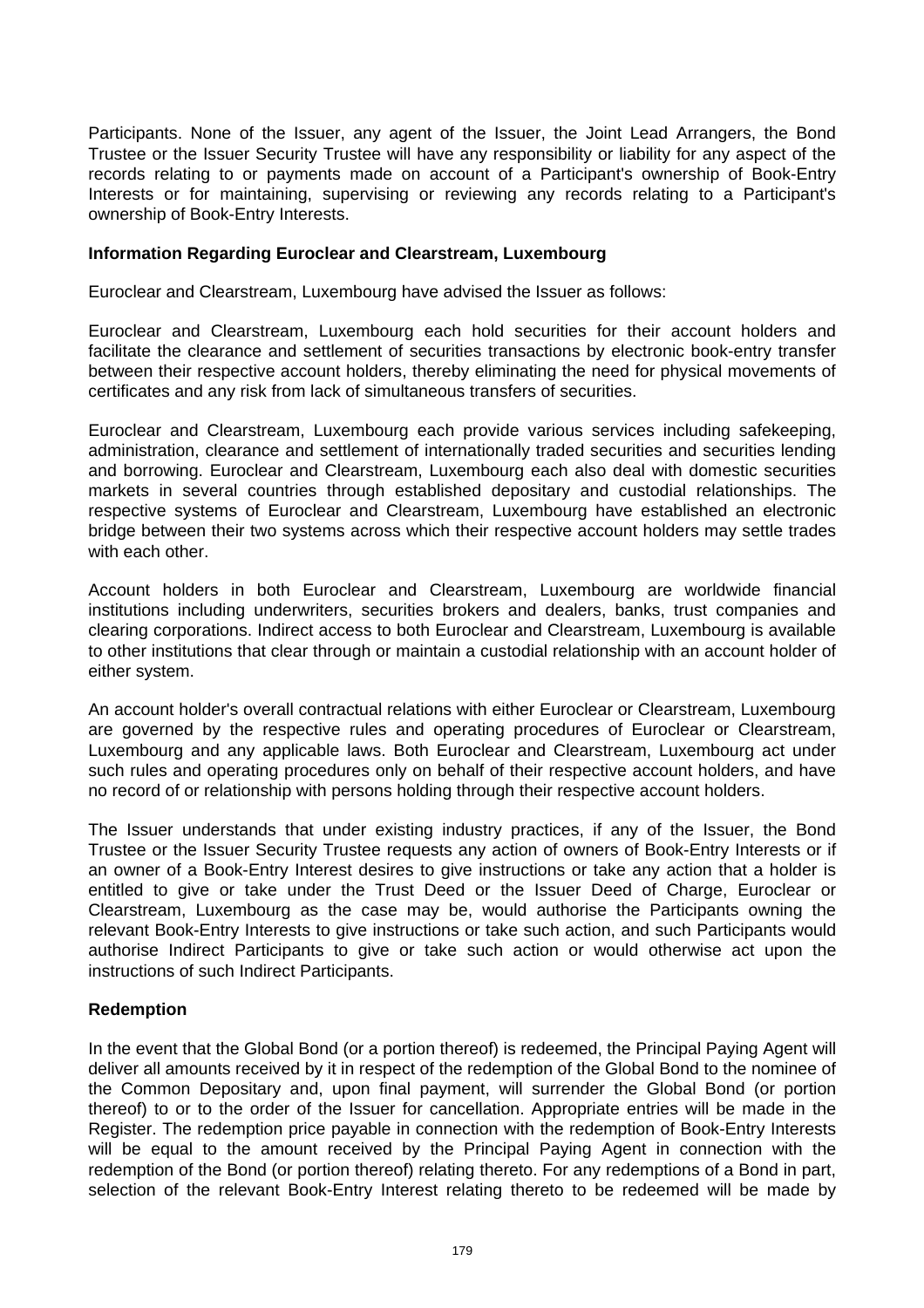Euroclear or Clearstream, Luxembourg, as the case may be, on a *pro rata* basis (or on such basis as Euroclear or Clearstream, Luxembourg, as the case may be, deems fair and appropriate). Upon any redemption in part, the Principal Paying Agent will mark down the schedule to the Global Bond by the principal amount so redeemed.

### **Cancellation**

Cancellation of any Bond represented by the Global Bond and required by the Conditions to be cancelled following its redemption will be effected by endorsement by or on behalf of the Principal Paying Agent of the reduction in the principal amount of the Global Bond on the relevant schedule thereto and the corresponding entry on the Register.

### **Transfers and Transfer Restrictions**

All transfers of Book-Entry Interests will be recorded in accordance with the book-entry systems maintained by Euroclear or Clearstream, Luxembourg, as applicable, pursuant to customary procedures established by each respective system and its Participants. See "*General*", above.

### **Action in Respect of the Global Bond and the Book-Entry Interests**

Not later than 10 days after receipt by the Issuer of any notices in respect of the Bonds or any notice of solicitation of consents or requests for a waiver or other action by the holder of the Bonds, the Issuer will deliver to Euroclear and Clearstream, Luxembourg a notice containing (a) such information as is contained in such notice, (b) a statement that at the close of business on a specified record date Euroclear and Clearstream, Luxembourg will be entitled to instruct the Issuer as to the consent, waiver or other action, if any, pertaining to the Book-Entry Interests or the Bonds and (c) a statement as to the manner in which such instructions may be given. Upon the written request of Euroclear or Clearstream, Luxembourg, as applicable, the Issuer shall endeavour insofar as practicable to take such action regarding the requested consent, waiver or other action in respect of the Book-Entry Interests or the Bonds in accordance with any instructions set forth in such request. Euroclear and Clearstream, Luxembourg are expected to follow the procedures described under "*General*" above, with respect to soliciting instructions from their respective Participants. The Registrar will not exercise any discretion in the granting of consents or waivers or the taking of any other action in respect of the Book-Entry Interests or the Bonds.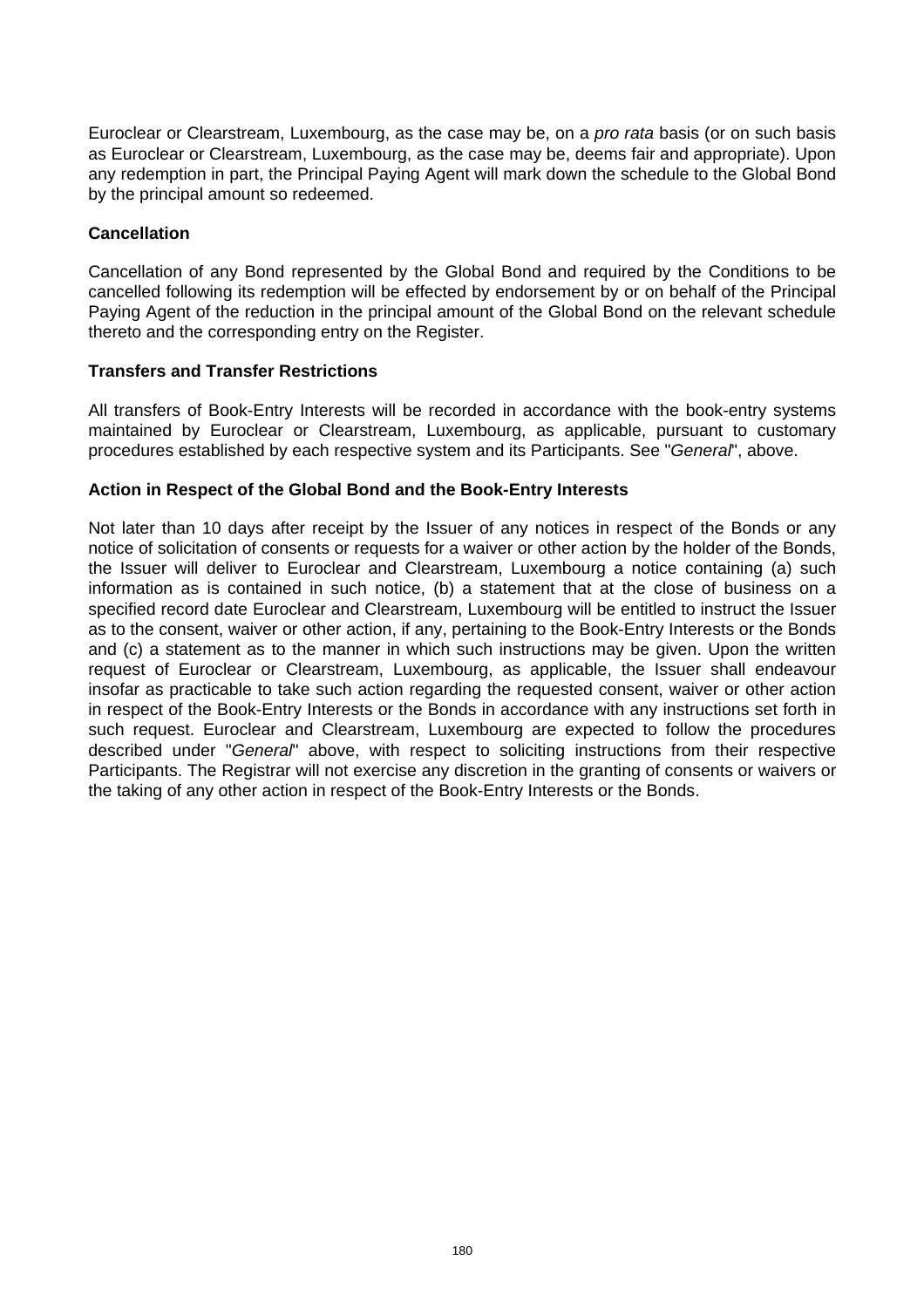### **TERMS AND CONDITIONS OF THE BONDS**

*The following are the Terms and Conditions of the Bonds in the form (subject to amendment) in which they will be set out in the Trust Deed (the "***Conditions***" and any reference to a "***Condition***" shall be construed accordingly). The Conditions will apply to the Bonds whether they are in definitive or in global form.*

The £493,400,000 Secured 5.4111 % Bonds due 13 July 2044 (the "**Bonds**") of Tesco Property Finance 6 PLC (the "**Issuer**"), issued on or about 13 February 2013 (the "**Closing Date**") are constituted in accordance with the trust deed (the "**Trust Deed**", which expression includes such trust deed as from time to time modified in accordance with the provisions therein contained and any deed or other document expressed to be supplemental thereto as from time to time so modified) dated the Closing Date and made between the Issuer and the Bond Trustee, which expression includes its successor or any further or other trustee under the Trust Deed as trustee for the holders for the time being of the Bonds (the "**Bondholders**").

Any reference to Bonds in these Conditions shall include the Global Bond and the Definitive Bonds. In addition, any reference in these Conditions to "**Bondholder**" shall be a reference to the holders of the Bonds.

The security for the Bonds is created pursuant to, and on terms set out in, the deed of charge and assignment (the "**Issuer Deed of Charge**", which expression includes such deed as from time to time modified in accordance with the provisions therein contained and any deed or other document expressed to be supplemental thereto as from time to time so modified) dated the Closing Date and made between, *inter alios*, the Issuer and HSBC Corporate Trustee Company (UK) Limited (the "**Issuer Security Trustee**", which expression includes any successor appointed under the Issuer Deed of Charge).

By an agency agreement to be dated the Closing Date (the "**Agency Agreement**", which expression includes such agency agreement as from time to time modified in accordance with the provisions therein contained and any deed or other document expressed to be supplemental thereto as from time to time so modified) and made between the Issuer, HSBC Corporate Trustee Company (UK) Limited (the "**Bond Trustee**"), HSBC Bank plc as principal paying agent (the "**Principal Paying Agent**", which expression includes any successor principal paying agent appointed in respect of the Bonds) and any such additional or other paying agents, if any, appointed from time to time in respect of the Bonds pursuant to the Agency Agreement, the "**Paying Agents**") and HSBC Bank plc as registrar (the "**Registrar**"), provision is made for, *inter alia*, the payment of principal and interest in respect of the Bonds.

The statements in these Conditions include summaries of, and are subject to, the detailed provisions of the Trust Deed, the Agency Agreement, the Issuer Deed of Charge and the master definitions and construction schedule (the "**Issuer Master Definitions and Construction Schedule**") signed by, *inter alios*, the Issuer, the Principal Paying Agent, the Registrar, the Bond Trustee and the Issuer Security Trustee on or about the Closing Date.

Copies of the Trust Deed, the Agency Agreement, the Cash Management Agreement, the Issuer Deed of Charge and the Issuer Master Definitions and Construction Schedule are available for inspection by the Bondholders at the specified offices of the Paying Agents. The Bondholders are entitled to the benefit of, are bound by, and are deemed to have notice of, all the provisions of the Trust Deed, the Agency Agreement, the Issuer Deed of Charge and the Issuer Master Definitions and Construction Schedule.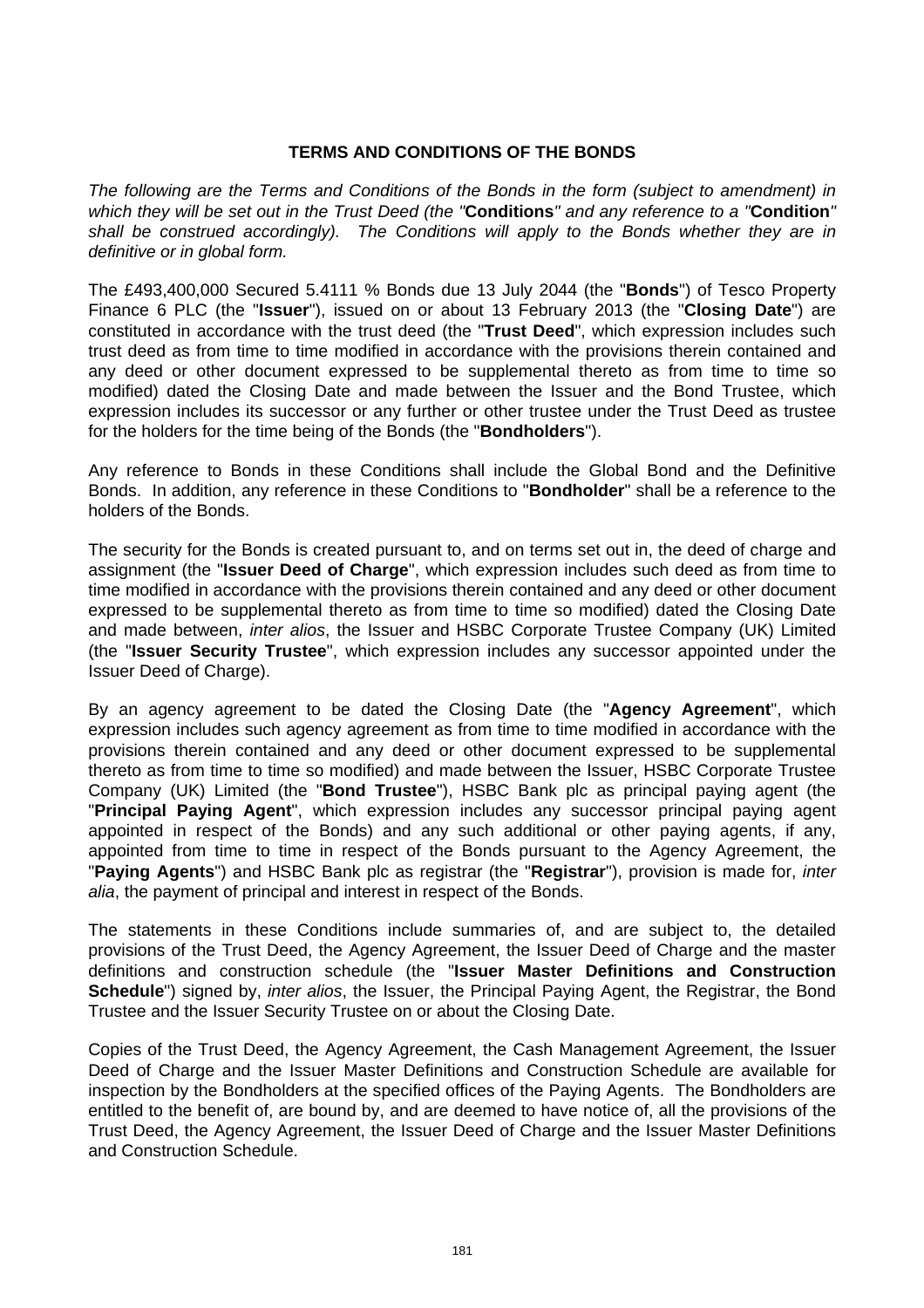Capitalised terms not otherwise defined in these Conditions shall have the meanings given to them in the Issuer Master Definitions and Construction Schedule available as described above. These Conditions shall be construed in accordance with the principles of construction set out in the Issuer Master Definitions and Construction Schedule.

The credit ratings assigned by each of Moody's Investors Service Ltd. ("**Moody's**") and Standard & Poor's Credit Market Services Europe Limited ("**S&P**") and Fitch Ratings Ltd. ("**Fitch**" and, together with Moody's and S&P, the "**Rating Agencies**") are not recommendations to buy, sell or hold securities and may be subject to revision, suspension or withdrawal at any time by the assigning Rating Agency. By acquiring the Bonds, investors will be deemed to acknowledge and agree that a credit rating is an assessment of credit and does not address other matters that may be of relevance to Bondholders, including, without limitation, whether any action proposed to be taken by the Issuer, the Partnership, the Partnership Operator, the Property Pool Manager, the Cash Manager, the Bond Trustee, the Issuer Security Trustee or the Partnership Security Trustee or any other party to a Transaction Document is either (i) permitted by the terms of the relevant Transaction Document or (ii) in the best interests of, or not materially prejudicial to the interests of, some or all of the Bondholders.

### **1. Form, Denomination and Title**

1.1 The Bonds are represented by a global bond (the "**Global Bond**") in registered form in the aggregate principal amount on issue of £493,400,000. The Global Bond will be deposited on behalf of the subscribers of the Bonds with a common depositary (the "**Common Depositary**") for Clearstream, Luxembourg, société anonyme ("**Clearstream, Luxembourg**") and Euroclear Bank S.A./N.V. ("**Euroclear**" and, together with Clearstream, Luxembourg, the "**Clearing Systems**") and registered in the name of HSBC Issuer Services Common Depositary Nominee (UK) Limited as nominee for the Common Depositary on or about the Closing Date. Upon deposit of the Global Bond, Clearstream, Luxembourg or Euroclear (as the case may be) will credit each subscriber of the Bonds with the principal amount of Bonds equal to the aggregate principal amount thereof for which it had subscribed and paid. Title to the Global Bond shall pass by and upon registration in the register (the "**Register**") which the Issuer shall procure to be kept by the Registrar.

The registered holder of any Global Bond may (to the fullest extent permitted by applicable laws) be deemed and treated at all times, by all persons and for all purposes (including the making of any payments), as the absolute owner of such Global Bond regardless of any notice of ownership, theft or loss of any trust or other interest therein or of any writing thereon (other than the endorsed form of transfer).

Interests in the Global Bond will be transferable in accordance with the rules and procedures for the time being of the relevant Clearing System.

For so long as the Bonds are represented by the Global Bond and the Clearing Systems so permit, the Bonds will be tradeable only in the minimum authorised denomination of £100,000 and higher integral multiples of £1,000, notwithstanding that no Definitive Bonds will be issued with a denomination above £199,000.

1.2 If, while the Bonds are represented by the Global Bond, (i) either of the Clearing Systems is closed for business for a continuous period of 14 days (other than by reason of holiday, statutory or otherwise) or announces an intention permanently to cease business or does in fact do so and no other clearing system acceptable to the Bond Trustee is then in existence or (ii) by reason of a change in Tax law (or the application or official interpretation thereof), which change becomes effective on or after the Closing Date, the Issuer or any Paying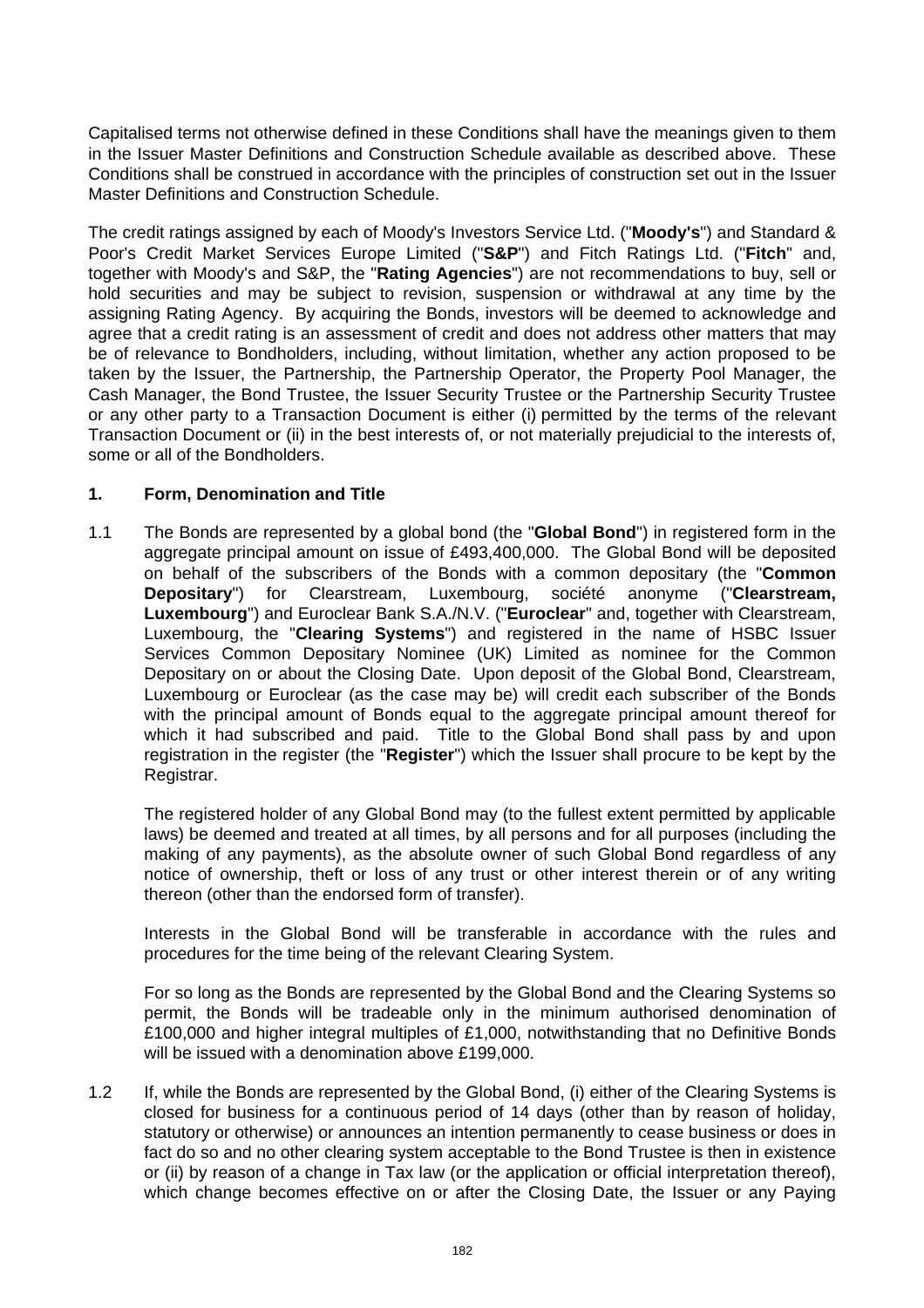Agent is or will on the next Bond Interest Payment Date be required to make any withholding or deduction from any payment in respect of the Bonds for or on account of any Taxes imposed, levied, collected, withheld or assessed by or on behalf of any United Kingdom Tax Authority (other than by reason of the relevant holder having some connection with the United Kingdom, other than the holding of the Bonds) or the Issuer suffers or will suffer any other disadvantage as a result of such change, which withholding or deduction would not be required or other disadvantage would not be suffered (as the case may be) if the Bonds were in definitive registered form ("**Definitive Bonds**") and a certificate to such effect signed by two directors of the Issuer is given to the Bond Trustee, then the Issuer will issue Definitive Bonds in exchange for the Global Bond (free of charge to the persons entitled to them) within 30 days of the occurrence of the relevant event. These Conditions and the Transaction Documents will be amended in such manner as the Bond Trustee and the Issuer Security Trustee may require to take account of the issue of Definitive Bonds.

Definitive Bonds, if issued, will only be printed and issued in denominations of £100,000 and integral multiples of £1,000 in excess thereof up to and including £199,000. No Definitive Bonds will be issued with a denomination above £199,000. Such Bonds will be serially numbered and will be issued in registered form.

Title to a Definitive Bond shall only pass by and upon registration in the Register. Such Definitive Bonds may be transferred in whole (but not in part) upon the surrender of the relevant Definitive Bond, with the form of transfer endorsed on it duly completed and executed, at the specified office of the Registrar.

1.3 "**Bondholders**" means each person (other than the Clearing Systems themselves) who is for the time being shown in the records of the Clearing Systems as the holder of a particular Principal Amount Outstanding (as defined in Condition 5.5 (Redemption, Purchase and Cancellation – Principal Amount Outstanding)) of the Bonds (in which regard any certificate or other document issued by Clearstream, Luxembourg or Euroclear as to the Principal Amount Outstanding of the Bonds standing to the account of any person shall be conclusive and binding for all purposes) and such person shall be treated by the Issuer, the Bond Trustee, the Issuer Security Trustee and all other persons as the holder of such Principal Amount Outstanding of such Bonds for all purposes, other than for the purpose of payments in respect thereof, the right to which shall be vested, as against the Issuer, the Bond Trustee, the Issuer Security Trustee and all other persons, solely in the registered holder of the Global Bond in accordance with and subject to its terms and for which purpose "**Bondholders**" means the registered holder of the Global Bond and related expressions shall be construed accordingly.

# **2. Status, Security and Priority**

#### **2.1 Status and relationship between the Bonds**

- (a) The Bonds constitute direct, secured and limited recourse obligations of the Issuer. The Bonds rank *pari passu* and *pro rata* without preference or priority amongst themselves.
- (b) The Trust Deed contains provisions requiring the Bond Trustee to have regard to the interests of the Bondholders equally, as a single class, as regards all rights, powers, trusts, authorities, duties and discretions of the Bond Trustee.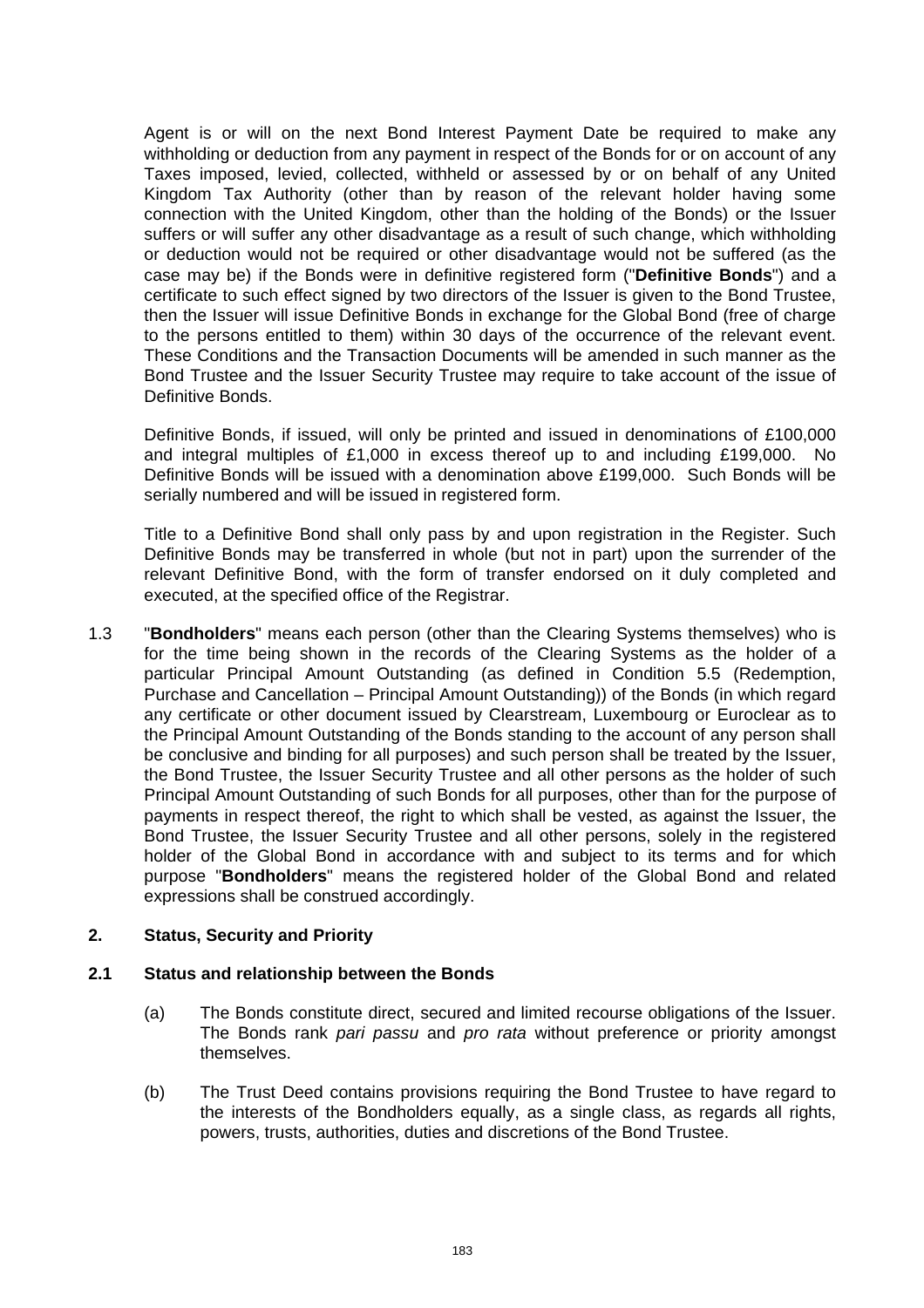### **2.2 Relationship between the Bond Trustee, the Issuer Security Trustee and the Partnership Security Trustee**

Subject to the terms of the Issuer Deed of Charge and the Trust Deed, the Bond Trustee has the exclusive right, power and authority to direct, or refrain from directing, the Issuer Security Trustee in the exercise of the Issuer Security Trustee's rights to enforce the Issuer Deed of Charge or to direct the Partnership Security Trustee in the exercise of the Partnership Security Trustee's rights to enforce the Partnership Security Documents and in the exercise, or direction of the exercise, of certain other of its, the Issuer Security Trustee's or the Partnership Security Trustee's, as the case may be, rights under the Transaction Documents.

# **2.3 Relationship between the Issuer Security Trustee and the Partnership Security Trustee**

Subject to the terms of the Issuer Deed of Charge and the Partnership Security Documents, the Issuer Security Trustee (as assignee of the assigned rights under the Partnership Security Documents) has the exclusive right, power and authority to direct, or to refrain from directing, the Partnership Security Trustee in the exercise of the Partnership Security Trustee's rights to enforce the Partnership Security Documents and in the exercise of certain other of its rights in respect of the Partnership Loan Agreement and the other Partnership Transaction Documents.

### **2.4 Security**

- (a) The security constituted by or pursuant to the Issuer Security Documents is granted to the Issuer Security Trustee, on trust for the Bondholders and certain other creditors of the Issuer, upon and subject to the terms and conditions thereof.
- (b) The Bondholders will share in the benefit of the security constituted by or pursuant to the Issuer Security Documents, upon and subject to the terms and conditions thereof.

#### **3. Covenants**

# **3.1 General covenants**

Save with the prior written consent of the Bond Trustee or unless otherwise provided in or envisaged by these Conditions or any of the Issuer Transaction Documents, the Issuer shall not, so long as any Bond remains outstanding:

#### (a) **Negative pledge**

create or permit to subsist any encumbrance or security interest whatsoever (unless arising by operation of law) over any of its assets or undertaking, present or future (including any uncalled capital);

#### (b) **Restrictions on activities**

- (i) engage in any activity whatsoever which is not incidental to or necessary in connection with any of the activities in which the Transaction Documents provide or envisage that the Issuer will engage;
- (ii) have any subsidiaries, any subsidiary undertaking (as defined in the Companies Act 2006) or any employees or premises; or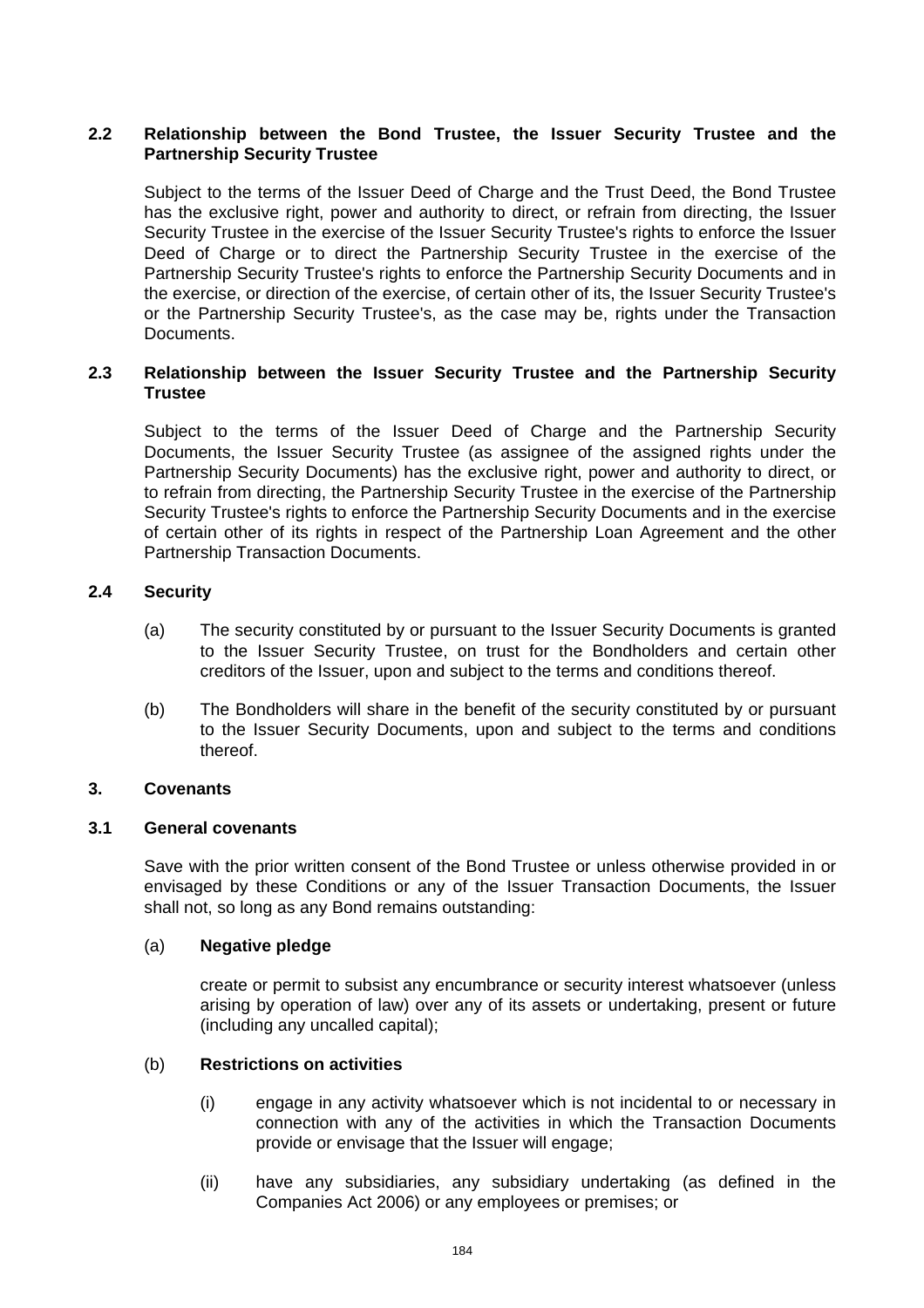(iii) acquire any leasehold, freehold or heritable property;

### (c) **Disposal of assets**

use, invest, transfer, convey, sell, lend, part with or otherwise dispose of, or deal with, or grant any option or present or future right to acquire, any of its assets or undertaking (including any uncalled capital) or any interest, estate, right, title or benefit therein, present or future;

#### (d) **Dividends or distributions**

pay any dividend or make any other distribution to its shareholders (except as may be required to comply with paragraph 11 of the Taxation of Securitisation Companies Regulations 2006 or to enable Issuer Holdco to repay the Issuer/Issuer Holdco Corporate Services Provider the money advanced to it) or issue any further shares;

### (e) **Borrowings**

incur or permit to subsist any indebtedness in respect of borrowed money whatsoever, except in respect of the Bonds, or give any guarantee or indemnity in respect of any indebtedness or of any obligation of any person;

# (f) **Merger**

consolidate or merge with any other person or convey or transfer its properties or assets substantially as an entirety to any other person;

#### (g) **No variation or waiver**

permit the validity or effectiveness of any of the Issuer Transaction Documents, or the priority of the security interests created or evidenced thereby or pursuant thereto, to be amended, terminated, postponed or discharged, or consent to any variation of, or exercise, any powers of consent or waiver pursuant to the terms of, these Conditions, the Trust Deed or any of the other Issuer Transaction Documents, or permit any party to any of the Issuer Transaction Documents or the Issuer Security or any other person whose obligations form part of the Issuer Security to be released from such obligations, or dispose of any part of the Issuer Security;

#### (h) **Bank accounts**

have an interest in any bank account other than the Issuer Transaction Account, unless such account or interest therein is charged to the Bond Trustee on terms acceptable to it;

#### (i) **Tax residence**

do any act or thing, the effect of which would be to make the Issuer resident for Tax purposes in any jurisdiction other than the United Kingdom;

#### (j) **Group payment arrangements**

enter into arrangements with any other company or companies and/or any Tax Authority providing for the discharge of any other company's Tax liability by it; and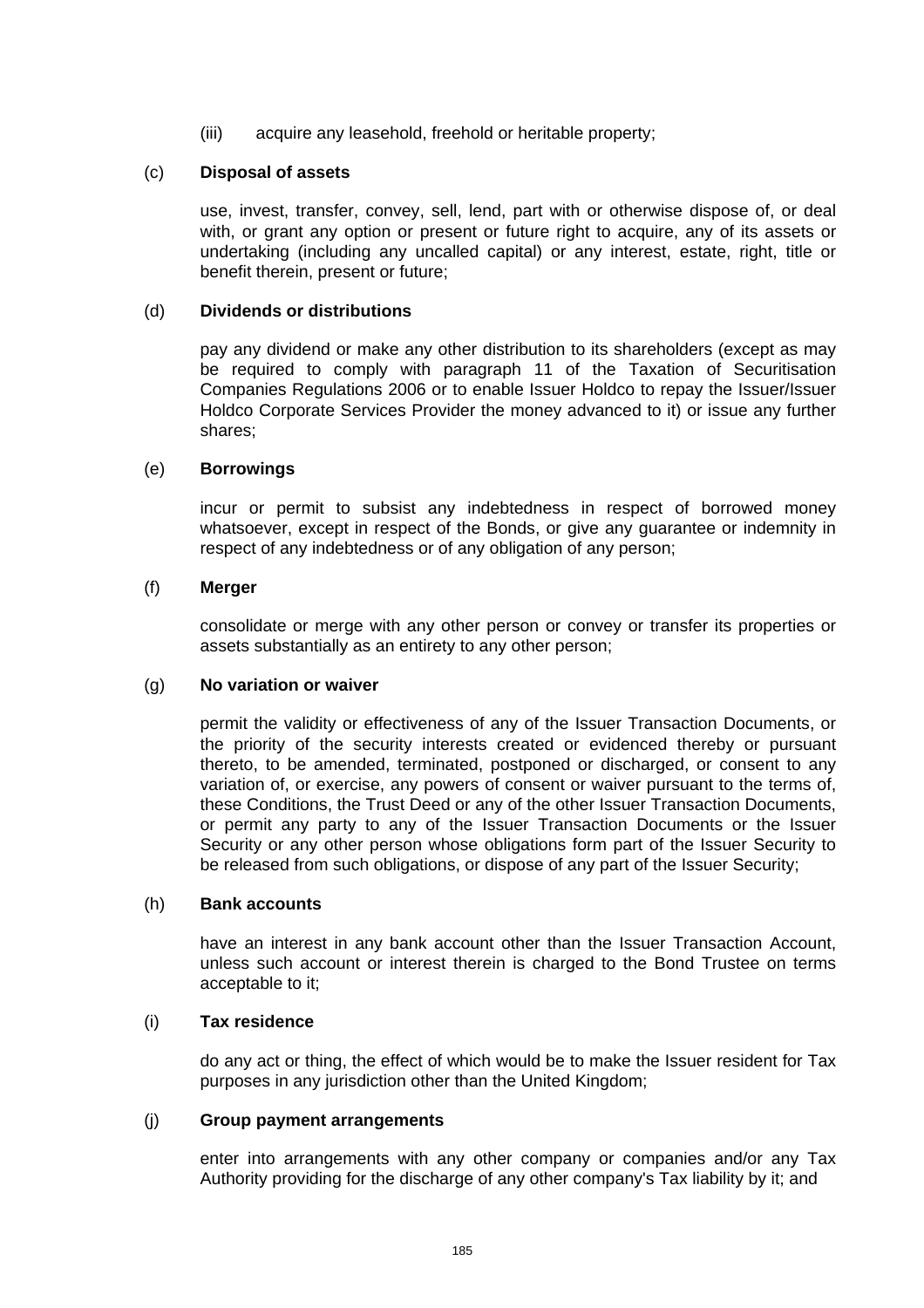# (k) **Additional issuances**

issue any further bonds, replacement bonds or new bonds or any other securities, debentures or any similar instruments.

### **3.2 Separateness covenants**

Save with the prior written consent of the Bond Trustee, or unless otherwise permitted under any of the Transaction Documents, the Issuer shall, so long as any Bond remains outstanding:

- (a) maintain its books and records, accounts and financial statements separate from any other person or entity and use separate stationery, invoices and cheques;
- (b) hold itself out as a separate entity, conduct its business in its own name and maintain an arm's length relationship with its affiliates (if any);
- (c) pay its own liabilities out of its own funds;
- (d) not commingle its assets with those of any other entity; and
- (e) observe all formalities required by its Memorandum and Articles of Association.

# **4. Interest**

# **4.1 Period of accrual**

The Bonds bear interest on their Principal Amount Outstanding from (and including) the Closing Date. Each Bond (or, in the case of the redemption of part only of a Bond, that part only of such Bond) shall cease to bear interest from its due date for redemption unless, upon due presentation, payment of the relevant amount of principal or any part thereof is improperly withheld or refused. In such event, interest will continue to accrue thereon (as well after as before any judgment or decree) at the rate applicable to such Bond up to (but excluding) the date on which, on presentation of such Bond, payment in full of the relevant amount of principal is made or (if earlier) the seventh day after notice is duly given to the holder thereof (in accordance with Condition 15 (Notices to the Bondholders)) that, upon presentation thereof being duly made, such payment will be made, provided that upon presentation thereof being duly made, payment is in fact made.

# **4.2 Bond Interest Payment Dates and Bond Interest Periods**

The Bonds bear interest on their respective Principal Amount Outstanding from and including the Closing Date at the rate of 5.4111% per annum, payable quarterly in arrear on 13 January, 13 April, 13 July and 13 October (each a "**Bond Interest Payment Date**") in respect of the Bond Interest Period ended immediately prior thereto. The first Bond Interest Payment Date shall be on 13 April 2013. The period from (and including) the Closing Date to (but excluding) the first Bond Interest Payment Date and each successive period from (and including) a Bond Interest Payment Date to (but excluding) the next succeeding Bond Interest Payment Date is called a "**Bond Interest Period**".

# **4.3 Calculation of Interest Amounts**

Interest in respect of the Bonds shall be calculated by applying the relevant rate of interest to the aggregate Principal Amount Outstanding of the Bonds and on the basis of (i) the actual number of days in the period from and including the date from which interest begins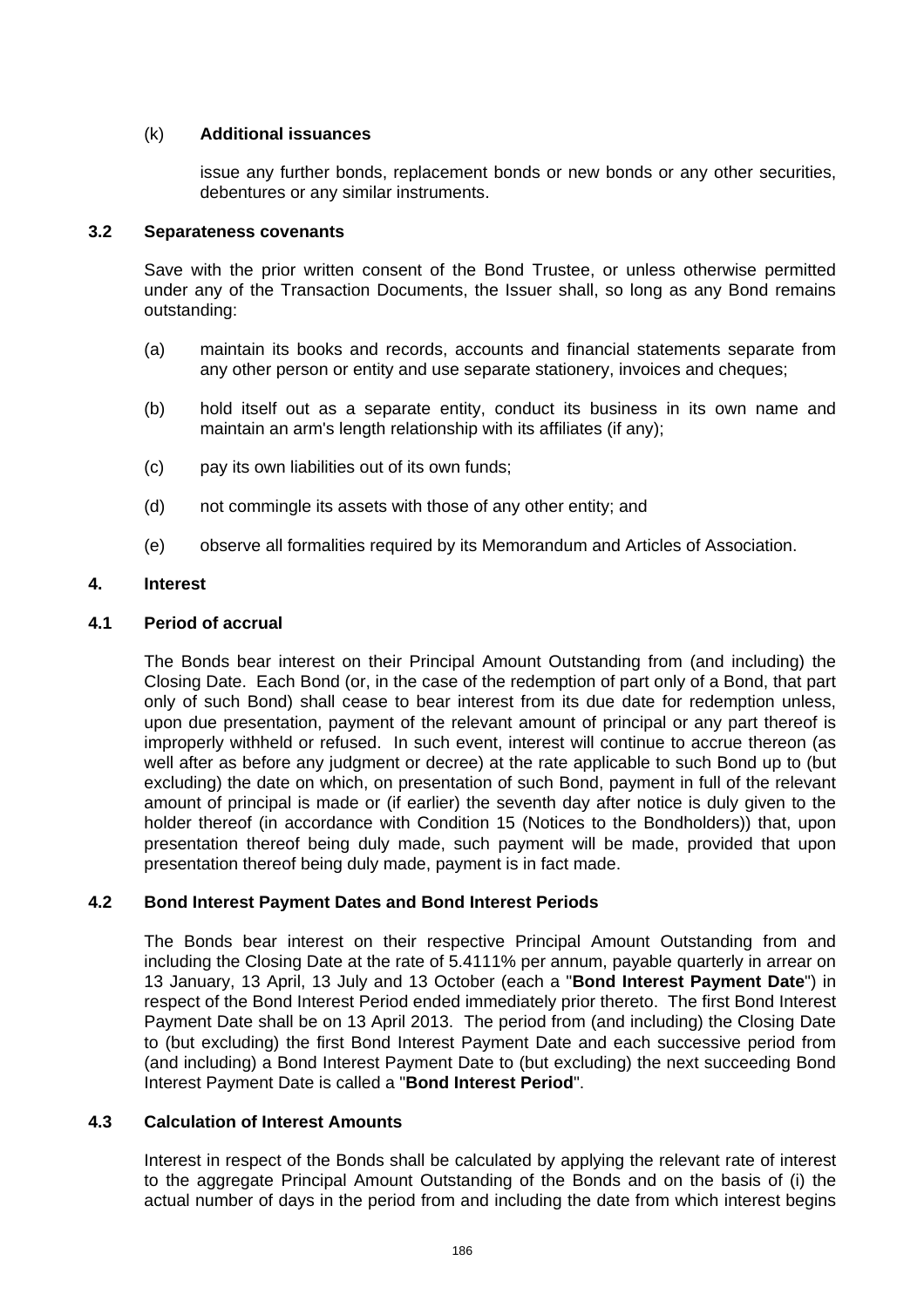to accrue (the "**Accrual Date**") to but excluding the date on which it falls due divided by (ii) the actual number of days from and including the Accrual Date to but excluding the next following Bond Interest Payment Date multiplied by four.

The resulting figure shall be rounded downwards to the nearest penny.

### **5. Redemption, Purchase and Cancellation**

#### **5.1 Final redemption**

Unless previously redeemed in full as provided in this Condition 5 (Redemption, Purchase and Cancellation) the Issuer shall redeem the Bonds at their Principal Amount Outstanding on the Bond Interest Payment Date falling on 13 July 2044 (the "**Final Maturity Date**"), together (if applicable) with accrued but unpaid interest on their Principal Amount Outstanding up to but excluding the Final Maturity Date.

The Issuer may not redeem the Bonds in whole or in part prior to the Final Maturity Date, except as provided in Condition 5.2(Redemption, Purchase and Cancellation – Scheduled mandatory redemption in part), Condition 5.3 (Redemption, Purchase and Cancellation – Early redemption in whole or part) and Condition 5.4 (Redemption, Purchase and Cancellation – Optional redemption due to change of tax law and illegality) but without prejudice to Condition 9 (Bond Events of Default).

### **5.2 Scheduled mandatory redemption in part**

Prior to the service of a Bond Acceleration Notice, the Bonds shall, subject to Condition 5.3 (Redemption, Purchase and Cancellation – Early redemption in whole or part) and Condition 5.4 (Redemption, Purchase and Cancellation – Optional redemption due to change of tax law and illegality), be repaid in instalments on each relevant Bond Interest Payment Date in the amortisation amount set out opposite the relevant Bond Interest Payment Date below (each an "**Amortisation Amount**"). If any partial redemption of the Bonds is made at any time otherwise than in accordance with this Condition 5.2 (Redemption, Purchase and Cancellation – Scheduled mandatory redemption in part), then each Amortisation Amount which falls to be paid after the date of such partial redemption shall be reduced by a proportion of such Amortisation Amount which is the same proportion as the partial redemption so made bore to the Principal Amount Outstanding of Bonds immediately prior to such partial redemption being made but after deducting any redemption made in accordance with this Condition 5.2(Redemption, Purchase and Cancellation – Scheduled mandatory redemption in part) on the date such partial redemption is made.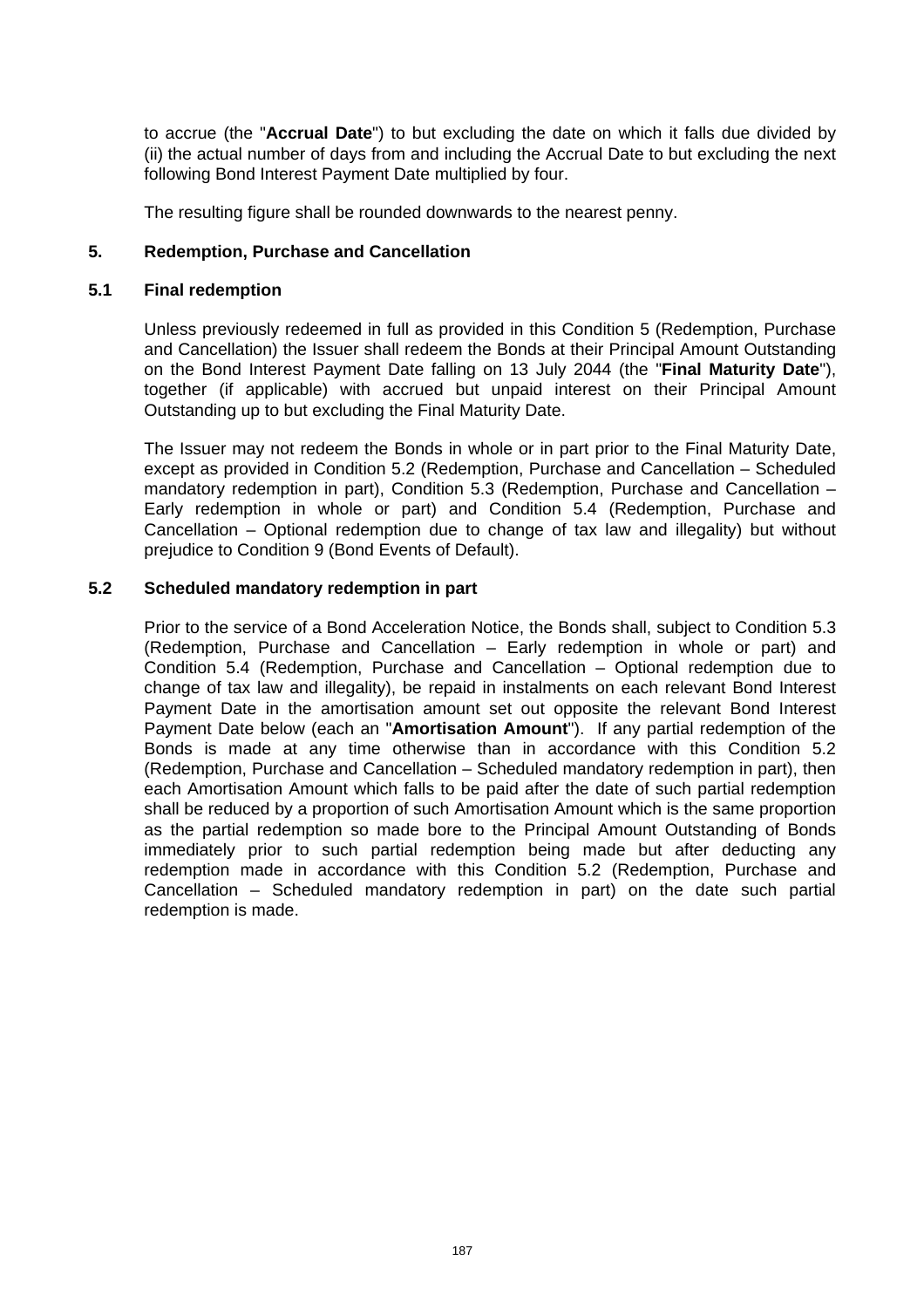| 13 April 2013   | $\mathbf 0$ | 13 April 2020   | 1,537,203 |
|-----------------|-------------|-----------------|-----------|
| 13 July 2013    | $\pmb{0}$   | 13 July 2020    | 1,563,244 |
| 13 October 2013 | $\pmb{0}$   | 13 October 2020 | 1,584,391 |
| 13 January 2014 | $\pmb{0}$   | 13 January 2021 | 1,605,824 |
| 13 April 2014   | $\pmb{0}$   | 13 April 2021   | 1,627,214 |
| 13 July 2014    | $\pmb{0}$   | 13 July 2021    | 1,658,172 |
| 13 October 2014 | 85,594      | 13 October 2021 | 1,680,604 |
| 13 January 2015 | 287,075     | 13 January 2022 | 1,703,339 |
| 13 April 2015   | 456,609     | 13 April 2022   | 1,728,614 |
| 13 July 2015    | 536,893     | 13 July 2022    | 1,761,078 |
| 13 October 2015 | 1,451,606   | 13 October 2022 | 1,784,902 |
| 13 January 2016 | 1,200,402   | 13 January 2023 | 1,809,047 |
| 13 April 2016   | 1,118,578   | 13 April 2023   | 2,431,639 |
| 13 July 2016    | 1,094,955   | 13 July 2023    | 2,553,372 |
| 13 October 2016 | 1,008,045   | 13 October 2023 | 2,596,371 |
| 13 January 2017 | 1,071,337   | 13 January 2024 | 2,631,495 |
| 13 April 2017   | 1,085,830   | 13 April 2024   | 2,675,161 |
| 13 July 2017    | 1,143,103   | 13 July 2024    | 2,733,844 |
| 13 October 2017 | 1,149,095   | 13 October 2024 | 2,777,516 |
| 13 January 2018 | 1,164,641   | 13 January 2025 | 2,815,090 |
| 13 April 2018   | 1,198,994   | 13 April 2025   | 2,857,934 |
| 13 July 2018    | 1,277,553   | 13 July 2025    | 2,902,173 |
| 13 October 2018 | 1,398,122   | 13 October 2025 | 2,941,433 |
| 13 January 2019 | 1,405,078   | 13 January 2026 | 2,981,224 |
| 13 April 2019   | 1,432,720   | 13 April 2026   | 3,021,410 |
| 13 July 2019    | 1,468,859   | 13 July 2026    | 3,071,920 |
| 13 October 2019 | 1,494,823   | 13 October 2026 | 3,113,476 |
| 13 January 2020 | 1,515,045   | 13 January 2027 | 3,155,594 |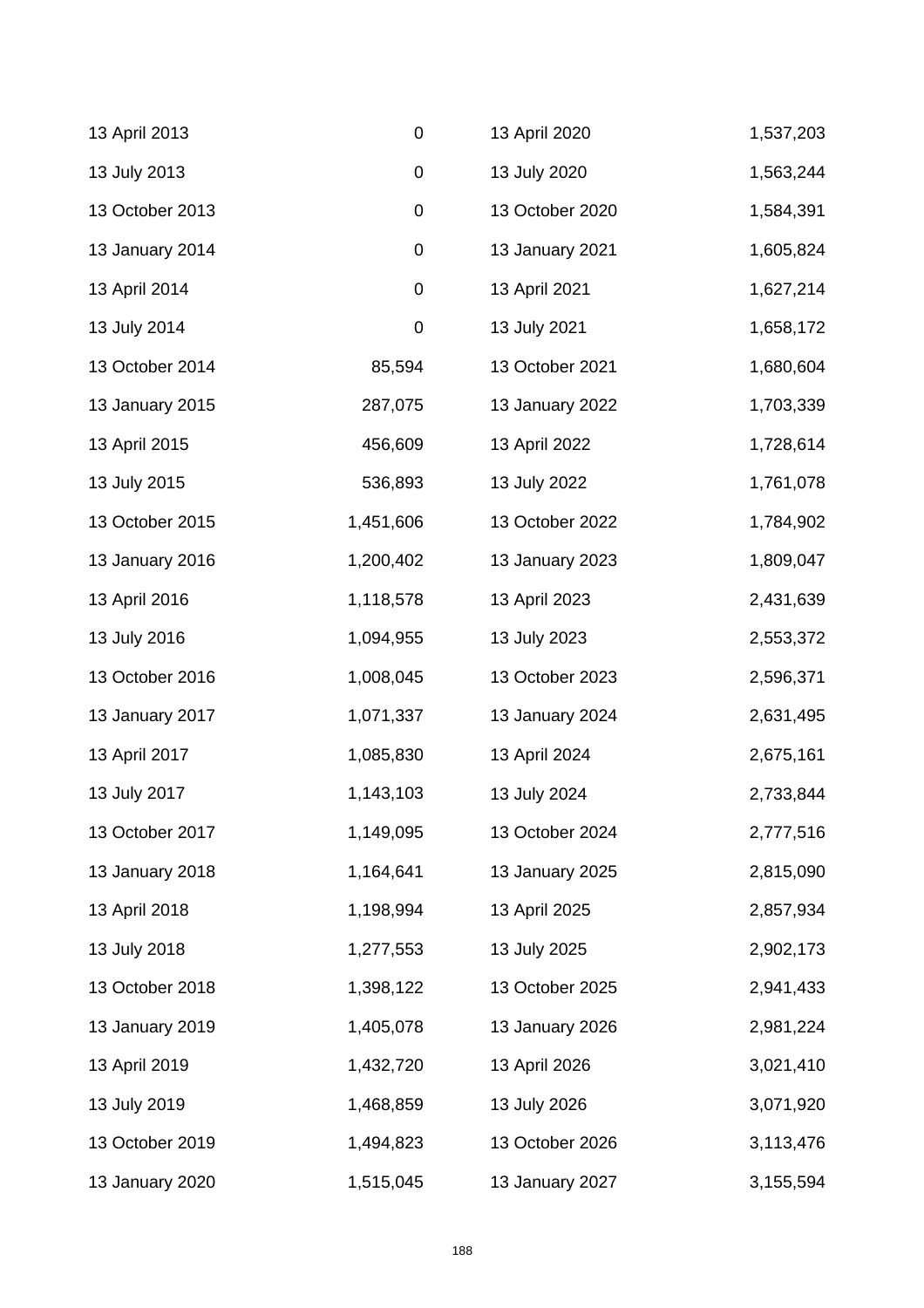| 13 April 2027   | 3,198,061 | 13 April 2034   | 5,859,431 |
|-----------------|-----------|-----------------|-----------|
| 13 July 2027    | 3,251,105 | 13 July 2034    | 5,965,570 |
| 13 October 2027 | 3,295,085 | 13 October 2034 | 6,054,337 |
| 13 January 2028 | 3,339,660 | 13 January 2035 | 6,136,238 |
| 13 April 2028   | 3,409,189 | 13 April 2035   | 6,222,134 |
| 13 July 2028    | 3,552,918 | 13 July 2035    | 6,312,601 |
| 13 October 2028 | 3,610,211 | 13 October 2035 | 6,397,996 |
| 13 January 2029 | 3,659,049 | 13 January 2036 | 6,484,546 |
| 13 April 2029   | 3,720,162 | 13 April 2036   | 6,571,844 |
| 13 July 2029    | 3,795,074 | 13 July 2036    | 6,671,931 |
| 13 October 2029 | 3,853,757 | 13 October 2036 | 6,762,187 |
| 13 January 2030 | 3,905,890 | 13 January 2037 | 6,853,664 |
| 13 April 2030   | 3,961,120 | 13 April 2037   | 6,949,384 |
| 13 July 2030    | 4,020,632 | 13 July 2037    | 7,054,746 |
| 13 October 2030 | 4,075,022 | 13 October 2037 | 7,150,181 |
| 13 January 2031 | 4,130,148 | 13 January 2038 | 7,246,906 |
| 13 April 2031   | 4,188,538 | 13 April 2038   | 7,369,294 |
| 13 July 2031    | 4,255,581 | 13 July 2038    | 7,586,874 |
| 13 October 2031 | 4,313,150 | 13 October 2038 | 7,700,514 |
| 13 January 2032 | 4,371,497 | 13 January 2039 | 7,804,685 |
| 13 April 2032   | 4,430,633 | 13 April 2039   | 7,923,499 |
| 13 July 2032    | 4,501,107 | 13 July 2039    | 8,060,067 |
| 13 October 2032 | 4,561,997 | 13 October 2039 | 8,177,962 |
| 13 January 2033 | 4,623,711 | 13 January 2040 | 8,288,591 |
| 13 April 2033   | 5,422,613 | 13 April 2040   | 8,407,079 |
| 13 July 2033    | 5,603,233 | 13 July 2040    | 8,527,488 |
| 13 October 2033 | 5,689,110 | 13 October 2040 | 8,642,846 |
| 13 January 2034 | 5,766,071 | 13 January 2041 | 8,759,764 |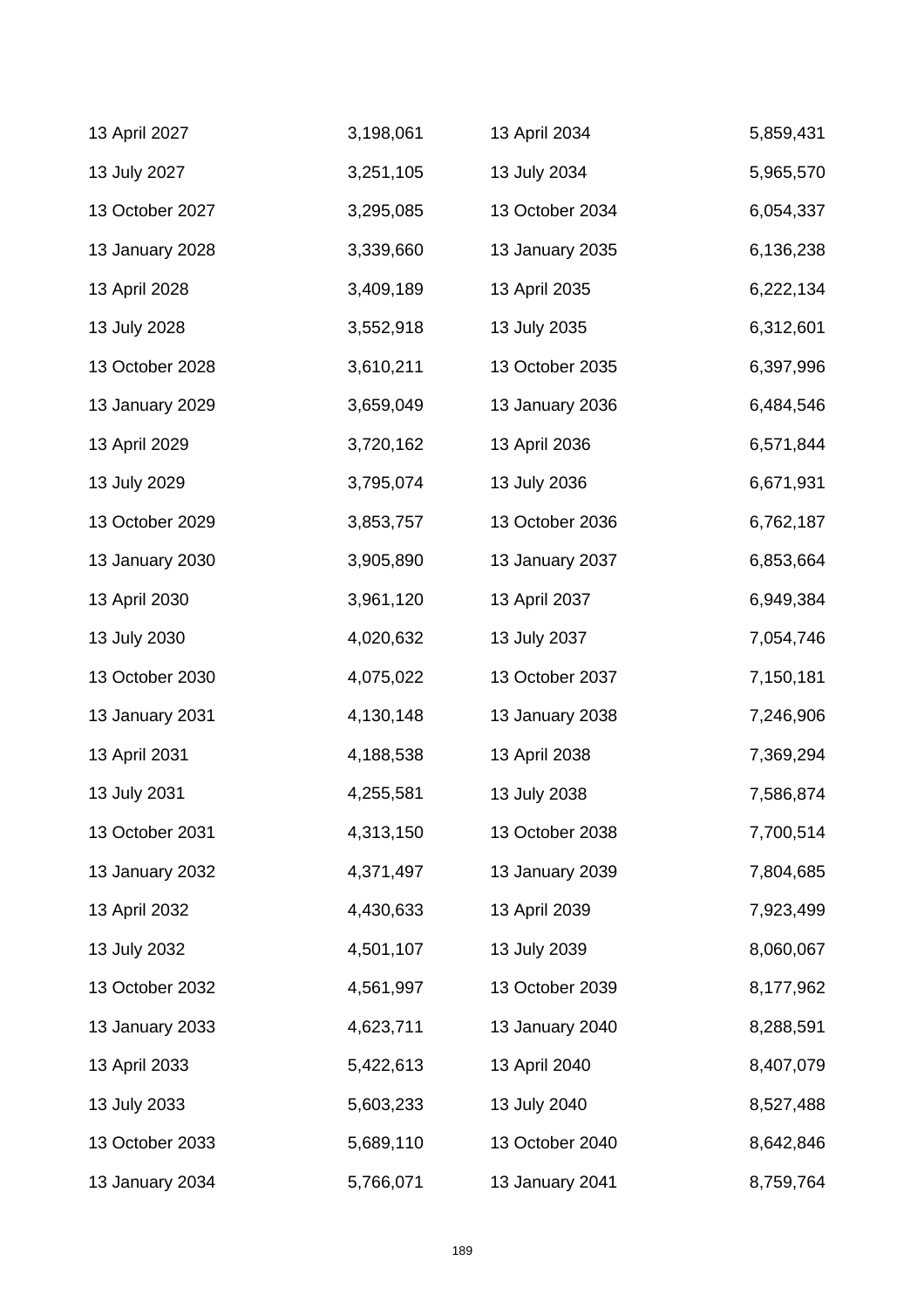| 13 April 2041   | 8,878,098 |
|-----------------|-----------|
| 13 July 2041    | 9,010,247 |
| 13 October 2041 | 9,132,135 |
| 13 January 2042 | 9,255,672 |
| 13 April 2042   | 9,380,583 |
| 13 July 2042    | 9,519,710 |
| 13 October 2042 | 9,648,490 |
| 13 January 2043 | 8,415,972 |
| 13 April 2043   | 5,769,808 |
| 13 July 2043    | 3,785,657 |
| 13 October 2043 | 1,126,921 |
| 13 January 2044 | 793,534   |
| 13 April 2044   | 804,269   |
| 13 July 2044    | 83,980    |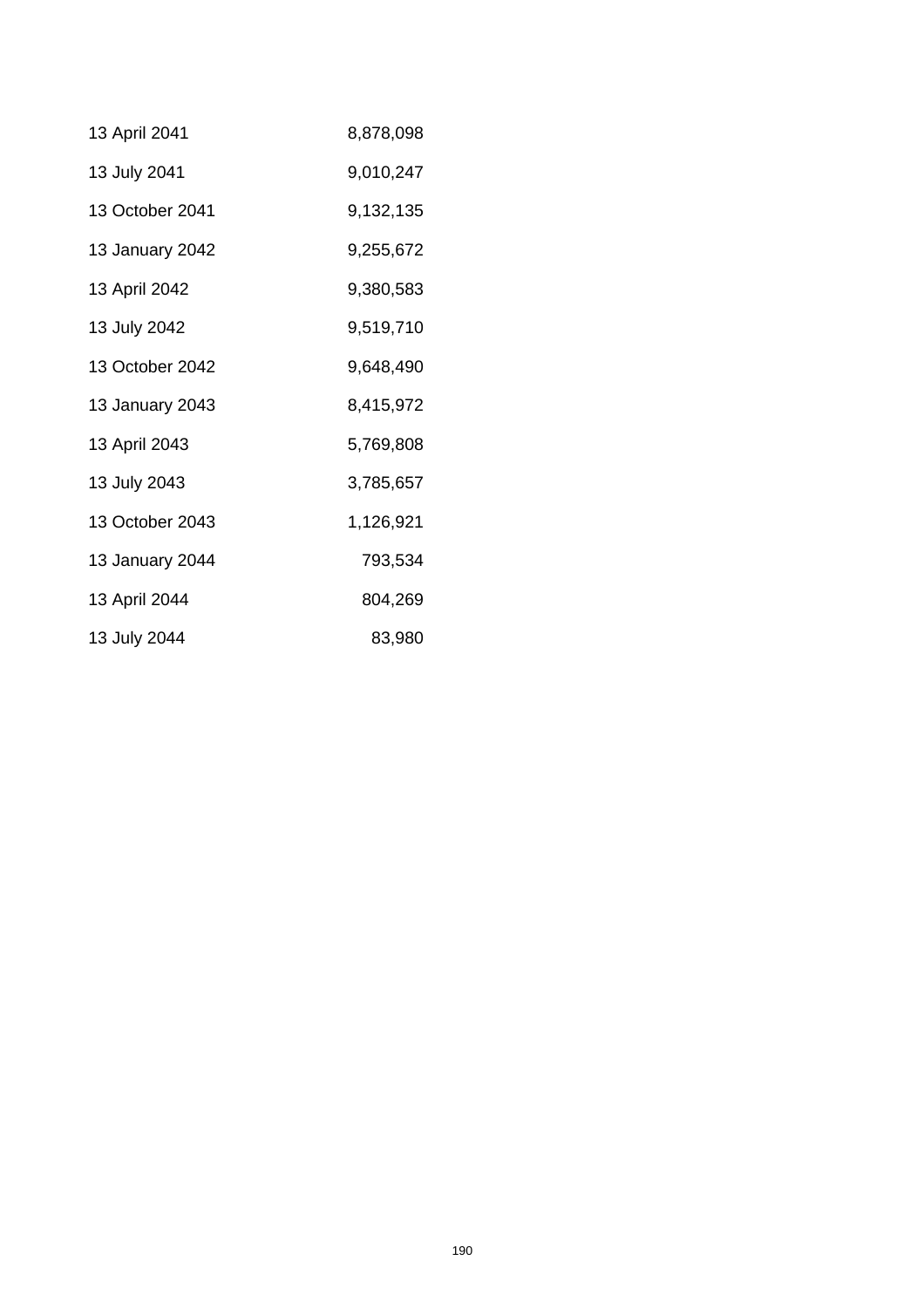# **5.3 Early redemption in whole or part**

- (a) Except in circumstances where Condition 5.4 (Redemption, Purchase and Cancellation – Optional redemption due to change of tax law and illegality) applies, on the receipt by the Issuer of a notice of prepayment from the Partnership under the Partnership Loan Agreement of its intention to make a prepayment in whole or in part of any of the Partnership Loan, as the case may be, the Issuer shall give not less than 20 days and not more than 40 days' prior written notice to the Bondholders, the Bond Trustee and the Paying Agents that it will, to the extent it receives such prepayment proceeds, apply the same to redeem the Bonds on the Bond Interest Payment Date immediately following the date of such prepayment.
- (b) Any Bond redeemed pursuant to Condition 5.3(a) (Redemption, Purchase and Cancellation – Early redemption in whole or part), will be redeemed at an amount equal to the Principal Amount Outstanding of the relevant Bond (or, as the case may be, the relevant part of it) to be redeemed multiplied by the Redemption Percentage (rounding the resulting figure to the nearest penny, half a penny being rounded upwards) together with, in each case, accrued and unpaid interest on the Principal Amount Outstanding of the relevant Bond up to (but excluding) the Bond Interest Payment Date on which such redemption occurs.

"**Redemption Percentage**" means, the greater of:

- (i) 100%; and
- (ii) that price (as reported in writing to the Issuer and the Bond Trustee by a financial advisor, who can be any bank which is a London gilt-edged market maker (as defined by the Debt Management Office or any successor thereto) approved in writing by the Bond Trustee) expressed as a percentage (and rounded, if necessary, to the third decimal place (with 0.0005 being rounded upwards)) at which the Gross Redemption Yield on the whole or, as the case may be, the relevant part of the Bonds, on the Relevant Date is equal to the Gross Redemption Yield at 3.00 p.m. (London time) on the Relevant Date of the Relevant Treasury Stock on the basis of the arithmetic mean (rounded, if necessary as aforesaid) of the offered prices of the Relevant Treasury Stock quoted by the Reference Market Makers (on a dealing basis for settlement on the next following dealing day in London) at or about 3.00 p.m. (London time) on the Relevant Date;

"**Reference Market Makers**" means any three banks which are London gilt-edged market makers (as defined by the Debt Management Office or any successor thereto);

"**Relevant Date**" means the date which is the third business day in London prior to the date of redemption pursuant to Condition 5.3(a) (Redemption, Purchase and Cancellation – Early redemption in whole or part);

"**Gross Redemption Yield**" means a yield calculated on the basis set out by the United Kingdom Debt Management Office in the paper "Formulae for Calculating Gilt Prices from Yields" page 5, Section One: Price/Yield Formulae "Conventional Gilts; Double-dated and Undated Gilts with Assumed (or Actual) Redemption on a Quasi-Coupon Date" (third edition published 16/03/2005); and

"**Relevant Treasury Stock**" means such United Kingdom government stock as the Bond Trustee, with the advice of Reference Market Makers or such other three persons operating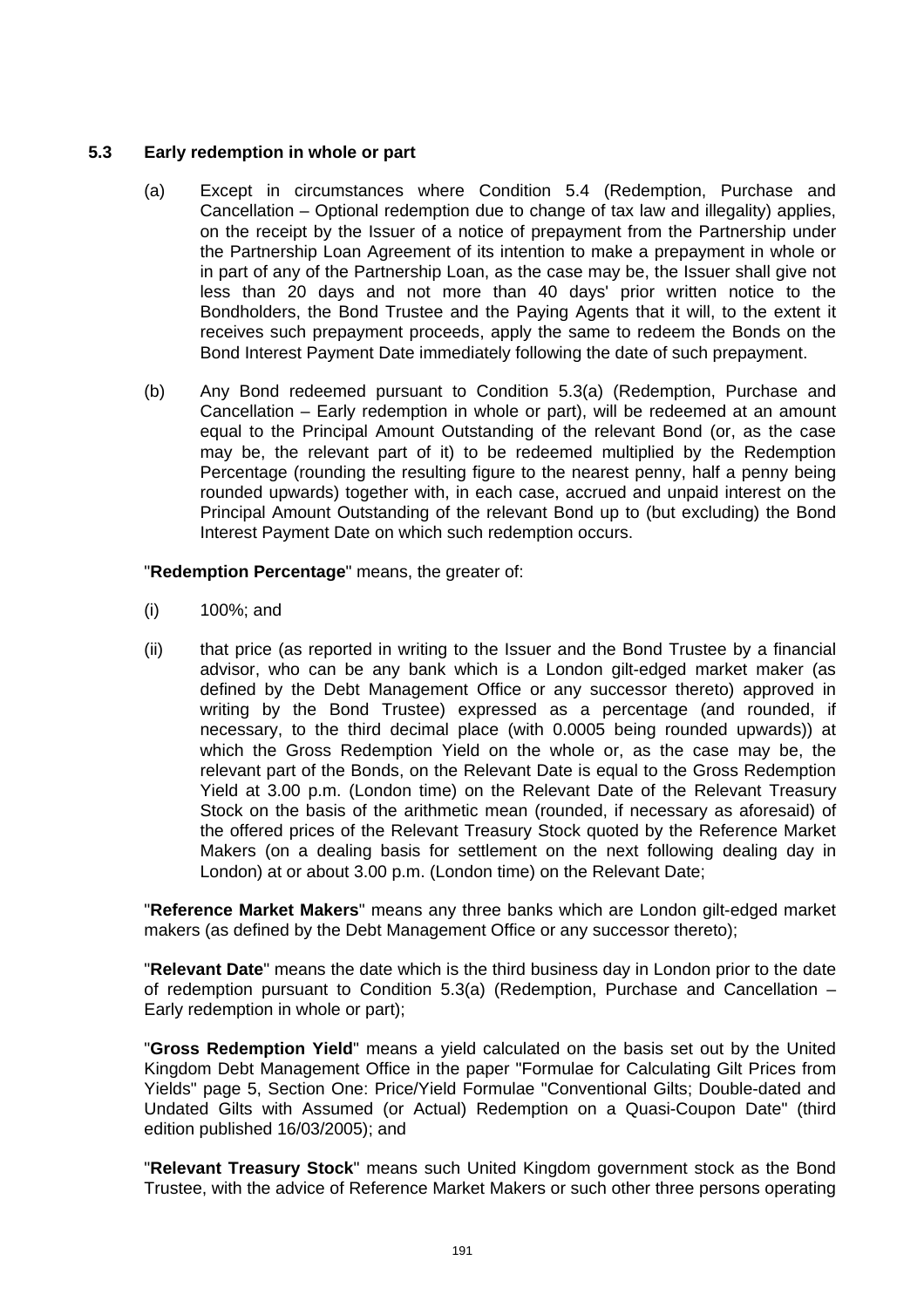in the gilt-edged market as the Bond Trustee may approve, shall determine to be a benchmark gilt, the average life of which most closely matches the then average life of the Bonds as calculated by a financial adviser (who can be any bank which is a London giltedged market maker (as defined by the Debt Management Office or any successor thereto) approved in writing by the Bond Trustee).

# **5.4 Optional redemption due to change of tax law and illegality**

If:

- (i) by reason of a change in Tax law (or the application or official interpretation thereof), which change becomes effective on or after the Closing Date, the Issuer would, on the next Bond Interest Payment Date, be required to withhold or deduct an amount for or on account of any Taxes imposed, levied, collected, withheld or assessed by any Tax Authority from any payment of principal or interest in respect of any Bond; or
- (ii) by reason of a change in Tax law (or the application or official interpretation thereof), which change becomes effective on or after the Closing Date, the Issuer Swap Provider becomes entitled to terminate the Issuer Swap Agreement in accordance with its terms as a result of the Issuer Swap Provider being required to gross up or either party being required to deduct or withhold from any payment thereunder, any amount for or on account of any Taxes imposed, levied, collected, withheld or assessed by any Tax Authority; or
- (iii) by reason of a change in Tax law (or the application or official interpretation thereof), which change becomes effective on or after the Closing Date, the Partnership becomes a person that is primarily liable to pay Tax on its income, profits and gains and it has certified to the Issuer and the Issuer Security Trustee that the effect of such changes is materially prejudicial to the interests of the Issuer; or
- (iv) by reason of a change in law which change becomes effective on or after the Closing Date, it would be unlawful for the Issuer to make, fund or allow to remain outstanding, advances made or to be made under the Partnership Loan Agreement and such event is materially prejudicial to the interests of the Bondholders in the opinion of the Bond Trustee; or
- (v) by reason of an agreement entered into by the Issuer or any Paying Agent under FATCA, the provisions of the FATCA U.S.-UK IGA or otherwise pursuant to the provisions of FATCA on or after the Closing Date, the Issuer or any Paying Agent would be required to deduct or withhold any amount from any payment in respect of the Bonds; or
- (vi) by reason of an agreement entered into by the Partnership, the Issuer Swap Provider or the Nominees under FATCA, the provisions of the FATCA U.S.-UK IGA or otherwise pursuant to the provisions of FATCA on or after the Closing Date, the Partnership, the Issuer Swap Provider, the Account Bank, the Cash Manager, the Development Cash Manager or the Nominees would be required to deduct or withhold any amount from any payment made directly or indirectly to the Issuer,

then the Issuer shall inform the Bond Trustee promptly upon becoming aware of the same and shall, where relevant to the Issuer, use its reasonable endeavours (but at no material cost) to mitigate the effects of the occurrence of the relevant event described in (i), (ii), (iii),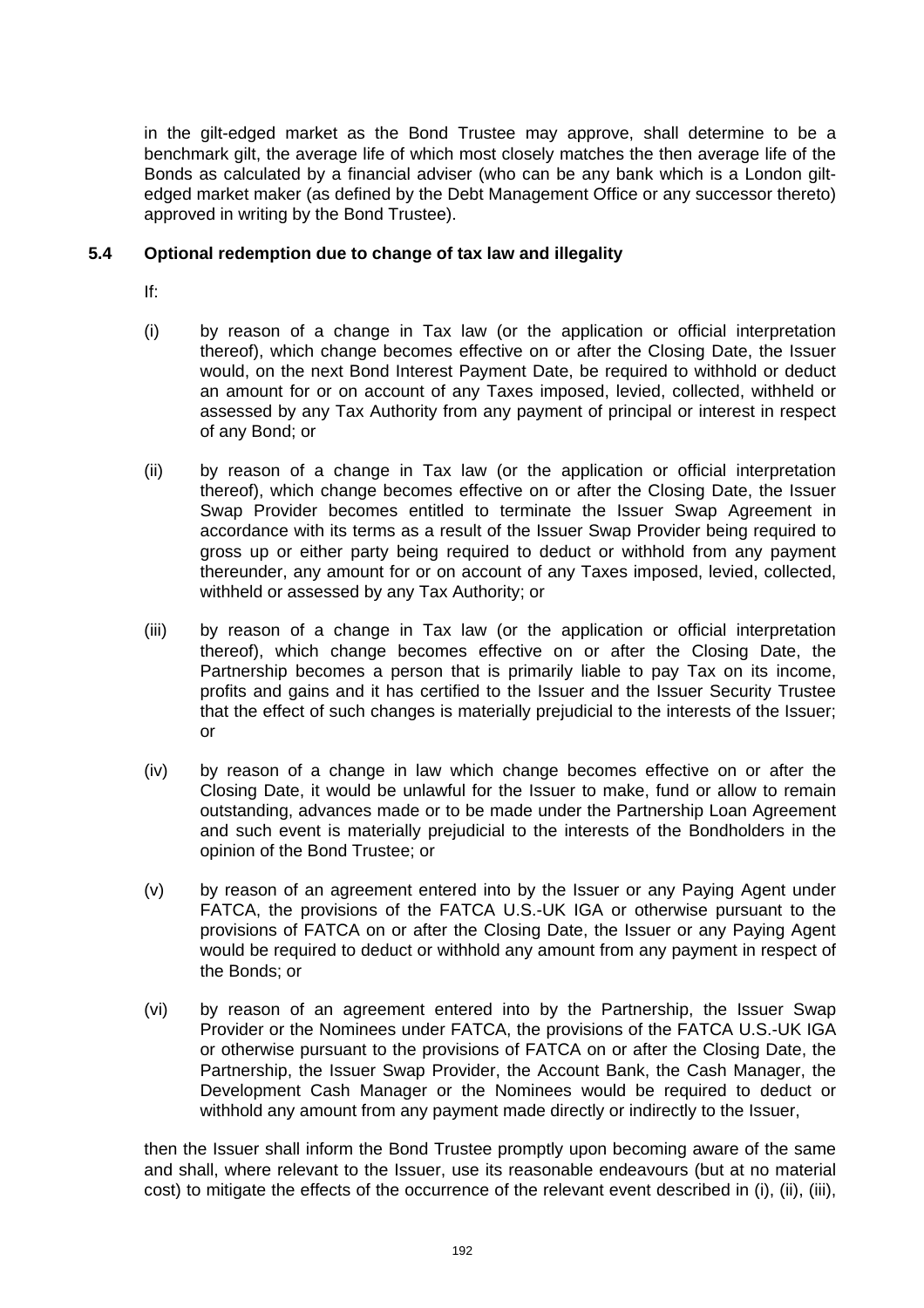(iv), (v) or (vi) above, including, without limitation and where appropriate, by way of arranging for the substitution of another company (approved in writing by the Bond Trustee) as principal debtor under the Bonds and as lender under the Partnership Loan Agreement.

If the Issuer is unable to arrange a substitution as described above or otherwise to mitigate the effects of the occurrence of the relevant event in each case at a cost which is not material, or to do so would not avoid the relevant event described in (i), (ii), (iii), (iv), (v) or (vi) above, then the Issuer may, on any Bond Interest Payment Date on which the relevant event described in (i), (ii), (iii), (iv), (v) or (vi) above, is continuing, and having given not more than 40 days' nor less than 20 days' notice to the Bond Trustee and to the Bondholders in accordance with Condition 15 (Notices to the Bondholders), redeem all (but not some only) of the Bonds on the immediately following Bond Interest Payment Date at their Principal Amount Outstanding, together with any accrued but unpaid interest on their Principal Amount Outstanding up to (but excluding) such Bond Interest Payment Date, provided that, prior to the publication of each notice of redemption the Issuer has provided to the Bond Trustee:

- (a) evidence satisfactory to the Bond Trustee that the optional redemption may be exercised under this Condition 5.4 (Redemption, Purchase and Cancellation – Optional redemption due to change of tax law and illegality) (including such legal opinions and certificates of the directors or other authorised persons of each relevant entity, if any, as the Bond Trustee may require); and
- (b) a certificate signed by two directors of the Issuer to the effect that it has or will have the funds on the relevant Bond Interest Payment Date, not subject to the interest of any other person, required to redeem the Bonds pursuant to this Condition 5.4 (Redemption, Purchase and Cancellation – Optional redemption due to change of tax law and illegality) and meet its payment obligations of a higher priority under the Issuer Pre-Enforcement Priority of Payments.

"**FATCA**" means (a) sections 1471 through 1474 of the U.S. Internal Revenue Code of 1986, as amended, as of the date of this Prospectus and any current or future regulations promulgated thereunder or official interpretations thereof (b) any treaty, law, regulation or other official guidance enacted in any other jurisdiction, or relating to an intergovernmental agreement between the U.S. and any other jurisdiction, which (in either case) facilitates the implementation of paragraph (a) above; or (c) any agreement pursuant to the implementation of paragraphs (a) or (b) above with the U.S. Internal Revenue Service, the U.S. government or any governmental or taxation authority in any other jurisdiction.

"**FATCA U.S.-UK IGA**" means the Agreement between the Government of the United States of America and the Government of the United Kingdom of Great Britain and Northern Ireland to Improve International Tax Compliance and to Implement FATCA, signed on 12 September 2012, any future amendments or additions to such agreement and any United Kingdom law implementing the terms of such agreement.

# **5.5 Principal Amount Outstanding**

The "**Principal Amount Outstanding**" of a Bond on any date shall be its original principal amount less the aggregate amount of all principal payments (excluding any premium payable in accordance with Condition 5.3 (Redemption, Purchase and Cancellation – Early redemption in whole or part) in respect of such Bond which have become due and payable since the Closing Date, except if and to the extent that any such payment has been improperly withheld or refused.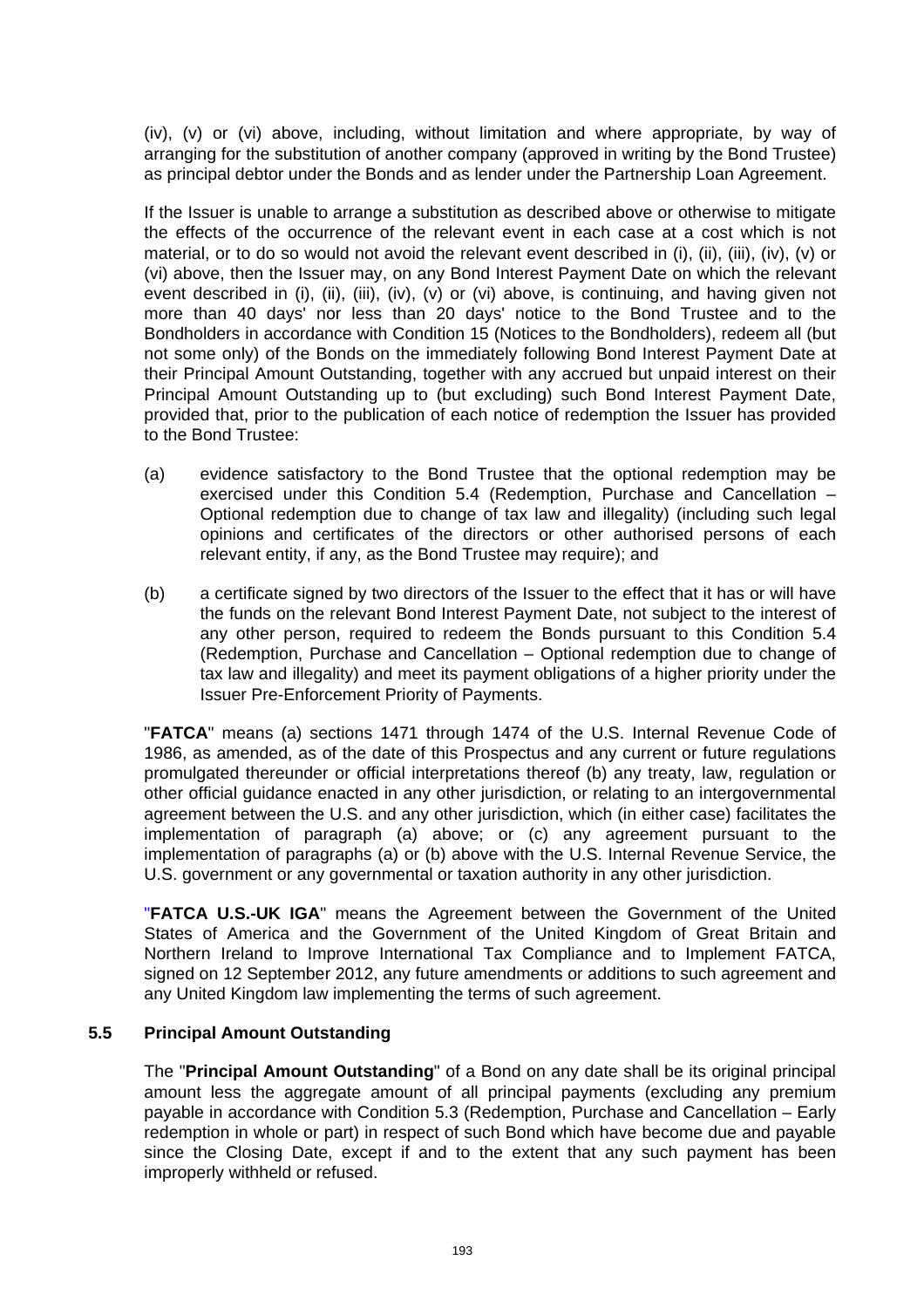The principal amount (if any) to be redeemed in respect of each Bond on any Bond Interest Payment Date under Condition 5 (Redemption, Purchase and Cancellation - Redemption, Purchase and Cancellation) shall, in relation to the Bonds, be a *pro rata* share of the aggregate amount required to be applied in redemption of the Bonds on such Bond Interest Payment Date under Condition 5 (Redemption, Purchase and Cancellation – Redemption, Purchase and Cancellation) (rounded down to the nearest penny), provided always that no such payment may exceed the Principal Amount Outstanding of the relevant Bond.

#### **5.6 Notice of redemption**

Any such notice given by the Issuer, as is referred to in Condition 5.3 (Redemption, Purchase and Cancellation – Early redemption in whole or part) or Condition 5.4 (Redemption, Purchase and Cancellation – Optional redemption due to change of tax law and illegality) shall be irrevocable and, upon the expiration of such notice, the Issuer shall be bound to redeem the Bonds in the amounts specified in such notice.

### **5.7 No purchase by the Issuer**

None of the Issuer, any holding company of the Issuer or any subsidiary of such holding company will be permitted to purchase any of the Bonds (for which purpose, "subsidiary" and "holding company" shall have the meanings given to them in the Companies Act 2006).

### **5.8 Cancellation**

All Bonds redeemed in full pursuant to the foregoing provisions will be cancelled upon redemption and may not be resold or re-issued.

#### **6. Payments**

#### **6.1 Payments in respect of the Bonds**

Payments in respect of principal, premium (if any) and interest in respect of any Global Bond will be made only to the registered holder of the Global Bond shown on the Register as at the Record Date as defined in Condition 6.5 (Record Date). A record of each payment of principal, premium or interest made in respect of a Global Bond will be made by the Registrar in the Register and such record shall be *prima facie* evidence that the payment in question has been made. No person appearing from time to time in the records of either of the Clearing Systems as the holder of a Bond shall have any claim directly against the Issuer in respect of payments due on such Bond whilst such Bond is represented by the Global Bond and the Issuer shall be discharged by payment of the relevant amount to the registered holder of the Global Bond.

#### **6.2 Method of payment**

Payments will be made by credit or transfer to an account in pounds sterling maintained by the payee with or, at the option of the payee, by a cheque in pounds sterling drawn on, a bank in London.

#### **6.3 Change of Paying Agent**

The Principal Paying Agent and the Registrar and their initial specified offices are listed at the end of these Conditions. The Issuer reserves the right, subject to the prior written approval of the Bond Trustee, at any time to vary or terminate the appointment of the Principal Paying Agent or any Paying Agent (including in circumstances where the Principal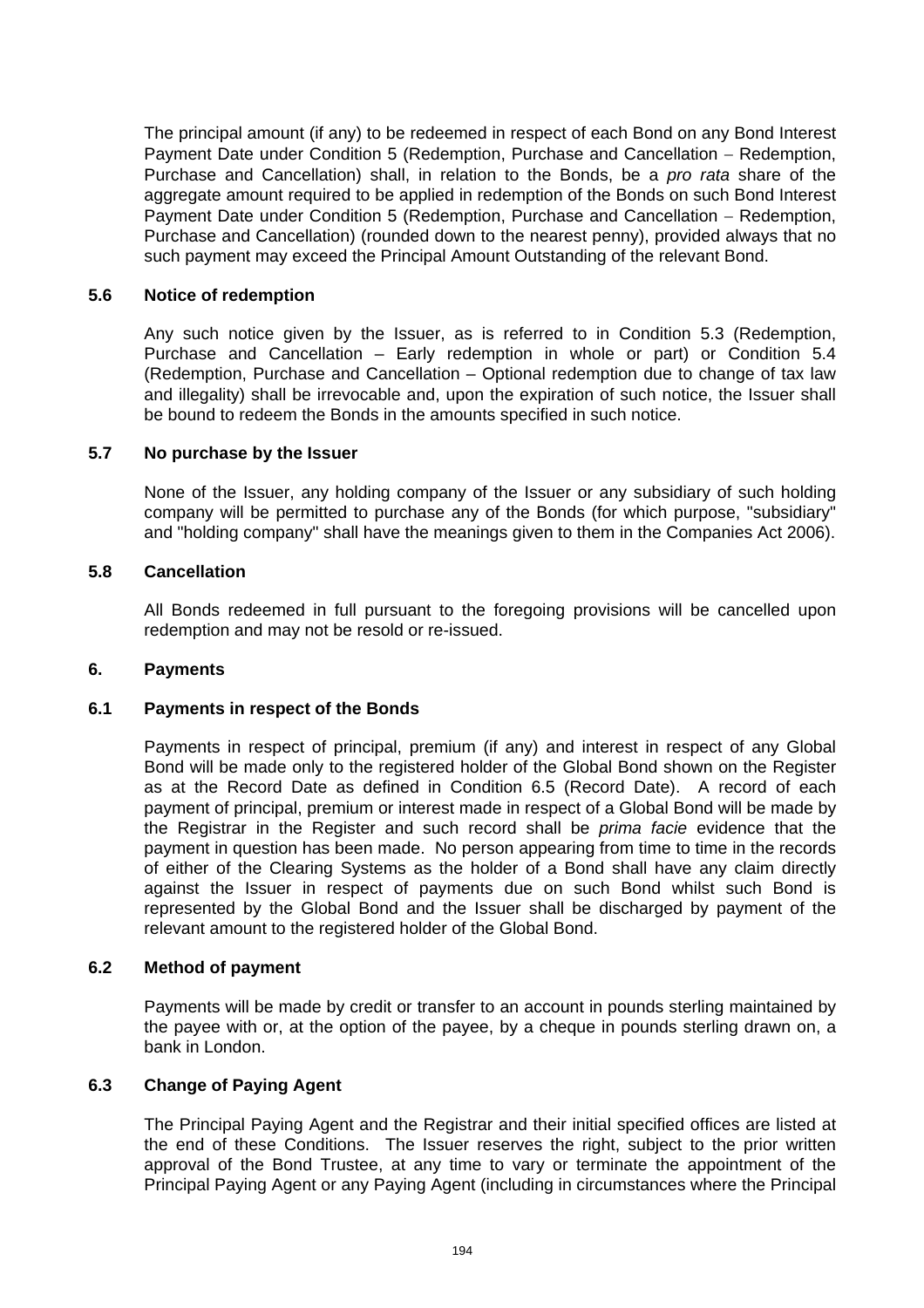Paying Agent or any Paying Agent does not become, or ceases to be, a Participating FFI at a time when the Issuer would be required to withhold or deduct any amount from any payment made by it to the Principal Paying Agent or any Paying Agent pursuant to FATCA) and/or the Registrar and to appoint additional or other Agents and/or Registrar. The Issuer will at all times maintain a Paying Agent with a specified office in London. The Issuer will at all times maintain a Registrar. The Issuer will maintain a Paying Agent in an EU member state that will not be obliged to withhold or deduct any amount for or on account of any Tax pursuant to the European Union Council Directive 2003/48/EC on the taxation of savings income or any law implementing or complying with, or introduced in order to conform to, that Directive (if there is any such member state). The Issuer will use all reasonable endeavours to ensure that, to the extent relevant, it maintains a Principal Paying Agent and/or any Paying Agent which is a Participating FFI. In general, the Issuer will cause at least 30 days' notice of any change in or addition to the Paying Agents and/or the Registrar or their specified offices to be given in accordance with Condition 15 (Notices to the Bondholders).

"**FFI**" means a "foreign financial institution" as such term is defined pursuant to Sections 1471 through 1474 of the U.S. Internal Revenue Code 1986 (the "**Code**") and any regulations thereunder or official interpretations thereof; and

"**Participating FFI**" means an FFI that is a "participating foreign financial institution" as from the effective date of withholding on "pass-through payments" (as such terms are defined pursuant to the provisions of FATCA).

### **6.4 Payments subject to applicable laws**

Payments in respect of principal, premium (if any) and interest on the Bonds are subject in all cases to (i) any fiscal or other laws and regulations applicable in the place of payment and (ii) any withholding or deduction required pursuant to an agreement described in section 1471(6) of the Code or otherwise imposed pursuant to section 1471 through 1474 of the Code, any regulations or agreements thereunder, official interpretation thereof, or any law implementing an intergovernmental approach thereto.

# **6.5 Record Date**

Each payment in respect of a Bond will be made to the persons shown as the holder in the Register at the opening of business in the place of the Registrar's registered office on the fifteenth day before the due date for such payment (the "**Record Date**"). Where payment in respect of a Bond is to be made by cheque, the cheque will be mailed to the address shown as the address of the holder in the Register at the opening of business on the relevant Record Date.

# **6.6 Non-Business Days**

Any payment in respect of the Bonds which is due on a day which is not a Business Day, shall be made on the next Business Day in the calendar month (if there is one) or on the preceding Business Day (if there is not).

"**Business Day**" means a day which is both a day on which commercial banks and foreign exchange markets settle payments and are open for general business (including dealing in foreign exchange and foreign currency deposits) in London and Dublin.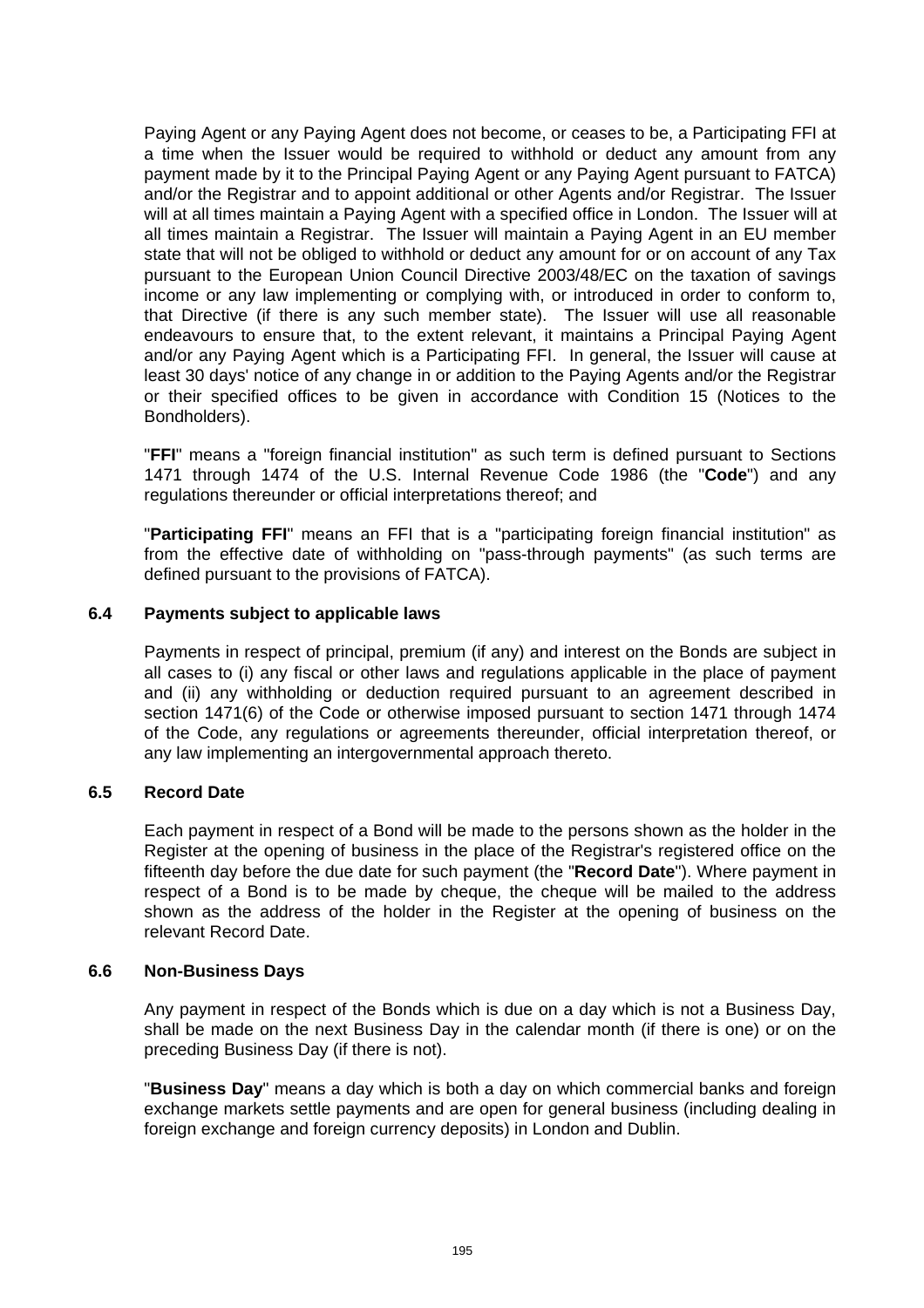# **7. Taxation**

All payments in respect of the Bonds will be made without withholding or deduction for or on account of any Tax, unless the Issuer or any Paying Agent is required by applicable law or pursuant to FATCA or the FATCA U.S.-UK IGA to make any payment in respect of the Bonds subject to any such withholding or deduction. In that event, the Issuer or such Paying Agent (as the case may be) shall make such payment after such withholding or deduction has been made and shall account to the relevant authorities for the amount so required to be withheld or deducted. Neither the Issuer nor any Paying Agent nor any other person will be obliged to make any additional payments to the Bondholders in respect of any amounts so withheld or deducted.

# **8. Prescription**

Claims for principal shall become void unless the Bonds are presented for payment within a period of 10 years from the relevant date in respect thereof. Claims for interest shall become void unless the Bonds are presented for payment within a period of five years from the relevant date in respect thereof. After the date on which a Bond becomes void in its entirety, no claim may be made in respect thereof. In this Condition 8 (Prescription), the "**relevant date**" is the date on which the payment in question first becomes due or (if the full amount of the monies payable has not been duly received by the Principal Paying Agent or the Bond Trustee on or prior to such date) the date on which the full amount of such monies having been so received, notice to that effect is duly given to the Bondholders in accordance with Condition 15 (Notices to the Bondholders).

# **9. Bond Events of Default**

# **9.1 Bond Acceleration Notice**

The Bond Trustee at its absolute discretion may, and if so requested in writing by the holders of at least one-fifth in aggregate Principal Amount Outstanding of the Bonds or if so directed by a resolution of the Bondholders passed as an extraordinary resolution under the terms of the Trust Deed (an "**Extraordinary Resolution**") shall, (subject, in each case, to being indemnified and/or pre-funded and/or secured to its satisfaction), but, in the case of the happening of any of the events described in sub-paragraph (b), only if the Bond Trustee shall have certified in writing to the Issuer that such event is, in its opinion, materially prejudicial to the interests of the Bondholders, give notice (a "**Bond Acceleration Notice**") to the Issuer that the Bonds are immediately due and repayable at their respective Principal Amount Outstanding, together with accrued interest as provided in the Trust Deed, in any of the following events (each, a "**Bond Event of Default**"):

- (a) if default is made in the payment of any principal, premium or interest due in respect of the Bonds and the default continues for a period of three Business Days; or
- (b) if the Issuer fails to perform or observe any of its other obligations under these Conditions or any Transaction Document to which it is a party and (except in any case where the Bond Trustee or, in the case of the Issuer Deed of Charge, the Issuer Security Trustee considers the failure to be incapable of remedy, when no continuation or notice as is hereinafter mentioned will be required) the failure continues for a period of 30 days (or such longer period as the Bond Trustee may permit) following the service by the Bond Trustee or, as the case may be, the Issuer Security Trustee on the Issuer of notice requiring the same to be remedied; or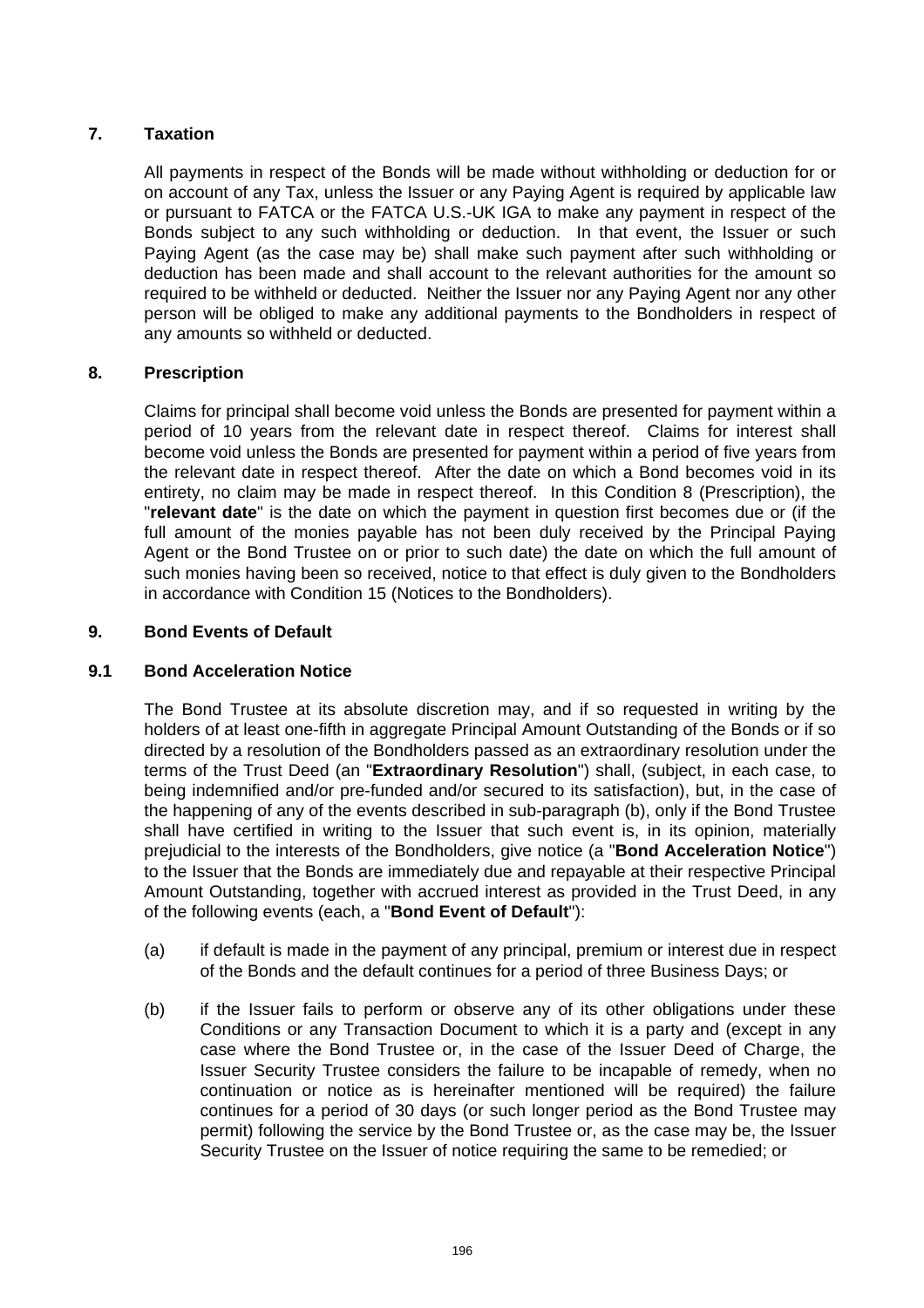- (c) if any order is made by any competent court or any resolution is passed for the winding-up or dissolution of the Issuer, save for the purposes of reorganisation on terms approved in writing by the Bond Trustee or by Extraordinary Resolution of the Bondholders; or
- (d) if the Issuer ceases or threatens to cease to carry on the whole or a substantial part of its business, save for the purposes of reorganisation on terms approved in writing by the Bond Trustee or by Extraordinary Resolutions of the Bondholders, or the Issuer stops or threatens to stop payment of, or is unable to, or admits inability to, pay, its debts (or any class of its debts) as they fall due or the value of its assets falls to less than the amount of its liabilities (taking into account its contingent and prospective liabilities) or is deemed unable to pay its debts pursuant to or for the purposes of any applicable law or is adjudicated or found bankrupt or insolvent; or
- (e) if (i) proceedings are initiated against the Issuer under any applicable liquidation, insolvency, composition, reorganisation or other similar laws (including, but not limited to, application to the court for an administration order, the filing of documents with the court for the appointment of an administrator or the service of a notice of intention to appoint an administrator) or an administration order is granted or the appointment of an administrator takes effect or an administrative or other receiver, manager or other similar official is appointed, in relation to the Issuer or in relation to the whole or any part of the undertaking or assets of the Issuer or an encumbrancer takes possession of the whole or any part of the undertaking or assets of the Issuer or a distress, execution, diligence, attachment, sequestration or other process is levied, enforced upon, sued out or put in force against the whole or any part of the undertaking or assets of the Issuer and (ii), in the case of any such possession or any such last-mentioned process, unless initiated by the Issuer, is not discharged or otherwise ceases to apply within 14 days; or
- (f) if the Issuer (or its directors or shareholders) initiates or consents to judicial proceedings relating to itself under any applicable liquidation, insolvency, composition, reorganisation or other similar laws or makes a conveyance or assignment for the benefit of, or enters into any composition or other arrangement with, its creditors generally (or any class of its creditors) or takes steps with a view to obtaining a moratorium in respect of any of its indebtedness or any meeting is convened to consider a proposal for an arrangement or composition with its creditors generally (or any class of its creditors); or
- (g) if any indebtedness for Monies Borrowed having an aggregate outstanding principal amount of at least £25,000,000 (or its equivalent in any other currency or currencies at the date declared due) of Tesco PLC ("**Tesco**") or any Material Subsidiary shall be or be declared due and payable prior to the date on which the same would otherwise become due and payable by reason of the occurrence of an event of default (howsoever described) in relation thereto or Tesco or any Material Subsidiary defaults in the repayment of any indebtedness for Monies Borrowed having an aggregate outstanding principal amount of at least £25,000,000 (or its equivalent in any other currency or currencies at the date of maturity) at the maturity thereof or at the expiry of any applicable grace period or any guarantee of any such indebtedness given by Tesco or any Material Subsidiary shall not be paid when due and called upon save in any such case where there is a bona fide dispute as to whether payment or repayment is due.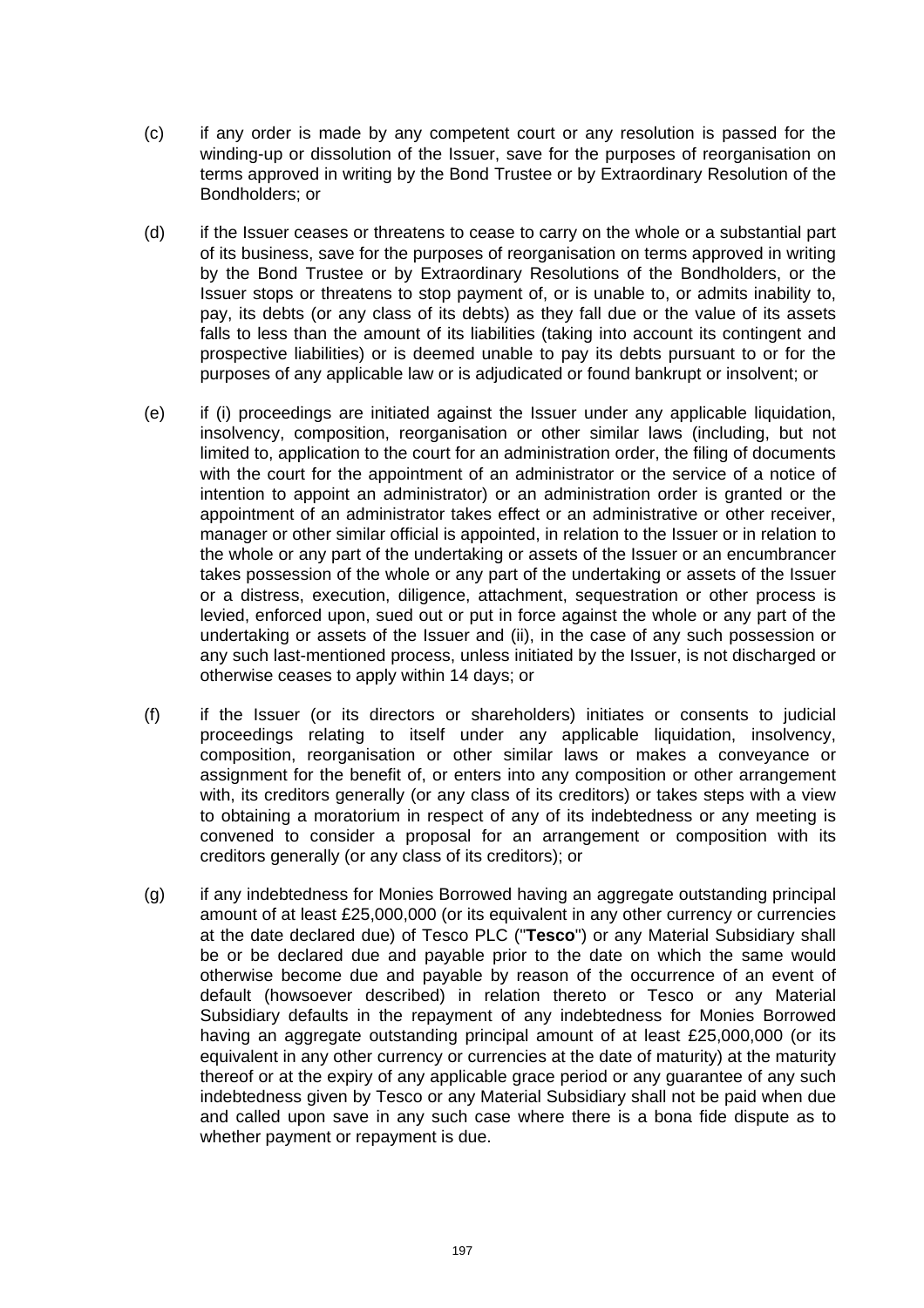For this purpose:

"**Material Subsidiary**" means (i) a subsidiary of Tesco whose profits before tax and extraordinary items or whose net assets (in each case attributable to Tesco) calculated by reference to its latest audited accounts represent 10% or more of the consolidated profits before tax and extraordinary items or net assets (in each case attributable to Tesco), as the case may be, of Tesco and its subsidiaries similarly calculated and (ii) a subsidiary of Tesco which has outstanding any notes, bonds or other like securities of which Royal Exchange Trust Company Limited (or any successor trustee to Tesco's £15,000,000,000 Euro Note Programme) is trustee. A certificate of any two directors of Tesco that in their opinion a subsidiary is or is not or was or was not at any particular time a Material Subsidiary shall, in the absence of manifest error, be conclusive, binding on all parties; and

"**Monies Borrowed**" means (i) borrowed monies, and (ii) liabilities under any note, bond, bill, debenture, loan stock or other security, in each case issued for cash or in respect of acceptance credit facilities or as consideration for assets or services but excluding such liabilities incurred in relation to the acquisition of goods or services in the ordinary course of trading; or

(h) if a Partnership Enforcement Notice is served pursuant to the Partnership Loan Agreement.

# **9.2 Consequences of Bond Acceleration Notice**

Upon the giving of a Bond Acceleration Notice in accordance with Condition 9.1 (Bond Events of Default – Bond Acceleration Notice), the Bonds then outstanding shall immediately become due and repayable at their Principal Amount Outstanding together with accrued interest as provided in the Trust Deed and the Issuer Security shall become enforceable by the Issuer Security Trustee in accordance with the Issuer Deed of Charge.

# **10. Enforcement**

The Bond Trustee may, at any time, at its discretion and without notice, take such action under or in connection with the Transaction Documents as it may think fit (including, without limitation, directing the Issuer Security Trustee to take any action under or in connection with any of the Transaction Documents or, after the giving of a Bond Acceleration Notice, to take steps to enforce the security constituted by the Issuer Security Documents or directing the Issuer Security Trustee to direct the Partnership Security Trustee to take action under or in connection with any of the Transaction Documents or, after giving a Partnership Enforcement Notice, to take steps to enforce the security constituted by the Partnership Security Documents) provided that:

- (a) the Bond Trustee shall not be bound to take any such action unless it shall have been so directed by an Extraordinary Resolution of the Bondholders or so requested in writing by the holders of at least one-fifth in aggregate Principal Amount Outstanding of the Bonds;
- (b) the Issuer Security Trustee shall not, and shall not be bound to, take any such action unless it shall have been so directed by (i) the Bond Trustee or (ii) if there are no Bonds outstanding, all of the other Issuer Secured Creditors;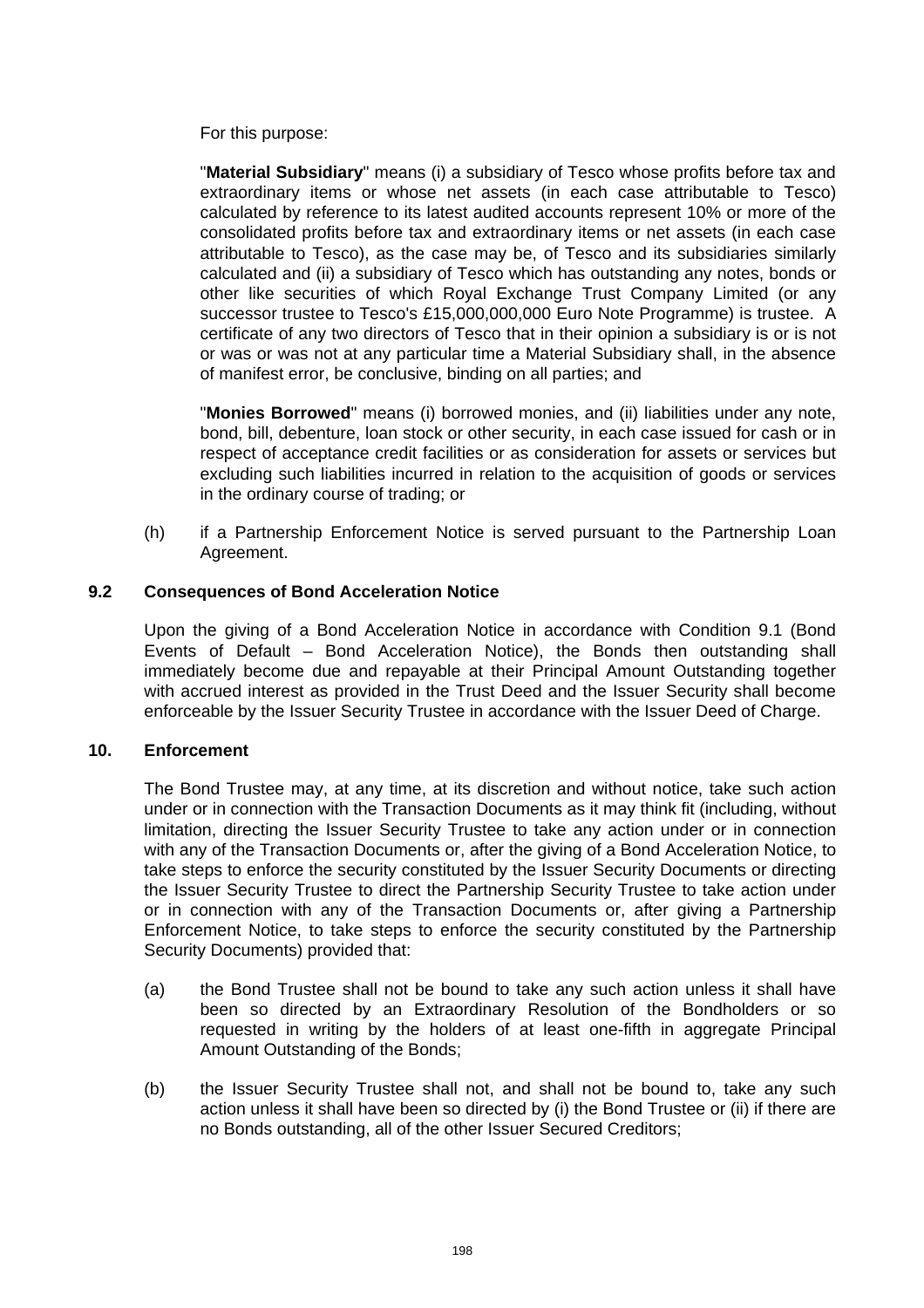- (c) neither the Bond Trustee nor the Issuer Security Trustee shall be bound to take any such action unless it shall have been indemnified and/or secured and/or pre-funded to its satisfaction; and
- (d) neither the Bond Trustee nor the Issuer Security Trustee shall be entitled to take any steps or proceedings to procure the winding-up, administration or liquidation of the Issuer.

Notwithstanding the foregoing, the Issuer Deed of Charge will provide that the Issuer Security Trustee shall enforce the security constituted by the Issuer Deed of Charge by appointing an administrative receiver in respect of the Issuer if it has actual notice of (i) an application for the appointment of an administrator in respect of the Issuer or (ii) the giving of a notice of intention to appoint an administrator in respect of the Issuer, such appointment of an administrative receiver to take effect not later than the final day by which the appointment must be made in order to prevent an administration proceeding unless, in any such case, to do so would in the opinion of the Issuer Security Trustee be materially prejudicial to the interests of the Bondholders and the Rating Agencies have confirmed that not so appointing an administrative receiver of the Issuer would not have an adverse effect on their then current ratings of any of the Bonds.

The Issuer Deed of Charge will further provide that (i) the Issuer Security Trustee will not be liable for any failure to appoint an administrative receiver in respect of the Issuer, save in the case of its own gross negligence, wilful default or fraud and (ii) in the event that the Issuer Security Trustee appoints an administrative receiver in respect of the Issuer under the Issuer Deed of Charge in the circumstances set out in the paragraph above, then the Issuer shall waive any claims against the Issuer Security Trustee in respect of the appointment of the administrative receiver.

# **11. Limited recourse and non-petition**

No Bondholder shall be entitled to proceed directly against the Issuer or any other party to any of the Transaction Documents to enforce the performance of any of the provisions of the Transaction Documents and/or to take any other proceedings (including lodging an appeal in any proceedings) in respect of or concerning the Issuer unless the Bond Trustee or, as the case may be, the Issuer Security Trustee, having become bound so to do, fails to do so within a reasonable period and such failure shall be continuing, provided that no Bondholder shall be entitled to take any steps or proceedings to procure the winding-up, administration or liquidation of the Issuer.

If:

- (a) there is no Issuer Charged Property remaining which is capable of being realised or otherwise converted into cash;
- (b) all amounts available from the Issuer Charged Property have been applied to meet or provide for the relevant obligations specified in, and in accordance with, the provisions of the Issuer Security Documents; and
- (c) there are insufficient amounts available from the Issuer Charged Property to pay in full, in accordance with the provisions of the Issuer Security Documents, the amounts outstanding under the Bonds (including payments of principal, premium (if any) and interest),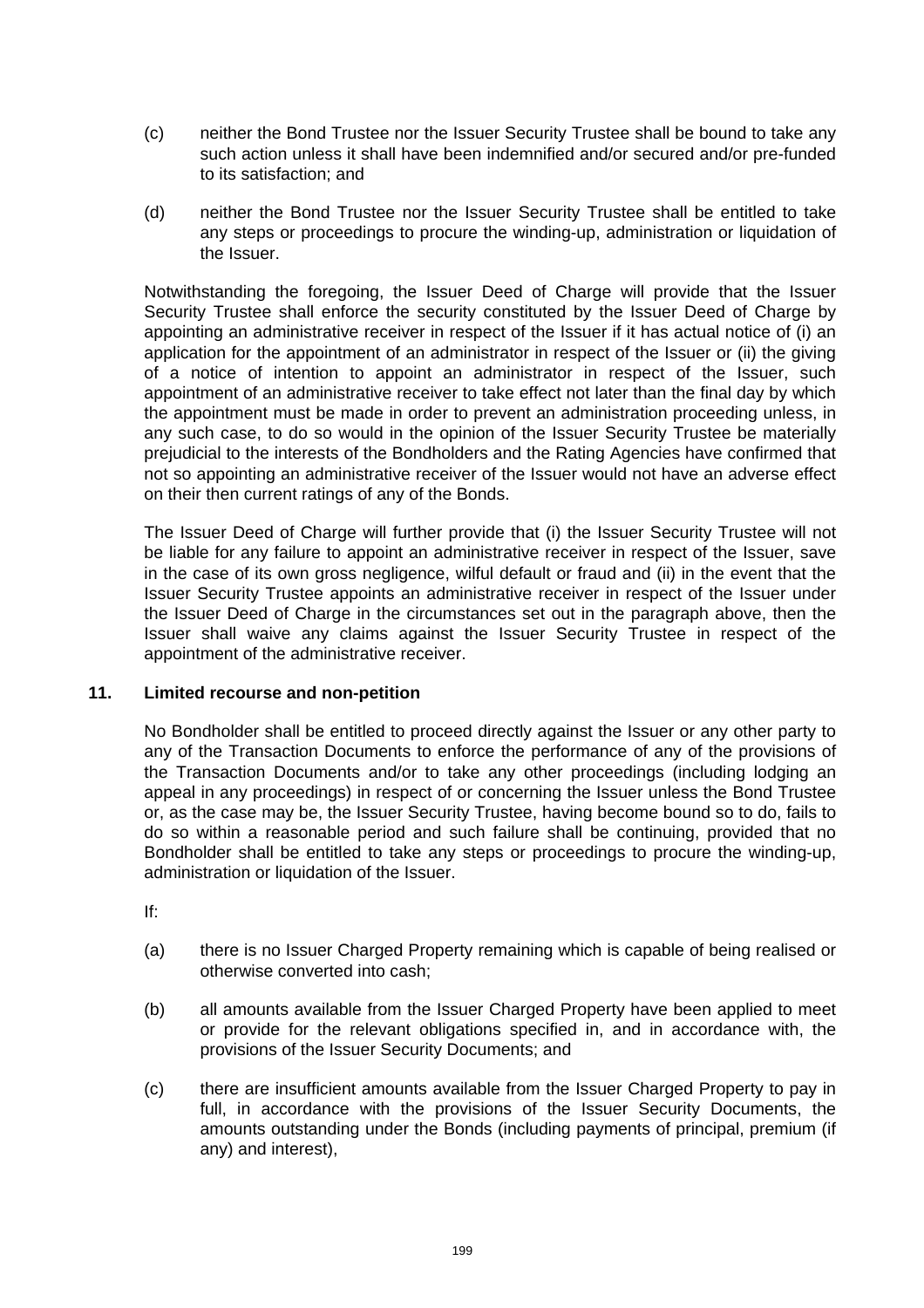then the Bondholders shall have no further claim against the Issuer in respect of any amounts owing to them which remain unpaid (including, for the avoidance of doubt, payments of principal, premium (if any) and/or interest in respect of the Bonds) and such unpaid amounts shall be deemed to be discharged in full and any relevant payment rights shall be deemed to cease.

### **12. Meetings of Bondholders, Modifications and Waivers**

- 12.1 The Trust Deed contains provisions for convening meetings of the Bondholders to consider any matter affecting their interests including the sanctioning by Extraordinary Resolution of a Basic Terms Modification or any breach of these Conditions or the provisions of any of the Transaction Documents.
- 12.2 The quorum at any meeting of the Bondholders for passing an Extraordinary Resolution shall be one or more persons holding or representing not less than 50% in principal amount of the Bonds then outstanding or, at any adjourned meeting, one or more persons being or representing Bondholders whatever the aggregate Principal Amount Outstanding of the Bonds then outstanding so held or represented.
- 12.3 The quorum at any meeting of Bondholders for passing an Extraordinary Resolution to sanction a modification of the date of maturity of any Bonds or which would have the effect of postponing any day for payment of interest or principal thereon, reducing or cancelling the amount of principal or the rate of interest payable in respect of the Bonds, altering the currency of payment of the Bonds or altering the quorum or majority required in relation to this exception or modifying this exception (each, a "**Basic Terms Modification**") shall be one or more persons holding or representing not less than three-quarters or, at any adjourned meeting, not less than one-quarter of the aggregate Principal Amount Outstanding of the Bonds.
- 12.4 The Bond Trustee may agree with, or direct the Issuer Security Trustee to agree with, or to direct the Issuer Security Trustee to direct the Partnership Security Trustee to agree with, the Issuer, an Obligor or any other person, without the consent of the Bondholders to any modification (except a Basic Terms Modification) or to any waiver or authorisation of any breach or proposed breach of these Conditions or any of the Transaction Documents:
	- (a) which in the opinion of the Bond Trustee, is not materially prejudicial to the interests of the Bondholders; or
	- (b) which, in the opinion of the Bond Trustee, is to correct a manifest error or is of a formal, minor or technical nature.
- 12.5 The Bond Trustee shall, without the consent or sanction of any of the Bondholders concur with the Issuer, and/or direct the Issuer Security Trustee and/or direct the Issuer Security Trustee to direct the Partnership Security Trustee to concur with the Issuer, in making any modification to the Transaction Documents and/or the Conditions that is requested by the Issuer in order to comply with any criteria of the Rating Agencies which may be published after the Closing Date and which modifications the Issuer certifies to the Bond Trustee, the Issuer Security Trustee and the Partnership Security Trustee in writing are required to avoid a downgrade, withdrawal or suspension of the then current ratings assigned by a Rating Agency to the Bonds, provided that the Bond Trustee, the Issuer Security Trustee and Partnership Security Trustee shall not be obliged to agree to any modification which, in the sole opinion of the Bond Trustee, the Issuer Security Trustee and the Partnership Security Trustee, as applicable, would have the effect of (i) exposing the Bond Trustee or the Issuer Security Trustee or the Partnership Security Trustee, as applicable, to any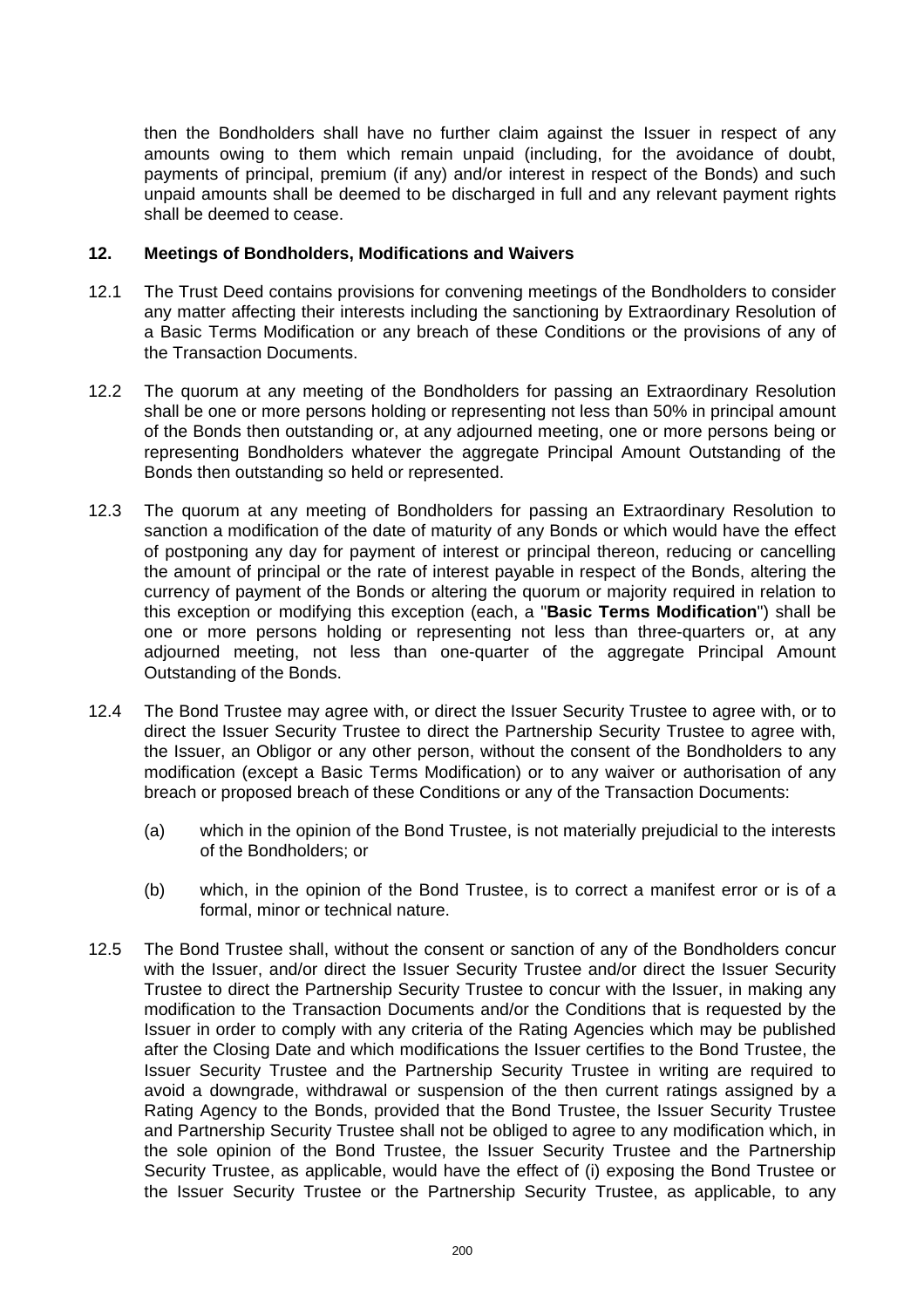liability against which it has not been indemnified and/or secured and/or prefunded to its satisfaction or (ii) adding to or increasing the obligations, liabilities or duties, or decreasing the protections, of the Bond Trustee or the Issuer Security Trustee or the Partnership Security Trustee, as applicable in respect of the Bonds, in the Transaction Documents and/or the Conditions.

- 12.6 The Bond Trustee may also, without the consent of the Bondholders, determine that a Bond Event of Default shall not or shall not subject to specified conditions, be treated as such. Any such modification, abrogation, waiver, authorisation or determination shall be binding on the Bondholders and, unless the Bond Trustee agrees otherwise, any such modification, abrogation, waiver, authorisation or determination shall be notified to the Bondholders as soon as practicable thereafter in accordance with Condition 15 (Notices to the Bondholders).
- 12.7 Where the Bond Trustee is required, in connection with the exercise of its powers, trusts, authorities, duties and discretions, to have regard to the interests of the Bondholders, it shall have regard to the interests of the Bondholders as a class and, in particular but without prejudice to the generality of the foregoing, the Bond Trustee shall not have regard to, or be in any way liable for, the consequences of such exercise for individual Bondholders resulting from their being for any purpose domiciled or resident in, or otherwise connected with, or subject to the jurisdiction of, any particular territory and the Bond Trustee shall not be entitled to require, nor shall any Bondholder be entitled to claim, from the Issuer or any other person any indemnification or payment in respect of any tax consequence of any such exercise upon individual Bondholders.
- 12.8 The Trust Deed contains provisions under which any company may, without the consent of the Bondholders, assume the obligations of the Issuer as principal debtor under the Trust Deed and the Bonds provided that certain conditions specified in the Trust Deed are fulfilled. No Bondholder shall, in connection with any substitution, be entitled to claim any indemnification or payment in respect of any tax consequence thereof for such Bondholder.

#### **13. Indemnification and exoneration of the Bond Trustee**

- 13.1 The Trust Deed, the Issuer Deed of Charge and certain of the Issuer Transaction Documents contain provisions governing the responsibility (and relief from responsibility) of each of the Bond Trustee and the Issuer Security Trustee and for its indemnification in certain circumstances, including provisions relieving it from taking enforcement proceedings or enforcing (or, in the case of the Bond Trustee, directing the Issuer Security Trustee to enforce) the Issuer Security or directing the Partnership Security Trustee to enforce the Partnership Level Security unless indemnified and/or secured and/or prefunded to its satisfaction. The Bond Trustee and the Issuer Security Trustee will not be responsible for any loss, expense or liability which may be suffered as a result of any assets comprised in the Issuer Security or Partnership Level Security, or any deeds or documents of title thereto, being uninsured or inadequately insured or being held by or to the order of other parties to the Transaction Documents, clearing organisations or their operators or by intermediaries such as banks, depositories, warehousemen or other similar persons on behalf of the Bond Trustee or the Issuer Security Trustee.
- 13.2 The Trust Deed and the Issuer Deed of Charge also contain provisions pursuant to which the Bond Trustee and the Issuer Security Trustee are entitled, *inter alia*, (i) to enter into business transactions with the Issuer and/or any other person who is party to the Issuer Transaction Documents or whose obligations are comprised in the Issuer Security and/or the Partnership Level Security and/or any of their subsidiary or associated companies and to act as trustee for the holders of any other securities issued by or relating to the Issuer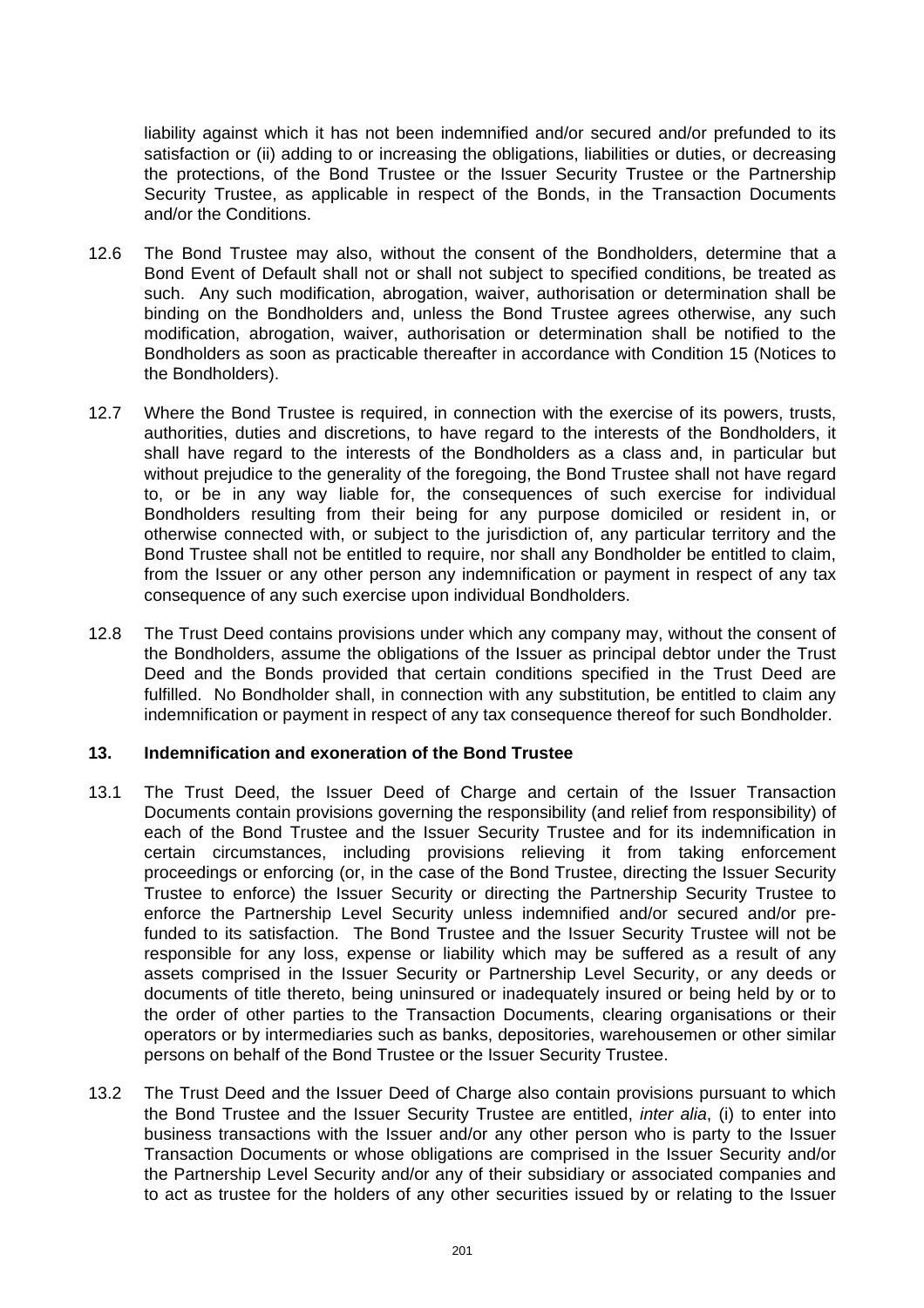and/or any of their subsidiary or associated companies, (ii) to exercise and enforce its rights, comply with its obligations and perform its duties, under or in relation to any such transactions or, as the case may be, any such trusteeship without regard to the interests of the Bondholders and (iii) to retain and not be liable to account for any profit made or any other amount or benefit received thereby or in connection therewith.

# **14. Replacement of Global Bond**

If the Global Bond is mutilated, defaced, lost or destroyed, it may be replaced at the specified office of the Registrar. Replacement of any mutilated, defaced, lost, stolen or destroyed Global Bond will only be made on payment of such costs as may be incurred in connection therewith and on such terms as to evidence and indemnity as the Issuer and/or the Paying Agents and/or Registrar may reasonably require. Mutilated or defaced Global Bonds must be surrendered before new ones will be issued.

### **15. Notices to the Bondholders**

Any notice shall be deemed to have been duly given to the relevant Bondholders if sent to the Clearing Systems for communication by them to the holders of the Bonds and shall be deemed to be given on the date on which it was so sent and (so long as the relevant Bonds are admitted to the Irish Stock Exchange's Official List and trading on its regulated market) any notice shall also be published in accordance with the relevant rules and regulations (which includes delivering a copy of such notice to the Irish Stock Exchange).

The Bond Trustee shall be at liberty to sanction some other method of giving notice to the Bondholders if, in its opinion, such other method is reasonable having regard to market practice then prevailing and to the requirements of the stock exchange on which the relevant Bonds are then admitted to trading and provided that notice of such other method is given to the Bondholders in such manner as the Bond Trustee shall require.

# **16. Contracts (Rights of Third Parties) Act 1999**

No Bond confers any right under the Contracts (Rights of Third Parties) Act 1999 to enforce any term of any Bond, but this does not affect any right or remedy of a third party which exists or is available apart from the Contracts (Rights of Third Parties) Act 1999.

# **17. European Economic and Monetary Union**

#### **17.1 Notice of redenomination**

The Issuer may, after the date (if any) on which the United Kingdom adopts the euro as its lawful currency, without the consent of the Bondholders, on giving at least 30 days' prior notice to the Bondholders and the Paying Agents, designate a Bond Interest Payment Date as the date on which the currency of the Bonds is redenominated to euro (the "**Redenomination Date**").

# **17.2 Redenomination**

With effect from the Redenomination Date:

(a) the Bonds shall be deemed to be redenominated into euro with the Principal Amount Outstanding of each Bond being equal to the Principal Amount Outstanding of that Bond in sterling, converted into euro at the rate for conversion of sterling into euro established by the Council of the European Union pursuant to the Treaty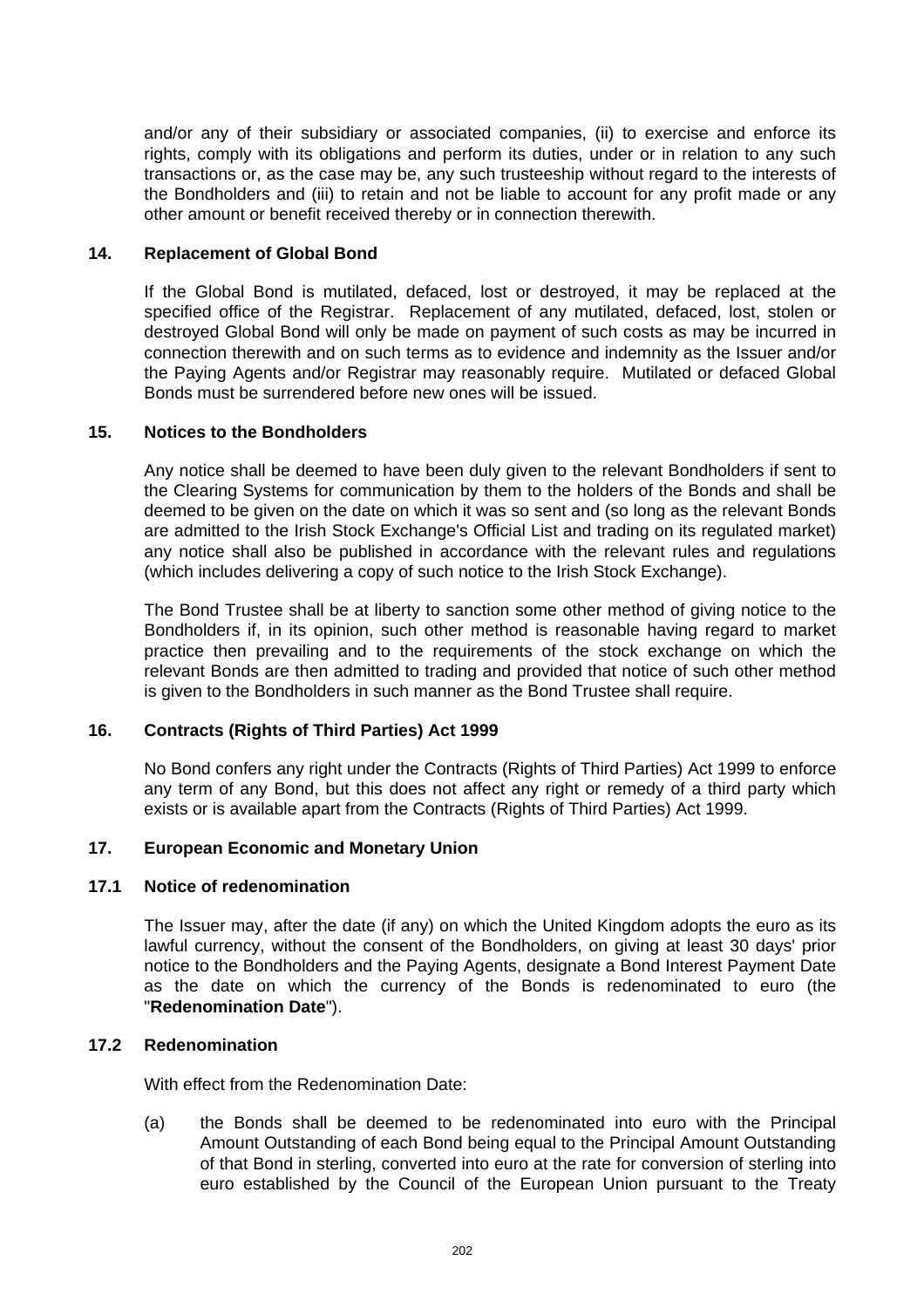establishing the European Community (as amended) (including compliance with rules relating to rounding in accordance with European Union regulations); and

(b) notwithstanding Condition 17.2(a) (European Economic and Monetary Union Redenomination), if the Issuer determines, with the agreement of the Bond Trustee, that the then market practice in respect of the redenomination into euro of internationally offered securities is different from that specified above, such provision shall be deemed to be amended so as to comply with such market practice and the Issuer shall promptly notify the Bondholders, the Irish Stock Exchange and the Paying Agents of such deemed amendments in accordance with Condition 15 (Notices to the Bondholders).

#### **17.3 Notice of Redenomination Date**

The Issuer will notify the Bondholders of the intended Redenomination Date in accordance with Condition 15 (Notices to the Bondholders).

### **17.4 Effect of redenomination**

With effect from the Redenomination Date:

- (a) the payment obligations contained in all Bonds denominated in sterling will become void, but all other obligations of the Issuer thereunder (including the obligation to exchange such Bonds in accordance with this Condition 17 (European Economic and Monetary Union)) shall remain in full force and effect;
- (b) new Bonds denominated in euro will be issued in exchange for Bonds denominated in sterling in such manner as the Principal Paying Agent may specify and as shall be notified to the Bondholders in accordance with Condition 15 (Notices to the Bondholders); and
- (c) all payments in respect of the Bonds (other than, unless the Redenomination Date is on or after such date as sterling ceases to be a sub-division of the euro, payments of interest in respect of periods commencing before the Redenomination Date) will be made solely in euro by credit or transfer to a euro account (or any other account to which euro may be credited or transferred) maintained by the payee with a bank in the principal financial centre of a member state of the European Union that has adopted the euro as its lawful currency.

# **18. Governing law**

The Trust Deed, the Issuer Deed of Charge, the Agency Agreement, the other Issuer Transaction Documents, these Conditions and the Bonds (and, in each case, any non-contractual obligations arising out of or in connection with the same) are governed by, and shall be construed in accordance with, English law.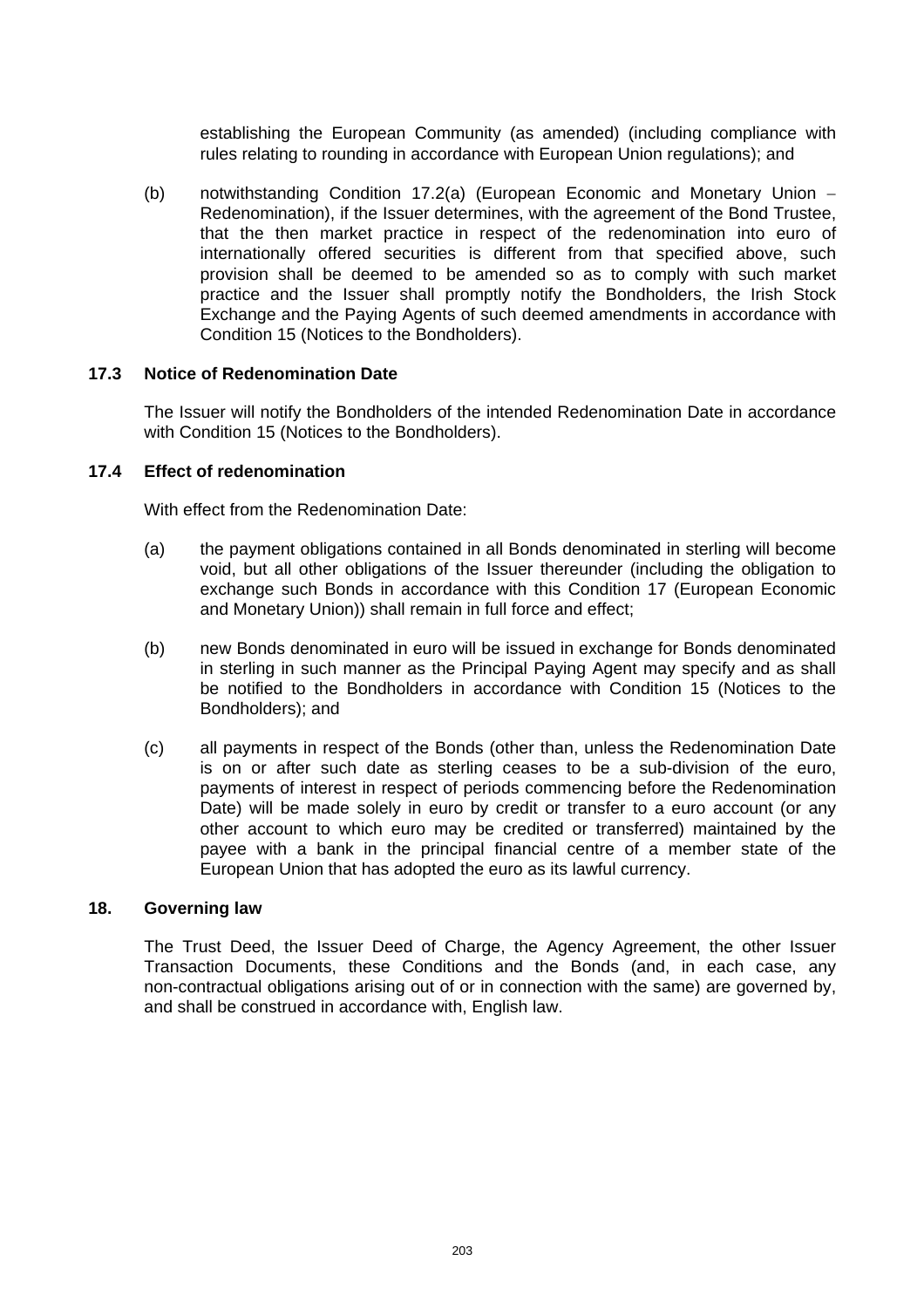### **UNITED KINGDOM TAXATION**

*The following is a summary of the Issuer's understanding of the law and HM Revenue & Customs' published practice in the United Kingdom as at the date of this document in relation to certain aspects of the United Kingdom taxation of payments in respect of, and of the issue and transfers of, the Bonds. The comments do not deal with all United Kingdom tax aspects of acquiring, holding or disposing of the Bonds and relate only to the position of persons who are absolute beneficial owners of the Bonds and may not apply to certain classes of taxpayers (such as*  dealers). The United Kingdom tax treatment of prospective Bondholders depends on their *individual circumstances and may be subject to change in the future. The comments are made on the assumption that there will be no substitution of the Issuer pursuant to the Trust Deed or Condition 5.4* (Redemption, Purchase and Cancellation – Optional redemption due to change of tax law and illegality) *and do not consider the tax consequences of any such substitution.*

*The following is a general guide and should be treated with appropriate caution. Bondholders who are in any doubt as to their tax position should consult their own professional advisors. Bondholders who may be liable to taxation in jurisdictions other than the United Kingdom are particularly advised to consult their professional advisors as to whether they are so liable (and if so under the laws of which jurisdictions), since the following comments relate only to certain United Kingdom taxation aspects of payments in respect of the Bonds. In particular, Bondholders should be aware that they may be liable to taxation under the laws of other jurisdictions in relation to payments in respect of the Bonds even if such payments may be made without withholding or deduction for or on account of taxation under the laws of the United Kingdom.*

### *United Kingdom withholding tax on payments of interest on the Bonds*

Interest payments on the Bonds may be made without deduction of or withholding on account of United Kingdom income tax provided that the Bonds continue to be listed on a recognised stock exchange within the meaning of section 1005 of the Income Tax Act 2007. The Irish Stock Exchange is a recognised stock exchange for these purposes. The Bonds will satisfy this requirement if they are admitted to trading on that exchange and they are officially listed in Ireland in accordance with provisions corresponding to those generally applicable in European Economic Area States.

Interest on the Bonds may also be paid without withholding or deduction on account of United Kingdom tax where interest on the Bonds is paid by a company and, at the time the payment is made, the Issuer reasonably believes (and any person by or through whom interest on the Bonds is paid reasonably believes) that the beneficial owner is within the charge to United Kingdom corporation tax as regards the payment of interest, provided that HM Revenue & Customs has not given a direction (in circumstances where it has reasonable grounds to believe that it is likely that the above exemption is not available in respect of such payment of interest at the time the payment is made) that the interest should be paid under deduction of tax.

In all other cases, interest on the Bonds may fall to be paid under deduction of United Kingdom income tax at the basic rate (currently 20%) subject to such relief as may be available to a Bondholder, including under the provisions of any applicable double taxation treaty.

#### *Provision of information*

Bondholders should note that where any interest on the Bonds is paid to them (or to any person acting on their behalf) by any person in the United Kingdom acting on behalf of the Issuer (a "**Paying Agent**"), or is received by any person in the United Kingdom acting on behalf of the relevant Bondholder (other than solely by clearing or arranging the clearing of a cheque)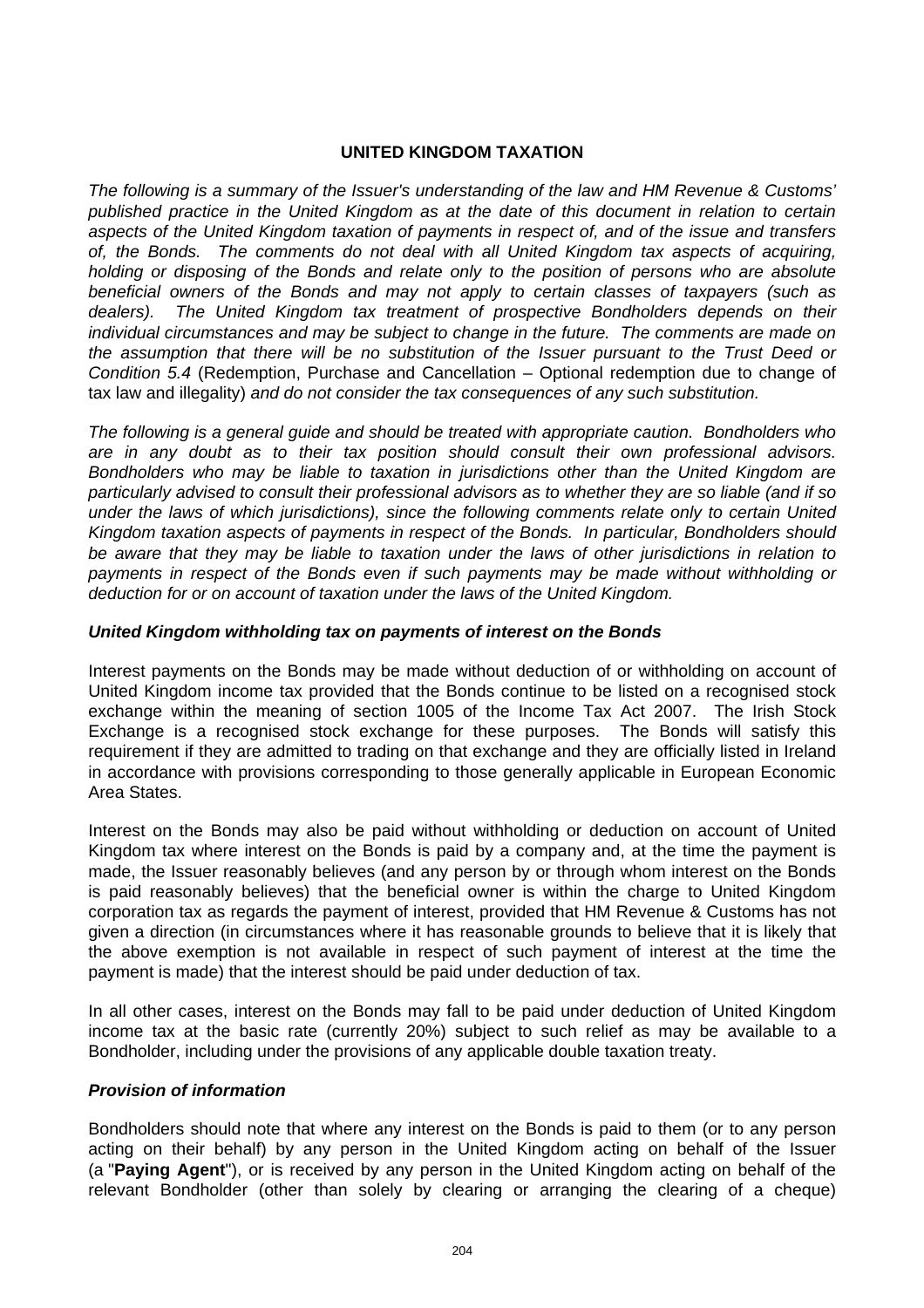(a "**Collecting Agent**"), then the Paying Agent or the Collecting Agent (as the case may be) may, in certain cases, be required to supply to HM Revenue & Customs details of the payment and certain details relating to the Bondholder (including the Bondholder's name and address). These provisions will apply whether or not the interest has been paid subject to withholding or deduction for or on account of United Kingdom income tax and whether or not the Bondholder is resident in the United Kingdom for United Kingdom taxation purposes. Where the Bondholder is not so resident, the details provided to HM Revenue & Customs may, in certain cases, be passed by HM Revenue & Customs to the tax authorities of the jurisdiction in which the Bondholder is resident for taxation purposes.

# *Stamp Duty and Stamp Duty Reserve Tax*

No United Kingdom stamp duty or stamp duty reserve tax is payable on the issue of the Bonds or on the transfer of a Bond.

### *EU Savings Directive*

Under EC Council Directive 2003/48/EC on the taxation of savings income, member states are required to provide to the tax authorities of another member state details of payments of interest (or similar income) paid by a person within its jurisdiction to an individual resident in that other member state or to certain limited types of entities established in that other member state. However, for a transitional period, Luxembourg and Austria are instead required (unless during that period they elect otherwise) to operate a withholding system in relation to such payments (the ending of such transitional period being dependent upon the conclusion of certain other agreements relating to information exchange with certain other countries). A number of non-EU countries and territories including Switzerland have adopted similar measures (a withholding system in the case of Switzerland).

The European Commission has proposed certain amendments to EC Council Directive 2003/48/EC, which may, if implemented, amend or broaden the scope of the requirements described above.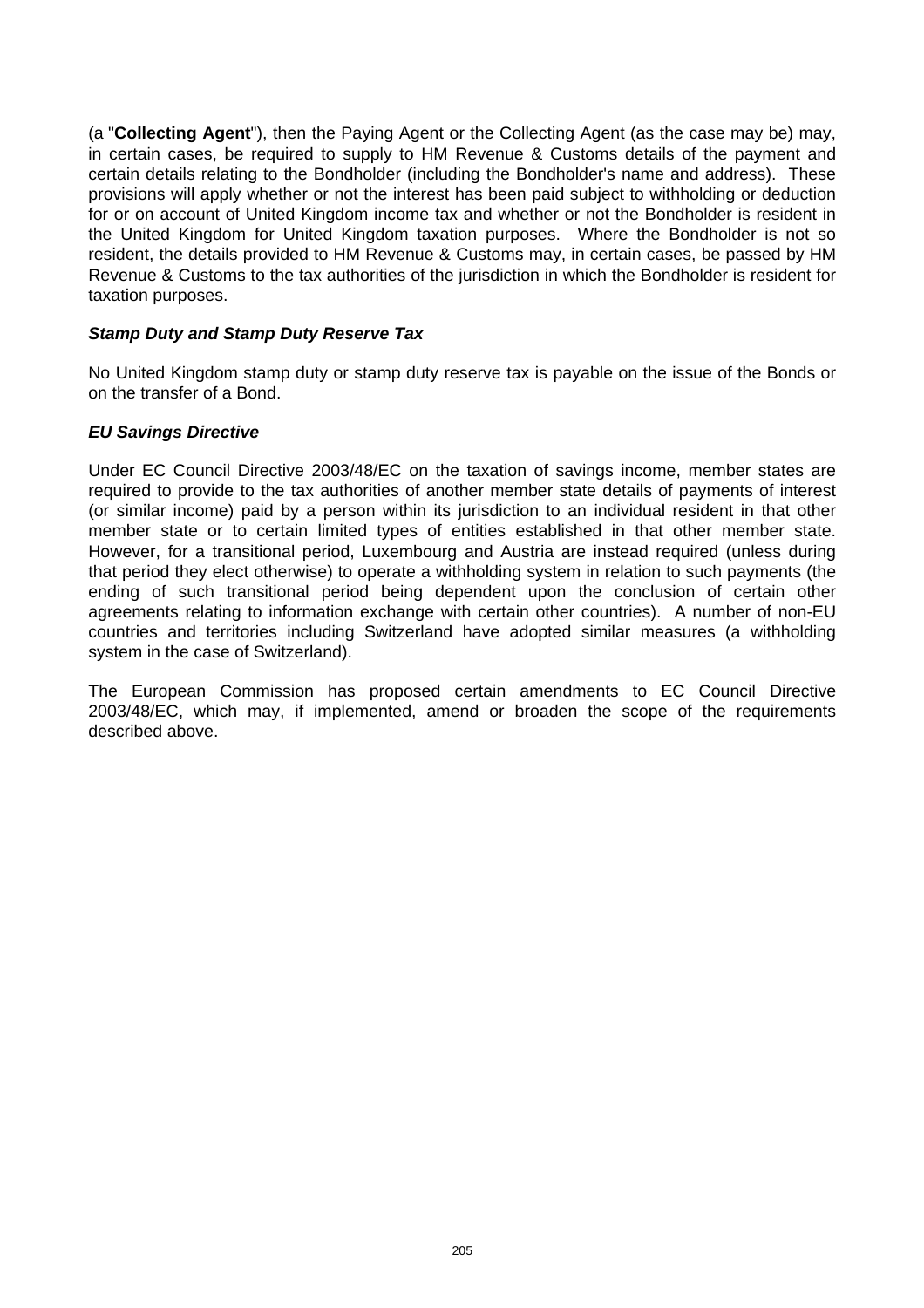#### **SUBSCRIPTION AND SALE**

Goldman Sachs International and Barclays Bank PLC (the "**Joint Lead Arrangers**") have, pursuant to a subscription agreement dated on or around 11 February 2013 between the Joint Lead Arrangers, the Issuer, the Obligors and Tesco (the "**Subscription Agreement**"), agreed, jointly and severally, subject to certain conditions, to procure subscribers and failing which themselves to subscribe and pay for the Bonds at an issue price of 100% of the initial principal amount thereof.

The Issuer, failing whom Tesco, has agreed to pay to the Joint Lead Arrangers a selling commission. On the Closing Date, pursuant to the terms of the Partnership Loan Agreement, the Partnership will pay the Initial Partnership Facility Fee to the Issuer, which will be equal to all fees. costs and expenses properly and reasonably incurred by the Issuer on or before the Closing Date in connection with the issue of the Bonds, including the selling commissions referred to above.

The Subscription Agreement is subject to a number of conditions and may be terminated by the Joint Lead Arrangers in certain circumstances prior to payment to the Issuer. The Issuer, failing which Tesco, has agreed to indemnify the Joint Lead Arrangers against certain liabilities in connection with the offer and sale of the Bonds.

The Joint Lead Arrangers have, directly or indirectly through affiliates, provided investment and commercial banking, financial advisory and other services to Tesco and its affiliates from time to time, for which they have received monetary compensation. The Joint Lead Arrangers may from time to time also enter into swap and other derivative transactions with Tesco and its affiliates, including in relation to the Bonds. In addition, the Joint Lead Arrangers and their affiliates may in the future engage in investment banking, commercial banking, financial or other advisory transactions with the Issuer, Tesco or their affiliates. They have received, or may in the future receive, customary fees and commissions for these transactions.

In addition, in the ordinary course of their business activities, the Joint Lead Arrangers and their affiliates may make or hold a broad array of investments and actively trade debt and equity securities (or related derivative securities) and financial instruments (including bank loans) for their own account and for the accounts of their customers. Such investments and securities activities may involve securities and/or instruments of the Issuer or their affiliates. An affiliate of Goldman Sachs International may place an order for a portion of the Bonds. In the event that it purchases Bonds, such affiliate may distribute the Bonds to the market as permitted by applicable laws and regulations, but will be under no obligation to do so. Certain of the Joint Lead Arrangers or their affiliates that have a lending relationship with the Issuer routinely hedge their credit exposure to the Issuer consistent with their customary risk management policies. Typically, such Joint Lead Arrangers and their affiliates would hedge such exposure by entering into transactions which consist of either the purchase of credit default swaps or the creation of short positions in the securities of the Issuer, including potentially the Bonds offered hereby. Any such short positions could adversely affect future trading prices of the Bonds offered hereby. The Joint Lead Arrangers and their affiliates may also make investment recommendations and/or publish or express independent research views in respect of such securities or financial instruments and may hold, or recommend to clients that they acquire, long and/or short positions in such securities and instruments.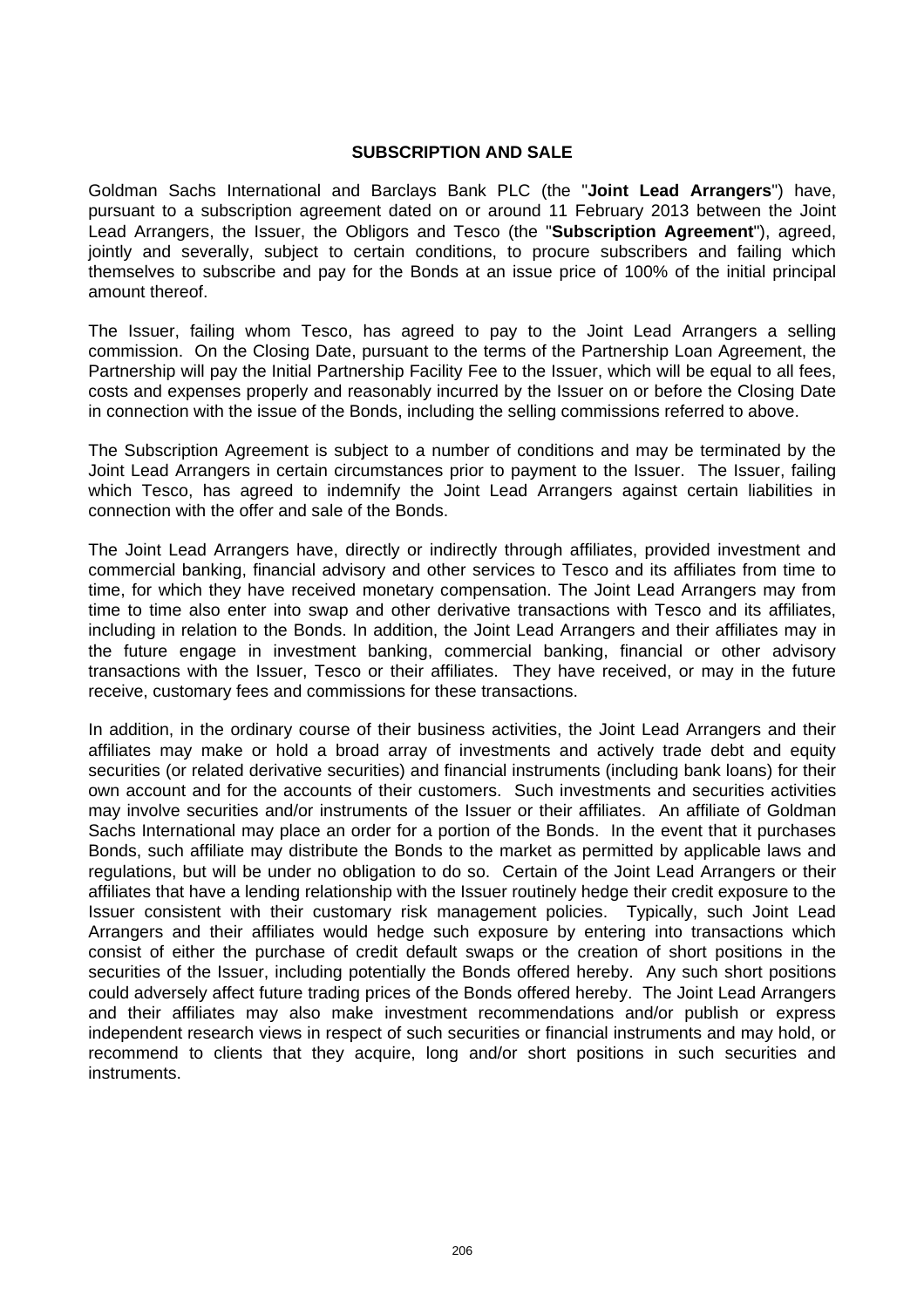# *United Kingdom*

Each Joint Lead Arranger has represented to and agreed with the Issuer that:

- (a) it has only communicated or caused to be communicated and will only communicate or cause to be communicated any invitation or inducement to engage in investment activity (within the meaning of Section 21 of the FSMA) received by it in connection with the issue or sale of any Bonds in circumstances in which Section 21(1) of the FSMA does not apply to the Issuer; and
- (b) it has complied and will comply with all applicable provisions of the FSMA with respect to anything done by it in relation to any Bonds in, from or otherwise involving the United Kingdom.

### *United States*

The Bonds have not been and will not be registered under the Securities Act or any state securities laws and may not be offered or sold within the United States or to, or for the account or benefit of, U.S. persons (as defined in Regulation S under the Securities Act) except pursuant to an exemption from registration requirements. Accordingly, the Bonds are being offered and sold in offshore transactions in reliance on Regulation S under the Securities Act.

The purchaser of the Bonds will agree that, except as permitted by the Subscription Agreement, it will not offer or sell the Bonds as part of its distribution at any time or otherwise until 40 days after the later of the commencement of the offering and the closing date within the United States or to, or for the account or benefit of, U.S. persons, and it will have sent to each affiliate or other dealer (if any) to which it sells Bonds during the distribution compliance period a confirmation or other notice setting forth the restrictions on offers and sales of the Bonds within the United States or to, or for the account or benefit of, U.S. persons.

Each purchaser of the Bonds (which term for the purposes of this section will be deemed to include any interests in the Bonds, including Book-Entry Interests) will be deemed to have represented and agreed as follows:

- (a) the Bonds have not been and will not be registered under the Securities Act and such Bonds are being offered only in a transaction that does not require registration under the Securities Act and, if such purchaser decides to resell or otherwise transfer such Bonds, then it agrees that it will offer, resell, pledge or transfer such Bonds only (i) to a purchaser who is not a U.S. person (as defined in Regulation S under the Securities Act) or an affiliate of the Issuer or a person acting on behalf of such an affiliate, and who is not acquiring the Bonds for the account or benefit of a U.S. person and who is acquiring the Bonds in an offshore transaction pursuant to an exemption from registration in accordance with Rule 903 or Rule 904 of Regulation S under the Securities Act or (ii) pursuant to an effective registration statement under the Securities Act, in each case in accordance with any applicable securities laws of any state or other jurisdiction of the United States, provided that the agreement of such purchaser is subject to any requirement of law that the disposition of the purchaser's property shall at all times be and remain within its control; and
- (b) unless the relevant legend set out below has been removed from the Bonds such purchaser shall notify each transferee of Bonds (as applicable) from it that (i) such Bonds have not been registered under the Securities Act, (ii) the holder of such Bonds is subject to the restrictions on the resale or other transfer thereof described in paragraph (a) above, (iii) such transferee shall be deemed to have represented that such transferee is acquiring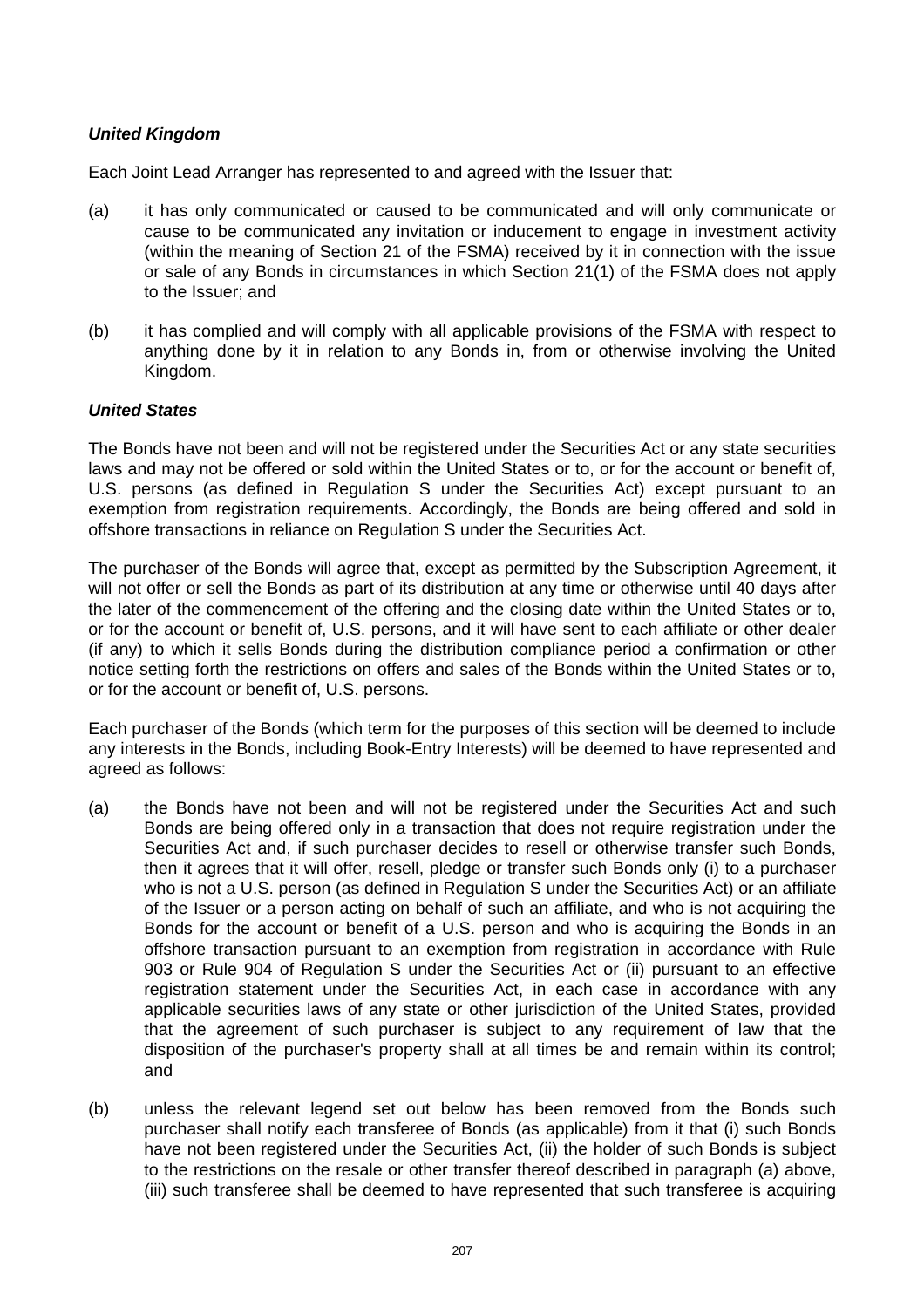the Bonds in an offshore transaction and that such transfer is made pursuant to an exemption from registration in accordance with Rule 903 or Rule 904 of Regulation S under the Securities Act and (iv) such transferee shall be deemed to have agreed to notify its subsequent transferees as to the foregoing.

The Issuer, the Registrar, the Joint Lead Arrangers and their affiliates and others will rely upon the truth and accuracy of the foregoing acknowledgments, representations and agreements.

The Bonds will bear a legend to the following effect:

"THIS BOND HAS NOT BEEN AND WILL NOT BE REGISTERED UNDER THE UNITED STATES SECURITIES ACT OF 1933, AS AMENDED (THE "SECURITIES ACT") OR WITH ANY SECURITIES REGULATORY AUTHORITY OF ANY STATE OR OTHER JURISDICTION OF THE UNITED STATES AND, AS A MATTER OF U.S. LAW, MAY NOT BE OFFERED, SOLD, PLEDGED OR OTHERWISE TRANSFERRED IN THE UNITED STATES OR TO, OR FOR THE ACCOUNT OR BENEFIT OF, A U.S. PERSON (AS DEFINED IN REGULATION S UNDER THE SECURITIES ACT) (1) AS PART OF THEIR DISTRIBUTION AT ANY TIME OR (2) OTHERWISE PRIOR TO THE DATE THAT IS 40 DAYS AFTER THE LATER OF THE COMMENCEMENT OF THE OFFERING OF THE BONDS AND THE CLOSING OF THE OFFERING OF THE BONDS, EXCEPT PURSUANT TO AN EXEMPTION FROM THE REGISTRATION REQUIREMENTS OF THE SECURITIES ACT AND IN ACCORDANCE WITH ANY APPLICABLE SECURITIES LAWS OF ANY STATE OR OTHER JURISDICTION OF THE UNITED STATES."

### *General*

Except for the approval of this document as a prospectus by the Central Bank, no action has been or is being taken by the Issuer or the Joint Lead Arrangers in any jurisdiction which would or is intended to permit a public offering of the Bonds, or the possession, circulation or distribution of this document or any other material relating to the Issuer in any country or jurisdiction where action for that purpose is required.

This document does not constitute, and may not be used for the purposes of, an offer or solicitation in or from any jurisdiction where such an offer or solicitation is not authorised. Accordingly, the Bonds may not be offered or sold, directly or indirectly, and neither this document nor any other circular, prospectus, form of application, advertisement or other material in connection with the Bonds may be distributed in or from or published in any country or jurisdiction, except under circumstances which will result in compliance with applicable laws and regulations of any such country or jurisdiction.

Each Joint Lead Arranger has undertaken to the Issuer that it will not, directly or indirectly, offer or sell any Bonds, or distribute this document or any other material relating to the Bonds, in or from any country or jurisdiction except in circumstances that will result in compliance with applicable law and regulation.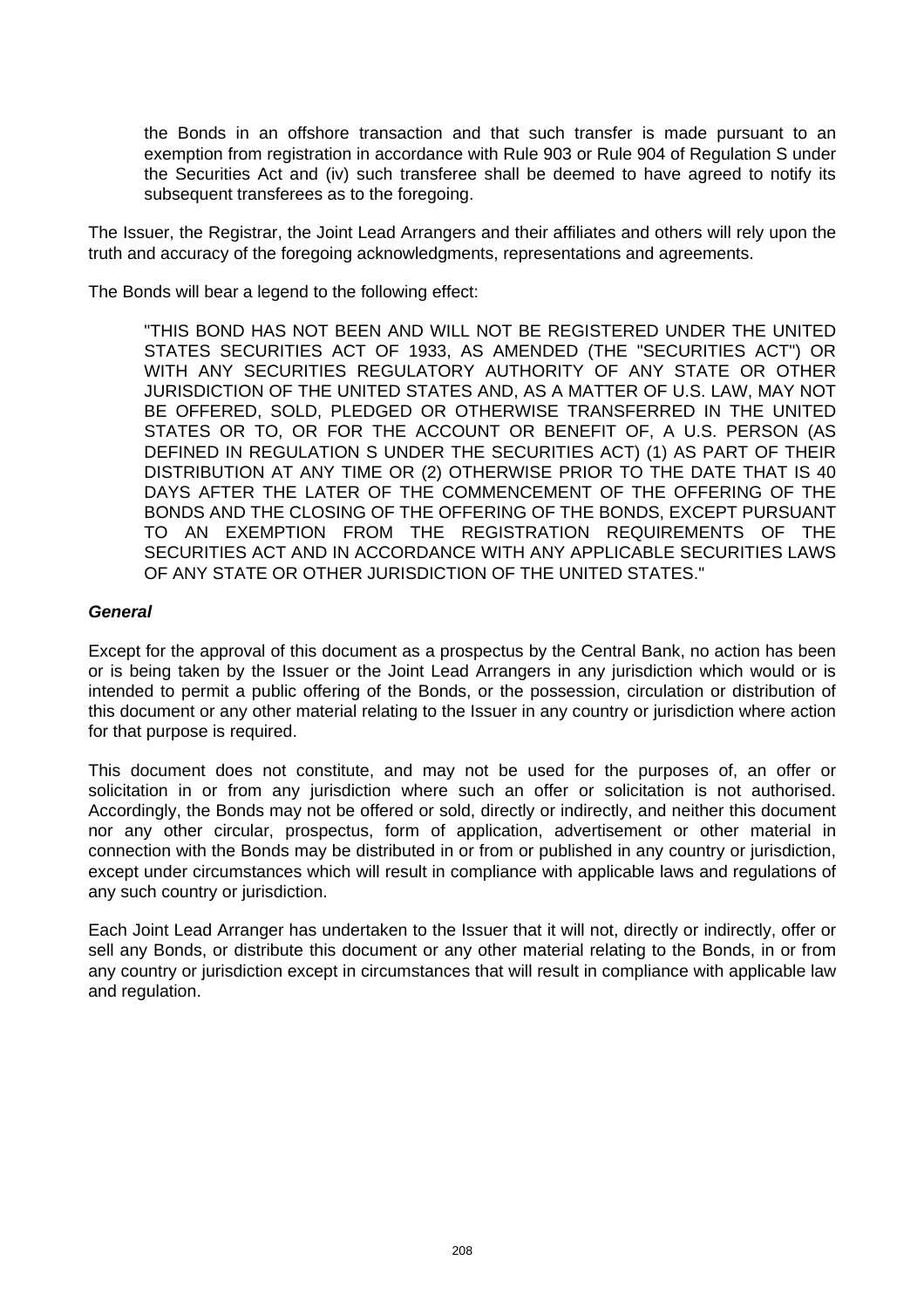### **GENERAL INFORMATION**

- 1. The issue of the Bonds will be authorised by resolution of the board of directors of the Issuer passed on or before 8 February 2013.
- 2. It is expected that the admission of the Bonds to the Irish Stock Exchange's Official List and trading on its regulated market will be granted on or about the Closing Date, subject only to issue of the Global Bond. The listing of the Bonds will be cancelled if the Global Bond is not issued. Transactions will normally be effected for settlement in sterling and for delivery on the third working day after the day of the transaction.
- 3. It is expected that the Bonds will be accepted for clearance through Euroclear and Clearstream, Luxembourg. The Common Code and the ISIN for the Bonds is as follows:

### **ISIN Common Code**

XS0883200262 088320026

- 4. So long as the Bonds are admitted to the Irish Stock Exchange's Official List and trading on its regulated market, the most recently published audited annual accounts of the Issuer from time to time will be available at the specified office of the Principal Paying Agent. The Issuer does not publish interim accounts.
- 5. None of the Issuer, the Partnership or the General Partner is or has been involved in any governmental, legal or arbitration proceedings which may have, or have had since the date of its incorporation, a significant effect on its financial position, nor is the Issuer, the Partnership or the General Partner aware that any such proceedings are pending or threatened against it.
- 6. Since the date of their incorporation, none of the Issuer, the Partnership or the General Partner has commenced operations or prepared any audited accounts.
- 7. Berwin Leighton Paisner LLP, Tuffin Ferraby Taylor LLP, GL Hearn Limited, Delta-Simons Environmental Consultants Limited, W A Fairhurst & Partners, Cushman & Wakefield LLP, Environ UK Limited and WSP Environmental Limited have each given and not withdrawn their written consent to, as the case may be, the inclusion in this document of their reports, reference to their reports in this document and references to their respective names in the form and context in which they are included and have authorised the contents of those parts of the Prospectus.
- 8. Save as disclosed in this document, the Issuer has no outstanding loan capital, borrowings, indebtedness or contingent liabilities, nor has the Issuer created any mortgages, standard securities, charges or given any guarantees.
- 9. Save as disclosed in this document, the Partnership has no partnership contributions, borrowings or indebtedness or contingent liabilities, nor has the Partnership created any mortgages, standard securities, charges or given any guarantees.
- 10. Save as disclosed in this document, the General Partner has no outstanding loan capital, borrowings or indebtedness or contingent liabilities, nor has the General Partner created any mortgages, standard securities, charges or given any guarantees.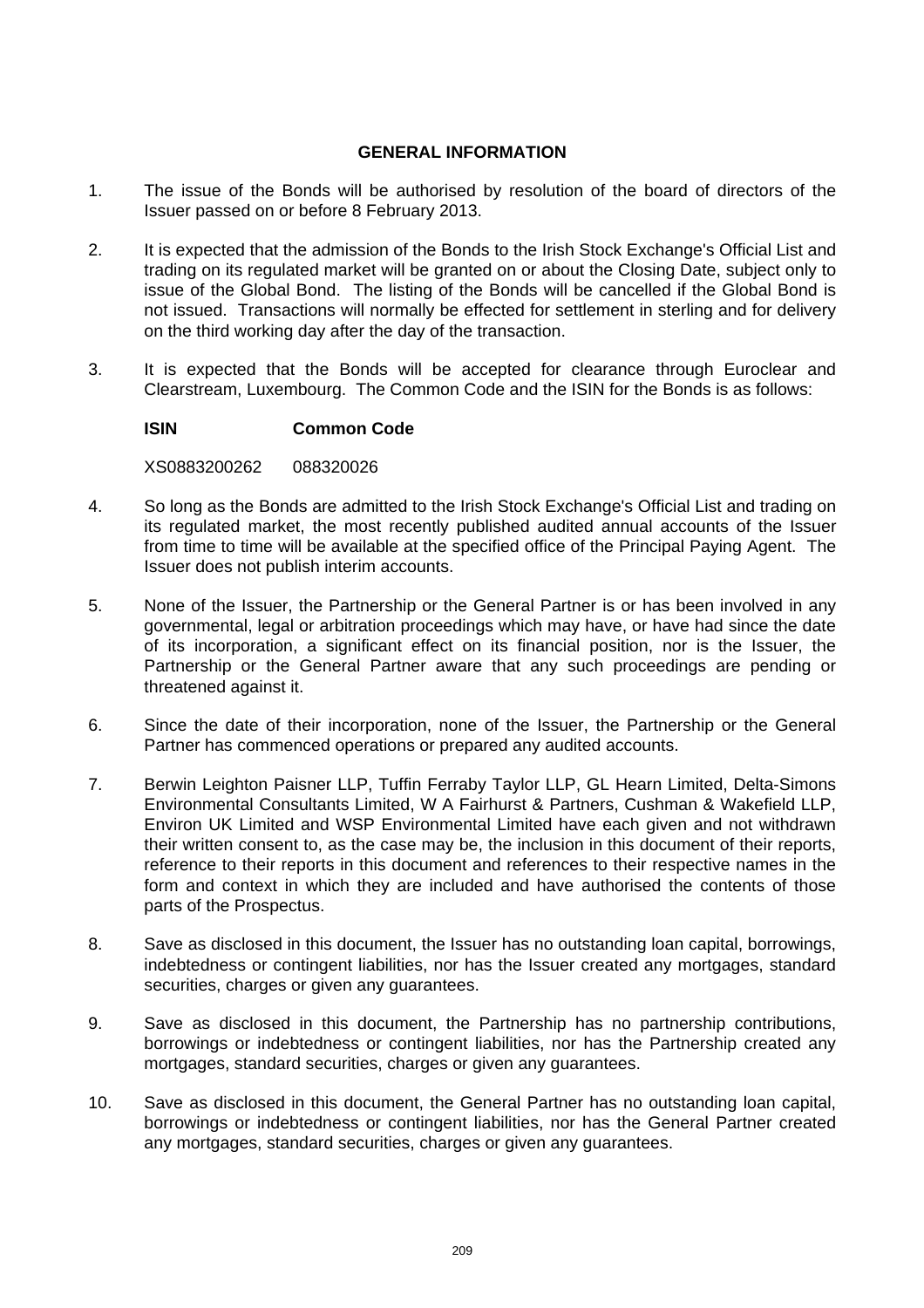- 11. Copies of the following documents may be inspected in physical form during usual business hours on any week day (excluding Saturdays and public holidays) at the registered offices of the Issuer from the date of this Prospectus and for so long as the Bonds are listed on the Irish Stock Exchange:
	- (a) the Memorandum and Articles of Association of the Issuer;
	- (b) the Memorandum and Articles of Association of the General Partner;
	- (c) the Partnership Agreement;
	- (d) copies of the execution versions of the following Transaction Documents:
		- (i) the Trust Deed;
		- (ii) the Agency Agreement;
		- (iii) the Cash Management Agreement;
		- (iv) the Issuer Deed of Charge; and
		- (v) the Issuer Master Definitions and Construction Schedule;
	- (e) the Valuation Report; and
	- (f) the auditor's report and audited annual financial statements for the year ended 26 February 2011 and 25 February 2012 and the interim financial statements for the 26 weeks ended 25 August 2012 in respect of Tesco.
- 12. No website referred to in this Prospectus forms part of the document for the purposes of the listing of the Bonds on the Irish Stock Exchange.
- 13. The Issuer will provide post-issuance transaction information (including the balance of the Accounts and the payments made under the Partnership Priorities of Payments and the Issuer Priorities of Payments) on a quarterly basis in relation to the Bonds and the Partnership Loan and on an annual basis in relation to value of the Mortgaged Properties. Such information will be sent to the Rating Agencies and made available to Bondholders on Bloomberg (or such other information service as is notified to Bondholders from time to time).
- 14. Arthur Cox Listing Services Limited is acting solely in its capacity as listing agent in connection with the Bonds and is not itself seeking admission of the Bonds to the Official List of the Irish Stock Exchange or to trading on its regulated market for the purposes of the Prospectus Directive.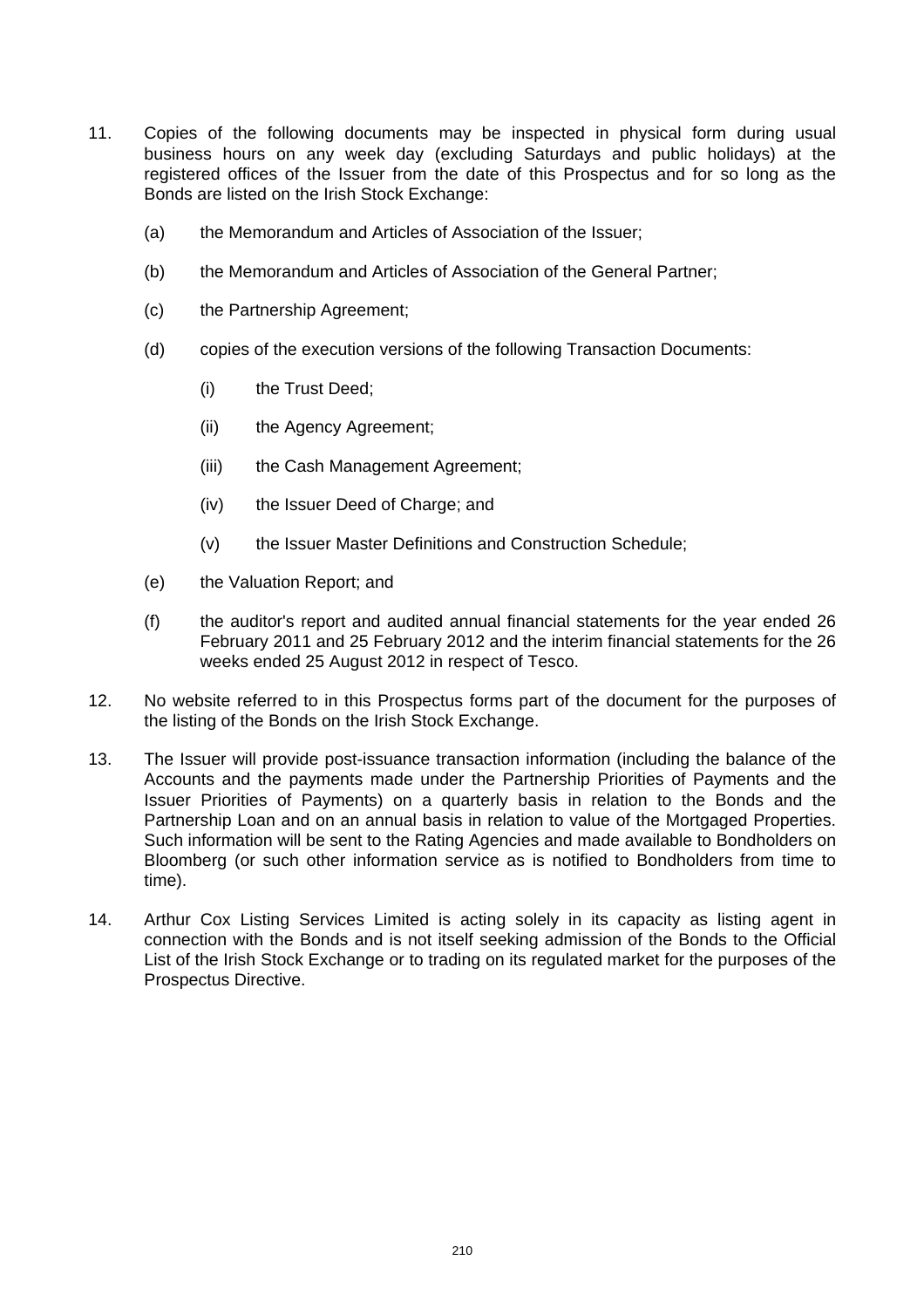# **INDEX OF DEFINED TERMS**

*The following terms apply throughout this document unless the context otherwise requires:* 

| Abnormal Rent Increase SDLT Facility125 |  |
|-----------------------------------------|--|
|                                         |  |
| Account Bank Agreement 83               |  |
|                                         |  |
|                                         |  |
|                                         |  |
| Adjoining Land Development114           |  |
|                                         |  |
| Alteration Adjustment Rent 113          |  |
|                                         |  |
|                                         |  |
| Amortisation Amount187                  |  |
| Authorised Denomination177              |  |
|                                         |  |
| Basic Terms Modification200             |  |
| Bond Acceleration Notice 196            |  |
|                                         |  |
| Bond Event of Default196                |  |
| Bond Interest Payment Date186           |  |
|                                         |  |
|                                         |  |
|                                         |  |
|                                         |  |
|                                         |  |
|                                         |  |
|                                         |  |
|                                         |  |
|                                         |  |
| Cash Management Agreement85             |  |
|                                         |  |
|                                         |  |
|                                         |  |
|                                         |  |
|                                         |  |
|                                         |  |
| Clearstream, Luxembourg i, 182          |  |
|                                         |  |
|                                         |  |
|                                         |  |
|                                         |  |
|                                         |  |
|                                         |  |
|                                         |  |
|                                         |  |
|                                         |  |
|                                         |  |
|                                         |  |
|                                         |  |
| Development Cash Manager49              |  |

| Eligible Investments  124                |  |
|------------------------------------------|--|
| Environmental Reports 33                 |  |
|                                          |  |
|                                          |  |
|                                          |  |
| Extraordinary Resolution  52, 196        |  |
|                                          |  |
| FATCA U.S.-UK IGA  37, 193               |  |
|                                          |  |
| Final Maturity Date  i, 54, 187          |  |
|                                          |  |
|                                          |  |
|                                          |  |
| Gateshead Change of Use VAT Facility 125 |  |
| Gateshead Change of Use VAT Ledger 122   |  |
| Gateshead Commercial 1                   |  |
| Gateshead Commercial Head Lease  1       |  |
| <b>Gateshead Commercial Occupational</b> |  |
|                                          |  |
| Gateshead Commercial Practical           |  |
|                                          |  |
|                                          |  |
| Gateshead Council Agreement  23          |  |
| Gateshead Development 1                  |  |
| Gateshead Development Agreement 18       |  |
| <b>Gateshead Development Reserve</b>     |  |
|                                          |  |
| <b>Gateshead Development Reserve</b>     |  |
|                                          |  |
| Gateshead Geared Rent  60                |  |
| Gateshead Mortgaged Property 1           |  |
| Gateshead Rent Continuation Deed  24     |  |
| Gateshead Rent Payment Deed  60          |  |
| Gateshead SDLT Ledger  59, 118           |  |
| Gateshead Superior Lease  23             |  |
| Gateshead Tesco Store  4                 |  |
| Gateshead University Accommodation  1    |  |
| Gateshead University Accommodation       |  |
|                                          |  |
| Gateshead University Accommodation       |  |
|                                          |  |
| Gateshead University Accommodation       |  |
|                                          |  |
| Geared Rent Facility 125                 |  |
| Geared Rental Income  87                 |  |
| General Partner 46, 143                  |  |
| General Partner Corporation Tax          |  |
|                                          |  |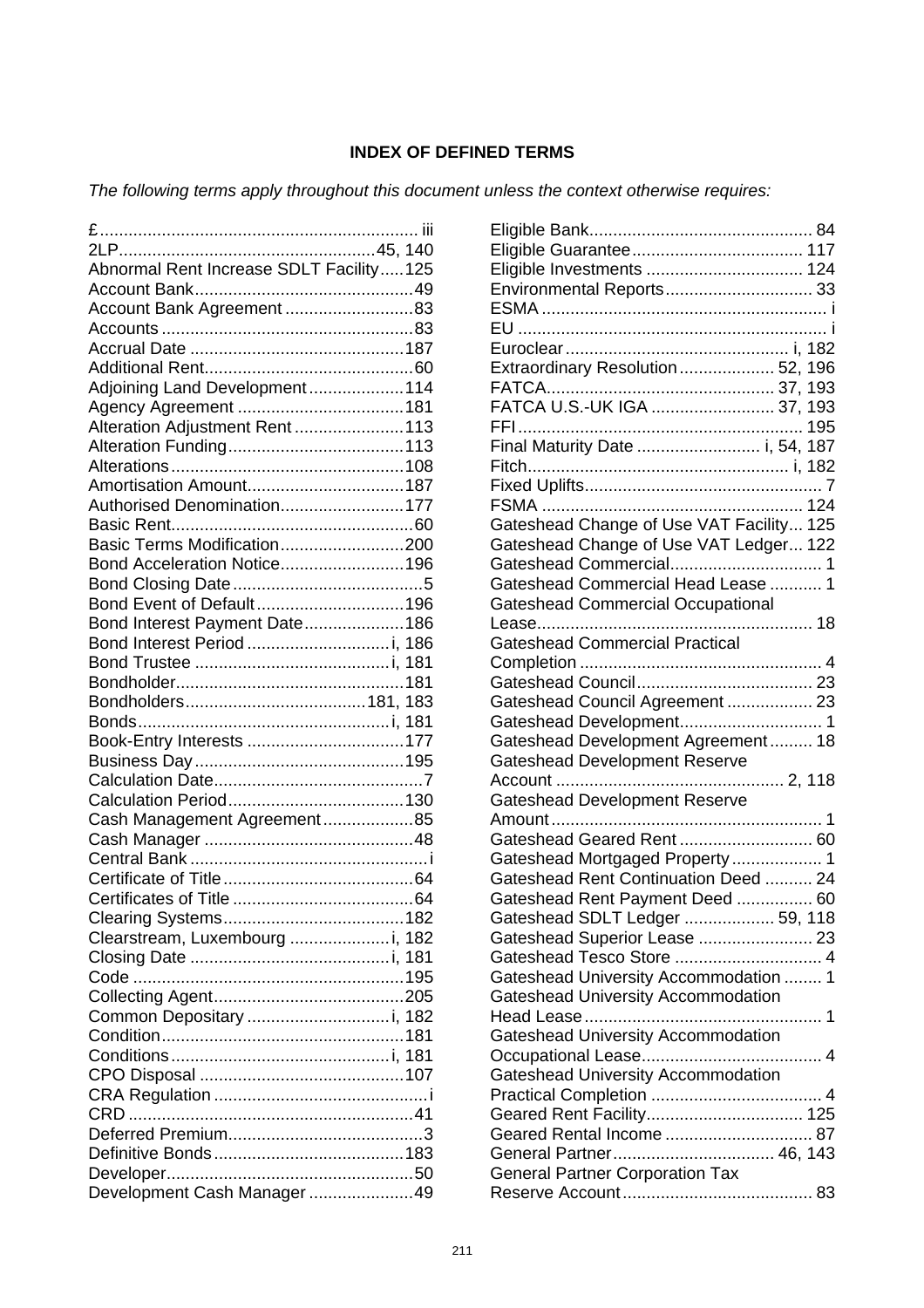| <b>General Partner VAT Transaction</b>         |  |
|------------------------------------------------|--|
|                                                |  |
|                                                |  |
| Gross Redemption Yield191                      |  |
|                                                |  |
|                                                |  |
|                                                |  |
|                                                |  |
|                                                |  |
| Highest Rated Entity Deed47                    |  |
|                                                |  |
|                                                |  |
| Initial Partnership Facility Fee74             |  |
|                                                |  |
|                                                |  |
|                                                |  |
| Insurance Excess Amount Ledger59               |  |
| Interest Reserve Ledger  120                   |  |
|                                                |  |
|                                                |  |
|                                                |  |
| Issuer Available Funds135                      |  |
| Issuer Charged Property90                      |  |
| Issuer Deed of Charge48, 89, 181               |  |
|                                                |  |
|                                                |  |
|                                                |  |
| <b>Issuer Master Definitions and</b>           |  |
| Construction Schedule181                       |  |
|                                                |  |
| <b>Issuer Partnership Swap Termination</b>     |  |
|                                                |  |
| <b>Issuer Post-Enforcement Priority of</b>     |  |
| 135<br>Payments                                |  |
| <b>Issuer Pre-Enforcement Priority of</b>      |  |
|                                                |  |
| Issuer Priorities of Payments  135             |  |
| Issuer Priority of Payments135                 |  |
|                                                |  |
| Issuer Secured Creditors 54                    |  |
| Issuer Secured Obligations89                   |  |
|                                                |  |
| Issuer Security Documents48                    |  |
|                                                |  |
| Issuer Security Trustee48, 181                 |  |
|                                                |  |
|                                                |  |
|                                                |  |
| Issuer Transaction Account 124                 |  |
| <b>Issuer Transaction Documents 8</b>          |  |
| <b>Issuer/Issuer Holdco Corporate Services</b> |  |
|                                                |  |
| <b>Issuer/Issuer Holdco Corporate Services</b> |  |
|                                                |  |
|                                                |  |
|                                                |  |
|                                                |  |

| Loan Interest Period 130                |  |
|-----------------------------------------|--|
|                                         |  |
|                                         |  |
| Material Subsidiary 55, 198             |  |
|                                         |  |
| Monies Borrowed  56, 198                |  |
|                                         |  |
| Mortgaged Properties 57                 |  |
|                                         |  |
|                                         |  |
|                                         |  |
|                                         |  |
|                                         |  |
| Nominees Deed of Charge 48, 88          |  |
| Nominees Holdco  47, 145                |  |
| Nominees Holdco Deed of Charge 48, 89   |  |
| Nominees Holdco Side Letter 127         |  |
|                                         |  |
| Nominees Side Letter 127                |  |
| Nominees/Nominees Holdco Corporate      |  |
|                                         |  |
| Nominees/Nominees Holdco Corporate      |  |
|                                         |  |
| Northumbria University Lease 5          |  |
| Obligor Insolvency Event 81             |  |
|                                         |  |
|                                         |  |
| Occupational Lease Maturity Date  6     |  |
|                                         |  |
|                                         |  |
|                                         |  |
| Occupational Tenant Guarantee  93       |  |
| Occupational Tenant Guarantor  i, 5, 94 |  |
|                                         |  |
| Ongoing Partnership Facility Fee  74    |  |
|                                         |  |
|                                         |  |
|                                         |  |
| Original Principal Rent 73              |  |
|                                         |  |
|                                         |  |
|                                         |  |
|                                         |  |
|                                         |  |
| Partnership Abnormal Rent SDLT          |  |
|                                         |  |
| Partnership Accounts  117               |  |
| Partnership Administration Period 103   |  |
|                                         |  |
| Partnership Adverse Effect 82           |  |
| Partnership Agreement  45, 140          |  |
| Partnership Allocated Loan Amount 73    |  |
| Partnership Amortisation Amount 67      |  |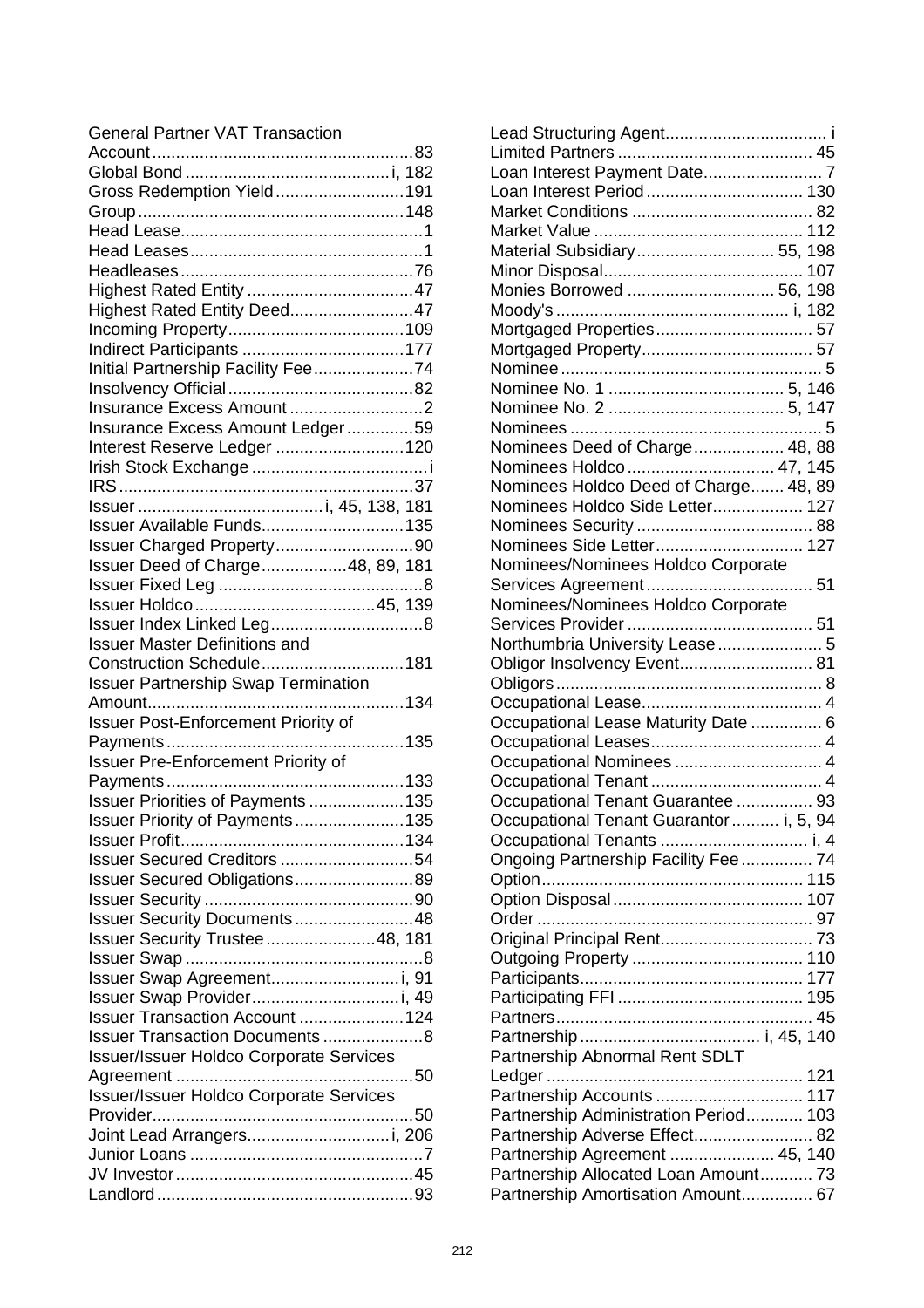| Partnership Available Funds129            |  |
|-------------------------------------------|--|
| Partnership Beneficiary Undertaking  104  |  |
| Partnership Declaration of Trust102       |  |
| Partnership Deed of Charge 48, 87         |  |
| Partnership Disposal Proceeds Account122  |  |
| Partnership Distribution Account123       |  |
| Partnership Enforcement Notice82          |  |
| Partnership Expenses Facility125          |  |
| Partnership Expenses Loan125              |  |
| Partnership Expenses Reserve Ledger  120  |  |
| Partnership Expenses Reserve Ledger       |  |
|                                           |  |
| Partnership First Loan Interest Payment   |  |
|                                           |  |
|                                           |  |
| Partnership Geared Rent Account123        |  |
| Partnership Index Linked Leg8             |  |
| Partnership Insurance Proceeds            |  |
|                                           |  |
|                                           |  |
|                                           |  |
| Partnership Loan Agreement1               |  |
| Partnership Loan Event of Default80       |  |
| Partnership Loan Events of Default80      |  |
| Partnership Loan Guarantee7, 80           |  |
| Partnership Loan Potential Event of       |  |
|                                           |  |
| Partnership Loan Potential Events of      |  |
|                                           |  |
| Partnership Operating Agreement 50        |  |
| Partnership Operator 50, 152              |  |
| Partnership Post-Enforcement Priority of  |  |
|                                           |  |
| Partnership Pre-Enforcement Priority of   |  |
|                                           |  |
| Partnership Prepayment Amount73           |  |
| Partnership Priorities of Payments130     |  |
| Partnership Priority of Payments 130      |  |
|                                           |  |
| Partnership SDLT Reserve Ledger121        |  |
| Partnership Secured Creditors8            |  |
| Partnership Secured Obligations 45        |  |
|                                           |  |
| Partnership Security Documents 48         |  |
| Partnership Security Trustee 48           |  |
| Partnership Spens Excess73                |  |
|                                           |  |
|                                           |  |
| Partnership Swap Termination Amount 72    |  |
| Partnership Transaction Account119        |  |
| Partnership Transaction Documents8        |  |
| Partnership Trust Property102             |  |
| Partnership Trust Property Obligations103 |  |
| Partnership Underlying Documents 103      |  |
| Partnership VAT Account121                |  |
|                                           |  |

| Partnership VAT Recovery Adjustment     |  |
|-----------------------------------------|--|
|                                         |  |
|                                         |  |
|                                         |  |
|                                         |  |
|                                         |  |
|                                         |  |
|                                         |  |
|                                         |  |
|                                         |  |
| Principal Amount Outstanding 193        |  |
|                                         |  |
| Principal Paying Agent  49, 178, 181    |  |
|                                         |  |
| Property Advisor 50, 106                |  |
| Property Advisor Agreement  106         |  |
| Property Option Agreement 115           |  |
|                                         |  |
| Property Pool Management Agreement 49   |  |
| Property Pool Manager  49               |  |
|                                         |  |
|                                         |  |
|                                         |  |
|                                         |  |
|                                         |  |
| Rating Agency Confirmation 16           |  |
|                                         |  |
|                                         |  |
| Redemption Percentage 191               |  |
| Redenomination Date 202                 |  |
| Reference Market Makers 191             |  |
|                                         |  |
|                                         |  |
|                                         |  |
|                                         |  |
|                                         |  |
|                                         |  |
|                                         |  |
| relevant Occupational Lease Maturity    |  |
|                                         |  |
| Relevant Treasury Stock 191             |  |
|                                         |  |
|                                         |  |
| Required Partnership CPO Prepayment  71 |  |
|                                         |  |
| <b>Required Partnership Illegality</b>  |  |
|                                         |  |
| Required Partnership Insurance          |  |
|                                         |  |
|                                         |  |
|                                         |  |
|                                         |  |
|                                         |  |
|                                         |  |
|                                         |  |
| Sandwell Council Agreement  19          |  |
|                                         |  |
| SDLT Deed of Covenant  105              |  |
|                                         |  |
|                                         |  |
|                                         |  |
|                                         |  |
| Shareholders' Agreement 143             |  |
| Spens Excess Facility  125              |  |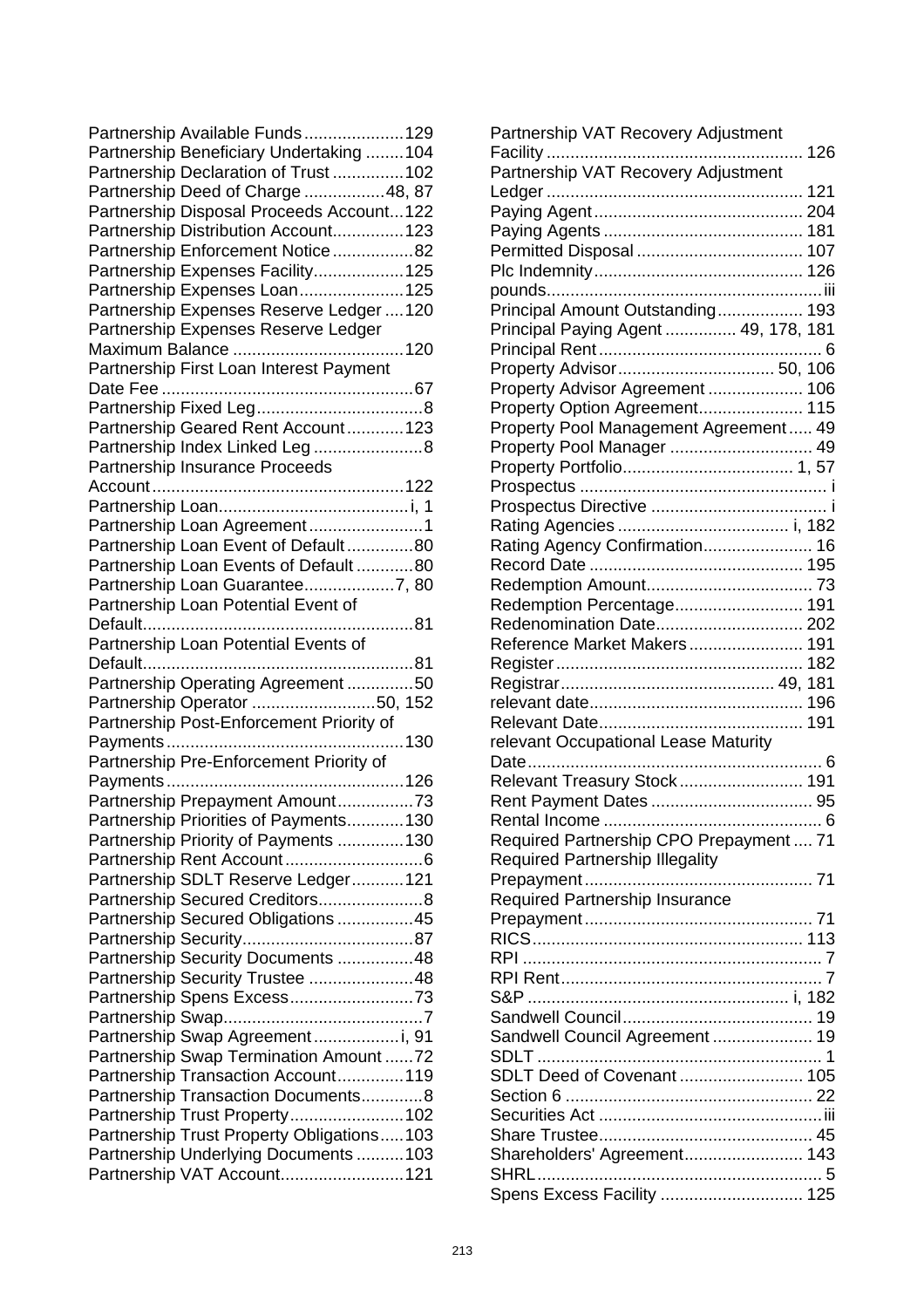| Subordinated Loan Agreement125              |  |
|---------------------------------------------|--|
| Subordinated Loan Facility Provider  i, 125 |  |
| Subordinated Loan Reserve Ledger120         |  |
| Subscription Agreement206                   |  |
| Substitution Adjustment Rent111             |  |
| Substitution Agreement109                   |  |
|                                             |  |
| Substitution Disposal 106                   |  |
|                                             |  |
| Sunderland Development 2                    |  |
| Sunderland Development Agreement19          |  |
| <b>Sunderland Development Reserve</b>       |  |
|                                             |  |
| <b>Sunderland Development Reserve</b>       |  |
|                                             |  |
| Sunderland Head Lease 1                     |  |
| Sunderland Mortgaged Property1              |  |
| Sunderland Occupational Lease19             |  |
| Sunderland Practical Completion6            |  |
| Sunderland Tesco Store 4                    |  |
| Swap Subordinated Amounts 134               |  |
|                                             |  |
|                                             |  |
| Tax Deed of Covenant104                     |  |
|                                             |  |
|                                             |  |
|                                             |  |
|                                             |  |
|                                             |  |